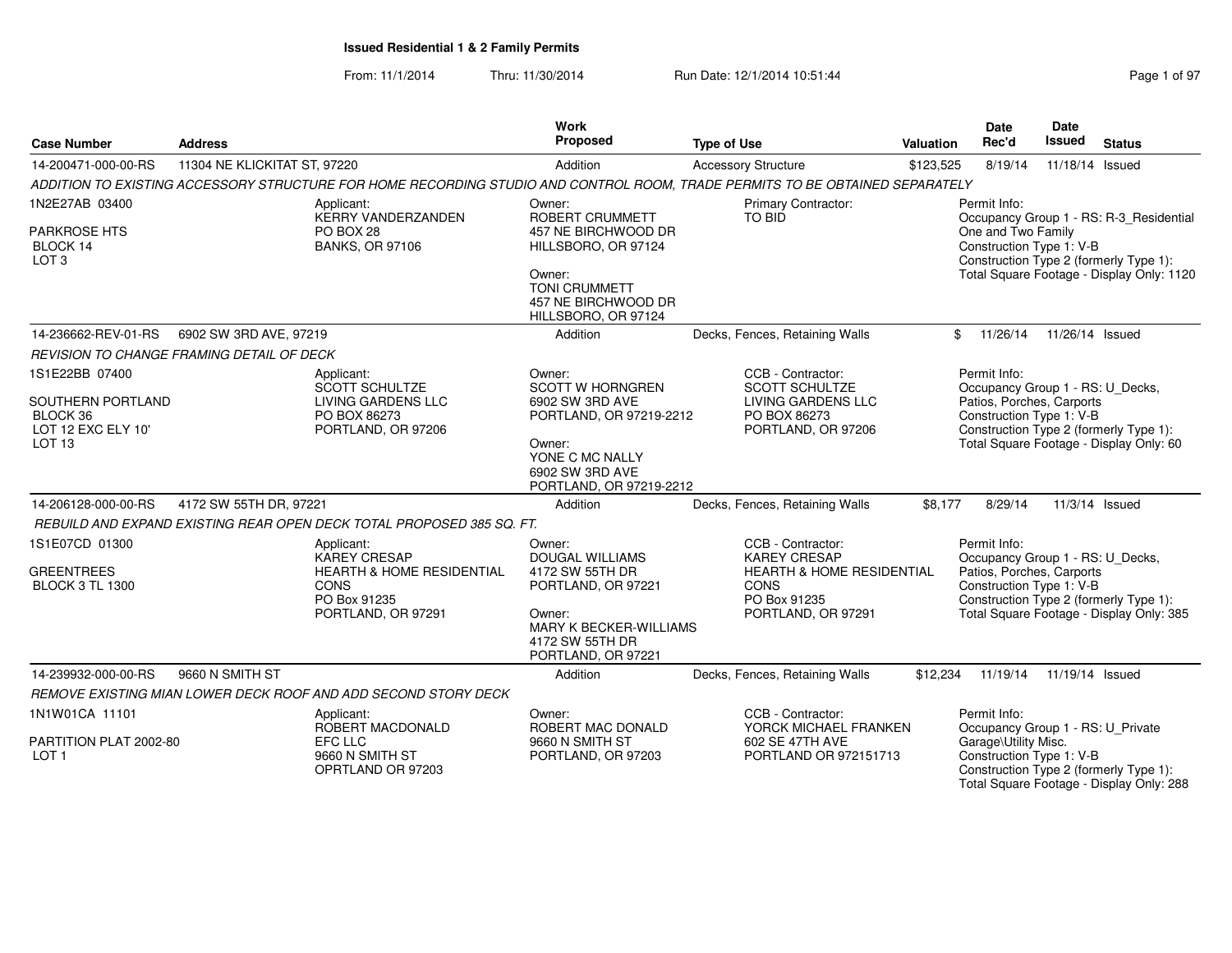From: 11/1/2014Thru: 11/30/2014 Run Date: 12/1/2014 10:51:44 Rege 2 of 97

| <b>Case Number</b>                                                                         | <b>Address</b>               |                                                                                          | Work<br>Proposed                                                                                                                                           | <b>Type of Use</b>                                                                                                | Valuation | <b>Date</b><br>Rec'd                                                                                                                                | <b>Date</b><br><b>Issued</b> | <b>Status</b>                            |
|--------------------------------------------------------------------------------------------|------------------------------|------------------------------------------------------------------------------------------|------------------------------------------------------------------------------------------------------------------------------------------------------------|-------------------------------------------------------------------------------------------------------------------|-----------|-----------------------------------------------------------------------------------------------------------------------------------------------------|------------------------------|------------------------------------------|
| 14-236662-000-00-RS                                                                        | 6902 SW 3RD AVE, 97219       |                                                                                          | Addition                                                                                                                                                   | Decks, Fences, Retaining Walls                                                                                    | \$2,000   | 11/12/14                                                                                                                                            |                              | 11/12/14 Under Inspection                |
|                                                                                            |                              | ADDITION OF NEW ELEVATED DECK OFF HOUSE AT SOUTH ELEVATION, 10' HEIGHT MAX               |                                                                                                                                                            |                                                                                                                   |           |                                                                                                                                                     |                              |                                          |
| 1S1E22BB 07400<br>SOUTHERN PORTLAND<br>BLOCK 36<br>LOT 12 EXC ELY 10'<br>LOT <sub>13</sub> |                              | Applicant:<br>SCOTT SCHULTZE<br>LIVING GARDENS LLC<br>PO BOX 86273<br>PORTLAND, OR 97206 | Owner:<br><b>SCOTT W HORNGREN</b><br>6902 SW 3RD AVE<br>PORTLAND, OR 97219-2212<br>Owner:<br>YONE C MC NALLY<br>6902 SW 3RD AVE<br>PORTLAND, OR 97219-2212 | CCB - Contractor:<br><b>SCOTT SCHULTZE</b><br>LIVING GARDENS LLC<br>PO BOX 86273<br>PORTLAND, OR 97206            |           | Permit Info:<br>Occupancy Group 1 - RS: U_Decks,<br>Patios, Porches, Carports<br>Construction Type 1: V-B<br>Construction Type 2 (formerly Type 1): |                              | Total Square Footage - Display Only: 60  |
| 14-233568-000-00-RS                                                                        | 5758 SW MAIN ST, 97221       |                                                                                          | Addition                                                                                                                                                   | Decks, Fences, Retaining Walls                                                                                    | \$20,000  | 11/3/14                                                                                                                                             |                              | 11/3/14 Issued                           |
| REBUILD AND EXPAND EXISTING DECK, INSTALL NEW STAIRS                                       |                              |                                                                                          |                                                                                                                                                            |                                                                                                                   |           |                                                                                                                                                     |                              |                                          |
| 1S1E06BD 02900<br>SECTION 06 1S 1E<br>TL 2900 0.25 ACRES                                   |                              | Applicant:<br><b>JOHN B BREILING</b><br>14964 NW FARMSTEAD COURT<br>BEAVERTON, OR 97006  | Owner:<br>ANDREW HARGREAVES<br>5758 SW MAIN ST<br>PORTLAND, OR 97221<br>Owner:<br><b>JOANNA L ROBERTS</b><br>5758 SW MAIN ST<br>PORTLAND, OR 97221         | CCB - Contractor:<br><b>JOHN B BREILING</b><br>14964 NW FARMSTEAD COURT<br>BEAVERTON, OR 97006                    |           | Permit Info:<br>Occupancy Group 1 - RS: U_Decks,<br>Patios, Porches, Carports<br>Construction Type 1: V-B<br>Construction Type 2 (formerly Type 1): |                              | Total Square Footage - Display Only: 718 |
| 14-222453-REV-01-RS                                                                        | 2828 SW WATER AVE, 97201     |                                                                                          | Addition                                                                                                                                                   | Decks, Fences, Retaining Walls                                                                                    | \$300     | 11/7/14                                                                                                                                             | 11/7/14 Final                |                                          |
|                                                                                            |                              | VALUE ADDED REVISION TO ADD NEW DOOR THAT LEADS TO EXISTING DECK AND RAMP AREA.          |                                                                                                                                                            |                                                                                                                   |           |                                                                                                                                                     |                              |                                          |
| 1S1E10BA 02000<br>CARUTHERS ADD<br>BLOCK 42<br>LOT 4-6 EXC PT IN ST                        |                              | Applicant:<br><b>TIM YOCOM</b>                                                           | Owner:<br>NATIONAL COLLEGE OF<br>049 SW PORTER ST<br>PORTLAND, OR 97201<br>Owner:<br>NATURAL MEDICINE<br>049 SW PORTER ST<br>PORTLAND, OR 97201            | CCB - Contractor:<br>A1 GENERAL CLEANUP &<br>LANDSCAPE COMPANY LLC<br>18077 S DILLMAN RD<br>OREGON CITY, OR 97045 |           | Permit Info:<br>Occupancy Group 1 - RS: U_Decks,<br>Patios, Porches, Carports<br>Construction Type 1: V-B<br>Construction Type 2 (formerly Type 1): |                              | Total Square Footage - Display Only: 500 |
| 14-234976-000-00-RS                                                                        | 4730 SW FAIRVIEW BLVD, 97221 |                                                                                          | Addition                                                                                                                                                   | Decks, Fences, Retaining Walls                                                                                    | \$14,443  | 11/18/14                                                                                                                                            |                              | 11/18/14 Under Inspection                |
|                                                                                            |                              | REPLACE EXISTING UPPER DECK AND EXTEND TO THE WEST, NEW LOWER LEVEL DECK                 |                                                                                                                                                            |                                                                                                                   |           |                                                                                                                                                     |                              |                                          |
| 1S1E06AD 00900<br>WEST HIGHLANDS & EXTD<br><b>BLOCK A</b><br>LOT 11&12 TL 900              |                              | Applicant:<br>DAVE2 SQUARED ENTERPRISES<br>LLC.<br>PO BOX 877<br>NORTH PLAINS, OR 97133  | Owner:<br>ELIZABETH M MEYER<br>4730 SW FAIRVIEW BLVD<br>PORTLAND, OR 97221<br>Owner:<br>ETHAN M MEYER<br>4730 SW FAIRVIEW BLVD<br>PORTLAND, OR 97221       | CCB - Contractor:<br>DAVE2 SQUARED ENTERPRISES<br>LLC<br>PO BOX 877<br>NORTH PLAINS, OR 97133                     |           | Permit Info:<br>Occupancy Group 1 - RS: U_Decks,<br>Patios, Porches, Carports<br>Construction Type 1: V-B<br>Construction Type 2 (formerly Type 1): |                              | Total Square Footage - Display Only: 680 |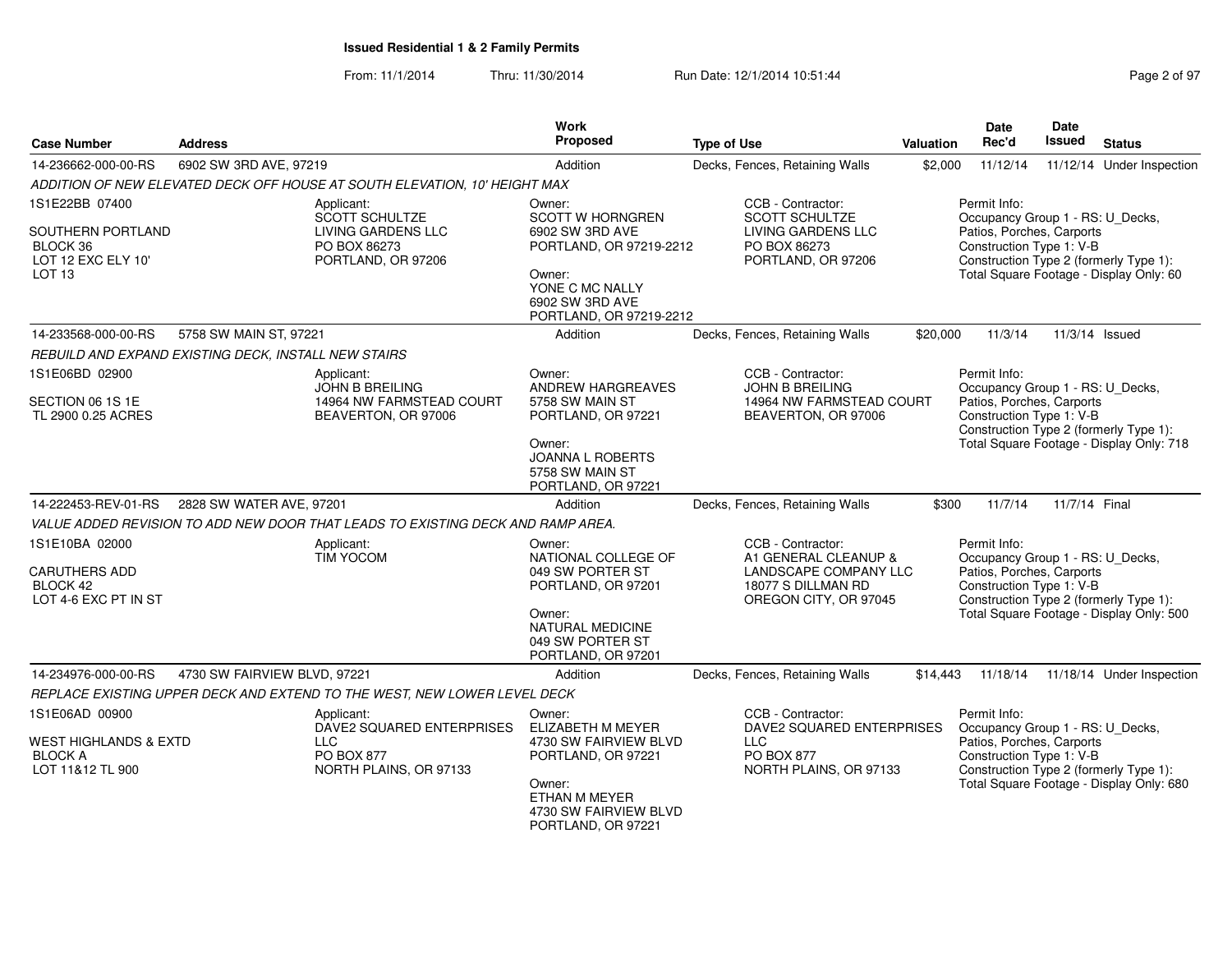From: 11/1/2014Thru: 11/30/2014 Run Date: 12/1/2014 10:51:44 Rege 3 of 97

| <b>Case Number</b>                                    | <b>Address</b>                                                                                                                                       | <b>Work</b><br>Proposed                                                                          | <b>Type of Use</b>                                                                                     | <b>Valuation</b> | <b>Date</b><br>Rec'd                                                                                  | <b>Date</b><br>Issued | <b>Status</b>                                                                      |
|-------------------------------------------------------|------------------------------------------------------------------------------------------------------------------------------------------------------|--------------------------------------------------------------------------------------------------|--------------------------------------------------------------------------------------------------------|------------------|-------------------------------------------------------------------------------------------------------|-----------------------|------------------------------------------------------------------------------------|
| 07-145376-REV-01-RS                                   | 2523 SE MADISON ST, 97214                                                                                                                            | Addition                                                                                         | Duplex                                                                                                 | \$4,227          | 11/13/14                                                                                              | 11/13/14 Issued       |                                                                                    |
|                                                       | ADDED VALUE REVISION TO CONVERT ATTIC TO LIVING SPACE AND INCLUDE NEW BATHROOM                                                                       |                                                                                                  |                                                                                                        |                  |                                                                                                       |                       |                                                                                    |
| 1S1E01BC 11500                                        | Applicant:<br>RENEE J RENFROW                                                                                                                        | Owner:<br>JEFFREY C WALLACH                                                                      | CCB - Contractor:<br><b>GUY ANDERSON</b>                                                               |                  | Permit Info:                                                                                          |                       | Occupancy Group 1 - RS: R-3_Remodel                                                |
| SECTION 01 1S 1E<br>TL 11500 0.14 ACRES               | 2519 SE MADISON ST<br>PORTLAND, OR 97214-3933                                                                                                        | 2519 SE MADISON ST<br>PORTLAND, OR 97214-3933<br>Owner:<br>RENEE J RENFROW<br>2519 SE MADISON ST | <b>ANDERSON &amp; CASE</b><br>REMODELING INC.<br>PO BOX 1731<br>LAKE OSWEGO, OR 97035                  |                  | Construction Type 1: V-B                                                                              |                       | Construction Type 2 (formerly Type 1):<br>Total Square Footage - Display Only: 115 |
| 14-232517-000-00-RS                                   | 11000 SW BOONES FERRY RD, 97219                                                                                                                      | PORTLAND, OR 97214-3933<br>Addition                                                              | Garage/Carport                                                                                         | \$7.646          | 10/30/14                                                                                              |                       | 11/3/14 Under Inspection                                                           |
|                                                       | REMOVE EXISTING ENTRY STAIRS AND BUILD NEW ENTRY STAIRS. BUILD NEW CARPORT OVER EXISTING ASPHALT PARKING AREA.                                       |                                                                                                  |                                                                                                        |                  |                                                                                                       |                       |                                                                                    |
| 1S1E33AA 03000                                        | Applicant:                                                                                                                                           | Owner:                                                                                           | CCB - Contractor:                                                                                      |                  | Permit Info:                                                                                          |                       |                                                                                    |
| <b>HUDDLESON HMS</b><br>LOT 16 TL 3000                | Jim Wilburn<br>Orlando Construction Inc.<br>4110 SE Hawthorne Blvd #446<br>Portland, OR 97214                                                        | <b>BRIAN GOFF</b><br>11000 SW BOONES FERRY RD<br>PORTLAND, OR 97219<br>Owner:                    | ORLANDO CONSTRUCTION INC<br>4110 SE HAWTHORNE BLVD #446 Patios, Porches, Carports<br>PORTLAND OR 97214 |                  | Occupancy Group 1 - RS: U_Decks,<br>Construction Type 1: V-B                                          |                       | Construction Type 2 (formerly Type 1):<br>Total Square Footage - Display Only: 360 |
|                                                       |                                                                                                                                                      | <b>STARLA GOFF</b><br>11000 SW BOONES FERRY RD<br>PORTLAND, OR 97219                             |                                                                                                        |                  |                                                                                                       |                       |                                                                                    |
| 14-236639-000-00-RS                                   | 6824 SE 34TH AVE, 97202                                                                                                                              | Addition                                                                                         | Garage/Carport                                                                                         | \$9,200          | 11/12/14                                                                                              | 11/12/14 Issued       |                                                                                    |
|                                                       | REMOVE AND REPLACE UPPER WALLS AND ROOF OF GARAGE DUE TO DRYROT, COVER EXISTING EXTERIOR STAIRS                                                      |                                                                                                  |                                                                                                        |                  |                                                                                                       |                       |                                                                                    |
| 1S1E24AB 09200<br><b>EASTMORELAND</b><br>BLOCK 76     | Applicant:<br>WEST COAST MASONRY INC<br>134 S 14TH ST<br>ST HELENS, OR 97051                                                                         | Owner:<br><b>CHRISTOPHER M PATRICK</b><br>6824 SE 34TH AVE<br>PORTLAND, OR 97202                 | CCB - Contractor:<br>WEST COAST MASONRY INC<br>134 S 14TH ST<br>ST HELENS, OR 97051                    |                  | Permit Info:<br>Occupancy Group 1 - RS: U_Private<br>Garage\Utility Misc.<br>Construction Type 1: V-B |                       |                                                                                    |
| LOT 5&6                                               |                                                                                                                                                      | Owner:<br><b>SUZANNE T PATRICK</b><br>6824 SE 34TH AVE<br>PORTLAND, OR 97202                     |                                                                                                        |                  | Construction Type 2 (formerly Type 1):                                                                |                       |                                                                                    |
| 14-210858-000-00-RS                                   | 3140 N HALLECK ST, 97217                                                                                                                             | Addition                                                                                         | <b>Single Family Dwelling</b>                                                                          | \$132,455        | 9/11/14                                                                                               | 11/5/14 Issued        |                                                                                    |
|                                                       | ADDITION AND WHOLE HOUSE REMODEL; REPAIR EXISTING ATTACHED GARAGE AND REBUILD; mechanical, electrical and plumbing permits to be obtained separately |                                                                                                  |                                                                                                        |                  |                                                                                                       |                       |                                                                                    |
| 1N1E09CB 10900                                        | Applicant:<br>ALEXANDER PEMBERTON                                                                                                                    | Owner:<br><b>VICKI PEMBERTON</b>                                                                 |                                                                                                        |                  | Permit Info:                                                                                          |                       | Occupancy Group 1 - RS: R-3_Residential                                            |
| <b>VICTORIA PK</b><br>BLOCK <sub>3</sub><br>LOT 15&16 | 6346 N DETROIT AVE<br>PORTLAND, OR 97217                                                                                                             | 6346 N DETROIT AVE<br>PORTLAND, OR 97217                                                         |                                                                                                        |                  | One and Two Family<br>Construction Type 1: V-B                                                        |                       | Construction Type 2 (formerly Type 1): V-B                                         |
|                                                       |                                                                                                                                                      | Owner:<br>ALEXANDER PEMBERTON<br>6346 N DETROIT AVE<br>PORTLAND, OR 97217                        |                                                                                                        |                  |                                                                                                       |                       | Total Square Footage - Display Only: 1787                                          |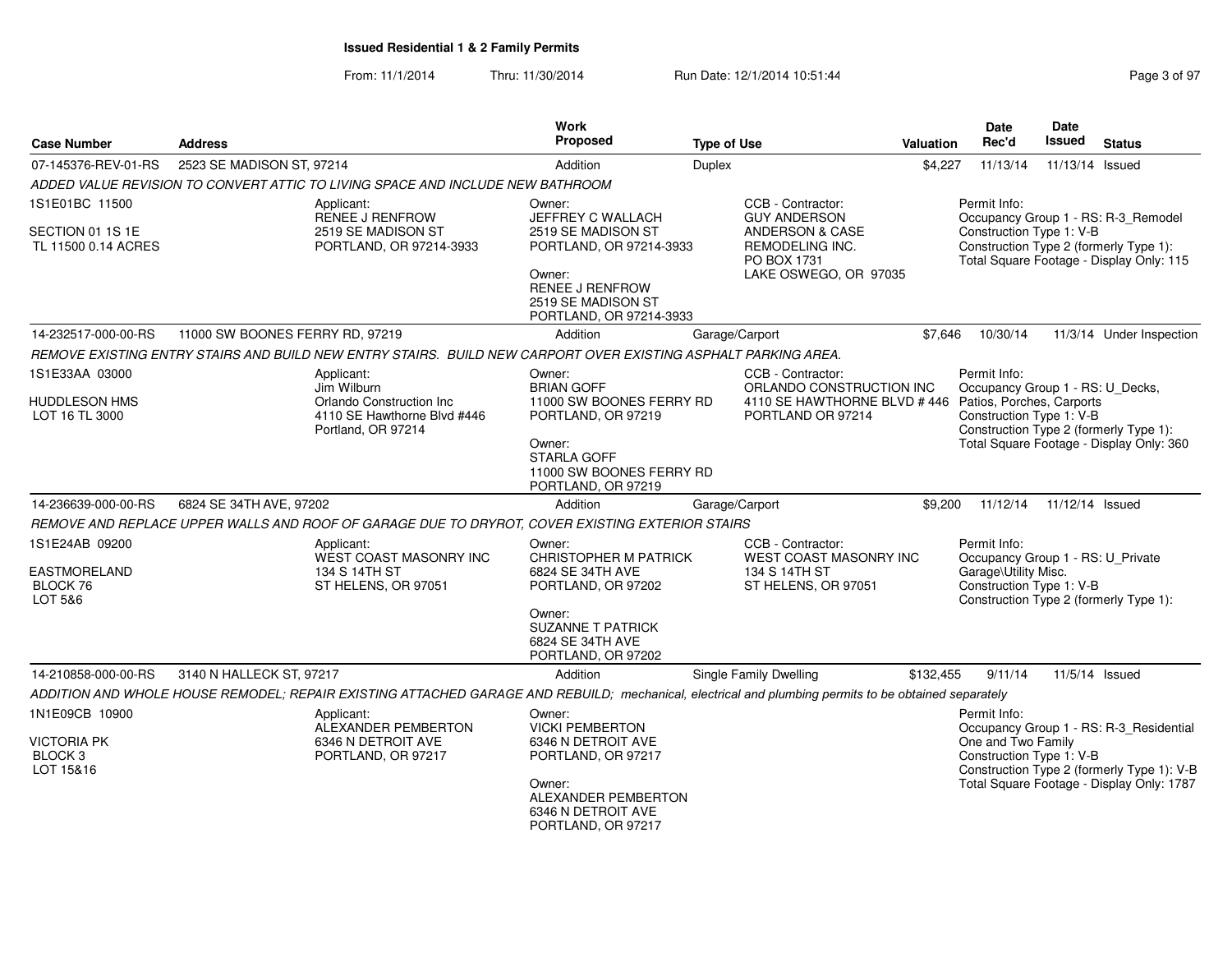From: 11/1/2014Thru: 11/30/2014 Run Date: 12/1/2014 10:51:44 Rege 4 of 97

| <b>Address</b><br><b>Case Number</b>                                                                                                                         |                                                                                                                                    | <b>Work</b><br>Proposed                                                                                                                                                  | <b>Type of Use</b>                                                                                                                              | Date<br>Rec'd<br>Valuation |                                                                                                                                                                                                                    | Date<br>Issued<br><b>Status</b>                                                                                                    |
|--------------------------------------------------------------------------------------------------------------------------------------------------------------|------------------------------------------------------------------------------------------------------------------------------------|--------------------------------------------------------------------------------------------------------------------------------------------------------------------------|-------------------------------------------------------------------------------------------------------------------------------------------------|----------------------------|--------------------------------------------------------------------------------------------------------------------------------------------------------------------------------------------------------------------|------------------------------------------------------------------------------------------------------------------------------------|
| 15605 NW MCNAMEE RD<br>14-195839-000-00-RS                                                                                                                   |                                                                                                                                    | Addition                                                                                                                                                                 | Single Family Dwelling                                                                                                                          | \$140,000                  | 8/15/14                                                                                                                                                                                                            | 11/7/14 Issued                                                                                                                     |
| CONVERT EXISTING CRAWLSPACE TO DAYLIGHT BASEMENT. DIG OUT SPACE: INCLUDES WORKSHOP, OFFICE. MUD ROOM, SEWIING ROOM AND NEW BATHROOM, FRAME NEW STAIRS TO BAS |                                                                                                                                    |                                                                                                                                                                          |                                                                                                                                                 |                            |                                                                                                                                                                                                                    |                                                                                                                                    |
| 2N1W19D 02600                                                                                                                                                | Applicant:                                                                                                                         | Owner:                                                                                                                                                                   | CCB - Contractor:                                                                                                                               | Permit Info:               |                                                                                                                                                                                                                    |                                                                                                                                    |
| MC NAMEE RIDGE VIEW AC<br><b>BLOCK2</b><br>LOT 8 TL 2600<br>DEFERRAL-POTENTIAL ADDITIONAL TAX                                                                | JAMES E CRAMER<br>15605 NW MCNAMEE RD<br>PORTLAND, OR 97231                                                                        | <b>JAMES E CRAMER</b><br>15605 NW MCNAMEE RD<br>PORTLAND, OR 97231<br>Owner:                                                                                             | <b>RIVERLAND HOMES INC</b><br>PO BOX 2432<br>PORTLAND, OR 972198233                                                                             |                            | One and Two Family<br>Construction Type 1: V-B                                                                                                                                                                     | Occupancy Group 1 - RS: R-3_Residential<br>Construction Type 2 (formerly Type 1):<br>Total Square Footage - Display Only: 1615     |
|                                                                                                                                                              |                                                                                                                                    | <b>CYNTHIA J CRAMER</b><br>15605 NW MCNAMEE RD<br>PORTLAND, OR 97231                                                                                                     |                                                                                                                                                 |                            |                                                                                                                                                                                                                    |                                                                                                                                    |
| 7316 SW VIRGINIA AVE - Unit B, 97219<br>14-220367-000-00-RS                                                                                                  |                                                                                                                                    | Addition                                                                                                                                                                 | Single Family Dwelling                                                                                                                          | \$65,181                   | 11/7/14                                                                                                                                                                                                            | 11/7/14 Issued                                                                                                                     |
| CONVERT BASEMENT TO ACCESSORY DWELLING UNIT. DEMO EXISTING OFFICE AND ADD WALLS FOR NEW BATHROOM. KITCHEN/LIVING ROOM AREA WITH ENLARGED WINDOW. CLOSET ANL  |                                                                                                                                    |                                                                                                                                                                          |                                                                                                                                                 |                            |                                                                                                                                                                                                                    |                                                                                                                                    |
| 1S1E22BD 01200                                                                                                                                               | Applicant:<br><b>JACK BARNES</b><br><b>JACK BARNES ARCHITECT</b><br>615 SE ALDER ST #304<br>PORTLAND OR 97215                      | Owner:<br>STEPHEN P MALISZEWSKI<br>7316 SW VIRGINIA AVE<br>PORTLAND, OR 97219-3039                                                                                       |                                                                                                                                                 | Permit Info:               | Occupancy Group 1 - RS: R-3_Residential<br>One and Two Family<br>Construction Type 1: V-B<br>Construction Type 2 (formerly Type 1):<br>Total Square Footage - Display Only: 591<br>Number of New Dwelling Units: 1 |                                                                                                                                    |
|                                                                                                                                                              |                                                                                                                                    | Addition                                                                                                                                                                 | Single Family Dwelling                                                                                                                          | \$11/7/14                  |                                                                                                                                                                                                                    | 11/7/14 Issued                                                                                                                     |
| REVISION TO MOVE 2 HOLD DOWNS/ CHANGE DEPTH OF HOLD DOWNS, NEW CALCS PROVIDED                                                                                |                                                                                                                                    |                                                                                                                                                                          |                                                                                                                                                 |                            |                                                                                                                                                                                                                    |                                                                                                                                    |
| 1S1E19AC 02600<br>KIRCANNO<br>BLOCK 3<br><b>LOT 36</b>                                                                                                       | Applicant:<br><b>RUSSEL RAY BARTELS</b><br>RMH BARTELS CONSTRUCTION<br><b>INC</b><br>41173 SE VISTA LOOP DR<br>SANDY, OREGON 97055 | Owner:<br>STEVEN C TACKETT-NELSON<br>366 WASHINGTON ST S<br><b>SALEM, OR 97302</b><br>Owner:<br>REGINA G TACKETT-NELSON<br>366 WASHINGTON ST S<br><b>SALEM, OR 97302</b> | CCB - Contractor:<br><b>RUSSEL RAY BARTELS</b><br><b>RMH BARTELS CONSTRUCTION</b><br><b>INC</b><br>41173 SE VISTA LOOP DR<br>SANDY.OREGON 97055 | Permit Info:               | One and Two Family<br>Construction Type 1: V-B                                                                                                                                                                     | Occupancy Group 1 - RS: R-3 Residential<br>Construction Type 2 (formerly Type 1): V-B<br>Total Square Footage - Display Only: 1533 |
| 6011 NE THOMPSON ST, 97213<br>14-234654-000-00-RS                                                                                                            |                                                                                                                                    | Addition                                                                                                                                                                 | Single Family Dwelling                                                                                                                          |                            |                                                                                                                                                                                                                    | \$5,735  11/7/14  11/7/14  Under Inspection                                                                                        |
| ADDITION OF 270 SF PATIO COVER AND INSTALL NEW FRENCH DOOR AT REAR OF HOUSE                                                                                  |                                                                                                                                    |                                                                                                                                                                          |                                                                                                                                                 |                            |                                                                                                                                                                                                                    |                                                                                                                                    |
| 1N2E30DA 08200<br><b>HARLEM ADD</b><br><b>BLOCK 2</b><br>LOT 6&7<br>S 15' OF LOT 8                                                                           | Applicant:<br>LOS CONTRACTING, INC.<br>4110 NE 122ND AVE SUITE#115<br>PORTLAND, OR 97220                                           | Owner:<br><b>MARY C MALONEY</b><br>6011 NE THOMPSON ST<br>PORTLAND, OR 97213                                                                                             | CCB - Contractor:<br>LOS CONTRACTING, INC.<br>4110 NE 122ND AVE SUITE#115<br>PORTLAND, OR 97220                                                 | Permit Info:               | Patios, Porches, Carports<br>Construction Type 1: V-B                                                                                                                                                              | Occupancy Group 1 - RS: U_Decks,<br>Construction Type 2 (formerly Type 1):<br>Total Square Footage - Display Only: 270             |
| 13-193030-REV-01-RS 3428 N GANTENBEIN AVE, 97227                                                                                                             |                                                                                                                                    | Addition                                                                                                                                                                 | Single Family Dwelling                                                                                                                          | \$1,200                    | 11/7/14                                                                                                                                                                                                            | 11/7/14 Final                                                                                                                      |
| VALUE ADDED REVISION 1. NEW CONCRETE WALKWAY2. COVER FOR FRONT DECK3. RECONFIGURE SECOND FLOOR AREA CHANGE IN FIXTURE LAYOUT FOR BOTH BATHROOMS4. RECONF.    |                                                                                                                                    |                                                                                                                                                                          |                                                                                                                                                 |                            |                                                                                                                                                                                                                    |                                                                                                                                    |
| 1N1E27AB 02300                                                                                                                                               | Applicant:                                                                                                                         | Owner:                                                                                                                                                                   |                                                                                                                                                 | Permit Info:               |                                                                                                                                                                                                                    |                                                                                                                                    |
| SECTION 27 1N 1E<br>TL 2300 0.08 ACRES                                                                                                                       | ALEMSEGED A GEBREHIWOT<br>3428 N GANTENBEIN AVE<br>PORTLAND, OR 97227                                                              | ALEMSEGED A GEBREHIWOT<br>3428 N GANTENBEIN AVE<br>PORTLAND, OR 97227                                                                                                    |                                                                                                                                                 |                            | One and Two Family<br>Construction Type 1: V-B                                                                                                                                                                     | Occupancy Group 1 - RS: R-3_Residential<br>Construction Type 2 (formerly Type 1):<br>Total Square Footage - Display Only: 2605     |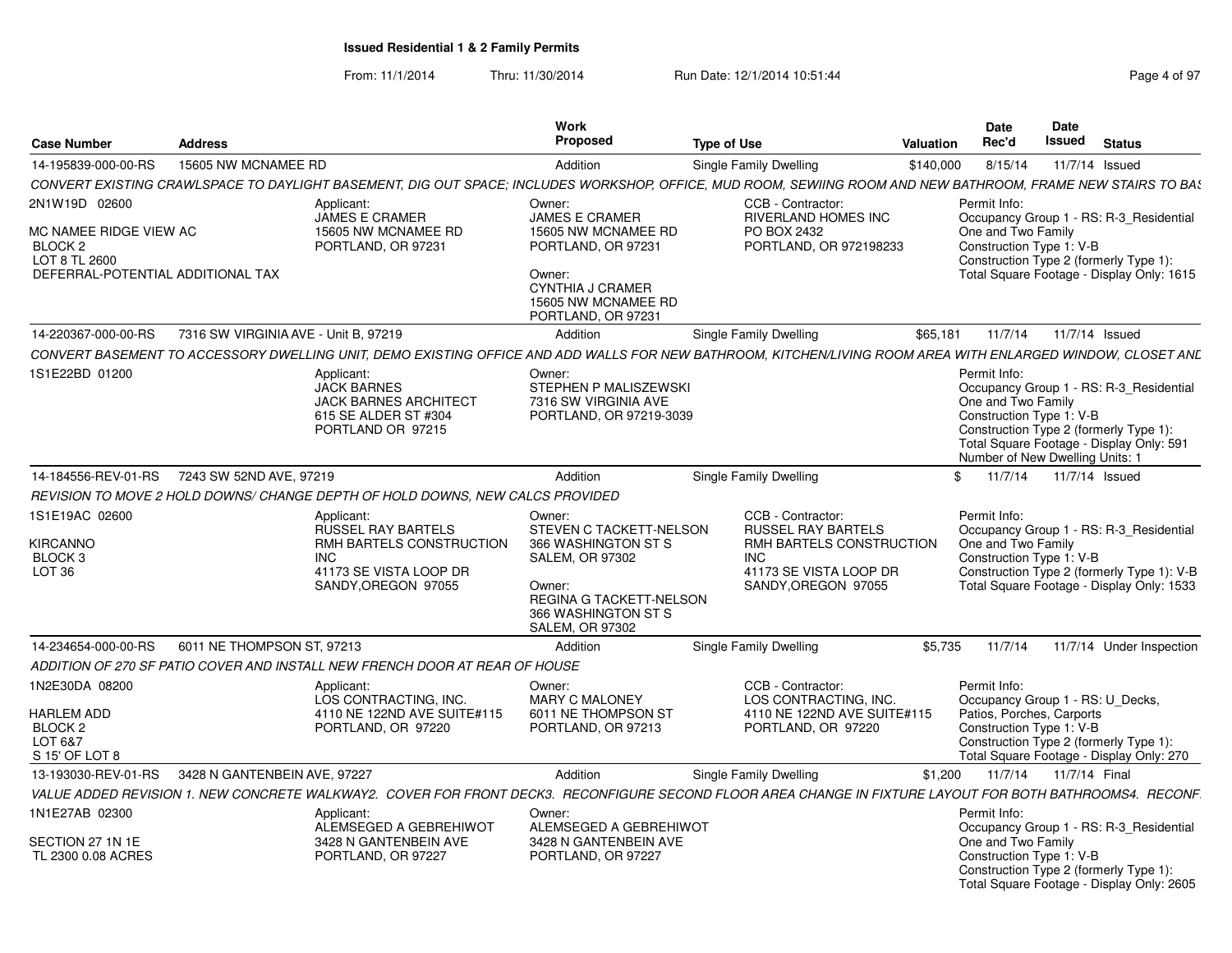From: 11/1/2014Thru: 11/30/2014 Run Date: 12/1/2014 10:51:44

| Page 5 of 97 |  |  |
|--------------|--|--|
|              |  |  |

| <b>Case Number</b>                                                            | <b>Address</b>                              |                                                                                                                                                                | <b>Work</b><br>Proposed                                                                                                 | <b>Type of Use</b>                                                                | Valuation | Date<br>Rec'd                                                                                                                        | <b>Date</b><br><b>Issued</b> | <b>Status</b>  |                                                                                                                                    |
|-------------------------------------------------------------------------------|---------------------------------------------|----------------------------------------------------------------------------------------------------------------------------------------------------------------|-------------------------------------------------------------------------------------------------------------------------|-----------------------------------------------------------------------------------|-----------|--------------------------------------------------------------------------------------------------------------------------------------|------------------------------|----------------|------------------------------------------------------------------------------------------------------------------------------------|
| 14-235587-000-00-RS                                                           | 1837 SW DOLPH ST, 97219                     |                                                                                                                                                                | Addition                                                                                                                | <b>Single Family Dwelling</b>                                                     | \$8.000   | 11/7/14                                                                                                                              |                              | 11/7/14 Issued |                                                                                                                                    |
|                                                                               |                                             | ADDITION TO EXISTING MAIN LEVEL DECK, NEW CONCRETE PAD FOR HOT TUB                                                                                             |                                                                                                                         |                                                                                   |           |                                                                                                                                      |                              |                |                                                                                                                                    |
| 1S1E21CD 11100                                                                |                                             | Applicant:<br><b>TERRY FRANKS</b>                                                                                                                              | Owner:<br><b>ANTHONY J PETRAGLIA</b>                                                                                    | CCB - Contractor:<br>DAVID JOHN WALKER                                            |           | Permit Info:                                                                                                                         |                              |                | Occupancy Group 1 - RS: R-3_Residential                                                                                            |
| <b>CAPITOL HILL</b><br>BLOCK 44<br>LOT 11                                     |                                             | 1318 SE 48TH AVE<br>PORTLAND, OR 97215                                                                                                                         | 1837 SW DOLPH ST<br>PORTLAND, OR 97219<br>Owner:<br><b>JENNIFER PETRAGLIA</b><br>1837 SW DOLPH ST<br>PORTLAND, OR 97219 | 8507 N ENDICOTT AVE<br>PORTLAND, OR 97217                                         |           | One and Two Family<br>Construction Type 1: V-B<br>Construction Type 2 (formerly Type 1):<br>Total Square Footage - Display Only: 64  |                              |                |                                                                                                                                    |
| 14-229868-000-00-RS                                                           | 3261 NE BRYCE ST, 97212                     |                                                                                                                                                                | Addition                                                                                                                | <b>Single Family Dwelling</b>                                                     | \$18,529  | 10/24/14                                                                                                                             |                              | 11/7/14 Issued |                                                                                                                                    |
|                                                                               |                                             | DORMER ADDITION FOR NEW BATHROOM, LAUNDRY AND CLOSETS. REMODEL ON ALL FLOORS TO INCLUDE MASTER BATH, BEDROOM AND CLOSET ON SECOND FLOOR; KITCHEN AND BATH I    |                                                                                                                         |                                                                                   |           |                                                                                                                                      |                              |                |                                                                                                                                    |
| 1N1E24CD 01000                                                                |                                             | Applicant:<br>DAN BEARD                                                                                                                                        | Owner:<br>ANDREW T HERMAN                                                                                               | CCB - Contractor:<br><b>DAN BEARD</b>                                             |           | Permit Info:                                                                                                                         |                              |                | Occupancy Group 1 - RS: R-3_Residential                                                                                            |
| <b>OLMSTED PK</b><br>BLOCK 15<br>LOT 18&19                                    |                                             | BEARDS RESTORATION AND<br><b>REMODELING LLC</b><br>2802 SE 33RD PL<br>PORTLAND, OR 97202                                                                       | 3261 NE BRYCE ST<br>PORTLAND, OR 97212<br>Owner:<br>CHRISTINA M SZCZESNIAK                                              | BEARDS RESTORATION AND<br>REMODELING LLC<br>2802 SE 33RD PL<br>PORTLAND, OR 97202 |           | One and Two Family<br>Construction Type 1: V-B<br>Construction Type 2 (formerly Type 1):<br>Total Square Footage - Display Only: 168 |                              |                |                                                                                                                                    |
|                                                                               | 14-187051-REV-01-RS 5722 SE 52ND AVE, 97206 |                                                                                                                                                                | 3261 NE BRYCE ST<br>PORTLAND, OR 97212<br>Addition                                                                      | Single Family Dwelling                                                            |           | \$ 11/10/14 11/10/14 Final                                                                                                           |                              |                |                                                                                                                                    |
|                                                                               |                                             |                                                                                                                                                                |                                                                                                                         |                                                                                   |           |                                                                                                                                      |                              |                |                                                                                                                                    |
| <b>REVISION TO INCREASE BEAM SIZE</b>                                         |                                             |                                                                                                                                                                |                                                                                                                         |                                                                                   |           |                                                                                                                                      |                              |                |                                                                                                                                    |
| 1S2E18DB 07400<br><b>TREMONT PK</b><br>BLOCK <sub>2</sub><br>N 60' OF LOT 1-3 |                                             | Applicant:<br>LORI B MORROW<br>5722 SE 52ND AVE<br>PORTLAND, OR 97206-6002                                                                                     | Owner:<br>LORI B MORROW<br>5722 SE 52ND AVE<br>PORTLAND, OR 97206-6002                                                  |                                                                                   |           | Permit Info:<br>One and Two Family<br>Construction Type 1: V-B                                                                       |                              |                | Occupancy Group 1 - RS: R-3_Residential<br>Construction Type 2 (formerly Type 1): V-B<br>Total Square Footage - Display Only: 2201 |
| 14-235165-000-00-RS                                                           | 5305 NE 57TH AVE, 97218                     |                                                                                                                                                                | Addition                                                                                                                | <b>Single Family Dwelling</b>                                                     | \$10,984  | 11/10/14  11/10/14  Issued                                                                                                           |                              |                |                                                                                                                                    |
|                                                                               |                                             | ADDITION OF COVERED PORCH TO SW SIDE OF THE HOUSE; ADD NEW BATHROOM ON THE MAIN LEVEL, REMODEL KITCHEN, REMOVE PORTION OF WALL IN DINING; ADD NEW WALLS ON THE |                                                                                                                         |                                                                                   |           |                                                                                                                                      |                              |                |                                                                                                                                    |
| 1N2E19AB 01400                                                                |                                             | Applicant:<br><b>CONOR DIVINE</b>                                                                                                                              | Owner:<br>CONOR DIVINE                                                                                                  |                                                                                   |           | Permit Info:<br>Occupancy Group 1 - RS: R-3_Remodel                                                                                  |                              |                |                                                                                                                                    |
| SECTION 19 1N 2E<br>TL 1400 0.66 ACRES                                        |                                             | 5305 NE 57TH AVE<br>PORTLAND, OR 97218-2587                                                                                                                    | 5305 NE 57TH AVE<br>PORTLAND, OR 97218-2587                                                                             |                                                                                   |           | Construction Type 1: V-B<br>Total Square Footage - Display Only: 371                                                                 |                              |                | Construction Type 2 (formerly Type 1): V-B                                                                                         |
| 14-176156-000-00-RS                                                           | 12342 SE KELLY ST, 97236                    |                                                                                                                                                                | Addition                                                                                                                | Single Family Dwelling                                                            | \$25,000  |                                                                                                                                      | 9/5/14  11/10/14  Issued     |                |                                                                                                                                    |
|                                                                               |                                             | ENCLOSE EXISTING COVERED BACK PORCH, CREATE NEW VAULTED DINING AREA, RECONFIGURE AND REMODEL KITCHEN, ADD POWDER BATH, NEW SINK IN GARAGE                      |                                                                                                                         |                                                                                   |           |                                                                                                                                      |                              |                |                                                                                                                                    |
| 1S2E11BC 06200                                                                |                                             | Applicant<br>S & S RUSSELL CONSTRUCTION.                                                                                                                       | Owner:<br><b>JACK R KIDNEY</b>                                                                                          | CCB - Contractor:<br>S & S RUSSELL CONSTRUCTION,                                  |           | Permit Info:                                                                                                                         |                              |                | Occupancy Group 1 - RS: R-3 Residential                                                                                            |
| SECTION 11 1S 2E<br>TL 6200 0.21 ACRES                                        |                                             | LLC.<br>16572 SE SEQUOIA ST<br>MILWAUKIE, OR 97267                                                                                                             | 12342 SE KELLY ST<br>PORTLAND, OR 97236-3234                                                                            | LLC.<br>16572 SE SEQUOIA ST<br>MILWAUKIE, OR 97267                                |           | One and Two Family<br>Construction Type 1: V-B<br>Construction Type 2 (formerly Type 1):<br>Total Square Footage - Display Only: 138 |                              |                |                                                                                                                                    |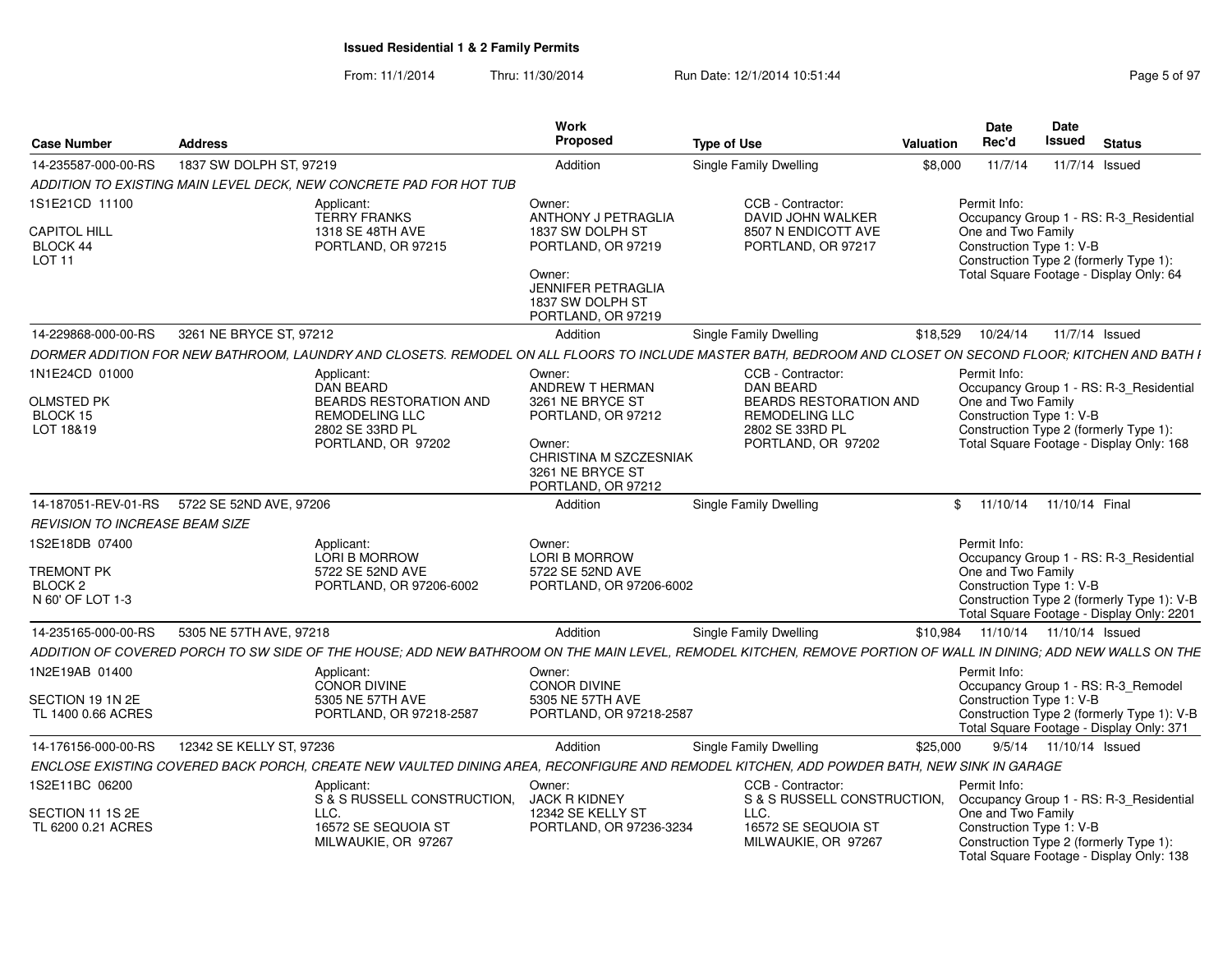From: 11/1/2014Thru: 11/30/2014 Run Date: 12/1/2014 10:51:44 Research 2010 Rage 6 of 97

| <b>Case Number</b>                          | <b>Address</b>                                            |                                                                                                                                                               | Work<br>Proposed                                  | <b>Type of Use</b>                                                                                                   | Date<br>Rec'd<br>Valuation            | Date<br>Issued<br><b>Status</b>                                                    |
|---------------------------------------------|-----------------------------------------------------------|---------------------------------------------------------------------------------------------------------------------------------------------------------------|---------------------------------------------------|----------------------------------------------------------------------------------------------------------------------|---------------------------------------|------------------------------------------------------------------------------------|
| 14-220130-000-00-RS                         | 3610 N TRENTON ST, 97217                                  |                                                                                                                                                               | Addition                                          | <b>Single Family Dwelling</b>                                                                                        |                                       | \$14,558  10/1/14  11/10/14  Under Inspection                                      |
|                                             |                                                           | REPAIR FIRE DAMAGE. REMODEL KITCHEN AND BATHROOM. SINGLE FLOOR ADDITION TO REAR OF DWELLING. CREATE NEW MASTER BATHROOM.                                      |                                                   |                                                                                                                      |                                       |                                                                                    |
| 1N1E08AA 15400                              |                                                           | Applicant:                                                                                                                                                    | Owner:                                            | CCB - Contractor:                                                                                                    | Permit Info:                          |                                                                                    |
|                                             |                                                           | <b>DANN CASEY</b>                                                                                                                                             | EUNICE E CROWDER                                  | <b>CHALET HOMES LLC</b>                                                                                              |                                       | Occupancy Group 1 - RS: R-3 Residential                                            |
| <b>DAHLKE ADD</b><br>BLOCK 7                |                                                           | <b>CHALET HOMES LLC</b><br>8733 SE DIVISION ST., STE 201                                                                                                      | 7905 N FESSENDEN ST #2<br>PORTLAND, OR 97203-1600 | 8733 SE DIVISION ST #201<br>PORTLAND, OR 97266                                                                       | One and Two Family                    | Construction Type 1: V-B                                                           |
| LOT 5                                       |                                                           | PORTLAND, OR 97266                                                                                                                                            |                                                   |                                                                                                                      |                                       | Construction Type 2 (formerly Type 1):                                             |
|                                             |                                                           |                                                                                                                                                               |                                                   |                                                                                                                      |                                       | Total Square Footage - Display Only: 132                                           |
|                                             | 14-236614-000-00-RS 2803 SE 37TH AVE, 97202               |                                                                                                                                                               | Addition                                          | <b>Single Family Dwelling</b>                                                                                        | \$107,533  11/12/14  11/12/14  Issued |                                                                                    |
|                                             |                                                           | ADDITION OF 2 STORIES TO REAR OF HOUSE, FRAME IN LAUNDRY ROOM IN BASEMENT WITH NEW WINDOW, NEW EGRESS WINDOW AND WELL AT UNFINISHED BASEMENT SPACE; MAIN FLOC |                                                   |                                                                                                                      |                                       |                                                                                    |
| 1S1E12AB 21000                              |                                                           | Applicant:<br>ADAM MCCANNA                                                                                                                                    | Owner:                                            | CCB - Contractor:<br>AIM INVESTMENT SOLUTIONS INC FOX ROOFING & CONSTRUCTION Occupancy Group 1 - RS: R-3_Residential | Permit Info:                          |                                                                                    |
| <b>RAVENSWOOD</b>                           |                                                           | AIM INVESTMENT SOLUTIONS                                                                                                                                      | 20495 S DRIFTWOOD DR                              |                                                                                                                      | One and Two Family                    |                                                                                    |
| BLOCK 6                                     |                                                           | 20495 DRIFTWOOD DR                                                                                                                                            | OREGON CITY, OR 97045-7359                        | PO BOX 1198                                                                                                          |                                       | Construction Type 1: V-B                                                           |
| LOT 6                                       |                                                           | OREGON CITY, OR 97045                                                                                                                                         |                                                   | GRESHAM OR 97030                                                                                                     |                                       | Construction Type 2 (formerly Type 1):<br>Total Square Footage - Display Only: 975 |
|                                             | 14-153713-REV-01-RS 3732 NE 19TH AVE, 97212               |                                                                                                                                                               | Addition                                          | <b>Single Family Dwelling</b>                                                                                        |                                       | \$ 11/12/14 11/12/14 Issued                                                        |
|                                             |                                                           | REVISION TO CHANGE THE FOUNDATION DETAIL BETWEEN GUEST BEDROOM AND CRAWL AND EAST WALL OF GUEST BEDROOM. ADD FOOTING AT NORTH WALL AND MOVE FOOTING AT SOU    |                                                   |                                                                                                                      |                                       |                                                                                    |
| 1N1E23DD 06200                              |                                                           | Applicant:                                                                                                                                                    | Owner:                                            |                                                                                                                      | Permit Info:                          |                                                                                    |
|                                             |                                                           | RAMIRO GAITAN                                                                                                                                                 | <b>DANIEL GAITAN</b>                              |                                                                                                                      |                                       | Occupancy Group 1 - RS: R-3 Residential                                            |
| <b>HOMEDALE</b><br>BLOCK 5                  |                                                           | LAIDEA LIMITED LIABILITY<br>COMPANY                                                                                                                           | 26 MORGANS BLF<br>SAN ANTONIO, TX 78216-8504      |                                                                                                                      | One and Two Family                    | Construction Type 1: V-B                                                           |
| LOT 14                                      |                                                           | 3707 NE 19TH AVE                                                                                                                                              |                                                   |                                                                                                                      |                                       | Construction Type 2 (formerly Type 1): V-B                                         |
|                                             |                                                           | PORTLAND, OR 97212                                                                                                                                            |                                                   |                                                                                                                      |                                       | Total Square Footage - Display Only: 3168                                          |
|                                             | 12-147542-REV-02-RS   4407 NE THOMPSON ST - Unit A, 97213 |                                                                                                                                                               | Addition                                          | Single Family Dwelling                                                                                               |                                       | \$ 11/12/14 11/12/14 Final                                                         |
|                                             |                                                           | REVISION TO CHANGE STRUCTURAL DETAILS, ROOF POST TO DECK                                                                                                      |                                                   |                                                                                                                      |                                       |                                                                                    |
| 1N2E30CB 07900                              |                                                           | Applicant:                                                                                                                                                    | Owner:                                            | CCB - Contractor:                                                                                                    | Permit Info:                          |                                                                                    |
| <b>ROSSMERE</b>                             |                                                           | <b>BOB SCHATZ</b><br><b>ALLUSA ARCHITECTURE</b>                                                                                                               | JAMES C HLAVA<br>4407 NE THOMPSON ST              | KEITH SETTLE<br>SETTLE CONSTRUCTION INC                                                                              | One and Two Family                    | Occupancy Group 1 - RS: R-3_Residential                                            |
| BLOCK 18                                    |                                                           | 2118 SE DIVISION                                                                                                                                              | PORTLAND, OR 97213-1353                           | PO BOX 1148                                                                                                          |                                       | Construction Type 1: V-B                                                           |
| W 1/2 OF LOT 11&12                          |                                                           | PORTLAND OR 97202                                                                                                                                             |                                                   | SCAPPOOSE, OR 97056                                                                                                  |                                       | Construction Type 2 (formerly Type 1):                                             |
|                                             |                                                           |                                                                                                                                                               | Owner:<br>LINDA S WYLIE                           | CCB - Contractor:                                                                                                    |                                       | Total Square Footage - Display Only: 723                                           |
|                                             |                                                           |                                                                                                                                                               | 4407 NE THOMPSON ST                               | HOME CARPENTRY LLC                                                                                                   |                                       |                                                                                    |
|                                             |                                                           |                                                                                                                                                               | PORTLAND, OR 97213-1353                           | 9030 NE BRAZEE ST<br>PORTLAND, OR 97220                                                                              |                                       |                                                                                    |
| 14-236813-000-00-RS 8015 SE 28TH AVE, 97202 |                                                           |                                                                                                                                                               | Addition                                          | Single Family Dwelling                                                                                               |                                       | \$75,000  11/12/14  11/12/14  Issued                                               |
|                                             |                                                           | ADDITION TO CHANGE PITCH OF EXISTING SECOND FLOOR DORMER TO ALLOW FOR MORE HEADROOM IN BATHROOM; REFRAME ROOF IN SUNROOM AND REPLACE GLASS ROOF WITH WOO      |                                                   |                                                                                                                      |                                       |                                                                                    |
| 1S1E24CA 02000                              |                                                           | Applicant:                                                                                                                                                    | Owner:                                            | CCB - Contractor:                                                                                                    | Permit Info:                          |                                                                                    |
|                                             |                                                           | PAUL MARTO CONSTRUCTION LL( THOMAS W MCCLOSKEY                                                                                                                |                                                   |                                                                                                                      |                                       | PAUL MARTO CONSTRUCTION LL(Occupancy Group 1 - RS: R-3 Residential                 |
| <b>EASTMORELAND</b>                         |                                                           | PO BOX 1950                                                                                                                                                   | 4207 SE WOODSTOCK BLVD PMB PO BOX 1950<br>447     |                                                                                                                      | One and Two Family                    |                                                                                    |
| BLOCK 4<br>LOT 8                            |                                                           | LAKE OSWEGO, OR 97035                                                                                                                                         | PORTLAND, OR 97206                                | LAKE OSWEGO, OR 97035                                                                                                |                                       | Construction Type 1: V-B<br>Construction Type 2 (formerly Type 1):                 |
| S 24' OF LOT 9                              |                                                           |                                                                                                                                                               |                                                   |                                                                                                                      |                                       |                                                                                    |
|                                             |                                                           |                                                                                                                                                               | Owner:<br>SUSAN C MCCLOSKEY                       |                                                                                                                      |                                       |                                                                                    |
|                                             |                                                           |                                                                                                                                                               | 4207 SE WOODSTOCK BLVD PMB                        |                                                                                                                      |                                       |                                                                                    |
|                                             |                                                           |                                                                                                                                                               | AA7                                               |                                                                                                                      |                                       |                                                                                    |
|                                             |                                                           |                                                                                                                                                               | PORTLAND, OR 97206                                |                                                                                                                      |                                       |                                                                                    |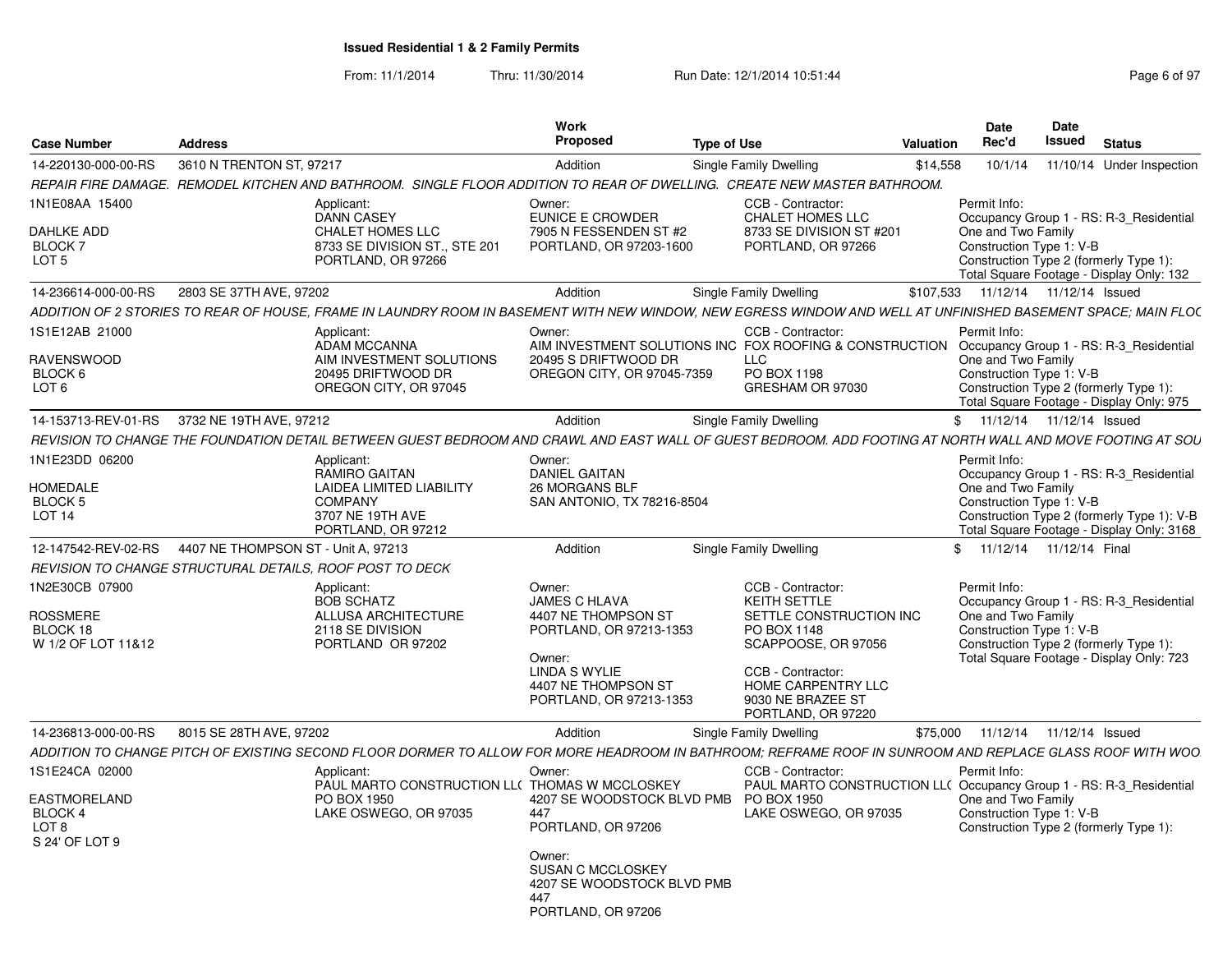From: 11/1/2014Thru: 11/30/2014 Run Date: 12/1/2014 10:51:44 Research 2010 Rage 7 of 97

| <b>Case Number</b>                                                        | <b>Address</b>                              |                                                                                                                                                           | Work<br>Proposed                                                                                                                                                        | <b>Type of Use</b>                                                                                                       | Valuation | <b>Date</b><br>Rec'd                                                                                                                                                                                | <b>Date</b><br><b>Issued</b> | <b>Status</b> |                           |
|---------------------------------------------------------------------------|---------------------------------------------|-----------------------------------------------------------------------------------------------------------------------------------------------------------|-------------------------------------------------------------------------------------------------------------------------------------------------------------------------|--------------------------------------------------------------------------------------------------------------------------|-----------|-----------------------------------------------------------------------------------------------------------------------------------------------------------------------------------------------------|------------------------------|---------------|---------------------------|
| 14-225760-000-00-RS                                                       | 5707 NE 28TH AVE, 97211                     |                                                                                                                                                           | Addition                                                                                                                                                                | <b>Single Family Dwelling</b>                                                                                            | \$28,675  | 10/15/14                                                                                                                                                                                            |                              |               | 11/13/14 Under Inspection |
|                                                                           |                                             | ONE STORY APPROX 250 SF ADDITION AT REAR OF HOUSE- CREATE SITTING ROOM, DRESSING ROOM AND SECOND BATH. ADJOINING NEW LOW-LEVEL (LESS THAN 30") DECK.      |                                                                                                                                                                         |                                                                                                                          |           |                                                                                                                                                                                                     |                              |               |                           |
| 1N1E13CC 17000<br><b>IRVINGTON PK</b><br>BLOCK 30<br>LOT 14&16            |                                             | Applicant:<br>CENTER RING CORPORATION<br>DBA SCENE CONSTRUCTION<br>5725 N PRINCETON ST<br>PORTLAND OR 97203-5131                                          | Owner:<br>ELISABETH A CHARMAN<br>5707 NE 28TH AVE<br>PORTLAND, OR 97211-6119<br>Owner:<br><b>BRADLEY S TROST</b><br>5707 NE 28TH AVE<br>PORTLAND, OR 97211-6119         | CCB - Contractor:<br>CENTER RING CORPORATION<br>DBA SCENE CONSTRUCTION<br>5725 N PRINCETON ST<br>PORTLAND OR 97203-5131  |           | Permit Info:<br>Occupancy Group 1 - RS: R-3_Residential<br>One and Two Family<br>Construction Type 1: V-B<br>Construction Type 2 (formerly Type 1):<br>Total Square Footage - Display Only: 260     |                              |               |                           |
| 14-182452-000-00-RS                                                       | 2635 NE 44TH AVE, 97213                     |                                                                                                                                                           | Addition                                                                                                                                                                | Single Family Dwelling                                                                                                   | \$7,111   | 7/10/14                                                                                                                                                                                             |                              |               | 11/14/14 Under Inspection |
|                                                                           |                                             | NEW TWO STORY ADDITION TO REAR OF EXISTING DWELLING. NEW DORMER TO FRONT OF HOUSE. AND TWO AT BACK OF HOUSE. NEW SECOND FLOOR BATHROOM. REMODEL KITCHEN.  |                                                                                                                                                                         |                                                                                                                          |           |                                                                                                                                                                                                     |                              |               |                           |
| 1N2E30BC 18100<br><b>BEAUMONT</b><br>BLOCK 35<br>LOT <sub>2</sub>         |                                             | Applicant:<br>John Reilly<br>REILLY SIGNATURE HOMES LLC<br>3231 NE US GRANT PL<br>PORTLAND OR 97212                                                       | Owner:<br><b>JOHN K REILLY</b><br>3231 NE US GRANT PL<br>PORTLAND, OR 97212-5144<br>Owner:<br>JENNIFER DOHERTY-REILLY<br>3231 NE US GRANT PL<br>PORTLAND, OR 97212-5144 | CCB - Contractor:<br><b>JOHN REILLY</b><br><b>REILLY SIGNATURE HOMES LLC</b><br>3231 NE US GRANT PL<br>PORTLAND OR 97212 |           | Permit Info:<br>Occupancy Group 1 - RS: R-3 Residential<br>One and Two Family<br>Construction Type 1: V-B<br>Construction Type 2 (formerly Type 1): V-B<br>Total Square Footage - Display Only: 100 |                              |               |                           |
| 14-237718-000-00-RS                                                       | 5356 SW MARTHA TER. 97201                   |                                                                                                                                                           | Addition                                                                                                                                                                | Single Family Dwelling                                                                                                   | \$7.094   |                                                                                                                                                                                                     | 11/14/14  11/14/14  Issued   |               |                           |
|                                                                           |                                             | REPLACE AND ENLARGE ELEVATED DECK AT REAR, NEW STORAGE ROOM BELOW WITH EXTERIOR ACCESS, ADDITION OF COVERED FRONT PORCH, EXTEND WALL TO ENLARGE AND REMOD |                                                                                                                                                                         |                                                                                                                          |           |                                                                                                                                                                                                     |                              |               |                           |
| 1S1E17AC 10800<br><b>DOSCHDALE</b><br>LOT <sub>17</sub>                   |                                             | Applicant:<br>MELISSA MCCALL<br>MCCALL DESIGN LLC<br>4336 NE 65TH AVE<br>PORTLAND OR 97218                                                                | Owner:<br>MICHAEL P BIESANZ<br>5356 SW MARTHA TER<br>PORTLAND, OR 97239-6911<br>Owner:<br>JODI WALDER-BIESANZ<br>5356 SW MARTHA TER<br>PORTLAND, OR 97239-6911          | <b>CCB - Contractor:</b><br>HELP HOME ENERGY LIFE<br>PERFORMANCE GROUP INC<br>10006 SW CANYON RD<br>PORTLAND, OR 97225   |           | Permit Info:<br>Occupancy Group 1 - RS: U_Decks,<br>Patios, Porches, Carports<br>Construction Type 1: V-B<br>Construction Type 2 (formerly Type 1):<br>Total Square Footage - Display Only: 334     |                              |               |                           |
|                                                                           | 14-151036-REV-01-RS 2314 SW IDAHO ST, 97201 |                                                                                                                                                           | Addition                                                                                                                                                                | Single Family Dwelling                                                                                                   | \$150     |                                                                                                                                                                                                     | 11/14/14  11/14/14  Issued   |               |                           |
|                                                                           |                                             | REVISION TO SHOW ANCHOR BOLTS ON EAST ELEVATION OF NEW GARAGE ROOF                                                                                        |                                                                                                                                                                         |                                                                                                                          |           |                                                                                                                                                                                                     |                              |               |                           |
| 1S1E16CC 09800<br><b>BERTHA</b><br>BLOCK <sub>2</sub><br>LOT <sub>9</sub> |                                             | Applicant:<br>KIMIYA JAHAN<br>7528 SW 36TH AVE<br>PORTLAND, OR                                                                                            | Owner:<br>JEFFREY S PARKER<br>4558 SW ORMANDY WAY<br>PORTLAND, OR 97221-3114                                                                                            |                                                                                                                          |           | Permit Info:<br>Occupancy Group 1 - RS: R-3 Remodel<br>Construction Type 1: V-B<br>Construction Type 2 (formerly Type 1):<br>Total Square Footage - Display Only: 764                               |                              |               |                           |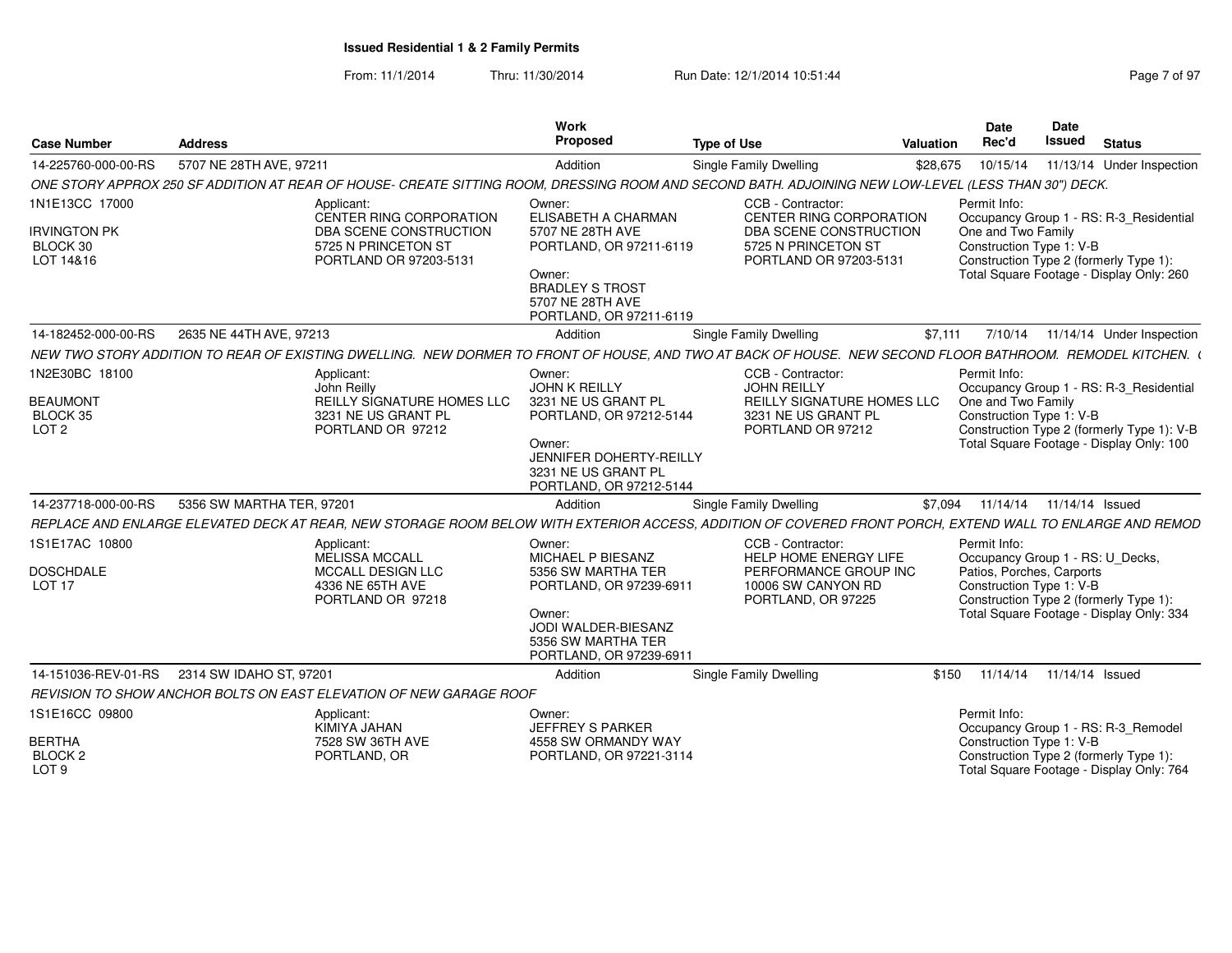From: 11/1/2014Thru: 11/30/2014 Run Date: 12/1/2014 10:51:44 Research 2010 Rage 8 of 97

| Case Number                                                                                       | <b>Address</b>                                                                                                                                                  | Work<br>Proposed                                                                                                                                                  | <b>Type of Use</b>                                                                                                                                                                                                            | Date<br>Rec'd<br>Valuation                                     | <b>Date</b><br>Issued<br><b>Status</b>                                                                                             |
|---------------------------------------------------------------------------------------------------|-----------------------------------------------------------------------------------------------------------------------------------------------------------------|-------------------------------------------------------------------------------------------------------------------------------------------------------------------|-------------------------------------------------------------------------------------------------------------------------------------------------------------------------------------------------------------------------------|----------------------------------------------------------------|------------------------------------------------------------------------------------------------------------------------------------|
| 13-158931-000-00-RS                                                                               | 915 SE 70TH AVE, 97215                                                                                                                                          | Addition                                                                                                                                                          | <b>Single Family Dwelling</b>                                                                                                                                                                                                 | \$102,865                                                      | 1/31/14  11/17/14  Issued                                                                                                          |
|                                                                                                   | 2 STORY ADDITION TO WEST ELEVATION; NEW BEDROOM IN BASEMENT WITH EGRESS WINDOW; REMODEL MAIN LEVEL AND MOVE KITCHEN AND LAUNDRY TO NEW ADDITION AREA; NEW BE    |                                                                                                                                                                   |                                                                                                                                                                                                                               |                                                                |                                                                                                                                    |
| 1S2E05BA 11600<br>TABOR HTS<br><b>BLOCK P</b><br>LOT 5 TL 11600                                   | Applicant:<br>JEFF WACKERLY<br><b>BLACKSTONE BUILDERS, LLC</b><br>5631 NE 33RD AVE<br>PORTLAND OR 97211                                                         | Owner:<br><b>DAMIEN SEMPREVIVO</b><br>915 SE 70TH AVE<br>PORTLAND, OR 97215-2163<br>Owner:<br><b>JUNKO OTSU</b><br>915 SE 70TH AVE<br>PORTLAND, OR 97215-2163     | CCB - Contractor:<br>JEFF WACKERLY<br><b>BLACKSTONE BUILDERS, LLC</b><br>5631 NE 33RD AVE<br>PORTLAND OR 97211                                                                                                                | Permit Info:<br>One and Two Family<br>Construction Type 1: V-B | Occupancy Group 1 - RS: R-3_Residential<br>Construction Type 2 (formerly Type 1): V-B<br>Total Square Footage - Display Only: 1642 |
| 13-240168-REV-01-RS                                                                               | 11541 SW MILITARY RD, 97219                                                                                                                                     | Addition                                                                                                                                                          | <b>Single Family Dwelling</b>                                                                                                                                                                                                 | 9/22/14                                                        | 11/17/14 Issued                                                                                                                    |
|                                                                                                   | REVSION TO STAIRCASE . REVISE RAILING FROM CABLE TO METAL RAIL.                                                                                                 |                                                                                                                                                                   |                                                                                                                                                                                                                               |                                                                |                                                                                                                                    |
| 1S1E34AC 02300<br>PALATINE HILL 3<br>BLOCK 86<br>INC PT VAC ST LOT 1-4<br>INC PT VAC ST LOT 13-16 | Applicant:<br>JOSHUA M HOFFMAN<br>11541 SW MILITARY RD<br>PORTLAND, OR 97219-8325                                                                               | Owner:<br><b>JOSHUA M HOFFMAN</b><br>11541 SW MILITARY RD<br>PORTLAND, OR 97219<br>Owner:<br><b>KERRI A HOFFMAN</b><br>11541 SW MILITARY RD<br>PORTLAND, OR 97219 | CCB - Contractor:<br><b>GRAND &amp; BENEDICTS</b><br>CONSTRUCTION INC<br>6140 SW MACADAM AVE<br>PORTLAND, OR 97239<br>CCB - Contractor:<br><b>BARLOW ELECTRIC</b><br>INCORPORATED<br>21977 SW MANDAN CT<br>TUALATIN, OR 97062 | Permit Info:<br>One and Two Family<br>Construction Type 1: V-B | Occupancy Group 1 - RS: R-3_Residential<br>Construction Type 2 (formerly Type 1):<br>Total Square Footage - Display Only: 4527     |
| 14-206756-000-00-RS                                                                               | 2525 NE 61ST AVE, 97213                                                                                                                                         | Addition                                                                                                                                                          | Single Family Dwelling                                                                                                                                                                                                        | 9/2/14<br>\$112,716                                            | 11/18/14 Issued                                                                                                                    |
|                                                                                                   | REMOVE EXISTING 2ND FLOOR AND REBUILD NEW, ADDS 437 SF TO 2ND FLOOR, ADD FOOTINGS AND POSTS FOR SUPPORT IN BASEMENT, NEW WING WALLS AT DINING ROOM ON MAIN FLOC |                                                                                                                                                                   |                                                                                                                                                                                                                               |                                                                |                                                                                                                                    |
| 1N2E30AD 18800<br>ROSE CITY PK<br>BLOCK 82<br>LOT <sub>6</sub>                                    | Applicant:<br>KEN FLETCHER<br>2525 NE 61ST<br>PORTLAND, OR 97213                                                                                                | Owner:<br><b>VALERIE FLETCHER</b><br>2525 NE 61ST AVE<br>PORTLAND, OR 97213                                                                                       |                                                                                                                                                                                                                               | Permit Info:<br>One and Two Family<br>Construction Type 1: V-B | Occupancy Group 1 - RS: R-3_Residential<br>Construction Type 2 (formerly Type 1):<br>Total Square Footage - Display Only: 1022     |
| 14-183296-000-00-RS                                                                               | 6617 NE ALAMEDA ST. 97213                                                                                                                                       | Addition                                                                                                                                                          | Single Family Dwelling                                                                                                                                                                                                        | \$145,548                                                      | 7/16/14  11/18/14  Issued                                                                                                          |
|                                                                                                   | WHOLE HOUSE REMODEL AND ADDITION: EXISITNG EAST WALL TO REMAIN AT MAIN FLOOR.                                                                                   |                                                                                                                                                                   | ADD NEW PORCH. ADD 6' AT FRONT OF LIVING ROOM AT MAIN FLOOR. AND GARAGE AND NEW                                                                                                                                               |                                                                |                                                                                                                                    |
| 1N2E29BC 13200<br><b>BELLE CREST</b><br>BLOCK 14<br><b>LOT 10</b>                                 | Applicant:<br>LAN LUU<br>P AND L REMODELING INC<br>3701 SE FRANKLIN<br>PORTLAND, OR 97202                                                                       | Owner:<br>THANG DUC NGUYEN TRAN<br>6617 NE ALAMEDA ST<br>PORTLAND, OR 97213<br>Owner:<br><b>HUONG THU TA</b><br>6617 NE ALAMEDA ST<br>PORTLAND, OR 97213          | CCB - Contractor:<br><b>LAN LUU</b><br>P AND L REMODELING INC<br>3701 SE FRANKLIN<br>PORTLAND, OR 97202                                                                                                                       | Permit Info:<br>One and Two Family<br>Construction Type 1: V-B | Occupancy Group 1 - RS: R-3_Residential<br>Construction Type 2 (formerly Type 1): V-B<br>Total Square Footage - Display Only: 2619 |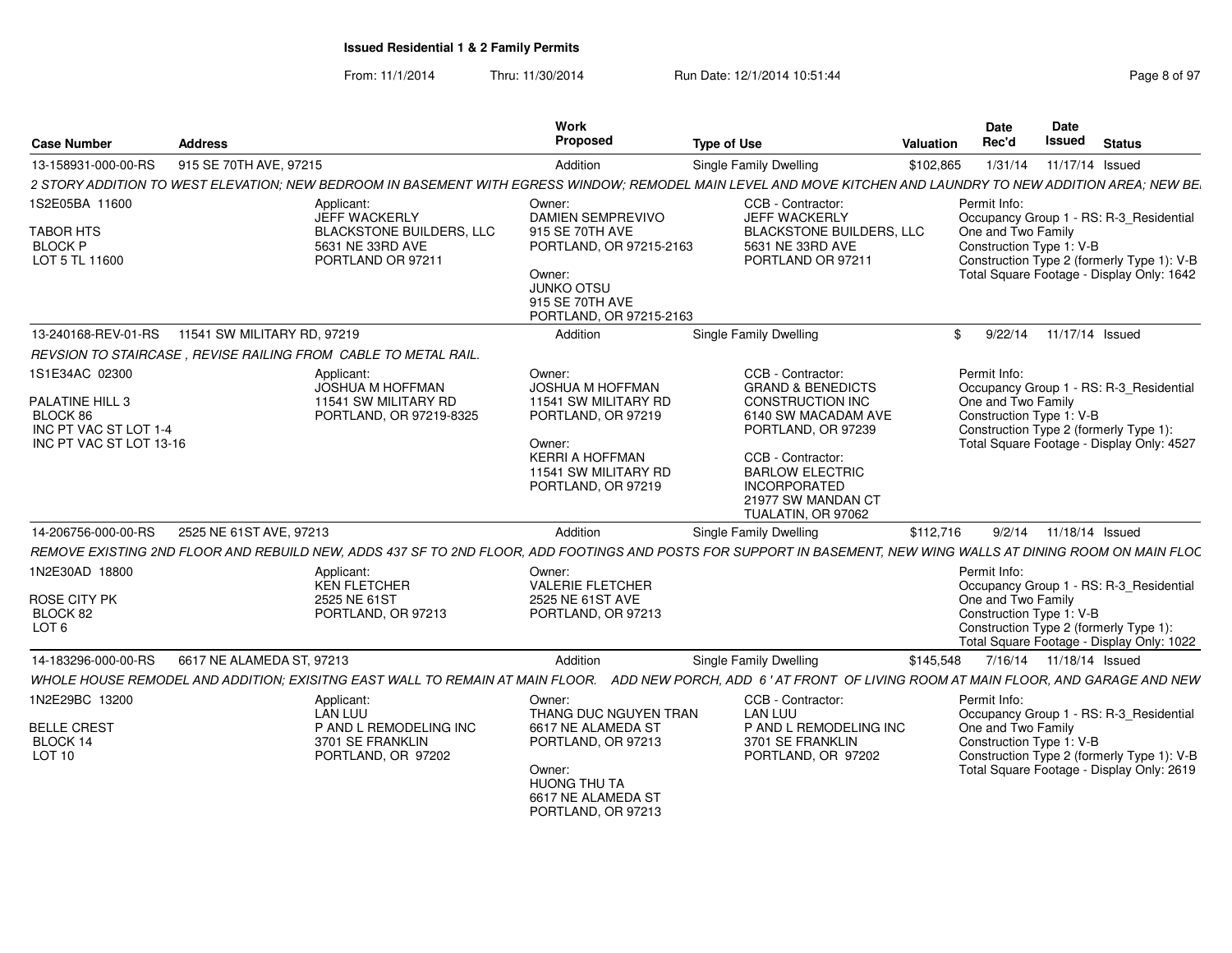From: 11/1/2014Thru: 11/30/2014 Run Date: 12/1/2014 10:51:44 Research 2010 Rage 9 of 97

| <b>Case Number</b>                                       | <b>Address</b>                                                                                                                                                      | Work<br>Proposed                                                                | <b>Type of Use</b>                                                                                               | Valuation | Date<br>Rec'd                                                                                                                                                                                       | Date<br>Issued            | <b>Status</b> |  |
|----------------------------------------------------------|---------------------------------------------------------------------------------------------------------------------------------------------------------------------|---------------------------------------------------------------------------------|------------------------------------------------------------------------------------------------------------------|-----------|-----------------------------------------------------------------------------------------------------------------------------------------------------------------------------------------------------|---------------------------|---------------|--|
| 14-132369-REV-01-RS                                      | 1540 SE 35TH AVE, 97214                                                                                                                                             | Addition                                                                        | <b>Single Family Dwelling</b>                                                                                    | \$441     | 11/18/14                                                                                                                                                                                            | 11/18/14 Issued           |               |  |
|                                                          | REVISION TO CHANGE ROOF PITCH FROM 4/12 TO 3/12. REDUCE WINDOW AND DOOR SIZE AT BACK PORCH. EXTEND FOOT PRINT 6" AT EAST ELEVATION TO ALIGN WITH EXISTING FOUNDATIC |                                                                                 |                                                                                                                  |           |                                                                                                                                                                                                     |                           |               |  |
| 1S1E01DB 12600<br><b>ROCHELLE</b>                        | Applicant:<br>MICHAEL NEWMAN<br>WOODCHUCK CONSTRUCTION                                                                                                              | Owner:<br><b>DAVID S FINKEL</b><br>1540 SE 35TH AVE                             | CCB - Contractor:<br><b>MICHAEL NEWMAN</b><br>WOODCHUCK CONSTRUCTION                                             |           | Permit Info:<br>Occupancy Group 1 - RS: R-3_Residential<br>One and Two Family                                                                                                                       |                           |               |  |
| BLOCK 4                                                  | PO BOX 12206                                                                                                                                                        | PORTLAND, OR 97214                                                              | PO BOX 12206                                                                                                     |           | Construction Type 1: V-B                                                                                                                                                                            |                           |               |  |
| LOT <sub>5</sub>                                         | PORTLAND, OR 97212                                                                                                                                                  |                                                                                 | PORTLAND, OR 97212                                                                                               |           | Construction Type 2 (formerly Type 1): V-B<br>Total Square Footage - Display Only: 4                                                                                                                |                           |               |  |
| 14-231061-000-00-RS                                      | 6036 SW MADISON CT, 97221                                                                                                                                           | Addition                                                                        | Single Family Dwelling                                                                                           |           | \$200,000  11/18/14  11/18/14  Issued                                                                                                                                                               |                           |               |  |
|                                                          | ADDITION OF NEW ATTACHED GARAGE AT EXISTING GARAGE. NEW WALLS FOR DINING ROOM AND BUMP OUT WALL. REMODEL KITCHEN AND EXTEND WALL                                    |                                                                                 |                                                                                                                  |           |                                                                                                                                                                                                     |                           |               |  |
| 1S1E06BC 02000                                           | Applicant:<br><b>DANIEL SCHMIDT</b>                                                                                                                                 | Owner:<br><b>HENRY A LANGFUS</b>                                                | CCB - Contractor:<br><b>DANIEL SCHMIDT</b>                                                                       |           | Permit Info:<br>Occupancy Group 1 - RS: R-3 Residential                                                                                                                                             |                           |               |  |
| <b>SYLVAN HTS</b><br>BLOCK 2                             | SHANNON CONTRACTING LLC<br>22115 NW IMBRIE DR 271                                                                                                                   | 6036 SW MADISON CT<br>PORTLAND, OR 97221-1530                                   | SHANNON CONTRACTING LLC<br>22115 NW IMBRIE DR 271                                                                |           | One and Two Family<br>Construction Type 1: V-B                                                                                                                                                      |                           |               |  |
| LOT <sub>9</sub>                                         | PORTLAND OR 97124                                                                                                                                                   |                                                                                 | PORTLAND OR 97124                                                                                                |           | Construction Type 2 (formerly Type 1):<br>Total Square Footage - Display Only: 335                                                                                                                  |                           |               |  |
| 14-188083-000-00-RS                                      | 8036 SE 7TH AVE, 97202                                                                                                                                              | Addition                                                                        | <b>Single Family Dwelling</b>                                                                                    | \$40,000  |                                                                                                                                                                                                     | 7/23/14  11/20/14  Issued |               |  |
|                                                          | REMODEL EXISTING SINGLE FAMILY RESIDENCE, REMOVE AND REBUILD WALLS OF 2ND FLOOR AT NORTH, EAST, WEST ELEVATIONS, REFRAME WITH LESS PITCHED ROOF, CREATE MASTER (    |                                                                                 |                                                                                                                  |           |                                                                                                                                                                                                     |                           |               |  |
| 1S1E23CB 12200<br>SELLWOOD<br>BLOCK 14<br>W 1/2 OF LOT 5 | Applicant:<br><b>GREG E SHORTREED</b><br>8036 SE 7TH AVE<br>PORTLAND, OR 97202-6407                                                                                 | Owner:<br><b>GREG E SHORTREED</b><br>8036 SE 7TH AVE<br>PORTLAND, OR 97202-6407 | CCB - Contractor:<br>BRIAN SCHMIDT BUILDER LLC<br>15450 SW BOONES FERRY RD<br>$9 - 545$<br>LAKE OSWEGO, OR 97035 |           | Permit Info:<br>Occupancy Group 1 - RS: R-3_Residential<br>One and Two Family<br>Construction Type 1: V-B<br>Construction Type 2 (formerly Type 1): V-B<br>Total Square Footage - Display Only: 672 |                           |               |  |
| 14-240940-000-00-RS                                      | 5140 SW 43RD AVE, 97221                                                                                                                                             | Addition                                                                        | Single Family Dwelling                                                                                           | \$21,835  | 11/21/14  11/21/14  Issued                                                                                                                                                                          |                           |               |  |
|                                                          | ADDITION OF COVERED PORCH AT REAR, INTERIOR REMODEL TO CREATE ADDITIONAL BEDROOM, FOUNDATION REPLACEMENT, NEW ROOF WITH MANUFACTURED TRUSSES. TRUSSES TO B.         |                                                                                 |                                                                                                                  |           |                                                                                                                                                                                                     |                           |               |  |
| 1S1E17BC 02400                                           | Applicant:<br><b>RUBY NORTHWEST LLC</b>                                                                                                                             | Owner:<br><b>RUBY NORTHWEST LLC</b>                                             | CCB - Contractor:<br><b>RUBY NORTHWEST LLC</b>                                                                   |           | Permit Info:<br>Occupancy Group 1 - RS: R-3 Remodel                                                                                                                                                 |                           |               |  |
| SECTION 17 1S 1E<br>TL 2400 0.03 ACRES                   | 4300 SW FAIRVIEW CIRCUS<br>PORTLAND OR 97221                                                                                                                        | PO BOX 25653<br>PORTLAND, OR 97298-0653                                         | 4300 SW FAIRVIEW CIRCUS<br>PORTLAND OR 97221                                                                     |           | Construction Type 1: V-B<br>Construction Type 2 (formerly Type 1):<br>Total Square Footage - Display Only: 594                                                                                      |                           |               |  |
| 14-188083-REV-01-RS                                      | 8036 SE 7TH AVE, 97202                                                                                                                                              | Addition                                                                        | Single Family Dwelling                                                                                           |           | \$ 11/21/14 11/21/14 Issued                                                                                                                                                                         |                           |               |  |
|                                                          | REVISION TO RECONFIGURE STAIRS/LANDING. ELIMINATE SLYLIGHT AT LAUNDRY ROOM. INFILL WINDOW ON FIRST FLOOR BENEATH STAIRS                                             |                                                                                 |                                                                                                                  |           |                                                                                                                                                                                                     |                           |               |  |
| 1S1E23CB 12200                                           | Applicant:<br><b>GREG E SHORTREED</b>                                                                                                                               | Owner:<br><b>GREG E SHORTREED</b>                                               | CCB - Contractor:<br>BRIAN SCHMIDT BUILDER LLC                                                                   |           | Permit Info:<br>Occupancy Group 1 - RS: R-3 Residential                                                                                                                                             |                           |               |  |
| SELLWOOD                                                 | 8036 SE 7TH AVE                                                                                                                                                     | 8036 SE 7TH AVE                                                                 | 15450 SW BOONES FERRY RD                                                                                         |           | One and Two Family                                                                                                                                                                                  |                           |               |  |
| BLOCK 14<br>W 1/2 OF LOT 5                               | PORTLAND, OR 97202-6407                                                                                                                                             | PORTLAND, OR 97202-6407                                                         | $9 - 545$<br>LAKE OSWEGO, OR 97035                                                                               |           | Construction Type 1: V-B<br>Construction Type 2 (formerly Type 1): V-B<br>Total Square Footage - Display Only: 672                                                                                  |                           |               |  |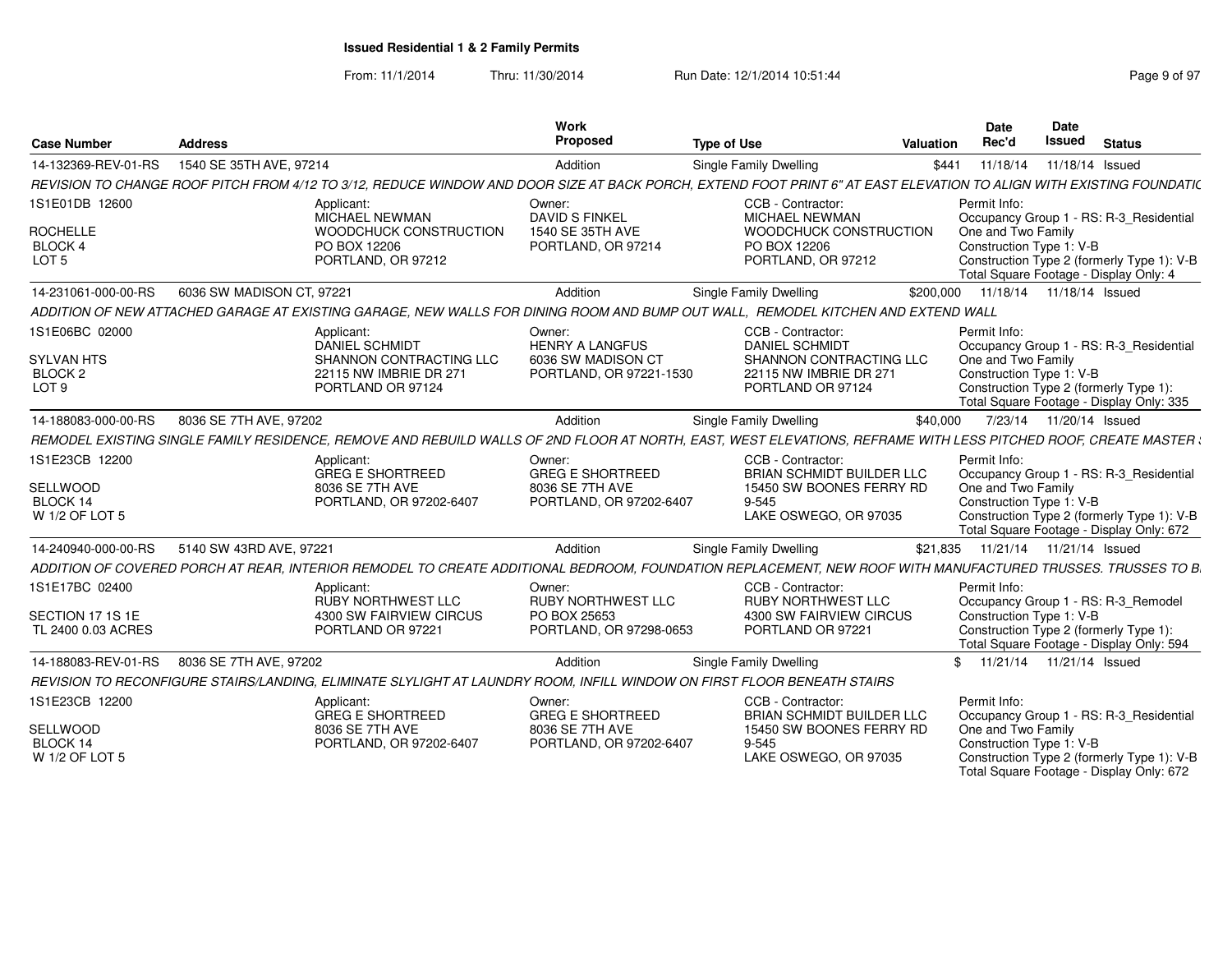|                                                               |                          |                                                                                                                                             | <b>Work</b>                                                                 |                               |           | Date                                             | <b>Date</b>     |                                                                                        |
|---------------------------------------------------------------|--------------------------|---------------------------------------------------------------------------------------------------------------------------------------------|-----------------------------------------------------------------------------|-------------------------------|-----------|--------------------------------------------------|-----------------|----------------------------------------------------------------------------------------|
| <b>Case Number</b>                                            | <b>Address</b>           |                                                                                                                                             | Proposed                                                                    | <b>Type of Use</b>            | Valuation | Rec'd                                            | <b>Issued</b>   | <b>Status</b>                                                                          |
| 14-238722-000-00-RS                                           | 9332 SW 8TH DR, 97219    |                                                                                                                                             | Addition                                                                    | Single Family Dwelling        | \$14,558  | 11/21/14                                         | 11/21/14 Issued |                                                                                        |
|                                                               |                          | ADDITION TO THE SFR; ENCLOSE EXISTING GARAGE ROOF TOP DECK; AND ADD COVER FOR THE FRONT PORCH***TRADES PERMITS TO BE OBTAINED SEPARATELY*** |                                                                             |                               |           |                                                  |                 |                                                                                        |
| 1S1E28AC 03400                                                |                          | Applicant:<br><b>TERRY HELLEM</b>                                                                                                           | Owner:<br><b>JOHN D RICHARTZ</b>                                            |                               |           | Permit Info:                                     |                 | Occupancy Group 1 - RS: R-3_Residential                                                |
| NORTHROP AC<br><b>BLOCK C</b><br>S 80' OF LOT 7               |                          | PROJECTIVE BUILDING DESIGNS<br>PO BOX 6542<br>BEAVERTON OR 97007                                                                            | 9332 SW 8TH DR<br>PORTLAND, OR 97219-4755<br>Owner:                         |                               |           | One and Two Family<br>Construction Type 1: V-B   |                 | Construction Type 2 (formerly Type 1):<br>Total Square Footage - Display Only: 132     |
|                                                               |                          |                                                                                                                                             | <b>JOANNE M RICHARTZ</b><br>9332 SW 8TH DR<br>PORTLAND, OR 97219-4755       |                               |           |                                                  |                 |                                                                                        |
| 14-181201-REV-01-RS                                           | 2715 SW HUME ST, 97219   |                                                                                                                                             | Addition                                                                    | Single Family Dwelling        |           | \$11/24/14                                       | 11/24/14 Issued |                                                                                        |
|                                                               |                          | REVISION TO LEAVE CHIMNEY AT FRONT ELEVATION, ELIMINATE NEW AND REPLACED WINDOWS FROM SCOPE                                                 |                                                                             |                               |           |                                                  |                 |                                                                                        |
| 1S1E20DA 10400                                                |                          | Applicant:<br><b>TERRY HELLEM</b>                                                                                                           | Owner:<br>ALAN D ALBRIGHT                                                   |                               |           | Permit Info:                                     |                 | Occupancy Group 1 - RS: R-3_Residential                                                |
| RYAN PL                                                       |                          | PROJECTIVE BUILDING DESIGNS                                                                                                                 | 2715 SW HUME ST                                                             |                               |           | One and Two Family                               |                 |                                                                                        |
| BLOCK 10<br>S 100' OF E 10' OF LOT 8 EXC PT IN ST             |                          | PO BOX 6542<br>BEAVERTON OR 97007                                                                                                           | PORTLAND, OR 97219                                                          |                               |           | Construction Type 1: V-B                         |                 | Construction Type 2 (formerly Type 1):                                                 |
| S 100' OF W 60' OF LOT 9 EXC PT IN ST                         |                          |                                                                                                                                             | Owner:<br><b>KAREN JO ALBRIGHT</b><br>2715 SW HUME ST<br>PORTLAND, OR 97219 |                               |           |                                                  |                 | Total Square Footage - Display Only: 80                                                |
| 14-227158-000-00-RS                                           | 5611 SE 117TH AVE, 97266 |                                                                                                                                             | Addition                                                                    | <b>Single Family Dwelling</b> | \$16,992  | 11/7/14                                          | 11/24/14 Issued |                                                                                        |
|                                                               |                          | ADDITION TO SOUTH SIDE OF THE HOUSE TO ADD ATTACHED GARAGE ON THE MAIN FLOOR                                                                |                                                                             |                               |           |                                                  |                 |                                                                                        |
| 1S2E15DB 01301                                                |                          | Applicant:<br><b>APRIL BEHRMAN</b>                                                                                                          | Owner:<br>JAMES P BEHRMAN                                                   |                               |           | Permit Info:                                     |                 | Occupancy Group 1 - RS: U_Private                                                      |
| PARTITION PLAT 1995-123<br>LOT <sub>1</sub>                   |                          | 5611 SE 117TH AVE<br>PORTLAND, OR 97266                                                                                                     | 5611 SE 117TH AVE<br>PORTLAND, OR 97266                                     |                               |           | Garage\Utility Misc.<br>Construction Type 1: V-B |                 | Construction Type 2 (formerly Type 1):                                                 |
|                                                               |                          |                                                                                                                                             | Owner:<br>APRIL BEHRMAN<br>5611 SE 117TH AVE<br>PORTLAND, OR 97266          |                               |           |                                                  |                 | Total Square Footage - Display Only: 400                                               |
| 14-238673-000-00-RS                                           | 5716 NE 35TH AVE, 97211  |                                                                                                                                             | Addition                                                                    | <b>Single Family Dwelling</b> | \$15,000  | 11/25/14                                         | 11/25/14 Issued |                                                                                        |
|                                                               |                          | ADDITION-ENLARGE EXISTING DORMER ON EAST ELEVATION OF HOME.                                                                                 |                                                                             |                               |           |                                                  |                 |                                                                                        |
| 1N1E13DC 09000                                                |                          | Applicant:<br><b>SUSANNE LAUER</b>                                                                                                          | Owner:<br>SUSANNE LAUER                                                     |                               |           | Permit Info:                                     |                 | Occupancy Group 1 - RS: R-3_Residential                                                |
| <b>KENNEDYS ADD</b><br>BLOCK <sub>8</sub><br>LOT <sub>2</sub> |                          | 5716 NE 35TH AVE<br>PORTLAND, OR 97211-7329                                                                                                 | 5716 NE 35TH AVE<br>PORTLAND, OR 97211-7329                                 |                               |           | One and Two Family<br>Construction Type 1: V-B   |                 | Construction Type 2 (formerly Type 1): V-B<br>Total Square Footage - Display Only: 186 |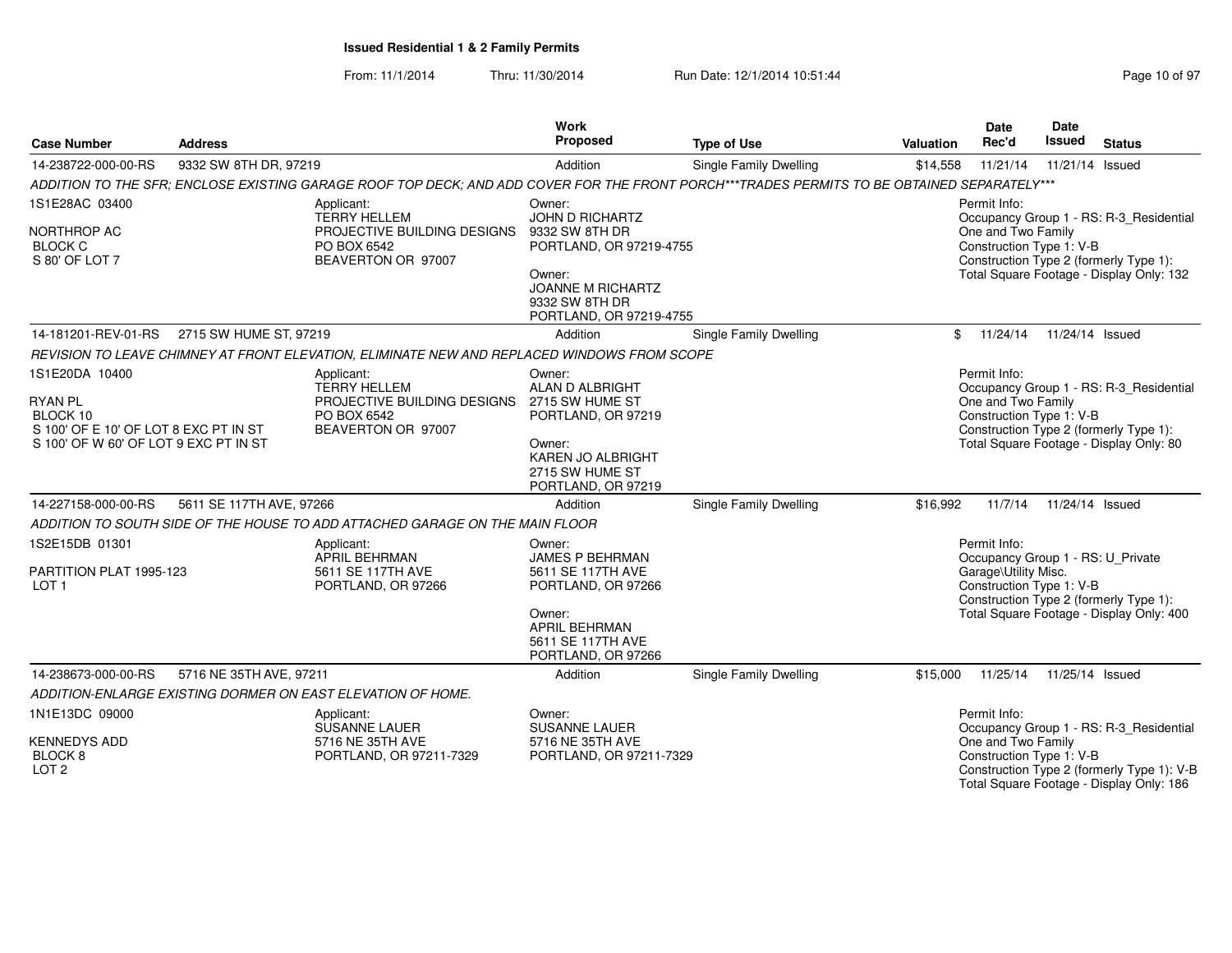| <b>Case Number</b>                                    | <b>Address</b>                                                                                                                                               | Work<br>Proposed                                                                                                       | <b>Type of Use</b>                                                                          | <b>Date</b><br>Rec'd<br>Valuation              | <b>Date</b><br>Issued<br><b>Status</b>                                                                                       |
|-------------------------------------------------------|--------------------------------------------------------------------------------------------------------------------------------------------------------------|------------------------------------------------------------------------------------------------------------------------|---------------------------------------------------------------------------------------------|------------------------------------------------|------------------------------------------------------------------------------------------------------------------------------|
|                                                       | 14-229355-REV-01-RS 2305 SE 47TH AVE, 97215                                                                                                                  | Addition                                                                                                               | Single Family Dwelling                                                                      |                                                | \$ 11/25/14 11/25/14 Issued                                                                                                  |
| <b>REVISION TO FOOTINGS AND BEAMS</b>                 |                                                                                                                                                              |                                                                                                                        |                                                                                             |                                                |                                                                                                                              |
| 1S2E06CD 10300                                        | Applicant:                                                                                                                                                   | Owner:                                                                                                                 | CCB - Contractor:                                                                           | Permit Info:                                   |                                                                                                                              |
| <b>DIVISION ST ADD</b><br>BLOCK 4<br>LOT <sub>9</sub> | Don Titus<br>Don R Titus, Residential Designer<br>7028 N St. Louis Avenue<br>Portland, OR 97203                                                              | <b>SHARI SOKEL</b><br>2305 SE 47TH AVE<br>PORTLAND, OR 97215-3807<br>Owner:<br><b>WALTER SOKEL</b><br>2305 SE 47TH AVE | <b>CHAD GEARIN</b><br><b>GEARIN CONSTRUCTION</b><br>6464 SE 140TH AVE<br>PORTLAND, OR 97236 | One and Two Family<br>Construction Type 1: V-B | Occupancy Group 1 - RS: R-3_Residential<br>Construction Type 2 (formerly Type 1):<br>Total Square Footage - Display Only: 96 |
|                                                       |                                                                                                                                                              | PORTLAND, OR 97215-3807                                                                                                |                                                                                             |                                                |                                                                                                                              |
| 14-238444-000-00-RS                                   | 1807 N DEKUM ST, 97217                                                                                                                                       | Addition                                                                                                               | Single Family Dwelling                                                                      | \$9,706  11/25/14  11/25/14  Issued            |                                                                                                                              |
|                                                       | CONVERT BASEMENT TO LIVING SPACE, RECONFIGURE CLOSETS AT BEDROOMS AND INSTALL EGRESS WINDOWS, RELOCATE WALL AT EXISTING BATHROOM; MAIN FLOOR ENCLOSE EXISTIN |                                                                                                                        |                                                                                             |                                                |                                                                                                                              |
| 1N1E16AD 07600                                        | Applicant:<br>MY FINANCIAL WORKOUT LLC                                                                                                                       | Owner:<br>MY FINANCIAL WORKOUT LLC                                                                                     |                                                                                             | Permit Info:                                   |                                                                                                                              |
| <b>WILBURTON</b>                                      | 4636 SW KELLY AVE                                                                                                                                            | 4636 SW KELLY AVE                                                                                                      |                                                                                             | One and Two Family                             | Occupancy Group 1 - RS: R-3_Residential                                                                                      |
| <b>BLOCK7</b>                                         | PORTLAND, OR 97239-4220                                                                                                                                      | PORTLAND, OR 97239-4220                                                                                                |                                                                                             | Construction Type 1: V-B                       |                                                                                                                              |
| LOT 12                                                |                                                                                                                                                              |                                                                                                                        |                                                                                             |                                                | Construction Type 2 (formerly Type 1):<br>Total Square Footage - Display Only: 88<br>Number of New Dwelling Units: 1         |
| 11-116936-REV-01-RS                                   | 12636 NE SAN RAFAEL ST, 97230                                                                                                                                | Addition                                                                                                               | Single Family Dwelling                                                                      |                                                | \$ 11/25/14 11/25/14 Issued                                                                                                  |
|                                                       | REVISION - REMOVE 2 SINKS AND 2 SHOWERS CAP ASSOCIATED PLUMBING                                                                                              |                                                                                                                        |                                                                                             |                                                |                                                                                                                              |
| 1N2E26CD 08800                                        | Applicant:                                                                                                                                                   | Owner:                                                                                                                 | CCB - Contractor:                                                                           | Permit Info:                                   |                                                                                                                              |
| TALLY-HO                                              | <b>SHARON K WOOD</b>                                                                                                                                         | <b>SHARON K WOOD</b><br>12636 NE SAN RAFAEL ST                                                                         | BURT WALTER CONSTRUCTION<br><b>INC</b>                                                      | One and Two Family                             | Occupancy Group 1 - RS: R-3_Residential                                                                                      |
| <b>BLOCK1</b>                                         | 12636 NE SAN RAFAEL ST<br>PORTLAND, OR 97230-1822                                                                                                            | PORTLAND, OR 97230-1822                                                                                                | 12586 SE 162ND AVE                                                                          | Construction Type 1: V-B                       |                                                                                                                              |
| LOT 25 EXC PT IN ST                                   |                                                                                                                                                              |                                                                                                                        | HAPPY VALLEY, OR 97086                                                                      |                                                | Construction Type 2 (formerly Type 1): V-B                                                                                   |
|                                                       |                                                                                                                                                              |                                                                                                                        |                                                                                             |                                                | Total Square Footage - Display Only: 927                                                                                     |
|                                                       | 14-227151-000-00-RS 3505 NE 68TH AVE, 97213                                                                                                                  | Addition                                                                                                               | Single Family Dwelling                                                                      |                                                | \$12,904  10/17/14  11/26/14  Under Inspection                                                                               |
|                                                       | 117 SF ONE STORY ADDITION TO REAR OF HOUSE - EXPAND BATH, CLOSET AND BEDROOM                                                                                 |                                                                                                                        |                                                                                             |                                                |                                                                                                                              |
| 1N2E20CD 21800                                        | Applicant:<br><b>JIM KITCHIN</b>                                                                                                                             | Owner:<br><b>TIMOTHY M HURTLEY</b>                                                                                     | CCB - Contractor:<br><b>RICK L CHARRIERE</b>                                                | Permit Info:                                   | Occupancy Group 1 - RS: R-3_Residential                                                                                      |
| HYDE PK                                               | <b>INTERWORKS</b>                                                                                                                                            | 3505 NE 68TH AVE                                                                                                       | MILWAUKIE PLUMBING CO dba                                                                   | One and Two Family                             |                                                                                                                              |
| BLOCK 28                                              | PO BOX 14764                                                                                                                                                 | PORTLAND, OR 97213-5113                                                                                                | MP PLUMBING CO                                                                              | Construction Type 1: V-B                       |                                                                                                                              |
| LOT 17&18                                             | PORTLAND, OR 97293                                                                                                                                           | Owner:                                                                                                                 | PO BOX 393<br>CLACKAMAS, OR 97015                                                           |                                                | Construction Type 2 (formerly Type 1):<br>Total Square Footage - Display Only: 117                                           |
|                                                       |                                                                                                                                                              | JILL F HURTLEY                                                                                                         |                                                                                             |                                                |                                                                                                                              |
|                                                       |                                                                                                                                                              | 3505 NE 68TH AVE<br>PORTLAND, OR 97213-5113                                                                            | CCB - Contractor:<br>AC ELECTRIC INC                                                        |                                                |                                                                                                                              |
|                                                       |                                                                                                                                                              |                                                                                                                        | 18820 SHENANDOAH DR                                                                         |                                                |                                                                                                                              |
|                                                       |                                                                                                                                                              |                                                                                                                        | OREGON CITY, OR 97045-3928                                                                  |                                                |                                                                                                                              |
|                                                       |                                                                                                                                                              |                                                                                                                        | CCB - Contractor:                                                                           |                                                |                                                                                                                              |
|                                                       |                                                                                                                                                              |                                                                                                                        | <b>INTERWORKS LLC</b>                                                                       |                                                |                                                                                                                              |
|                                                       |                                                                                                                                                              |                                                                                                                        | 114 NE 7TH                                                                                  |                                                |                                                                                                                              |
|                                                       |                                                                                                                                                              |                                                                                                                        | PORTLAND, OR 97232                                                                          |                                                |                                                                                                                              |
|                                                       |                                                                                                                                                              |                                                                                                                        |                                                                                             |                                                |                                                                                                                              |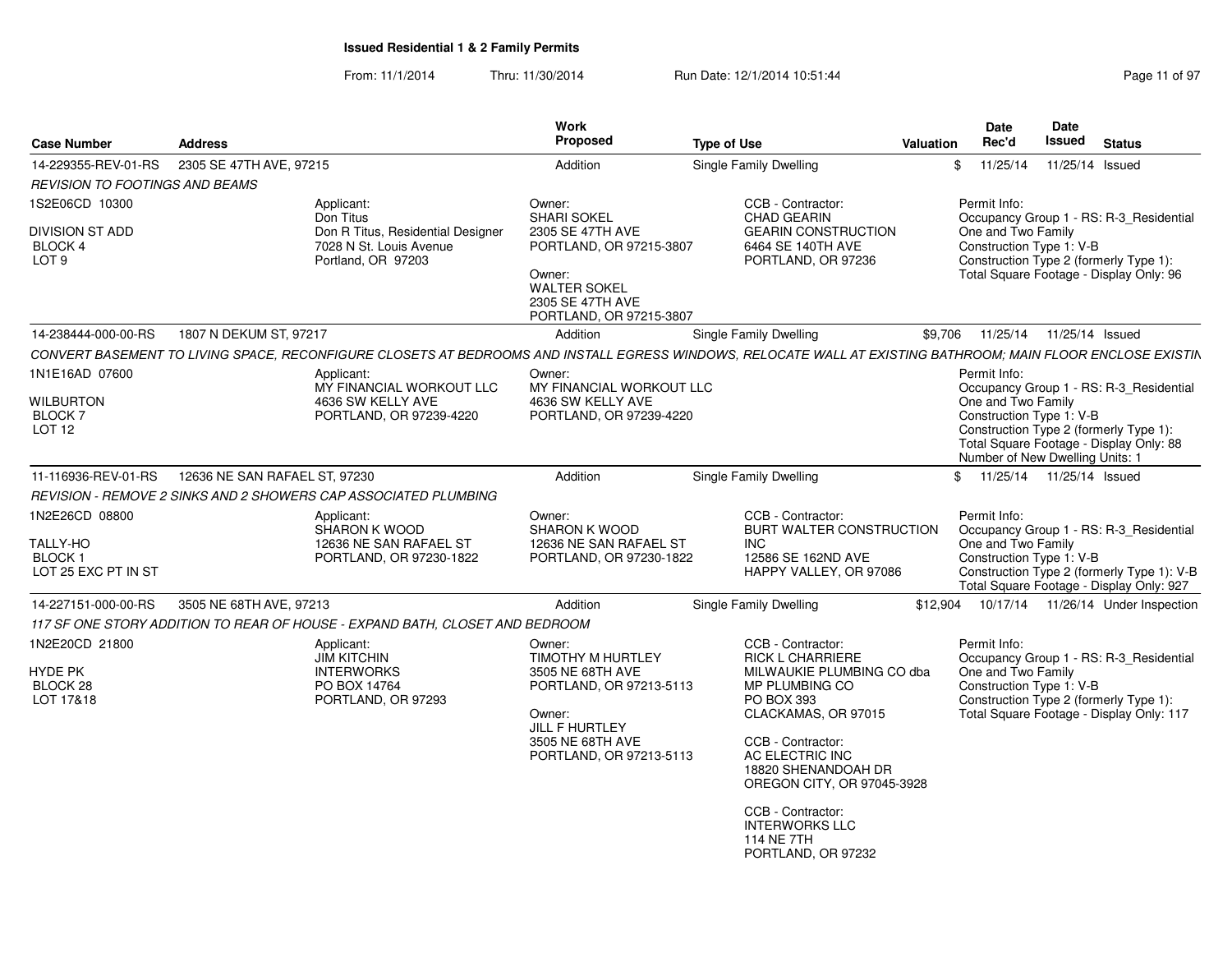| <b>Case Number</b>                                               | <b>Address</b>                                                                                                                                               | Work<br>Proposed                                                                                                                                  | <b>Type of Use</b>                                                                                                                                                       | Valuation | Date<br>Rec'd                      | <b>Date</b><br>Issued<br><b>Status</b>                                                                                                                         |
|------------------------------------------------------------------|--------------------------------------------------------------------------------------------------------------------------------------------------------------|---------------------------------------------------------------------------------------------------------------------------------------------------|--------------------------------------------------------------------------------------------------------------------------------------------------------------------------|-----------|------------------------------------|----------------------------------------------------------------------------------------------------------------------------------------------------------------|
| 14-229355-REV-02-RS                                              | 2305 SE 47TH AVE, 97215                                                                                                                                      | Addition                                                                                                                                          | <b>Single Family Dwelling</b>                                                                                                                                            |           | \$11/26/14                         | 11/26/14 Issued                                                                                                                                                |
|                                                                  | REVISION TO RELOCATE BEAMS AND FOOTINGS; DEMOLISHING SLAB AND INSTALLING NEW FOOTINGS                                                                        |                                                                                                                                                   |                                                                                                                                                                          |           |                                    |                                                                                                                                                                |
| 1S2E06CD 10300                                                   | Applicant:                                                                                                                                                   | Owner:                                                                                                                                            | CCB - Contractor:                                                                                                                                                        |           | Permit Info:                       |                                                                                                                                                                |
| DIVISION ST ADD<br>BLOCK 4<br>LOT <sub>9</sub>                   | Don Titus<br>Don R Titus, Residential Designer<br>7028 N St. Louis Avenue<br>Portland, OR 97203                                                              | <b>SHARI SOKEL</b><br>2305 SE 47TH AVE<br>PORTLAND, OR 97215-3807<br>Owner:<br><b>WALTER SOKEL</b><br>2305 SE 47TH AVE<br>PORTLAND, OR 97215-3807 | <b>CHAD GEARIN</b><br><b>GEARIN CONSTRUCTION</b><br>6464 SE 140TH AVE<br>PORTLAND, OR 97236                                                                              |           | One and Two Family                 | Occupancy Group 1 - RS: R-3_Residential<br>Construction Type 1: V-B<br>Construction Type 2 (formerly Type 1):<br>Total Square Footage - Display Only: 96       |
| 14-206023-000-00-RS                                              | 3917 NE 19TH AVE, 97212                                                                                                                                      | Addition                                                                                                                                          | <b>Single Family Dwelling</b>                                                                                                                                            | \$202,228 | 8/29/14                            | 11/5/14 Under Inspection                                                                                                                                       |
|                                                                  | WHOLE HOUSE REMODEL AND ADDITION OF SECOND STORY: CONVERT EXISTING BASEMENT TO LIVING SPACE TO INCLUDE; NEW BATH, REC ROOM, CRAFT ROOM; NEW STAIRS FROM BASE |                                                                                                                                                   |                                                                                                                                                                          |           |                                    |                                                                                                                                                                |
|                                                                  |                                                                                                                                                              |                                                                                                                                                   |                                                                                                                                                                          |           |                                    |                                                                                                                                                                |
| 1N1E23DC 00600<br><b>DIXON PL</b><br>BLOCK ·<br>LOT <sub>6</sub> | Applicant:<br>CLASSIC IMAGE HOMES LLC<br>PO BOX 302<br>MARYLHURST, OR 97036                                                                                  | Owner:<br><b>CLASSIC IMAGE HOMES LLC</b><br>PO BOX 302<br>MARYLHURST, OR 97036-0302                                                               | CCB - Contractor:<br><b>DELTA PLUMBING INC</b><br>12205 SE 108TH AVE<br>HAPPY VALLEY, OR 97086<br>CCB - Contractor:                                                      |           | Permit Info:<br>One and Two Family | Occupancy Group 1 - RS: R-3_Residential<br>Construction Type 1: V-B<br>Construction Type 2 (formerly Type 1): V-B<br>Total Square Footage - Display Only: 3205 |
|                                                                  |                                                                                                                                                              |                                                                                                                                                   | <b>D P EXCAVATING INC</b><br>11068 SE RED ROSE CT<br>HAPPY VALLEY, OR 97086<br>CCB - Contractor:<br><b>CLASSIC IMAGE HOMES LLC</b><br>PO BOX 302<br>MARYLHURST, OR 97036 |           |                                    |                                                                                                                                                                |
| 14-233056-000-00-RS                                              | 6148 SW BARNES RD, 97221                                                                                                                                     | Addition                                                                                                                                          | <b>Single Family Dwelling</b>                                                                                                                                            | \$22,058  | 10/31/14                           | 11/4/14 Under Inspection                                                                                                                                       |
|                                                                  | REMOVE EXISTING DECK AND BUILD SINGLE FLOOR ADDITION AT REAR OF DWELLING. REMODEL KITCHEN. RELOCATE POWDER ROOM. REMODEL MASTER BATHROOM. BUILD NEW LOWEF    |                                                                                                                                                   |                                                                                                                                                                          |           |                                    |                                                                                                                                                                |
| 1S1E06BB 00500                                                   | Applicant:                                                                                                                                                   | Owner:                                                                                                                                            | CCB - Contractor:                                                                                                                                                        |           | Permit Info:                       |                                                                                                                                                                |
| <b>HIDDEN HILLS</b>                                              | RAINBOW VALLEY DESIGN &<br><b>CONSTRUCTION</b>                                                                                                               | THOMAS LYNHAM<br>6148 SW BARNES RD                                                                                                                | RAINBOW VALLEY DESIGN &<br><b>CONSTRUCTION</b>                                                                                                                           |           | One and Two Family                 | Occupancy Group 1 - RS: R-3_Residential                                                                                                                        |
| LOT 2&3 TL 500                                                   | 785 GRANT STREET<br>EUGENE OR 97402                                                                                                                          | PORTLAND, OR 97221-1526                                                                                                                           | 785 GRANT STREET<br>EUGENE OR 97402                                                                                                                                      |           |                                    | Construction Type 1: V-B<br>Construction Type 2 (formerly Type 1):                                                                                             |
|                                                                  |                                                                                                                                                              | Owner:<br><b>LISA LYNHAM</b><br>6148 SW BARNES RD<br>PORTLAND, OR 97221-1526                                                                      |                                                                                                                                                                          |           |                                    | Total Square Footage - Display Only: 200                                                                                                                       |
|                                                                  | 14-195865-REV-01-RS 7623 SE 17TH AVE, 97202                                                                                                                  | Addition                                                                                                                                          | <b>Single Family Dwelling</b>                                                                                                                                            |           | \$11/4/14                          | 11/4/14 Issued                                                                                                                                                 |
|                                                                  | REVISION TO ROOF FRAMING USING STICK BUILT FRAMING INSTEAD OF TRUSSES                                                                                        |                                                                                                                                                   |                                                                                                                                                                          |           |                                    |                                                                                                                                                                |
| 1S1E23AC 19300                                                   | Applicant:<br>ED DENNIS                                                                                                                                      | Owner:<br><b>JOHN LAUKA</b>                                                                                                                       | CCB - Contractor:<br>PDR ASSOCIATES LLC                                                                                                                                  |           | Permit Info:                       | Occupancy Group 1 - RS: R-3_Residential                                                                                                                        |
| WESTMORELAND<br>BLOCK 6                                          | 3511 SE MILWAUKIE                                                                                                                                            | 7623 SE 17TH AVE                                                                                                                                  | 3511 SE MILWAUKIE                                                                                                                                                        |           | One and Two Family                 |                                                                                                                                                                |
| LOT <sub>6</sub>                                                 | PORTLAND, OR 97202                                                                                                                                           | PORTLAND, OR 97202                                                                                                                                | PORTLAND, OR 97202                                                                                                                                                       |           |                                    | Construction Type 1: V-B<br>Construction Type 2 (formerly Type 1): V-B<br>Total Square Footage - Display Only: 560                                             |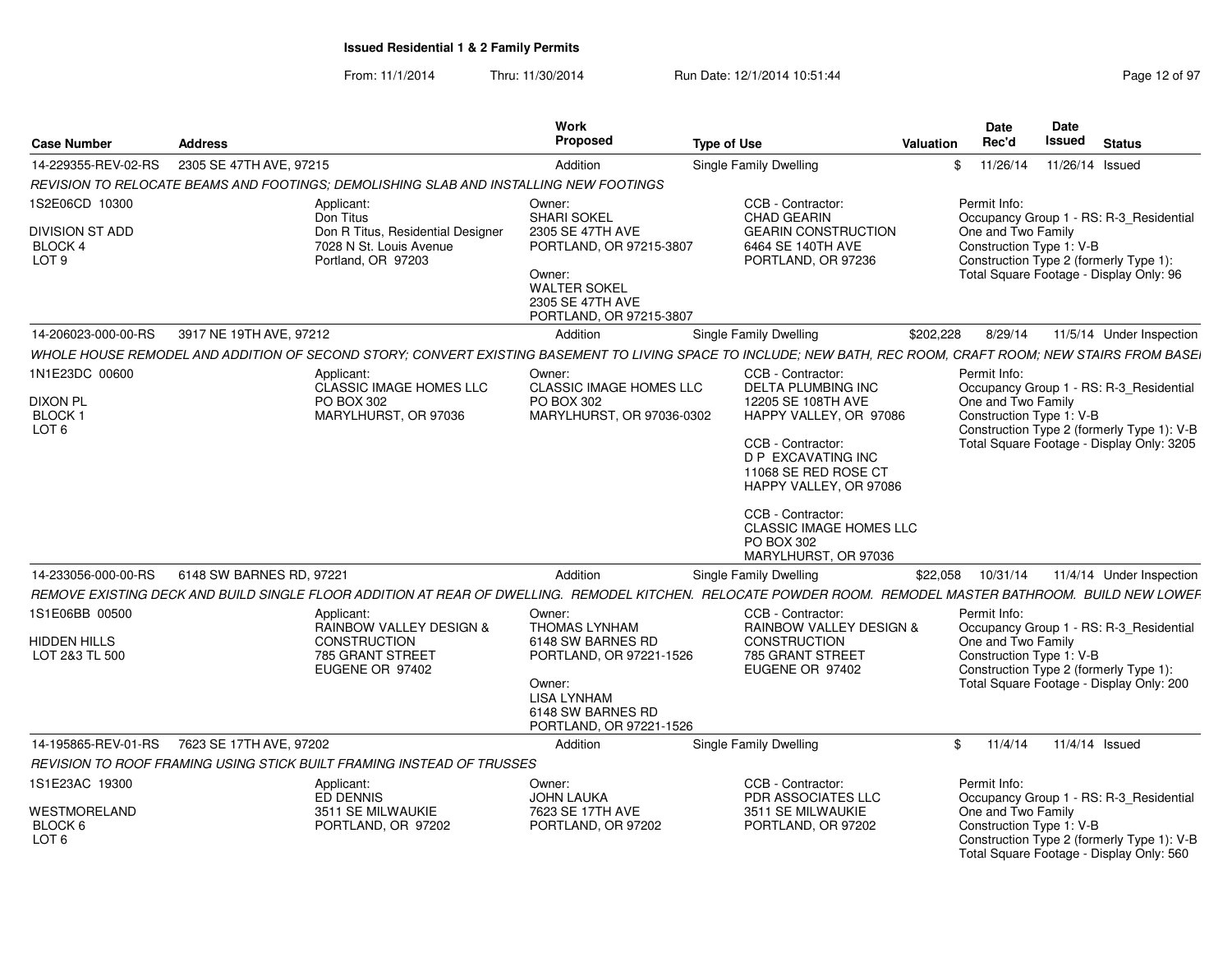| Case Number                           | Address                                     |                                                                                      | Work<br><b>Proposed</b>                   | <b>Type of Use</b>                                                                                                                                              | Valuation        | <b>Date</b><br>Rec'd                           | Date<br>Issued<br>Status                                             |
|---------------------------------------|---------------------------------------------|--------------------------------------------------------------------------------------|-------------------------------------------|-----------------------------------------------------------------------------------------------------------------------------------------------------------------|------------------|------------------------------------------------|----------------------------------------------------------------------|
| 14-222769-000-00-RS                   | 724 SE 153RD AVE, 97233                     |                                                                                      | Addition                                  | Single Family Dwelling                                                                                                                                          | \$68,931         |                                                | 11/4/14   11/4/14   Issued                                           |
|                                       |                                             |                                                                                      |                                           | REAR ADDITION OF 625SF TO REAR OF HOUSE FOR NEW MASTER BEDROOM WITH BATHROOM, CREATE HALLWAY AT EXISTING BEDROOM FOR ACCESS TO ADDITION (2 BATHROOMS TOTAL)     |                  |                                                |                                                                      |
| 1S2E01AB 05200                        |                                             | Applicant:                                                                           | Owner:                                    | CCB - Contractor:                                                                                                                                               |                  | Permit Info:                                   |                                                                      |
|                                       |                                             | MIKE MONTGOMERY                                                                      | <b>BARISO ASFAW</b>                       | ALTAMIRANO CONSTRUCTION LL( Occupancy Group 1 - RS: R-3_Residential                                                                                             |                  |                                                |                                                                      |
| <b>DARTMOOR</b><br>BLOCK <sub>3</sub> |                                             | 5531 SW BUDDINGTON ST<br>PORTLAND, OR 97219                                          | 724 SE 153RD AVE<br>PORTLAND, OR 97233    | 75 NE TELIMA LN<br>BEND, OR 97701                                                                                                                               |                  | One and Two Family<br>Construction Type 1: V-B |                                                                      |
| <b>LOT 15</b>                         |                                             |                                                                                      |                                           |                                                                                                                                                                 |                  |                                                | Construction Type 2 (formerly Type 1):                               |
|                                       |                                             |                                                                                      | Owner:<br>YETEMWORK GEMECHUE              |                                                                                                                                                                 |                  |                                                | Total Square Footage - Display Only: 625                             |
|                                       |                                             |                                                                                      | 724 SE 153RD AVE                          |                                                                                                                                                                 |                  |                                                |                                                                      |
|                                       |                                             |                                                                                      | PORTLAND, OR 97233                        |                                                                                                                                                                 |                  |                                                |                                                                      |
|                                       | 14-199404-REV-03-RS 3545 SW DOSCH CT, 97221 |                                                                                      | Addition                                  | <b>Single Family Dwelling</b>                                                                                                                                   |                  | \$11/4/14                                      | 11/4/14 Issued                                                       |
|                                       |                                             | REVISION TO ADD STRUCTURAL SUPPORT TO KITCHEN WALL. NO EXTERIOR CHANGES.             |                                           |                                                                                                                                                                 |                  |                                                |                                                                      |
| 1S1E08CA 00600                        |                                             | Applicant:<br>DANIEL LEE DUNN JR                                                     | Owner:<br>PHILIP ALLEN                    | CCB - Contractor:<br>DANIEL LEE DUNN JR                                                                                                                         |                  | Permit Info:                                   | Occupancy Group 1 - RS: R-3 Residential                              |
| TUNNELWOOD PK                         |                                             | 21932 S. SCHIEFFER ROAD                                                              | 3545 SW DOSCH CT                          | 21932 S. SCHIEFFER ROAD                                                                                                                                         |                  | One and Two Family                             |                                                                      |
| LOT 6                                 |                                             | COLTON, OR 97017                                                                     | PORTLAND, OR 97221                        | COLTON, OR 97017                                                                                                                                                |                  | Construction Type 1: V-B                       | Construction Type 2 (formerly Type 1):                               |
|                                       |                                             |                                                                                      |                                           |                                                                                                                                                                 |                  |                                                | Total Square Footage - Display Only: 64                              |
| 14-233531-000-00-RS                   | 9234 N CENTRAL ST, 97203                    |                                                                                      | Addition                                  | <b>Single Family Dwelling</b>                                                                                                                                   | \$22.058         | 11/3/14                                        | 11/3/14 Issued                                                       |
|                                       |                                             | ADDITION TO SINGLE LEVEL HOUSE; NEW MASTER BEDROOM AND BATHROOM; NEW ATTACHED GARAGE |                                           |                                                                                                                                                                 |                  |                                                |                                                                      |
| 1N1W01CD 02200                        |                                             | Applicant:                                                                           | Owner:                                    |                                                                                                                                                                 |                  | Permit Info:                                   |                                                                      |
| HILLS ADD                             |                                             | CHERYL KINNEY<br>9234 N CENTRAL ST                                                   | <b>CHERYL KINNEY</b><br>9234 N CENTRAL ST |                                                                                                                                                                 |                  | One and Two Family                             | Occupancy Group 1 - RS: R-3 Residential                              |
| BLOCK 1                               |                                             | PORTLAND, OR 97203                                                                   | PORTLAND, OR 97203                        |                                                                                                                                                                 |                  | Construction Type 1: V-B                       |                                                                      |
| LOT 6                                 |                                             |                                                                                      |                                           |                                                                                                                                                                 |                  |                                                | Construction Type 2 (formerly Type 1):                               |
| 14-223377-000-00-RS                   | 3431 NE 130TH AVE - Unit B. 97230           |                                                                                      | Addition                                  | <b>Single Family Dwelling</b>                                                                                                                                   | \$74.115 11/3/14 |                                                | Total Square Footage - Display Only: 200<br>11/3/14 Under Inspection |
|                                       |                                             |                                                                                      |                                           | NEW SINGLE STORY ADDITION WITH BASEMENT TO NW SIDE OF HOUSE TO INCLUDE; LIVING ROOM, NEW BEDROOM, AND WALK IN CLOSET ON MAIN LEVEL. CONVERT EXISTING WEST BEDR( |                  |                                                |                                                                      |
| 1N2E26BA 04100                        |                                             | Applicant:                                                                           | Owner:                                    | CCB - Contractor:                                                                                                                                               |                  | Permit Info:                                   |                                                                      |
|                                       |                                             | MICHEAL SAWYER                                                                       | <b>SCOT BISHOP-WALKER</b>                 | MICHEAL SAWYER                                                                                                                                                  |                  |                                                | Occupancy Group 1 - RS: R-3 Residential                              |
|                                       |                                             | <b>RENOVATE INC</b><br>8425 SW CHARLOTTE DR                                          | 3431 NE 130TH AVE<br>PORTLAND, OR 97230   | RENOVATE INC<br>8425 SW CHARLOTTE DR                                                                                                                            |                  | One and Two Family<br>Construction Type 1: V-B |                                                                      |
|                                       |                                             | BEAVERTON, OR 97007                                                                  |                                           | BEAVERTON, OR 97007                                                                                                                                             |                  |                                                | Construction Type 2 (formerly Type 1):                               |
|                                       |                                             |                                                                                      |                                           |                                                                                                                                                                 |                  |                                                | Total Square Footage - Display Only: 672                             |
| 14-220603-000-00-RS                   | 2666 SW BRAE MAR CT, 97201                  |                                                                                      | Addition                                  | <b>Single Family Dwelling</b>                                                                                                                                   |                  |                                                | \$60,000  11/3/14  11/3/14  Issued                                   |
|                                       |                                             |                                                                                      |                                           | CLOSET ADDITION TO THE NORTH SIDE OF THE HOUSE TO ADD CLOSET TO MASTER BEDROOM AND BEDROOM ON DAYLIGHT BASEMENT LEVEL; REMODEL KITCHEN AND REMOVE VESTIBUL      |                  |                                                |                                                                      |
| 1S1E04CD 10400                        |                                             | Applicant:<br>MIKE COYLE                                                             | Owner:<br>ANNA L GELLER                   | CCB - Contractor:<br><b>GRAND &amp; BENEDICTS</b>                                                                                                               |                  | Permit Info:                                   | Occupancy Group 1 - RS: R-3 Remodel                                  |
| <b>GROVERS ADD</b>                    |                                             | <b>FASTER PERMITS</b>                                                                | 2666 SW BRAE MAR CT                       | <b>CONSTRUCTION INC</b>                                                                                                                                         |                  | Construction Type 1: V-B                       |                                                                      |
| SUB BLK N & W 1/2 BLK M<br>BLOCK 2    |                                             | 14334 NW EAGLERIDGE LANE<br>PORTLAND, OR 97229                                       | PORTLAND, OR 97201                        | 6140 SW MACADAM AVE<br>PORTLAND, OR 97239                                                                                                                       |                  |                                                | Construction Type 2 (formerly Type 1):                               |
| S 5' OF LOT 6                         |                                             |                                                                                      |                                           |                                                                                                                                                                 |                  |                                                |                                                                      |
| LOT 7 EXC PT IN ST                    |                                             |                                                                                      |                                           |                                                                                                                                                                 |                  |                                                |                                                                      |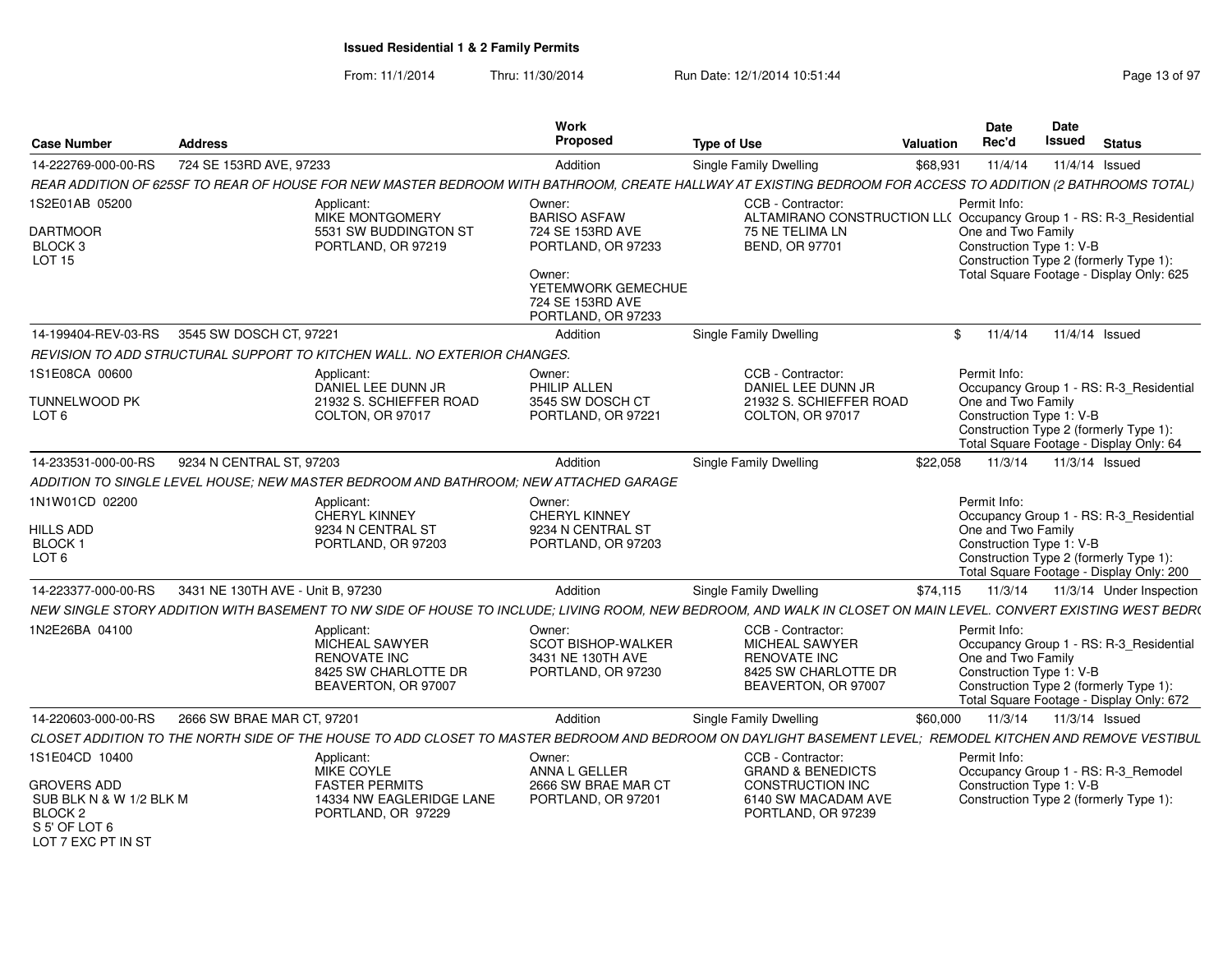From: 11/1/2014Thru: 11/30/2014 Run Date: 12/1/2014 10:51:44 Run Date: 12/1/2014 10:51:44

| <b>Case Number</b>                                                      | <b>Address</b>                                         |                                                                                                                      | <b>Work</b><br>Proposed                                                                                                                                      | <b>Type of Use</b>                                                                                                                                                 | <b>Valuation</b> | <b>Date</b><br>Rec'd                                           | Date<br>Issued             | <b>Status</b>                                                                                                                 |
|-------------------------------------------------------------------------|--------------------------------------------------------|----------------------------------------------------------------------------------------------------------------------|--------------------------------------------------------------------------------------------------------------------------------------------------------------|--------------------------------------------------------------------------------------------------------------------------------------------------------------------|------------------|----------------------------------------------------------------|----------------------------|-------------------------------------------------------------------------------------------------------------------------------|
| 14-158981-000-00-RS                                                     | 1512 NE ROSA PARKS WAY, 97211                          |                                                                                                                      | Addition                                                                                                                                                     | Single Family Dwelling                                                                                                                                             | \$66.174         | 11/3/14                                                        | 11/3/14 Issued             |                                                                                                                               |
|                                                                         | ADDITION-20 X 30 AT REAR OF HOUSE FOR (2) NEW BEDROOMS |                                                                                                                      |                                                                                                                                                              |                                                                                                                                                                    |                  |                                                                |                            |                                                                                                                               |
| 1N1E14DB 01600<br><b>COLUMBIA HTS</b><br>BLOCK 18<br>LOT <sub>7</sub>   |                                                        | Applicant:<br>MIKE MONTGOMERY<br>5531 SW BUDDINGTON ST<br>PORTLAND, OR 97219                                         | Owner:<br>AMA M B BOATEMAH<br>1512 NE ROSA PARKS WAY<br>PORTLAND, OR 97211                                                                                   | CCB - Contractor:<br>ALTAMIRANO CONSTRUCTION LL( Occupancy Group 1 - RS: R-3_Residential<br>75 NE TELIMA LN<br><b>BEND, OR 97701</b>                               |                  | Permit Info:<br>One and Two Family<br>Construction Type 1: V-B |                            | Construction Type 2 (formerly Type 1):<br>Total Square Footage - Display Only: 600                                            |
| 14-243124-000-00-RS                                                     | 4770 SE 140TH AVE, 97236                               |                                                                                                                      | Addition                                                                                                                                                     | Single Family Dwelling                                                                                                                                             | \$3,500          |                                                                | 11/26/14  11/26/14  Issued |                                                                                                                               |
|                                                                         |                                                        |                                                                                                                      |                                                                                                                                                              | REPLACING TWO WINDOWS IN BEDROOMS 1 AND 2REPLACE SLIDING DOOR WITH MANDOOR. IN BEDROOM 1 ADDING BAY WINDOW AND ADD NEW HEADERS AND BRACE PANELS WHERE NEE          |                  |                                                                |                            |                                                                                                                               |
| 1S2E14AA 00701<br><b>VICTORYDALE</b><br>LOT 24&25                       |                                                        | Applicant:<br><b>CECIL E SMITH</b><br><b>HEALTHY HOMEBUILDER COM</b><br>305 NE PALMBLAD DR<br>GRESHAM, OR 97030-1123 | Owner:<br><b>WILLIAM JUNGCK</b><br>4770 SE 140TH AVE<br>PORTLAND, OR 97236<br>Owner:<br><b>DIANA M JUNGCK</b><br>4770 SE 140TH AVE<br>PORTLAND, OR 97236     | CCB - Contractor:<br><b>CECIL E SMITH</b><br><b>HEALTHY HOMEBUILDER COM</b><br>305 NE PALMBLAD DR<br>GRESHAM, OR 97030-1123                                        |                  | Permit Info:<br>One and Two Family<br>Construction Type 1: V-B |                            | Occupancy Group 1 - RS: R-3 Residential<br>Construction Type 2 (formerly Type 1):                                             |
| 14-225107-000-00-RS                                                     | 910 NE IMPERIAL AVE, 97232                             |                                                                                                                      | Addition                                                                                                                                                     | <b>Single Family Dwelling</b>                                                                                                                                      | \$19,852         | 10/14/14                                                       | 11/1/14 Issued             |                                                                                                                               |
|                                                                         |                                                        |                                                                                                                      |                                                                                                                                                              | WHOLE HOUSE REMODEL WITH KITCHEN/ STORAGE ADDITION AT REAR. BASEMENT - FAMILY/ DEN. BATH. BED. WINE AND MECH ROOM. RE-BUILD STAIRWEL: FIRST FLOOR - EXPAND KITCHEN |                  |                                                                |                            |                                                                                                                               |
| 1N1E36AD 18100<br><b>LAURELHURST</b><br>BLOCK 10<br><b>LOT 26</b>       |                                                        | Applicant:<br>CHRIS COOPER<br><b>HAMMER AND HAND</b><br>1020 SE HARRISON ST<br>PORTLAND, OR 97214                    | Owner:<br><b>MARK W DOLESKI</b><br>910 NE IMPERIAL AVE<br>PORTLAND, OR 97232<br>Owner:<br><b>GINA M DOLESKI</b><br>910 NE IMPERIAL AVE<br>PORTLAND, OR 97232 | CCB - Contractor:<br>HAMMER AND HAND INC<br>1020 SE HARRISON<br>PORTLAND, OR 97214                                                                                 |                  | Permit Info:<br>One and Two Family<br>Construction Type 1: V-B |                            | Occupancy Group 1 - RS: R-3_Residential<br>Construction Type 2 (formerly Type 1):<br>Total Square Footage - Display Only: 180 |
| 14-231401-000-00-RS                                                     | 7401 N IVANHOE ST, 97203                               |                                                                                                                      | Addition                                                                                                                                                     | <b>Single Family Dwelling</b>                                                                                                                                      | \$5,515          | 10/28/14                                                       | 11/1/14 Issued             |                                                                                                                               |
|                                                                         |                                                        |                                                                                                                      |                                                                                                                                                              | DORMER ADDITION TO WEST SIDE OF HOUSE FOR NEW BATHROOM. THREE TOILETS TOTAL AFTER REMODEL. REMODEL (E) BATHROOMS AND KITCHEN                                       |                  |                                                                |                            |                                                                                                                               |
| 1N1E07BC 10200<br>SOUTH ST JOHNS<br>BLOCK <sub>9</sub><br><b>LOT 14</b> |                                                        | Applicant:<br><b>NATHAN KRAUSE</b><br>PDX RENOVATIONS<br>3850 SE 82ND AVE<br>PORTLAND, OR 97290                      | Owner:<br>2SI SMYTH LLC<br>4804 NW BETHANY BLVD #I2-232<br>PORTLAND, OR 97229-9195                                                                           | CCB - Contractor:<br>BROTHERS ELECTRIC INC. DBA<br><b>OMNI ELECTRIC</b><br>16670 SW WRIGHT ST<br>BEAVERTON OR 97007<br>CCB - Contractor:                           |                  | Permit Info:<br>One and Two Family<br>Construction Type 1: V-B |                            | Occupancy Group 1 - RS: R-3 Residential<br>Construction Type 2 (formerly Type 1):<br>Total Square Footage - Display Only: 50  |
|                                                                         |                                                        |                                                                                                                      |                                                                                                                                                              | PDX RENOVATIONS LLC<br>PO BOX 66836<br>PORTLAND, OR 97290                                                                                                          |                  |                                                                |                            |                                                                                                                               |

**Total # of RS Addition permits issued: 61**

**Total valuation of RS Addition permits issued: \$2,085,953**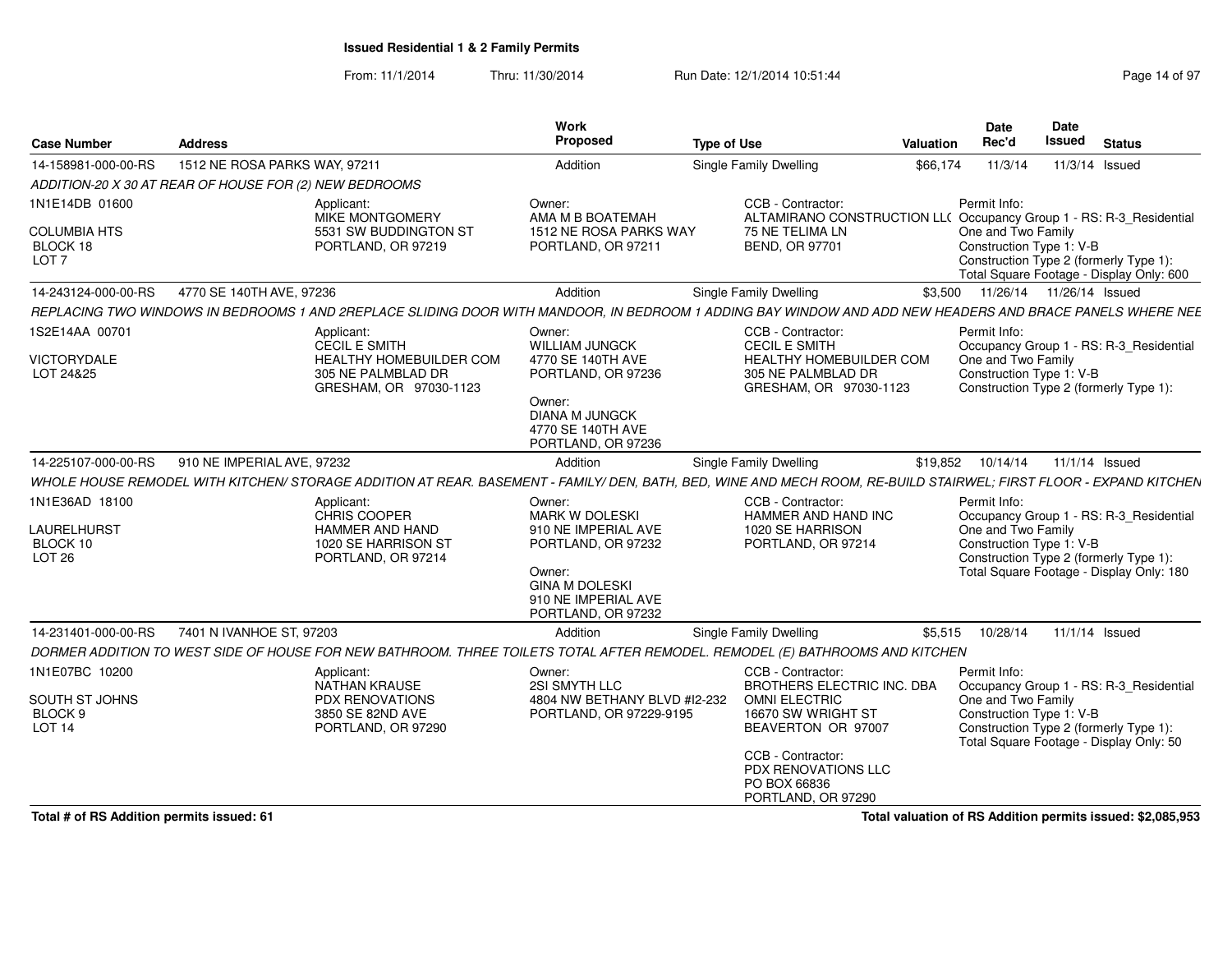| <b>Case Number</b>                                             | <b>Address</b>                                       |                                                                                                       | Work<br><b>Proposed</b>                                                                                                                                        | <b>Type of Use</b>                                                                                                                                            | Valuation | Date<br>Rec'd                                                                                     | <b>Date</b><br><b>Issued</b> | <b>Status</b>                                                                                                             |
|----------------------------------------------------------------|------------------------------------------------------|-------------------------------------------------------------------------------------------------------|----------------------------------------------------------------------------------------------------------------------------------------------------------------|---------------------------------------------------------------------------------------------------------------------------------------------------------------|-----------|---------------------------------------------------------------------------------------------------|------------------------------|---------------------------------------------------------------------------------------------------------------------------|
| 14-235446-000-00-RS                                            | 6416 SE BOISE ST, 97206                              |                                                                                                       | Alteration                                                                                                                                                     | <b>Accessory Dwelling Unit</b>                                                                                                                                | \$14,153  | 11/17/14                                                                                          | 11/17/14 Issued              |                                                                                                                           |
|                                                                |                                                      |                                                                                                       |                                                                                                                                                                | CONVERT EXISTING DETACHED SINGLE STORY GARAGE TO ACCESSORY DWELLING UNIT, REMOVE EXISTING PAD AND RE-POUR WITH NEW FOOTINGS FOR STRUCTURAL SUPPORT, NEW WA    |           |                                                                                                   |                              |                                                                                                                           |
| 1S2E08CC 18200                                                 |                                                      | Applicant:<br>HOLLY HUNTLEY<br><b>ENVIRONS LLC</b><br>5919 NE 10TH AVE<br>PORTLAND OR 97211           | Owner:<br>REBEKAH J WITT<br>4204 SE 64TH AVE<br>PORTLAND, OR 97206-3628                                                                                        | CCB - Contractor:<br><b>HOLLY HUNTLEY</b><br><b>ENVIRONS LLC</b><br>5919 NE 10TH AVE<br>PORTLAND OR 97211                                                     |           | Permit Info:<br>Construction Type 1: V-B                                                          |                              | Occupancy Group 1 - RS: R-3 Remodel<br>Construction Type 2 (formerly Type 1):<br>Total Square Footage - Display Only: 385 |
| 14-210028-000-00-RS                                            | 3319 SE 49TH AVE, 97206                              |                                                                                                       | Alteration                                                                                                                                                     | <b>Accessory Dwelling Unit</b>                                                                                                                                | \$1       | 9/11/14                                                                                           | 11/3/14 Issued               |                                                                                                                           |
|                                                                | CONVERT EXISTING SFR TO ADU: NO CHANGES TO STRUCTURE |                                                                                                       |                                                                                                                                                                |                                                                                                                                                               |           |                                                                                                   |                              |                                                                                                                           |
| 1S2E07BD 12100<br><b>CRESTON</b><br>BLOCK 10<br><b>LOT 10</b>  |                                                      | Applicant:<br>MCTAGGART PROPERTIES 2348<br><b>LLC</b><br>3021 SE 56TH AVE<br>PORTLAND, OR 97206       | Owner:<br>MCTAGGART PROPERTIES 2348<br>LLC<br>3021 SE 56TH AVE<br>PORTLAND, OR 97206                                                                           | CCB - Contractor:<br><b>EMMERT INTERNATIONAL</b><br>11811 SE HWY 212<br>CLACKAMAS, OR 97015                                                                   |           | Permit Info:<br>One and Two Family<br>Construction Type 1: V-B                                    |                              | Occupancy Group 1 - RS: R-3 Residential<br>Construction Type 2 (formerly Type 1):                                         |
| 14-236008-000-00-RS                                            | 951 NE 91ST AVE - Unit B, 97220                      |                                                                                                       | Alteration                                                                                                                                                     | <b>Accessory Dwelling Unit</b>                                                                                                                                | \$15,000  | 11/17/14  11/17/14  Issued                                                                        |                              |                                                                                                                           |
|                                                                |                                                      | CONVERT EXISTING ATTACHED GARAGE TO AN ADU***ELCT. PLUMB. & MECH. UNDER SEPRTAE PERMIT***             |                                                                                                                                                                |                                                                                                                                                               |           |                                                                                                   |                              |                                                                                                                           |
| 1N2E33BA 06000                                                 |                                                      | Applicant:<br>ALICE A MOLLO-CHRISTENSEN<br>951 NE 91ST AVE<br>PORTLAND, OR 97220-5755                 | Owner:<br>ALICE A MOLLO-CHRISTENSEN<br>951 NE 91ST AVE<br>PORTLAND, OR 97220-5755                                                                              |                                                                                                                                                               |           | Permit Info:<br>Construction Type 1: V-B<br>Number of New Dwelling Units: 1                       |                              | Occupancy Group 1 - RS: R-3 Remodel<br>Construction Type 2 (formerly Type 1):<br>Total Square Footage - Display Only: 312 |
| 14-230452-000-00-RS                                            | 3957 NE 14TH AVE - Unit B. 97212                     |                                                                                                       | Alteration                                                                                                                                                     | <b>Accessory Dwelling Unit</b>                                                                                                                                | \$40,000  | 11/6/14                                                                                           |                              | 11/6/14 Under Inspection                                                                                                  |
|                                                                |                                                      |                                                                                                       |                                                                                                                                                                | CONVERT EXISTING DETACHED GARAGE TO ACCESSORY DWELLING UNIT WITH STORAGE LOFT ABOVE, NEW WALLS FOR BATHROOM/LAUNDRY, INCLUDES KITCHEN AND LIVING AREA, INFILL |           |                                                                                                   |                              |                                                                                                                           |
| 1N1E23CD 01300                                                 |                                                      | Applicant:<br><b>CHRIS DAVIS</b><br>CHRIS DAVIS DESIGN<br>3435 NE 45TH AVE STE H<br>PORTLAND OR 97213 | Owner:<br>JAMES H LOEWENHERZ<br>3416 NE 13TH AVE<br>PORTLAND, OR 97212<br>Owner:<br><b>BRENDA SCEARCY</b><br>3416 NE 13TH AVE<br>PORTLAND, OR 97212            |                                                                                                                                                               |           | Permit Info:<br>One and Two Family<br>Construction Type 1: V-B<br>Number of New Dwelling Units: 1 |                              | Occupancy Group 1 - RS: R-3_Residential<br>Construction Type 2 (formerly Type 1):                                         |
| 14-233475-000-00-RS                                            | 6303 SE CLINTON ST - Unit A, 97206                   |                                                                                                       | Alteration                                                                                                                                                     | <b>Accessory Dwelling Unit</b>                                                                                                                                | \$6,750   | 11/5/14                                                                                           | 11/5/14 Issued               |                                                                                                                           |
|                                                                |                                                      | SOLAR - 3.30kW ROOF TOP MOUNTED PHOTOVOLTAIC SYSTEM - NON-PRESCRIPTIVE.                               |                                                                                                                                                                |                                                                                                                                                               |           |                                                                                                   |                              |                                                                                                                           |
| 1S2E08BB 07500<br><b>WITTEN</b><br>BLOCK 4<br>LOT <sub>1</sub> |                                                      | Applicant:<br><b>DEREK EDWARDS</b><br>79 SE TAYLOR #401<br>PORTLAND, OR 97214                         | Owner:<br><b>MATTHEW T SEARS</b><br>6303 SE CLINTON ST<br>PORTLAND, OR 97206<br>Owner:<br><b>JODY L KATOPOTHIS</b><br>6303 SE CLINTON ST<br>PORTLAND, OR 97206 | CCB - Contractor:<br>SOLTERRA SYSTEMS INC<br>79 SE TAYLOR ST. STE 401<br>PORTLAND OR 97214                                                                    |           | Permit Info:<br>One and Two Family<br>Construction Type 1: V-B                                    |                              | Occupancy Group 1 - RS: R-3 Residential<br>Construction Type 2 (formerly Type 1):                                         |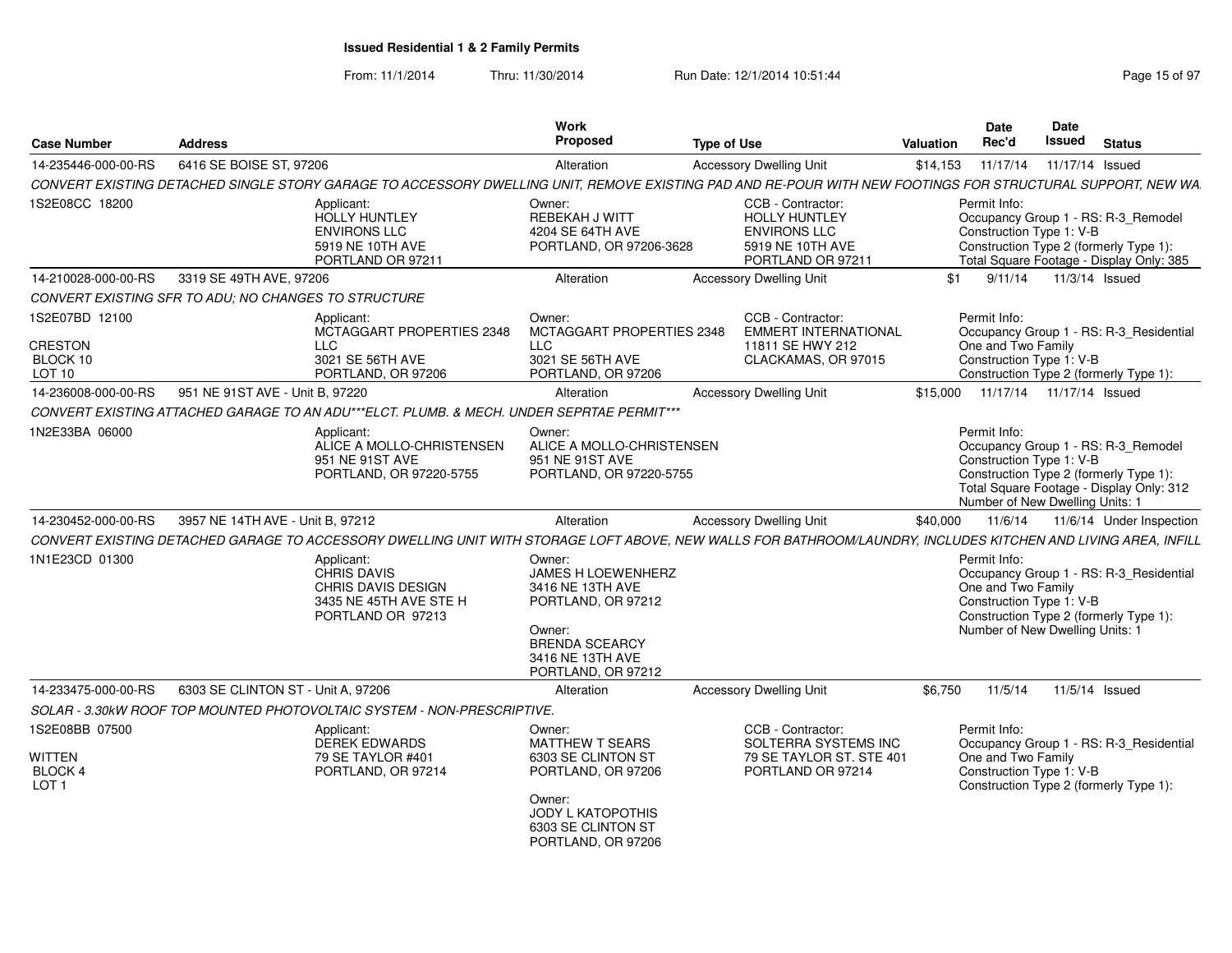| <b>Case Number</b>                              | <b>Address</b>                                     |                                                                                                         | <b>Work</b><br>Proposed                                                           | <b>Type of Use</b>                                                                         | <b>Valuation</b> | <b>Date</b><br>Rec'd                                                                                                                                | Date<br><b>Issued</b> | <b>Status</b>                            |
|-------------------------------------------------|----------------------------------------------------|---------------------------------------------------------------------------------------------------------|-----------------------------------------------------------------------------------|--------------------------------------------------------------------------------------------|------------------|-----------------------------------------------------------------------------------------------------------------------------------------------------|-----------------------|------------------------------------------|
| 14-222791-000-00-RS                             | 2635 SW GEORGIAN PL, 97201                         |                                                                                                         | Alteration                                                                        | Decks, Fences, Retaining Walls                                                             | \$1,000          | 10/8/14                                                                                                                                             |                       | 11/15/14 Under Inspection                |
|                                                 |                                                    | RE-BUILD DETACHED WOOD DECK AND STAIRS IN SAME LOCATION ADJACENT TO STREET                              |                                                                                   |                                                                                            |                  |                                                                                                                                                     |                       |                                          |
| 1S1E05DD 03000                                  |                                                    | Applicant:<br><b>ROB MONTEITH</b>                                                                       | Owner:<br><b>AARON HEISER</b>                                                     | CCB - Contractor:<br><b>ERIK OPSAHL</b>                                                    |                  | Permit Info:<br>Occupancy Group 1 - RS: U_Decks,                                                                                                    |                       |                                          |
| <b>GEORGIAN CT</b><br>LOT <sub>18</sub>         |                                                    | RAINIER PACIFIC DEVELOPMENT, 2635 SW GEORGIAN PL<br><b>LLC</b><br>1845 NW 23RD PL<br>PORTLAND, OR 97210 | PORTLAND, OR 97201-1725<br>Owner:<br><b>CHELSEA HEISER</b><br>2635 SW GEORGIAN PL | <b>RAINIER PACIFIC DEVELOPMENT</b><br><b>LLC</b><br>1845 NW 23RD PL<br>PORTLAND OR 97210   |                  | Patios, Porches, Carports<br>Construction Type 1: V-B<br>Construction Type 2 (formerly Type 1):                                                     |                       |                                          |
|                                                 |                                                    |                                                                                                         | PORTLAND, OR 97201-1725                                                           |                                                                                            |                  |                                                                                                                                                     |                       |                                          |
| 14-242316-000-00-RS                             | 2802 SE MORELAND LN, 97202                         |                                                                                                         | Alteration                                                                        | Decks, Fences, Retaining Walls                                                             | \$16,000         | 11/25/14                                                                                                                                            | 11/25/14 Issued       |                                          |
|                                                 |                                                    | REPLACE EXISTING ELEVATED REAR DECK, REMOVE EXISTING STAIRS AND ADD NEW STAIRS                          |                                                                                   |                                                                                            |                  |                                                                                                                                                     |                       |                                          |
| 1S1E13CD 00700<br>LAKEVIEW<br>LOT 1&2 TL 700    |                                                    | Applicant:<br>DAVES DECKS & FENCING LLC<br>3187 NE 1ST PLACE<br>HILLSBORO, OR 97124                     | Owner:<br><b>MARK R FERRIN</b><br>2802 SE MORELAND LN<br>PORTLAND, OR 97202       | CCB - Contractor:<br>DAVES DECKS & FENCING LLC<br>3187 NE 1ST PLACE<br>HILLSBORO, OR 97124 |                  | Permit Info:<br>Occupancy Group 1 - RS: U_Decks,<br>Patios, Porches, Carports<br>Construction Type 1: V-B<br>Construction Type 2 (formerly Type 1): |                       |                                          |
| 14-241801-000-00-RS                             | 4631 SW MARTHA ST, 97221                           |                                                                                                         | Alteration                                                                        | Decks, Fences, Retaining Walls                                                             | \$500            | 11/24/14  11/24/14  Issued                                                                                                                          |                       |                                          |
|                                                 | REPLACE STRINGERS ON SECOND LEVEL OF EXISTING DECK |                                                                                                         |                                                                                   |                                                                                            |                  |                                                                                                                                                     |                       |                                          |
| 1S1E18AD 02200                                  |                                                    | Applicant:<br>MARGARET BARICEVIC<br>39883 SW LAURELWOOD RD<br>GASTON, OR 97119-8531                     | Owner:<br>MARGARET BARICEVIC<br>39883 SW LAURELWOOD RD<br>GASTON, OR 97119-8531   |                                                                                            |                  | Permit Info:<br>Construction Type 1: V-B<br>Construction Type 2 (formerly Type 1):                                                                  |                       |                                          |
| 14-224269-000-00-RS                             | 4600 SW WATER AVE, 97201                           |                                                                                                         | Alteration                                                                        | Decks, Fences, Retaining Walls                                                             | \$5,000          | 11/21/14  11/21/14  Issued                                                                                                                          |                       |                                          |
|                                                 |                                                    | REMOVE PORTION OF REAR DECK, AND REPLACE FRAMING AND RAILING ON REMAINING PORTION.                      |                                                                                   |                                                                                            |                  |                                                                                                                                                     |                       |                                          |
| 1S1E15BA 05100                                  |                                                    | Applicant:                                                                                              | Owner:                                                                            |                                                                                            |                  | Permit Info:                                                                                                                                        |                       |                                          |
| PORTLAND HMSTD                                  |                                                    | <b>MARA TABLEMAN</b><br>4600 SW WATER AVE                                                               | MARA TABLEMAN<br>4600 SW WATER AVE                                                |                                                                                            |                  | Occupancy Group 1 - RS: U_Decks,<br>Patios, Porches, Carports                                                                                       |                       |                                          |
| SUB OF LOT 2 TL 5100 LOT 1&10 BLOCK 4           |                                                    | PORTLAND, OR 97239-4032                                                                                 | PORTLAND, OR 97239-4032                                                           |                                                                                            |                  | Construction Type 1: V-B<br>Construction Type 2 (formerly Type 1):                                                                                  |                       | Total Square Footage - Display Only: 72  |
| 14-240361-000-00-RS                             | 4077 SW CHESAPEAK AVE, 97201                       |                                                                                                         | Alteration                                                                        | Decks, Fences, Retaining Walls                                                             | \$5,416          | 11/20/14  11/20/14  Issued                                                                                                                          |                       |                                          |
|                                                 |                                                    | REPLACE EXISTING UPPER DECK AT THE REAR (SE CORNER) OF SINGLE FAMILY HOME                               |                                                                                   |                                                                                            |                  |                                                                                                                                                     |                       |                                          |
| 1S1E08DD 09200                                  |                                                    | Applicant:<br>BEATE IOANIDE-CULI                                                                        | Owner:<br>PERRY KENIN                                                             | CCB - Contractor:<br>CHRISTIAN A IOANIDE                                                   |                  | Permit Info:<br>Occupancy Group 1 - RS: U_Decks,                                                                                                    |                       |                                          |
| COUNCIL CREST PK<br>BLOCK 29<br>LOT 1-3 TL 9200 |                                                    | R&B DESIGN STUDIO, LLC<br>70 N FREMONT ST<br>PORTLAND, OR 97212                                         | 4077 SW CHESAPEAKE AVE<br>PORTLAND, OR 97239-1341<br>Owner:                       | <b>WESTERN OREGON BUILDERS</b><br>68 NE FREEMONT<br>PORTLAND, OR 97212                     |                  | Patios, Porches, Carports<br>Construction Type 1: V-B<br>Construction Type 2 (formerly Type 1):                                                     |                       | Total Square Footage - Display Only: 255 |
|                                                 |                                                    |                                                                                                         | <b>ROBYN LUCHS</b><br>4077 SW CHESAPEAKE AVE<br>PORTLAND, OR 97239-1341           |                                                                                            |                  |                                                                                                                                                     |                       |                                          |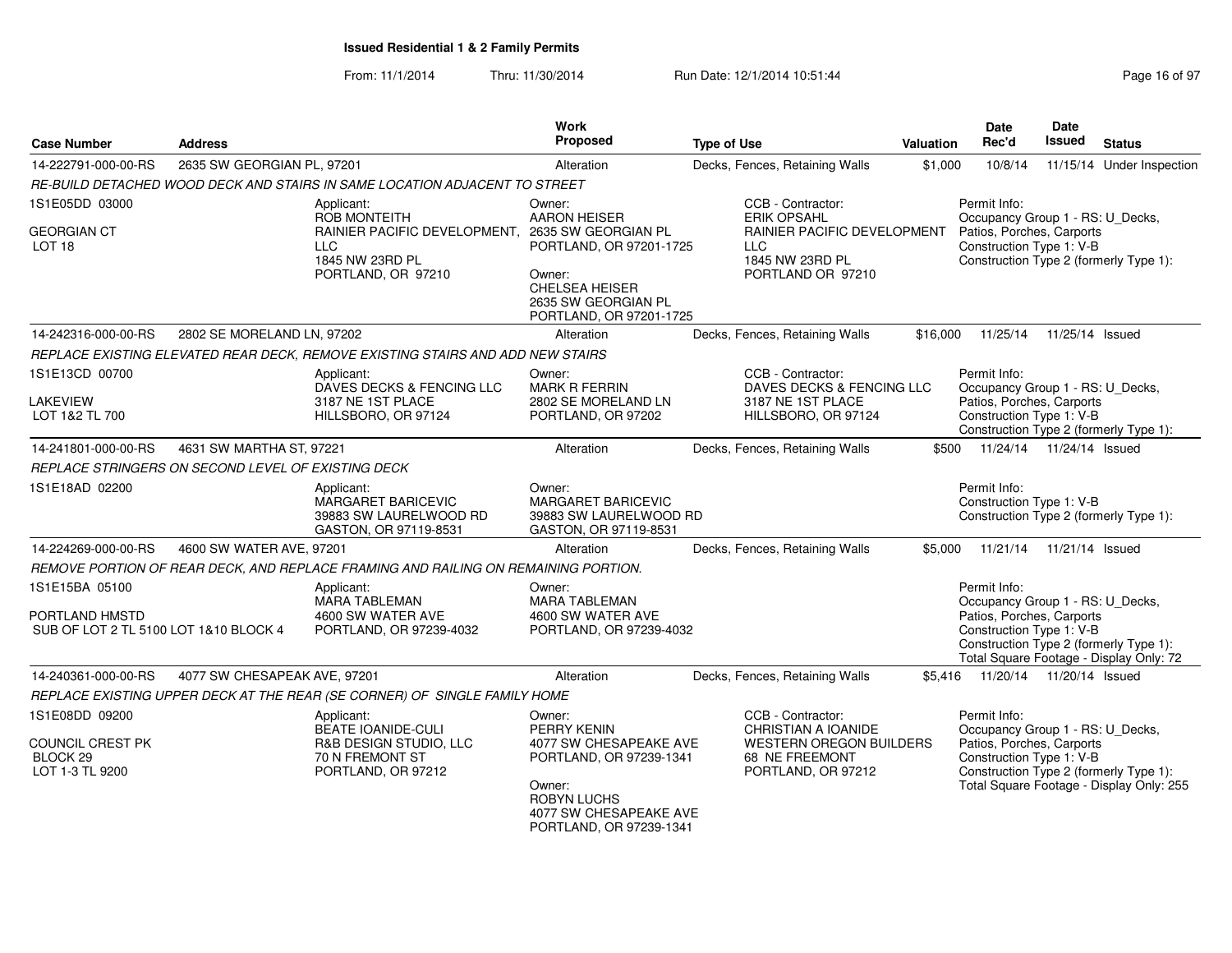|                                                                                              |                               |                                                                                                                                                                                                                                                                        | Work<br><b>Proposed</b>                                                                                                                               |                                                                                                                           |           | <b>Date</b>                                                                                               | Date<br><b>Issued</b> |                                                                                    |
|----------------------------------------------------------------------------------------------|-------------------------------|------------------------------------------------------------------------------------------------------------------------------------------------------------------------------------------------------------------------------------------------------------------------|-------------------------------------------------------------------------------------------------------------------------------------------------------|---------------------------------------------------------------------------------------------------------------------------|-----------|-----------------------------------------------------------------------------------------------------------|-----------------------|------------------------------------------------------------------------------------|
| <b>Case Number</b>                                                                           | <b>Address</b>                |                                                                                                                                                                                                                                                                        |                                                                                                                                                       | <b>Type of Use</b>                                                                                                        | Valuation | Rec'd                                                                                                     |                       | <b>Status</b>                                                                      |
| 14-238576-000-00-RS                                                                          | 4240 SW VIEW POINT TER, 97201 |                                                                                                                                                                                                                                                                        | Alteration                                                                                                                                            | Decks, Fences, Retaining Walls                                                                                            | \$7,000   | 11/19/14                                                                                                  | 11/19/14 Issued       |                                                                                    |
| 1S1E10CC 01200                                                                               |                               | REMOVE AND REPLACE PT RIM JOIST AND LEDGER BOARD, RAILING W/NEW CEDAR RAILING, EXISTING DECK BOARDS W/NEW CEDAR BOARDS AT MIDDLE AND UPPER DECK.<br>Applicant:<br><b>BO SINGLETON</b><br><b>LIFETIME EXTERIORS</b><br>6807 NE 79TH CT SUITE A<br>PORTLAND OREGON 97218 | Owner:<br>ANGELO BIFANO<br>113 NW GANDER CT<br>BEND, OR 97701-7534<br>Owner:<br><b>ANNA BIFANO</b><br>113 NW GANDER CT<br>BEND, OR 97701-7534         | CCB - Contractor:<br>PACIFIC NW CONSTRUCTION<br>SOLUTIONS LLC<br>2314 SE 146TH AVE<br>VANCOUVER WA 98683                  |           | Permit Info:<br>Occupancy Group 1 - RS: U_Decks,<br>Patios, Porches, Carports<br>Construction Type 1: V-B |                       | Construction Type 2 (formerly Type 1):                                             |
| 14-239134-000-00-RS                                                                          | 1622 NE 25TH AVE, 97232       |                                                                                                                                                                                                                                                                        | Alteration                                                                                                                                            | Decks, Fences, Retaining Walls                                                                                            | \$2,500   | 11/18/14                                                                                                  | 11/18/14 Final        |                                                                                    |
| REPLACE EXISTING FRONT PORCH, SAME DESIGN AND FOOTPRINT                                      |                               |                                                                                                                                                                                                                                                                        |                                                                                                                                                       |                                                                                                                           |           |                                                                                                           |                       |                                                                                    |
| 1N1E25CC 13800<br>CARTERS ADD TO E P<br>BLOCK 5<br>S 40' OF W 1/2 OF LOT 3<br>S 40' OF LOT 4 |                               | Applicant:<br><b>SCOTT VINCENT ROWLAND</b><br>625 SW 90TH AVE<br>PORTLAND OR 97225                                                                                                                                                                                     | Owner:<br><b>BRUCE TROTTER</b><br>1622 NE 25TH AVE<br>PORTLAND, OR 97232                                                                              | CCB - Contractor:<br><b>SCOTT VINCENT ROWLAND</b><br>625 SW 90TH AVE<br>PORTLAND OR 97225                                 |           | Permit Info:<br>Occupancy Group 1 - RS: U_Decks,<br>Patios, Porches, Carports<br>Construction Type 1: V-B |                       | Construction Type 2 (formerly Type 1):                                             |
| 14-242383-000-00-RS                                                                          | 12118 SE BROOKSIDE DR, 97266  |                                                                                                                                                                                                                                                                        | Alteration                                                                                                                                            | Decks, Fences, Retaining Walls                                                                                            | \$4,460   | 11/25/14                                                                                                  | 11/25/14 Issued       |                                                                                    |
| REMOVE AND REPLACE EXISTING DECK WITH SMALLER                                                |                               |                                                                                                                                                                                                                                                                        |                                                                                                                                                       |                                                                                                                           |           |                                                                                                           |                       |                                                                                    |
| 1S2E22AA 05200<br><b>BROOKSIDE &amp; PLAT 2</b><br>LOT 25 TL 5200                            |                               | Applicant:<br><b>BRUCE LOVELL</b><br>RICKS CUSTOMER FENCING AND<br><b>DECKING</b><br>20132 SE STARK ST<br>PORTLAND, OR 97233                                                                                                                                           | Owner:<br><b>WILLIAM SCHOUTEN</b><br>2976 SUMMER SUN CT<br>ANCHORAGE, AK 99507                                                                        | CCB - Contractor:<br>RICKS CUSTOM FENCING &<br><b>DECKING INC</b><br>4543 SE TV HIGHWAY<br>HILLSBORO, OR 97123            |           | Permit Info:<br>Occupancy Group 1 - RS: U_Decks,<br>Patios, Porches, Carports<br>Construction Type 1: V-B |                       | Construction Type 2 (formerly Type 1):<br>Total Square Footage - Display Only: 210 |
| 14-235963-000-00-RS                                                                          | 620 SW DOLPH ST, 97219        |                                                                                                                                                                                                                                                                        | Alteration                                                                                                                                            | Decks, Fences, Retaining Walls                                                                                            | \$1.800   | 11/10/14  11/10/14  Issued                                                                                |                       |                                                                                    |
|                                                                                              |                               | REPLACE EXISTING FIRE DAMAGED DECK WITH NEW DECK SAME PLACE AND SIZE                                                                                                                                                                                                   |                                                                                                                                                       |                                                                                                                           |           |                                                                                                           |                       |                                                                                    |
| 1S1E21DD 09900                                                                               |                               | Applicant:<br>Robert Hayden<br><b>YBA Architects</b><br>3344 NE 25th Avenue<br>Portland, OR 97212                                                                                                                                                                      | Owner:<br><b>KENNETH L GILES</b><br>6812 SE 30TH AVE<br>PORTLAND, OR 97202<br>Owner:<br><b>LORA GILES</b><br>6812 SE 30TH AVE<br>PORTLAND, OR 97202   | CCB - Contractor:<br>NORTHWEST RESTORATION /<br><b>CONNIC ENTERPRISES INC</b><br>PO BOX 3264<br>TUALATIN OR 97062         |           | Permit Info:<br>Occupancy Group 1 - RS: U_Decks,<br>Patios, Porches, Carports<br>Construction Type 1: V-B |                       | Construction Type 2 (formerly Type 1):<br>Total Square Footage - Display Only: 50  |
| 14-233349-000-00-RS                                                                          | 7719 SE 140TH DR, 97236       |                                                                                                                                                                                                                                                                        | Alteration                                                                                                                                            | Decks, Fences, Retaining Walls                                                                                            | \$20,000  | 11/7/14                                                                                                   |                       | 11/7/14 Under Inspection                                                           |
| REPLACE EXISTING UPPER LEVEL DECK WITH SMALLER DECK                                          |                               |                                                                                                                                                                                                                                                                        |                                                                                                                                                       |                                                                                                                           |           |                                                                                                           |                       |                                                                                    |
| 1S2E23DA 05100<br><b>EASTRIDGE PARK</b><br>BLOCK 1<br><b>LOT 55</b>                          |                               | Applicant:<br><b>RICKS CUSTOM FENCING &amp;</b><br><b>DECKING INC</b><br>4543 SE TV HIGHWAY<br>HILLSBORO, OR 97123                                                                                                                                                     | Owner:<br>STEPHEN E BURGESS<br>7719 SE 140TH DR<br>PORTLAND, OR 97236-6606<br>Owner:<br>KATHRYN M KATO<br>7719 SE 140TH DR<br>PORTLAND, OR 97236-6606 | CCB - Contractor:<br><b>RICKS CUSTOM FENCING &amp;</b><br><b>DECKING INC</b><br>4543 SE TV HIGHWAY<br>HILLSBORO, OR 97123 |           | Permit Info:<br>Construction Type 1: V-B                                                                  |                       | Occupancy Group 1 - RS: R-3_Remodel<br>Construction Type 2 (formerly Type 1):      |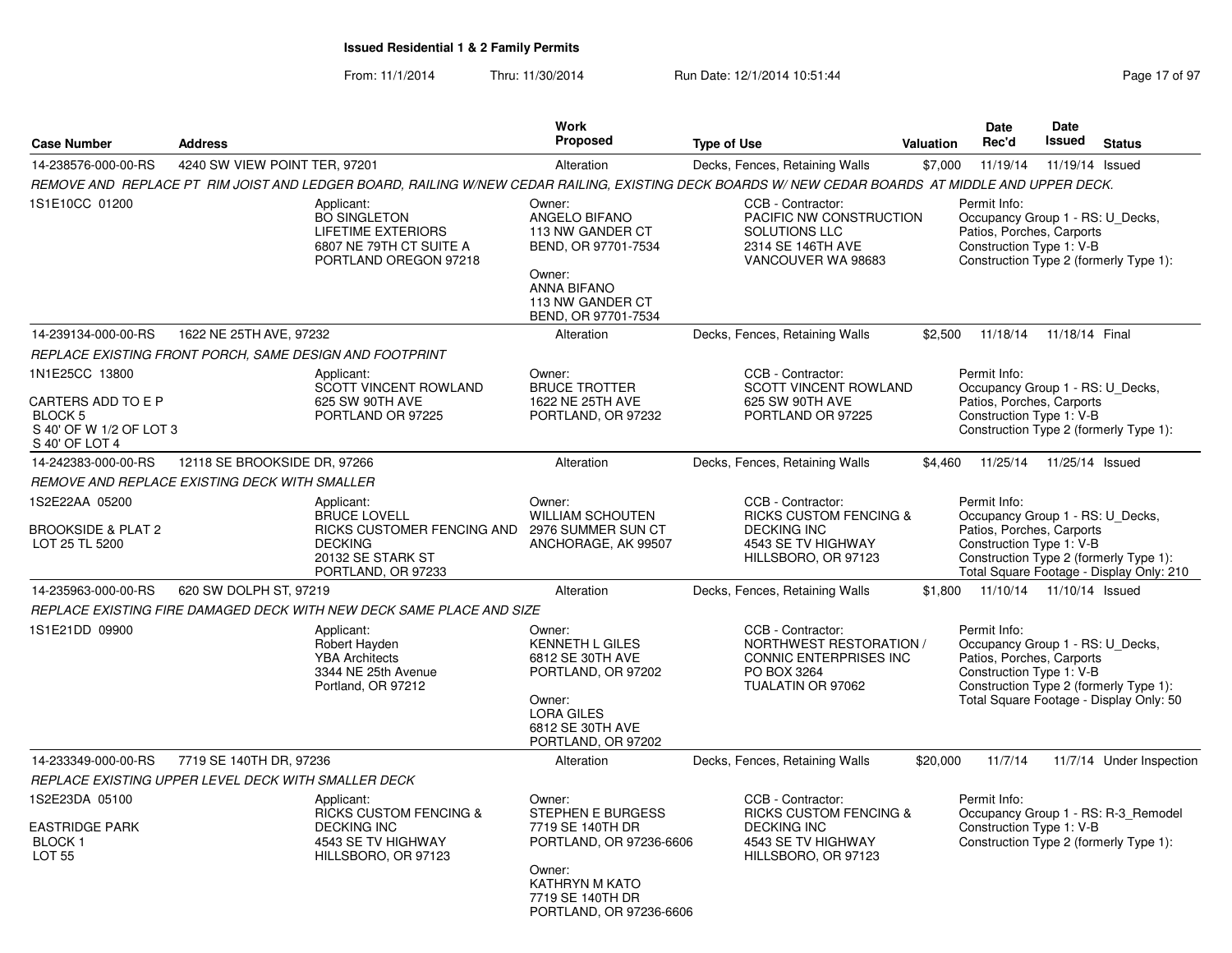| <b>Case Number</b>                                                                                           | <b>Address</b>                                                                                                                                                  | <b>Work</b><br><b>Proposed</b>                                                                                                                                                                     | <b>Type of Use</b>                                                                                                                                                                                                                                                                                                           | Valuation | <b>Date</b><br>Rec'd                                                                                      | <b>Date</b><br><b>Issued</b> | <b>Status</b>                                                                                                             |
|--------------------------------------------------------------------------------------------------------------|-----------------------------------------------------------------------------------------------------------------------------------------------------------------|----------------------------------------------------------------------------------------------------------------------------------------------------------------------------------------------------|------------------------------------------------------------------------------------------------------------------------------------------------------------------------------------------------------------------------------------------------------------------------------------------------------------------------------|-----------|-----------------------------------------------------------------------------------------------------------|------------------------------|---------------------------------------------------------------------------------------------------------------------------|
| 14-217388-REV-01-RS                                                                                          | 2722 NW 81ST PL, 97229                                                                                                                                          | Alteration                                                                                                                                                                                         | Decks, Fences, Retaining Walls                                                                                                                                                                                                                                                                                               | \$        | 11/7/14                                                                                                   |                              | 11/7/14 Issued                                                                                                            |
|                                                                                                              | <b>REVISION - MODIFY POSTS AND INCREASE BEAM SIZE</b>                                                                                                           |                                                                                                                                                                                                    |                                                                                                                                                                                                                                                                                                                              |           |                                                                                                           |                              |                                                                                                                           |
| 1N1W25BC 02600<br><b>PANAVISTA PARK</b><br><b>BLOCK1</b><br>LOT 10                                           | Applicant:<br>AKIN RENOVATIONS LLC<br>11715 SHERIDAN AVE S.<br>TACOMA, WA 98444                                                                                 | Owner:<br>YOUNGRAN RYU<br>2722 NW 81ST PL<br>PORTLAND, OR 97229-4106                                                                                                                               | CCB - Contractor:<br>AKIN RENOVATIONS LLC<br>11715 SHERIDAN AVE S.<br>TACOMA. WA 98444                                                                                                                                                                                                                                       |           | Permit Info:<br>Occupancy Group 1 - RS: U Decks,<br>Patios, Porches, Carports<br>Construction Type 1: V-B |                              | Construction Type 2 (formerly Type 1):<br>Total Square Footage - Display Only: 480                                        |
| 14-235482-000-00-RS                                                                                          | 1832 SW COLLINS CT, 97219                                                                                                                                       | Alteration                                                                                                                                                                                         | Decks, Fences, Retaining Walls                                                                                                                                                                                                                                                                                               | \$9.388   | 11/7/14                                                                                                   |                              | 11/7/14 Issued                                                                                                            |
|                                                                                                              | REPLACE EXISTING DECK ON SOUTH SIDE OF HOUSE WITH NEW DECK OF SAME SIZE.                                                                                        |                                                                                                                                                                                                    |                                                                                                                                                                                                                                                                                                                              |           |                                                                                                           |                              |                                                                                                                           |
| 1S1E28BD 03900<br><b>SPENCER SUB</b><br>LOT <sub>7</sub>                                                     | Applicant:<br>ORVILL EUGENE GARREN<br>17557 SE HAIG DR<br>PORTLAND, OR 97236                                                                                    | Owner:<br><b>DAVID H OKARSKI</b><br>1832 SW COLLINS CT<br>PORTLAND, OR 97219-6443<br>Owner:<br><b>DIANE A OKARSKI</b><br>1832 SW COLLINS CT<br>PORTLAND, OR 97219-6443                             | CCB - Contractor:<br>ORVILL EUGENE GARREN<br>17557 SE HAIG DR<br>PORTLAND, OR 97236                                                                                                                                                                                                                                          |           | Permit Info:<br>Occupancy Group 1 - RS: U_Decks,<br>Patios, Porches, Carports<br>Construction Type 1: V-B |                              | Construction Type 2 (formerly Type 1):<br>Total Square Footage - Display Only: 442                                        |
| 14-225227-000-00-RS                                                                                          | 3025 NE FLANDERS ST, 97232                                                                                                                                      | Alteration                                                                                                                                                                                         | <b>Duplex</b>                                                                                                                                                                                                                                                                                                                | \$14,410  | 11/6/14                                                                                                   | 11/6/14 Final                |                                                                                                                           |
|                                                                                                              | CONVERT BASEMENT TO HABITABLE SPACE FOR MAIN LEVEL OF DUPLEX UNIT, INCLUDES BATHROOM, UTILITY ROOM, LIVING AREA WITH SINK. SECOND SINK COVENANT RECORDED.RESPOI |                                                                                                                                                                                                    |                                                                                                                                                                                                                                                                                                                              |           |                                                                                                           |                              |                                                                                                                           |
| 1N1E36CA 02900<br>HAWTHORNES 1ST ADD<br>BLOCK 6<br>LOT 10                                                    | Applicant:<br>RESOURCEFUL RENOVATIONS LL EQUITY TRUST CO<br>3374 SE BROOKLYN ST<br>PORTLAND, OR 97202                                                           | Owner:<br>6320 SE 30TH AVE<br>PORTLAND, OR 97202<br>Owner:<br>DAVID L MCBRIDE<br>6320 SE 30TH AVE<br>PORTLAND, OR 97202<br>Owner:<br>CHARLOTTE J MCBRIDE<br>6320 SE 30TH AVE<br>PORTLAND, OR 97202 | CCB - Contractor:<br>WEST SIDE ELECTRIC COMPANY<br><b>INC</b><br>1834 SE 8TH AVE<br>PORTLAND, OR 97214-3532<br>CCB - Contractor:<br><b>BRIAN TAYLOR</b><br>PIONEER PLUMBING INC<br>41474 SE BEAVER DAM ST<br>SANDY, OR 97055<br>CCB - Contractor:<br>RESOURCEFUL RENOVATIONS LL<br>3374 SE BROOKLYN ST<br>PORTLAND, OR 97202 |           | Permit Info:<br>Construction Type 1: V-B                                                                  |                              | Occupancy Group 1 - RS: R-3_Remodel<br>Construction Type 2 (formerly Type 1):<br>Total Square Footage - Display Only: 392 |
| 14-230596-000-00-RS                                                                                          | 3126 NE 69TH AVE, 97213                                                                                                                                         | Alteration                                                                                                                                                                                         | Duplex                                                                                                                                                                                                                                                                                                                       | \$25,000  | 11/5/14                                                                                                   |                              | 11/5/14 Under Inspection                                                                                                  |
|                                                                                                              | CONVERT BASEMENT TO LIVING SPACE, FURR OUT WALLS AND ADD NEW WALLS TO CREATE 2 NEW BEDROOMS, NEW BATHROOM, NEW UTILITY ROOM, AND NEW HALL                       |                                                                                                                                                                                                    |                                                                                                                                                                                                                                                                                                                              |           |                                                                                                           |                              |                                                                                                                           |
| 1N2E29BA 09000<br><b>CREST VIEW VILLAS SUB</b><br><b>BLOCK B</b><br>SUB OF LOT 2&3<br>$5 - 7$<br>9-11 LOT 13 | Applicant:<br><b>JONATHON ZILKA</b><br><b>ZILKA DESIGN</b><br>2421 SE ASH ST<br>PORTLAND OR 97214                                                               | Owner:<br><b>NATHAN J MCBEE</b><br>3132 NE 69TH AVE<br>PORTLAND, OR 97213-5226                                                                                                                     | CCB - Contractor:<br>OPAL CREEK CONSTRUCTION LLC Occupancy Group 1 - RS: R-3_Residential<br>3519 NE 15TH AVE PMB507<br>PORTLAND, OR 97232                                                                                                                                                                                    |           | Permit Info:<br>One and Two Family<br>Construction Type 1: V-B                                            |                              | Construction Type 2 (formerly Type 1):                                                                                    |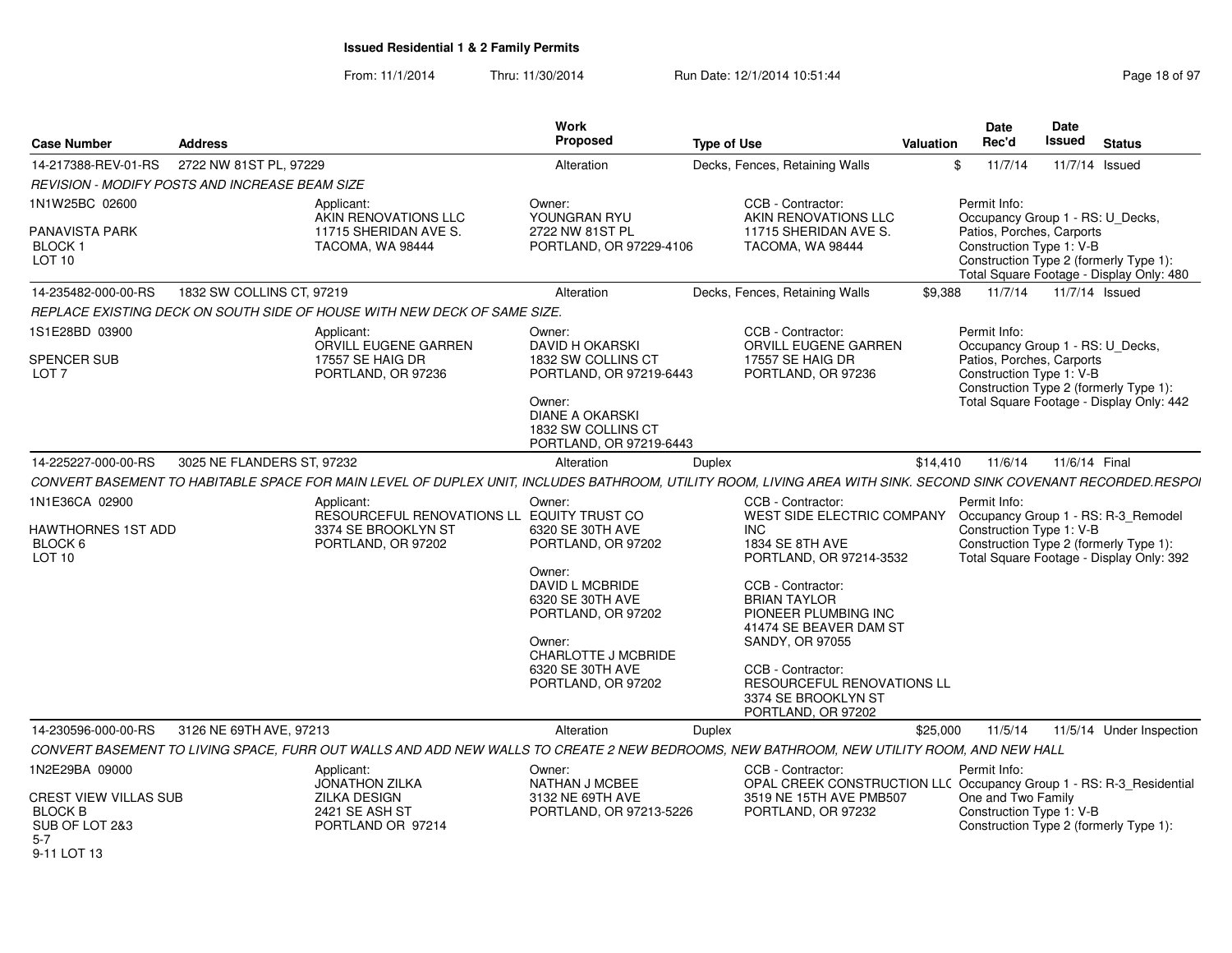| <b>Case Number</b>                                                                       | <b>Address</b>                |                                                                                                                                                             | Work<br>Proposed                                                                                                                                                 | <b>Type of Use</b> |                                                                                                                                     | Valuation | <b>Date</b><br>Rec'd                                                        | Date<br>Issued  | <b>Status</b>                                                                       |
|------------------------------------------------------------------------------------------|-------------------------------|-------------------------------------------------------------------------------------------------------------------------------------------------------------|------------------------------------------------------------------------------------------------------------------------------------------------------------------|--------------------|-------------------------------------------------------------------------------------------------------------------------------------|-----------|-----------------------------------------------------------------------------|-----------------|-------------------------------------------------------------------------------------|
| 14-155706-000-00-RS                                                                      | 8858 SE STEPHENS ST. 97216    |                                                                                                                                                             | Alteration                                                                                                                                                       | Duplex             |                                                                                                                                     | \$89,915  | 5/30/14                                                                     | 11/18/14 Issued |                                                                                     |
|                                                                                          |                               | CONVERT SFR TO DUPLEX; CONVERT GARAGE ON WEST END OF HOUSE TO NEW DWELLING UNIT AND ADD BATHROOM AND BEDROOMS ON 2ND LEVEL. LEGALIZE HABITABLE SPACE IN BAS |                                                                                                                                                                  |                    |                                                                                                                                     |           |                                                                             |                 |                                                                                     |
| 1S2E04CA 18500                                                                           |                               | Applicant:<br>Eric Tobar<br>4787 NE Going St.<br>Portland, OR 97218                                                                                         | Owner:<br>NATHAN SCHNEIDERMAN<br>1905 SE 89TH AVE<br>PORTLAND, OR 97216                                                                                          |                    | CCB - Contractor:<br>HIGH CREST CONSTRUCTION INC Occupancy Group 1 - RS: R-3_Remodel<br>23955 SW LADD HILL RD<br>SHERWOOD, OR 97140 |           | Permit Info:<br>Construction Type 1: V-B<br>Number of New Dwelling Units: 1 |                 | Construction Type 2 (formerly Type 1):<br>Total Square Footage - Display Only: 2446 |
| 14-239002-000-00-RS                                                                      | 1912 NW 24TH PL               |                                                                                                                                                             | Alteration                                                                                                                                                       | Duplex             |                                                                                                                                     | \$1,200   | 11/21/14  11/21/14  Issued                                                  |                 |                                                                                     |
| INSTALL 2 NEW SPRINKLER HEADS AT STAIRWELL, RE-INSTALL ONE                               |                               |                                                                                                                                                             |                                                                                                                                                                  |                    |                                                                                                                                     |           |                                                                             |                 |                                                                                     |
| 1N1E28CC 02801                                                                           |                               | Applicant:<br>REBECCA M SCHARF<br>1912 NW 24TH PL<br>PORTLAND, OR 97210-2544                                                                                | Owner:<br><b>REBECCA M SCHARF</b><br>1912 NW 24TH PL<br>PORTLAND, OR 97210-2544                                                                                  |                    |                                                                                                                                     |           | Permit Info:<br>One and Two Family<br>Construction Type 1: V-B              |                 | Occupancy Group 1 - RS: R-3_Residential<br>Construction Type 2 (formerly Type 1):   |
| 14-199678-000-00-RS                                                                      | 2825 SE 26TH AVE, 97202       |                                                                                                                                                             | Alteration                                                                                                                                                       | <b>Duplex</b>      |                                                                                                                                     | \$275,000 | 8/18/14                                                                     |                 | 11/3/14 Under Inspection                                                            |
|                                                                                          |                               | REMODEL EXISTING DUPLEX. RELOCATE EXISTING SECOND FLOOR DWELLING UNIT TO BASEMENT. REMOVE REAR PORCH. NEW DORMERS. ESCAVATE BASEMENT TO INCREASE HEADRO(    |                                                                                                                                                                  |                    |                                                                                                                                     |           |                                                                             |                 |                                                                                     |
| 1S1E12BB 10101                                                                           |                               | Applicant:<br><b>Robert Cummings</b>                                                                                                                        | Owner:<br><b>JAY BROWN</b>                                                                                                                                       |                    | CCB - Contractor:<br>MODERN URBAN DEVELOPMENT                                                                                       |           | Permit Info:                                                                |                 | Occupancy Group 1 - RS: R-3_Residential                                             |
| PARTITION PLAT 1994-149<br>LOT <sub>1</sub>                                              |                               | MODERN URBAN DEVELOPMENT<br>4400 NE Hassalo St<br>Portland, OR 97232                                                                                        | 2825 SE 26TH AVE<br>PORTLAND, OR 97202<br>Owner:<br>RACHEL S BROWN<br>2825 SE 26TH AVE<br>PORTLAND, OR 97202                                                     |                    | <b>LLC</b><br>2236 SE SALMON ST UNIT A<br>PORTLAND OR 97214                                                                         |           | One and Two Family<br>Construction Type 1: V-B                              |                 | Construction Type 2 (formerly Type 1):                                              |
| 14-234720-000-00-RS                                                                      | 6320 N WILLAMETTE BLVD, 97203 |                                                                                                                                                             | Alteration                                                                                                                                                       |                    | Garage/Carport                                                                                                                      | \$500     | 11/5/14                                                                     |                 | 11/5/14 Issued                                                                      |
|                                                                                          |                               | SOLAR - 3.64 KW PV SYSTEM, PRESCRIPTIVE. ELECTRICAL PERMIT TO BE OBTAINED SEPARATELY.                                                                       |                                                                                                                                                                  |                    |                                                                                                                                     |           |                                                                             |                 |                                                                                     |
| 1N1E07CD 06600<br>HARBOR VIEW ADD<br>BLOCK <sub>2</sub><br>LOT 7 TL 6600                 |                               | Applicant:<br><b>EVAN FESSLER</b><br><b>SUNRUN</b><br>3380 SE 20TH AVE<br>PORTLAND, OR 97202                                                                | Owner:<br><b>THOMAS F NORBERG</b><br>6320 N WILLAMETTE BLVD<br>PORTLAND, OR 97203                                                                                |                    | CCB - Contractor:<br><b>REC SOLAR INC</b><br>3380 SE 20TH AVE<br>PORTLAND, OR 97202                                                 |           | Permit Info:<br>One and Two Family<br>Construction Type 1: V-B              |                 | Occupancy Group 1 - RS: R-3 Residential<br>Construction Type 2 (formerly Type 1):   |
| 14-238804-000-00-RS                                                                      | 3533 SW BLACKSTONE LN. 97201  |                                                                                                                                                             | Alteration                                                                                                                                                       |                    | Garage/Carport                                                                                                                      | \$22,000  | 11/17/14  11/22/14  Issued                                                  |                 |                                                                                     |
| REMOVE AND REPLACE EXISTING ROOF ON EXISTING GARAGE.                                     |                               |                                                                                                                                                             |                                                                                                                                                                  |                    |                                                                                                                                     |           |                                                                             |                 |                                                                                     |
| 1S1E09CB 05100<br><b>COUNCIL CREST PK</b><br>BLOCK 6<br>LOT 4&14<br>SLY 10' OF LOT 15&16 |                               | Applicant:<br>STEPHEN AIGUIER<br><b>GREEN HAMMER INC</b><br>1323 SW 6th Ave<br>Portland, OR 97214                                                           | Owner:<br><b>MEGAN LEA</b><br>3533 SW BLACKSTONE LN<br>PORTLAND, OR 97239-1588<br>Owner:<br><b>JESSE LEA</b><br>3533 SW BLACKSTONE LN<br>PORTLAND, OR 97239-1588 |                    | CCB - Contractor:<br><b>GREEN HAMMER INC</b><br>1323 SE 6TH AVE<br>PORTLAND OR 97214                                                |           | Permit Info:<br>Garage\Utility Misc.<br>Construction Type 1: V-B            |                 | Occupancy Group 1 - RS: U Private<br>Construction Type 2 (formerly Type 1):         |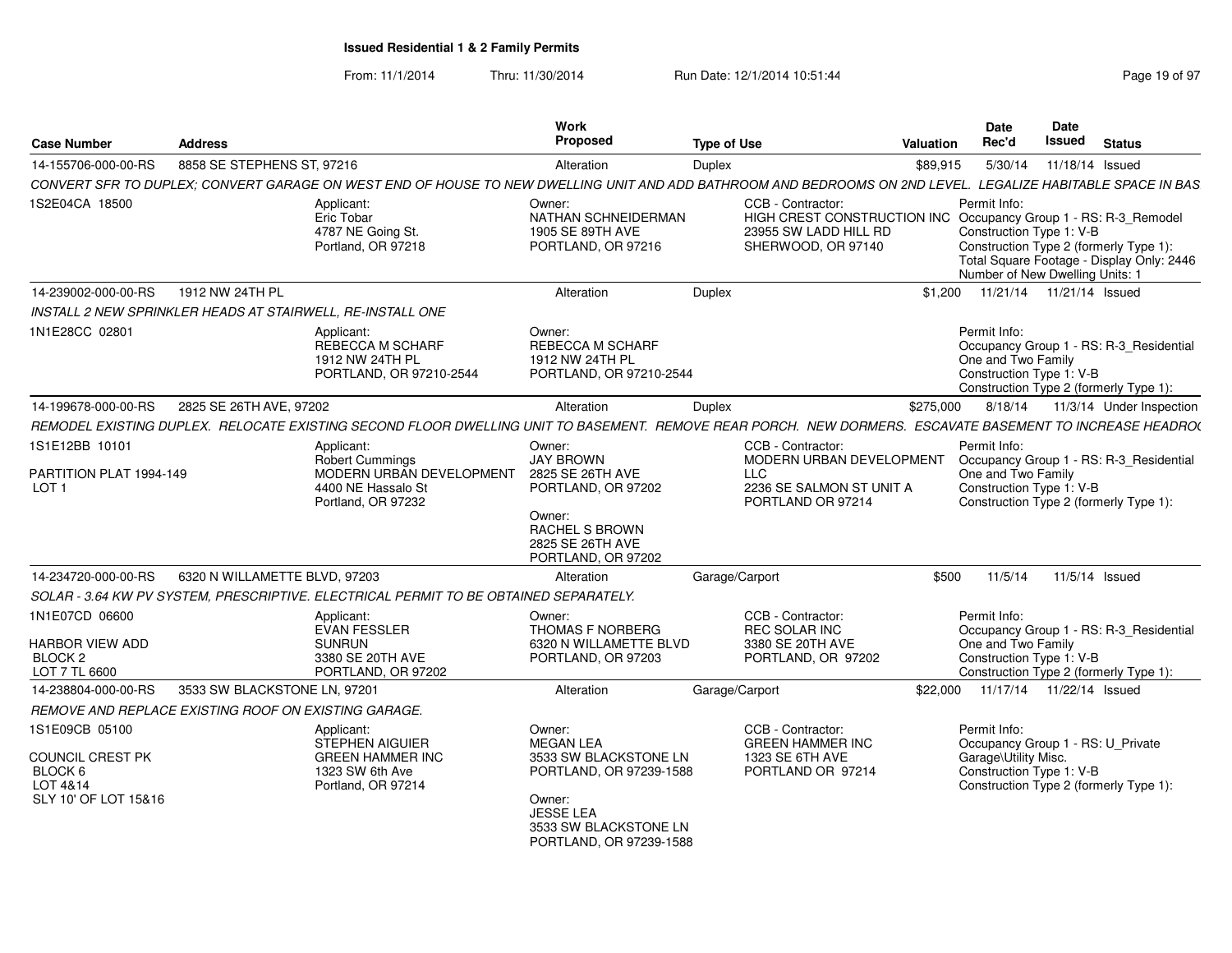| <b>Case Number</b>                                              | <b>Address</b>              |                                                                                                                                                | Work<br><b>Proposed</b>                                                                                                                                                     | <b>Type of Use</b> |                                                                                                                                                                                             | <b>Valuation</b> | Date<br>Rec'd                                                                                             | <b>Date</b><br>Issued | <b>Status</b>                                                                      |
|-----------------------------------------------------------------|-----------------------------|------------------------------------------------------------------------------------------------------------------------------------------------|-----------------------------------------------------------------------------------------------------------------------------------------------------------------------------|--------------------|---------------------------------------------------------------------------------------------------------------------------------------------------------------------------------------------|------------------|-----------------------------------------------------------------------------------------------------------|-----------------------|------------------------------------------------------------------------------------|
| 14-236750-000-00-RS                                             | 6902 N MISSOURI AVE, 97217  |                                                                                                                                                | Alteration                                                                                                                                                                  | Garage/Carport     |                                                                                                                                                                                             | \$500            | 11/12/14                                                                                                  | 11/12/14 Issued       |                                                                                    |
|                                                                 |                             | SOLAR INSTALLATION, 3.06kW PV SYSTEM ON GARAGE ROOFTOP, PRESCRIPTIVE                                                                           |                                                                                                                                                                             |                    |                                                                                                                                                                                             |                  |                                                                                                           |                       |                                                                                    |
| 1N1E15BC 01900<br>PARKWAY<br>BLOCK 2<br>LOT <sub>19</sub>       |                             | Applicant:<br><b>MELISSA BENTLEY</b><br>SOLAR CITY CORPORATION<br>6132 NE 112TH AVE<br>PORTLAND, OR 97220                                      | Owner:<br><b>BRIAN WILKINSON</b><br>6902 N MISSOURI AVE<br>PORTLAND, OR 97217<br>Owner:<br><b>EMILY B WILKINSON</b><br>6902 N MISSOURI AVE<br>PORTLAND, OR 97217            |                    | CCB - Contractor:<br>SOLARCITY CORPORATION<br>6132 NE 112th AVE<br>PORTLAND, OR 97220                                                                                                       |                  | Permit Info:<br>Occupancy Group 1 - RS: U_Decks,<br>Patios, Porches, Carports<br>Construction Type 1: V-B |                       | Construction Type 2 (formerly Type 1):                                             |
| 14-241189-000-00-RS                                             | 10927 NE PRESCOTT ST, 97220 |                                                                                                                                                | Alteration                                                                                                                                                                  | Garage/Carport     |                                                                                                                                                                                             | \$1,500          | 11/21/14                                                                                                  | 11/21/14 Issued       |                                                                                    |
|                                                                 |                             | RESTORATION OF EXISTING STRUCTURE, REMOVE SITED WORK FROM DETACHED GARAGE TO RESTORE USE BACK TO GARAGE TO RESPOND TO 14-199499CC              |                                                                                                                                                                             |                    |                                                                                                                                                                                             |                  |                                                                                                           |                       |                                                                                    |
| 1N2E22BD 10900<br>PARKROSE & RPLT<br>BLOCK 18<br>LOT F TL 10900 |                             | Applicant:<br><b>VINCENT CHIU</b><br>5806 SE OGDEN<br>PORTLAND OREGON 97220                                                                    | Owner:<br><b>BABUBHAI N PATEL</b><br>11144 NE SANDY BLVD<br>PORTLAND, OR 97220-2554<br>Owner:<br><b>SAVITABEN B PATEL</b><br>11144 NE SANDY BLVD<br>PORTLAND, OR 97220-2554 |                    |                                                                                                                                                                                             |                  | Permit Info:<br>Occupancy Group 1 - RS: U_Private<br>Garage\Utility Misc.<br>Construction Type 1: V-B     |                       | Construction Type 2 (formerly Type 1):<br>Total Square Footage - Display Only: 576 |
| 14-214968-000-00-RS                                             | 2523 NE 25TH AVE, 97212     |                                                                                                                                                | Alteration                                                                                                                                                                  | Garage/Carport     |                                                                                                                                                                                             | \$10,000         | 9/19/14                                                                                                   | 11/3/14 Final         |                                                                                    |
|                                                                 |                             | REPLACE GARAGE ROOF, ADD SCUPPER, REPLACE MAN DOOR WITH SAME SIZE, RAISE WINDOW HEADER AND ENLARGE OVERHEAD ROLLUP DOOR. (SEE LU 14-189501 HR) |                                                                                                                                                                             |                    |                                                                                                                                                                                             |                  |                                                                                                           |                       |                                                                                    |
| 1N1E25CB 03700<br>BRAZEE ST ADD<br><b>BLOCK1</b><br>LOT 11&12   |                             | Applicant:<br>Amy Frye<br><b>RED ROOSTER REMODELING</b><br>5620 NE 23rd Ave<br>Portland, OR 97211                                              | Owner:<br>JOHN DAVENPORT<br>2523 NE 25TH AVE<br>PORTLAND, OR 97212<br>Owner:<br><b>MAILA T DAVENPORT</b><br>2523 NE 25TH AVE<br>PORTLAND, OR 97212                          |                    | CCB - Contractor:<br>MITCHELL ELECTRIC INC<br>1775 NW 3RD<br>GRESHAM OR 97030<br>CCB - Contractor:<br>AMY FRYE<br>RED ROOSTER REMODELING,<br>INC.<br>5620 NE 23RD AVE<br>PORTLAND, OR 97211 |                  | Permit Info:<br>Occupancy Group 1 - RS: U Private<br>Garage\Utility Misc.<br>Construction Type 1: V-B     |                       | Construction Type 2 (formerly Type 1):                                             |
| 14-239797-000-00-RS                                             | 4726 NE 20TH AVE, 97211     |                                                                                                                                                | Alteration                                                                                                                                                                  | Garage/Carport     |                                                                                                                                                                                             | \$15,000         | 11/19/14                                                                                                  | 11/19/14 Issued       |                                                                                    |
|                                                                 |                             | STRUCTURAL REPAIRS TO DETACHED GARAGE, NEW ROOF - TRADE PERMITS WILL BE ADDED LATER.                                                           |                                                                                                                                                                             |                    |                                                                                                                                                                                             |                  |                                                                                                           |                       |                                                                                    |
| 1N1E23AD 11400<br><b>VERNON</b><br>BLOCK 52<br>LOT <sub>3</sub> |                             | Applicant:<br><b>JOSEPH PATRICK</b><br>ESSENTIAL HOME SERVICES LLC 4726 NE 20TH AVE<br>21745 S LEWELLEN RD<br>BEAVERCREEK, OR 97004            | Owner:<br><b>NATHAN B WHITE</b><br>PORTLAND, OR 97211<br>Owner:<br><b>MARY V WHITE</b><br>4726 NE 20TH AVE<br>PORTLAND, OR 97211                                            |                    | CCB - Contractor:<br><b>JOSEPH PATRICK</b><br><b>ESSENTIAL HOME SERVICES LLC</b><br>21745 S LEWELLEN RD<br>BEAVERCREEK, OR 97004                                                            |                  | Permit Info:<br>Occupancy Group 1 - RS: U_Private<br>Garage\Utility Misc.<br>Construction Type 1: V-B     |                       | Construction Type 2 (formerly Type 1):                                             |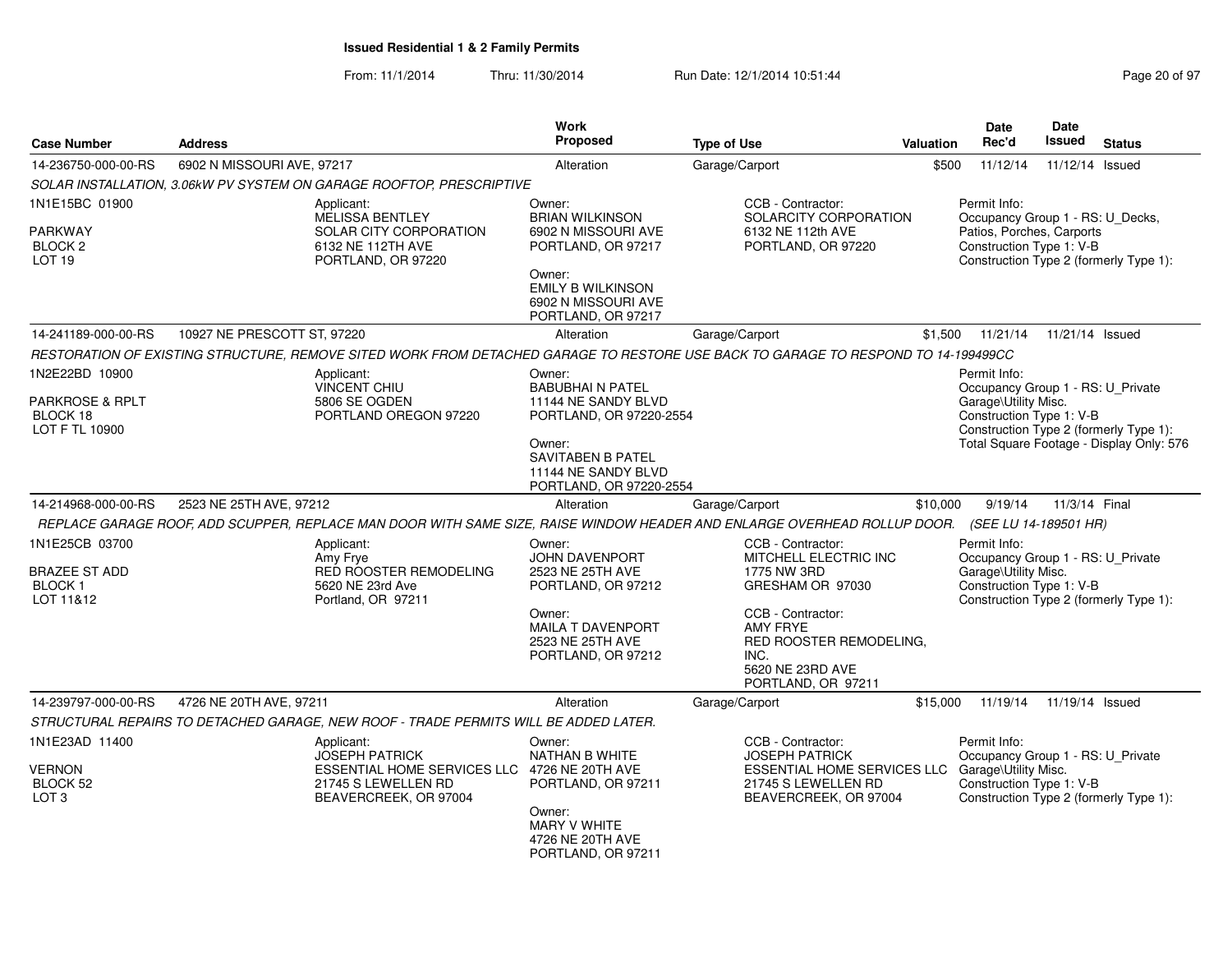| <b>Case Number</b>                                                   | <b>Address</b>              |                                                                                                                                                              | <b>Work</b><br>Proposed                                                            | <b>Type of Use</b>                                                                                             | Valuation | <b>Date</b><br>Rec'd                           | Date<br><b>Issued</b> | <b>Status</b>                                                                     |
|----------------------------------------------------------------------|-----------------------------|--------------------------------------------------------------------------------------------------------------------------------------------------------------|------------------------------------------------------------------------------------|----------------------------------------------------------------------------------------------------------------|-----------|------------------------------------------------|-----------------------|-----------------------------------------------------------------------------------|
| 14-221465-000-00-RS                                                  | 3616 NE MULTNOMAH ST, 97232 |                                                                                                                                                              | Alteration                                                                         | <b>Single Family Dwelling</b>                                                                                  | \$75,000  | 10/6/14                                        |                       | 11/3/14 Under Inspection                                                          |
|                                                                      |                             | KITCHEN REMODEL, MAIN FLOOR BATHROOM REMODEL, ADD POWDER ROOM ON MAIN FLOOR. TOTAL TOILETS (2)                                                               |                                                                                    |                                                                                                                |           |                                                |                       |                                                                                   |
| 1N1E36AB 05200                                                       |                             | Applicant:<br><b>DAVID LIPKIND</b>                                                                                                                           | Owner:<br>ROBERT J BARNARD                                                         | CCB - Contractor:<br><b>DAVID LIPKIND</b>                                                                      |           | Permit Info:                                   |                       | Occupancy Group 1 - RS: R-3_Residential                                           |
| LAURELHURST<br><b>BLOCK 27</b><br>LOT <sub>6</sub>                   |                             | SHELBYVILLE PROPERTIES LLC<br>1215 NE WEBSTER<br>PORTLAND OR 97211                                                                                           | 1545 SE 223RD AVE #157<br>GRESHAM, OR 97030-2545                                   | SHELBYVILLE PROPERTIES LLC<br>1215 NE WEBSTER<br>PORTLAND OR 97211                                             |           | One and Two Family<br>Construction Type 1: V-B |                       | Construction Type 2 (formerly Type 1):                                            |
|                                                                      |                             |                                                                                                                                                              |                                                                                    | CCB - Contractor:<br><b>MALLORY WALKER</b><br>DOUBLE DIAMOND ELECTRIC<br>9835 SW Serena Way<br>Tigard OR 97224 |           |                                                |                       |                                                                                   |
| 14-233030-000-00-RS                                                  | 6803 SE 50TH AVE, 97206     |                                                                                                                                                              | Alteration                                                                         | Single Family Dwelling                                                                                         | \$10,000  | 11/3/14                                        |                       | 11/3/14 Under Inspection                                                          |
|                                                                      |                             | RECONFIGURE FLOOR LAYOUT AND ADD STRUCTURAL BEAMS; NEW FRONT PORCH LESS THAN 200 IN AREA AND NOT MORE THAN 30" ABOVE GRADE** MECHANICAL OBTAINED SEPARATELY* |                                                                                    |                                                                                                                |           |                                                |                       |                                                                                   |
| 1S2E19BA 12901                                                       |                             | Applicant:                                                                                                                                                   | Owner:                                                                             | CCB - Contractor:                                                                                              |           | Permit Info:                                   |                       |                                                                                   |
| PARTITION PLAT 1994-126                                              |                             | ALEC S HOLSER<br>1015 SUNNINGDALE RD                                                                                                                         | ALEC S HOLSER<br>1015 SUNNINGDALE RD                                               | <b>SHIPMANS QUALITY</b><br><b>CONSTRUCTION INC</b>                                                             |           | One and Two Family                             |                       | Occupancy Group 1 - RS: R-3_Residential                                           |
| LOT <sub>1</sub>                                                     |                             | LAKE OSWEGO, OR 97034                                                                                                                                        | LAKE OSWEGO, OR 97034                                                              | 30591 S FRAP LANE<br>MOLALLA, OR 97038                                                                         |           | Construction Type 1: V-B                       |                       | Construction Type 2 (formerly Type 1):                                            |
|                                                                      |                             |                                                                                                                                                              | Owner:<br><b>MARTHA N BINKLEY</b><br>1015 SUNNINGDALE RD<br>LAKE OSWEGO, OR 97034  |                                                                                                                |           |                                                |                       |                                                                                   |
| 14-233227-000-00-RS                                                  | 814 SE MALDEN ST, 97202     |                                                                                                                                                              | Alteration                                                                         | Single Family Dwelling                                                                                         | \$2,500   | 11/3/14                                        |                       | 11/3/14 Issued                                                                    |
|                                                                      |                             | ADD BATHROOM IN ATTIC (CONVERTED TO LIVING SPACE IN 1991) REPLACE MAIN BATH SINK AND TUB FAUCETS                                                             |                                                                                    |                                                                                                                |           |                                                |                       |                                                                                   |
| 1S1E23BC 03300                                                       |                             | Applicant:<br><b>MARK J LINDSTROM</b>                                                                                                                        | Owner:<br><b>MARK J LINDSTROM</b>                                                  |                                                                                                                |           | Permit Info:                                   |                       | Occupancy Group 1 - RS: R-3_Remodel                                               |
| <b>CITY VIEW PK</b><br>BLOCK 21<br>LOT <sub>3</sub>                  |                             | 814 SE MALDEN ST<br>PORTLAND, OR 97202-5910                                                                                                                  | 814 SE MALDEN ST<br>PORTLAND, OR 97202-5910                                        |                                                                                                                |           | Construction Type 1: V-B                       |                       | Construction Type 2 (formerly Type 1):<br>Total Square Footage - Display Only: 68 |
|                                                                      |                             |                                                                                                                                                              | Owner:<br><b>JANINE M LINDSTROM</b><br>814 SE MALDEN ST<br>PORTLAND, OR 97202-5910 |                                                                                                                |           |                                                |                       |                                                                                   |
| 14-226361-000-00-RS                                                  | 5267 N BOWDOIN ST, 97203    |                                                                                                                                                              | Alteration                                                                         | Single Family Dwelling                                                                                         | \$15,000  | 11/3/14                                        |                       | 11/3/14 Issued                                                                    |
|                                                                      |                             | LEGALIZE BATHROOM ADDED TO 2ND FLOOR ***TRADES ASSOCIATED WITH VIOLATION UNDER SEPERATE PERMIT*** - SEE 14-187882-AL FOR ADDITIONAL FEES                     |                                                                                    |                                                                                                                |           |                                                |                       |                                                                                   |
| 1N1E07DA 07500                                                       |                             | Applicant:<br><b>DON GUTTERY</b>                                                                                                                             | Owner:<br>ROBERT SCHNEIDER                                                         | Primary Contractor:<br>TO BID                                                                                  |           | Permit Info:                                   |                       | Occupancy Group 1 - RS: R-3_Remodel                                               |
| UNIVERSITY PK<br>BLOCK 39<br>LOT <sub>17</sub><br>SELY 1/2 OF LOT 18 |                             | 2035 BANYAN CT NW<br>SALEM, OR 97304                                                                                                                         | 707 N HAYDEN ISLAND DR #316<br>PORTLAND, OR 97217-8155                             |                                                                                                                |           | Construction Type 1: V-B                       |                       | Construction Type 2 (formerly Type 1):<br>Total Square Footage - Display Only: 47 |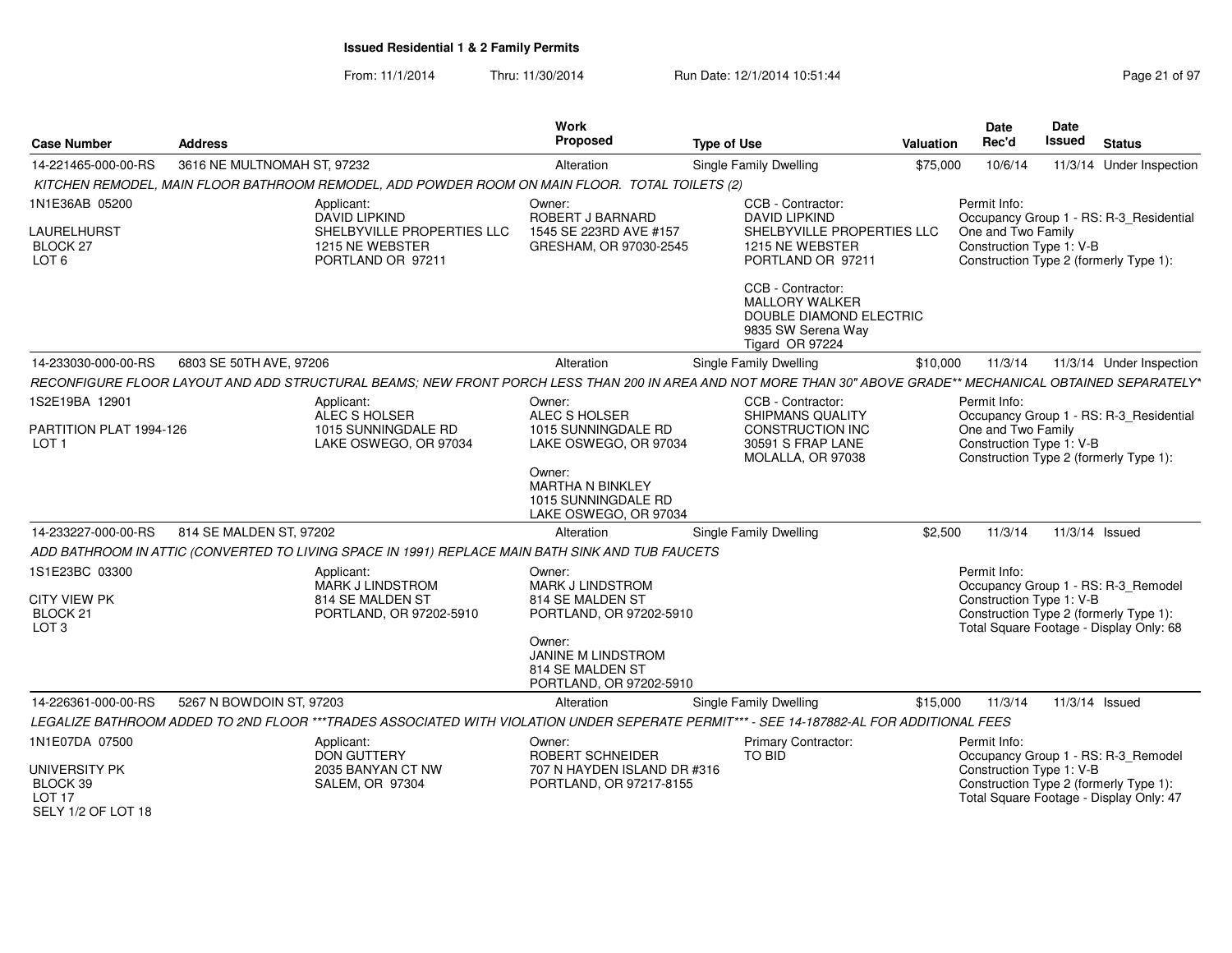|                                                                                                             |                          |                                                                                                                     | Work                                                                                                                                                          |                                                                                            |                  | Date                                                                                                     | Date   |                                                                                                                           |
|-------------------------------------------------------------------------------------------------------------|--------------------------|---------------------------------------------------------------------------------------------------------------------|---------------------------------------------------------------------------------------------------------------------------------------------------------------|--------------------------------------------------------------------------------------------|------------------|----------------------------------------------------------------------------------------------------------|--------|---------------------------------------------------------------------------------------------------------------------------|
| <b>Case Number</b>                                                                                          | <b>Address</b>           |                                                                                                                     | <b>Proposed</b>                                                                                                                                               | <b>Type of Use</b>                                                                         | <b>Valuation</b> | Rec'd                                                                                                    | Issued | <b>Status</b>                                                                                                             |
| 14-229314-REV-01-RS                                                                                         | 5130 SE 33RD PL, 97202   |                                                                                                                     | Alteration                                                                                                                                                    | Single Family Dwelling                                                                     |                  | \$<br>11/3/14                                                                                            |        | 11/3/14 Issued                                                                                                            |
|                                                                                                             |                          | REVISON TO ADD KITCHEN TO BASEMENT REC ROOM. NOT AN ADU. ADD COVENANT FOR SECOND SINK PER PLANNER REQUEST.          |                                                                                                                                                               |                                                                                            |                  |                                                                                                          |        |                                                                                                                           |
| 1S1E13AC 06400<br><b>GREENWOOD</b><br>BLOCK 4<br>S 10' OF LOT 9<br>LOT <sub>10</sub><br>N 25' OF LOT 11     |                          | Applicant:<br><b>JOHN GRIGSBY</b><br>0836 SW CURRY ST #1308<br>PORTLAND, OR 97239                                   | Owner:<br>CHRIS A BEARD<br>5130 SE 33RD PL<br>PORTLAND, OR 97202                                                                                              | CCB - Contractor:<br>VAN GOGH RESTORATION LLC<br>11576 SE 59TH AVE<br>MILWAUKIE, OR 97222  |                  | Permit Info:<br>One and Two Family<br>Construction Type 1: V-B<br>Construction Type 2 (formerly Type 1): |        | Occupancy Group 1 - RS: R-3 Residential                                                                                   |
| 14-233388-000-00-RS                                                                                         | 636 N EMERSON ST, 97217  |                                                                                                                     | Alteration                                                                                                                                                    | Single Family Dwelling                                                                     | \$900            | 11/3/14                                                                                                  |        | 11/3/14 Under Inspection                                                                                                  |
|                                                                                                             |                          | ALTERATION-OPEN A 8' PORTION OF WALL TO CREATE A PASS THROUGH -BETWEEN KITCHEN AND DINING ROOM, INTERIOR WORK ONLY. |                                                                                                                                                               |                                                                                            |                  |                                                                                                          |        |                                                                                                                           |
| 1N1E22BA 06900<br>M PATTONS & SUB<br>SUB TRACT K LOT 6 BLOCK 2                                              |                          | Applicant:<br>R. WILSON CONSTRUCTION CO                                                                             | Owner:<br><b>NATHAN CALIES</b><br>636 N EMERSON ST<br>PORTLAND, OR 97217<br>Owner:<br><b>CARMEN DAHLBERG</b><br>636 N EMERSON ST<br>PORTLAND, OR 97217        | CCB - Contractor:<br>RAYMOND M WILSON<br>PO BOX 90041<br>PORTLAND, OR 97290                |                  | Permit Info:<br>One and Two Family<br>Construction Type 1: V-B                                           |        | Occupancy Group 1 - RS: R-3_Residential<br>Construction Type 2 (formerly Type 1):                                         |
| 14-216703-000-00-RS                                                                                         | 7212 N WABASH AVE, 97217 |                                                                                                                     | Alteration                                                                                                                                                    | Single Family Dwelling                                                                     | \$10,660         | 11/3/14                                                                                                  |        | 11/3/14 Issued                                                                                                            |
|                                                                                                             |                          | ADD NEW BEDROOM TO BASEMENT **MECH, ELECT, AND PLUMB. PERMITS TO BE OBTAIN SEPARATELY**                             |                                                                                                                                                               |                                                                                            |                  |                                                                                                          |        |                                                                                                                           |
| 1N1E16BB 06400<br>ARBOR LODGE<br>BLOCK <sub>22</sub><br>INC PT VAC ST N 1/2 OF LOT 8<br>INC PT VAC ST LOT 9 |                          | Applicant:<br>TRICKS OF THE TRADE<br>4147 SE 64TH<br>PORTLAND OR 97206                                              | Owner:<br><b>AMIR NATHOO</b><br>7212 N WABASH AVE<br>PORTLAND, OR 97217-5854<br>Owner:<br><b>EMILY NATHOO</b><br>7212 N WABASH AVE<br>PORTLAND, OR 97217-5854 | CCB - Contractor:<br>TRICKS OF THE TRADE<br>4147 SE 64TH<br>PORTLAND OR 97206              |                  | Permit Info:<br>Construction Type 1: V-B                                                                 |        | Occupancy Group 1 - RS: R-3 Remodel<br>Construction Type 2 (formerly Type 1):<br>Total Square Footage - Display Only: 290 |
| 14-230331-000-00-RS                                                                                         | 1832 NW 24TH AVE, 97210  |                                                                                                                     | Alteration                                                                                                                                                    | Single Family Dwelling                                                                     | \$25,000         | 10/27/14                                                                                                 |        | 11/3/14 Issued                                                                                                            |
| CREATE NEW TUCK UNDER GARAGE IN EXISTING BASEMENT.                                                          |                          |                                                                                                                     |                                                                                                                                                               |                                                                                            |                  |                                                                                                          |        |                                                                                                                           |
| 1N1E28CC 04300<br>WILSONS ADD<br><b>BLOCK 4</b><br>N 20' OF LOT 6<br>S 10' OF LOT 7                         |                          | Applicant:<br><b>MARTHA BERNDT</b><br>PORTLAND OR 972250000                                                         | Owner:<br>RANDOLPH C JONES<br>1832 NW 24TH AVE<br>PORTLAND, OR 97210<br>Owner:<br><b>KAREN L JONES</b><br>1832 NW 24TH AVE<br>PORTLAND, OR 97210              | CCB - Contractor:<br>DON YOUNG & ASSOCIATES INC<br>PO BOX 10857<br>PORTLAND, OR 97296-0857 |                  | Permit Info:<br>One and Two Family<br>Construction Type 1: V-B<br>Construction Type 2 (formerly Type 1): |        | Occupancy Group 1 - RS: R-3_Residential                                                                                   |
| 14-233605-000-00-RS                                                                                         | 219 NE 141ST AVE, 97230  |                                                                                                                     | Alteration                                                                                                                                                    | Single Family Dwelling                                                                     | \$6,500          | 11/3/14                                                                                                  |        | 11/3/14 Under Inspection                                                                                                  |
|                                                                                                             |                          | BUILD NEW WALLS AND EGRESS WINDOW IN BASEMENT TO CREATE BEDROOM. Electrical permit obtained separately.             |                                                                                                                                                               |                                                                                            |                  |                                                                                                          |        |                                                                                                                           |
| 1N2E35DA 04400<br>ASCOT AC<br>N 1/2 OF LOT 121 EXC E 136'<br>S 65' OF E 136' OF N 1/2 OF LOT 121            |                          | Applicant:<br>DAVID W HALE<br>220 NE 139TH AVE<br>PORTLAND, OR 97230-3315                                           | Owner:<br>DAVID W HALE<br>220 NE 139TH AVE<br>PORTLAND, OR 97230-3315                                                                                         |                                                                                            |                  | Permit Info:<br>Construction Type 1: V-B<br>Construction Type 2 (formerly Type 1):                       |        | Occupancy Group 1 - RS: R-3 Remodel                                                                                       |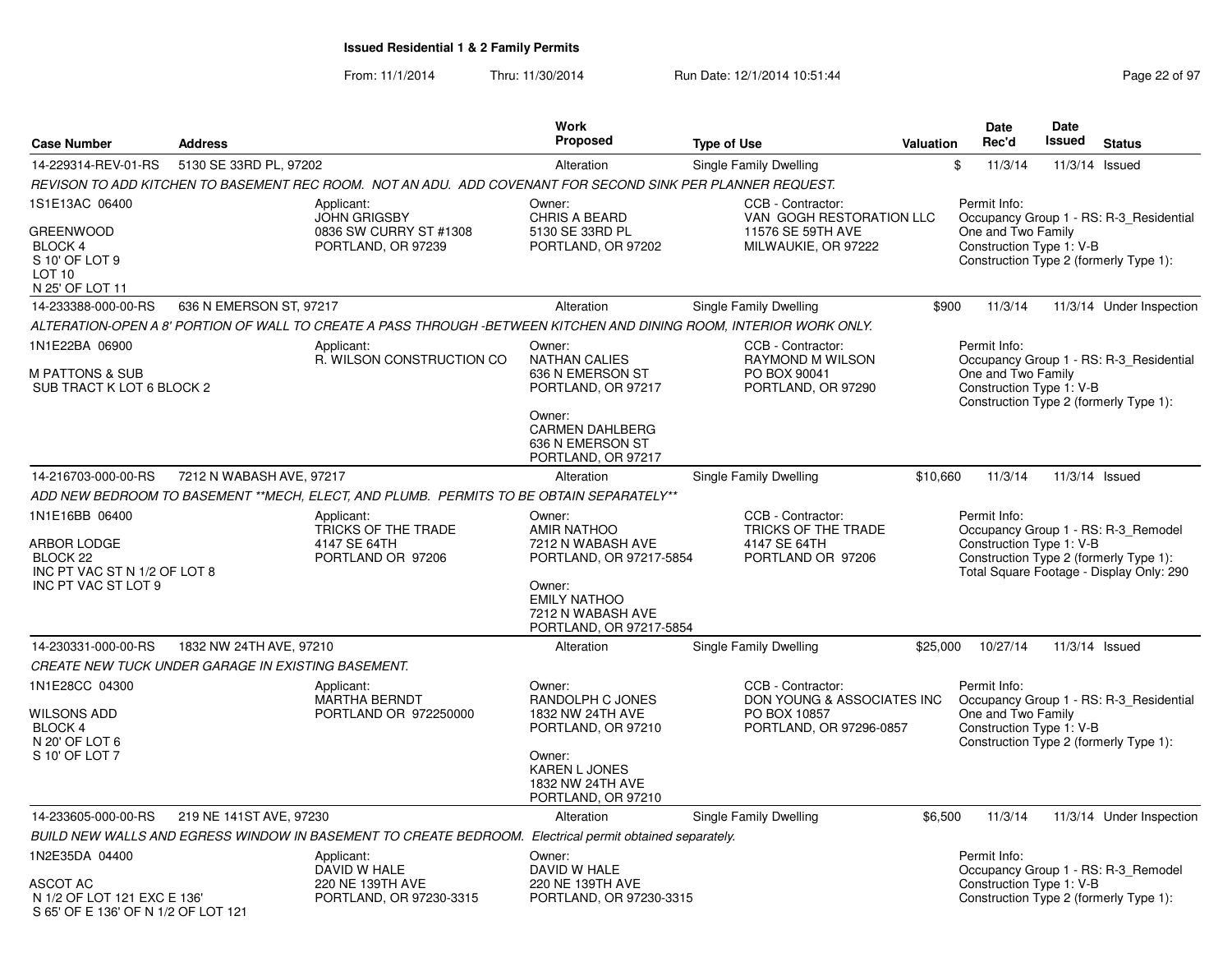| <b>Case Number</b>                                                       | <b>Address</b>                                                                                                                                              | <b>Work</b><br>Proposed                                                                                                                                               | <b>Type of Use</b>                                                                                                                                                                                               | <b>Valuation</b> | <b>Date</b><br>Rec'd                                           | Date<br>Issued | <b>Status</b>                                                                     |
|--------------------------------------------------------------------------|-------------------------------------------------------------------------------------------------------------------------------------------------------------|-----------------------------------------------------------------------------------------------------------------------------------------------------------------------|------------------------------------------------------------------------------------------------------------------------------------------------------------------------------------------------------------------|------------------|----------------------------------------------------------------|----------------|-----------------------------------------------------------------------------------|
| 14-234002-000-00-RS                                                      | 1535 SE 24TH AVE, 97214                                                                                                                                     | Alteration                                                                                                                                                            | Single Family Dwelling                                                                                                                                                                                           | \$72,000         | 11/4/14                                                        |                | 11/4/14 Issued                                                                    |
|                                                                          | REMODEL KITCHEN. CONVERT BASEMENT TO HABITABLE SPACE INCLUDING NEW LIVING ROOM AND BEDROOM WITH EGRESS WINDOWS. EXPAND EXISTING DORMER TO EXPAND AND REM    |                                                                                                                                                                       |                                                                                                                                                                                                                  |                  |                                                                |                |                                                                                   |
| 1S1E02DA 00400<br><b>COLONIAL HTS</b><br><b>BLOCK 4</b><br><b>LOT 11</b> | Applicant:<br><b>WALLY COUTURE</b><br>ECC REMODELING &<br><b>CONSTRUCTION</b><br>10824 SE OAK ST #405<br>MILWAUKIE, OR 97222                                | Owner:<br><b>AQUILA K VELONIS</b><br>1535 SE 24TH AVE<br>PORTLAND, OR 97214-4853<br>Owner:<br><b>HEATHER K VELONIS</b><br>1535 SE 24TH AVE<br>PORTLAND, OR 97214-4853 | CCB - Contractor:<br><b>WALLY COUTURE</b><br><b>ECC REMODELING &amp;</b><br><b>CONSTRUCTION</b><br>10824 SE OAK ST #405<br>MILWAUKIE, OR 97222                                                                   |                  | Permit Info:<br>One and Two Family<br>Construction Type 1: V-B |                | Occupancy Group 1 - RS: R-3_Residential<br>Construction Type 2 (formerly Type 1): |
| 14-233418-000-00-RS                                                      | 5904 NE ALTON ST, 97213                                                                                                                                     | Alteration                                                                                                                                                            | <b>Single Family Dwelling</b>                                                                                                                                                                                    | \$75,000         | 11/4/14                                                        |                | 11/4/14 Issued                                                                    |
|                                                                          | REMOVE WALLS AT KITCHEN AND ADD BEAMS TO OPEN UP SPACE, REMODEL KITCHEN, ADD NEW FULL HEIGHT WALL AT UPSTAIRS BATHROOM AND ADD NEW WINDOW, NEW STRUCTURAL S |                                                                                                                                                                       |                                                                                                                                                                                                                  |                  |                                                                |                |                                                                                   |
| 1N2E19DD 13700<br><b>BURFIELD ADD</b><br>BLOCK 6<br>LOT 31&32            | Applicant:<br>FAWKES SUMMIT HOMES LLC<br>3439 NE SANDY BLVD #307<br>PORTLAND, OR 97232                                                                      | Owner:<br>AMANDA S HAWORTH<br>5904 NE ALTON ST<br>PORTLAND, OR 97213<br>Owner:<br><b>ERIK CLAMPITT</b><br>5904 NE ALTON ST<br>PORTLAND, OR 97213                      | CCB - Contractor:<br><b>BRIDGETOWN ELECTRIC DBA</b><br>STEENSLID & CO<br>5701 N LOMBARD ST<br>PORTLAND OR 97203<br>CCB - Contractor:<br>FAWKES SUMMIT HOMES LLC<br>3439 NE SANDY BLVD #307<br>PORTLAND, OR 97232 |                  | Permit Info:<br>One and Two Family<br>Construction Type 1: V-B |                | Occupancy Group 1 - RS: R-3_Residential<br>Construction Type 2 (formerly Type 1): |
| 14-234064-000-00-RS                                                      | 8206 SW 42ND AVE, 97219                                                                                                                                     | Alteration                                                                                                                                                            | Single Family Dwelling                                                                                                                                                                                           | \$24,000         | 11/4/14                                                        |                | 11/4/14 Under Inspection                                                          |
|                                                                          | FOUNDATION REPAIR AND CONVERT PORTION OF BASEMENT TO HABITABLE SPACE TO INCUDE FAMILY ROOM AND BATHROOOM (TOTAL 2 TOILETS)                                  |                                                                                                                                                                       |                                                                                                                                                                                                                  |                  |                                                                |                |                                                                                   |
| 1S1E20CC 02600<br>LUNALILO<br><b>BLOCK 4</b><br><b>LOT 16</b>            | Applicant:<br><b>RJR CONSTRUCTION INC</b><br>PO BOX 1347<br>GRESHAM, OR 97030                                                                               | Owner:<br><b>MELINDA E RUSSELL</b><br>8206 SW 42ND AVE<br>PORTLAND, OR 97219-3517<br>Owner:<br>PAUL E MEDLYN<br>8206 SW 42ND AVE<br>PORTLAND, OR 97219-3517           | CCB - Contractor:<br>RJR CONSTRUCTION INC<br>PO BOX 1347<br>GRESHAM, OR 97030                                                                                                                                    |                  | Permit Info:<br>One and Two Family<br>Construction Type 1: V-B |                | Occupancy Group 1 - RS: R-3_Residential<br>Construction Type 2 (formerly Type 1): |
| 14-223268-REV-01-RS                                                      | 5220 NE ROSELAWN ST, 97218                                                                                                                                  | Alteration                                                                                                                                                            | Single Family Dwelling                                                                                                                                                                                           | \$               | 11/4/14                                                        |                | 11/4/14 Issued                                                                    |
|                                                                          | REVISION TO ELIMINATE DECK JOISTS AND USE EXISTING FLOOR JOISTS THAT EXTEND OVER 1ST FLOOR ROOM, BELOW                                                      |                                                                                                                                                                       |                                                                                                                                                                                                                  |                  |                                                                |                |                                                                                   |
| 1N2E19AB 06500<br>SECTION 19 1N 2E                                       | Applicant:<br><b>RICHARD MATZ</b><br>13624 NE GLISAN ST                                                                                                     | Owner:<br>VALERIE L MC CONAUGHY<br>5220 NE ROSELAWN ST                                                                                                                | CCB - Contractor:<br><b>RICHARD MATZ</b><br>13624 NE GLISAN ST                                                                                                                                                   |                  | Permit Info:<br>One and Two Family                             |                | Occupancy Group 1 - RS: R-3_Residential                                           |
| TL 6500 0.46 ACRES                                                       | PORTLAND, OR 97230                                                                                                                                          | PORTLAND, OR 97218-2512                                                                                                                                               | PORTLAND, OR 97230                                                                                                                                                                                               |                  | Construction Type 1: V-B                                       |                | Construction Type 2 (formerly Type 1):                                            |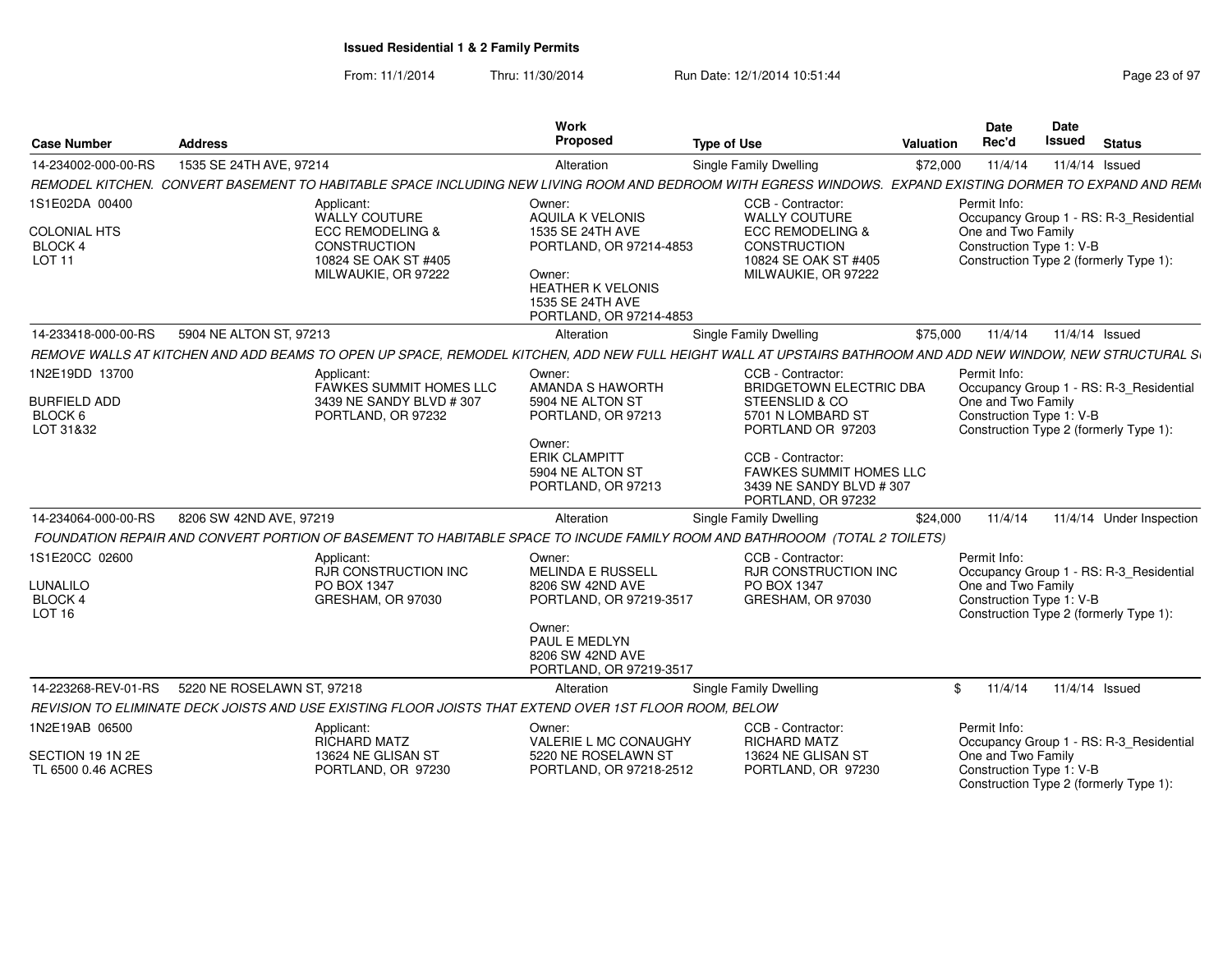| <b>Case Number</b>                                                         | <b>Address</b>                                                                                                                                                    | <b>Work</b><br>Proposed                                                                                                                         | <b>Type of Use</b>                                                                                                                                                                       | Valuation | Date<br>Rec'd                                                                                     | Date<br><b>Issued</b> | <b>Status</b>                                                                                                                 |
|----------------------------------------------------------------------------|-------------------------------------------------------------------------------------------------------------------------------------------------------------------|-------------------------------------------------------------------------------------------------------------------------------------------------|------------------------------------------------------------------------------------------------------------------------------------------------------------------------------------------|-----------|---------------------------------------------------------------------------------------------------|-----------------------|-------------------------------------------------------------------------------------------------------------------------------|
| 14-234108-000-00-RS                                                        | 2546 N BALDWIN ST, 97217                                                                                                                                          | Alteration                                                                                                                                      | Single Family Dwelling                                                                                                                                                                   | \$5,146   | 11/4/14                                                                                           |                       | 11/4/14 Under Inspection                                                                                                      |
|                                                                            | KITCHEN REMODEL, REMOVE EXISTING DOOR, REMOVE EXISTING WINDOW, REPLACE WINDOW WITH NEW DOOR, RECONFIGURE KITCHEN LAYOUT                                           |                                                                                                                                                 |                                                                                                                                                                                          |           |                                                                                                   |                       |                                                                                                                               |
| 1N1E09CD 13000<br>FRANCES ADD<br>BLOCK <sub>2</sub><br>LOT 32&33           | Applicant:<br><b>BRIAN CHARLES REXHOUSE JR</b><br>7141 N CAMPBELL AVE<br>PORTLAND, OR 97217                                                                       | Owner:<br>JOHN L CHEADLE<br>2546 N BALDWIN ST<br>PORTLAND, OR 97217-6208                                                                        | CCB - Contractor:<br><b>HALL PLUMBING CO.</b><br>2800 SE 118TH AVE.<br>PORTLAND, OR 97266<br>CCB - Contractor:<br>BRIAN CHARLES REXHOUSE JR<br>7141 N CAMPBELL AVE<br>PORTLAND, OR 97217 |           | Permit Info:<br>Construction Type 1: V-B                                                          |                       | Occupancy Group 1 - RS: R-3_Remodel<br>Construction Type 2 (formerly Type 1):<br>Total Square Footage - Display Only: 140     |
| 14-234133-000-00-RS                                                        | 1326 SE ASH ST, 97214                                                                                                                                             | Alteration                                                                                                                                      | Single Family Dwelling                                                                                                                                                                   | \$5,000   | 11/4/14                                                                                           |                       | 11/4/14 Issued                                                                                                                |
|                                                                            | INSTALLING VOLUNTARY SUPPORT POST AND BEAMS TO SUPPORT THE FLOOR                                                                                                  |                                                                                                                                                 |                                                                                                                                                                                          |           |                                                                                                   |                       |                                                                                                                               |
| 1N1E35CD 05600<br><b>AIKENS</b><br>BLOCK 279<br>W 1/2 OF LOT 8             | Applicant:<br>WESTERN CONSTRUCTION<br><b>SYSTEMS, LLC</b><br>6970 ZENA RD<br>RICKREALL, OR 97371                                                                  | Owner:<br>3902 RIVERS EDGE DR<br>LAKE OSWEGO, OR 97034                                                                                          | CCB - Contractor:<br>WACHENBURG INVESTMENTS LLC WESTERN CONSTRUCTION<br>SYSTEMS, LLC<br>6970 ZENA RD<br>RICKREALL, OR 97371                                                              |           | Permit Info:<br>One and Two Family<br>Construction Type 1: V-B                                    |                       | Occupancy Group 1 - RS: R-3 Residential<br>Construction Type 2 (formerly Type 1):                                             |
| 14-234127-000-00-RS                                                        | 3124 NE 35TH PL, 97212                                                                                                                                            | Alteration                                                                                                                                      | Single Family Dwelling                                                                                                                                                                   | \$7,352   | 11/4/14                                                                                           | 11/4/14 Issued        |                                                                                                                               |
|                                                                            | CONVERT BASEMENT TO LIVING SPACE AND TO INCLUDE LIVING ROOM: DEMO FIREPLACE ON THE MAIN FLOOR. REPLACE STAIRS THAT LEAD TO ATTIC. AND RELOCATE CLOSET DOORS IN AT |                                                                                                                                                 |                                                                                                                                                                                          |           |                                                                                                   |                       |                                                                                                                               |
| 1N1E25AB 12100<br><b>MARYLAND HTS</b><br><b>BLOCK7</b><br>LOT <sub>8</sub> | Applicant:<br>DARREN SINGER<br>3124 NE 35TH PL<br>PORTLAND, OR 97212-2728                                                                                         | Owner:<br>JENNIFER B KEARSLEY<br>3124 NE 35TH PL<br>PORTLAND, OR 97212-2728<br>Owner:<br><b>DARREN SINGER</b>                                   |                                                                                                                                                                                          |           | Permit Info:<br>Construction Type 1: V-B                                                          |                       | Occupancy Group 1 - RS: R-3 Remodel<br>Construction Type 2 (formerly Type 1):<br>Total Square Footage - Display Only: 200     |
|                                                                            |                                                                                                                                                                   | 3124 NE 35TH PL<br>PORTLAND, OR 97212-2728                                                                                                      |                                                                                                                                                                                          |           |                                                                                                   |                       |                                                                                                                               |
| 14-179089-REV-02-RS                                                        | 3956 SE CORA ST - Unit B, 97202                                                                                                                                   | Alteration                                                                                                                                      | <b>Single Family Dwelling</b>                                                                                                                                                            | \$24,200  | 11/4/14                                                                                           |                       | 11/4/14 Issued                                                                                                                |
|                                                                            | ADDED VALUE REVISION TO CONVERT UNFINISHED BASEMENT TO ACCESSORY DWELLING UNIT; ADD NEW WALLS TO CREATE NEW LIVING ROOM, BEDROOM, BATHROOM, SHARED LAUNDRY        |                                                                                                                                                 |                                                                                                                                                                                          |           |                                                                                                   |                       |                                                                                                                               |
| 1S1E12DD 05500                                                             | Applicant:<br>ANDREW T MCCOY<br>3956 SE CORA ST<br>PORTLAND, OR 97202                                                                                             | Owner:<br>ANDREW T MCCOY<br>3956 SE CORA ST<br>PORTLAND, OR 97202<br>Owner:<br><b>JOANNA S MORRILL</b><br>3956 SE CORA ST<br>PORTLAND, OR 97202 |                                                                                                                                                                                          |           | Permit Info:<br>One and Two Family<br>Construction Type 1: V-B<br>Number of New Dwelling Units: 1 |                       | Occupancy Group 1 - RS: R-3 Residential<br>Construction Type 2 (formerly Type 1):<br>Total Square Footage - Display Only: 550 |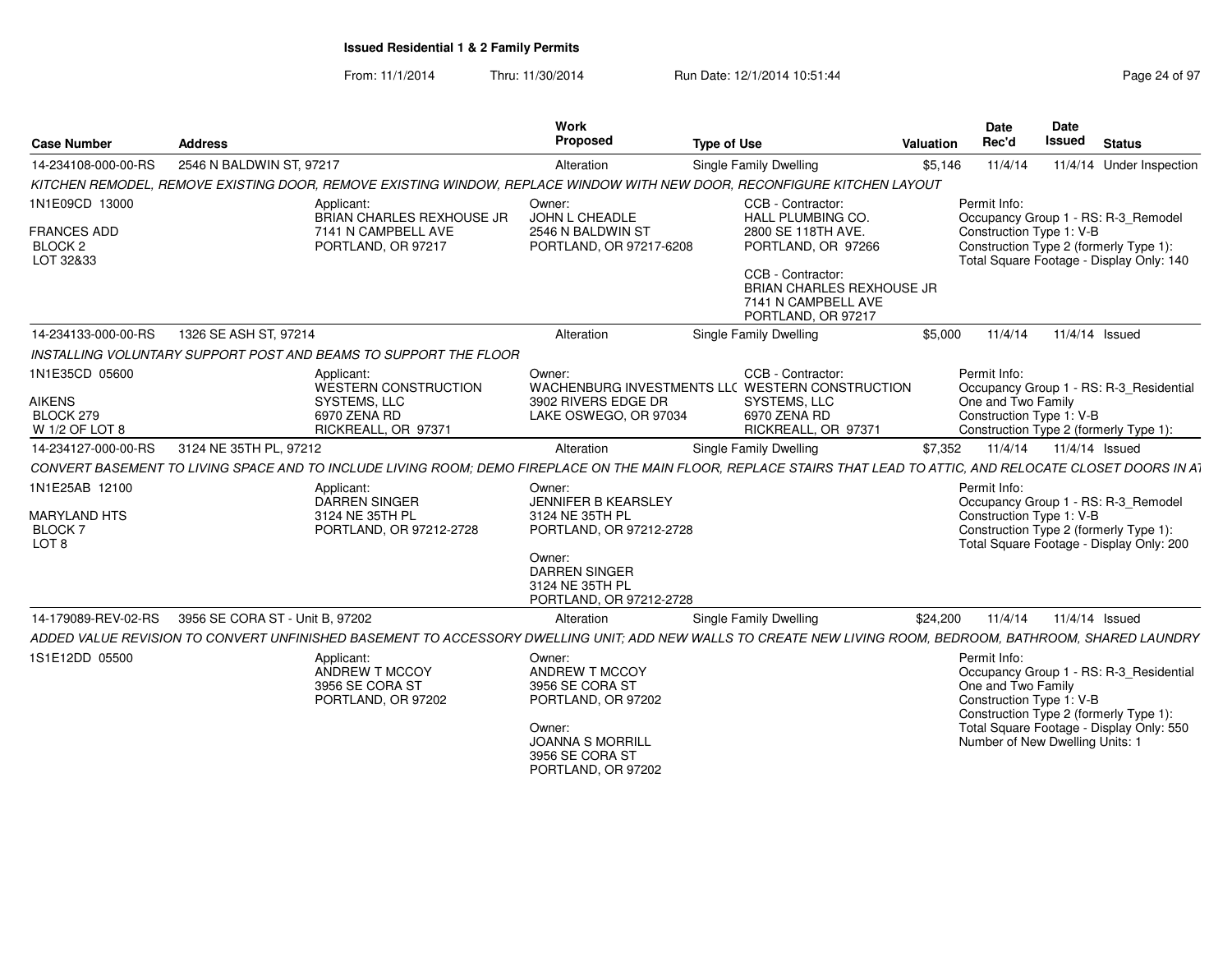| <b>Case Number</b>                                                   | <b>Address</b>                                                                                                                                           | <b>Work</b><br>Proposed                                                                                                                                      | <b>Type of Use</b>                                                                                                                                                        | <b>Valuation</b> | <b>Date</b><br>Rec'd                                                                                                                            | <b>Date</b><br><b>Issued</b> | <b>Status</b>                                                                                                             |
|----------------------------------------------------------------------|----------------------------------------------------------------------------------------------------------------------------------------------------------|--------------------------------------------------------------------------------------------------------------------------------------------------------------|---------------------------------------------------------------------------------------------------------------------------------------------------------------------------|------------------|-------------------------------------------------------------------------------------------------------------------------------------------------|------------------------------|---------------------------------------------------------------------------------------------------------------------------|
| 14-227827-000-00-RS                                                  | 6716 N WILLIAMS AVE, 97211                                                                                                                               | Alteration                                                                                                                                                   | Single Family Dwelling                                                                                                                                                    | \$24,000         | 11/4/14                                                                                                                                         |                              | 11/4/14 Under Inspection                                                                                                  |
|                                                                      | REMOVAL OF WALLS AROUND STAIRCASE TO BASEMENT ADD NEW HALF WALLS IN SAME LOCATION; NEW HEADER TO REPLACE BEARING WALL                                    |                                                                                                                                                              |                                                                                                                                                                           |                  |                                                                                                                                                 |                              |                                                                                                                           |
| 1N1E15AD 21800<br>NOCERA<br><b>BLOCK1</b><br>LOT <sub>13</sub>       | Applicant:<br><b>MICHAEL WALSH</b><br>6716 N WILLIAMS AVE<br>PORTLAND, OR 97217                                                                          | Owner:<br><b>MICHAEL WALSH</b><br>6716 N WILLIAMS AVE<br>PORTLAND, OR 97217<br>Owner:<br><b>JENNIFER WALSH</b><br>6716 N WILLIAMS AVE<br>PORTLAND, OR 97217  |                                                                                                                                                                           |                  | Permit Info:<br>Construction Type 1: V-B                                                                                                        |                              | Occupancy Group 1 - RS: R-3_Remodel<br>Construction Type 2 (formerly Type 1):<br>Total Square Footage - Display Only: 142 |
| 14-234180-000-00-RS                                                  | 3632 SW VERMONT ST, 97219                                                                                                                                | Alteration                                                                                                                                                   | Single Family Dwelling                                                                                                                                                    | \$500            | 11/4/14                                                                                                                                         | 11/4/14 Final                |                                                                                                                           |
|                                                                      | PRESCRIPTIVE SOLAR-ROOF MOUNTED - 3.85kW                                                                                                                 |                                                                                                                                                              |                                                                                                                                                                           |                  |                                                                                                                                                 |                              |                                                                                                                           |
| 1S1E20BA 01900<br>LYNDHURST<br><b>BLOCK1</b><br>LOT 2-4&9-11 TL 1900 | Applicant:<br>ELEMENTAL ENERGY LLC<br>830 NE HAZELFERN PL<br>PORTLAND, OR 97232                                                                          | Owner:<br><b>GREGORY J DOUGLASS</b><br>3632 SW VERMONT ST<br>PORTLAND, OR 97219<br>Owner:<br><b>JOSIANE Y DOUGLASS</b><br>3632 SW VERMONT ST                 | CCB - Contractor:<br>ELEMENTAL ENERGY LLC<br>830 NE HAZELFERN PL<br>PORTLAND, OR 97232<br>CCB - Contractor:<br>ALAMEDA ELECTRIC LLC<br>3415 NE 44TH<br>PORTLAND, OR 97213 |                  | Permit Info:<br>Occupancy Group 1 - RS: U_Private<br>Garage\Utility Misc.<br>Construction Type 1: V-B<br>Construction Type 2 (formerly Type 1): |                              |                                                                                                                           |
| 14-233463-000-00-RS                                                  | 2946 NE 11TH AVE, 97212                                                                                                                                  | PORTLAND, OR 97219<br>Alteration                                                                                                                             | Single Family Dwelling                                                                                                                                                    | \$60,000         | 11/3/14                                                                                                                                         |                              | 11/4/14 Issued                                                                                                            |
|                                                                      | BASEMENT REMODEL FOR BEDROOM, BATHROOM, LAUNDRY, STORAGE AND FAMILY ROOM. REBUILD STAIRS TO CODE. NEW EGRESS WINDOW WELLS, NOT AN ADU                    |                                                                                                                                                              |                                                                                                                                                                           |                  |                                                                                                                                                 |                              |                                                                                                                           |
| 1N1E26BD 03400<br><b>IRVINGTON</b><br>BLOCK 87<br><b>LOT 15</b>      | Applicant:<br><b>Tom Corvi</b><br>Right Angle Construction, Inc.<br>P.O. Box 587<br>OREGON CITY OR 97045<br>20126 S. Impala Lane<br>20126 S. Impala Lane | Owner:<br><b>ERIC M HEINRICH</b><br>2946 NE 11TH AVE<br>PORTLAND, OR 97212<br>Owner:<br><b>JENNIFER A HEINRICH</b><br>2946 NE 11TH AVE<br>PORTLAND, OR 97212 | CCB - Contractor:<br>RIGHT ANGLE CONSTRUCTION IN Occupancy Group 1 - RS: R-3_Residential<br>20126 S IMPALA LN<br>OREGON CITY, OR 97045                                    |                  | Permit Info:<br>One and Two Family<br>Construction Type 1: V-B                                                                                  |                              | Construction Type 2 (formerly Type 1):                                                                                    |
| 14-234358-000-00-RS                                                  | 2730 NE 52ND AVE, 97213                                                                                                                                  | Alteration                                                                                                                                                   | Single Family Dwelling                                                                                                                                                    | \$45,000         | 11/4/14                                                                                                                                         |                              | 11/4/14 Under Inspection                                                                                                  |
|                                                                      | BASEMENT REMODEL. LOWERING OF BASEMENT FLOOR. NO NEW BATHROOM.                                                                                           |                                                                                                                                                              |                                                                                                                                                                           |                  |                                                                                                                                                 |                              |                                                                                                                           |
| 1N2E30AC 06900<br>ROSE CITY PK<br>BLOCK 96<br>LOT <sub>13</sub>      |                                                                                                                                                          | Owner:<br>ANNE M KNUDSEN<br>2730 NE 52ND AVE<br>PORTLAND, OR 97213<br>Owner:<br>ROBERT SCHNEIDMILLER<br>2730 NE 52ND AVE<br>PORTLAND, OR 97213               | CCB - Contractor:<br><b>DIXON REMODELING &amp;</b><br><b>RESTORATION</b><br>8050 SE 13TH SUITE 104<br>PORTLAND OR 97202                                                   |                  | Permit Info:<br>One and Two Family<br>Construction Type 1: V-B                                                                                  |                              | Occupancy Group 1 - RS: R-3_Residential<br>Construction Type 2 (formerly Type 1):                                         |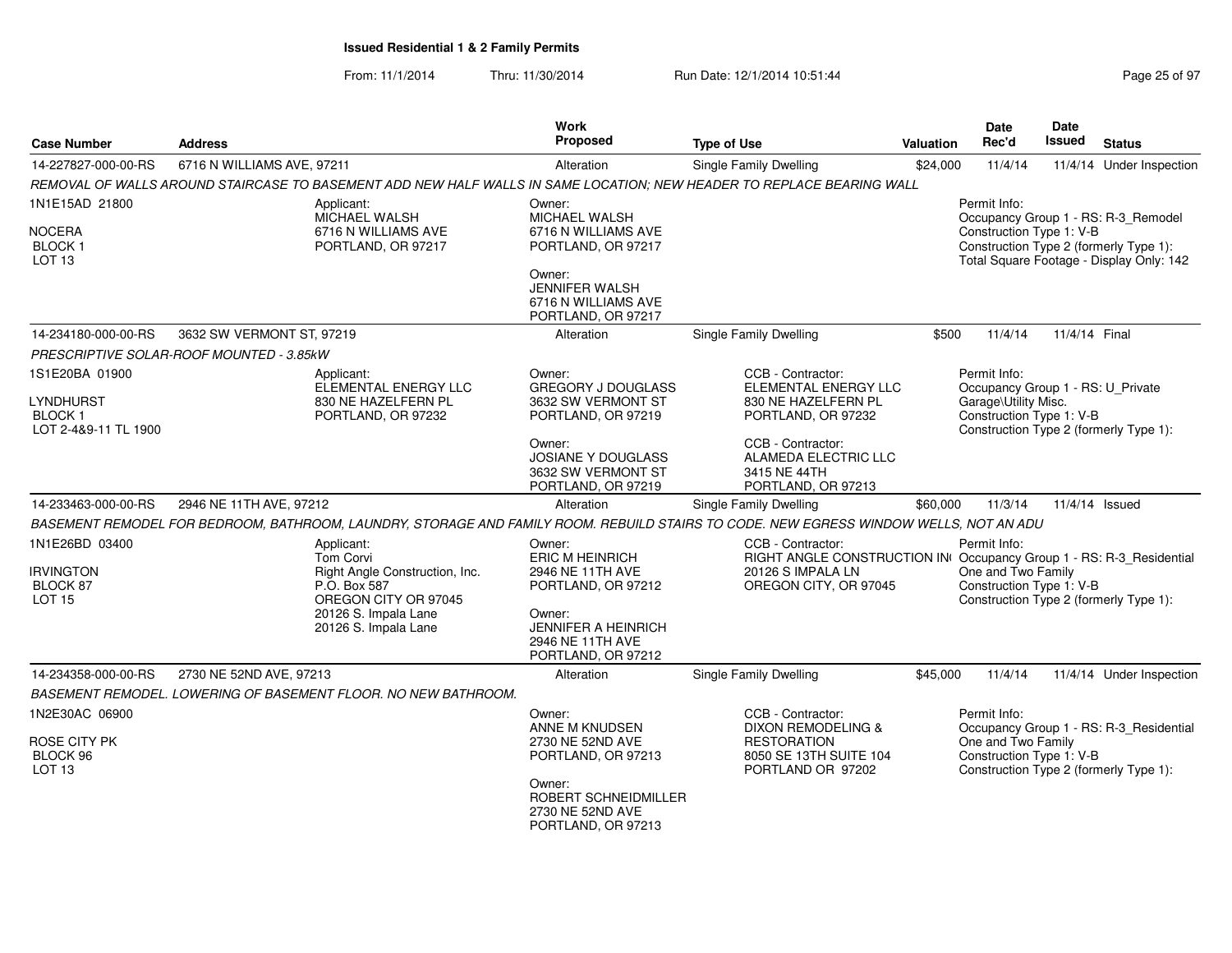| <b>Case Number</b>                                                                         | <b>Address</b>          |                                                                                                                                                               | <b>Work</b><br><b>Proposed</b>                                                                                                                                     | <b>Type of Use</b>                                                                                                                                                                                              | Valuation | <b>Date</b><br>Rec'd                                           | Date<br>Issued | <b>Status</b>                                                                                                             |
|--------------------------------------------------------------------------------------------|-------------------------|---------------------------------------------------------------------------------------------------------------------------------------------------------------|--------------------------------------------------------------------------------------------------------------------------------------------------------------------|-----------------------------------------------------------------------------------------------------------------------------------------------------------------------------------------------------------------|-----------|----------------------------------------------------------------|----------------|---------------------------------------------------------------------------------------------------------------------------|
| 14-234268-000-00-RS                                                                        | 7221 SW BRIER PL, 97219 |                                                                                                                                                               | Alteration                                                                                                                                                         | <b>Single Family Dwelling</b>                                                                                                                                                                                   | \$8,000   | 11/4/14                                                        |                | 11/4/14 Under Inspection                                                                                                  |
|                                                                                            |                         | FRAME DORMER ON REAR OF HOUSE FOR ADDITIONAL HEADROOM HEIGHT AT LANDING.NO NEW BATHROOMS. 1 TOILET TOTAL.                                                     |                                                                                                                                                                    |                                                                                                                                                                                                                 |           |                                                                |                |                                                                                                                           |
| 1S1E22BC 05200<br>CORBETT TERR RPLT<br>BLOCK 1<br>LOT 5&6 TL 5200                          |                         | Applicant:<br><b>Tom Corvi</b><br>Right Angle Construction, Inc.<br>P.O. Box 587<br>OREGON CITY OR 97045<br>20126 S. Impala Lane<br>20126 S. Impala Lane      | Owner:<br>PAUL D SULLIVAN<br>7221 SW BRIER PL<br>PORTLAND, OR 97219-2263<br>Owner:<br><b>DANA M SULLIVAN</b><br>7221 SW BRIER PL<br>PORTLAND, OR 97219-2263        | CCB - Contractor:<br>RIGHT ANGLE CONSTRUCTION IN Occupancy Group 1 - RS: R-3_Residential<br>20126 S IMPALA LN<br>OREGON CITY, OR 97045                                                                          |           | Permit Info:<br>One and Two Family<br>Construction Type 1: V-B |                | Construction Type 2 (formerly Type 1):                                                                                    |
| 14-206382-000-00-RS                                                                        | 6100 NE 30TH AVE, 97211 |                                                                                                                                                               | Alteration                                                                                                                                                         | Single Family Dwelling                                                                                                                                                                                          | \$87,000  | 8/30/14                                                        |                | 11/4/14 Under Inspection                                                                                                  |
|                                                                                            |                         | REMODEL OF KITCHEN, NEW POWDER ROOM IN EXISTING SPACE (2 FIXTURES). ADDING 1 TOILET FOR A TOTAL OF 4 TOILETS. W3 REQUIRED.                                    |                                                                                                                                                                    |                                                                                                                                                                                                                 |           |                                                                |                |                                                                                                                           |
| 1N1E13CA 12100<br>Irvington PK<br>BLOCK 41<br>LOT 15 & S 20' OF LOT 17                     |                         | Applicant:<br>ADAM REED<br>CASCADE CONTRACTING<br>7410 SW MACADAM<br>PORTLAND OR 97219                                                                        | Owner:<br>JOHN NAEKEL<br>6100 NE 30TH AVE<br>PORTLAND, OR 97211                                                                                                    | CCB - Contractor:<br><b>ADAM REED</b><br>CASCADE CONTRACTING<br>7410 SW MACADAM<br>PORTLAND OR 97219                                                                                                            |           | Permit Info:<br>One and Two Family<br>Construction Type 1: V-B |                | Occupancy Group 1 - RS: R-3 Residential<br>Construction Type 2 (formerly Type 1):                                         |
|                                                                                            |                         |                                                                                                                                                               | Owner:<br><b>MELISSA S PHILIPPI</b><br>6100 NE 30TH AVE<br>PORTLAND, OR 97211                                                                                      |                                                                                                                                                                                                                 |           |                                                                |                |                                                                                                                           |
| 14-228153-000-00-RS                                                                        | 320 SE 62ND AVE, 97215  |                                                                                                                                                               | Alteration                                                                                                                                                         | Single Family Dwelling                                                                                                                                                                                          | \$8,822   | 11/5/14                                                        |                | 11/5/14 Under Inspection                                                                                                  |
|                                                                                            |                         | ALTERATIONS AT KITCHEN AREA, REMOVE WALL AND ADD SLIDING DOORS WITH BEAM ABOVE, OPEN UP WALL AND ADD BEAM ABOVE, ADD WALLS WITH OPENING AND HEADER ABOVE, REM |                                                                                                                                                                    |                                                                                                                                                                                                                 |           |                                                                |                |                                                                                                                           |
| 1N2E32CC 14100<br>CRYSTAL SPR TR<br>N 62' OF LOT 5 EXC E 84.86'<br>S 1' OF W 160' OF LOT 6 |                         | Applicant:<br>ROBERT E MILLS<br>R E MILLS CONSTRUCTION INC<br>3501 SE ROETHE RD<br>MILWAUKIE, OR 97267                                                        | Owner:<br><b>BARBARA C CANAVAN</b><br>320 SE 62ND AVE<br>PORTLAND, OR 97215-1308<br>Owner:<br><b>DOUGLAS M BLOEM</b><br>320 SE 62ND AVE<br>PORTLAND, OR 97215-1308 | CCB - Contractor:<br>ROBERT E MILLS<br>R E MILLS CONSTRUCTION INC<br>3501 SE ROETHE RD<br>MILWAUKIE, OR 97267<br>CCB - Contractor:<br><b>STEIN ELECTRIC</b><br>17375 S SUNRISE LN<br>BEAVERCREEK, OR 97004-9692 |           | Permit Info:<br>Construction Type 1: V-B                       |                | Occupancy Group 1 - RS: R-3_Remodel<br>Construction Type 2 (formerly Type 1):<br>Total Square Footage - Display Only: 240 |
|                                                                                            |                         |                                                                                                                                                               |                                                                                                                                                                    | CCB - Contractor:<br>MIKE PATTERSON PLUMBING INC<br>15028 S MITCHELL LANE<br>OREGON CITY, OR 97045                                                                                                              |           |                                                                |                |                                                                                                                           |
| 14-234468-000-00-RS                                                                        | 16704 SE MILL ST, 97233 |                                                                                                                                                               | Alteration                                                                                                                                                         | Single Family Dwelling                                                                                                                                                                                          | \$500     | 11/5/14                                                        | 11/5/14 Issued |                                                                                                                           |
| SOLAR-NEW ROOF MOUNTED 15.045kW SYSTEM-PRESCRIPTIVE                                        |                         |                                                                                                                                                               |                                                                                                                                                                    |                                                                                                                                                                                                                 |           |                                                                |                |                                                                                                                           |
| 1S3E06CA 03700                                                                             |                         | Applicant:<br>SOLARCITY CORPORATION                                                                                                                           | Owner:<br>ILEANA B JEWELL                                                                                                                                          | CCB - Contractor:<br>SOLARCITY CORPORATION                                                                                                                                                                      |           | Permit Info:                                                   |                | Occupancy Group 1 - RS: R-3_Residential                                                                                   |
| MILLBRAE<br>BLOCK 2<br>LOT 1                                                               |                         | 6132 NE 112th AVE<br>PORTLAND, OR 97220                                                                                                                       | 16704 SE MILL ST<br>PORTLAND, OR 97233-4436                                                                                                                        | 6132 NE 112th AVE<br>PORTLAND, OR 97220                                                                                                                                                                         |           | One and Two Family<br>Construction Type 1: V-B                 |                | Construction Type 2 (formerly Type 1):                                                                                    |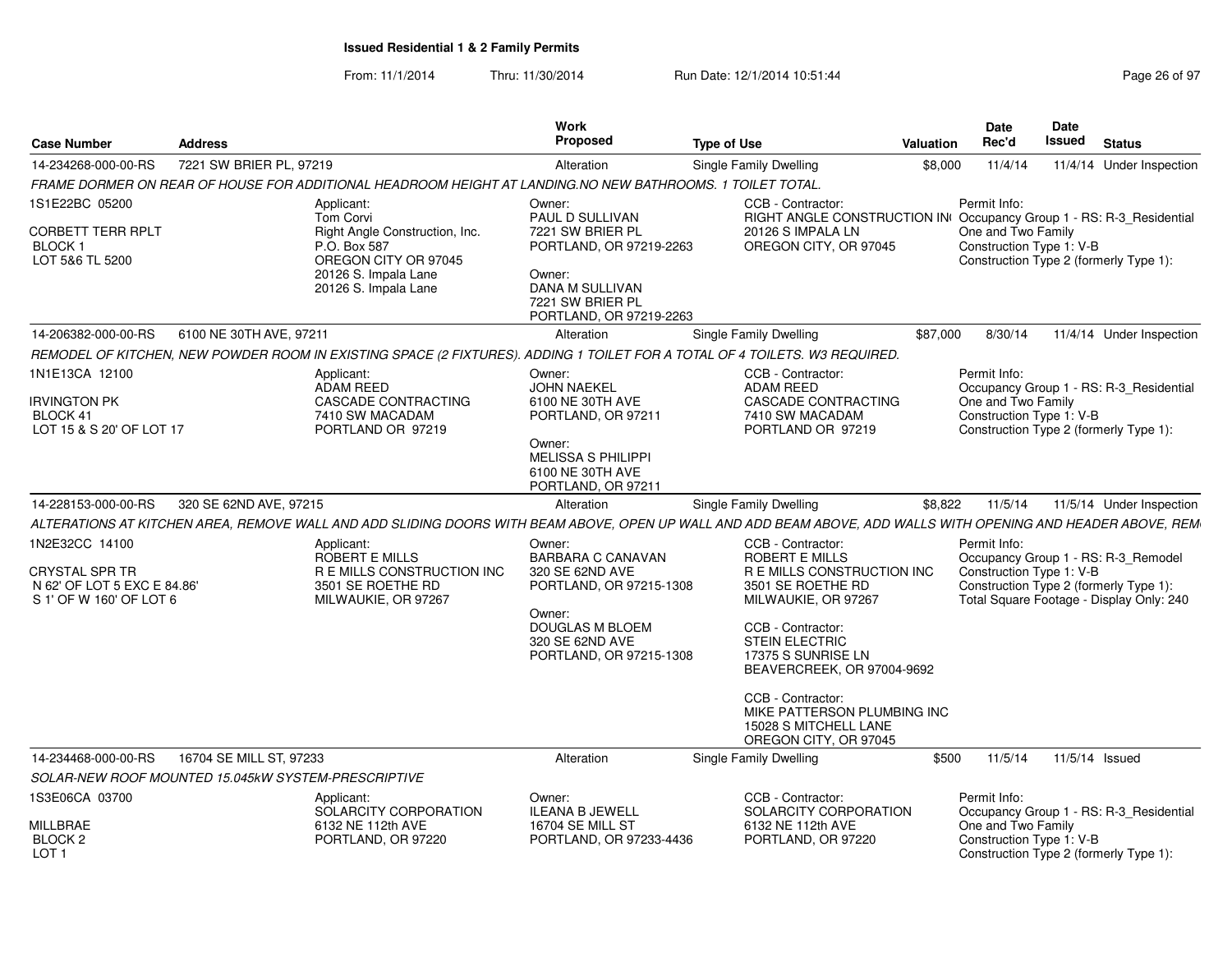| <b>Case Number</b>                                                           | <b>Address</b>                                                    |                                                                       | Work<br>Proposed                                                                               | <b>Type of Use</b>                                                                                                                                             | Valuation | Date<br>Rec'd                                                  | <b>Date</b><br><b>Issued</b> | <b>Status</b>                                                                     |
|------------------------------------------------------------------------------|-------------------------------------------------------------------|-----------------------------------------------------------------------|------------------------------------------------------------------------------------------------|----------------------------------------------------------------------------------------------------------------------------------------------------------------|-----------|----------------------------------------------------------------|------------------------------|-----------------------------------------------------------------------------------|
| 14-234456-000-00-RS                                                          | 6210 NE 41ST AVE, 97211                                           |                                                                       | Alteration                                                                                     | Single Family Dwelling                                                                                                                                         | \$500     | 11/5/14                                                        | 11/5/14 Final                |                                                                                   |
|                                                                              | SOLAR-NEW ROOF MOUNTED PV 2.55kW SYSTEM-PRESCRIPTIVE              |                                                                       |                                                                                                |                                                                                                                                                                |           |                                                                |                              |                                                                                   |
| 1N1E13DA 02100                                                               | Applicant:                                                        | SOLARCITY CORPORATION                                                 | Owner:<br><b>DANIEL R OUDERKIRK</b>                                                            | CCB - Contractor:<br>SOLARCITY CORPORATION                                                                                                                     |           | Permit Info:                                                   |                              | Occupancy Group 1 - RS: R-3 Residential                                           |
| AINSWORTH PK ADD<br>BLOCK <sub>2</sub><br>LOT <sub>7</sub><br>S 1/2 OF LOT 9 |                                                                   | 6132 NE 112th AVE<br>PORTLAND, OR 97220                               | 6210 NE 41ST AVE<br>PORTLAND, OR 97211-7939                                                    | 6132 NE 112th AVE<br>PORTLAND, OR 97220                                                                                                                        |           | One and Two Family<br>Construction Type 1: V-B                 |                              | Construction Type 2 (formerly Type 1):                                            |
| 14-220485-000-00-RS                                                          | 844 N BALDWIN ST, 97217                                           |                                                                       | Alteration                                                                                     | Single Family Dwelling                                                                                                                                         | \$6,750   | 11/5/14                                                        | 11/5/14 Issued               |                                                                                   |
|                                                                              | SOLAR INSTALLATION, 3.57kW PV SYSTEM ON ROOFTOP, NON-PRESCRIPTIVE |                                                                       |                                                                                                |                                                                                                                                                                |           |                                                                |                              |                                                                                   |
| 1N1E10CD 13400<br><b>FAIRPORT</b>                                            | Applicant:                                                        | <b>MELISSA BENTLEY</b><br>SOLAR CITY CORPORATION                      | Owner:<br><b>SHAWN R BROWN</b><br>844 N BALDWIN ST                                             | CCB - Contractor:<br>SOLARCITY CORPORATION<br>6132 NE 112th AVE                                                                                                |           | Permit Info:<br>One and Two Family                             |                              | Occupancy Group 1 - RS: R-3 Residential                                           |
| BLOCK 20<br>LOT 15&16                                                        |                                                                   | 6132 NE 112TH AVE<br>PORTLAND, OR 97220                               | PORTLAND, OR 97217                                                                             | PORTLAND, OR 97220                                                                                                                                             |           | Construction Type 1: V-B                                       |                              | Construction Type 2 (formerly Type 1):                                            |
| 14-234503-000-00-RS                                                          | 1705 NE 54TH AVE, 97213                                           |                                                                       | Alteration                                                                                     | Single Family Dwelling                                                                                                                                         | \$4,000   | 11/5/14                                                        |                              | 11/5/14 Under Inspection                                                          |
|                                                                              |                                                                   |                                                                       |                                                                                                | ADD NEW BATHROOM, LAUNDRY ROOM, AND MECH ROOM.  ADD SINK WITH ICE MACHINE AND IN BASEMENT - REMAING BASEMENT TO BE STORAGE, NON-HABITABLE SPACE ONLY.  REPLACE |           |                                                                |                              |                                                                                   |
| 1N2E30DC 08800                                                               | Applicant:                                                        |                                                                       | Owner:                                                                                         |                                                                                                                                                                |           | Permit Info:                                                   |                              |                                                                                   |
| <b>ELMHURST</b><br>BLOCK 16                                                  |                                                                   | <b>JOSEPH D BOWLES</b><br>1705 NE 54TH AVE<br>PORTLAND, OR 97213-2751 | JOSEPH D BOWLES<br>1705 NE 54TH AVE<br>PORTLAND, OR 97213-2751                                 |                                                                                                                                                                |           | One and Two Family<br>Construction Type 1: V-B                 |                              | Occupancy Group 1 - RS: R-3 Residential                                           |
| LOT <sub>9</sub>                                                             |                                                                   |                                                                       | Owner:<br><b>TRACY M BOWLES</b><br>1705 NE 54TH AVE<br>PORTLAND, OR 97213-2751                 |                                                                                                                                                                |           |                                                                |                              | Construction Type 2 (formerly Type 1):                                            |
| 14-234567-000-00-RS                                                          | 3035 NW CORNELL RD, 97210                                         |                                                                       | Alteration                                                                                     | Single Family Dwelling                                                                                                                                         | \$2,000   | 11/5/14                                                        |                              | 11/5/14 Under Inspection                                                          |
| <b>VOLUNTARY SEISMIC UPGRADE</b>                                             |                                                                   |                                                                       |                                                                                                |                                                                                                                                                                |           |                                                                |                              |                                                                                   |
| 1N1E32AB 09100<br>WILLAMETTE HTS ADD<br>BLOCK <sub>3</sub>                   | Applicant:<br><b>NW SEISMIC</b>                                   | <b>ANDREW OSBORN</b><br>2649 SE STEPHENS                              | Owner:<br><b>CHRISTOPHER KUNI</b><br>3035 NW CORNELL RD<br>PORTLAND, OR 97210-2744             | CCB - Contractor:<br><b>MICHAEL WIEBER</b><br>ELYSIUM CONSTRUCTION LLC<br>PO BOX 12010                                                                         |           | Permit Info:<br>One and Two Family<br>Construction Type 1: V-B |                              | Occupancy Group 1 - RS: R-3 Residential                                           |
| LOT <sub>18</sub>                                                            |                                                                   | PORTLAND OR 97214                                                     | Owner:<br><b>ELLEN M KUNI</b><br>3035 NW CORNELL RD<br>PORTLAND, OR 97210-2744                 | PORTLAND OR 97212                                                                                                                                              |           |                                                                |                              | Construction Type 2 (formerly Type 1):                                            |
| 14-234571-000-00-RS                                                          | 4274 SE MORRISON ST, 97215                                        |                                                                       | Alteration                                                                                     | Single Family Dwelling                                                                                                                                         | \$2.000   | 11/5/14                                                        | 11/5/14 Final                |                                                                                   |
| SEISMIC-VOLUNTARY SEISMIC UPGRADE                                            |                                                                   |                                                                       |                                                                                                |                                                                                                                                                                |           |                                                                |                              |                                                                                   |
| 1S2E06BB 14800<br><b>CLARE ADD</b><br>BLOCK 4<br>LOT 8                       | Applicant:<br><b>NW SEISMIC</b>                                   | <b>ANDREW OSBORN</b><br>2649 SE STEPHENS<br>PORTLAND OR 97214         | Owner:<br><b>MATTHEW B NEIDICH</b><br>4274 SE MORRISON ST<br>PORTLAND, OR 97215-1638<br>Owner: | CCB - Contractor:<br>MICHAEL WIEBER<br>ELYSIUM CONSTRUCTION LLC<br>PO BOX 12010<br>PORTLAND OR 97212                                                           |           | Permit Info:<br>One and Two Family<br>Construction Type 1: V-B |                              | Occupancy Group 1 - RS: R-3 Residential<br>Construction Type 2 (formerly Type 1): |
|                                                                              |                                                                   |                                                                       | ALYCIA L NEIDICH<br>4274 SE MORRISON ST<br>PORTLAND, OR 97215-1638                             |                                                                                                                                                                |           |                                                                |                              |                                                                                   |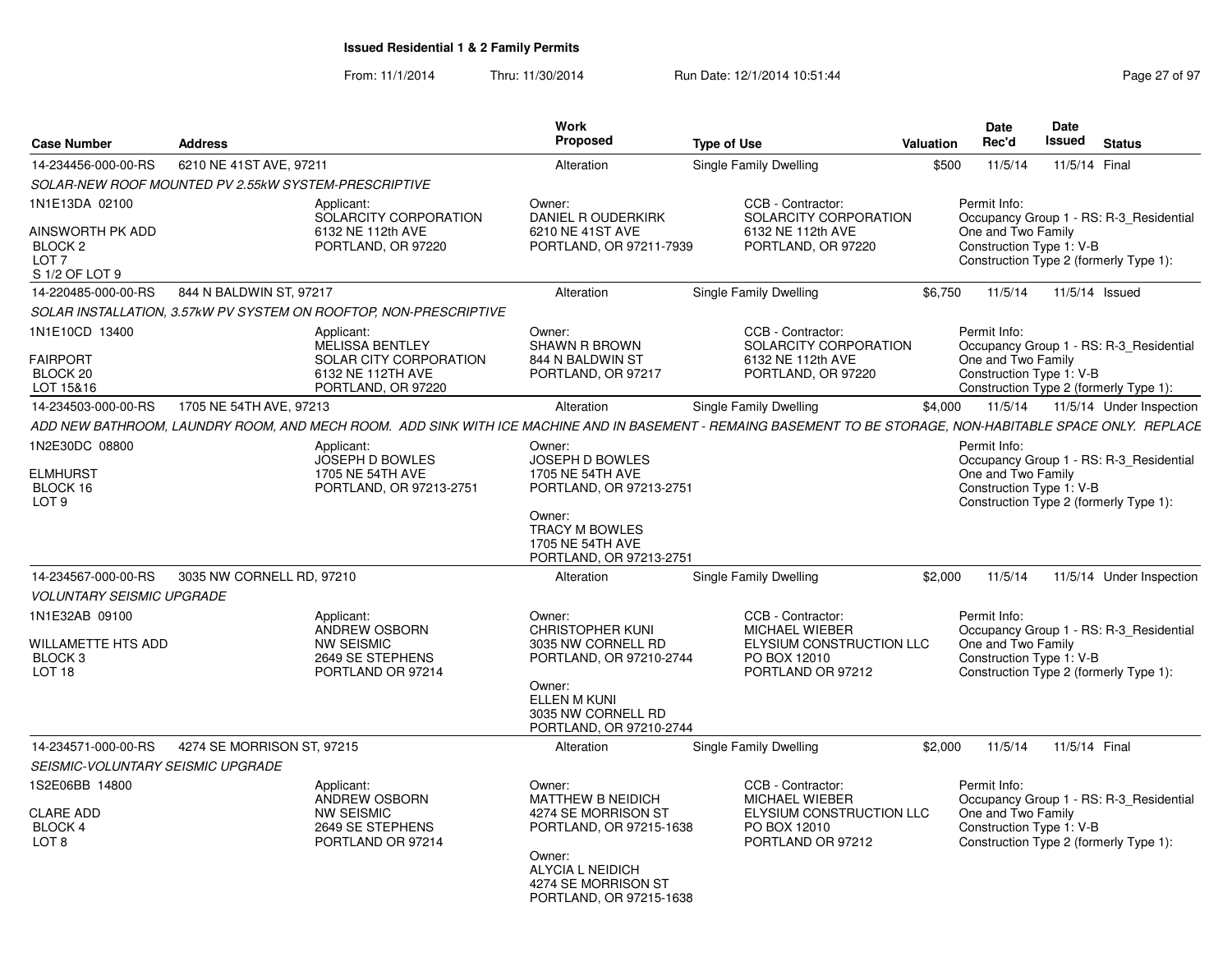|                                                                                           |                                      |                                                                                                                                                        | <b>Work</b>                                                                                                                                                                    |                                                                                                                             |                                                     | <b>Date</b>                                                    | <b>Date</b>   |                                                                                    |  |  |  |
|-------------------------------------------------------------------------------------------|--------------------------------------|--------------------------------------------------------------------------------------------------------------------------------------------------------|--------------------------------------------------------------------------------------------------------------------------------------------------------------------------------|-----------------------------------------------------------------------------------------------------------------------------|-----------------------------------------------------|----------------------------------------------------------------|---------------|------------------------------------------------------------------------------------|--|--|--|
| <b>Case Number</b>                                                                        | <b>Address</b>                       |                                                                                                                                                        | <b>Proposed</b>                                                                                                                                                                | <b>Type of Use</b>                                                                                                          | Valuation                                           | Rec'd                                                          | Issued        | <b>Status</b>                                                                      |  |  |  |
| 14-233702-000-00-RS                                                                       | 5041 NE 36TH AVE, 97211              |                                                                                                                                                        | Alteration                                                                                                                                                                     | Single Family Dwelling                                                                                                      | \$11,000                                            | 11/5/14                                                        | 11/5/14 Final |                                                                                    |  |  |  |
|                                                                                           |                                      | REPLACE BASEMENT WINDOW AND PROVIDE DEEPER WELL FOR EGRESS, AND INSTALL ONE NEW BASMENET EGRESS WINDOW AND WELL TO MATCH                               |                                                                                                                                                                                |                                                                                                                             |                                                     |                                                                |               |                                                                                    |  |  |  |
| 1N1E24AB 17600                                                                            |                                      | Applicant:                                                                                                                                             | Owner:                                                                                                                                                                         | CCB - Contractor:                                                                                                           |                                                     | Permit Info:                                                   |               |                                                                                    |  |  |  |
| <b>WILLAMETTE ADD</b><br>BLOCK 19<br>E 1/2 OF LOT 37-40                                   |                                      | ERIKA ALTENHOFEN<br>804 N. ALBERTA ST<br>PORTLAND OR 97217                                                                                             | <b>JOSHUA B WOLFE</b><br>5041 NE 36TH AVE<br>PORTLAND, OR 97211-7623<br>Owner:                                                                                                 | NEIL KELLY CO INC<br>804 N ALBERTA ST<br>PORTLAND, OR 97217-2693                                                            |                                                     | One and Two Family<br>Construction Type 1: V-B                 |               | Occupancy Group 1 - RS: R-3_Residential<br>Construction Type 2 (formerly Type 1):  |  |  |  |
|                                                                                           |                                      |                                                                                                                                                        | JOANNA V P WOLFE<br>5041 NE 36TH AVE<br>PORTLAND, OR 97211-7623                                                                                                                |                                                                                                                             |                                                     |                                                                |               |                                                                                    |  |  |  |
| 14-234280-000-00-RS                                                                       | 4735 SW 26TH DR, 97201               |                                                                                                                                                        | Alteration                                                                                                                                                                     | <b>Single Family Dwelling</b>                                                                                               | \$2,900                                             | 11/5/14                                                        | 11/5/14 Final |                                                                                    |  |  |  |
|                                                                                           |                                      | CONVERT PORTION OF GARAGE TO NEW POWDER ROOM OFF THE KITCHEN (3 BATHROOMS TOTAL)                                                                       |                                                                                                                                                                                |                                                                                                                             |                                                     |                                                                |               |                                                                                    |  |  |  |
| 1S1E17AA 10000<br><b>FERNCREST</b><br><b>BLOCK 5</b><br>LOT <sub>2</sub>                  |                                      | Applicant:<br><b>JOSHUA SVAREN</b><br>1410 NW KEARNEY ST #719<br>PORTLAND, OR 97209                                                                    | Owner:<br><b>ADAM TUCKER</b><br>PO BOX 4545<br>PORTLAND, OR 97208                                                                                                              |                                                                                                                             |                                                     | Permit Info:<br>One and Two Family<br>Construction Type 1: V-B |               | Occupancy Group 1 - RS: R-3 Residential<br>Construction Type 2 (formerly Type 1):  |  |  |  |
| 14-205463-000-00-RS                                                                       | 504 SE 70TH AVE, 97215               |                                                                                                                                                        | Alteration                                                                                                                                                                     | <b>Single Family Dwelling</b>                                                                                               | \$5,000                                             | 8/28/14                                                        |               | 11/5/14 Under Inspection                                                           |  |  |  |
|                                                                                           |                                      | CONVERT BASEMENT TO LIVING SPACE TO INCLUDE; 2 BEDRROOMS, BATHROOOM, AND UNFINISHED BASEMENT AREA                                                      |                                                                                                                                                                                |                                                                                                                             |                                                     |                                                                |               |                                                                                    |  |  |  |
| 1S2E05BA 02600<br>TABOR HTS<br><b>BLOCK N</b><br>W 67 1/2' OF N 55' OF LOT 2 EXC PT IN ST |                                      | Applicant:<br>home services<br>JACOB LEAHY CONSTRUCTION<br><b>LLC</b><br>5215 SE 78TH AVE<br>PORTLAND, OR 97206-4205                                   | Owner:<br><b>CHRISTOPHER GUEST</b><br>504 SE 70TH AVE<br>PORTLAND, OR 97215-2124                                                                                               | CCB - Contractor:<br>home services<br><b>JACOB LEAHY CONSTRUCTION</b><br>LLC<br>5215 SE 78TH AVE<br>PORTLAND, OR 97206-4205 |                                                     | Permit Info:<br>One and Two Family<br>Construction Type 1: V-B |               | Occupancy Group 1 - RS: R-3_Residential<br>Construction Type 2 (formerly Type 1):  |  |  |  |
| 14-234693-000-00-RS                                                                       | 6234 SE 30TH AVE, 97202              |                                                                                                                                                        | Alteration                                                                                                                                                                     | Single Family Dwelling                                                                                                      | \$5,300                                             | 11/5/14                                                        |               | 11/5/14 Under Inspection                                                           |  |  |  |
|                                                                                           |                                      | CONVERT BASEMENT TO LIVING SPACE TO INCLUDE NEW LAUNDRY ROOM HOBBIE ROOM, FURR OUT WALLS                                                               |                                                                                                                                                                                |                                                                                                                             |                                                     |                                                                |               |                                                                                    |  |  |  |
| 1S1E13CD 05500<br><b>EASTMORELAND</b><br>BLOCK 36<br>S 37 1/2' OF LOT 3<br>N 1/2 OF LOT 4 |                                      | Applicant:<br>JEREME GERNAND<br>S SQUARED ENTERPRISES<br>4238 SE MONROE<br>MILWAUKIE OR 97222                                                          | Owner:<br><b>ANTHONY MONTANARO</b><br>2930 SE CLAYBOURNE ST<br>PORTLAND, OR 97202-8740<br>Owner:<br><b>KAREN MONTANARO</b><br>2930 SE CLAYBOURNE ST<br>PORTLAND, OR 97202-8740 | CCB - Contractor:<br><b>JEREME GERNAND</b><br>S SQUARED ENTERPRISES<br>4238 SE MONROE<br>MILWAUKIE OR 97222                 |                                                     | Permit Info:<br>One and Two Family<br>Construction Type 1: V-B |               | Occupancy Group 1 - RS: R-3_Residential<br>Construction Type 2 (formerly Type 1):  |  |  |  |
| 14-234561-000-00-RS                                                                       | 4227 SE 75TH AVE, 97206              |                                                                                                                                                        | Alteration                                                                                                                                                                     | <b>Single Family Dwelling</b>                                                                                               | \$31,540                                            | 11/5/14                                                        |               | 11/5/14 Under Inspection                                                           |  |  |  |
|                                                                                           |                                      | CONVERT BASEMENT TO HABITABLE SPACE TO INCLUDE TWO NEW BEDROOMS, ONE NEW BATHROOM +++Plumbing, Electrical and Mechanical to be purchased seperate. +++ |                                                                                                                                                                                |                                                                                                                             |                                                     |                                                                |               |                                                                                    |  |  |  |
| 1S2E08DC 09200                                                                            | Applicant:<br><b>MIKE MONTGOMERY</b> |                                                                                                                                                        | Owner:<br><b>MULTNOMAH COUNTY</b>                                                                                                                                              |                                                                                                                             | Permit Info:<br>Occupancy Group 1 - RS: R-3_Remodel |                                                                |               |                                                                                    |  |  |  |
| ESSEX PK<br>E 121' OF S 52.5' LOT 12 EXC PT IN ST                                         |                                      | 5531 SW BUDDINGTON ST<br>PORTLAND, OR 97219                                                                                                            | PO BOX 2716<br>PORTLAND, OR 97208-2716                                                                                                                                         |                                                                                                                             |                                                     | Construction Type 1: V-B                                       |               | Construction Type 2 (formerly Type 1):<br>Total Square Footage - Display Only: 858 |  |  |  |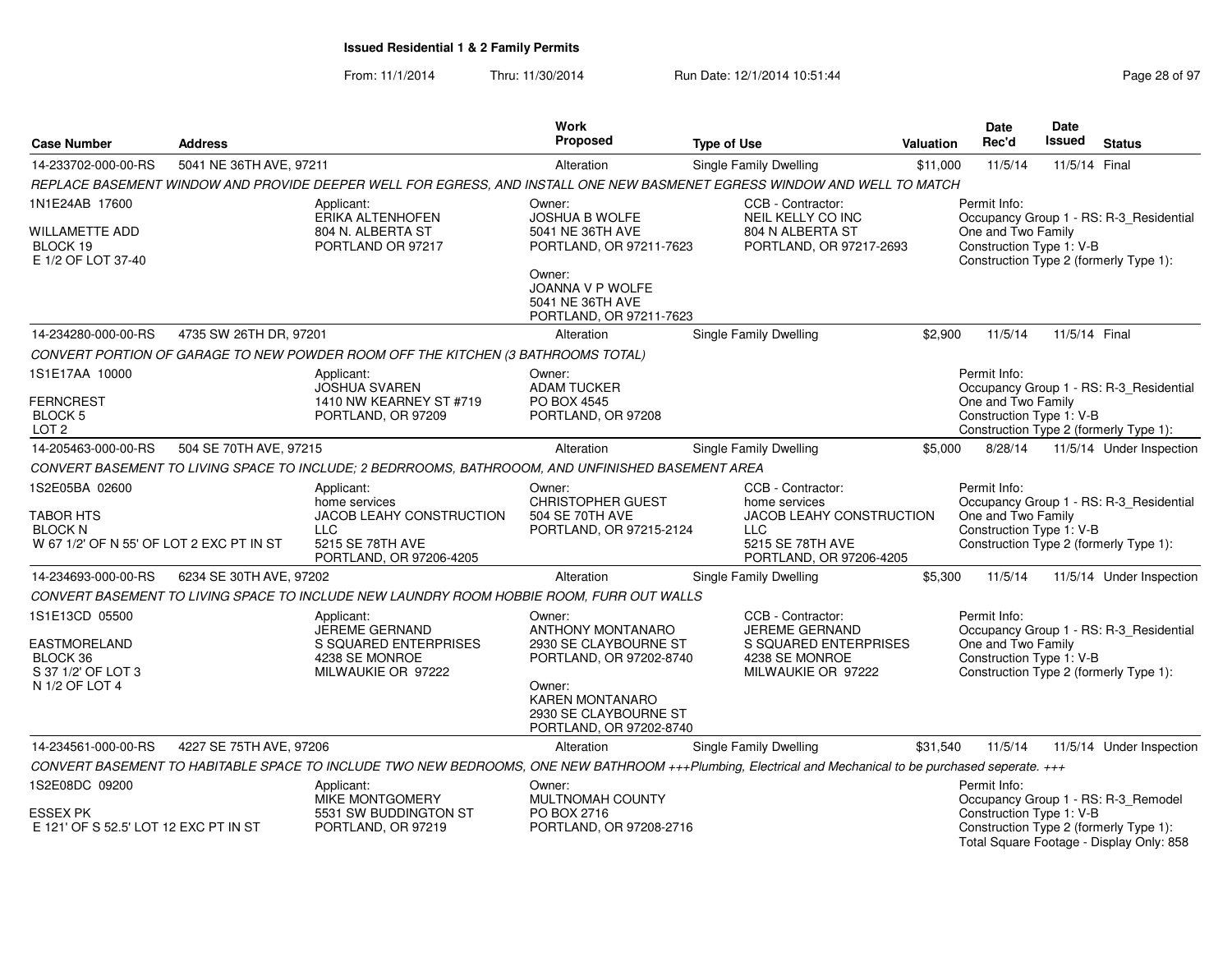|                                                                                         |                            |                                                                                                                                                                  | <b>Work</b>                                                                                                                                      |                    |                                                                                                                          |                  | Date                                                                                                     | Date          |                                                                                 |
|-----------------------------------------------------------------------------------------|----------------------------|------------------------------------------------------------------------------------------------------------------------------------------------------------------|--------------------------------------------------------------------------------------------------------------------------------------------------|--------------------|--------------------------------------------------------------------------------------------------------------------------|------------------|----------------------------------------------------------------------------------------------------------|---------------|---------------------------------------------------------------------------------|
| <b>Case Number</b>                                                                      | <b>Address</b>             |                                                                                                                                                                  | <b>Proposed</b>                                                                                                                                  | <b>Type of Use</b> |                                                                                                                          | <b>Valuation</b> | Rec'd                                                                                                    | Issued        | <b>Status</b>                                                                   |
| 14-234671-000-00-RS                                                                     | 4807 SE OGDEN ST, 97206    |                                                                                                                                                                  | Alteration                                                                                                                                       |                    | Single Family Dwelling                                                                                                   | \$25,000         | 11/5/14                                                                                                  |               | 11/5/14 Under Inspection                                                        |
| ADD BEDROOM, BATHROOM AND STORAGE AREA TO BASEMENT                                      |                            |                                                                                                                                                                  |                                                                                                                                                  |                    |                                                                                                                          |                  |                                                                                                          |               |                                                                                 |
| 1S2E19BD 15100<br><b>ERROL HTS</b><br>BLOCK 5<br>LOT 22 TL 15100                        |                            | Applicant:<br><b>SEAN MONROE</b><br>SKYLINE CONTRACTING LLC<br>4315 SE CRYSTAL SPRINGS BLVD PORTLAND, OR 97206-8351<br>PORTLAND, OR 97206                        | Owner:<br><b>LESLEY CARLSTON</b><br>4807 SE OGDEN ST                                                                                             |                    | CCB - Contractor:<br><b>WINNER ELECTRIC</b><br>CONSTRUCTION INC<br>17087 SE WILEY WAY<br>MILWAUKIE OR 97267              |                  | Permit Info:<br>Construction Type 1: V-B<br>Construction Type 2 (formerly Type 1):                       |               | Occupancy Group 1 - RS: R-3_Remodel<br>Total Square Footage - Display Only: 230 |
|                                                                                         |                            |                                                                                                                                                                  |                                                                                                                                                  |                    | CCB - Contractor:<br>PRESTO PLUMBING LLC<br><b>ALOHA</b><br>P O BOX 7295<br>ALOHA OR 97007                               |                  |                                                                                                          |               |                                                                                 |
|                                                                                         |                            |                                                                                                                                                                  |                                                                                                                                                  |                    | CCB - Contractor:<br><b>SEAN MONROE</b><br>SKYLINE CONTRACTING LLC<br>4315 SE CRYSTAL SPRINGS BLVD<br>PORTLAND, OR 97206 |                  |                                                                                                          |               |                                                                                 |
| 14-186445-000-00-RS                                                                     | 8445 SW 9TH AVE, 97219     |                                                                                                                                                                  | Alteration                                                                                                                                       |                    | Single Family Dwelling                                                                                                   | \$6,750          | 8/8/14                                                                                                   | 11/6/14 Final |                                                                                 |
| SOLAR - 3KW ROOF MOUNTED PV ARRAY - NOT PRESCRIPTIVE                                    |                            |                                                                                                                                                                  |                                                                                                                                                  |                    |                                                                                                                          |                  |                                                                                                          |               |                                                                                 |
| 1S1E21DC 04600<br><b>CARSON HTS</b><br>BLOCK 17<br>LOT 5&6 EXC N 2'                     |                            | Applicant:<br><b>GREG KAMPS</b><br>SYNCHRO SOLAR<br>1339 SE 8TH AVE SUITE B<br>PORTLAND, OR 97214                                                                | Owner:<br><b>RAMON DENNIS PAYTON</b><br>8445 SW 9TH AVE<br>PORTLAND, OR 97219                                                                    |                    | CCB - Contractor:<br>SYNCHRO SOLAR, LLC.<br>1111 E BURNSIDE ST, #308<br>PORTLAND, OR 97214                               |                  | Permit Info:<br>One and Two Family<br>Construction Type 1: V-B<br>Construction Type 2 (formerly Type 1): |               | Occupancy Group 1 - RS: R-3_Residential                                         |
| 14-235090-000-00-RS                                                                     | 3124 NE 16TH AVE, 97212    |                                                                                                                                                                  | Alteration                                                                                                                                       |                    | Single Family Dwelling                                                                                                   | \$1,500          | 11/6/14                                                                                                  | 11/6/14 Final |                                                                                 |
| <b>VOLUNTARY SEISMIC STRENGTHENING</b>                                                  |                            |                                                                                                                                                                  |                                                                                                                                                  |                    |                                                                                                                          |                  |                                                                                                          |               |                                                                                 |
| 1N1E26AB 13900<br><b>IRVINGTON</b><br><b>BLOCK 55</b><br>LOT <sub>13</sub>              |                            | Applicant:<br>MIKE ROSE CONTRACTING LLC<br>3543 SE FRANKLIN ST<br>PORTLAND, OR 97202                                                                             | Owner:<br>RAYMOND C CABALLERO<br>3124 NE 16TH AVE<br>PORTLAND, OR 97212-2309<br>Owner:                                                           |                    | CCB - Contractor:<br>MIKE ROSE CONTRACTING LLC<br>3543 SE FRANKLIN ST<br>PORTLAND, OR 97202                              |                  | Permit Info:<br>Construction Type 1: V-B<br>Construction Type 2 (formerly Type 1):                       |               | Occupancy Group 1 - RS: R-3_Remodel                                             |
|                                                                                         |                            |                                                                                                                                                                  | <b>MARY H CABALLERO</b><br>3124 NE 16TH AVE<br>PORTLAND, OR 97212-2309                                                                           |                    |                                                                                                                          |                  |                                                                                                          |               |                                                                                 |
| 14-235190-000-00-RS                                                                     | 5118 N PRINCETON ST, 97203 |                                                                                                                                                                  | Alteration                                                                                                                                       |                    | Single Family Dwelling                                                                                                   | \$2,300          | 11/6/14                                                                                                  |               | 11/6/14 Under Inspection                                                        |
|                                                                                         |                            | KITCHEN REMODEL ENLARGE OPENING, TO INCLUDE ONE(1) BEAM. ELEC AND PLUMBING TO BE PULLED SEPERATE./***KITCHEN REMODEL - EXTERNAL VENT FOR MICRORANGE HOOD 11/17/1 |                                                                                                                                                  |                    |                                                                                                                          |                  |                                                                                                          |               |                                                                                 |
| 1N1E07DD 01700<br>UNIVERSITY PK<br>BLOCK 62<br>LOT <sub>3</sub><br>WLY 18 1/3' OF LOT 4 |                            | Applicant:<br>NORTHWEST HOME & REMODEL KENNETH G DAVIS<br><b>INC</b><br>38954 PROCTOR BLVD 195<br><b>SANDY, OR 97055</b>                                         | Owner:<br>5118 N PRINCETON ST<br>PORTLAND, OR 97203-4467<br>Owner:<br><b>CONSTANCE E DAVIS</b><br>5118 N PRINCETON ST<br>PORTLAND, OR 97203-4467 |                    | CCB - Contractor:<br>NORTHWEST HOME & REMODEL<br><b>INC</b><br>38954 PROCTOR BLVD 195<br>SANDY, OR 97055                 |                  | Permit Info:<br>One and Two Family<br>Construction Type 1: V-B<br>Construction Type 2 (formerly Type 1): |               | Occupancy Group 1 - RS: R-3_Residential                                         |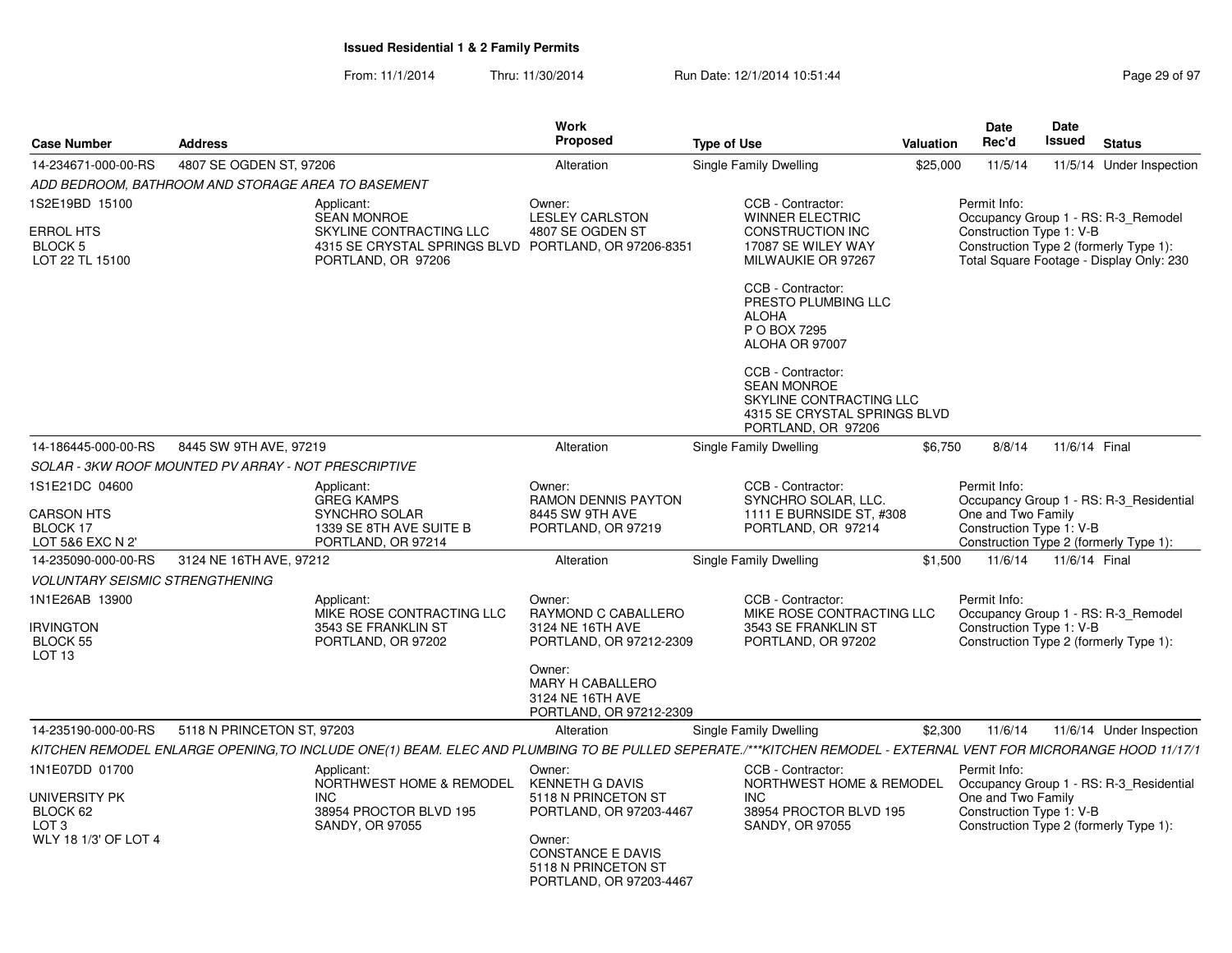| <b>Case Number</b>                                       | <b>Address</b>            |                                                                                                                                                              | <b>Work</b><br>Proposed                                                         | <b>Type of Use</b>                                                                                   | Valuation | Date<br>Rec'd                                                  | Date<br>Issued | <b>Status</b>                           |
|----------------------------------------------------------|---------------------------|--------------------------------------------------------------------------------------------------------------------------------------------------------------|---------------------------------------------------------------------------------|------------------------------------------------------------------------------------------------------|-----------|----------------------------------------------------------------|----------------|-----------------------------------------|
| 14-235278-000-00-RS                                      | 1240 NW SUMMIT AVE, 97210 |                                                                                                                                                              | Alteration                                                                      | <b>Single Family Dwelling</b>                                                                        | \$150,000 | 11/6/14                                                        |                | 11/6/14 Issued                          |
|                                                          |                           | INTERIOR REMODEL. INSTALL STAIRCASE TO ATTIC FOR ATTIC CONVERSION. NO TOILETS ADDED.                                                                         |                                                                                 |                                                                                                      |           |                                                                |                |                                         |
| 1N1E32AA 12500                                           |                           | Applicant:<br>Joshua Salinger                                                                                                                                | Owner:<br><b>TYLER PARENT</b>                                                   | CCB - Contractor:<br>BIRDSMOUTH CONSTRUCTION LL <sup>1</sup> Occupancy Group 1 - RS: R-3_Residential |           | Permit Info:                                                   |                |                                         |
| <b>FORDHAM HTS</b><br><b>BLOCK 2</b><br>LOT 2&3 TL 12500 |                           | BIRDSMOUTH CONSTRUCTION LLE 1240 NW SUMMIT AVE<br>1633 SE 55TH AVE<br>PORTLAND, OR 97215                                                                     | PORTLAND, OR 97210-2822                                                         | 1633 SE 55TH AVE<br>PORTLAND, OR 97215                                                               |           | One and Two Family<br>Construction Type 1: V-B                 |                | Construction Type 2 (formerly Type 1):  |
|                                                          |                           |                                                                                                                                                              | Owner:<br><b>ROSA PARENT</b><br>1240 NW SUMMIT AVE<br>PORTLAND, OR 97210-2822   |                                                                                                      |           |                                                                |                |                                         |
| 14-232255-000-00-RS                                      | 2615 NE 37TH AVE, 97212   |                                                                                                                                                              | Alteration                                                                      | <b>Single Family Dwelling</b>                                                                        | \$2,000   | 11/7/14                                                        | 11/7/14 Final  |                                         |
|                                                          |                           | REBUILD EXISTING STAIRWAY TO THE BASEMENT; CHANGE RISE AND RUN TO MEET CURRENT CODE, SEE APPEAL 11291 FOR REDUCED HEADROOM. BASEMENT NOT APPROVED FOR HABITA |                                                                                 |                                                                                                      |           |                                                                |                |                                         |
| 1N1E25AD 22400                                           |                           | Applicant:<br>DAVID BENJAMIN ELLIS                                                                                                                           | Owner:<br><b>JOHN S TURNER</b>                                                  | CCB - Contractor:<br><b>DAVID BENJAMIN ELLIS</b>                                                     |           | Permit Info:                                                   |                | Occupancy Group 1 - RS: R-3_Residential |
| <b>BEAUMONT</b><br>BLOCK 42<br>LOT <sub>4</sub>          |                           | 3611 SE WASHINGTON ST<br>PORTLAND, OR 972143159                                                                                                              | 1717 FAIRFIELD DR<br>STILLWATER, OK 74074                                       | 3611 SE WASHINGTON ST<br>PORTLAND, OR 972143159                                                      |           | One and Two Family<br>Construction Type 1: V-B                 |                | Construction Type 2 (formerly Type 1):  |
|                                                          |                           |                                                                                                                                                              | Owner:<br><b>DORCAS A TURNER</b><br>1717 FAIRFIELD DR<br>STILLWATER, OK 74074   |                                                                                                      |           |                                                                |                |                                         |
| 14-205993-REV-01-RS                                      | 4451 SE KNAPP ST, 97206   |                                                                                                                                                              | Alteration                                                                      | Single Family Dwelling                                                                               | \$        | 11/7/14                                                        |                | 11/7/14 Issued                          |
|                                                          |                           | REVISION TO SOLAR INSTALLATION PER INSPECTOR, RELOCATE PLACEMENT OF 2ND MOUNTING PLANE, NO CHANGE TO KW SIZE                                                 |                                                                                 |                                                                                                      |           |                                                                |                |                                         |
| 1S2E19BC 03500<br><b>DOVER</b><br>BLOCK 18               |                           | Applicant:<br><b>MELISSA BENTLEY</b><br>SOLAR CITY CORPORATION<br>6132 NE 112TH AVE                                                                          | Owner:<br>JORDAN L ANDERSON<br>4451 SE KNAPP ST<br>PORTLAND, OR 97206-8439      | CCB - Contractor:<br>SOLARCITY CORPORATION<br>6132 NE 112th AVE<br>PORTLAND, OR 97220                |           | Permit Info:<br>One and Two Family<br>Construction Type 1: V-B |                | Occupancy Group 1 - RS: R-3_Residential |
| LOT 23&24                                                |                           | PORTLAND, OR 97220                                                                                                                                           | Owner:<br><b>SARAH S BUCKLEY</b><br>4451 SE KNAPP ST<br>PORTLAND, OR 97206-8439 |                                                                                                      |           |                                                                |                | Construction Type 2 (formerly Type 1):  |
| 13-236188-REV-01-RS                                      | 6044 SW MADISON CT, 97221 |                                                                                                                                                              | Alteration                                                                      | Single Family Dwelling                                                                               | \$        | 11/7/14                                                        | 11/7/14 Final  |                                         |
|                                                          |                           | REVISION TO SHOW BEAM SUPPORT CONNECTION TO CONCRETE WALL                                                                                                    |                                                                                 |                                                                                                      |           |                                                                |                |                                         |
| 1S1E06BC 02100                                           |                           | Applicant:<br><b>CARL BRINKLEY</b>                                                                                                                           | Owner:<br>SIBYL B JARRETT                                                       | CCB - Contractor:<br><b>CARL BRINKLEY</b>                                                            |           | Permit Info:<br>Occupancy Group 1 - RS: U_Decks,               |                |                                         |
| <b>SYLVAN HTS</b><br><b>BLOCK 2</b><br>LOT 10            |                           | <b>H B C ENTERPRISES</b><br>11051 SE 105TH<br>PORTLAND OR 97266                                                                                              | 6044 SW MADISON CT<br>PORTLAND, OR 97221-1530                                   | <b>H B C ENTERPRISES</b><br>11051 SE 105TH<br>PORTLAND OR 97266                                      |           | Patios, Porches, Carports<br>Construction Type 1: V-B          |                | Construction Type 2 (formerly Type 1):  |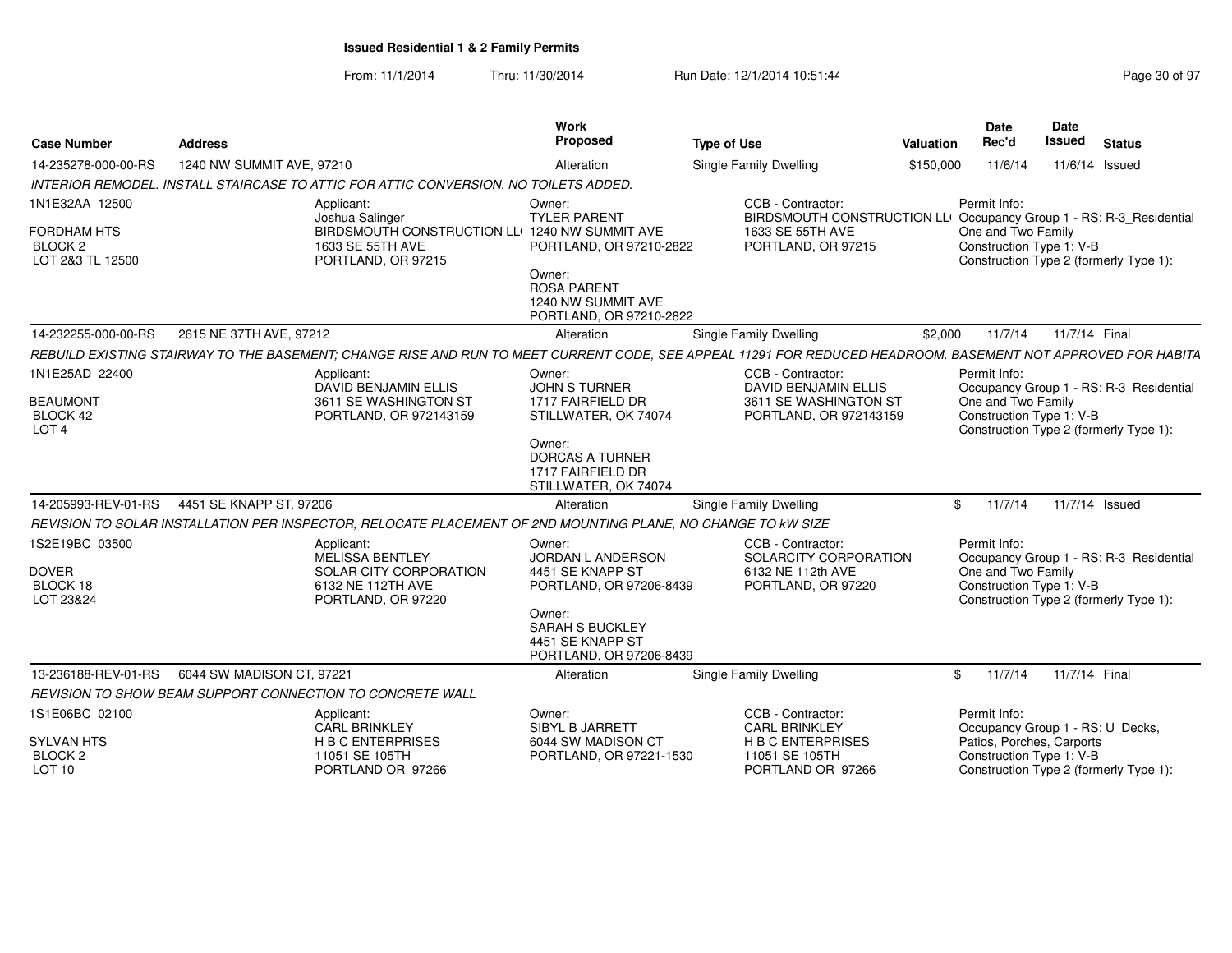| <b>Case Number</b>                                                                      | <b>Address</b>            |                                                                                                  | Work<br><b>Proposed</b>                                                                                                           | <b>Type of Use</b>                                                                                                                                                                                                             | <b>Valuation</b> | Date<br>Rec'd                                                  | Date<br>Issued<br><b>Status</b>                                                                                               |
|-----------------------------------------------------------------------------------------|---------------------------|--------------------------------------------------------------------------------------------------|-----------------------------------------------------------------------------------------------------------------------------------|--------------------------------------------------------------------------------------------------------------------------------------------------------------------------------------------------------------------------------|------------------|----------------------------------------------------------------|-------------------------------------------------------------------------------------------------------------------------------|
| 14-235584-000-00-RS                                                                     | 1725 SW LOBELIA ST, 97219 |                                                                                                  | Alteration                                                                                                                        | <b>Single Family Dwelling</b>                                                                                                                                                                                                  | \$11,090         | 11/7/14                                                        | 11/7/14 Under Inspection                                                                                                      |
|                                                                                         |                           | CONVERT PORTION OF BASEMENT TO HABITABLE SPACE FOR NEW BEDROOM AND NEW BATHROOM                  |                                                                                                                                   |                                                                                                                                                                                                                                |                  |                                                                |                                                                                                                               |
| IS1E28BA 03900<br>HILL GROVE<br>BLOCK 5<br>INC 1/2 VAC BOUNDARY AVE N OF & ADJ<br>LOT 2 |                           | Applicant:<br>JULIET BRITTON<br>1725 SW LOBELIA ST<br>PORTLAND, OR 97219-4141                    | Owner:<br><b>JULIET BRITTON</b><br>1725 SW LOBELIA ST<br>PORTLAND, OR 97219-4141<br>Owner:<br>AARON BRITTON<br>1725 SW LOBELIA ST |                                                                                                                                                                                                                                |                  | Permit Info:<br>Construction Type 1: V-B                       | Occupancy Group 1 - RS: R-3_Remodel<br>Construction Type 2 (formerly Type 1):<br>Total Square Footage - Display Only: 250     |
| 14-235554-000-00-RS                                                                     | 4721 SE 70TH AVE, 97206   |                                                                                                  | PORTLAND, OR 97219-4141<br>Alteration                                                                                             | <b>Single Family Dwelling</b>                                                                                                                                                                                                  | \$5,250          | 11/7/14                                                        | 11/7/14 Final                                                                                                                 |
| REPAIR PORTION OF EXISTING FOUNDATION                                                   |                           |                                                                                                  |                                                                                                                                   |                                                                                                                                                                                                                                |                  |                                                                |                                                                                                                               |
| 1S2E17BA 05400<br>FIRLAND<br>BLOCK 10<br>LOT 11 TL 5400                                 |                           | Applicant:<br>NORA COLBURN<br>RAM JACK OF OREGON<br>PO BOX 11701<br>EUGENE, OR 97440             | Owner:<br>EVALENA L BAER<br>4470 60TH AVE NE<br><b>SALEM, OR 97305</b>                                                            | CCB - Contractor:<br><b>RAMJACK OF OREGON</b><br>PO BOX 11701<br>EUGENE, OR 97440                                                                                                                                              |                  | Permit Info:<br>One and Two Family<br>Construction Type 1: V-B | Occupancy Group 1 - RS: R-3_Residential<br>Construction Type 2 (formerly Type 1):                                             |
| 14-234133-REV-01-RS                                                                     | 1326 SE ASH ST, 97214     |                                                                                                  | Alteration                                                                                                                        | Single Family Dwelling                                                                                                                                                                                                         | \$               | 11/7/14                                                        | 11/7/14 Issued                                                                                                                |
|                                                                                         |                           | VALUE ADDED REVISION TO INSTALL ADDITIONAL VOLUNTARY SUPPORT POST AND BEAM FOR FLOOR SUPPORT     |                                                                                                                                   |                                                                                                                                                                                                                                |                  |                                                                |                                                                                                                               |
| 1N1E35CD 05600<br>AIKENS<br>BLOCK 279<br>W 1/2 OF LOT 8                                 |                           | Applicant:<br>WESTERN CONSTRUCTION<br>SYSTEMS, LLC<br>6970 ZENA RD<br>RICKREALL, OR 97371        | Owner:<br>3902 RIVERS EDGE DR<br>LAKE OSWEGO, OR 97034                                                                            | CCB - Contractor:<br>WACHENBURG INVESTMENTS LLC WESTERN CONSTRUCTION<br>SYSTEMS, LLC<br>6970 ZENA RD<br>RICKREALL, OR 97371                                                                                                    |                  | Permit Info:<br>One and Two Family<br>Construction Type 1: V-B | Occupancy Group 1 - RS: R-3 Residential<br>Construction Type 2 (formerly Type 1):                                             |
| 14-150932-000-00-RS                                                                     | 7459 N NEWELL AVE, 97203  |                                                                                                  | Alteration                                                                                                                        | Single Family Dwelling                                                                                                                                                                                                         | \$10,000         | 5/2/14                                                         | 11/7/14 Issued                                                                                                                |
|                                                                                         |                           |                                                                                                  |                                                                                                                                   | LEGALIZE REPLACEMENT OF FOUNDATION. 4' WALL HEIGHT. MAX. ALL FLOOR FRAMING TO REMAIN IN PLACE.  PARTIAL RESPONSE TO 13-148675HS- RELATING ONLY TO FOUNDATION ISSUE:                                                            |                  |                                                                |                                                                                                                               |
| 1N1E07BD 04700<br>NORTHERN HILL ADD<br>BLOCK 11<br><b>LOT 7&amp;8</b>                   |                           | Applicant:<br>JOHN DELSON<br><b>DELSON ENGINEERING</b><br>1204 NE 146 AVE<br>VANCOUVER, WA 98684 | Owner:<br>KIM M GAUDETTE<br>PO BOX 1540<br>SANDY, OR 97055-1540                                                                   | CCB - Contractor:<br><b>LISA BARKER</b><br>MARC HARDING CONSTRUCTION<br>INC<br>1907 NE 119TH AVE<br>PORTLAND OR 97220<br><b>Primary Contractor:</b><br><b>MARC R HARDING</b><br>11922 NE GRANT LN<br>PRINEVILLE, OR 97754-9697 |                  | Permit Info:<br>One and Two Family<br>Construction Type 1: V-B | Occupancy Group 1 - RS: R-3 Residential<br>Construction Type 2 (formerly Type 1):<br>Total Square Footage - Display Only: 700 |
| 14-235677-000-00-RS                                                                     | 4528 SE STEELE ST, 97206  |                                                                                                  | Alteration                                                                                                                        | <b>Single Family Dwelling</b>                                                                                                                                                                                                  | \$10,000         | 11/7/14                                                        | 11/7/14 Under Inspection                                                                                                      |
|                                                                                         |                           |                                                                                                  |                                                                                                                                   | CONVERT BASEMENT TO LIVING SPACE WITH TWO NEW BEDROOMS; LIVING ROOM, ENTERTAINMENT ROOM; EGRESS WINDOWS ON SOUTH SIDE*****SEE COMMENTS*****                                                                                    |                  |                                                                |                                                                                                                               |
| 1S2E18BC 14000<br>AVONIA                                                                |                           | Applicant:<br>MICHAEL D KOCH<br>4528 SE STEELE ST                                                | Owner:<br>MICHAEL D KOCH<br>4528 SE STEELE ST                                                                                     |                                                                                                                                                                                                                                |                  | Permit Info:<br>One and Two Family                             | Occupancy Group 1 - RS: R-3_Residential                                                                                       |
| BLOCK 2<br>N 50' OF LOT 1&2                                                             |                           | PORTLAND, OR 97206                                                                               | PORTLAND, OR 97206                                                                                                                |                                                                                                                                                                                                                                |                  | Construction Type 1: V-B                                       | Construction Type 2 (formerly Type 1):                                                                                        |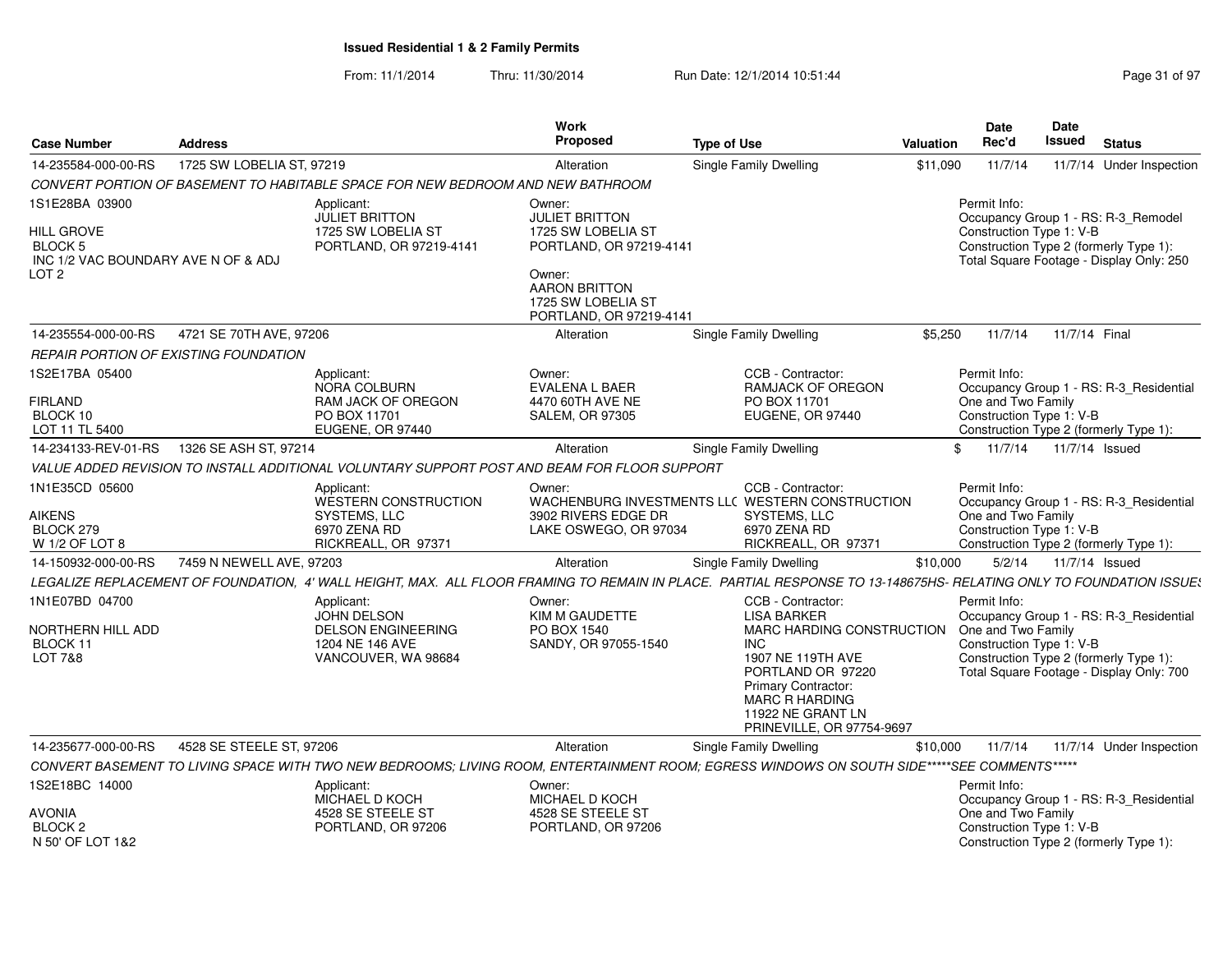| Valuation<br><b>Address</b><br>14-228389-000-00-RS<br>3556 SE STARK ST, 97214<br>\$52,787 11/7/14<br>Alteration<br>Single Family Dwelling<br>11/7/14 Under Inspection<br>RETURNING THE HOUSE TO HABITABLE CONDITION FROM PURCHASE; ENLARGE BATHROOM ON MAIN FLOOR, ADD NEW BATHROOM TO MAIN FLOOR, REMOVE WALL AT HALF BATHROOM, A<br>CCB - Contractor:<br>Permit Info:<br>Applicant:<br>Owner:<br>PRESCOTT MORRIS LLC<br>Jeffrey Dennis<br>HIGH CREST CONSTRUCTION INC Occupancy Group 1 - RS: R-3_Remodel<br>CROSIERS ADD<br>Prescott Morris, LLC<br>PO BOX 18056<br>23955 SW LADD HILL RD<br>Construction Type 1: V-B<br>PO Box 18056<br>PORTLAND, OR 97218-0056<br>SHERWOOD, OR 97140<br>Construction Type 2 (formerly Type 1):<br>Portland, OR 97218<br>Total Square Footage - Display Only: 1436<br>14-234567-REV-01-RS 3035 NW CORNELL RD, 97210<br>Single Family Dwelling<br>\$400 11/7/14 11/7/14 Issued<br>Alteration<br>VALUE ADDED REVISION TO ADD EXTERIOR SHEATHING AND USE LEDGER<br>CCB - Contractor:<br>Permit Info:<br>Owner:<br>Applicant:<br>CHRISTOPHER KUNI<br><b>ANDREW OSBORN</b><br><b>MICHAEL WIEBER</b><br>Occupancy Group 1 - RS: R-3_Residential<br>WILLAMETTE HTS ADD<br>NW SEISMIC<br>3035 NW CORNELL RD<br>ELYSIUM CONSTRUCTION LLC<br>One and Two Family<br>2649 SE STEPHENS<br>PORTLAND, OR 97210-2744<br>PO BOX 12010<br>Construction Type 1: V-B<br>PORTLAND OR 97214<br>PORTLAND OR 97212<br>Construction Type 2 (formerly Type 1):<br>Owner:<br>ELLEN M KUNI<br>3035 NW CORNELL RD<br>PORTLAND, OR 97210-2744<br>14-229101-000-00-RS 4712 SE REX DR, 97206<br>\$20,000 11/10/14 11/10/14 Under Inspection<br>Alteration<br>Single Family Dwelling<br>REMODEL BATHROOM IN BASEMENT. STRUCTURAL UPGRADES TO BEAMS AND FOOTINGS<br>1S2E19CA 11600<br>CCB - Contractor:<br>Permit Info:<br>Applicant:<br>Owner:<br>TIM COULTER<br><b>JAMES RUPPA</b><br><b>CALLAHAN ELECTRIC LLC</b><br>Occupancy Group 1 - RS: R-3_Residential<br>4712 SE REX DR<br><b>MARGIE MILLER ARCHITECTS</b><br>4830 SE LONG ST<br>One and Two Family<br>BLOCK 21<br>11434 SW 33RD AVE<br>PORTLAND, OR 97206-9154<br>PORTLAND, OR 97206<br>Construction Type 1: V-B<br>PORTLAND, OR 97212<br>Construction Type 2 (formerly Type 1):<br>Owner:<br><b>BARBARA R SIMON</b><br>4712 SE REX DR<br>PORTLAND, OR 97206-9154<br>Alteration<br>Single Family Dwelling<br>\$1,500 11/10/14 11/10/14 Final<br><b>VOLUNTARY SEISMIC STRENGTHENING</b><br>1S1E02DA 09300<br>CCB - Contractor:<br>Applicant:<br>Permit Info:<br>Owner:<br>MIKE ROSE CONTRACTING LLC<br>LUIS J BALDIVIESO<br>MIKE ROSE CONTRACTING LLC<br>Occupancy Group 1 - RS: R-3_Residential<br>3543 SE FRANKLIN ST<br>1725 SE 22ND AVE<br>3543 SE FRANKLIN ST<br>One and Two Family<br>BLOCK 7<br>PORTLAND, OR 97202<br>PORTLAND, OR 97214-4847<br>PORTLAND, OR 97202<br>Construction Type 1: V-B<br>Construction Type 2 (formerly Type 1):<br>Owner:<br>FRANCESCA M MONGA<br>1725 SE 22ND AVE<br>PORTLAND, OR 97214-4847<br>14-206987-REV-01-RS 4041 NE 79TH AVE, 97213<br>Single Family Dwelling<br>\$5,000  11/10/14  11/10/14  Issued<br>Alteration<br>VALUE ADDED REVISION - CONVERT BASEMENT TO LIVING SPACE;, FRAME AND INSULATE AND ADD GAME ROOM, RELOCATE FURNACE TO LAUNDRY ROOM, RECONFIGURE SPACE, AND ADD<br>1N2E20DA 19400<br>CCB - Contractor:<br>Applicant:<br>Permit Info:<br>Owner:<br><b>BNR HOMES LLC</b><br><b>BNR HOMES LLC</b><br>MO NEYMAN INVESTMENTS INC  Occupancy Group 1 - RS: R-3_Remodel<br>6730 SW MCEWAN RD<br>6730 SW MCEWAN RD<br>870 NW 110TH AVE<br>Construction Type 1: V-B<br>BLOCK 11<br>LAKE OSWEGO, OR 97035-7816<br>PORTLAND, OR 97229<br>LAKE OSWEGO, OR 97035-7816<br>Construction Type 2 (formerly Type 1):<br>Total Square Footage - Display Only: 450 |                                     |  | Work<br>Proposed | Type of Use | <b>Date</b><br>Rec'd | <b>Date</b><br>Issued<br>Status |
|-------------------------------------------------------------------------------------------------------------------------------------------------------------------------------------------------------------------------------------------------------------------------------------------------------------------------------------------------------------------------------------------------------------------------------------------------------------------------------------------------------------------------------------------------------------------------------------------------------------------------------------------------------------------------------------------------------------------------------------------------------------------------------------------------------------------------------------------------------------------------------------------------------------------------------------------------------------------------------------------------------------------------------------------------------------------------------------------------------------------------------------------------------------------------------------------------------------------------------------------------------------------------------------------------------------------------------------------------------------------------------------------------------------------------------------------------------------------------------------------------------------------------------------------------------------------------------------------------------------------------------------------------------------------------------------------------------------------------------------------------------------------------------------------------------------------------------------------------------------------------------------------------------------------------------------------------------------------------------------------------------------------------------------------------------------------------------------------------------------------------------------------------------------------------------------------------------------------------------------------------------------------------------------------------------------------------------------------------------------------------------------------------------------------------------------------------------------------------------------------------------------------------------------------------------------------------------------------------------------------------------------------------------------------------------------------------------------------------------------------------------------------------------------------------------------------------------------------------------------------------------------------------------------------------------------------------------------------------------------------------------------------------------------------------------------------------------------------------------------------------------------------------------------------------------------------------------------------------------------------------------------------------------------------------------------------------------------------------------------------------------------------------------------------------------------------------------------------------------------------------------------------------------------------------------------------------------------------------------------------------------------------------------------------------------------------------------------------------------------------------------------------------|-------------------------------------|--|------------------|-------------|----------------------|---------------------------------|
|                                                                                                                                                                                                                                                                                                                                                                                                                                                                                                                                                                                                                                                                                                                                                                                                                                                                                                                                                                                                                                                                                                                                                                                                                                                                                                                                                                                                                                                                                                                                                                                                                                                                                                                                                                                                                                                                                                                                                                                                                                                                                                                                                                                                                                                                                                                                                                                                                                                                                                                                                                                                                                                                                                                                                                                                                                                                                                                                                                                                                                                                                                                                                                                                                                                                                                                                                                                                                                                                                                                                                                                                                                                                                                                                                                         | Case Number                         |  |                  |             |                      |                                 |
|                                                                                                                                                                                                                                                                                                                                                                                                                                                                                                                                                                                                                                                                                                                                                                                                                                                                                                                                                                                                                                                                                                                                                                                                                                                                                                                                                                                                                                                                                                                                                                                                                                                                                                                                                                                                                                                                                                                                                                                                                                                                                                                                                                                                                                                                                                                                                                                                                                                                                                                                                                                                                                                                                                                                                                                                                                                                                                                                                                                                                                                                                                                                                                                                                                                                                                                                                                                                                                                                                                                                                                                                                                                                                                                                                                         |                                     |  |                  |             |                      |                                 |
|                                                                                                                                                                                                                                                                                                                                                                                                                                                                                                                                                                                                                                                                                                                                                                                                                                                                                                                                                                                                                                                                                                                                                                                                                                                                                                                                                                                                                                                                                                                                                                                                                                                                                                                                                                                                                                                                                                                                                                                                                                                                                                                                                                                                                                                                                                                                                                                                                                                                                                                                                                                                                                                                                                                                                                                                                                                                                                                                                                                                                                                                                                                                                                                                                                                                                                                                                                                                                                                                                                                                                                                                                                                                                                                                                                         | 1S1E01AB 14100                      |  |                  |             |                      |                                 |
|                                                                                                                                                                                                                                                                                                                                                                                                                                                                                                                                                                                                                                                                                                                                                                                                                                                                                                                                                                                                                                                                                                                                                                                                                                                                                                                                                                                                                                                                                                                                                                                                                                                                                                                                                                                                                                                                                                                                                                                                                                                                                                                                                                                                                                                                                                                                                                                                                                                                                                                                                                                                                                                                                                                                                                                                                                                                                                                                                                                                                                                                                                                                                                                                                                                                                                                                                                                                                                                                                                                                                                                                                                                                                                                                                                         |                                     |  |                  |             |                      |                                 |
|                                                                                                                                                                                                                                                                                                                                                                                                                                                                                                                                                                                                                                                                                                                                                                                                                                                                                                                                                                                                                                                                                                                                                                                                                                                                                                                                                                                                                                                                                                                                                                                                                                                                                                                                                                                                                                                                                                                                                                                                                                                                                                                                                                                                                                                                                                                                                                                                                                                                                                                                                                                                                                                                                                                                                                                                                                                                                                                                                                                                                                                                                                                                                                                                                                                                                                                                                                                                                                                                                                                                                                                                                                                                                                                                                                         | BLOCK 1                             |  |                  |             |                      |                                 |
|                                                                                                                                                                                                                                                                                                                                                                                                                                                                                                                                                                                                                                                                                                                                                                                                                                                                                                                                                                                                                                                                                                                                                                                                                                                                                                                                                                                                                                                                                                                                                                                                                                                                                                                                                                                                                                                                                                                                                                                                                                                                                                                                                                                                                                                                                                                                                                                                                                                                                                                                                                                                                                                                                                                                                                                                                                                                                                                                                                                                                                                                                                                                                                                                                                                                                                                                                                                                                                                                                                                                                                                                                                                                                                                                                                         | N 1/2 OF LOT 6                      |  |                  |             |                      |                                 |
|                                                                                                                                                                                                                                                                                                                                                                                                                                                                                                                                                                                                                                                                                                                                                                                                                                                                                                                                                                                                                                                                                                                                                                                                                                                                                                                                                                                                                                                                                                                                                                                                                                                                                                                                                                                                                                                                                                                                                                                                                                                                                                                                                                                                                                                                                                                                                                                                                                                                                                                                                                                                                                                                                                                                                                                                                                                                                                                                                                                                                                                                                                                                                                                                                                                                                                                                                                                                                                                                                                                                                                                                                                                                                                                                                                         |                                     |  |                  |             |                      |                                 |
|                                                                                                                                                                                                                                                                                                                                                                                                                                                                                                                                                                                                                                                                                                                                                                                                                                                                                                                                                                                                                                                                                                                                                                                                                                                                                                                                                                                                                                                                                                                                                                                                                                                                                                                                                                                                                                                                                                                                                                                                                                                                                                                                                                                                                                                                                                                                                                                                                                                                                                                                                                                                                                                                                                                                                                                                                                                                                                                                                                                                                                                                                                                                                                                                                                                                                                                                                                                                                                                                                                                                                                                                                                                                                                                                                                         |                                     |  |                  |             |                      |                                 |
|                                                                                                                                                                                                                                                                                                                                                                                                                                                                                                                                                                                                                                                                                                                                                                                                                                                                                                                                                                                                                                                                                                                                                                                                                                                                                                                                                                                                                                                                                                                                                                                                                                                                                                                                                                                                                                                                                                                                                                                                                                                                                                                                                                                                                                                                                                                                                                                                                                                                                                                                                                                                                                                                                                                                                                                                                                                                                                                                                                                                                                                                                                                                                                                                                                                                                                                                                                                                                                                                                                                                                                                                                                                                                                                                                                         | 1N1E32AB 09100                      |  |                  |             |                      |                                 |
|                                                                                                                                                                                                                                                                                                                                                                                                                                                                                                                                                                                                                                                                                                                                                                                                                                                                                                                                                                                                                                                                                                                                                                                                                                                                                                                                                                                                                                                                                                                                                                                                                                                                                                                                                                                                                                                                                                                                                                                                                                                                                                                                                                                                                                                                                                                                                                                                                                                                                                                                                                                                                                                                                                                                                                                                                                                                                                                                                                                                                                                                                                                                                                                                                                                                                                                                                                                                                                                                                                                                                                                                                                                                                                                                                                         | BLOCK <sub>3</sub><br><b>LOT 18</b> |  |                  |             |                      |                                 |
|                                                                                                                                                                                                                                                                                                                                                                                                                                                                                                                                                                                                                                                                                                                                                                                                                                                                                                                                                                                                                                                                                                                                                                                                                                                                                                                                                                                                                                                                                                                                                                                                                                                                                                                                                                                                                                                                                                                                                                                                                                                                                                                                                                                                                                                                                                                                                                                                                                                                                                                                                                                                                                                                                                                                                                                                                                                                                                                                                                                                                                                                                                                                                                                                                                                                                                                                                                                                                                                                                                                                                                                                                                                                                                                                                                         |                                     |  |                  |             |                      |                                 |
|                                                                                                                                                                                                                                                                                                                                                                                                                                                                                                                                                                                                                                                                                                                                                                                                                                                                                                                                                                                                                                                                                                                                                                                                                                                                                                                                                                                                                                                                                                                                                                                                                                                                                                                                                                                                                                                                                                                                                                                                                                                                                                                                                                                                                                                                                                                                                                                                                                                                                                                                                                                                                                                                                                                                                                                                                                                                                                                                                                                                                                                                                                                                                                                                                                                                                                                                                                                                                                                                                                                                                                                                                                                                                                                                                                         |                                     |  |                  |             |                      |                                 |
|                                                                                                                                                                                                                                                                                                                                                                                                                                                                                                                                                                                                                                                                                                                                                                                                                                                                                                                                                                                                                                                                                                                                                                                                                                                                                                                                                                                                                                                                                                                                                                                                                                                                                                                                                                                                                                                                                                                                                                                                                                                                                                                                                                                                                                                                                                                                                                                                                                                                                                                                                                                                                                                                                                                                                                                                                                                                                                                                                                                                                                                                                                                                                                                                                                                                                                                                                                                                                                                                                                                                                                                                                                                                                                                                                                         |                                     |  |                  |             |                      |                                 |
|                                                                                                                                                                                                                                                                                                                                                                                                                                                                                                                                                                                                                                                                                                                                                                                                                                                                                                                                                                                                                                                                                                                                                                                                                                                                                                                                                                                                                                                                                                                                                                                                                                                                                                                                                                                                                                                                                                                                                                                                                                                                                                                                                                                                                                                                                                                                                                                                                                                                                                                                                                                                                                                                                                                                                                                                                                                                                                                                                                                                                                                                                                                                                                                                                                                                                                                                                                                                                                                                                                                                                                                                                                                                                                                                                                         |                                     |  |                  |             |                      |                                 |
|                                                                                                                                                                                                                                                                                                                                                                                                                                                                                                                                                                                                                                                                                                                                                                                                                                                                                                                                                                                                                                                                                                                                                                                                                                                                                                                                                                                                                                                                                                                                                                                                                                                                                                                                                                                                                                                                                                                                                                                                                                                                                                                                                                                                                                                                                                                                                                                                                                                                                                                                                                                                                                                                                                                                                                                                                                                                                                                                                                                                                                                                                                                                                                                                                                                                                                                                                                                                                                                                                                                                                                                                                                                                                                                                                                         |                                     |  |                  |             |                      |                                 |
|                                                                                                                                                                                                                                                                                                                                                                                                                                                                                                                                                                                                                                                                                                                                                                                                                                                                                                                                                                                                                                                                                                                                                                                                                                                                                                                                                                                                                                                                                                                                                                                                                                                                                                                                                                                                                                                                                                                                                                                                                                                                                                                                                                                                                                                                                                                                                                                                                                                                                                                                                                                                                                                                                                                                                                                                                                                                                                                                                                                                                                                                                                                                                                                                                                                                                                                                                                                                                                                                                                                                                                                                                                                                                                                                                                         | <b>ERROL HTS</b>                    |  |                  |             |                      |                                 |
|                                                                                                                                                                                                                                                                                                                                                                                                                                                                                                                                                                                                                                                                                                                                                                                                                                                                                                                                                                                                                                                                                                                                                                                                                                                                                                                                                                                                                                                                                                                                                                                                                                                                                                                                                                                                                                                                                                                                                                                                                                                                                                                                                                                                                                                                                                                                                                                                                                                                                                                                                                                                                                                                                                                                                                                                                                                                                                                                                                                                                                                                                                                                                                                                                                                                                                                                                                                                                                                                                                                                                                                                                                                                                                                                                                         | <b>LOT 10</b>                       |  |                  |             |                      |                                 |
|                                                                                                                                                                                                                                                                                                                                                                                                                                                                                                                                                                                                                                                                                                                                                                                                                                                                                                                                                                                                                                                                                                                                                                                                                                                                                                                                                                                                                                                                                                                                                                                                                                                                                                                                                                                                                                                                                                                                                                                                                                                                                                                                                                                                                                                                                                                                                                                                                                                                                                                                                                                                                                                                                                                                                                                                                                                                                                                                                                                                                                                                                                                                                                                                                                                                                                                                                                                                                                                                                                                                                                                                                                                                                                                                                                         |                                     |  |                  |             |                      |                                 |
|                                                                                                                                                                                                                                                                                                                                                                                                                                                                                                                                                                                                                                                                                                                                                                                                                                                                                                                                                                                                                                                                                                                                                                                                                                                                                                                                                                                                                                                                                                                                                                                                                                                                                                                                                                                                                                                                                                                                                                                                                                                                                                                                                                                                                                                                                                                                                                                                                                                                                                                                                                                                                                                                                                                                                                                                                                                                                                                                                                                                                                                                                                                                                                                                                                                                                                                                                                                                                                                                                                                                                                                                                                                                                                                                                                         |                                     |  |                  |             |                      |                                 |
|                                                                                                                                                                                                                                                                                                                                                                                                                                                                                                                                                                                                                                                                                                                                                                                                                                                                                                                                                                                                                                                                                                                                                                                                                                                                                                                                                                                                                                                                                                                                                                                                                                                                                                                                                                                                                                                                                                                                                                                                                                                                                                                                                                                                                                                                                                                                                                                                                                                                                                                                                                                                                                                                                                                                                                                                                                                                                                                                                                                                                                                                                                                                                                                                                                                                                                                                                                                                                                                                                                                                                                                                                                                                                                                                                                         |                                     |  |                  |             |                      |                                 |
|                                                                                                                                                                                                                                                                                                                                                                                                                                                                                                                                                                                                                                                                                                                                                                                                                                                                                                                                                                                                                                                                                                                                                                                                                                                                                                                                                                                                                                                                                                                                                                                                                                                                                                                                                                                                                                                                                                                                                                                                                                                                                                                                                                                                                                                                                                                                                                                                                                                                                                                                                                                                                                                                                                                                                                                                                                                                                                                                                                                                                                                                                                                                                                                                                                                                                                                                                                                                                                                                                                                                                                                                                                                                                                                                                                         |                                     |  |                  |             |                      |                                 |
|                                                                                                                                                                                                                                                                                                                                                                                                                                                                                                                                                                                                                                                                                                                                                                                                                                                                                                                                                                                                                                                                                                                                                                                                                                                                                                                                                                                                                                                                                                                                                                                                                                                                                                                                                                                                                                                                                                                                                                                                                                                                                                                                                                                                                                                                                                                                                                                                                                                                                                                                                                                                                                                                                                                                                                                                                                                                                                                                                                                                                                                                                                                                                                                                                                                                                                                                                                                                                                                                                                                                                                                                                                                                                                                                                                         |                                     |  |                  |             |                      |                                 |
|                                                                                                                                                                                                                                                                                                                                                                                                                                                                                                                                                                                                                                                                                                                                                                                                                                                                                                                                                                                                                                                                                                                                                                                                                                                                                                                                                                                                                                                                                                                                                                                                                                                                                                                                                                                                                                                                                                                                                                                                                                                                                                                                                                                                                                                                                                                                                                                                                                                                                                                                                                                                                                                                                                                                                                                                                                                                                                                                                                                                                                                                                                                                                                                                                                                                                                                                                                                                                                                                                                                                                                                                                                                                                                                                                                         |                                     |  |                  |             |                      |                                 |
|                                                                                                                                                                                                                                                                                                                                                                                                                                                                                                                                                                                                                                                                                                                                                                                                                                                                                                                                                                                                                                                                                                                                                                                                                                                                                                                                                                                                                                                                                                                                                                                                                                                                                                                                                                                                                                                                                                                                                                                                                                                                                                                                                                                                                                                                                                                                                                                                                                                                                                                                                                                                                                                                                                                                                                                                                                                                                                                                                                                                                                                                                                                                                                                                                                                                                                                                                                                                                                                                                                                                                                                                                                                                                                                                                                         | <b>COLONIAL HTS</b>                 |  |                  |             |                      |                                 |
|                                                                                                                                                                                                                                                                                                                                                                                                                                                                                                                                                                                                                                                                                                                                                                                                                                                                                                                                                                                                                                                                                                                                                                                                                                                                                                                                                                                                                                                                                                                                                                                                                                                                                                                                                                                                                                                                                                                                                                                                                                                                                                                                                                                                                                                                                                                                                                                                                                                                                                                                                                                                                                                                                                                                                                                                                                                                                                                                                                                                                                                                                                                                                                                                                                                                                                                                                                                                                                                                                                                                                                                                                                                                                                                                                                         | <b>LOT 14</b>                       |  |                  |             |                      |                                 |
|                                                                                                                                                                                                                                                                                                                                                                                                                                                                                                                                                                                                                                                                                                                                                                                                                                                                                                                                                                                                                                                                                                                                                                                                                                                                                                                                                                                                                                                                                                                                                                                                                                                                                                                                                                                                                                                                                                                                                                                                                                                                                                                                                                                                                                                                                                                                                                                                                                                                                                                                                                                                                                                                                                                                                                                                                                                                                                                                                                                                                                                                                                                                                                                                                                                                                                                                                                                                                                                                                                                                                                                                                                                                                                                                                                         |                                     |  |                  |             |                      |                                 |
|                                                                                                                                                                                                                                                                                                                                                                                                                                                                                                                                                                                                                                                                                                                                                                                                                                                                                                                                                                                                                                                                                                                                                                                                                                                                                                                                                                                                                                                                                                                                                                                                                                                                                                                                                                                                                                                                                                                                                                                                                                                                                                                                                                                                                                                                                                                                                                                                                                                                                                                                                                                                                                                                                                                                                                                                                                                                                                                                                                                                                                                                                                                                                                                                                                                                                                                                                                                                                                                                                                                                                                                                                                                                                                                                                                         |                                     |  |                  |             |                      |                                 |
|                                                                                                                                                                                                                                                                                                                                                                                                                                                                                                                                                                                                                                                                                                                                                                                                                                                                                                                                                                                                                                                                                                                                                                                                                                                                                                                                                                                                                                                                                                                                                                                                                                                                                                                                                                                                                                                                                                                                                                                                                                                                                                                                                                                                                                                                                                                                                                                                                                                                                                                                                                                                                                                                                                                                                                                                                                                                                                                                                                                                                                                                                                                                                                                                                                                                                                                                                                                                                                                                                                                                                                                                                                                                                                                                                                         |                                     |  |                  |             |                      |                                 |
|                                                                                                                                                                                                                                                                                                                                                                                                                                                                                                                                                                                                                                                                                                                                                                                                                                                                                                                                                                                                                                                                                                                                                                                                                                                                                                                                                                                                                                                                                                                                                                                                                                                                                                                                                                                                                                                                                                                                                                                                                                                                                                                                                                                                                                                                                                                                                                                                                                                                                                                                                                                                                                                                                                                                                                                                                                                                                                                                                                                                                                                                                                                                                                                                                                                                                                                                                                                                                                                                                                                                                                                                                                                                                                                                                                         |                                     |  |                  |             |                      |                                 |
|                                                                                                                                                                                                                                                                                                                                                                                                                                                                                                                                                                                                                                                                                                                                                                                                                                                                                                                                                                                                                                                                                                                                                                                                                                                                                                                                                                                                                                                                                                                                                                                                                                                                                                                                                                                                                                                                                                                                                                                                                                                                                                                                                                                                                                                                                                                                                                                                                                                                                                                                                                                                                                                                                                                                                                                                                                                                                                                                                                                                                                                                                                                                                                                                                                                                                                                                                                                                                                                                                                                                                                                                                                                                                                                                                                         |                                     |  |                  |             |                      |                                 |
|                                                                                                                                                                                                                                                                                                                                                                                                                                                                                                                                                                                                                                                                                                                                                                                                                                                                                                                                                                                                                                                                                                                                                                                                                                                                                                                                                                                                                                                                                                                                                                                                                                                                                                                                                                                                                                                                                                                                                                                                                                                                                                                                                                                                                                                                                                                                                                                                                                                                                                                                                                                                                                                                                                                                                                                                                                                                                                                                                                                                                                                                                                                                                                                                                                                                                                                                                                                                                                                                                                                                                                                                                                                                                                                                                                         |                                     |  |                  |             |                      |                                 |
|                                                                                                                                                                                                                                                                                                                                                                                                                                                                                                                                                                                                                                                                                                                                                                                                                                                                                                                                                                                                                                                                                                                                                                                                                                                                                                                                                                                                                                                                                                                                                                                                                                                                                                                                                                                                                                                                                                                                                                                                                                                                                                                                                                                                                                                                                                                                                                                                                                                                                                                                                                                                                                                                                                                                                                                                                                                                                                                                                                                                                                                                                                                                                                                                                                                                                                                                                                                                                                                                                                                                                                                                                                                                                                                                                                         | <b>MONTCLAIR</b>                    |  |                  |             |                      |                                 |
|                                                                                                                                                                                                                                                                                                                                                                                                                                                                                                                                                                                                                                                                                                                                                                                                                                                                                                                                                                                                                                                                                                                                                                                                                                                                                                                                                                                                                                                                                                                                                                                                                                                                                                                                                                                                                                                                                                                                                                                                                                                                                                                                                                                                                                                                                                                                                                                                                                                                                                                                                                                                                                                                                                                                                                                                                                                                                                                                                                                                                                                                                                                                                                                                                                                                                                                                                                                                                                                                                                                                                                                                                                                                                                                                                                         | LOT 1&2                             |  |                  |             |                      |                                 |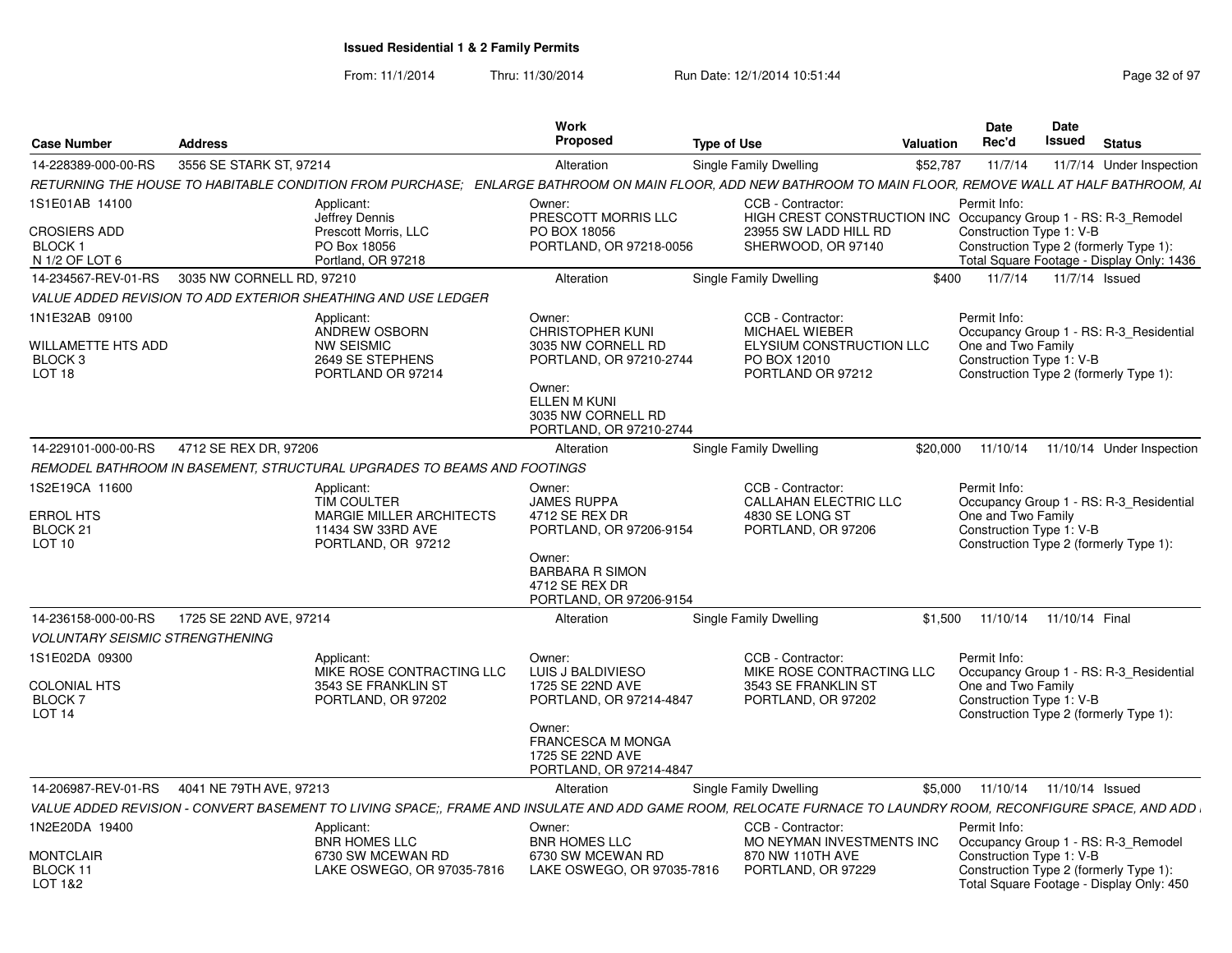|                                                                                         |                          |                                                                                                                                                              | <b>Work</b>                                                                                                                                               |                    |                                                                                                                                                                                                                                                         |           | <b>Date</b>                                                    | Date            |                                                                                                                           |
|-----------------------------------------------------------------------------------------|--------------------------|--------------------------------------------------------------------------------------------------------------------------------------------------------------|-----------------------------------------------------------------------------------------------------------------------------------------------------------|--------------------|---------------------------------------------------------------------------------------------------------------------------------------------------------------------------------------------------------------------------------------------------------|-----------|----------------------------------------------------------------|-----------------|---------------------------------------------------------------------------------------------------------------------------|
| <b>Case Number</b>                                                                      | <b>Address</b>           |                                                                                                                                                              | <b>Proposed</b>                                                                                                                                           | <b>Type of Use</b> |                                                                                                                                                                                                                                                         | Valuation | Rec'd                                                          | <b>Issued</b>   | <b>Status</b>                                                                                                             |
| 14-236163-000-00-RS                                                                     | 5136 SE 52ND AVE, 97206  |                                                                                                                                                              | Alteration                                                                                                                                                |                    | <b>Single Family Dwelling</b>                                                                                                                                                                                                                           | \$1,800   | 11/10/14                                                       | 11/10/14 Final  |                                                                                                                           |
| CONVERT EXISTING WINDOW TO EGRESS WINDOW                                                |                          |                                                                                                                                                              |                                                                                                                                                           |                    |                                                                                                                                                                                                                                                         |           |                                                                |                 |                                                                                                                           |
| 1S2E18AC 02600<br>OVERTON PK<br><b>BLOCK A</b><br>S 50' OF W 100' OF LOT 8              |                          | Applicant:<br>SUNDANCE OREGON INC<br>7705 SE FLAVEL<br>PORTLAND OR 97206                                                                                     | Owner:<br><b>GERALD E HOWE</b><br>3401 SE KELLY ST<br>PORTLAND, OR 97202-1838<br>Owner:<br>JOAN M HOWE<br>3401 SE KELLY ST<br>PORTLAND, OR 97202-1838     |                    | CCB - Contractor:<br>SUNDANCE OREGON INC<br>7705 SE FLAVEL<br>PORTLAND OR 97206                                                                                                                                                                         |           | Permit Info:<br>One and Two Family<br>Construction Type 1: V-B |                 | Occupancy Group 1 - RS: R-3_Residential<br>Construction Type 2 (formerly Type 1):                                         |
| 14-236165-000-00-RS                                                                     | 12130 SE OGDEN CT, 97266 |                                                                                                                                                              | Alteration                                                                                                                                                |                    | <b>Single Family Dwelling</b>                                                                                                                                                                                                                           | \$1,800   | 11/10/14  11/10/14  Final                                      |                 |                                                                                                                           |
| CONVERT EXISTING WINDOW TO EGRESS WINDOW                                                |                          |                                                                                                                                                              |                                                                                                                                                           |                    |                                                                                                                                                                                                                                                         |           |                                                                |                 |                                                                                                                           |
| 1S2E22AD 00400<br>TRUE HAVEN<br>BLOCK <sub>3</sub><br>LOT <sub>8</sub>                  |                          | Applicant:<br>SUNDANCE OREGON INC<br>7705 SE FLAVEL<br>PORTLAND OR 97206                                                                                     | Owner:<br><b>CHAD A LUDWIG</b><br>12130 SE OGDEN CT<br>PORTLAND, OR 97266-4945                                                                            |                    | CCB - Contractor:<br>SUNDANCE OREGON INC<br>7705 SE FLAVEL<br>PORTLAND OR 97206                                                                                                                                                                         |           | Permit Info:<br>One and Two Family<br>Construction Type 1: V-B |                 | Occupancy Group 1 - RS: R-3_Residential<br>Construction Type 2 (formerly Type 1):                                         |
| 14-236112-000-00-RS                                                                     | 1805 N CRAMER ST, 97217  |                                                                                                                                                              | Alteration                                                                                                                                                |                    | Single Family Dwelling                                                                                                                                                                                                                                  |           |                                                                |                 | \$30,000  11/10/14  11/10/14  Under Inspection                                                                            |
|                                                                                         |                          | CONVERT EXISTING GARAGE TO OFFICE SPACE TO INCLUDE NEW OFFICE AREA, BATHROOM AND LAUNDRY ROOM. WORK INCLUDES DRIVEWAY EXTENSION AND NEW 9X18 PARKING PAD FO. |                                                                                                                                                           |                    |                                                                                                                                                                                                                                                         |           |                                                                |                 |                                                                                                                           |
| 1N1E16DA 15400<br><b>GRANVILLE</b><br>BLOCK 4<br>LOT <sub>4</sub>                       |                          | Applicant:<br>ABRAM ROY ROSENTHAL<br>1804 N COLFAX<br>PORTLAND, OR 97217-4731                                                                                | Owner:<br>LYLE J JORGENSON<br>1805 N CRAMER ST<br>PORTLAND, OR 97217-4738<br>Owner:<br>APRIL M D JORGENSON<br>1805 N CRAMER ST<br>PORTLAND, OR 97217-4738 |                    | CCB - Contractor:<br>DEKORTE ELECTRIC INC<br>5331 SW MACADAM AVE, SUITE<br>258-113<br>PORTLAND OR 97239<br>CCB - Contractor:<br>EVENFLOW PLUMBING INC<br>PO BOX 10041<br>PORTLAND OR 97296<br>CCB - Contractor:<br>ABRAM ROY ROSENTHAL<br>1804 N COLFAX |           | Permit Info:<br>Construction Type 1: V-B                       |                 | Occupancy Group 1 - RS: R-3_Remodel<br>Construction Type 2 (formerly Type 1):<br>Total Square Footage - Display Only: 300 |
|                                                                                         |                          |                                                                                                                                                              |                                                                                                                                                           |                    | PORTLAND, OR 97217-4731                                                                                                                                                                                                                                 |           |                                                                |                 |                                                                                                                           |
| 14-236268-000-00-RS                                                                     | 6322 SE RAMONA ST, 97206 |                                                                                                                                                              | Alteration                                                                                                                                                |                    | Single Family Dwelling                                                                                                                                                                                                                                  | \$500     | 11/10/14                                                       | 11/10/14 Issued |                                                                                                                           |
| SOLAR - 6.24 KW ROOF TOP MOUNTED PV SYSTEM; PRESCRIPTIVE                                |                          |                                                                                                                                                              |                                                                                                                                                           |                    |                                                                                                                                                                                                                                                         |           |                                                                |                 |                                                                                                                           |
| 1S2E17CB 09900<br><b>TREMONT PL</b><br>BLOCK 22<br>W 1/2 OF LOT 19<br>LOT <sub>20</sub> |                          | Applicant:<br><b>REC SOLAR INC</b><br>3380 SE 20TH AVE<br>PORTLAND, OR 97202                                                                                 | Owner:<br><b>BRYAN N RAMOS</b><br>6322 SE RAMONA ST<br>PORTLAND, OR 97206<br>Owner:<br><b>LENA RAMOS</b><br>6322 SE RAMONA ST<br>PORTLAND, OR 97206       |                    | CCB - Contractor:<br>REC SOLAR INC<br>3380 SE 20TH AVE<br>PORTLAND, OR 97202                                                                                                                                                                            |           | Permit Info:<br>One and Two Family<br>Construction Type 1: V-B |                 | Occupancy Group 1 - RS: R-3_Residential<br>Construction Type 2 (formerly Type 1):                                         |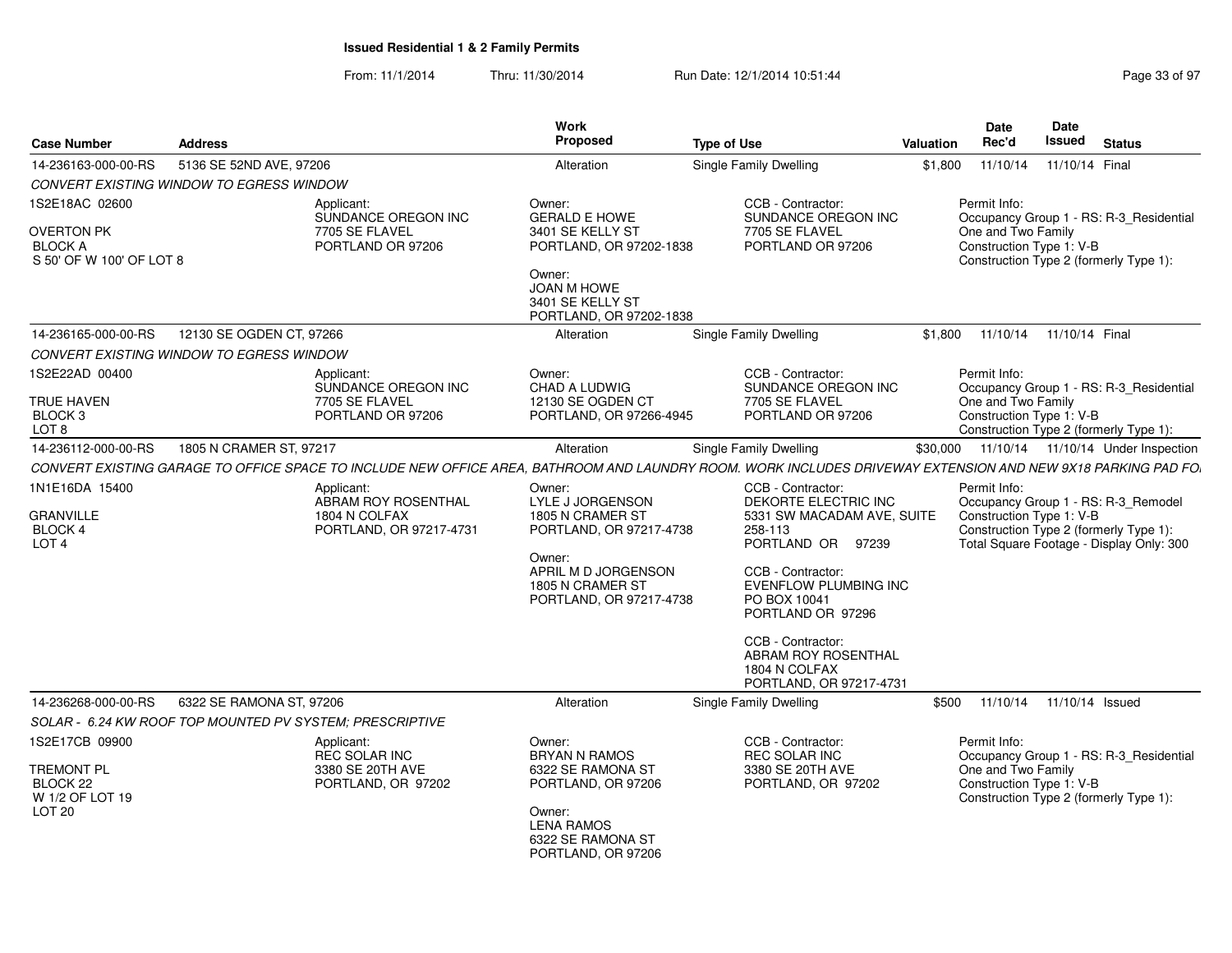| <b>Case Number</b>                                                                        | <b>Address</b>             |                                                                                    | <b>Work</b><br>Proposed                                                                                                                                       | <b>Type of Use</b>                                                                                                                                                   | Valuation | <b>Date</b><br>Rec'd                                           | <b>Date</b><br><b>Issued</b> | <b>Status</b>                                                                     |
|-------------------------------------------------------------------------------------------|----------------------------|------------------------------------------------------------------------------------|---------------------------------------------------------------------------------------------------------------------------------------------------------------|----------------------------------------------------------------------------------------------------------------------------------------------------------------------|-----------|----------------------------------------------------------------|------------------------------|-----------------------------------------------------------------------------------|
| 14-236309-000-00-RS                                                                       | 2416 SE CLINTON ST         |                                                                                    | Alteration                                                                                                                                                    | <b>Single Family Dwelling</b>                                                                                                                                        | \$6,000   | 11/10/14                                                       |                              | 11/10/14 Under Inspection                                                         |
|                                                                                           |                            |                                                                                    |                                                                                                                                                               | CONVERTING BASEMENT TO LIVING SPACE; REMOVE WALL TO EXTEND INTERIOR GARAGE SPACE; FURING OUT AND BUILDING NEW WALL TO CREATE FAMILY ROOM Trade permits pulled separa |           |                                                                |                              |                                                                                   |
| 1S1E11AA                                                                                  |                            | Applicant:<br>KATHRYN G O'BRIEN<br>2416 SE CLINTON ST<br>PORTLAND, OR 97202        | Owner:<br>KATHRYN G O'BRIEN<br>2416 SE CLINTON ST<br>PORTLAND, OR 97202<br>Owner:<br>PATRICK TO'BRIEN<br>2416 SE CLINTON ST<br>PORTLAND, OR 97202             |                                                                                                                                                                      |           | Permit Info:<br>One and Two Family<br>Construction Type 1: V-B |                              | Occupancy Group 1 - RS: R-3_Residential<br>Construction Type 2 (formerly Type 1): |
| 14-236653-000-00-RS                                                                       | 2155 SW EDGEWOOD RD, 97201 |                                                                                    | Alteration                                                                                                                                                    | <b>Single Family Dwelling</b>                                                                                                                                        | \$15,000  | 11/12/14                                                       | 11/12/14 Issued              |                                                                                   |
|                                                                                           |                            |                                                                                    |                                                                                                                                                               | REMOVE WALL BETWEEN KITCHEN AND DINING ROOM ON MAIN FLOOR TO OPEN UP SPACE, NEW POSTS/COLUMN/JOISTS AT BASEMENT LEVEL, RELOCATE BATHROOM INTO NEW SPACE ON           |           |                                                                |                              |                                                                                   |
| 1S1E04CC 13700                                                                            |                            | Applicant:<br>AWARE CONSTRUCTION INC                                               | Owner:<br><b>GARY W GUINN</b>                                                                                                                                 | CCB - Contractor:<br>AWARE CONSTRUCTION INC                                                                                                                          |           | Permit Info:                                                   |                              | Occupancy Group 1 - RS: R-3_Remodel                                               |
| SECTION 04 1S 1E<br>TL 13700 0.19 ACRES                                                   |                            | 23930 SE SCOTT RIDGE TERR<br>SHERWOOD OR 97140                                     | 3042 SW NOTTINGHAM DR<br>PORTLAND, OR 97201-1682                                                                                                              | 23930 SE SCOTT RIDGE TERR<br>SHERWOOD OR 97140                                                                                                                       |           | Construction Type 1: V-B                                       |                              | Construction Type 2 (formerly Type 1):                                            |
|                                                                                           |                            |                                                                                    | Owner:<br><b>GWYNNE WOODWARD</b><br>3042 SW NOTTINGHAM DR<br>PORTLAND, OR 97201-1682                                                                          |                                                                                                                                                                      |           |                                                                |                              |                                                                                   |
| 14-236669-000-00-RS                                                                       | 3923 SE KELLY ST, 97202    |                                                                                    | Alteration                                                                                                                                                    | <b>Single Family Dwelling</b>                                                                                                                                        | \$3,000   | 11/12/14                                                       | 11/12/14 Issued              |                                                                                   |
|                                                                                           |                            | REPLACE (SW CORNER) ROOF SHEATHING, AND ROOF RAFTERS THAT GOT DAMAGED BY TREE FALL |                                                                                                                                                               |                                                                                                                                                                      |           |                                                                |                              |                                                                                   |
| 1S1E12AD 03600<br><b>MUIRS ADD</b><br><b>BLOCK1</b><br>LOT <sub>3</sub><br>W 1/2 OF LOT 4 |                            | Applicant:<br><b>KEN OLIPHANT</b><br>1022 SW SALMON ST<br>PORTLAND OR 97205        | Owner:<br><b>RICHARD A GORHAM</b><br>832 QUIVERA ST<br>LAGUNA BEACH, CA 92651<br>Owner:<br><b>ABRAHAM SANCHEZ</b><br>832 QUIVERA ST<br>LAGUNA BEACH, CA 92651 | CCB - Contractor:<br><b>TOM HAMMONS</b><br>CHARTER CONSTRUCTION INC<br>3747 SE 8TH AVE<br>PORTLAND, OR 97202                                                         |           | Permit Info:<br>One and Two Family<br>Construction Type 1: V-B |                              | Occupancy Group 1 - RS: R-3 Residential<br>Construction Type 2 (formerly Type 1): |
| 14-236764-000-00-RS                                                                       | 16625 NW WAPATO DR         |                                                                                    | Alteration                                                                                                                                                    | Single Family Dwelling                                                                                                                                               | \$25,000  |                                                                | 11/12/14  11/12/14  Issued   |                                                                                   |
|                                                                                           |                            |                                                                                    |                                                                                                                                                               | REMOVE WALL IN BASEMENT, ADD NEW FOOTINGS AND BEAM FOR SUPPORT, MAIN FLOOR REMOVE POSTS AT STAIRS & CONSTRUCT NEW STRAIGHT RUN STAIR, ADDITION OF FLOOR JOIST:       |           |                                                                |                              |                                                                                   |
| 2N1W20BD 03300                                                                            |                            | Applicant:<br><b>NEAL MOYER</b>                                                    | Owner:<br><b>NEAL MOYER</b>                                                                                                                                   | CCB - Contractor:<br><b>CHARLES P MITCHELL II</b>                                                                                                                    |           | Permit Info:                                                   |                              | Occupancy Group 1 - RS: R-3_Residential                                           |
| <b>BURLINGTON</b><br>BLOCK 15<br>LOT 7-8&19&20                                            |                            | 16625 NW WAPATO DR<br>PORTLAND, OR 97231-2102                                      | 16625 NW WAPATO DR<br>PORTLAND, OR 97231-2102                                                                                                                 | 1000 E 2ND ST<br>YAMHILL, OR 97148                                                                                                                                   |           | One and Two Family<br>Construction Type 1: V-B                 |                              | Construction Type 2 (formerly Type 1):                                            |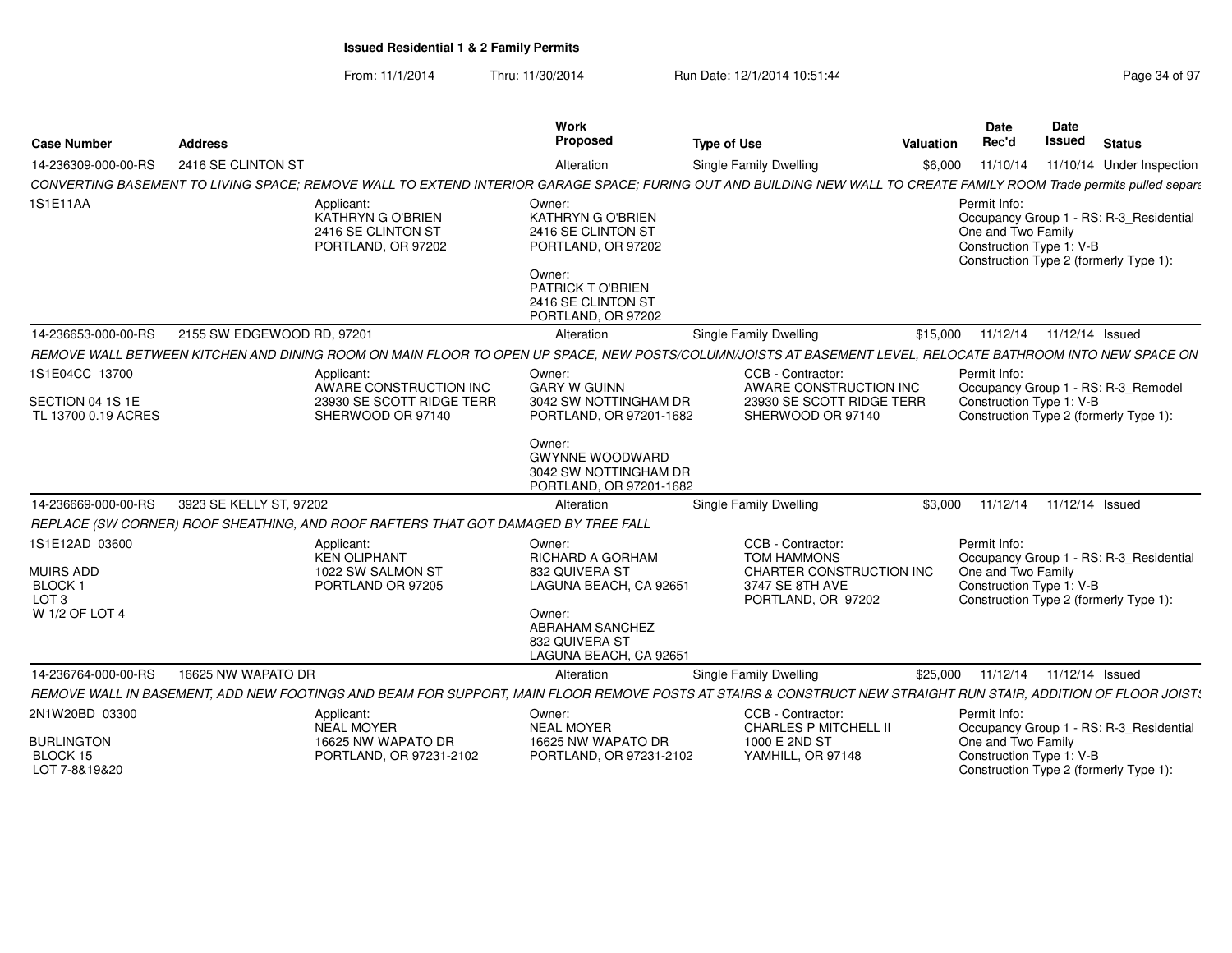| <b>Case Number</b>                                            | <b>Address</b>                                                                                                                                                  | <b>Work</b><br>Proposed                                                    | <b>Type of Use</b>                                                                          | <b>Valuation</b> | <b>Date</b><br>Rec'd                           | <b>Date</b><br>Issued      | <b>Status</b>                                                                       |
|---------------------------------------------------------------|-----------------------------------------------------------------------------------------------------------------------------------------------------------------|----------------------------------------------------------------------------|---------------------------------------------------------------------------------------------|------------------|------------------------------------------------|----------------------------|-------------------------------------------------------------------------------------|
| 14-236829-000-00-RS                                           | 3568 NE HANCOCK ST, 97212                                                                                                                                       | Alteration                                                                 | Single Family Dwelling                                                                      | \$500            | 11/12/14                                       | 11/12/14 Final             |                                                                                     |
|                                                               | SOLAR - INSTALLATION OF NEW ROOF MOUNTED 5.5KW PV ARRAY: PERSCRIPTIVE                                                                                           |                                                                            |                                                                                             |                  |                                                |                            |                                                                                     |
| 1N1E25DC 09100<br>HANCOCK ST ADD                              | Applicant:<br>SYNCHRO SOLAR, LLC.<br>1111 E BURNSIDE ST. #308                                                                                                   | Owner:<br>JEDEDIAH ROSENZWEIG<br>3568 NE HANCOCK ST                        | CCB - Contractor:<br>SYNCHRO SOLAR, LLC.<br>1111 E BURNSIDE ST. #308                        |                  | Permit Info:<br>One and Two Family             |                            | Occupancy Group 1 - RS: R-3 Residential                                             |
| <b>BLOCK 5</b><br>LOT <sub>3</sub>                            | PORTLAND, OR 97214                                                                                                                                              | PORTLAND, OR 97212<br>Owner:<br><b>MEGHAN O'NEIL</b><br>3568 NE HANCOCK ST | PORTLAND, OR 97214                                                                          |                  | Construction Type 1: V-B                       |                            | Construction Type 2 (formerly Type 1):                                              |
|                                                               |                                                                                                                                                                 | PORTLAND, OR 97212                                                         |                                                                                             |                  |                                                |                            |                                                                                     |
| 14-236924-000-00-RS                                           | 2213 SE 52ND AVE, 97215                                                                                                                                         | Alteration                                                                 | Single Family Dwelling                                                                      | \$70,000         |                                                |                            | 11/12/14  11/12/14  Under Inspection                                                |
|                                                               | REMODEL - MAIN FLOOR TO INCLUDE REMOVAL OF WALL IN THE KITCHEN AND CLOSE OFF ONE DOOR OPENING. REVISE BOTTOM 3 TREADS TO A STRAIGHT RUN: SECOND FLOOR TO INCLUL |                                                                            |                                                                                             |                  |                                                |                            |                                                                                     |
| 1S2E06DC 03300                                                | Applicant:<br>CHAD RAYON                                                                                                                                        | Owner:<br><b>LUCI CORPORATION</b>                                          | CCB - Contractor:<br>CHAD RAYON                                                             |                  | Permit Info:                                   |                            | Occupancy Group 1 - RS: R-3_Remodel                                                 |
| <b>GROVELAND PK</b><br>BLOCK <sub>7</sub><br>LOT <sub>7</sub> | <b>FROM START TO FINISH</b><br><b>CONSTRUCTION LLC</b><br>7511 SE HARMONY RD<br>MILWAUKIE OR 97222                                                              | 6740 SW RALEIGHWOOD LN<br>PORTLAND, OR 97225-1923                          | <b>FROM START TO FINISH</b><br>CONSTRUCTION LLC<br>7511 SE HARMONY RD<br>MILWAUKIE OR 97222 |                  | Construction Type 1: V-B                       |                            | Construction Type 2 (formerly Type 1):<br>Total Square Footage - Display Only: 1200 |
|                                                               |                                                                                                                                                                 |                                                                            | CCB - Contractor:<br><b>UPMF LLC</b><br>17201 BEATON RD SE<br>MONROE, WA 98272              |                  |                                                |                            |                                                                                     |
| 14-236991-000-00-RS                                           | 462 SE 52ND AVE                                                                                                                                                 | Alteration                                                                 | Single Family Dwelling                                                                      | \$11,500         |                                                |                            | 11/12/14  11/12/14  Under Inspection                                                |
|                                                               | INSTALL THREE NEW WINDOWS ON THE SOUTH SIDE OF 3 STORY HOUSE                                                                                                    |                                                                            |                                                                                             |                  |                                                |                            |                                                                                     |
| 1N2E31DC 19003                                                | Applicant:<br><b>BRENDAN JAMES HUTCHINS</b>                                                                                                                     | Owner:<br>SETH B DE L'ISLE                                                 | CCB - Contractor:<br><b>BRENDAN JAMES HUTCHINS</b>                                          |                  | Permit Info:                                   |                            | Occupancy Group 1 - RS: R-3 Residential                                             |
| PARTITION PLAT 2012-18<br>LOT <sub>3</sub>                    | 6533 SW VIRGINIA AVE APT G<br>PORTLAND, OR 97239                                                                                                                | 462 SE 52ND AVE<br>PORTLAND, OR 97215<br>Owner:                            | 6533 SW VIRGINIA AVE APT G<br>PORTLAND, OR 97239                                            |                  | One and Two Family<br>Construction Type 1: V-B |                            | Construction Type 2 (formerly Type 1):                                              |
|                                                               |                                                                                                                                                                 | AIDA S DE L'ISLE<br>462 SE 52ND AVE<br>PORTLAND, OR 97215                  |                                                                                             |                  |                                                |                            |                                                                                     |
| 14-231819-000-00-RS                                           | 215 N STAFFORD ST - Unit A                                                                                                                                      | Alteration                                                                 | <b>Single Family Dwelling</b>                                                               | \$500            |                                                | 11/13/14  11/13/14  Issued |                                                                                     |
|                                                               | SOLAR - 5.04 KW ROOF MOUNTED PV ARRAY, PRESCRIPTIVE                                                                                                             |                                                                            |                                                                                             |                  |                                                |                            |                                                                                     |
| 1N1E15AB 16702                                                | Applicant:<br><b>GREG KAMPS</b>                                                                                                                                 | Owner:<br>NANCI E LUNA JIMENEZ                                             | CCB - Contractor:<br>SYNCHRO SOLAR, LLC.                                                    |                  | Permit Info:                                   |                            | Occupancy Group 1 - RS: R-3_Residential                                             |
| PARTITION PLAT 2012-19<br>LOT <sub>2</sub>                    | SYNCHRO SOLAR<br>1339 SE 8TH AVE SUITE B<br>PORTLAND, OR 97214                                                                                                  | 215 N STAFFORD ST<br>PORTLAND, OR 97217-1541                               | 1111 E BURNSIDE ST. #308<br>PORTLAND, OR 97214                                              |                  | One and Two Family<br>Construction Type 1: V-B |                            | Construction Type 2 (formerly Type 1):                                              |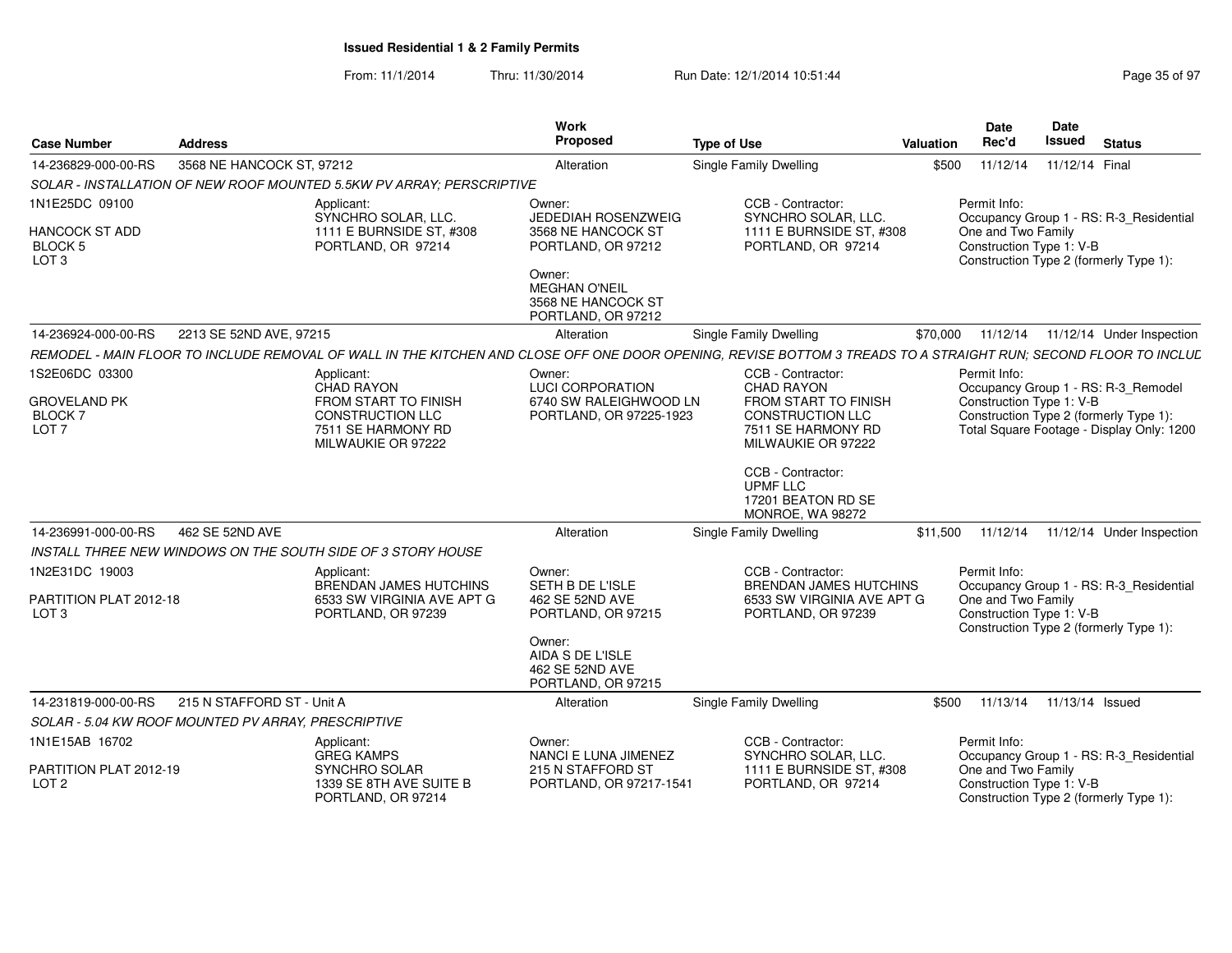| <b>Case Number</b>                                                                | <b>Address</b>                                  |                                                                                                                                   | <b>Work</b><br><b>Proposed</b>                                                       | <b>Type of Use</b>                                                      | <b>Valuation</b> | <b>Date</b><br>Rec'd                                                                     | <b>Date</b><br>Issued                                                                    | <b>Status</b>                       |
|-----------------------------------------------------------------------------------|-------------------------------------------------|-----------------------------------------------------------------------------------------------------------------------------------|--------------------------------------------------------------------------------------|-------------------------------------------------------------------------|------------------|------------------------------------------------------------------------------------------|------------------------------------------------------------------------------------------|-------------------------------------|
| 14-237324-000-00-RS                                                               | 2972 SW CHAMPLAIN DR. 97201                     |                                                                                                                                   | Alteration                                                                           | Single Family Dwelling                                                  | \$11.780         | 11/13/14                                                                                 |                                                                                          | 11/13/14 Under Inspection           |
|                                                                                   |                                                 | CONVERT BASEMENT TO LIVING SPACE INCLUDE NEW BATHROOM***TRADES TO BE OBTAINED SEPARATELY***                                       |                                                                                      |                                                                         |                  |                                                                                          |                                                                                          |                                     |
| 1N1E32DC 10300                                                                    |                                                 | Applicant:<br>MICHAEL D SAUSE                                                                                                     | Owner:<br>MICHAEL D SAUSE                                                            |                                                                         |                  | Permit Info:                                                                             |                                                                                          | Occupancy Group 1 - RS: R-3_Remodel |
| <b>ARLINGTON HTS &amp; RPLT</b><br>BLOCK 18<br>E 1/2 OF LOT 4<br>LOT <sub>5</sub> | 2972 SW CHAMPLAIN DR<br>PORTLAND, OR 97205-5875 |                                                                                                                                   | 2972 SW CHAMPLAIN DR<br>PORTLAND, OR 97205-5875                                      |                                                                         |                  | Construction Type 1: V-B<br>Construction Type 2 (formerly Type 1):                       |                                                                                          |                                     |
|                                                                                   |                                                 |                                                                                                                                   | Owner:<br><b>KAREN R THOMPSON</b><br>2972 SW CHAMPLAIN DR<br>PORTLAND, OR 97205-5875 |                                                                         |                  |                                                                                          |                                                                                          |                                     |
| 14-204913-000-00-RS                                                               | 4815 NE 47TH AVE, 97218                         |                                                                                                                                   | Alteration                                                                           | Single Family Dwelling                                                  | \$500            | 11/13/14                                                                                 |                                                                                          | 11/13/14 Under Inspection           |
|                                                                                   |                                                 | SOLAR - 3.44KW ROOF TOP MOUNTED PV SYSTEM - PRESCRIPTIVE                                                                          |                                                                                      |                                                                         |                  |                                                                                          |                                                                                          |                                     |
| 1N2E19BC 07900                                                                    |                                                 | Applicant:<br>PRO STAT SERVICES LLC                                                                                               | Owner:<br><b>SUSAN BURNS</b>                                                         | CCB - Contractor:<br><b>PRO STAT SERVICES LLC</b>                       |                  | Permit Info:<br>Occupancy Group 1 - RS: R-3_Residential                                  |                                                                                          |                                     |
| <b>LEICH ADD</b><br>BLOCK <sub>3</sub><br>N 50' OF S 100' OF LOT 1                |                                                 | 8122 NE 91ST ST<br>VANCOUVER, WA 98662                                                                                            | 4815 NE 47TH AVE<br>PORTLAND, OR 97218-1619                                          | 8122 NE 91ST ST<br>VANCOUVER, WA 98662                                  |                  | One and Two Family<br>Construction Type 1: V-B<br>Construction Type 2 (formerly Type 1): |                                                                                          |                                     |
|                                                                                   |                                                 |                                                                                                                                   | Owner:<br>RACHAEL D COOK<br>4815 NE 47TH AVE<br>PORTLAND, OR 97218-1619              |                                                                         |                  |                                                                                          |                                                                                          |                                     |
| 14-237297-000-00-RS<br>2516 NE 25TH AVE, 97212                                    |                                                 | Alteration                                                                                                                        | Single Family Dwelling                                                               | \$5,000                                                                 | 11/13/14         |                                                                                          | 11/13/14 Under Inspection                                                                |                                     |
|                                                                                   |                                                 | REMOVE WALLS AT EXISTING KITCHEN AREA TO OPEN UP SPACE, ADD BEAM ABOVE, REMODEL KITCHEN (TRADE PERMITS TO BE OBTAINED SEPARATELY) |                                                                                      |                                                                         |                  |                                                                                          |                                                                                          |                                     |
| 1N1E25CB 03400                                                                    |                                                 | Applicant:<br><b>NEAL VAN ZANTE</b><br>17335 LAKE HAVEN DRIVE<br>LAKE OSWEGO, OR 970350000                                        | Owner:<br>KATHERINE R BLACK                                                          |                                                                         |                  | Permit Info:<br>Occupancy Group 1 - RS: R-3 Residential                                  |                                                                                          |                                     |
| <b>BRAZEE ST ADD</b><br>BLOCK 4<br>LOT 3&4                                        |                                                 |                                                                                                                                   | 2516 NE 25TH AVE<br>PORTLAND, OR 97212                                               |                                                                         |                  |                                                                                          | One and Two Family<br>Construction Type 1: V-B<br>Construction Type 2 (formerly Type 1): |                                     |
|                                                                                   |                                                 |                                                                                                                                   | Owner:<br><b>JONATHAN A BLACK</b><br>2516 NE 25TH AVE<br>PORTLAND, OR 97212          |                                                                         |                  |                                                                                          |                                                                                          |                                     |
| 14-237587-000-00-RS                                                               | 2724 NE 51ST AVE, 97213                         |                                                                                                                                   | Alteration                                                                           | Single Family Dwelling                                                  | \$60,000         | 11/13/14                                                                                 |                                                                                          | 11/13/14 Under Inspection           |
|                                                                                   |                                                 | EXCAVATE BASEMENT TO INCREASE CEILING HEIGHT. VOLUNTARY SEISMIC UPGRADE                                                           |                                                                                      |                                                                         |                  |                                                                                          |                                                                                          |                                     |
| 1N2E30BD 14000                                                                    |                                                 | Applicant:<br><b>STEVE GEMMELL</b>                                                                                                | Owner:<br><b>NANCY A LYLE</b>                                                        | CCB - Contractor:<br><b>STEVE GEMMELL</b>                               |                  | Permit Info:<br>Occupancy Group 1 - RS: R-3_Residential                                  |                                                                                          |                                     |
| <b>ROSE CITY PK</b><br>BLOCK 137<br>LOT <sub>13</sub>                             |                                                 | <b>GEMMELL CONSTRUCTION LLC</b><br>3817 N WILLIAMS<br>PORTLAND OR 97227                                                           | 2724 NE 51ST AVE<br>PORTLAND, OR 97213-2534                                          | <b>GEMMELL CONSTRUCTION LLC</b><br>3817 N WILLIAMS<br>PORTLAND OR 97227 |                  | One and Two Family<br>Construction Type 1: V-B<br>Construction Type 2 (formerly Type 1): |                                                                                          |                                     |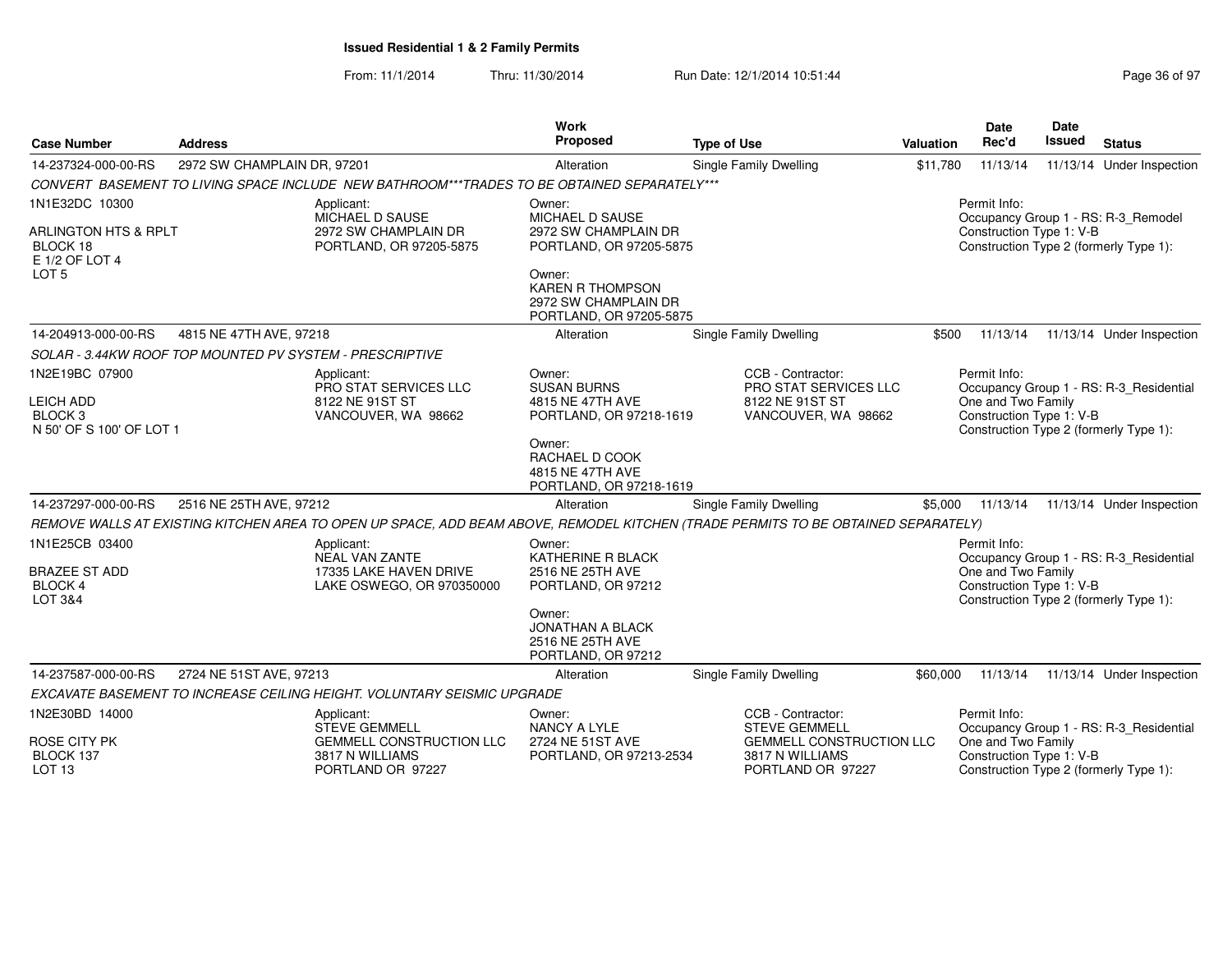| <b>Case Number</b>                                                       | <b>Address</b>                      |                                                                                                                     | <b>Work</b><br>Proposed                                                                                                                                         | <b>Type of Use</b>                                                                                                                                                                                                                                                                                                                | <b>Valuation</b> | Date<br>Rec'd                                                  | Date<br>Issued  | <b>Status</b>                                                                                                             |
|--------------------------------------------------------------------------|-------------------------------------|---------------------------------------------------------------------------------------------------------------------|-----------------------------------------------------------------------------------------------------------------------------------------------------------------|-----------------------------------------------------------------------------------------------------------------------------------------------------------------------------------------------------------------------------------------------------------------------------------------------------------------------------------|------------------|----------------------------------------------------------------|-----------------|---------------------------------------------------------------------------------------------------------------------------|
| 14-237657-000-00-RS                                                      | 2542 SE 35TH AVE, 97202             |                                                                                                                     | Alteration                                                                                                                                                      | Single Family Dwelling                                                                                                                                                                                                                                                                                                            | \$70,000         | 11/14/14                                                       | 11/14/14        | Issued                                                                                                                    |
|                                                                          |                                     | CONVERT BASEMENT TO HABITABLE SPACE. TO INCLUDE BEDROOM AND BATHROOM, TOTAL (3) TOILETS                             |                                                                                                                                                                 |                                                                                                                                                                                                                                                                                                                                   |                  |                                                                |                 |                                                                                                                           |
| 1S1E12AB 05700<br>WAVERLY<br>BLOCK 61<br>LOT 1&2                         |                                     | Applicant:<br>AUTUMN PARDEE<br>SUN DOG CONSTRUCTION INC<br>4110 SE Hawthorne #625<br>PORTLAND OR 97214              | Owner:<br><b>KELLY C LYDEM</b><br>2542 SE 35TH AVE<br>PORTLAND, OR 97202-1502<br>Owner:<br><b>TORRANCE LYDEM</b><br>2542 SE 35TH AVE<br>PORTLAND, OR 97202-1502 | CCB - Contractor:<br>SUN DOG CONSTRUCTION INC<br>545 SE 68TH AVE<br>PORTLAND OR 97215                                                                                                                                                                                                                                             |                  | Permit Info:<br>One and Two Family<br>Construction Type 1: V-B |                 | Occupancy Group 1 - RS: R-3 Residential<br>Construction Type 2 (formerly Type 1):                                         |
| 14-237380-000-00-RS                                                      | 4227 SE CRYSTAL SPRINGS BLVD, 97206 |                                                                                                                     | Alteration                                                                                                                                                      | Single Family Dwelling                                                                                                                                                                                                                                                                                                            | \$2,000          | 11/14/14                                                       | 11/14/14 Issued |                                                                                                                           |
|                                                                          |                                     | ADD WALL IN EXISTING FINISHED BASEMENT TO CREAT FAMILY ROOM. ENLARGE EXISTING BASEMENT WINDOW ADJACENT TO DRIVEWAY. |                                                                                                                                                                 |                                                                                                                                                                                                                                                                                                                                   |                  |                                                                |                 |                                                                                                                           |
| 1S2E19CB 12900<br>STANFORD HTS<br>BLOCK 8<br>E 5' OF LOT 22<br>LOT 23&24 |                                     | Applicant:<br>ANGELA J SCHUG<br>8424 SE 19TH AVE<br>PORTLAND, OR 97202-7313                                         | Owner:<br><b>REUBEN R SCHUG</b><br>8424 SE 19TH AVE<br>PORTLAND, OR 97202-7313<br>Owner:<br>ANGELA J SCHUG<br>8424 SE 19TH AVE<br>PORTLAND, OR 97202-7313       |                                                                                                                                                                                                                                                                                                                                   |                  | Permit Info:<br>Construction Type 1: V-B                       |                 | Occupancy Group 1 - RS: R-3_Remodel<br>Construction Type 2 (formerly Type 1):                                             |
| 14-237927-000-00-RS                                                      | 6905 SW 7TH AVE, 97219              |                                                                                                                     | Alteration                                                                                                                                                      | Single Family Dwelling                                                                                                                                                                                                                                                                                                            | \$15,000         | 11/14/14                                                       |                 | 11/14/14 Under Inspection                                                                                                 |
| ADD BEDROOM AND BATH IN BASEMENT.                                        |                                     |                                                                                                                     |                                                                                                                                                                 |                                                                                                                                                                                                                                                                                                                                   |                  |                                                                |                 |                                                                                                                           |
| 1S1E21AA 05400<br><b>BURLINGAME</b><br>BLOCK 28<br>LOT 11-13 TL 5400     |                                     | Applicant:<br>THOMAS L CHAMPION<br>TOM CHAMPION BUILDERS LLC<br>PO BOX 14646<br>PORTLAND, OR 97293                  | Owner:<br>KATHERINE A GIACHETTI<br>6905 SW 7TH AVE<br>PORTLAND, OR 97219-2103                                                                                   | CCB - Contractor:<br><b>CENTURY ELECTRIC</b><br>PO BOX 10646<br>PORTLAND, OR 97296<br>CCB - Contractor:<br><b>LEONARD'S PLUMBING &amp;</b><br><b>CONSTRUCTION</b><br>14310 SE CRYSTAL CT<br>PORTLAND OR 97236<br>CCB - Contractor:<br><b>THOMAS L CHAMPION</b><br>TOM CHAMPION BUILDERS LLC<br>PO BOX 14646<br>PORTLAND, OR 97293 |                  | Permit Info:<br>One and Two Family<br>Construction Type 1: V-B |                 | Occupancy Group 1 - RS: R-3 Residential<br>Construction Type 2 (formerly Type 1):                                         |
| 14-237942-000-00-RS                                                      | 1756 N HOLMAN ST, 97217             |                                                                                                                     | Alteration                                                                                                                                                      | Single Family Dwelling                                                                                                                                                                                                                                                                                                            | \$19,336         | 11/14/14                                                       | 11/14/14 Issued |                                                                                                                           |
|                                                                          |                                     | LEGALIZE BASEMENT CONVERSION, NEW INTERIOR WALLS TO CREATE 2 BEDROOMS AND 1 BATHROOM, LAUNDRY ROOM.                 |                                                                                                                                                                 |                                                                                                                                                                                                                                                                                                                                   |                  |                                                                |                 |                                                                                                                           |
| 1N1E16DA 10500<br>ROSALIND ADD<br>BLOCK <sub>5</sub><br>LOT 6            |                                     | Applicant:<br><b>MARK C FUNKHOUSER</b><br>2627 NE 144TH AVE<br>PORTLAND, OR 97230                                   | Owner:<br><b>BRIGITTE N HUNEKE</b><br>1756 N HOLMAN ST<br>PORTLAND, OR 97217                                                                                    | CCB - Contractor:<br><b>MARK C FUNKHOUSER</b><br>2627 NE 144TH AVE<br>PORTLAND, OR 97230                                                                                                                                                                                                                                          |                  | Permit Info:<br>Construction Type 1: V-B                       |                 | Occupancy Group 1 - RS: R-3_Remodel<br>Construction Type 2 (formerly Type 1):<br>Total Square Footage - Display Only: 526 |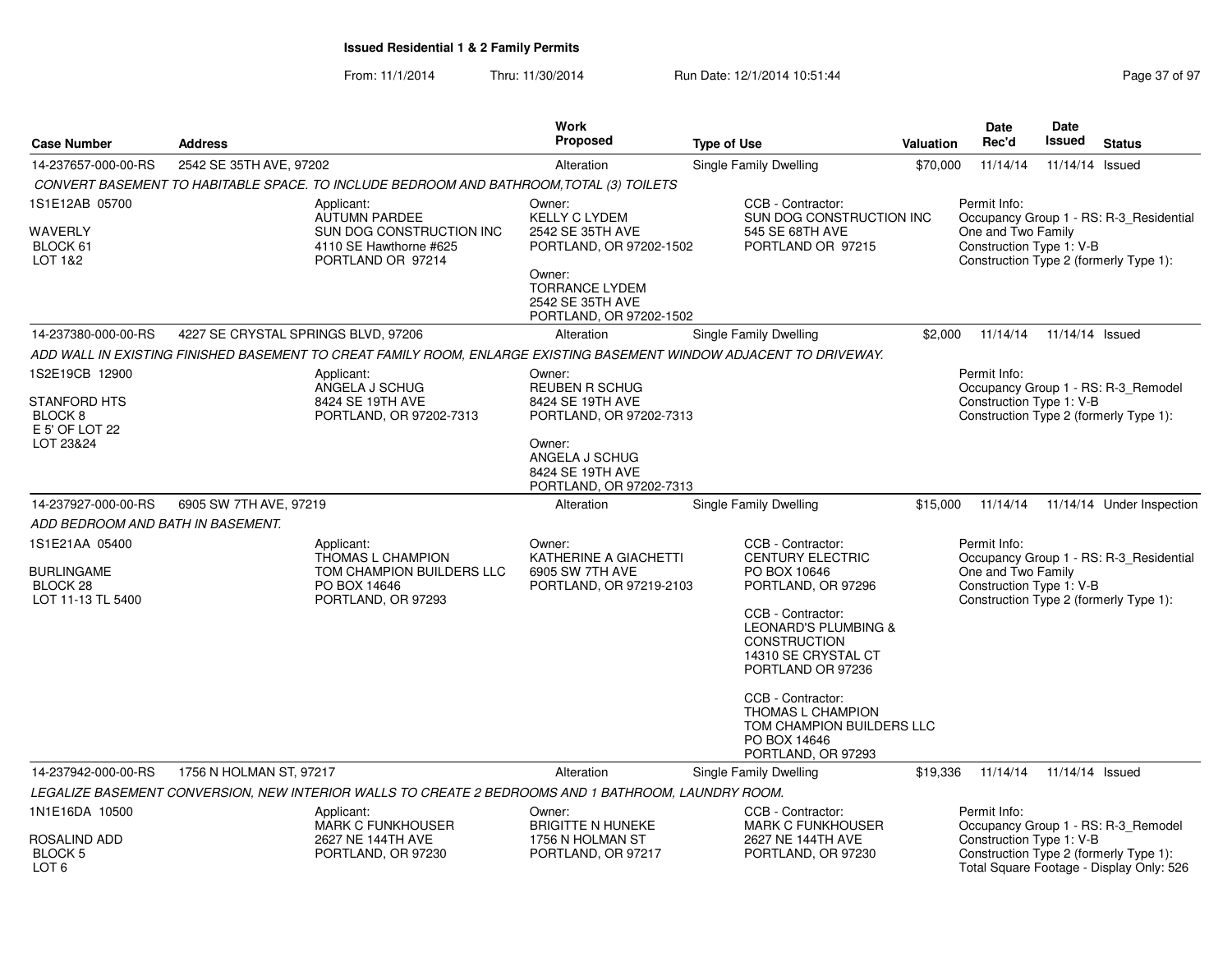| <b>Case Number</b>                                             | <b>Address</b>                                                                                       | Work<br><b>Proposed</b>                                                                                                                                           | <b>Type of Use</b>                                                                                       | Valuation | Date<br>Rec'd                                                  | Date<br>Issued             | <b>Status</b>                                                                      |
|----------------------------------------------------------------|------------------------------------------------------------------------------------------------------|-------------------------------------------------------------------------------------------------------------------------------------------------------------------|----------------------------------------------------------------------------------------------------------|-----------|----------------------------------------------------------------|----------------------------|------------------------------------------------------------------------------------|
| 14-237928-000-00-RS                                            | 4004 SE 14TH AVE, 97202                                                                              | Alteration                                                                                                                                                        | Single Family Dwelling                                                                                   | \$21,137  | 11/14/14                                                       | 11/14/14 Issued            |                                                                                    |
|                                                                |                                                                                                      | CONVERT BASEMENT TO LIVING SPACE, NEW PARTITION WALLS TO CREATE TWO NEW BEDROOMS WITH EGRESS WINDOWS AND TWO NEW BATHROOMS                                        |                                                                                                          |           |                                                                |                            |                                                                                    |
| 1S1E11DC 03900                                                 | Applicant:<br>MARK C FUNKHOUSER                                                                      | Owner:<br>JEFFREY H KLEEN                                                                                                                                         | CCB - Contractor:<br><b>MARK C FUNKHOUSER</b>                                                            |           | Permit Info:                                                   |                            | Occupancy Group 1 - RS: R-3_Remodel                                                |
| <b>BOISES ADD</b><br>BLOCK <sub>2</sub><br>LOT 1&2             | 2627 NE 144TH AVE<br>PORTLAND, OR 97230                                                              | 4004 SE 14TH AVE<br>PORTLAND, OR 97202<br>Owner:                                                                                                                  | 2627 NE 144TH AVE<br>PORTLAND, OR 97230                                                                  |           | Construction Type 1: V-B                                       |                            | Construction Type 2 (formerly Type 1):<br>Total Square Footage - Display Only: 575 |
|                                                                |                                                                                                      | <b>MYONG P O</b><br>4004 SE 14TH AVE<br>PORTLAND, OR 97202                                                                                                        |                                                                                                          |           |                                                                |                            |                                                                                    |
| 14-237924-000-00-RS                                            | 7708 SE GRANT ST, 97215                                                                              | Alteration                                                                                                                                                        | Single Family Dwelling                                                                                   | \$6.750   | 11/14/14                                                       | 11/14/14 Issued            |                                                                                    |
|                                                                | SOLAR INSTALLATION OF 2.75 KW ROOFTOP SOLAR INSTALLATION - ENGINEERED                                |                                                                                                                                                                   |                                                                                                          |           |                                                                |                            |                                                                                    |
| 1S2E05DD 04600<br>ALTENHEIM ADD<br>BLOCK 4<br>LOT <sub>2</sub> | Applicant:<br><b>ERIKA ALTENHOFEN</b><br><b>NEIL KELLY</b><br>804 N ALBERTA ST<br>PORTLAND, OR 97217 | Owner:<br>CATHERINE B SCOTT<br>7708 SE GRANT ST<br>PORTLAND, OR 97215-4117                                                                                        | CCB - Contractor:<br><b>NEIL KELLY CO INC</b><br>804 N ALBERTA ST<br>PORTLAND, OR 97217-2693             |           | Permit Info:<br>One and Two Family<br>Construction Type 1: V-B |                            | Occupancy Group 1 - RS: R-3 Residential<br>Construction Type 2 (formerly Type 1):  |
| 14-237979-000-00-RS                                            | 7420 SE HAROLD ST, 97206                                                                             | Alteration                                                                                                                                                        | Single Family Dwelling                                                                                   | \$10,000  |                                                                |                            | 11/14/14  11/14/14  Under Inspection                                               |
|                                                                |                                                                                                      | LEGALIZE CONVERSION OF ATTACHED GARAGE TO LIVING SPACE, INFILL EXISTING OVERHEAD DOOR AND REPLACE WITH WINDOW, NEW WALL AT BACK TO CREATE LAUNDRY AREA            |                                                                                                          |           |                                                                |                            |                                                                                    |
| 1S2E17DB 01100                                                 | Applicant:<br>MICHAEL T JONES                                                                        | Owner:<br>MICHAEL T JONES                                                                                                                                         |                                                                                                          |           | Permit Info:                                                   |                            | Occupancy Group 1 - RS: R-3_Residential                                            |
| <b>WOODMERE</b><br>BLOCK <sub>2</sub><br>LOT 10                | 4717 SE 73RD AVE<br>PORTLAND, OR 97206                                                               | 4717 SE 73RD AVE<br>PORTLAND, OR 97206                                                                                                                            |                                                                                                          |           | One and Two Family<br>Construction Type 1: V-B                 |                            | Construction Type 2 (formerly Type 1):                                             |
| 14-231427-000-00-RS                                            | 2348 SE TAMARACK AVE, 97214                                                                          | Alteration                                                                                                                                                        | Single Family Dwelling                                                                                   | \$4.000   |                                                                | 11/14/14  11/14/14  Issued |                                                                                    |
|                                                                |                                                                                                      | FURING OUT WALLS IN BASEMENT LAUNDRY AREA AND ADDING NEW TO CREATE NEW BATHROOM; ENCLOSING WATER HEATERACKNOWLEDGEMMENT OF EXEMPTION FOR CEILING HEIGHT           |                                                                                                          |           |                                                                |                            |                                                                                    |
| 1S1E02DC 08700<br>LADDS ADD<br>BLOCK 29<br>LOT 25              | Applicant:<br>ALYSSA I KRUEGER<br>2348 SE TAMARACK AVE<br>PORTLAND, OR 97214-5455                    | Owner:<br>ALYSSA I KRUEGER<br>2348 SE TAMARACK AVE<br>PORTLAND, OR 97214-5455                                                                                     | CCB - Contractor:<br><b>CHRISTOPHER MICHAEL</b><br><b>UMEMOTO</b><br>780 NE 19TH ST<br>GRESHAM, OR 97030 |           | Permit Info:<br>Construction Type 1: V-B                       |                            | Occupancy Group 1 - RS: R-3_Remodel<br>Construction Type 2 (formerly Type 1):      |
|                                                                |                                                                                                      | Owner:<br><b>ROBERT KRUEGER</b><br>2348 SE TAMARACK AVE<br>PORTLAND, OR 97214-5455                                                                                |                                                                                                          |           |                                                                |                            |                                                                                    |
| 14-218829-000-00-RS                                            | 4603 N ALBINA AVE, 97217                                                                             | Alteration                                                                                                                                                        | Single Family Dwelling                                                                                   | \$12,500  |                                                                | 11/14/14  11/14/14  Issued |                                                                                    |
|                                                                |                                                                                                      | CONVERT EXISTING UNFINISHED BASEMENT TO LIVING SPACE. INCLUDES 2 BEDROOMS WITH NEW WINDOWS AND WELLS. BATHROOM. FAMILY ROOM. UTILITY CLOSET: MAIN FLOOR INFILL E. |                                                                                                          |           |                                                                |                            |                                                                                    |
| 1N1E22BD 12000                                                 | Applicant:<br><b>KLAAS DE JONGE</b>                                                                  | Owner:<br>SHIFT VACATION RENTALS LLC                                                                                                                              |                                                                                                          |           | Permit Info:                                                   |                            | Occupancy Group 1 - RS: R-3 Residential                                            |
| <b>CLIFFORD ADD</b><br><b>BLOCK7</b><br>LOT <sub>8</sub>       | 4623 NE 18TH AVE<br>PORTLAND OR 97211                                                                | 4623 NE 18TH AVE<br>PORTLAND, OR 97211                                                                                                                            |                                                                                                          |           | One and Two Family<br>Construction Type 1: V-B                 |                            | Construction Type 2 (formerly Type 1):                                             |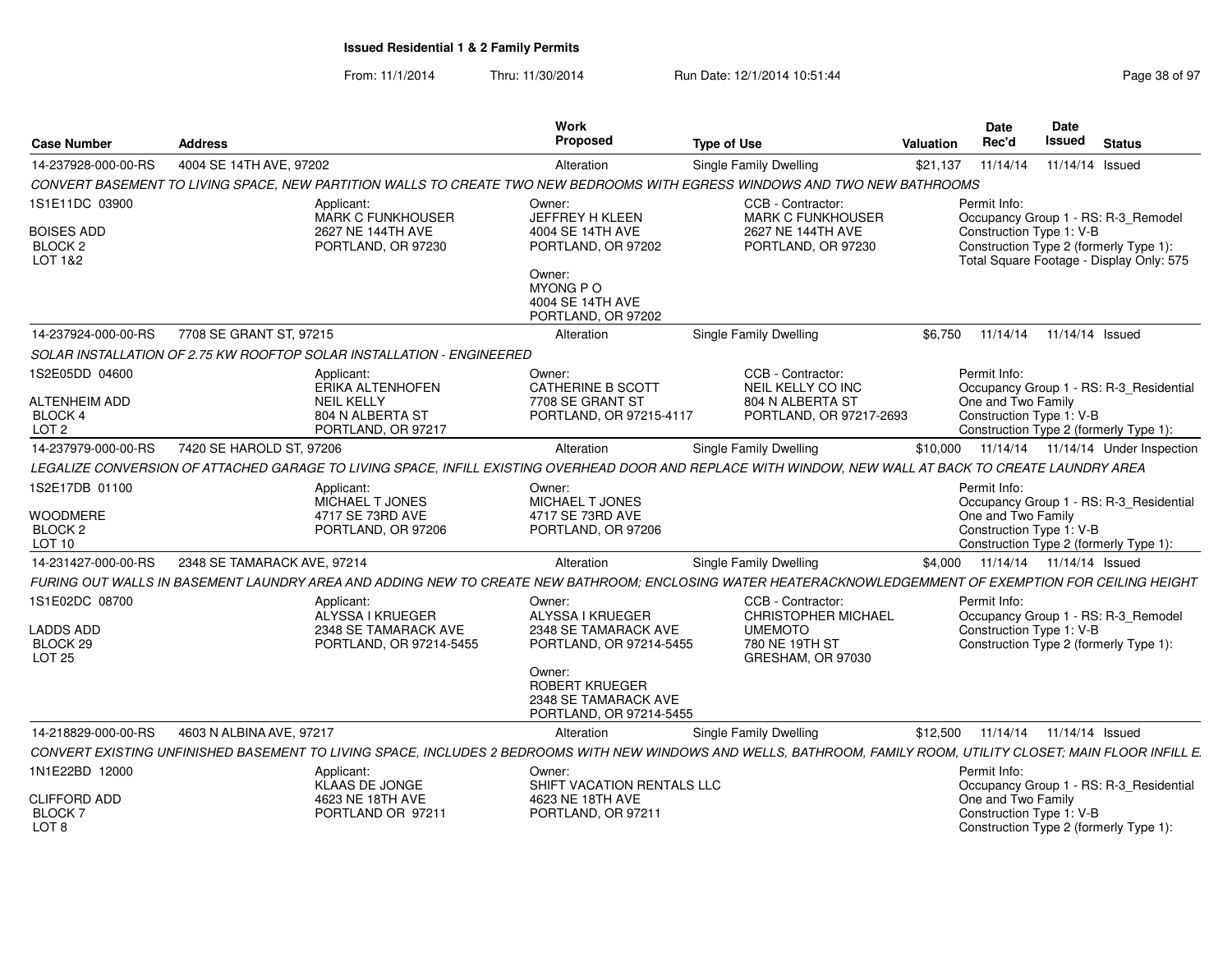| <b>Case Number</b>                                             | <b>Address</b>                                                   |                                                                                                                      | Work<br>Proposed                                                                       | <b>Type of Use</b>                                                             | Valuation | Date<br>Rec'd                                                                            | <b>Date</b><br>Issued | <b>Status</b>                           |
|----------------------------------------------------------------|------------------------------------------------------------------|----------------------------------------------------------------------------------------------------------------------|----------------------------------------------------------------------------------------|--------------------------------------------------------------------------------|-----------|------------------------------------------------------------------------------------------|-----------------------|-----------------------------------------|
| 14-237685-000-00-RS                                            | 2865 SW FAIRVIEW BLVD, 97201                                     |                                                                                                                      | Alteration                                                                             | <b>Single Family Dwelling</b>                                                  | \$3,050   | 11/14/14                                                                                 | 11/15/14 Issued       |                                         |
| <b>VOLUNTARY SEISMIC UPGRADE.</b>                              |                                                                  |                                                                                                                      |                                                                                        |                                                                                |           |                                                                                          |                       |                                         |
| 1N1E32DC 04500                                                 |                                                                  | Applicant:<br><b>STEVE GEMMELL</b>                                                                                   | Owner:<br><b>FABIAN TILLIER</b>                                                        | CCB - Contractor:<br><b>STEVE GEMMELL</b>                                      |           | Permit Info:                                                                             |                       | Occupancy Group 1 - RS: R-3 Residential |
| <b>ARLINGTON HTS &amp; RPLT</b><br>BLOCK 10<br>LOT 7&8 TL 4500 |                                                                  | <b>GEMMELL CONSTRUCTION LLC</b><br>3817 N WILLIAMS<br>PORTLAND OR 97227                                              | 2865 SW FAIRVIEW BLVD<br>PORTLAND, OR 97205-5872                                       | <b>GEMMELL CONSTRUCTION LLC</b><br>3817 N WILLIAMS<br>PORTLAND OR 97227        |           | One and Two Family<br>Construction Type 1: V-B                                           |                       | Construction Type 2 (formerly Type 1):  |
|                                                                |                                                                  |                                                                                                                      | Owner:<br><b>ABIGAIL C TILLIER</b><br>2865 SW FAIRVIEW BLVD<br>PORTLAND, OR 97205-5872 |                                                                                |           |                                                                                          |                       |                                         |
| 14-238351-000-00-RS                                            | 1919 SW ELIZABETH ST, 97201                                      |                                                                                                                      | Alteration                                                                             | <b>Single Family Dwelling</b>                                                  | \$121,057 | 11/15/14                                                                                 | 11/15/14 Issued       |                                         |
|                                                                | REMODEL TWO EXISTING BATHROOMS AND KITCHEN.                      |                                                                                                                      |                                                                                        |                                                                                |           |                                                                                          |                       |                                         |
| 1S1E04CB 10300                                                 |                                                                  | Applicant:<br>DAVID R RUSH                                                                                           | Owner:<br><b>SANDRA CAMPBELL</b>                                                       | CCB - Contractor:<br><b>MODERN PLUMBING CO</b>                                 |           | Permit Info:                                                                             |                       | Occupancy Group 1 - RS: R-3_Residential |
| <b>GROVERS ADD</b><br>BLOCK 104                                |                                                                  | 3610 NE Hancock<br>PORTLAND OR 97212-5224                                                                            | 1919 SW ELIZABETH ST<br>PORTLAND, OR 97201                                             | 11120 SW INDUSTRIAL WAY<br>TUALATIN, OR 97062                                  |           | One and Two Family<br>Construction Type 1: V-B                                           |                       |                                         |
| LOT <sub>2</sub>                                               |                                                                  |                                                                                                                      |                                                                                        | CCB - Contractor:<br>DAVID R RUSH<br>3610 NE Hancock<br>PORTLAND OR 97212-5224 |           |                                                                                          |                       | Construction Type 2 (formerly Type 1):  |
| 14-228086-000-00-RS                                            | 5140 NE WISTARIA DR, 97213                                       |                                                                                                                      | Alteration                                                                             | <b>Single Family Dwelling</b>                                                  | \$75,000  | 10/21/14                                                                                 | 11/15/14 Issued       |                                         |
|                                                                |                                                                  | REMODEL EXISTING HABITABLE DAYLITE BASEMENT, ADD BATHROOM (TOTAL (3) TOILETS ~NOT AN ACCESSORY DWELLING UNIT (ADU)~~ |                                                                                        |                                                                                |           |                                                                                          |                       |                                         |
| 1N2E30BD 16600                                                 |                                                                  | Applicant:<br><b>DAVID LIPKIND</b>                                                                                   | Owner:<br><b>WALTER R BERBLINGER</b>                                                   | CCB - Contractor:<br><b>DAVID LIPKIND</b>                                      |           | Permit Info:                                                                             |                       | Occupancy Group 1 - RS: R-3_Residential |
| ROSE CITY PK<br>BLOCK 50<br>LOT 2 TL 16600                     |                                                                  | SHELBYVILLE PROPERTIES LLC<br>1215 NE WEBSTER<br>PORTLAND OR 97211                                                   | 5140 NE WISTARIA DR<br>PORTLAND, OR 97213-2557                                         | SHELBYVILLE PROPERTIES LLC<br>1215 NE WEBSTER<br>PORTLAND OR 97211             |           | One and Two Family<br>Construction Type 1: V-B                                           |                       | Construction Type 2 (formerly Type 1):  |
|                                                                |                                                                  |                                                                                                                      | Owner:<br>ANNE S BERBLINGER<br>5140 NE WISTARIA DR<br>PORTLAND, OR 97213-2557          |                                                                                |           |                                                                                          |                       |                                         |
| 14-238407-000-00-RS                                            | 5715 NE 17TH AVE, 97211                                          |                                                                                                                      | Alteration                                                                             | Single Family Dwelling                                                         | \$3,650   | 11/17/14                                                                                 | 11/17/14 Issued       |                                         |
| <b>VOLUNTARY SEISMIC UPGRADE.</b>                              |                                                                  |                                                                                                                      |                                                                                        |                                                                                |           |                                                                                          |                       |                                         |
| 1N1E14DC 17800                                                 |                                                                  | Applicant:<br><b>STEVE GEMMELL</b>                                                                                   | Owner:<br>KATHLEEN A SULLIVAN                                                          | CCB - Contractor:<br><b>STEVE GEMMELL</b>                                      |           | Permit Info:                                                                             |                       | Occupancy Group 1 - RS: R-3_Residential |
| <b>OAKHURST</b><br>BLOCK <sub>3</sub><br><b>LOT 20</b>         | GEMMELL CONSTRUCTION LLC<br>3817 N WILLIAMS<br>PORTLAND OR 97227 |                                                                                                                      | 5715 NE 17TH AVE<br>PORTLAND, OR 97211                                                 | GEMMELL CONSTRUCTION LLC<br>3817 N WILLIAMS<br>PORTLAND OR 97227               |           | One and Two Family<br>Construction Type 1: V-B<br>Construction Type 2 (formerly Type 1): |                       |                                         |
|                                                                |                                                                  |                                                                                                                      | Owner:<br><b>SAMIR F SANKARI</b><br>5715 NE 17TH AVE<br>PORTLAND, OR 97211             |                                                                                |           |                                                                                          |                       |                                         |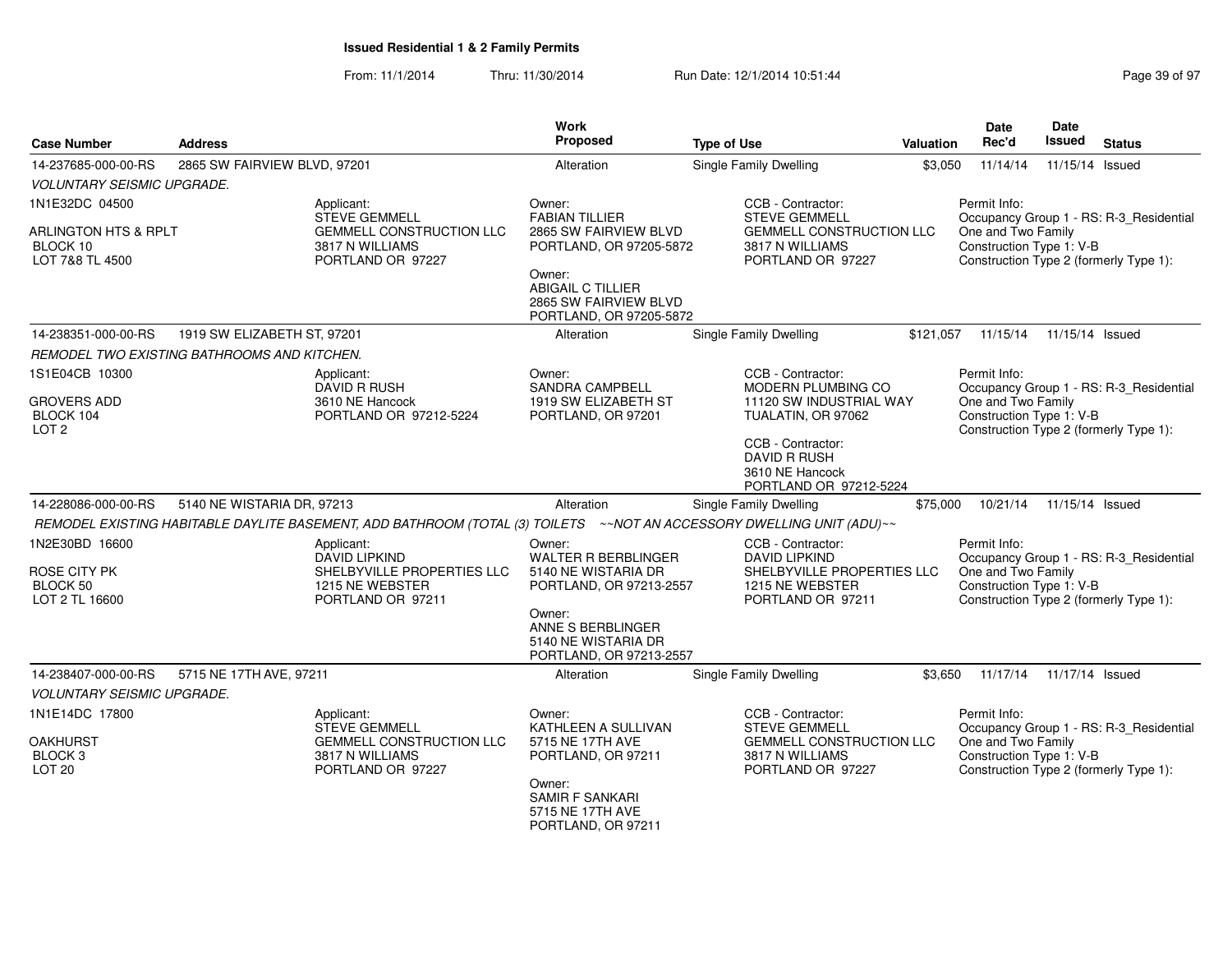| <b>Case Number</b>                                                     | <b>Address</b>                                                |                                                                                                                                                             | Work<br>Proposed                                                                                                                      | <b>Type of Use</b>                                                                                                       | Valuation | <b>Date</b><br>Rec'd                                           | Date<br><b>Issued</b>      | <b>Status</b>                                                                       |
|------------------------------------------------------------------------|---------------------------------------------------------------|-------------------------------------------------------------------------------------------------------------------------------------------------------------|---------------------------------------------------------------------------------------------------------------------------------------|--------------------------------------------------------------------------------------------------------------------------|-----------|----------------------------------------------------------------|----------------------------|-------------------------------------------------------------------------------------|
| 14-236566-000-00-RS                                                    | 10715 SW SOUTHRIDGE DR, 97219                                 |                                                                                                                                                             | Alteration                                                                                                                            | <b>Single Family Dwelling</b>                                                                                            | \$50,000  | 11/12/14                                                       | 11/17/14 Issued            |                                                                                     |
|                                                                        | REMODEL EXISTING PLAYROOM AND BATHROOM                        |                                                                                                                                                             |                                                                                                                                       |                                                                                                                          |           |                                                                |                            |                                                                                     |
| 1S1E27CD 05700<br><b>SOUTH RIDGE</b><br><b>LOT 87</b>                  |                                                               | Applicant:<br>JEFFREY BROMWELL<br>URBAN DESIGN BUILD COMPANY<br>1111 E Burnside #306<br>PORTLAND, OR 97214                                                  | Owner:<br>JEFFREY A KAYE<br>10715 SW SOUTHRIDGE DR<br>PORTLAND, OR 97219<br>Owner:<br><b>KENDRA ROTHERT</b><br>10715 SW SOUTHRIDGE DR | CCB - Contractor:<br>JEFFREY BROMWELL<br><b>URBAN DESIGN BUILD COMPANY</b><br>1111 E Burnside #306<br>PORTLAND, OR 97214 |           | Permit Info:<br>One and Two Family<br>Construction Type 1: V-B |                            | Occupancy Group 1 - RS: R-3_Residential<br>Construction Type 2 (formerly Type 1):   |
| 14-238469-000-00-RS                                                    | 11747 SE MALL ST, 97266                                       |                                                                                                                                                             | PORTLAND, OR 97219<br>Alteration                                                                                                      | <b>Single Family Dwelling</b>                                                                                            |           | \$500 11/17/14 11/17/14 Final                                  |                            |                                                                                     |
|                                                                        | SOLAR INSTALLATION, 6.63kW PV SYSTEM ON ROOFTOP, PRESCRIPTIVE |                                                                                                                                                             |                                                                                                                                       |                                                                                                                          |           |                                                                |                            |                                                                                     |
|                                                                        |                                                               |                                                                                                                                                             |                                                                                                                                       |                                                                                                                          |           |                                                                |                            |                                                                                     |
| 1S2E10DD 04200<br>MINDORO PK<br>BLOCK <sub>2</sub><br>LOT <sub>3</sub> |                                                               | Applicant:<br>MELISSA BENTLEY<br>SOLAR CITY CORPORATION<br>6132 NE 112TH AVE<br>PORTLAND, OR 97220                                                          | Owner:<br><b>GRETCHEN B GROVES</b><br>11747 SE MALL ST<br>PORTLAND, OR 97266                                                          | CCB - Contractor:<br>SOLARCITY CORPORATION<br>6132 NE 112th AVE<br>PORTLAND, OR 97220                                    |           | Permit Info:<br>One and Two Family<br>Construction Type 1: V-B |                            | Occupancy Group 1 - RS: R-3_Residential<br>Construction Type 2 (formerly Type 1):   |
| 14-221166-000-00-RS                                                    | 2136 NE SCHUYLER ST, 97212                                    |                                                                                                                                                             | Alteration                                                                                                                            | Single Family Dwelling                                                                                                   |           | \$1 11/17/14 11/17/14 Final                                    |                            |                                                                                     |
|                                                                        |                                                               | CONVERT EXISTING DETACHED GARAGE WITH STUDIO ABOVE TO SINGLE FAMILY RESIDENCE WITH GARAGE.CONVERSION ONLY NO CONSTRUCTION WORK                              |                                                                                                                                       |                                                                                                                          |           |                                                                |                            |                                                                                     |
| 1N1E26DD 08700                                                         |                                                               | Applicant:                                                                                                                                                  | Owner:                                                                                                                                |                                                                                                                          |           | Permit Info:                                                   |                            |                                                                                     |
|                                                                        |                                                               | <b>MARK ROSS</b>                                                                                                                                            | <b>DORON RUTTERT</b><br>2134 NE SCHUYLER ST<br>PORTLAND, OR 97212<br>Owner:                                                           |                                                                                                                          |           | One and Two Family<br>Construction Type 1: V-B                 |                            | Occupancy Group 1 - RS: R-3 Residential<br>Construction Type 2 (formerly Type 1):   |
|                                                                        |                                                               |                                                                                                                                                             | STEPHANIE RUTTERT<br>2134 NE SCHUYLER ST<br>PORTLAND, OR 97212                                                                        |                                                                                                                          |           |                                                                |                            |                                                                                     |
| 14-219327-000-00-RS                                                    | 814 SE 58TH AVE, 97215                                        |                                                                                                                                                             | Alteration                                                                                                                            | <b>Single Family Dwelling</b>                                                                                            | \$50.000  |                                                                | 11/17/14  11/17/14  Issued |                                                                                     |
|                                                                        |                                                               | CONVERT BASEMENT TO LIVING SPACE, NEW WALLS FOR LAUNDRY ROOM, FAMILY ROOM AND NEW BATHROOM, FURR OUT WALLS; MAIN FLOOR REMOVE WALL BETWEEN KITCHEN AND DINI |                                                                                                                                       |                                                                                                                          |           |                                                                |                            |                                                                                     |
| 1S2E06AA 08600                                                         |                                                               | Applicant:<br><b>RHETT BUTLER</b>                                                                                                                           | Owner:<br><b>RHETT BUTLER</b>                                                                                                         | CCB - Contractor:<br><b>SSB ENTERPRISES LLC</b>                                                                          |           | Permit Info:                                                   |                            | Occupancy Group 1 - RS: R-3_Residential                                             |
| <b>MT TABOR CENTRAL PK</b><br><b>BLOCK4</b><br>S 50' OF N 1/2 OF LOT   |                                                               | 814 SE 58TH AVE<br>PORTLAND, OR 97215                                                                                                                       | 814 SE 58TH AVE<br>PORTLAND, OR 97215<br>Owner:<br><b>KENT HATHAWAY</b><br>814 SE 58TH AVE<br>PORTLAND, OR 97215                      | 20390 SE TILLSTROM<br>BORING, OR 970090000                                                                               |           | One and Two Family<br>Construction Type 1: V-B                 |                            | Construction Type 2 (formerly Type 1):<br>Total Square Footage - Display Only: 1058 |
|                                                                        |                                                               |                                                                                                                                                             | Owner:<br><b>SUSAN HATHAWAY</b><br>814 SE 58TH AVE<br>PORTLAND, OR 97215                                                              |                                                                                                                          |           |                                                                |                            |                                                                                     |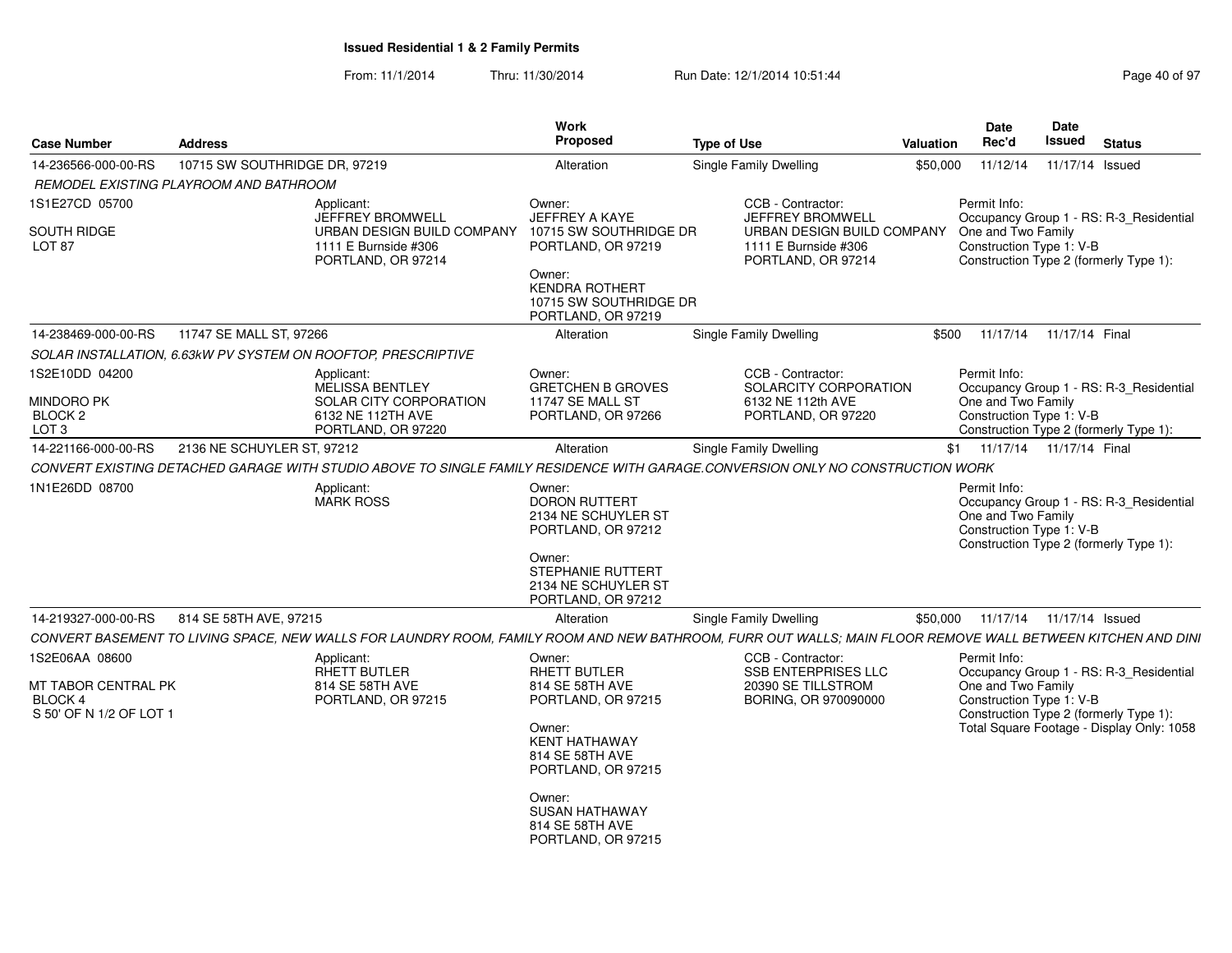| <b>Case Number</b>                                                               | <b>Address</b>            |                                                                                                                                                             | <b>Work</b><br>Proposed                                                                                                                                                                                                                     | <b>Type of Use</b>                                                                                                       | Valuation                                                                                                    | Date<br>Rec'd | Date<br>Issued                                                                                           | <b>Status</b>   |                                         |  |  |  |  |
|----------------------------------------------------------------------------------|---------------------------|-------------------------------------------------------------------------------------------------------------------------------------------------------------|---------------------------------------------------------------------------------------------------------------------------------------------------------------------------------------------------------------------------------------------|--------------------------------------------------------------------------------------------------------------------------|--------------------------------------------------------------------------------------------------------------|---------------|----------------------------------------------------------------------------------------------------------|-----------------|-----------------------------------------|--|--|--|--|
| 13-143087-REV-01-RS                                                              | 3747 SE 49TH AVE, 97206   |                                                                                                                                                             | Alteration                                                                                                                                                                                                                                  | <b>Single Family Dwelling</b><br>11/17/14 Final<br>6/6/13<br>\$10,000                                                    |                                                                                                              |               |                                                                                                          |                 |                                         |  |  |  |  |
|                                                                                  |                           | VALUE ADDED REVISION-INTERIOR ONLY REMOVE TUB FROM FULL BATH CHANGE TO BATHROOM WITH TOILET AND SINK AND CONVERT TWO EXISTING CLOSETS TO ONE BATHROOM ON SE |                                                                                                                                                                                                                                             |                                                                                                                          |                                                                                                              |               |                                                                                                          |                 |                                         |  |  |  |  |
| 1S2E07CA 10900<br>NORTH IVANHOE<br>BLOCK <sub>2</sub><br>LOT 18&19 TL 10900      |                           | Applicant:<br><b>MICHAEL STOUDER</b><br>KEN KOWDZIELA FULL HOUSE<br><b>PROPERTIES</b><br>10117 SE SUNNYSIDE RD-F #729<br>CLACKAMAS OR 97015                 | Owner:<br>FULL HOUSE PROPERTIES LLC<br>2903 NE 8TH AVE<br>PORTLAND, OR 97212-3144                                                                                                                                                           | CCB - Contractor:<br><b>MIKE STOUDER</b><br>ZIA CONSTRUCTION INC<br>10117 SE SUNNYSIDE RD F # 729<br>CLACKAMAS, OR 97015 |                                                                                                              |               | Permit Info:<br>One and Two Family<br>Construction Type 1: V-B<br>Construction Type 2 (formerly Type 1): |                 | Occupancy Group 1 - RS: R-3_Residential |  |  |  |  |
| 14-236851-000-00-RS                                                              | 5905 N HAIGHT AVE, 97217  |                                                                                                                                                             | Alteration                                                                                                                                                                                                                                  |                                                                                                                          | <b>Single Family Dwelling</b>                                                                                | \$15,000      | 11/17/14                                                                                                 |                 | 11/17/14 Under Inspection               |  |  |  |  |
|                                                                                  |                           | CONVERT ATTIC SPACE TO LIVING SPACE AND TO INCLUDE NEW BATHROOM AND MASTER SUITE. Electrical permit to be obtained separately.                              |                                                                                                                                                                                                                                             |                                                                                                                          |                                                                                                              |               |                                                                                                          |                 |                                         |  |  |  |  |
| 1N1E15DC 04900<br>PIEDMONT<br>BLOCK <sub>29</sub><br>LOT 5                       |                           | Applicant:<br>WILLAMETTE VALLEY<br><b>REDEVELOPMENT</b><br>6040 SE BREWSTER PL<br>MILWAULIE, OR 97267                                                       | Owner:<br>WILLAMETTE VALLEY PROPERTY<br>15559 VILLAGE DR<br>LAKE OSWEGO, OR 97034-3759                                                                                                                                                      |                                                                                                                          | CCB - Contractor:<br>WILLAMETTE VALLEY<br><b>REDEVELOPMENT</b><br>6040 SE BREWSTER PL<br>MILWAULIE, OR 97267 |               | Permit Info:<br>One and Two Family<br>Construction Type 1: V-B<br>Construction Type 2 (formerly Type 1): |                 | Occupancy Group 1 - RS: R-3_Residential |  |  |  |  |
| 14-237996-000-00-RS                                                              | 6435 SW PARKHILL WAY      |                                                                                                                                                             | Alteration                                                                                                                                                                                                                                  |                                                                                                                          | <b>Single Family Dwelling</b>                                                                                | \$6,750       | 11/17/14 11/17/14 Final                                                                                  |                 |                                         |  |  |  |  |
|                                                                                  |                           | SOLAR INSTALLATION, 4.3kW PV SYSTEM ON ROOFTOP, NON-PRESCRIPTIVE                                                                                            |                                                                                                                                                                                                                                             |                                                                                                                          |                                                                                                              |               |                                                                                                          |                 |                                         |  |  |  |  |
| 1S1E15CC 07801<br><b>PARKHILL &amp; RPLT</b><br>INC PT VAC ST LOT 154            |                           | Applicant:<br><b>JOHN GRIESER</b><br>ELELMENTAL ENERGY LLC<br>14500 SW 92ND AVE<br><b>TIGARD, OR 97224</b>                                                  | Owner:<br>DANIEL R DAIGNEAULT<br>1633 SW CUSTER ST<br>PORTLAND, OR 97219<br>Owner:<br><b>CAROL B DAIGNEAULT</b><br>1633 SW CUSTER ST<br>PORTLAND, OR 97219<br>Owner:<br><b>EVAN D DAIGNEAULT</b><br>1633 SW CUSTER ST<br>PORTLAND, OR 97219 |                                                                                                                          | CCB - Contractor:<br>ELEMENTAL ENERGY LLC<br>830 NE HAZELFERN PL<br>PORTLAND, OR 97232                       |               | Permit Info:<br>One and Two Family<br>Construction Type 1: V-B<br>Construction Type 2 (formerly Type 1): |                 | Occupancy Group 1 - RS: R-3 Residential |  |  |  |  |
| 14-238714-000-00-RS                                                              | 8260 NE PACIFIC ST, 97220 |                                                                                                                                                             | Alteration                                                                                                                                                                                                                                  |                                                                                                                          | <b>Single Family Dwelling</b>                                                                                | \$500         | 11/17/14                                                                                                 | 11/17/14 Issued |                                         |  |  |  |  |
| SOLAR - 4.2KW ROOF TOP MOUNTED PV SYSTEM - PRESCRIPTIVE                          |                           |                                                                                                                                                             |                                                                                                                                                                                                                                             |                                                                                                                          |                                                                                                              |               |                                                                                                          |                 |                                         |  |  |  |  |
| 1N2E33BC 03100<br><b>PARK TERR HMS</b><br>BLOCK <sub>3</sub><br>LOT <sub>6</sub> |                           | Applicant:<br>ELEMENTAL ENERGY LLC<br>830 NE HAZELFERN PL<br>PORTLAND, OR 97232                                                                             | Owner:<br>MIKE C T RAY<br>8260 NE PACIFIC ST<br>PORTLAND, OR 97220<br>Owner:<br><b>CARIS A RODRIGUEZ</b><br>8260 NE PACIFIC ST<br>PORTLAND, OR 97220                                                                                        |                                                                                                                          | CCB - Contractor:<br>ELEMENTAL ENERGY LLC<br>830 NE HAZELFERN PL<br>PORTLAND, OR 97232                       |               | Permit Info:<br>One and Two Family<br>Construction Type 1: V-B<br>Construction Type 2 (formerly Type 1): |                 | Occupancy Group 1 - RS: R-3_Residential |  |  |  |  |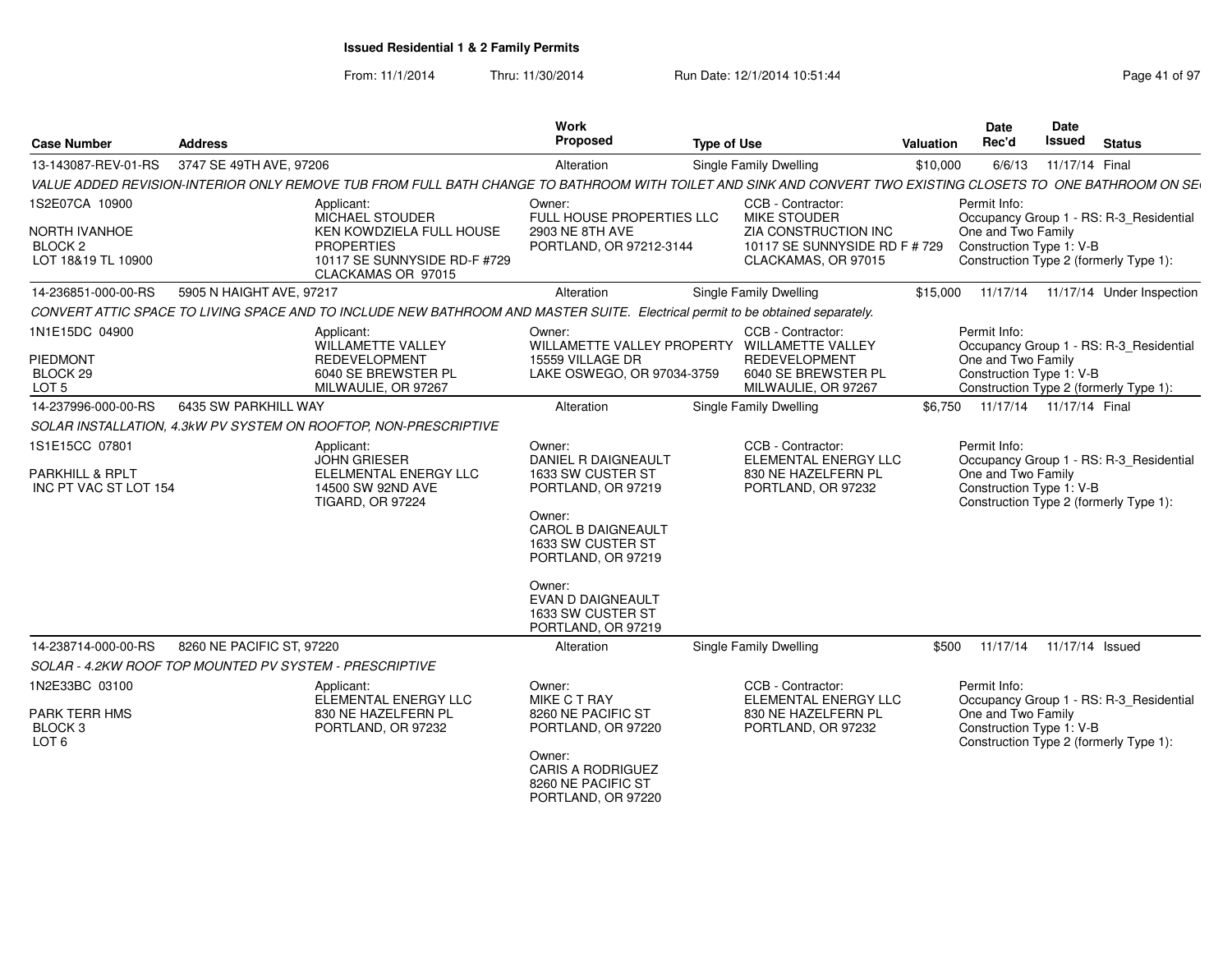| <b>Case Number</b>                                        | <b>Address</b>                                                                                        | <b>Work</b><br><b>Proposed</b>                                                                                                         | <b>Type of Use</b>                                                                                                                                                                                                                                                                                                                                                                           | <b>Valuation</b> | <b>Date</b><br>Rec'd                           | Date<br>Issued | <b>Status</b>                           |
|-----------------------------------------------------------|-------------------------------------------------------------------------------------------------------|----------------------------------------------------------------------------------------------------------------------------------------|----------------------------------------------------------------------------------------------------------------------------------------------------------------------------------------------------------------------------------------------------------------------------------------------------------------------------------------------------------------------------------------------|------------------|------------------------------------------------|----------------|-----------------------------------------|
| 14-198427-REV-01-RS                                       | 6211 SE 32ND AVE, 97202                                                                               | Alteration                                                                                                                             | Single Family Dwelling                                                                                                                                                                                                                                                                                                                                                                       |                  | \$<br>11/17/14                                 | 11/17/14 Final |                                         |
|                                                           | REVISION TO CHANGE FROM 6.93KW SYSTEM TO 6.3KW PV ROOF MOUNTED SYSTEM                                 |                                                                                                                                        |                                                                                                                                                                                                                                                                                                                                                                                              |                  |                                                |                |                                         |
| 1S1E13CD 07600                                            | Applicant:<br><b>JONATHAN COHEN</b>                                                                   | Owner:<br><b>WILLIAM V MOWE</b>                                                                                                        | CCB - Contractor:<br><b>JONATHAN COHEN</b>                                                                                                                                                                                                                                                                                                                                                   |                  | Permit Info:                                   |                | Occupancy Group 1 - RS: R-3_Residential |
| <b>EASTMORELAND</b><br><b>BLOCK 37</b><br>LOT 13 TL 7600  | <b>IMAGINE ENERGY, LLC</b><br>2409 N KERBY AVE<br>PORTLAND, OR 97227                                  | 6211 SE 32ND AVE<br>PORTLAND, OR 97202-8504                                                                                            | <b>IMAGINE ENERGY, LLC</b><br>2409 N KERBY AVE<br>PORTLAND, OR 97227                                                                                                                                                                                                                                                                                                                         |                  | One and Two Family<br>Construction Type 1: V-B |                | Construction Type 2 (formerly Type 1):  |
|                                                           |                                                                                                       | Owner:<br>KATHERINE E SAITAS<br>6211 SE 32ND AVE<br>PORTLAND, OR 97202-8504                                                            | CCB - Contractor:<br>ALL WAYS ELECTRIC LLC<br>PO BOX 68456<br>MILWAUKIE, OR 97267                                                                                                                                                                                                                                                                                                            |                  |                                                |                |                                         |
| 14-236568-000-00-RS                                       | 2534 NW PETTYGROVE ST, 97210                                                                          | Alteration                                                                                                                             | Single Family Dwelling                                                                                                                                                                                                                                                                                                                                                                       | \$141,000        | 11/12/14                                       |                | 11/17/14 Under Inspection               |
|                                                           | CONVERT BASEMENT TO HABITABLE SPACE, INCLUDING NEW BEDROOM WITH EGRESS WINDOW AND BATHROOM.           |                                                                                                                                        |                                                                                                                                                                                                                                                                                                                                                                                              |                  |                                                |                |                                         |
| 1N1E32AA 06700                                            | Applicant:<br><b>ADAM</b>                                                                             | Owner:<br><b>CARRIE MILLIGAN</b>                                                                                                       | CCB - Contractor:<br><b>RICK L CHARRIERE</b>                                                                                                                                                                                                                                                                                                                                                 |                  | Permit Info:                                   |                | Occupancy Group 1 - RS: R-3_Residential |
| <b>GOLDSMITHS ADD</b><br>BLOCK 18<br>LOT <sub>8</sub>     | <b>ARCIFORM LLC</b><br>2303 N RANDOLPH AVE<br>PORTLAND, OR 97227                                      | 2534 NW PETTYGROVE ST<br>PORTLAND, OR 97210-2445<br>Owner:<br><b>CRAIGAN USHER</b><br>2534 NW PETTYGROVE ST<br>PORTLAND, OR 97210-2445 | MILWAUKIE PLUMBING CO dba<br>MP PLUMBING CO<br>PO BOX 393<br>CLACKAMAS, OR 97015<br>CCB - Contractor:<br>MASTER TECH ELECTRIC INC<br><b>PO BX 99</b><br>EAGLE CREEK OR 97022<br>CCB - Contractor:<br><b>ADAM</b><br><b>ARCIFORM LLC</b><br>2303 N RANDOLPH AVE<br>PORTLAND, OR 97227<br>CCB - Contractor:<br><b>RAINBOW HEATING COMPANY LLO</b><br>360 2 CLARENDON ST<br>GLADSTONE, OR 97027 |                  | One and Two Family<br>Construction Type 1: V-B |                | Construction Type 2 (formerly Type 1):  |
| 14-238353-000-00-RS                                       | 2734 SE 32ND AVE, 97202                                                                               | Alteration                                                                                                                             | Single Family Dwelling                                                                                                                                                                                                                                                                                                                                                                       | \$24,500         | 11/15/14                                       |                | 11/17/14 Under Inspection               |
|                                                           | CONVERT PORTION OF BASEMENT TO HABITABLE SPACE-NEW BEDROOM WITH EGRESS WINDOW. NEW BASEMENT BATHROOM. |                                                                                                                                        |                                                                                                                                                                                                                                                                                                                                                                                              |                  |                                                |                |                                         |
| 1S1E12BA 12500                                            | Applicant:<br>Paul Johnson                                                                            | Owner:<br><b>CHARLES M GINSBERG</b>                                                                                                    | CCB - Contractor:<br>PAUL B. JOHNSON                                                                                                                                                                                                                                                                                                                                                         |                  | Permit Info:                                   |                | Occupancy Group 1 - RS: R-3_Residential |
| <b>EAST PORTLAND HTS</b><br>BLOCK 13<br>LOT <sub>13</sub> | PAUL JOHNSON CARPENTRY &<br><b>REMODELING</b><br>1141 TROON RD<br>LAKE OSWEGO OR 97034-2835           | 2734 SE 32ND AVE<br>PORTLAND, OR 97202                                                                                                 | 1141 TROON RD<br>LAKE OSWEGO, OR 97034                                                                                                                                                                                                                                                                                                                                                       |                  | One and Two Family<br>Construction Type 1: V-B |                | Construction Type 2 (formerly Type 1):  |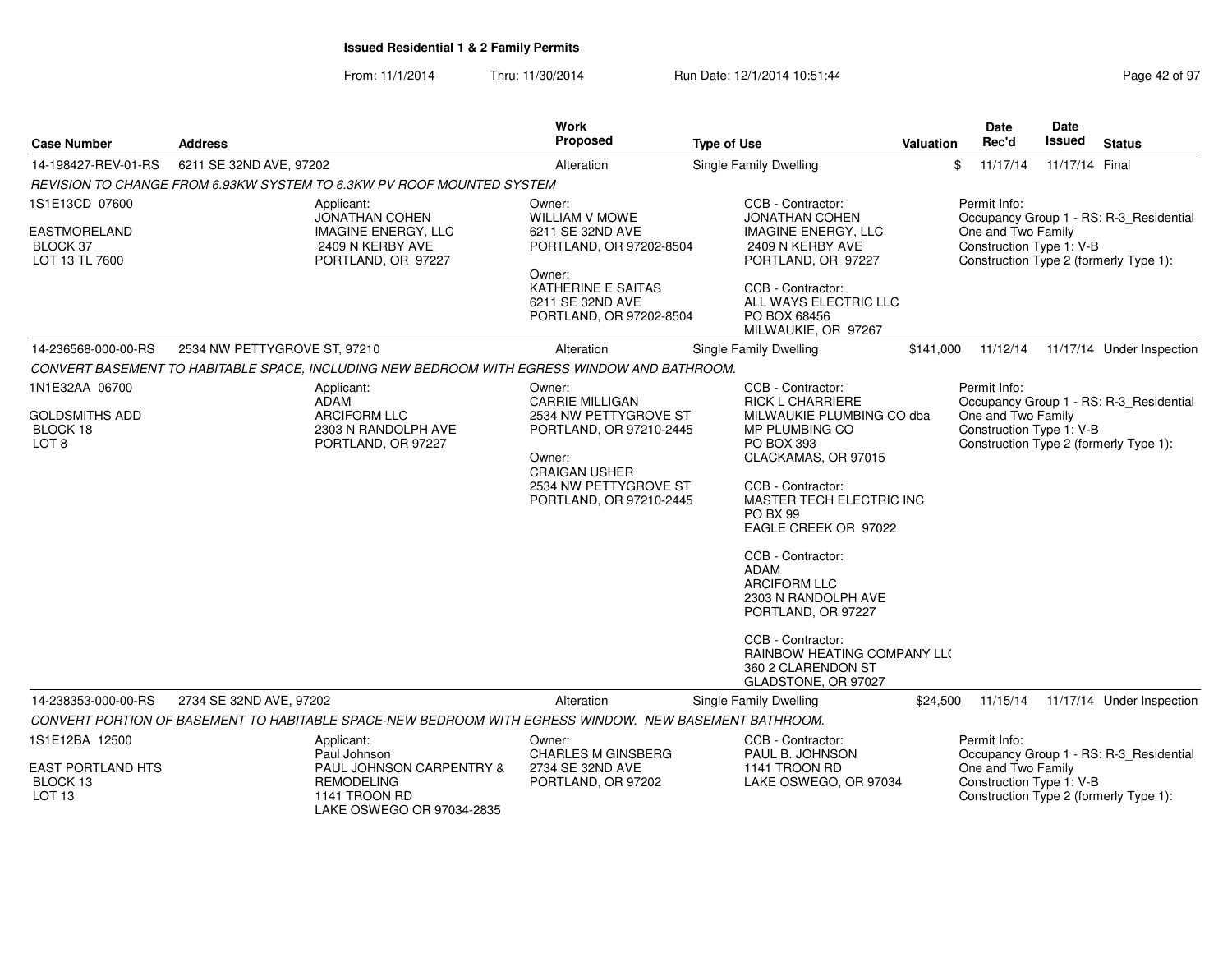| <b>Case Number</b>                                                          | <b>Address</b>              |                                                                                                                                                              | <b>Work</b><br>Proposed                                                                                                                                      | <b>Type of Use</b>                                                                                                  | Valuation | Date<br>Rec'd                                                  | Date<br><b>Issued</b> | <b>Status</b>                                                                     |
|-----------------------------------------------------------------------------|-----------------------------|--------------------------------------------------------------------------------------------------------------------------------------------------------------|--------------------------------------------------------------------------------------------------------------------------------------------------------------|---------------------------------------------------------------------------------------------------------------------|-----------|----------------------------------------------------------------|-----------------------|-----------------------------------------------------------------------------------|
| 14-238411-000-00-RS                                                         | 6825 N ATLANTIC AVE, 97217  |                                                                                                                                                              | Alteration                                                                                                                                                   | Single Family Dwelling                                                                                              | \$2,097   | 11/17/14                                                       | 11/18/14 Final        |                                                                                   |
| <b>VOLUNTARY SEISMIC UPGRADE.</b>                                           |                             |                                                                                                                                                              |                                                                                                                                                              |                                                                                                                     |           |                                                                |                       |                                                                                   |
| 1N1E16BD 04000                                                              |                             | Applicant:<br><b>STEVE GEMMELL</b>                                                                                                                           | Owner:<br>PATRICIA A LARKIN                                                                                                                                  | CCB - Contractor:<br><b>STEVE GEMMELL</b>                                                                           |           | Permit Info:                                                   |                       | Occupancy Group 1 - RS: R-3 Residential                                           |
| <b>BURRAGE TR</b><br>BLOCK 19<br>LOT 10                                     |                             | <b>GEMMELL CONSTRUCTION LLC</b><br>3817 N WILLIAMS<br>PORTLAND OR 97227                                                                                      | 6825 N ATLANTIC AVE<br>PORTLAND, OR 97217-5201                                                                                                               | <b>GEMMELL CONSTRUCTION LLC</b><br>3817 N WILLIAMS<br>PORTLAND OR 97227                                             |           | One and Two Family<br>Construction Type 1: V-B                 |                       | Construction Type 2 (formerly Type 1):                                            |
| 14-233030-REV-01-RS                                                         | 6803 SE 50TH AVE, 97206     |                                                                                                                                                              | Alteration                                                                                                                                                   | Single Family Dwelling                                                                                              | \$500     | 11/18/14  11/18/14  Issued                                     |                       |                                                                                   |
|                                                                             |                             | ADDED VALUE REVISION TO EXTEND FOUNDATION WALL FOR FRONT OF HOUSE TO REPLACE DEFECTIVE EXISTING WALL                                                         |                                                                                                                                                              |                                                                                                                     |           |                                                                |                       |                                                                                   |
| IS2E19BA 12901<br>PARTITION PLAT 1994-126<br>LOT <sub>1</sub>               |                             | Applicant:<br>ALEC S HOLSER<br>1015 SUNNINGDALE RD<br>LAKE OSWEGO, OR 97034                                                                                  | Owner:<br>ALEC S HOLSER<br>1015 SUNNINGDALE RD<br>LAKE OSWEGO, OR 97034<br>Owner:<br><b>MARTHA N BINKLEY</b><br>1015 SUNNINGDALE RD<br>LAKE OSWEGO, OR 97034 | CCB - Contractor:<br><b>SHIPMANS QUALITY</b><br>CONSTRUCTION INC<br>30591 S FRAP LANE<br>MOLALLA, OR 97038          |           | Permit Info:<br>One and Two Family<br>Construction Type 1: V-B |                       | Occupancy Group 1 - RS: R-3_Residential<br>Construction Type 2 (formerly Type 1): |
| 14-239217-000-00-RS                                                         | 9960 N LEONARD ST, 97203    |                                                                                                                                                              | Alteration                                                                                                                                                   | <b>Single Family Dwelling</b>                                                                                       | \$2,000   | 11/18/14                                                       | 11/18/14 Issued       |                                                                                   |
| <b>VOLUNTARY SEISMIC STRENGTHENING AT FOUNDATION</b>                        |                             |                                                                                                                                                              |                                                                                                                                                              |                                                                                                                     |           |                                                                |                       |                                                                                   |
| 1N1W01BC 09700<br>HOLBROOKS ADD<br>BLOCK 25<br>LOT <sub>7</sub>             |                             | Applicant:<br><b>ANDREW OSBORN</b><br><b>NW SEISMIC</b><br>2649 SE STEPHENS<br>PORTLAND OR 97214                                                             | Owner:<br>MATTHEW J MARTIN<br>9960 N LEONARD ST<br>PORTLAND, OR 97203-1526<br>Owner:<br>JACQUELYN MARTIN                                                     | CCB - Contractor:<br><b>MICHAEL WIEBER</b><br>ELYSIUM CONSTRUCTION LLC<br>PO BOX 12010<br>PORTLAND OR 97212         |           | Permit Info:<br>One and Two Family<br>Construction Type 1: V-B |                       | Occupancy Group 1 - RS: R-3_Residential<br>Construction Type 2 (formerly Type 1): |
|                                                                             |                             |                                                                                                                                                              | 9960 N LEONARD ST<br>PORTLAND, OR 97203-1526                                                                                                                 |                                                                                                                     |           |                                                                |                       |                                                                                   |
| 14-239214-000-00-RS<br><b>VOLUNTARY SEISMIC STRENGTHENING AT FOUNDATION</b> | 3107 NE KLICKITAT ST, 97212 |                                                                                                                                                              | Alteration                                                                                                                                                   | Single Family Dwelling                                                                                              | \$2,000   | 11/18/14                                                       | 11/18/14 Final        |                                                                                   |
| 1N1E25BA 05000                                                              |                             | Applicant:<br>ANDREW OSBORN                                                                                                                                  | Owner:<br><b>BOBBY E ROBERTS</b>                                                                                                                             | CCB - Contractor:<br>MICHAEL WIEBER                                                                                 |           | Permit Info:                                                   |                       | Occupancy Group 1 - RS: R-3_Residential                                           |
| TOWN OF WAYNE<br><b>BLOCK 3 TL 5000</b>                                     |                             | <b>NW SEISMIC</b><br>2649 SE STEPHENS<br>PORTLAND OR 97214                                                                                                   | 3107 NE KLICKITAT ST<br>PORTLAND, OR 97212<br>Owner:<br><b>TOMMY J ROBERTS</b><br>3107 NE KLICKITAT ST<br>PORTLAND, OR 97212                                 | ELYSIUM CONSTRUCTION LLC<br>PO BOX 12010<br>PORTLAND OR 97212                                                       |           | One and Two Family<br>Construction Type 1: V-B                 |                       | Construction Type 2 (formerly Type 1):                                            |
| 14-229891-000-00-RS                                                         | 6225 SE 70TH AVE, 97206     |                                                                                                                                                              | Alteration                                                                                                                                                   | Single Family Dwelling                                                                                              | \$8.500   | 11/18/14  11/18/14  Issued                                     |                       |                                                                                   |
|                                                                             |                             | FIRE DAMAGE REPAIR TO REPLACE ROOF AND LEGALIZE CONVERSION OF BASEMENT TO LIVING SPACE; BASEMENT TO INCLUDE NEW BEDROOM, LIVING ROOM, AND BATHROOM, REMOVE E |                                                                                                                                                              |                                                                                                                     |           |                                                                |                       |                                                                                   |
| 1S2E17CD 07600<br>POMONA<br><b>BLOCK 5</b><br>LOT <sub>4</sub>              |                             | Applicant:<br>Robert Hayden<br>Delta Studios, Architecture and<br>Planning, LLC<br>3344 NE 25th Avenue<br>Portland, OR 97212                                 | Owner:<br>ALAN C MARTINEZ<br>6225 SE 70TH AVE<br>PORTLAND, OR 97206                                                                                          | CCB - Contractor:<br><b>TOM HAMMONS</b><br><b>CHARTER CONSTRUCTION INC</b><br>3747 SE 8TH AVE<br>PORTLAND, OR 97202 |           | Permit Info:<br>One and Two Family<br>Construction Type 1: V-B |                       | Occupancy Group 1 - RS: R-3_Residential<br>Construction Type 2 (formerly Type 1): |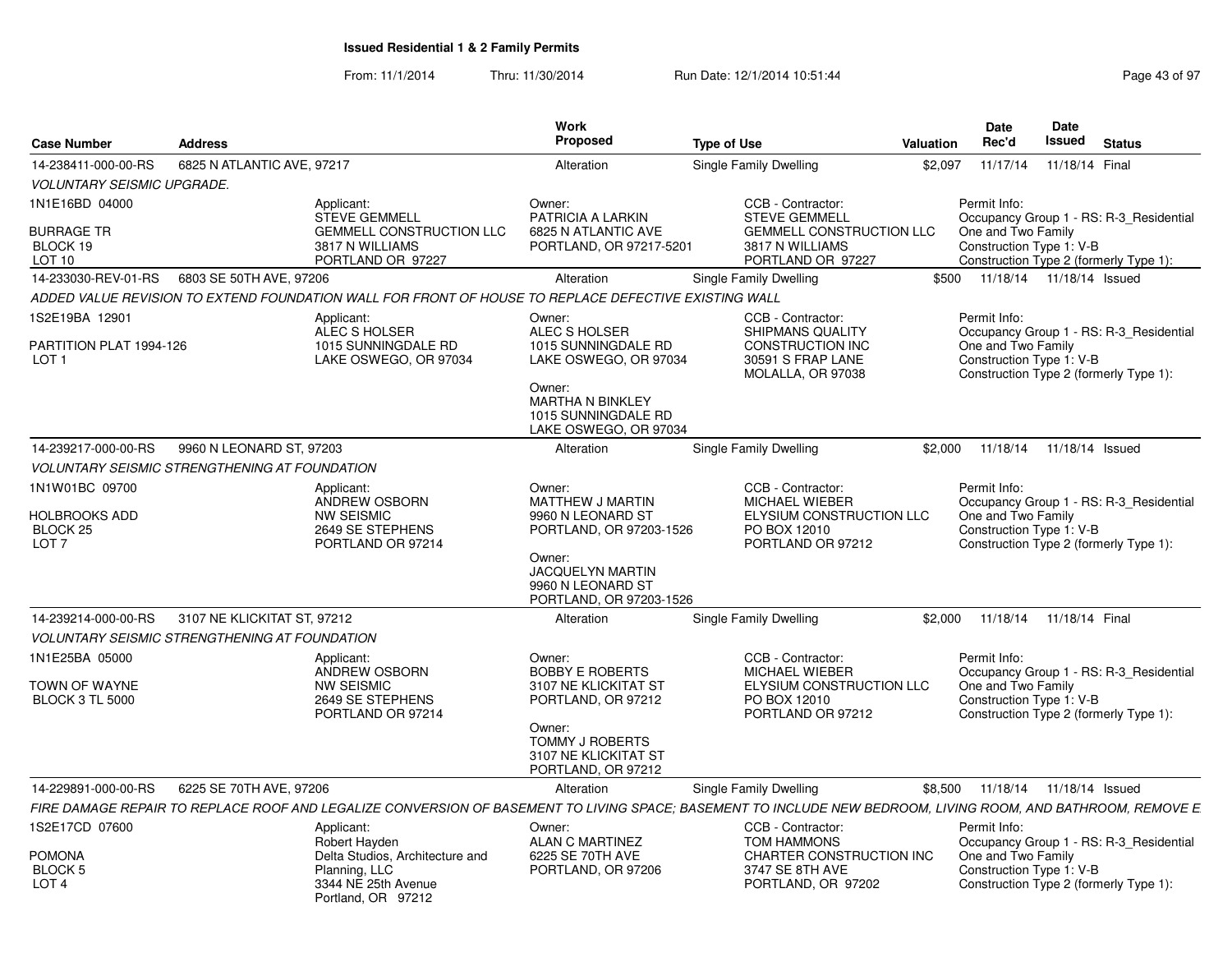| <b>Case Number</b>                                         | <b>Address</b>             |                                                                                                    | Work<br><b>Proposed</b>                                                                                                     | <b>Type of Use</b>                                                                                                                                                                                                                                                                                                                         | Valuation | Date<br>Rec'd                                                  | Date<br>Issued  | <b>Status</b>                                                                     |
|------------------------------------------------------------|----------------------------|----------------------------------------------------------------------------------------------------|-----------------------------------------------------------------------------------------------------------------------------|--------------------------------------------------------------------------------------------------------------------------------------------------------------------------------------------------------------------------------------------------------------------------------------------------------------------------------------------|-----------|----------------------------------------------------------------|-----------------|-----------------------------------------------------------------------------------|
| 14-235210-000-00-RS                                        | 1336 SE SPOKANE ST, 97202  |                                                                                                    | Alteration                                                                                                                  | Single Family Dwelling                                                                                                                                                                                                                                                                                                                     | \$1,600   | 11/18/14                                                       | 11/18/14 Issued |                                                                                   |
|                                                            |                            | REPLACE EXISTING SECOND STORY BALCONY TO MASTER BEDROOM-ADD NEW LANDING NEW EXTERIOR STAIR ACCESS. |                                                                                                                             |                                                                                                                                                                                                                                                                                                                                            |           |                                                                |                 |                                                                                   |
| 1S1E23CD 00400                                             |                            | Applicant:<br><b>TERRY HELLEM</b>                                                                  | Owner:<br>RICHARD F BLOOM                                                                                                   | CCB - Contractor:<br>THOMAS ALVAH HUCKABEE                                                                                                                                                                                                                                                                                                 |           | Permit Info:                                                   |                 | Occupancy Group 1 - RS: R-3_Residential                                           |
| SELLWOOD<br>BLOCK 55<br><b>LOT 15</b><br>W 16' OF LOT 16   |                            | PROJECTIVE BUILDING DESIGNS<br>PO BOX 6542<br>BEAVERTON OR 97007                                   | 1336 SE SPOKANE ST<br>PORTLAND, OR 97202-6634<br>Owner:<br>DEBORAH S BLOOM<br>1336 SE SPOKANE ST<br>PORTLAND, OR 97202-6634 | 1343 SE SPOKANE ST<br>PORTLAND, OR 97202                                                                                                                                                                                                                                                                                                   |           | One and Two Family<br>Construction Type 1: V-B                 |                 | Construction Type 2 (formerly Type 1):                                            |
| 14-239498-000-00-RS                                        | 1735 SE 56TH AVE, 97215    |                                                                                                    | Alteration                                                                                                                  | Single Family Dwelling                                                                                                                                                                                                                                                                                                                     | \$55,000  | 11/18/14                                                       | 11/18/14 Issued |                                                                                   |
|                                                            |                            |                                                                                                    |                                                                                                                             | CONVERT BASEMENT TO HABITABLE SPACE INCLUDING FAMILY ROOM AND BEDROOM WITH EGRESS WINDOW. NEW BASEMENT BATHROOM AND LAUNDRY ROOM.                                                                                                                                                                                                          |           |                                                                |                 |                                                                                   |
| 1S2E06DB 05200                                             |                            | Applicant:<br><b>JAMES KREIPE</b>                                                                  | Owner:<br>JOHN P NUSBAUM                                                                                                    | CCB - Contractor:<br><b>DALE BELL</b>                                                                                                                                                                                                                                                                                                      |           | Permit Info:                                                   |                 | Occupancy Group 1 - RS: R-3_Residential                                           |
| NIXON TERR & PLAT 2 & 3<br>LOT 5                           |                            | SQUARE DEAL REMODELING CO<br>INC.<br>8603 SE STARK AVE<br>PORTLAND, OR 97216                       | 1735 SE 56TH AVE<br>PORTLAND, OR 97215<br>Owner:<br>KARLA J ZIRBES<br>1735 SE 56TH AVE<br>PORTLAND, OR 97215                | SKY HEATING & AIR<br>CONDITIONING INC<br>1635 SE NEHALEM ST<br>PORTLAND, OR 97202-6707<br>CCB - Contractor:<br>NORTHWEST CENTRAL<br>PLUMBING CO INC<br>2870 SE 75TH AVE, #206<br>HILLSBORO, OR 971236715<br>CCB - Contractor:<br><b>JAMES KREIPE</b><br>SQUARE DEAL REMODELING CO<br><b>INC</b><br>8603 SE STARK AVE<br>PORTLAND, OR 97216 |           | One and Two Family<br>Construction Type 1: V-B                 |                 | Construction Type 2 (formerly Type 1):                                            |
| 14-239712-000-00-RS                                        | 467 NE HAZELFERN PL, 97232 |                                                                                                    | Alteration                                                                                                                  | Single Family Dwelling                                                                                                                                                                                                                                                                                                                     | \$10,000  | 11/19/14                                                       | 11/19/14 Issued |                                                                                   |
|                                                            |                            |                                                                                                    |                                                                                                                             | CONVERTING BASEMENT TO LIVING SPACE WITH NEW BEDROOM, FAMILY ROOM, AND BATHROOM; NEW EGRESS WINDOWS ON NORTH AND SOUTH SIDES; TRADES TO BE PULLED SEPARATE                                                                                                                                                                                 |           |                                                                |                 |                                                                                   |
| 1N1E36DB 04000<br>_AURELHURST<br>BLOCK 72<br><b>LOT 11</b> |                            | Applicant:<br>RAYMOND M WILSON<br>PO BOX 90041<br>PORTLAND, OR 97290                               | Owner:<br>CHRISTOPHER J WHITE<br>467 NE HAZELFERN PL<br>PORTLAND, OR 97232-3327                                             | CCB - Contractor:<br>RAYMOND M WILSON<br>PO BOX 90041<br>PORTLAND, OR 97290                                                                                                                                                                                                                                                                |           | Permit Info:<br>One and Two Family<br>Construction Type 1: V-B |                 | Occupancy Group 1 - RS: R-3_Residential<br>Construction Type 2 (formerly Type 1): |
| 14-238079-000-00-RS                                        | 9029 SW 7TH AVE, 97219     |                                                                                                    | Alteration                                                                                                                  | Single Family Dwelling                                                                                                                                                                                                                                                                                                                     | \$60,000  | 11/19/14  11/19/14  Issued                                     |                 |                                                                                   |
|                                                            |                            |                                                                                                    |                                                                                                                             | WHOLE HOUSE REMODEL: REPLACE WALLS AND RECONFIGURE WALLS THROUGH OUT THE HOUSE: REPAIR EXTERIOR FIRE DAMAGE ON SE CORNER OF THE HOUSE***TRADES TO BE OBTAI.                                                                                                                                                                                |           |                                                                |                 |                                                                                   |
| 1S1E28AA 10800<br>KILPATRICK COLLINS TRACT<br>BLOCK 10     |                            | Applicant:<br><b>ERIK L KOUE</b><br>7205 NW 19TH<br>TERREBONNE, OR 97760                           | Owner:<br><b>JENNIFER N HENRY</b><br>9029 SW 7TH AVE<br>PORTLAND, OR 97219                                                  | CCB - Contractor:<br><b>ERIK L KOUE</b><br>7205 NW 19TH<br>TERREBONNE, OR 97760                                                                                                                                                                                                                                                            |           | Permit Info:<br>One and Two Family<br>Construction Type 1: V-B |                 | Occupancy Group 1 - RS: R-3_Residential                                           |
| LOT 3                                                      |                            |                                                                                                    |                                                                                                                             |                                                                                                                                                                                                                                                                                                                                            |           |                                                                |                 | Construction Type 2 (formerly Type 1):                                            |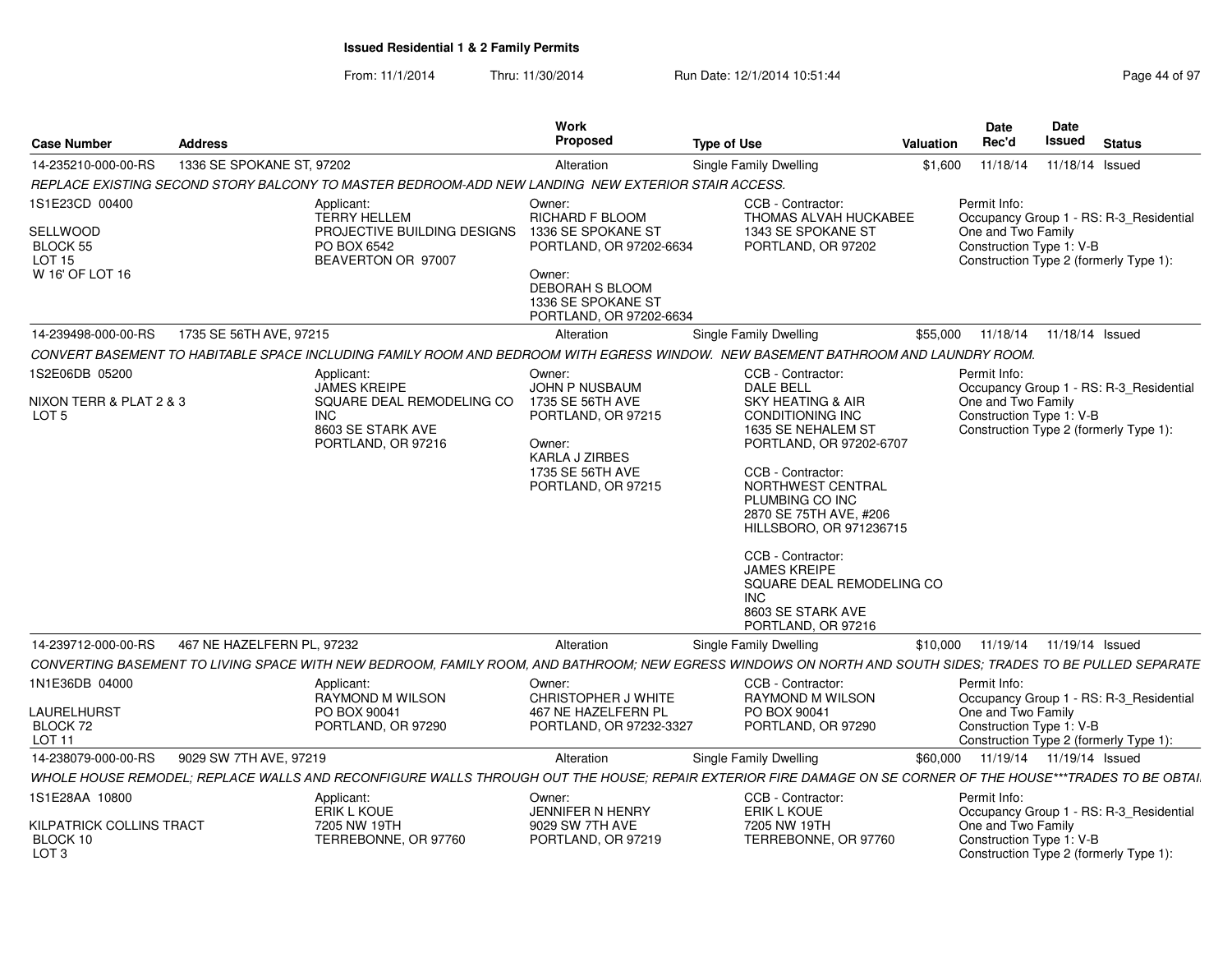From: 11/1/2014

| <b>Case Number</b>                                              | <b>Address</b>                          |                                                                                                                                                               | Work<br><b>Proposed</b>                                                                                               | <b>Type of Use</b>                                                                                                   | Valuation | <b>Date</b><br>Rec'd                                                                                                                                                  | Date<br>Issued  | <b>Status</b> |  |
|-----------------------------------------------------------------|-----------------------------------------|---------------------------------------------------------------------------------------------------------------------------------------------------------------|-----------------------------------------------------------------------------------------------------------------------|----------------------------------------------------------------------------------------------------------------------|-----------|-----------------------------------------------------------------------------------------------------------------------------------------------------------------------|-----------------|---------------|--|
| 14-234983-000-00-RS                                             | 5770 SW SALMON ST, 97221                |                                                                                                                                                               | Alteration                                                                                                            | Single Family Dwelling                                                                                               | \$20,218  | 11/19/14                                                                                                                                                              | 11/19/14 Issued |               |  |
|                                                                 |                                         | CONVERT BASEMENT TO LIVING SPACE AND INCLUDE NEW BEDROOM AND NEW BATHROOM: NEW EGRESS WINDOW IN BEDROOM                                                       |                                                                                                                       |                                                                                                                      |           |                                                                                                                                                                       |                 |               |  |
| 1S1E06BD 02800<br>SECTION 06 1S 1E                              |                                         | Applicant:<br><b>TYJOR LLC</b><br>1320 SE 84TH AVE                                                                                                            | Owner:<br><b>TYJOR LLC</b><br>1320 SE 84TH AVE                                                                        |                                                                                                                      |           | Permit Info:<br>Occupancy Group 1 - RS: R-3_Remodel<br>Construction Type 1: V-B                                                                                       |                 |               |  |
| TL 2800 0.38 ACRES                                              |                                         | PORTLAND, OR 97216-1311                                                                                                                                       | PORTLAND, OR 97216-1311                                                                                               |                                                                                                                      |           | Construction Type 2 (formerly Type 1):<br>Total Square Footage - Display Only: 550                                                                                    |                 |               |  |
| 14-239207-000-00-RS                                             | 3001 NE 37TH AVE, 97212                 |                                                                                                                                                               | Alteration                                                                                                            | Single Family Dwelling                                                                                               | \$55,000  | 11/19/14  11/19/14  Issued                                                                                                                                            |                 |               |  |
|                                                                 |                                         | REMODEL SECOND FLOOR BY CONVERTING EXISTING BEDROOM TO NEW BATHROOM AND ADD NEW WALLS FOR EXISTING SECOND FLOOR BATHROOM: ADD NEW FIREPLACE ON THE SECOI      |                                                                                                                       |                                                                                                                      |           |                                                                                                                                                                       |                 |               |  |
| 1N1E25AB 13700<br><b>BEAUMONT</b><br>BLOCK 46<br>LOT 5 TL 13700 |                                         | Applicant<br>KURT HETTLE<br>5332 NE 32ND PL<br>PORTLAND OR 97211                                                                                              | Owner:<br><b>KURT HETTLE</b><br>5332 NE 32ND PL<br>PORTLAND OR 97211                                                  |                                                                                                                      |           | Permit Info:<br>Occupancy Group 1 - RS: R-3 Remodel<br>Construction Type 1: V-B<br>Construction Type 2 (formerly Type 1):<br>Total Square Footage - Display Only: 389 |                 |               |  |
| 14-239863-000-00-RS                                             | 11208 SE PINE CT, 97216                 |                                                                                                                                                               | Alteration                                                                                                            | <b>Single Family Dwelling</b>                                                                                        | \$25,000  | 11/19/14  11/19/14  Issued                                                                                                                                            |                 |               |  |
|                                                                 |                                         | CONVERT BASEMENT TO LIVING SPACE; FURR OUT ALL EXISTING WALLS AND ADD NEW WALLS TO CREATE 2 NEW BEDROOMS, FAMILY ROOM, BATHROOM, AND OFFICE; RECONFIGURE WALL |                                                                                                                       |                                                                                                                      |           |                                                                                                                                                                       |                 |               |  |
| 1N2E34DC 06400                                                  |                                         | Applicant:                                                                                                                                                    | Owner:                                                                                                                |                                                                                                                      |           | Permit Info:                                                                                                                                                          |                 |               |  |
| ANDERSON AC<br>BLOCK <sub>1</sub><br>LOT <sub>9</sub>           |                                         | NICHOLAS ELLINGSON<br>11208 SE PINE CT<br>PORTLAND, OR 97216                                                                                                  | NICHOLAS ELLINGSON<br><b>11208 SE PINE CT</b><br>PORTLAND, OR 97216<br>Owner:<br>AMANDA ELLINGSON<br>11208 SE PINE CT |                                                                                                                      |           | Occupancy Group 1 - RS: R-3_Residential<br>One and Two Family<br>Construction Type 1: V-B<br>Construction Type 2 (formerly Type 1):                                   |                 |               |  |
|                                                                 |                                         |                                                                                                                                                               | PORTLAND, OR 97216                                                                                                    |                                                                                                                      |           |                                                                                                                                                                       |                 |               |  |
| 14-239722-000-00-RS                                             | 2333 SE 60TH AVE, 97215                 | RECONFIGURE STAIRS BETWEEN MAIN AND UPPER LEVELS. REMOVE WALLS AND INSTALL BEAM IN KITCHEN. TRADE PERMITS TO BE OBTAINED SEPARATELY.                          | Alteration                                                                                                            | Single Family Dwelling                                                                                               | \$40,000  | 11/19/14  11/19/14  Issued                                                                                                                                            |                 |               |  |
| 1S2E06DD 10500                                                  |                                         | Applicant:                                                                                                                                                    | Owner:                                                                                                                |                                                                                                                      |           | Permit Info:                                                                                                                                                          |                 |               |  |
| HUTCHINSONS ADD<br>BLOCK <sub>8</sub><br><b>LOT 15</b>          |                                         | <b>BRADLEY COOLEY</b><br>2333 SE 60TH AVE<br>PORTLAND, OR 97215-4021                                                                                          | <b>BRADLEY COOLEY</b><br>2333 SE 60TH AVE<br>PORTLAND, OR 97215-4021<br>Owner:<br>VAN COOLEY<br>2333 SE 60TH AVE      |                                                                                                                      |           | Occupancy Group 1 - RS: R-3 Residential<br>One and Two Family<br>Construction Type 1: V-B<br>Construction Type 2 (formerly Type 1):                                   |                 |               |  |
|                                                                 |                                         |                                                                                                                                                               | PORTLAND, OR 97215-4021                                                                                               |                                                                                                                      |           |                                                                                                                                                                       |                 |               |  |
| 14-240004-000-00-RS                                             | 2136 NE 22ND AVE, 97212                 |                                                                                                                                                               | Alteration                                                                                                            | Single Family Dwelling                                                                                               | \$5.298   | 11/19/14 11/19/14 Final                                                                                                                                               |                 |               |  |
|                                                                 | UPGRADE SEISMIC STABILITY OF RESIDENCE. |                                                                                                                                                               |                                                                                                                       |                                                                                                                      |           |                                                                                                                                                                       |                 |               |  |
| 1N1E26DA 11200<br><b>IRVINGTON</b><br>BLOCK 8<br><b>LOT 14</b>  |                                         | Applicant:<br><b>STEVE GEMMELL</b><br><b>GEMMELL CONSTRUCTION LLC</b><br>3817 N WILLIAMS<br>PORTLAND OR 97227                                                 | Owner:<br>EDWARD L MARXER<br>2136 NE 22ND AVE<br>PORTLAND, OR 97212-4709<br>Owner:                                    | CCB - Contractor:<br><b>STEVE GEMMELL</b><br><b>GEMMELL CONSTRUCTION LLC</b><br>3817 N WILLIAMS<br>PORTLAND OR 97227 |           | Permit Info:<br>Occupancy Group 1 - RS: R-3_Residential<br>One and Two Family<br>Construction Type 1: V-B<br>Construction Type 2 (formerly Type 1):                   |                 |               |  |
|                                                                 |                                         |                                                                                                                                                               | <b>SUSAN H MARXER</b><br>2136 NE 22ND AVE<br>PORTLAND, OR 97212-4709                                                  |                                                                                                                      |           |                                                                                                                                                                       |                 |               |  |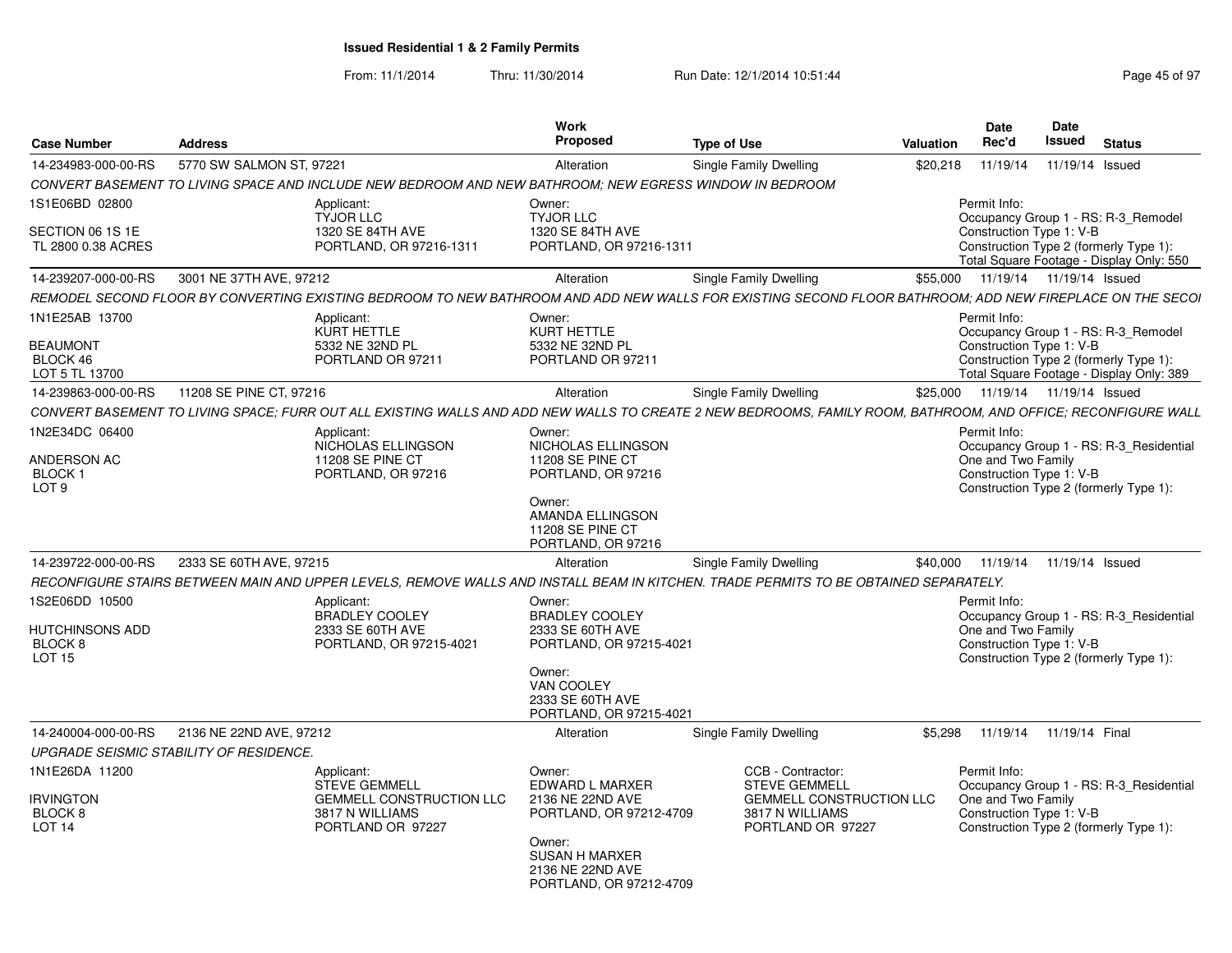| <b>Case Number</b>                                                         | <b>Address</b>                 |                                                                                                                                                                 | <b>Work</b><br><b>Proposed</b>                                                                                                                                 | <b>Type of Use</b>                                                                                                                  | <b>Valuation</b> | <b>Date</b><br>Rec'd                                           | <b>Date</b><br><b>Issued</b> | <b>Status</b>                                                                                                              |
|----------------------------------------------------------------------------|--------------------------------|-----------------------------------------------------------------------------------------------------------------------------------------------------------------|----------------------------------------------------------------------------------------------------------------------------------------------------------------|-------------------------------------------------------------------------------------------------------------------------------------|------------------|----------------------------------------------------------------|------------------------------|----------------------------------------------------------------------------------------------------------------------------|
| 14-239943-000-00-RS                                                        | 10509 SE REX ST, 97266         |                                                                                                                                                                 | Alteration                                                                                                                                                     | Single Family Dwelling                                                                                                              | \$2,500          | 11/19/14                                                       | 11/19/14 Issued              |                                                                                                                            |
|                                                                            |                                | ALTERATION TO CONVERT GARAGE TO LIVING SPACE TO INCLUDE TWO BEDROOMS AND STORAGE, PORTION OF THE LOWER LEVEL IS EXISTING LIVING SPACETRADE PERMITS TO BE OBTAII |                                                                                                                                                                |                                                                                                                                     |                  |                                                                |                              |                                                                                                                            |
| 1S2E22CB 00800                                                             |                                | Applicant:<br><b>ZACK NOLAN</b>                                                                                                                                 | Owner:<br><b>TERRY W EMMERT</b>                                                                                                                                | CCB - Contractor:<br>VISCOUNTE CONSTRUCTION LLC                                                                                     |                  | Permit Info:                                                   |                              | Occupancy Group 1 - RS: R-3_Residential                                                                                    |
| LOCKWOOD HTS<br><b>BLOCK B</b><br>LOT 2 EXC W 15                           |                                | 10509 SE REX ST<br>PORTLAND, OR 97266                                                                                                                           | 11811 SE HIGHWAY 212<br>CLACKAMAS, OR 97015-9038                                                                                                               | 2723 SE MALCOLM ST<br>MILWAUKIE, OR 97222                                                                                           |                  | One and Two Family<br>Construction Type 1: V-B                 |                              | Construction Type 2 (formerly Type 1):                                                                                     |
| 14-238615-000-00-RS                                                        | 5234 NE 72ND AVE, 97218        |                                                                                                                                                                 | Alteration                                                                                                                                                     | Single Family Dwelling                                                                                                              | \$1,500          |                                                                |                              | 11/19/14  11/19/14  Under Inspection                                                                                       |
|                                                                            |                                | ADD 3 x 5 LANDING AT EXISITNG  WINDOW WITH A STAIRCASE AT THE REAR OF SINGLE FAMILY RESIDENCE.                                                                  |                                                                                                                                                                |                                                                                                                                     |                  |                                                                |                              |                                                                                                                            |
| 1N2E20AB 05700<br><b>GRACE ADD</b><br><b>BLOCK1</b><br>INC PT VAC ST LOT 1 |                                | Applicant:<br><b>GARY MENGIS</b><br><b>GARY F MENGIS CONTRACTING</b><br><b>INC</b><br>PO BOX 82336<br>PORTLAND OR 97282-2336                                    | Owner:<br><b>IDA KIROS</b><br>5234 NE 72ND AVE<br>PORTLAND, OR 97218<br>Owner:<br><b>KIROS HAGOS</b><br>5234 NE 72ND AVE<br>PORTLAND, OR 97218                 | CCB - Contractor:<br><b>GARY MENGIS</b><br><b>GARY F MENGIS CONTRACTING</b><br><b>INC</b><br>PO BOX 82336<br>PORTLAND OR 97282-2336 |                  | Permit Info:<br>One and Two Family<br>Construction Type 1: V-B |                              | Occupancy Group 1 - RS: R-3_Residential<br>Construction Type 2 (formerly Type 1):                                          |
|                                                                            |                                |                                                                                                                                                                 | Owner:<br><b>MULUNESH ALENE</b><br>5234 NE 72ND AVE<br>PORTLAND, OR 97218                                                                                      |                                                                                                                                     |                  |                                                                |                              |                                                                                                                            |
| 14-237846-000-00-RS                                                        | 830 NE IMPERIAL AVE, 97232     |                                                                                                                                                                 | Alteration                                                                                                                                                     | Single Family Dwelling                                                                                                              | \$35,000         |                                                                | 11/19/14  11/19/14  Issued   |                                                                                                                            |
|                                                                            |                                | CONVERT BASEMENT TO LIVING SPACE, NEW WALLS TO CREATE BEDROOM, FAMILY ROOM, LAUNDRY ROOM, BATHROOM, PANTRY AND MECHANICAL ROOM, REMOVE AND REBUILD EXISTING     |                                                                                                                                                                |                                                                                                                                     |                  |                                                                |                              |                                                                                                                            |
| 1N1E36AD 18000<br>LAURELHURST<br>BLOCK 9<br>LOT <sub>1</sub>               |                                | Applicant:<br><b>JENNIFER KORBICH</b><br>KORBICH ARCHITECTS<br>2235 NE KLICKITAT STREET<br>PORTLAND, OR 97212                                                   | Owner:<br>STEPHEN A KAUTZ<br>830 NE IMPERIAL AVE<br>PORTLAND, OR 97232-2638<br>Owner:<br><b>MARIE E RUST</b><br>830 NE IMPERIAL AVE<br>PORTLAND, OR 97232-2638 | CCB - Contractor:<br>MAPLELEAF CARPENTRY LLC<br>4906 ne siskiyou<br>portland or                                                     |                  | Permit Info:<br>Construction Type 1: V-B                       |                              | Occupancy Group 1 - RS: R-3_Remodel<br>Construction Type 2 (formerly Type 1):<br>Total Square Footage - Display Only: 1025 |
| 14-240253-000-00-RS                                                        | 804 NW SKYLINE CREST RD, 97229 |                                                                                                                                                                 | Alteration                                                                                                                                                     | Single Family Dwelling                                                                                                              | \$27,000         | 11/20/14                                                       |                              | 11/20/14 Under Inspection                                                                                                  |
|                                                                            |                                | BATHROOM REMODEL FOR EXISTING BATH. NO ADDED TOILETS OR BATHROOMS.                                                                                              |                                                                                                                                                                |                                                                                                                                     |                  |                                                                |                              |                                                                                                                            |
| 1N1W36BD 00400<br>SECTION 36 1N 1W<br>TL 400 0.56 ACRES                    |                                | Applicant:<br><b>BRAD BOWSHER</b><br><b>SITKA PROJECTS</b><br>10157 SW BARBUR BLVD.<br>SUITE 100C<br>PORTLAND, OR 97219-5910                                    | Owner:<br><b>MURALI KRISHNA</b><br>804 NW SKYLINE CREST RD<br>PORTLAND, OR 97229-6835<br>Owner:                                                                | CCB - Contractor:<br><b>BRAD BOWSHER</b><br><b>SITKA PROJECTS</b><br>10157 SW BARBUR BLVD.<br>SUITE 100C<br>PORTLAND, OR 97219-5910 |                  | Permit Info:<br>One and Two Family<br>Construction Type 1: V-B |                              | Occupancy Group 1 - RS: R-3 Residential<br>Construction Type 2 (formerly Type 1):                                          |
|                                                                            |                                |                                                                                                                                                                 | SARAMATI KRISHNA<br>804 NW SKYLINE CREST RD<br>PORTLAND, OR 97229-6835                                                                                         |                                                                                                                                     |                  |                                                                |                              |                                                                                                                            |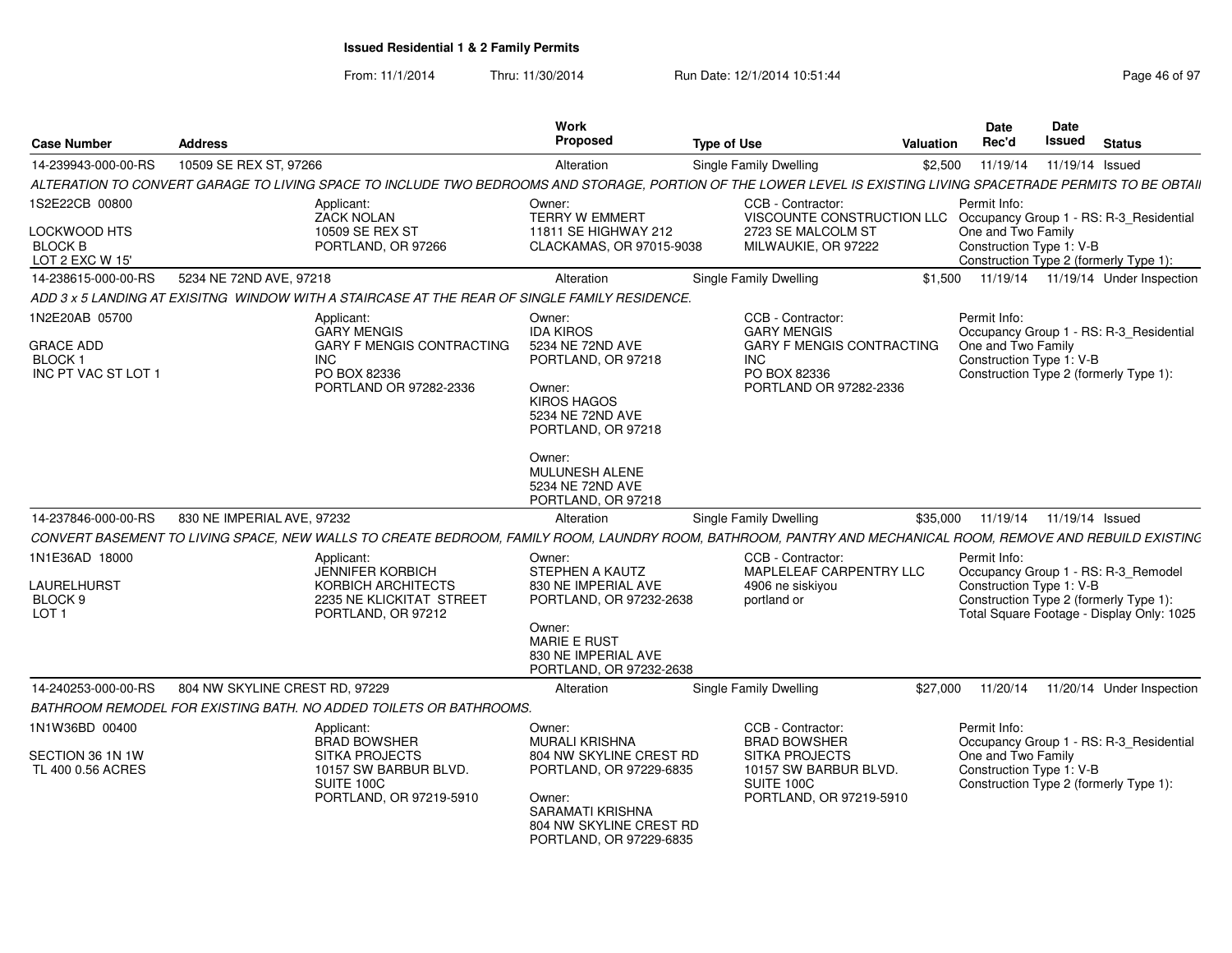| <b>Case Number</b>                                                                  | <b>Address</b>                     |                                                                                               | Work<br>Proposed                                                                            | <b>Type of Use</b>                                                                                                                                             | <b>Valuation</b> | <b>Date</b><br>Rec'd                                                        | Date<br>Issued  | <b>Status</b>                                                                                                             |
|-------------------------------------------------------------------------------------|------------------------------------|-----------------------------------------------------------------------------------------------|---------------------------------------------------------------------------------------------|----------------------------------------------------------------------------------------------------------------------------------------------------------------|------------------|-----------------------------------------------------------------------------|-----------------|---------------------------------------------------------------------------------------------------------------------------|
| 14-240285-000-00-RS                                                                 | 2320 NE CLACKAMAS ST, 97232        |                                                                                               | Alteration                                                                                  | Single Family Dwelling                                                                                                                                         | \$15,000         | 11/20/14                                                                    | 11/20/14 Issued |                                                                                                                           |
|                                                                                     |                                    |                                                                                               |                                                                                             | MAIN FLOOR REMODEL, NEW FRENCH DOORS OFF FAMILY ROOM, OPEN UP WALL INTO KITCHEN AND FROM KITCHEN INTO DINING ROOM, ELIMINATE WINDOW AT NOOK AREA, KITCHEN REM( |                  |                                                                             |                 |                                                                                                                           |
| 1N1E35AA 02800<br><b>HOLLADAY PK &amp; 1ST ADD</b><br>BLOCK 15<br>LOT <sub>14</sub> |                                    | Applicant:<br><b>MIKE ANDREYUK</b><br><b>RECRAFT</b><br>5506 NE 32ND PL<br>PORTLAND, OR 97211 | Owner:<br>MAXIMILIAN HECKSCHER<br>2320 NE CLACKAMAS ST<br>PORTLAND, OR 97232-1638<br>Owner: | CCB - Contractor:<br>ANCTIL HEATING & COOLING<br>4320 N WILLIAMS AVE<br>PORTLAND, OR 97217-2952<br>CCB - Contractor:                                           |                  | Permit Info:<br>Construction Type 1: V-B                                    |                 | Occupancy Group 1 - RS: R-3_Remodel<br>Construction Type 2 (formerly Type 1):                                             |
|                                                                                     |                                    |                                                                                               | <b>NEGAR HECKSCHER</b><br>2320 NE CLACKAMAS ST<br>PORTLAND, OR 97232-1638                   | MIKE ANDREYUK<br><b>RECRAFT</b><br>5506 NE 32ND PL<br>PORTLAND, OR 97211                                                                                       |                  |                                                                             |                 |                                                                                                                           |
| 11-140623-REV-01-RS                                                                 | 6127 NE 12TH AVE, 97211            |                                                                                               | Alteration                                                                                  | Single Family Dwelling                                                                                                                                         | \$24,500         | 11/20/14                                                                    | 11/20/14 Issued |                                                                                                                           |
|                                                                                     |                                    |                                                                                               |                                                                                             | VALUE ADDED REVISION TO CONVERT EXISTING UNFINISHED BASEMENT TO LIVING SPACE, INCLUDES NEW BEDROOM, BATHROOM, MECHANICAL ROOM, FAMILY ROOM, LAUNDRY AREA AND   |                  |                                                                             |                 |                                                                                                                           |
| 1N1E14CA 16600                                                                      |                                    | Applicant:<br><b>NATHANIEL WEST</b>                                                           | Owner:<br><b>NATHANIEL WEST</b>                                                             | CCB - Contractor:<br>SIRI CONSTRUCTION LLC                                                                                                                     |                  | Permit Info:                                                                |                 | Occupancy Group 1 - RS: R-3_Remodel                                                                                       |
| HIGHLAND PK<br>BLOCK <sub>3</sub><br><b>LOT 14</b>                                  |                                    | 6127 NE 12TH AVE<br>PORTLAND, OR 97211-4225                                                   | 6127 NE 12TH AVE<br>PORTLAND, OR 97211-4225                                                 | 6816 SE BELMONT ST<br>PORTLAND, OR 97215                                                                                                                       |                  | Construction Type 1: V-B                                                    |                 | Construction Type 2 (formerly Type 1):                                                                                    |
|                                                                                     |                                    |                                                                                               | Owner:<br><b>SARAH WEST</b><br>6127 NE 12TH AVE<br>PORTLAND, OR 97211-4225                  |                                                                                                                                                                |                  |                                                                             |                 |                                                                                                                           |
| 14-240488-000-00-RS                                                                 | 5524 NE 30TH AVE, 97211            |                                                                                               | Alteration                                                                                  | Single Family Dwelling                                                                                                                                         | \$2.860          | 11/20/14                                                                    | 11/20/14 Issued |                                                                                                                           |
| REPLACE FOOTING AND POST AT FRONT PORCH                                             |                                    |                                                                                               |                                                                                             |                                                                                                                                                                |                  |                                                                             |                 |                                                                                                                           |
| 1N1E13CD 14900                                                                      |                                    | Applicant:<br><b>EMPOWERED HANDS LLC</b>                                                      | Owner:<br><b>CHARLES B EARLE</b>                                                            | CCB - Contractor:<br><b>EMPOWERED HANDS LLC</b>                                                                                                                |                  | Permit Info:                                                                |                 | Occupancy Group 1 - RS: R-3 Residential                                                                                   |
| <b>IRVINGTON PK</b><br>BLOCK 39<br>LOT 33&35&37                                     |                                    | 4437 NE 76TH AVE<br>PORTLAND OR 97218                                                         | 5524 NE 30TH AVE<br>PORTLAND, OR 97211                                                      | 4437 NE 76TH AVE<br>PORTLAND OR 97218                                                                                                                          |                  | One and Two Family<br>Construction Type 1: V-B                              |                 | Construction Type 2 (formerly Type 1):                                                                                    |
|                                                                                     |                                    |                                                                                               | Owner:<br><b>SANDRA L EARLE</b><br>5524 NE 30TH AVE<br>PORTLAND, OR 97211                   |                                                                                                                                                                |                  |                                                                             |                 |                                                                                                                           |
| 14-174605-000-00-RS                                                                 | 2304 NE EMERSON ST - Unit B. 97211 |                                                                                               | Alteration                                                                                  | Single Family Dwelling                                                                                                                                         | \$17.093         | 11/20/14                                                                    | 11/20/14 Issued |                                                                                                                           |
|                                                                                     |                                    |                                                                                               |                                                                                             | LEGALIZE BASEMENT CONVERSION TO ACCESSORY DWELLING UNIT, INCLUDES STUDIO LIVING AREA, NEW BATHROOM, KITCHENETTE, NEW WINDOW WELL (2 BATHROOMS TOTAL)           |                  |                                                                             |                 |                                                                                                                           |
| 1N1E23AA 10300                                                                      |                                    | Applicant:<br><b>GABRIEL F DOMINEK</b><br>2304 NE EMERSON ST<br>PORTLAND, OR 97211            | Owner:<br><b>GABRIEL F DOMINEK</b><br>2304 NE EMERSON ST<br>PORTLAND, OR 97211              |                                                                                                                                                                |                  | Permit Info:<br>Construction Type 1: V-B<br>Number of New Dwelling Units: 1 |                 | Occupancy Group 1 - RS: R-3_Remodel<br>Construction Type 2 (formerly Type 1):<br>Total Square Footage - Display Only: 465 |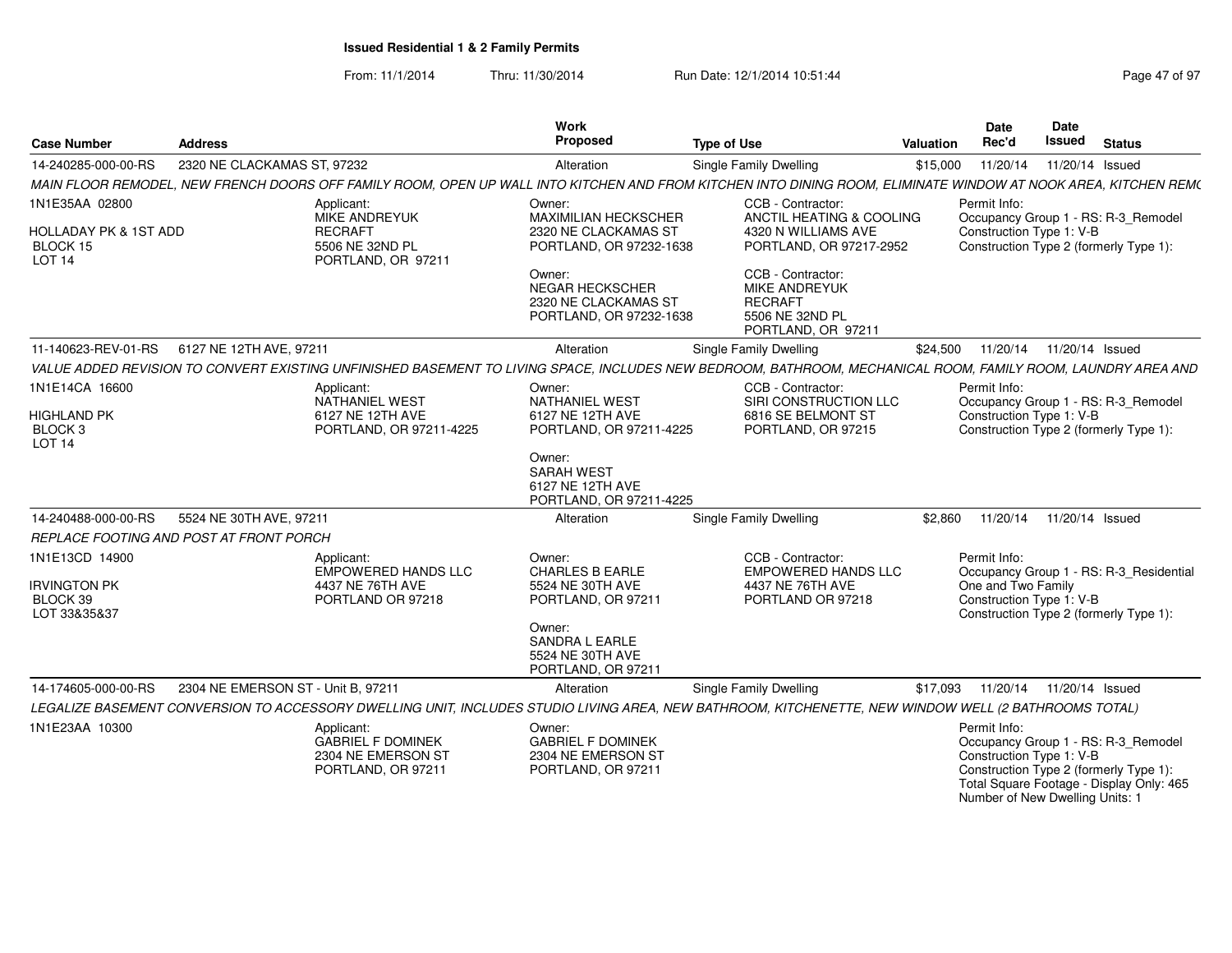| <b>Case Number</b>                                                                           | <b>Address</b>                                       |                                                                                                                                                            | <b>Work</b><br><b>Proposed</b>                                                                                                | <b>Type of Use</b>                                                                                                     | Valuation | <b>Date</b><br>Rec'd                                                                                     | Date<br>Issued  | <b>Status</b>                            |
|----------------------------------------------------------------------------------------------|------------------------------------------------------|------------------------------------------------------------------------------------------------------------------------------------------------------------|-------------------------------------------------------------------------------------------------------------------------------|------------------------------------------------------------------------------------------------------------------------|-----------|----------------------------------------------------------------------------------------------------------|-----------------|------------------------------------------|
| 14-221411-000-00-RS                                                                          | 2050 SW MT HOOD LN, 97201                            |                                                                                                                                                            | Alteration                                                                                                                    | Single Family Dwelling                                                                                                 | \$425,000 | 10/4/14                                                                                                  |                 | 11/21/14 Under Inspection                |
|                                                                                              |                                                      | MODIFICATIONS TO EXISTING DORMERS, SELECT DOOR AND WINDOW REPLACEMENT AND NEW ROOF OVER EXISTING ENTRY DOOR, RELOCATE KITCHEN AND REMODEL EXISTING BATHRO( |                                                                                                                               |                                                                                                                        |           |                                                                                                          |                 |                                          |
| 1S1E09CB 10301                                                                               |                                                      | Applicant:<br><b>KARL RAPFOGEL</b>                                                                                                                         | Owner:<br><b>CASCADIA LLC</b>                                                                                                 | CCB - Contractor:<br><b>GREEN GABLES DESIGN &amp;</b>                                                                  |           | Permit Info:                                                                                             |                 | Occupancy Group 1 - RS: R-3_Residential  |
| VIRGINIA HTS<br>BLOCK 1<br>LOT 1&2 TL 10301                                                  |                                                      | <b>GREEN GABLES DESIGN &amp;</b><br>RESTORATION, INC.<br>PO BOX 4264<br>PORTLAND, OR 97208                                                                 | 551 5TH AVE 18TH FLOOR<br>NEW YORK, NY 10176-1899                                                                             | RESTORATION, INC.<br>PO BOX 4264<br>PORTLAND, OR 97208                                                                 |           | One and Two Family<br>Construction Type 1: V-B<br>Construction Type 2 (formerly Type 1):                 |                 |                                          |
| 14-240544-000-00-RS                                                                          | 3228 SE BROOKLYN ST, 97202                           |                                                                                                                                                            | Alteration                                                                                                                    | Single Family Dwelling                                                                                                 | \$5,735   | 11/21/14                                                                                                 | 11/21/14 Issued |                                          |
|                                                                                              |                                                      | CONVERT SOUTH PORTION OF EXISTING FINISHED SECOND STORY TO BEDROOM OR SITTING AREA. ELECTRICAL PERMIT TO BE OBTAINED SEPARATELY.                           |                                                                                                                               |                                                                                                                        |           |                                                                                                          |                 |                                          |
| 1S1E12BD 10500                                                                               |                                                      | Applicant:<br>CASCADE BUILDERS WEST INC                                                                                                                    | Owner:<br><b>LISA K STEVENS</b>                                                                                               | CCB - Contractor:<br>CASCADE BUILDERS WEST INC                                                                         |           | Permit Info:                                                                                             |                 | Occupancy Group 1 - RS: R-3_Remodel      |
| <b>WAVERLEIGH HTS</b><br>BLOCK <sub>21</sub><br>LOT 13                                       |                                                      | 6944 SE STARK ST<br>PORTLAND, OR 97215                                                                                                                     | 3228 SE BROOKLYN ST<br>PORTLAND, OR 97202-1925                                                                                | 6944 SE STARK ST<br>PORTLAND, OR 97215                                                                                 |           | Construction Type 1: V-B<br>Construction Type 2 (formerly Type 1):                                       |                 | Total Square Footage - Display Only: 156 |
| 14-240933-000-00-RS                                                                          | 6414 SE FLAVEL ST, 97206                             |                                                                                                                                                            | Alteration                                                                                                                    | Single Family Dwelling                                                                                                 | \$6.750   | 11/21/14  11/21/14  Issued                                                                               |                 |                                          |
|                                                                                              | SOLAR - 3.3 KW ROOFTOP SOLAR ARRAY: NON-PRESCRIPTIVE |                                                                                                                                                            |                                                                                                                               |                                                                                                                        |           |                                                                                                          |                 |                                          |
| 1S2E20CB 04500<br>BRIGHTON PK ADD<br><b>BLOCK 4</b><br><b>LOT 15</b>                         |                                                      | Applicant:<br>NEIL KELLY CO INC<br>804 N ALBERTA ST<br>PORTLAND, OR 97217-2693                                                                             | Owner:<br>SATISH V PALSHIKAR<br>6414 SE FLAVEL ST<br>PORTLAND, OR 97206-8055<br>Owner:                                        | CCB - Contractor:<br>NEIL KELLY CO INC<br>804 N ALBERTA ST<br>PORTLAND, OR 97217-2693                                  |           | Permit Info:<br>One and Two Family<br>Construction Type 1: V-B<br>Construction Type 2 (formerly Type 1): |                 | Occupancy Group 1 - RS: R-3_Residential  |
|                                                                                              |                                                      |                                                                                                                                                            | ARLENE B PALSHIKAR<br>6414 SE FLAVEL ST<br>PORTLAND, OR 97206-8055                                                            |                                                                                                                        |           |                                                                                                          |                 |                                          |
| 14-238957-000-00-RS                                                                          | 7621 SE 104TH AVE, 97266                             |                                                                                                                                                            | Alteration                                                                                                                    | Single Family Dwelling                                                                                                 | \$900     | 11/21/14                                                                                                 | 11/21/14 Issued |                                          |
|                                                                                              |                                                      | REPLACE AND ENLARGE WINDOW AT BEDROOM 1 ON UPPER LEVEL, NORTH ELEVATION                                                                                    |                                                                                                                               |                                                                                                                        |           |                                                                                                          |                 |                                          |
| 1S2E22CB 10700<br>LE ROY HTS<br>BLOCK <sub>2</sub><br>N 16'8' OF LOT 19<br>LOT <sub>20</sub> |                                                      | Applicant:<br>MIKE MONTGOMERY<br>5531 SW BUDDINGTON ST<br>PORTLAND, OR 97219                                                                               | Owner:<br><b>CHARLES D KRIEGH</b><br>7621 SE 104TH AVE<br>PORTLAND, OR 97266                                                  | CCB - Contractor:<br><b>WESTERN AMERICAN GLASS</b><br><b>ENTERPRISES INC</b><br>14710 SE LEE AVE<br>PORTLAND, OR 97267 |           | Permit Info:<br>Construction Type 1: V-B<br>Construction Type 2 (formerly Type 1):                       |                 | Occupancy Group 1 - RS: R-3_Remodel      |
| 14-240967-000-00-RS                                                                          | 3723 SE MALDEN ST, 97202                             |                                                                                                                                                            | Alteration                                                                                                                    | Single Family Dwelling                                                                                                 | \$500     | 11/21/14                                                                                                 | 11/21/14 Issued |                                          |
|                                                                                              | SOLAR-INSTALL NEW SOLAR PV SYSTEM 7.52PRESCRIPTIVE   |                                                                                                                                                            |                                                                                                                               |                                                                                                                        |           |                                                                                                          |                 |                                          |
| 1S1E24DA 16500<br>BERKELEY<br>BLOCK <sub>23</sub><br><b>LOT 21</b><br>LOT 22 EXC E 11'       |                                                      | Applicant:<br><b>JOSHUA MARSH</b><br>9150 SW PIONEER COURT SUITE I 3723 SE MALDEN ST<br>WILSONVILLE OR 97070                                               | Owner:<br><b>DANA JACOBSEN</b><br>PORTLAND, OR 97202<br>Owner:<br>REBECCA JACOBSEN<br>3723 SE MALDEN ST<br>PORTLAND, OR 97202 | CCB - Contractor:<br>STELCOR ENERGY LLC<br>5028 E 22ND STREET<br><b>TUCSON, AZ 85711</b>                               |           | Permit Info:<br>One and Two Family<br>Construction Type 1: V-B<br>Construction Type 2 (formerly Type 1): |                 | Occupancy Group 1 - RS: R-3_Residential  |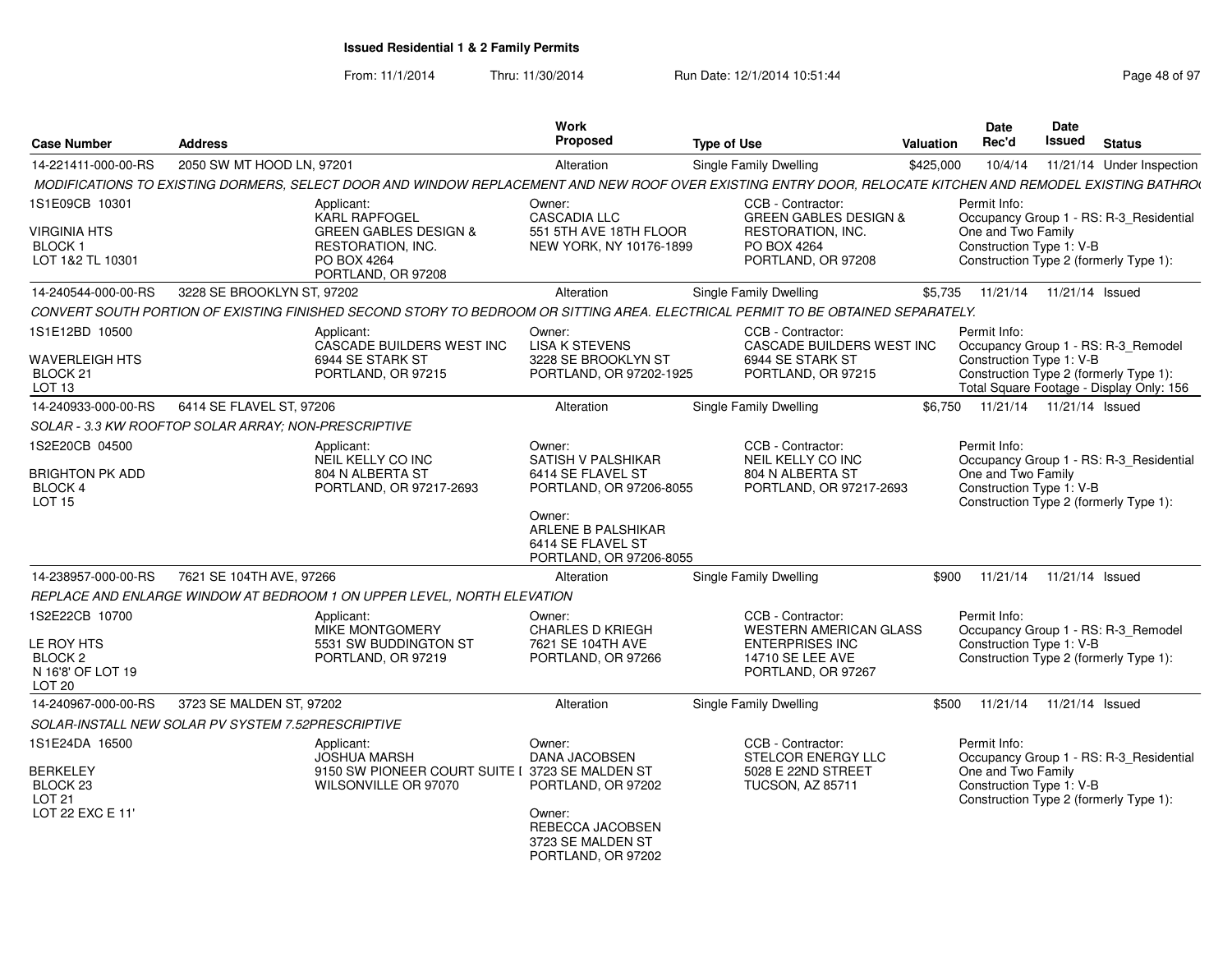| <b>Case Number</b>                               | Address                                                                                                                                                      | Work<br>Proposed                                                                                                                                    | <b>Type of Use</b>                                                                                         | Valuation | <b>Date</b><br>Rec'd                                                        |                            | <b>Date</b><br><b>Issued</b> | <b>Status</b>                                                                                                              |
|--------------------------------------------------|--------------------------------------------------------------------------------------------------------------------------------------------------------------|-----------------------------------------------------------------------------------------------------------------------------------------------------|------------------------------------------------------------------------------------------------------------|-----------|-----------------------------------------------------------------------------|----------------------------|------------------------------|----------------------------------------------------------------------------------------------------------------------------|
| 14-240982-000-00-RS                              | 4409 SE 66TH AVE, 97206                                                                                                                                      | Alteration                                                                                                                                          | Single Family Dwelling                                                                                     | \$500     | 11/21/14                                                                    |                            |                              | 11/21/14 Issued                                                                                                            |
|                                                  | SOLAR-INSTALL NEW PV SOLAR 3.36kW ROOF MOUNTEDPRESCRIPTIVE                                                                                                   |                                                                                                                                                     |                                                                                                            |           |                                                                             |                            |                              |                                                                                                                            |
| 1S2E08CC 22400                                   | Applicant:<br><b>JOSHUA MARSH</b>                                                                                                                            | Owner:<br><b>MARISSA S WOLFHEART</b>                                                                                                                | CCB - Contractor:<br>STELCOR ENERGY LLC                                                                    |           | Permit Info:                                                                |                            |                              | Occupancy Group 1 - RS: R-3_Residential                                                                                    |
| LAURELWOOD<br><b>BLOCK7</b><br><b>LOT 19</b>     | 9150 SW PIONEER COURT SUITE I 4409 SE 66TH AVE<br>WILSONVILLE OR 97070                                                                                       | PORTLAND, OR 97206<br>Owner:                                                                                                                        | 5028 E 22ND STREET<br><b>TUCSON, AZ 85711</b>                                                              |           | One and Two Family<br>Construction Type 1: V-B                              |                            |                              | Construction Type 2 (formerly Type 1):                                                                                     |
|                                                  |                                                                                                                                                              | ZACHARY P WOLFHEART<br>4409 SE 66TH AVE<br>PORTLAND, OR 97206                                                                                       |                                                                                                            |           |                                                                             |                            |                              |                                                                                                                            |
| 14-241023-000-00-RS                              | 2843 SW PLUM CT, 97219                                                                                                                                       | Alteration                                                                                                                                          | Single Family Dwelling                                                                                     | \$1,000   |                                                                             | 11/21/14  11/21/14  Issued |                              |                                                                                                                            |
|                                                  | CONVERT BEDROOMS BACK TO TWO CAR GARAGE. REMOVE BATHROOM CLOSETS. HALL WALLS. REMOVE SLIDING GLASS DOORS AND REPLACE WITH WINDOWS. GARAGE DOORS STILL IN     |                                                                                                                                                     |                                                                                                            |           |                                                                             |                            |                              |                                                                                                                            |
| 1S1E29AD 10300                                   | Applicant:<br>JASON W SNELL                                                                                                                                  | Owner:<br><b>JASON W SNELL</b>                                                                                                                      |                                                                                                            |           | Permit Info:                                                                |                            |                              | Occupancy Group 1 - RS: R-3_Residential                                                                                    |
| <b>INDIAN HILLS</b><br>BLOCK 11<br><b>LOT 19</b> | 2843 SW PLUM CT<br>PORTLAND, OR 97219                                                                                                                        | 2843 SW PLUM CT<br>PORTLAND, OR 97219                                                                                                               |                                                                                                            |           | One and Two Family<br>Construction Type 1: V-B                              |                            |                              | Construction Type 2 (formerly Type 1):                                                                                     |
|                                                  |                                                                                                                                                              | Owner:<br><b>AMANDA N GARCIA-SNELL</b><br>2843 SW PLUM CT<br>PORTLAND, OR 97219                                                                     |                                                                                                            |           |                                                                             |                            |                              |                                                                                                                            |
| 13-241284-000-00-RS                              | 4230 SW 6TH AVENUE DR - Unit B, 97201                                                                                                                        | Alteration                                                                                                                                          | <b>Single Family Dwelling</b>                                                                              | \$125,000 |                                                                             | 11/21/14  11/21/14  Issued |                              |                                                                                                                            |
|                                                  | CONVERT DAYLIGHT BASEMENT TO ACCESSORY DWELLING UNIT WITH BATHROOM, KITCHEN, FAMILY ROOM, LAUNDRY ROOM, BEDROOM AND UTILITY AREA (4 BATHROOMS TOTAL). REMODE |                                                                                                                                                     |                                                                                                            |           |                                                                             |                            |                              |                                                                                                                            |
| 1S1E09DD 01400                                   | Applicant:<br><b>TONY KOACH</b><br>2301 NW THURMAN, STE K<br>PORTLAND, OR 97210                                                                              | Owner:<br><b>GARY D SHIPLEY</b><br>3277 BLACKTAIL DR<br>EUGENE, OR 97405<br>Owner:<br>ANN K SHIPLEY<br>3277 BLACKTAIL DR<br><b>EUGENE, OR 97405</b> | CCB - Contractor:<br><b>TONY KOACH</b><br>PASADENA PROPERTIES LLC<br>2301 NW THURMAN<br>PORTLAND OR, 97210 |           | Permit Info:<br>Construction Type 1: V-B<br>Number of New Dwelling Units: 1 |                            |                              | Occupancy Group 1 - RS: R-3_Remodel<br>Construction Type 2 (formerly Type 1):<br>Total Square Footage - Display Only: 1600 |
| 14-236150-000-00-RS                              | 6027 SE MAIN ST, 97215                                                                                                                                       | Alteration                                                                                                                                          | Single Family Dwelling                                                                                     | \$25,000  | 11/21/14                                                                    |                            |                              | 11/21/14 Issued                                                                                                            |
|                                                  | ENLARGE EXISTING DEN INTO THE GARAGE TO CREATE LARGER DEN, NO CHANGE TO THE FOOTPRINT OF THE HOME, ADD NEW BATHROOM, 4 BATHROOMS TOTAL                       |                                                                                                                                                     |                                                                                                            |           |                                                                             |                            |                              |                                                                                                                            |
| 1S2E06AD 11500                                   | Applicant:<br>DANIEL R BERGER                                                                                                                                | Owner:<br>DANIEL R BERGER                                                                                                                           | CCB - Contractor:<br>MICK PETER STRADER MILLER                                                             |           | Permit Info:                                                                |                            |                              | Occupancy Group 1 - RS: R-3_Residential                                                                                    |
| WESTDALE<br>LOT <sub>6</sub>                     | 6027 SE MAIN ST<br>PORTLAND, OR 97215-2812                                                                                                                   | 6027 SE MAIN ST<br>PORTLAND, OR 97215-2812                                                                                                          | 1605 NE HIGHLAND ST<br>PORTLAND, OR 97211                                                                  |           | One and Two Family<br>Construction Type 1: V-B                              |                            |                              | Construction Type 2 (formerly Type 1):                                                                                     |
|                                                  |                                                                                                                                                              | Owner:<br><b>KERI A ROBERTS</b><br>6027 SE MAIN ST<br>PORTLAND, OR 97215-2812                                                                       |                                                                                                            |           |                                                                             |                            |                              |                                                                                                                            |
|                                                  |                                                                                                                                                              |                                                                                                                                                     |                                                                                                            |           |                                                                             |                            |                              |                                                                                                                            |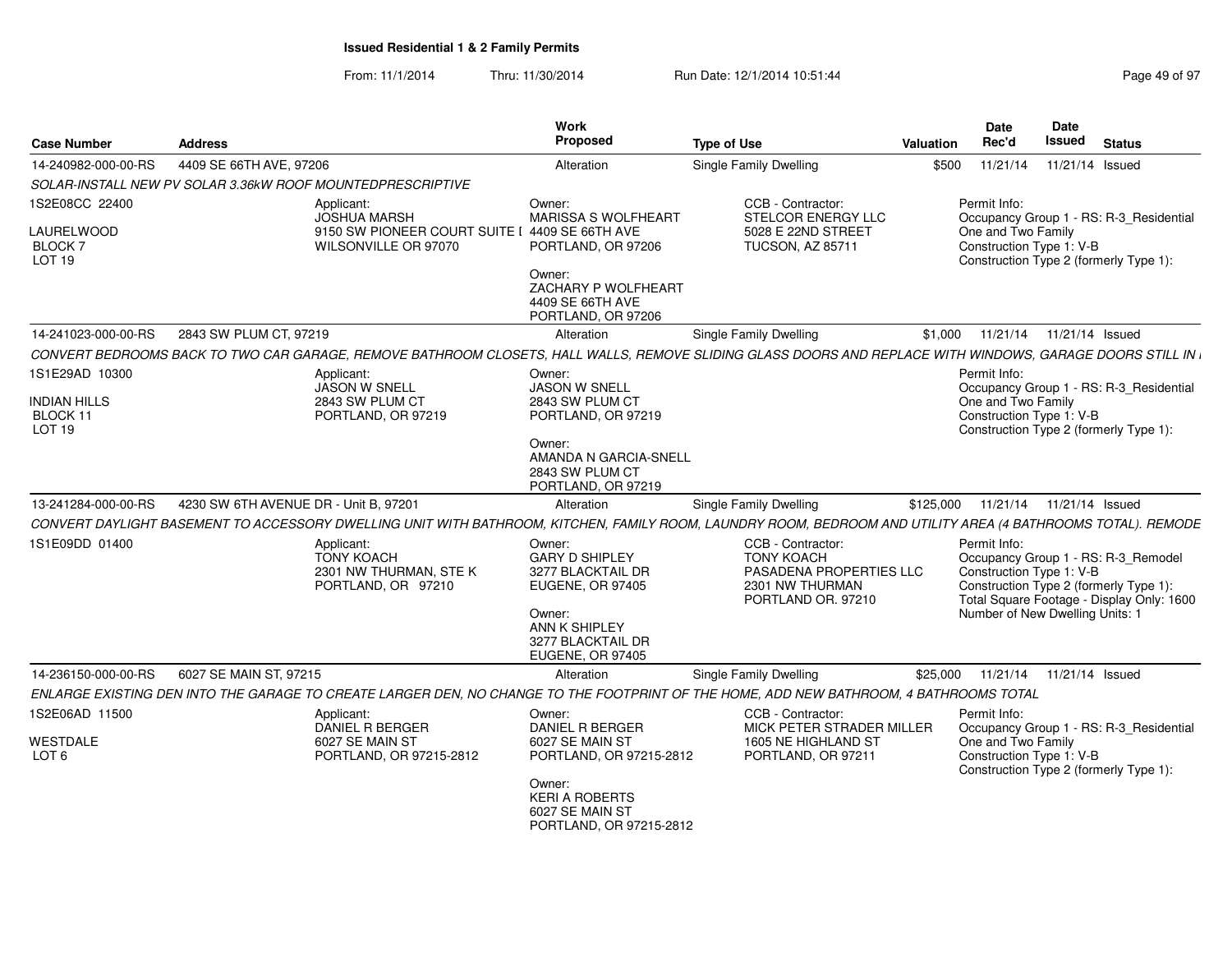From: 11/1/2014

| <b>Case Number</b>                                                 | <b>Address</b>              |                                                                                                                                                                        | <b>Work</b><br>Proposed                                                                                                                                    | <b>Type of Use</b>                                                                                                   | Valuation | <b>Date</b><br>Rec'd                                           | <b>Date</b><br><b>Issued</b> | <b>Status</b>                                                                     |
|--------------------------------------------------------------------|-----------------------------|------------------------------------------------------------------------------------------------------------------------------------------------------------------------|------------------------------------------------------------------------------------------------------------------------------------------------------------|----------------------------------------------------------------------------------------------------------------------|-----------|----------------------------------------------------------------|------------------------------|-----------------------------------------------------------------------------------|
| 14-238082-000-00-RS                                                | 1528 SE HOLGATE BLVD, 97202 |                                                                                                                                                                        | Alteration                                                                                                                                                 | <b>Single Family Dwelling</b>                                                                                        | \$5,000   | 11/21/14                                                       | 11/21/14 Issued              |                                                                                   |
|                                                                    |                             | PARTIAL CHANGE OF OCCUPANCY TO TWO FRONT ROOMS OF MAIN LEVEL FOR NEW DISPENSARY, LIVE WORK PER ORSC R101.2 EXCEPT 1.5                                                  |                                                                                                                                                            |                                                                                                                      |           |                                                                |                              |                                                                                   |
| 1S1E14AB 01300                                                     |                             | Applicant:<br><b>HILARY MACKENZIE</b><br>MACKENZIE ARCHITECTURE INC                                                                                                    | Owner:<br>ALONA K FEATHER<br>1415 SE TACOMA ST                                                                                                             |                                                                                                                      |           | Permit Info:<br>One and Two Family                             |                              | Occupancy Group 1 - RS: R-3 Residential                                           |
| GARDNER<br><b>BLOCK1</b><br>LOT <sub>6</sub>                       |                             | 2827 NE M L KING BLVD<br>PORTLAND OR 97212                                                                                                                             | PORTLAND, OR 97202                                                                                                                                         |                                                                                                                      |           | Construction Type 1: V-B                                       |                              | Construction Type 2 (formerly Type 1):                                            |
| 14-238415-000-00-RS                                                | 3230 SE SHERMAN ST, 97214   |                                                                                                                                                                        | Alteration                                                                                                                                                 | Single Family Dwelling                                                                                               | \$3.820   | 11/17/14  11/21/14  Final                                      |                              |                                                                                   |
| <b>VOLUNTARY SEISMIC UPGRADE.</b>                                  |                             |                                                                                                                                                                        |                                                                                                                                                            |                                                                                                                      |           |                                                                |                              |                                                                                   |
| 1S1E01CD 20600<br>HORIZON<br>BLOCK 3<br>W 22' OF LOT 3<br>LOT 4&5  |                             | Applicant:<br><b>STEVE GEMMELL</b><br><b>GEMMELL CONSTRUCTION LLC</b><br>3817 N WILLIAMS<br>PORTLAND OR 97227                                                          | Owner:<br><b>FRANCES DAVISON</b><br>3230 SE SHERMAN ST<br>PORTLAND, OR 97214<br>Owner:<br><b>CRAIG MOSBAEK</b><br>3230 SE SHERMAN ST<br>PORTLAND, OR 97214 | CCB - Contractor:<br><b>STEVE GEMMELL</b><br><b>GEMMELL CONSTRUCTION LLC</b><br>3817 N WILLIAMS<br>PORTLAND OR 97227 |           | Permit Info:<br>One and Two Family<br>Construction Type 1: V-B |                              | Occupancy Group 1 - RS: R-3 Residential<br>Construction Type 2 (formerly Type 1): |
| 14-225813-REV-01-RS                                                | 5612 SE LINCOLN ST, 97215   |                                                                                                                                                                        | Alteration                                                                                                                                                 | Single Family Dwelling                                                                                               |           | \$11/21/14                                                     | 11/21/14 Issued              |                                                                                   |
|                                                                    |                             | REVISION TO CHANGE FROM 9 PANEL TO 10, FROM2.52kW TO 2.80kW                                                                                                            |                                                                                                                                                            |                                                                                                                      |           |                                                                |                              |                                                                                   |
| 1S2E06DC 11200                                                     |                             | Applicant:                                                                                                                                                             | Owner:                                                                                                                                                     | CCB - Contractor:                                                                                                    |           | Permit Info:                                                   |                              |                                                                                   |
| WACONDA<br><b>BLOCK1</b><br>E 80' OF LOT 1&2                       |                             | STELCOR ENERGY LLC<br>5028 E 22ND STREET<br><b>TUCSON, AZ 85711</b>                                                                                                    | <b>DYLAN J MAGIEREK</b><br>5612 SE LINCOLN ST<br>PORTLAND, OR 97215-4001                                                                                   | <b>STELCOR ENERGY LLC</b><br>5028 E 22ND STREET<br><b>TUCSON, AZ 85711</b>                                           |           | One and Two Family<br>Construction Type 1: V-B                 |                              | Occupancy Group 1 - RS: R-3_Residential<br>Construction Type 2 (formerly Type 1): |
| 14-241178-000-00-RS                                                | 1635 SE RHONE ST, 97202     |                                                                                                                                                                        | Alteration                                                                                                                                                 | <b>Single Family Dwelling</b>                                                                                        | \$450     | 11/21/14  11/21/14  Issued                                     |                              |                                                                                   |
|                                                                    |                             | ADD SMALLER ATTIC WINDOW IN SAME LOCATION - NON-HABITABLE, UNHEATED ATTIC TO REMAIN - SEE 10-191413-HS/****ADD 200A SVR/FDR AND (3) CIRCUITS TO LEGALIZE PREVIOUS WORK |                                                                                                                                                            |                                                                                                                      |           |                                                                |                              |                                                                                   |
| 1S1E11DB 05300<br><b>FEURERS ADD</b><br>BLOCK 23<br>E 60' OF LOT 7 |                             | Applicant:<br>EUGENE I BOOTH<br><b>CATHY E</b>                                                                                                                         | Owner:<br><b>MICHAEL WATT</b><br>3625 SE 17TH AVE<br>PORTLAND, OR 97202-3831                                                                               |                                                                                                                      |           | Permit Info:<br>One and Two Family<br>Construction Type 1: V-B |                              | Occupancy Group 1 - RS: R-3_Residential<br>Construction Type 2 (formerly Type 1): |
|                                                                    |                             |                                                                                                                                                                        | Owner:<br><b>BONNIE S KLEIN</b><br>3625 SE 17TH AVE<br>PORTLAND, OR 97202-3831                                                                             |                                                                                                                      |           |                                                                |                              |                                                                                   |
| 14-241418-000-00-RS                                                | 1969 SE 25TH AVE, 97214     |                                                                                                                                                                        | Alteration                                                                                                                                                 | Single Family Dwelling                                                                                               | \$10,000  | 11/22/14                                                       |                              | 11/22/14 Under Inspection                                                         |
|                                                                    |                             | LEGALIZE EXISTING UPPER FLOOR AND UPPER FLOOR BATHROOM(TOTAL TWO TOILETS)                                                                                              |                                                                                                                                                            |                                                                                                                      |           |                                                                |                              |                                                                                   |
| 1S1E01CB 11000                                                     |                             | Applicant:<br>RMJ CONSTRUCTION AND                                                                                                                                     | Owner:<br>ADONNA J AMOROSO                                                                                                                                 | CCB - Contractor:<br>RMJ CONSTRUCTION AND                                                                            |           | Permit Info:                                                   |                              | Occupancy Group 1 - RS: R-3 Residential                                           |
| HELEN L STRATTONS ADD<br>BLOCK 5<br>LOT <sub>7</sub>               |                             | DEVELOPMENT INC<br>9619 SW 3RD AVE<br>PORTLAND, OR 97219                                                                                                               | 918 WILLOW GLEN WAY<br>SAN JOSE, CA 95125-3343<br>Owner:                                                                                                   | DEVELOPMENT INC<br>9619 SW 3RD AVE<br>PORTLAND, OR 97219                                                             |           | One and Two Family<br>Construction Type 1: V-B                 |                              | Construction Type 2 (formerly Type 1):                                            |
|                                                                    |                             |                                                                                                                                                                        | <b>MARY L VELLA</b><br>918 WILLOW GLEN WAY<br>SAN JOSE, CA 95125-3343                                                                                      |                                                                                                                      |           |                                                                |                              |                                                                                   |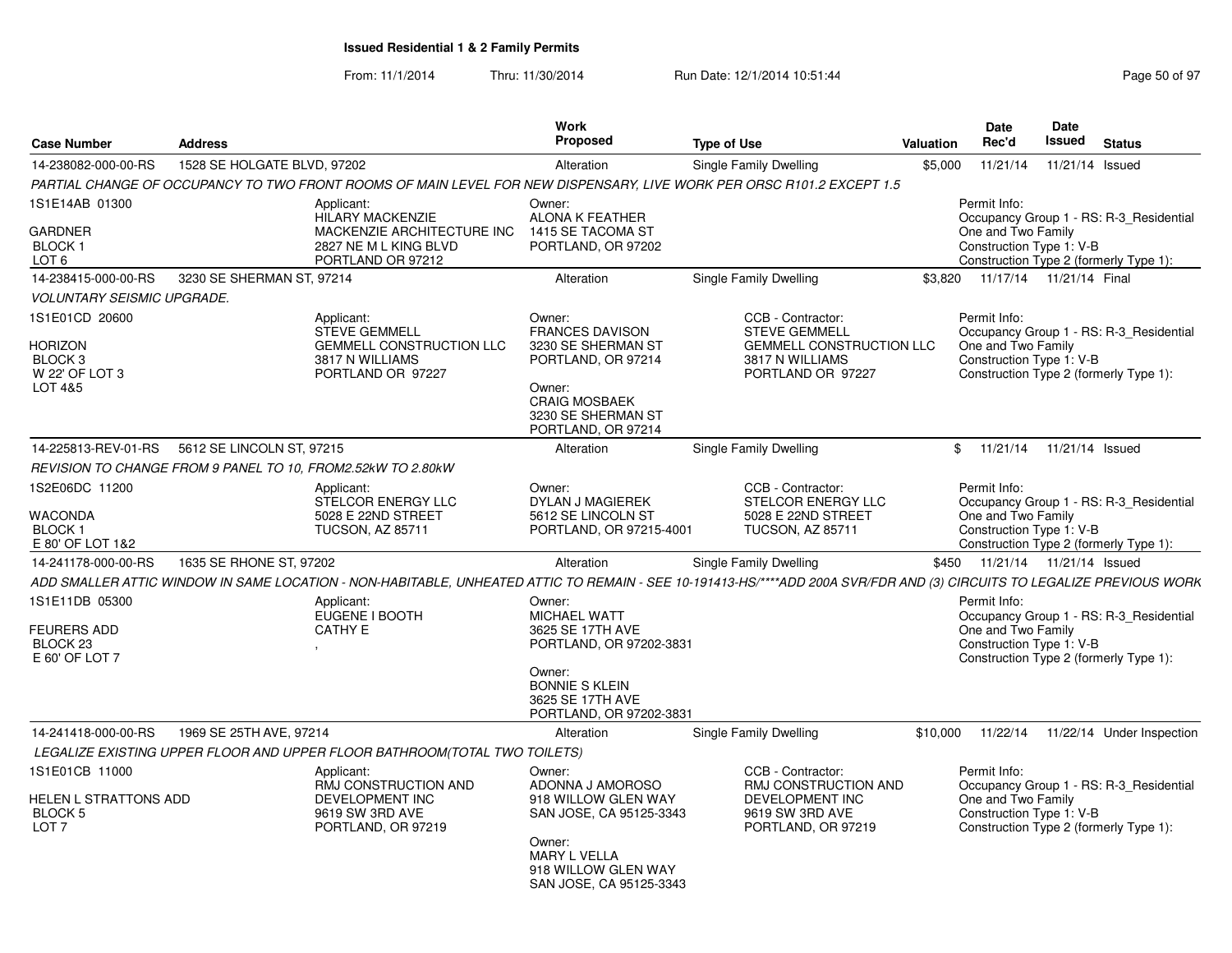|                                                                       | <b>Address</b>                   |                                                                                                                                                                | Work<br><b>Proposed</b>                                                                                                                     | <b>Type of Use</b>                                                                                                               | Valuation | Date<br>Rec'd                                                               | Date<br>Issued | <b>Status</b>                                                                                                                 |
|-----------------------------------------------------------------------|----------------------------------|----------------------------------------------------------------------------------------------------------------------------------------------------------------|---------------------------------------------------------------------------------------------------------------------------------------------|----------------------------------------------------------------------------------------------------------------------------------|-----------|-----------------------------------------------------------------------------|----------------|-------------------------------------------------------------------------------------------------------------------------------|
| <b>Case Number</b><br>14-241551-000-00-RS                             | 5424 N FESSENDEN ST. 97203       |                                                                                                                                                                | Alteration                                                                                                                                  |                                                                                                                                  |           | 11/24/14                                                                    |                | 11/24/14 Issued                                                                                                               |
|                                                                       |                                  | CONVERT BASEMENT TO LIVING SPACE. INCLUDES NEW BATHROOM. BEDROOM WITH EGRESS WINDOW AND FAMILY ROOM 2 BATHROOMS TOTAL/****ADD 5 BRANCH CIRCUITS AND INVESTIC   |                                                                                                                                             | Single Family Dwelling                                                                                                           | \$20,000  |                                                                             |                |                                                                                                                               |
| 1N1E08BB 02000                                                        |                                  | Applicant:                                                                                                                                                     | Owner:                                                                                                                                      | CCB - Contractor:                                                                                                                |           | Permit Info:                                                                |                |                                                                                                                               |
| COLLEGE PL<br>BLOCK 10<br>E 1/2 OF LOT 37-40                          |                                  | MICHAEL EUGENE DO<br>2980 SW 123RD AVE<br>BEAVERTON, OR 97005                                                                                                  | TYSON D CROSS<br>5424 N FESSENDEN ST<br>PORTLAND, OR 97203<br>Owner:<br><b>TANISHA F CROSS</b><br>5424 N FESSENDEN ST<br>PORTLAND, OR 97203 | MICHAEL EUGENE DO<br>2980 SW 123RD AVE<br>BEAVERTON, OR 97005                                                                    |           | One and Two Family<br>Construction Type 1: V-B                              |                | Occupancy Group 1 - RS: R-3_Residential<br>Construction Type 2 (formerly Type 1):<br>Total Square Footage - Display Only: 624 |
| 14-224155-000-00-RS                                                   | 78 NE FREMONT ST - Unit B. 97212 |                                                                                                                                                                | Alteration                                                                                                                                  | Single Family Dwelling                                                                                                           | \$53,000  |                                                                             |                | 11/24/14  11/24/14  Issued                                                                                                    |
|                                                                       |                                  | CONVERT BASEMENT TO ADU: FOUNDATION REPAIR: REMOVE FOUNDATION AND POUR NEW FOUNDATION: INFILL STAIRS INTERIOR STAIRS THAT LEAD FROM MAIN FLOOR TO BASEMENT: AD |                                                                                                                                             |                                                                                                                                  |           |                                                                             |                |                                                                                                                               |
| 1N1E27AA 01500                                                        |                                  | Applicant:<br>CHRISTOPHER FRICK<br>78 NE FREMONT<br>PORTLAND OR 97212                                                                                          | Owner:<br><b>CHRISTOPHER FRICK</b><br>223 NE GRAHAM ST<br>PORTLAND, OR 97212                                                                | CCB - Contractor:<br>CNW CONSTRUCTION INC<br>14505 SE TENINO ST<br>PORTLAND, OR 97236                                            |           | Permit Info:<br>Construction Type 1: V-B<br>Number of New Dwelling Units: 1 |                | Occupancy Group 1 - RS: R-3_Remodel<br>Construction Type 2 (formerly Type 1):<br>Total Square Footage - Display Only: 960     |
| 14-241572-000-00-RS                                                   | 4513 NE 18TH AVE, 97211          |                                                                                                                                                                | Alteration                                                                                                                                  | Single Family Dwelling                                                                                                           | \$1.000   |                                                                             |                | 11/24/14  11/24/14  Issued                                                                                                    |
|                                                                       |                                  | RELOCATE EAST WALL IN BATHROOM 10" TO THE EAST. ON MAIN FLOOR                                                                                                  |                                                                                                                                             |                                                                                                                                  |           |                                                                             |                |                                                                                                                               |
| 1N1E23AC 21200<br>VERNON<br>BLOCK 62<br>LOT <sub>8</sub>              |                                  | Applicant:<br>JOHN H RIGGS<br>4701 PARKVIEW DR #C<br>LAKE OSWEGO, OR 97035                                                                                     | Owner:<br><b>JOHN H RIGGS</b><br>4701 PARKVIEW DR #C<br>LAKE OSWEGO, OR 97035                                                               |                                                                                                                                  |           | Permit Info:<br>One and Two Family<br>Construction Type 1: V-B              |                | Occupancy Group 1 - RS: R-3 Residential<br>Construction Type 2 (formerly Type 1):                                             |
| 14-241081-000-00-RS                                                   | 7023 N WILBUR AVE, 97217         |                                                                                                                                                                | Alteration                                                                                                                                  | Single Family Dwelling                                                                                                           |           | \$2,000 11/24/14 11/24/14 Issued                                            |                |                                                                                                                               |
|                                                                       |                                  | CONVERT BASEMENT TO FINISHED STORAGE SPACE (NOT A BEDROOM AND NOT HABITABLE SPACE). ADD EGRESS WINDOW AND WELL, INSULATE AND FURR OUT WALLS +++PLUMBING, ELE   |                                                                                                                                             |                                                                                                                                  |           |                                                                             |                |                                                                                                                               |
| 1N1E16BA 12800<br><b>BURRAGE TR</b><br><b>BLOCK7</b><br><b>LOT 10</b> |                                  | Applicant<br>CATHEDRAL CONSTRUCTION LLC TINUJEI D YOUNG<br>7920 N FOSS AVE<br>PORTLAND, OR 97203                                                               | Owner:<br>7023 N WILBUR AVE<br>PORTLAND, OR 97217-5254<br>Owner:<br>JESSE J YOUNG                                                           | CCB - Contractor:<br>CATHEDRAL CONSTRUCTION LLC Occupancy Group 1 - RS: R-3_Residential<br>7920 N FOSS AVE<br>PORTLAND, OR 97203 |           | Permit Info:<br>One and Two Family<br>Construction Type 1: V-B              |                | Construction Type 2 (formerly Type 1):                                                                                        |
|                                                                       |                                  |                                                                                                                                                                | 7023 N WILBUR AVE<br>PORTLAND, OR 97217-5254                                                                                                |                                                                                                                                  |           |                                                                             |                |                                                                                                                               |
| 14-241659-000-00-RS                                                   | 7421 SE 30TH AVE, 97202          |                                                                                                                                                                | Alteration                                                                                                                                  | Single Family Dwelling                                                                                                           | \$500     |                                                                             |                | 11/24/14  11/24/14  Issued                                                                                                    |
|                                                                       |                                  | ADDING RAILING TO OPEN SIDE OF STAIRS FROM FIRST FLOOR TO BASEMENT: SEE 14-227531-HO                                                                           |                                                                                                                                             |                                                                                                                                  |           |                                                                             |                |                                                                                                                               |
| 1S1E24BD 07200<br>EASTMORELAND<br>BLOCK 11<br>LOT <sub>25</sub>       |                                  | Applicant:<br>CLINE CONSTRUCTION LLC<br>7142 NE MLK BLVD<br>PORTLAND, OR 97211                                                                                 | Owner:<br>MICHAEL MUZIKANT<br>7421 SE 30TH AVE<br>PORTLAND, OR 97202-8838                                                                   | CCB - Contractor:<br>CLINE CONSTRUCTION LLC<br>7142 NE MLK BLVD<br>PORTLAND, OR 97211                                            |           | Permit Info:<br>One and Two Family<br>Construction Type 1: V-B              |                | Occupancy Group 1 - RS: R-3 Residential<br>Construction Type 2 (formerly Type 1):                                             |
|                                                                       |                                  |                                                                                                                                                                | Owner:<br><b>DIANE LUND</b><br>7421 SE 30TH AVE<br>PORTLAND, OR 97202-8838                                                                  |                                                                                                                                  |           |                                                                             |                |                                                                                                                               |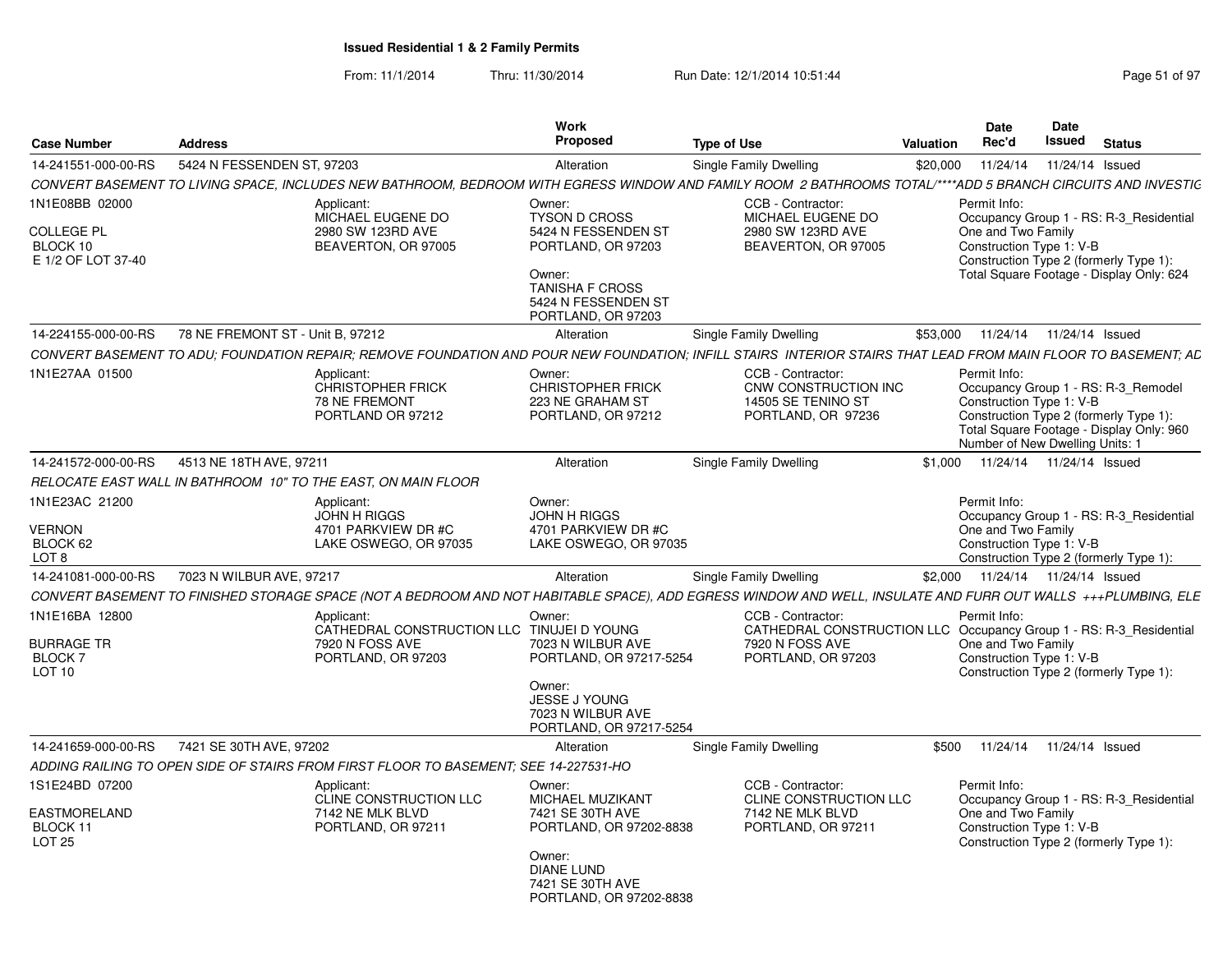| <b>Case Number</b>                                      | <b>Address</b>                                                                              |                                                                                  | <b>Work</b><br><b>Proposed</b>                                                       | <b>Type of Use</b>                                                                            | Valuation | Date<br>Rec'd                                                                            | Date<br>Issued  | <b>Status</b>                           |
|---------------------------------------------------------|---------------------------------------------------------------------------------------------|----------------------------------------------------------------------------------|--------------------------------------------------------------------------------------|-----------------------------------------------------------------------------------------------|-----------|------------------------------------------------------------------------------------------|-----------------|-----------------------------------------|
| 14-233418-REV-01-RS                                     | 5904 NE ALTON ST, 97213                                                                     |                                                                                  | Alteration                                                                           | <b>Single Family Dwelling</b>                                                                 |           | \$<br>11/24/14                                                                           | 11/24/14 Issued |                                         |
|                                                         | <b>REVISION TO LFB-1 BEAM IN BASEMENT &amp; FOUNDATION SUPPORT</b>                          |                                                                                  |                                                                                      |                                                                                               |           |                                                                                          |                 |                                         |
| 1N2E19DD 13700                                          | Applicant:                                                                                  |                                                                                  | Owner:                                                                               | CCB - Contractor:                                                                             |           | Permit Info:                                                                             |                 |                                         |
| <b>BURFIELD ADD</b><br>BLOCK 6<br>LOT 31&32             |                                                                                             | <b>FAWKES SUMMIT HOMES LLC</b><br>3439 NE SANDY BLVD # 307<br>PORTLAND, OR 97232 | AMANDA S HAWORTH<br>5904 NE ALTON ST<br>PORTLAND, OR 97213                           | <b>BRIDGETOWN ELECTRIC DBA</b><br>STEENSLID & CO<br>5701 N LOMBARD ST<br>PORTLAND OR 97203    |           | One and Two Family<br>Construction Type 1: V-B<br>Construction Type 2 (formerly Type 1): |                 | Occupancy Group 1 - RS: R-3 Residential |
|                                                         |                                                                                             |                                                                                  | Owner:<br><b>ERIK CLAMPITT</b><br>5904 NE ALTON ST<br>PORTLAND, OR 97213             | CCB - Contractor:<br>FAWKES SUMMIT HOMES LLC<br>3439 NE SANDY BLVD #307<br>PORTLAND, OR 97232 |           |                                                                                          |                 |                                         |
| 14-241686-000-00-RS                                     | 3716 N LONGVIEW AVE, 97227                                                                  |                                                                                  | Alteration                                                                           | <b>Single Family Dwelling</b>                                                                 | \$1,850   | 11/24/14                                                                                 | 11/24/14 Issued |                                         |
| <b>VOLUNTARY SEISMIC STRENGTHENING</b>                  |                                                                                             |                                                                                  |                                                                                      |                                                                                               |           |                                                                                          |                 |                                         |
| 1N1E21DD 11000                                          | Applicant:                                                                                  | HELP HOME ENERGY LIFE                                                            | Owner:<br>JOHN L COSTELLO                                                            | CCB - Contractor:<br>HELP HOME ENERGY LIFE                                                    |           | Permit Info:                                                                             |                 | Occupancy Group 1 - RS: R-3_Residential |
| <b>OVERLOOK</b><br>BLOCK <sub>23</sub><br><b>LOT 10</b> |                                                                                             | PERFORMANCE GROUP INC<br>10006 SW CANYON RD<br>PORTLAND, OR 97225                | 3716 N LONGVIEW AVE<br>PORTLAND, OR 97227-1022                                       | PERFORMANCE GROUP INC<br>10006 SW CANYON RD<br>PORTLAND, OR 97225                             |           | One and Two Family<br>Construction Type 1: V-B<br>Construction Type 2 (formerly Type 1): |                 |                                         |
|                                                         |                                                                                             |                                                                                  | Owner:<br>VICKIE W COSTELLO<br>3716 N LONGVIEW AVE<br>PORTLAND, OR 97227-1022        |                                                                                               |           |                                                                                          |                 |                                         |
| 14-241682-000-00-RS                                     | 3521 SE JOHNSON CREEK BLVD, 97222                                                           |                                                                                  | Alteration                                                                           | Single Family Dwelling                                                                        | \$1,850   | 11/24/14                                                                                 |                 | 11/24/14 Under Inspection               |
| <b>VOLUNTARY SEISMIC STRENGTHENING</b>                  |                                                                                             |                                                                                  |                                                                                      |                                                                                               |           |                                                                                          |                 |                                         |
| 1S1E24DC 03900                                          | Applicant:                                                                                  | HELP HOME ENERGY LIFE                                                            | Owner:<br><b>JULEE A WELCH</b>                                                       | CCB - Contractor:<br>HELP HOME ENERGY LIFE                                                    |           | Permit Info:                                                                             |                 | Occupancy Group 1 - RS: R-3_Residential |
| SECTION 24 1S 1E<br>TL 3900 0.73 ACRES                  |                                                                                             | PERFORMANCE GROUP INC<br>10006 SW CANYON RD<br>PORTLAND, OR 97225                | 3521 SE JOHNSON CREEK BLVD<br>PORTLAND, OR 97222-9214                                | PERFORMANCE GROUP INC<br>10006 SW CANYON RD<br>PORTLAND, OR 97225                             |           | One and Two Family<br>Construction Type 1: V-B<br>Construction Type 2 (formerly Type 1): |                 |                                         |
|                                                         |                                                                                             |                                                                                  | Owner:<br>CAMERON A MACLEAN<br>3521 SE JOHNSON CREEK BLVD<br>PORTLAND, OR 97222-9214 |                                                                                               |           |                                                                                          |                 |                                         |
| 14-241210-000-00-RS                                     | 7505 SE 17TH AVE, 97202                                                                     |                                                                                  | Alteration                                                                           | Single Family Dwelling                                                                        | \$90,000  | 11/24/14                                                                                 | 11/24/14 Issued |                                         |
|                                                         | KITCHEN REMODEL; REMOVE WALL AND ADD 1NEW WINDOW, REPLACE 2 WINDOWS, AND FILL IN ONE WINDOW |                                                                                  |                                                                                      |                                                                                               |           |                                                                                          |                 |                                         |
| 1S1E23AC 03900                                          | Applicant:<br><b>KEITH DAILY</b>                                                            |                                                                                  | Owner:<br>SCOTT T SCHAUERMANN                                                        | CCB - Contractor:<br>PINEHURST HOMES COMPANY                                                  |           | Permit Info:                                                                             |                 | Occupancy Group 1 - RS: R-3_Residential |
| WESTMORELAND<br><b>BLOCK 5</b><br>N 25' OF LOT 15       |                                                                                             | SODERSTROM ARCHITECTS, P.C. 7505 SE 17TH AVE<br>PORTLAND, OR 97209               | 1200 NW NAITO PARKWAY STE 41 PORTLAND, OR 97202-6124                                 | 16869 SW 65TH AVE #191<br>LAKE OSWEGO, OR 97035                                               |           | One and Two Family<br>Construction Type 1: V-B<br>Construction Type 2 (formerly Type 1): |                 |                                         |
| LOT <sub>16</sub>                                       |                                                                                             |                                                                                  | Owner:<br>ELIZABETH A SCHAUERMANN<br>7505 SE 17TH AVE<br>PORTLAND, OR 97202-6124     |                                                                                               |           |                                                                                          |                 |                                         |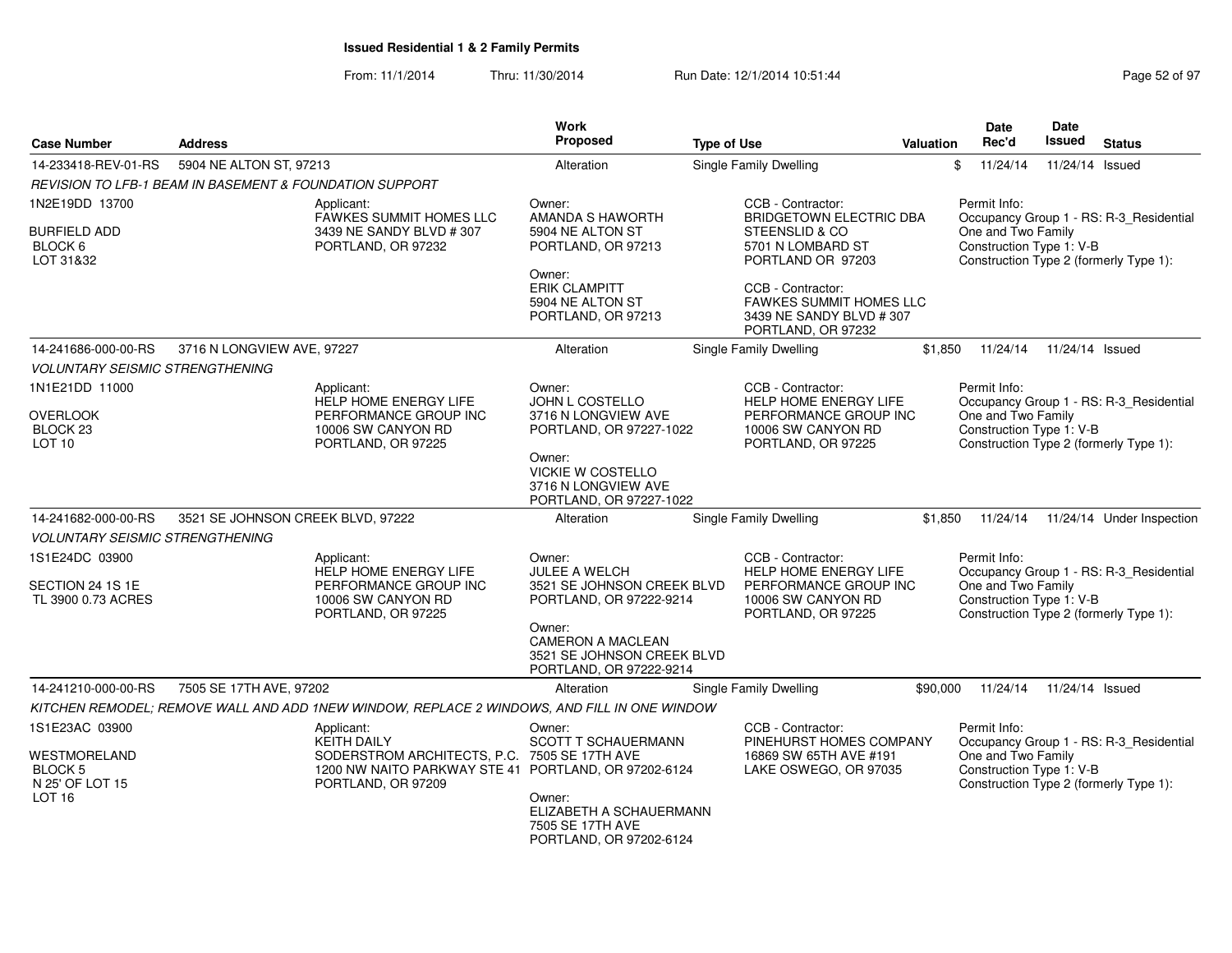From: 11/1/2014Thru: 11/30/2014 **Run Date: 12/1/2014 10:51:44 Page 53 of Page 53 of 97 of 97 of 97 of 97 of 97 of 97 of 97 of 97 of 97 of 97 of 97 of 97 of 97 of 97 of 97 of 97 of 97 of 97 of 97 of 97 of 97 of 97 of 97 of 97 of 97 of 9** 

| Page 53 of 97 |  |  |  |  |  |
|---------------|--|--|--|--|--|
|---------------|--|--|--|--|--|

| <b>Case Number</b>                                 | <b>Address</b>             |                                                                       | Work<br>Proposed                                                     | <b>Type of Use</b>                                                                                                                                            | Valuation | Date<br>Rec'd                                  | Date<br><b>Issued</b>      | <b>Status</b>                                                                     |
|----------------------------------------------------|----------------------------|-----------------------------------------------------------------------|----------------------------------------------------------------------|---------------------------------------------------------------------------------------------------------------------------------------------------------------|-----------|------------------------------------------------|----------------------------|-----------------------------------------------------------------------------------|
| 14-236991-REV-01-RS                                | 462 SE 52ND AVE            |                                                                       | Alteration                                                           | <b>Single Family Dwelling</b>                                                                                                                                 |           | 11/24/14<br>\$                                 | 11/24/14 Issued            |                                                                                   |
|                                                    |                            | REVISION, SPACE TO BE USED AS FAMILY ROOM, NOT STORAGE. 3 STORY HOUSE |                                                                      |                                                                                                                                                               |           |                                                |                            |                                                                                   |
| 1N2E31DC 19003                                     |                            | Applicant:<br>BRENDAN JAMES HUTCHINS                                  | Owner:<br>SETH B DE L'ISLE                                           | CCB - Contractor:<br><b>BRENDAN JAMES HUTCHINS</b>                                                                                                            |           | Permit Info:                                   |                            |                                                                                   |
| PARTITION PLAT 2012-18<br>LOT <sub>3</sub>         |                            | 6533 SW VIRGINIA AVE APT G<br>PORTLAND, OR 97239                      | 462 SE 52ND AVE<br>PORTLAND, OR 97215                                | 6533 SW VIRGINIA AVE APT G<br>PORTLAND, OR 97239                                                                                                              |           | One and Two Family<br>Construction Type 1: V-B |                            | Occupancy Group 1 - RS: R-3_Residential<br>Construction Type 2 (formerly Type 1): |
|                                                    |                            |                                                                       | Owner:<br>AIDA S DE L'ISLE<br>462 SE 52ND AVE<br>PORTLAND, OR 97215  |                                                                                                                                                               |           |                                                |                            |                                                                                   |
| 14-195323-000-00-RS                                | 1904 SE UMATILLA ST. 97202 |                                                                       | Alteration                                                           | Single Family Dwelling                                                                                                                                        | \$50,000  | 11/24/14                                       |                            | 11/24/14 Under Inspection                                                         |
|                                                    |                            |                                                                       |                                                                      | CONVERT DUPLEX TO SINGLE FAMILY RESIDENCE; ADDING ON TO FRONT PORCH; FURR OUT WALL AND ADD NEW WALL TO CREATE BEDROOM, ADDING NEW WINDOWS IN DINING ROOM, PAF |           |                                                |                            |                                                                                   |
| 1S1E23DD 09100                                     |                            | Applicant:<br><b>TODD LITTLEFIELD</b>                                 | Owner:<br><b>MELISSA J TAKASUMI</b>                                  | CCB - Contractor:<br>FOGLIO HOMES & DEVELOPMENT                                                                                                               |           | Permit Info:                                   |                            | Occupancy Group 1 - RS: R-3_Residential                                           |
| SELLWOOD<br>BLOCK 98<br>LOT <sub>13</sub>          |                            | 1904 SE UMATILLA<br>PORTL;AND OR 97202                                | 1904 SE UMATILLA ST<br>PORTLAND, OR 97202                            | <b>INC</b><br>PO BOX 120<br>GLADSTONE, OR 97027                                                                                                               |           | One and Two Family<br>Construction Type 1: V-B |                            | Construction Type 2 (formerly Type 1):                                            |
| 14-203592-000-00-RS                                | 2906 NE 56TH AVE, 97213    |                                                                       | Alteration                                                           | Single Family Dwelling                                                                                                                                        | \$500     |                                                | 11/24/14  11/24/14  Issued |                                                                                   |
|                                                    |                            | SOLAR INSTALLATION, 3.3kW PV SYSTEM ON ROOFTOP, PRESCRIPTIVE          |                                                                      |                                                                                                                                                               |           |                                                |                            |                                                                                   |
| 1N2E30AC 00700                                     |                            | Applicant:<br>STELCOR ENERGY LLC                                      | Owner:<br>CHRISTOPHER CROSS                                          | CCB - Contractor:<br>STELCOR ENERGY LLC                                                                                                                       |           | Permit Info:                                   |                            | Occupancy Group 1 - RS: R-3 Residential                                           |
| ROSE CITY PK<br>BLOCK 101<br>LOT <sub>12</sub>     |                            | 5028 E 22ND STREET<br><b>TUCSON, AZ 85711</b>                         | 2906 NE 56TH AVE<br>PORTLAND, OR 97213                               | 5028 E 22ND STREET<br><b>TUCSON, AZ 85711</b>                                                                                                                 |           | One and Two Family<br>Construction Type 1: V-B |                            | Construction Type 2 (formerly Type 1):                                            |
|                                                    |                            |                                                                       | Owner:<br>ANDREE TREMOULET<br>2906 NE 56TH AVE<br>PORTLAND, OR 97213 |                                                                                                                                                               |           |                                                |                            |                                                                                   |
| 14-242096-000-00-RS                                | 2725 NE 68TH AVE, 97213    |                                                                       | Alteration                                                           | Single Family Dwelling                                                                                                                                        | \$3.000   | 11/25/14                                       | 11/25/14 Issued            |                                                                                   |
| ATTACHMENT OF SILL PLATE TO FOUNDATION             |                            |                                                                       |                                                                      |                                                                                                                                                               |           |                                                |                            |                                                                                   |
| 1N2E29BD 16700                                     |                            | Applicant:<br>ERIKA ALTENHOFEN                                        | Owner:<br><b>ROBERTA AUGUST</b>                                      | CCB - Contractor:<br>NEIL KELLY CO INC                                                                                                                        |           | Permit Info:                                   |                            | Occupancy Group 1 - RS: R-3_Remodel                                               |
| <b>BELLE CREST</b><br>BLOCK 15<br>LOT <sub>7</sub> |                            | <b>NEIL KELLY</b><br>804 N ALBERTA ST<br>PORTLAND, OR 97217           | 2725 NE 68TH AVE<br>PORTLAND, OR 97213-4649                          | 804 N ALBERTA ST<br>PORTLAND, OR 97217-2693                                                                                                                   |           | Construction Type 1: V-B                       |                            | Construction Type 2 (formerly Type 1):                                            |
| 14-242095-000-00-RS                                | 7217 N OMAHA AVE, 97217    |                                                                       | Alteration                                                           | <b>Single Family Dwelling</b>                                                                                                                                 | \$3,000   | 11/25/14                                       | 11/25/14 Issued            |                                                                                   |
| ATTACHMENT OF SILL PLATE TO FOUNDATION             |                            |                                                                       |                                                                      |                                                                                                                                                               |           |                                                |                            |                                                                                   |
| 1N1E16AB 07300                                     |                            | Applicant:<br>ERIKA ALTENHOFEN                                        | Owner:<br><b>LAURA PARISI</b>                                        | CCB - Contractor:<br>NEIL KELLY CO INC                                                                                                                        |           | Permit Info:                                   |                            | Occupancy Group 1 - RS: R-3_Remodel                                               |
| <b>FIRST ELECTRIC ADD</b><br>BLOCK 9<br>LOT 45&46  |                            | <b>NEIL KELLY</b><br>804 N ALBERTA ST<br>PORTLAND, OR 97217           | 7217 N OMAHA AVE<br>PORTLAND, OR 97217                               | 804 N ALBERTA ST<br>PORTLAND, OR 97217-2693                                                                                                                   |           | Construction Type 1: V-B                       |                            | Construction Type 2 (formerly Type 1):                                            |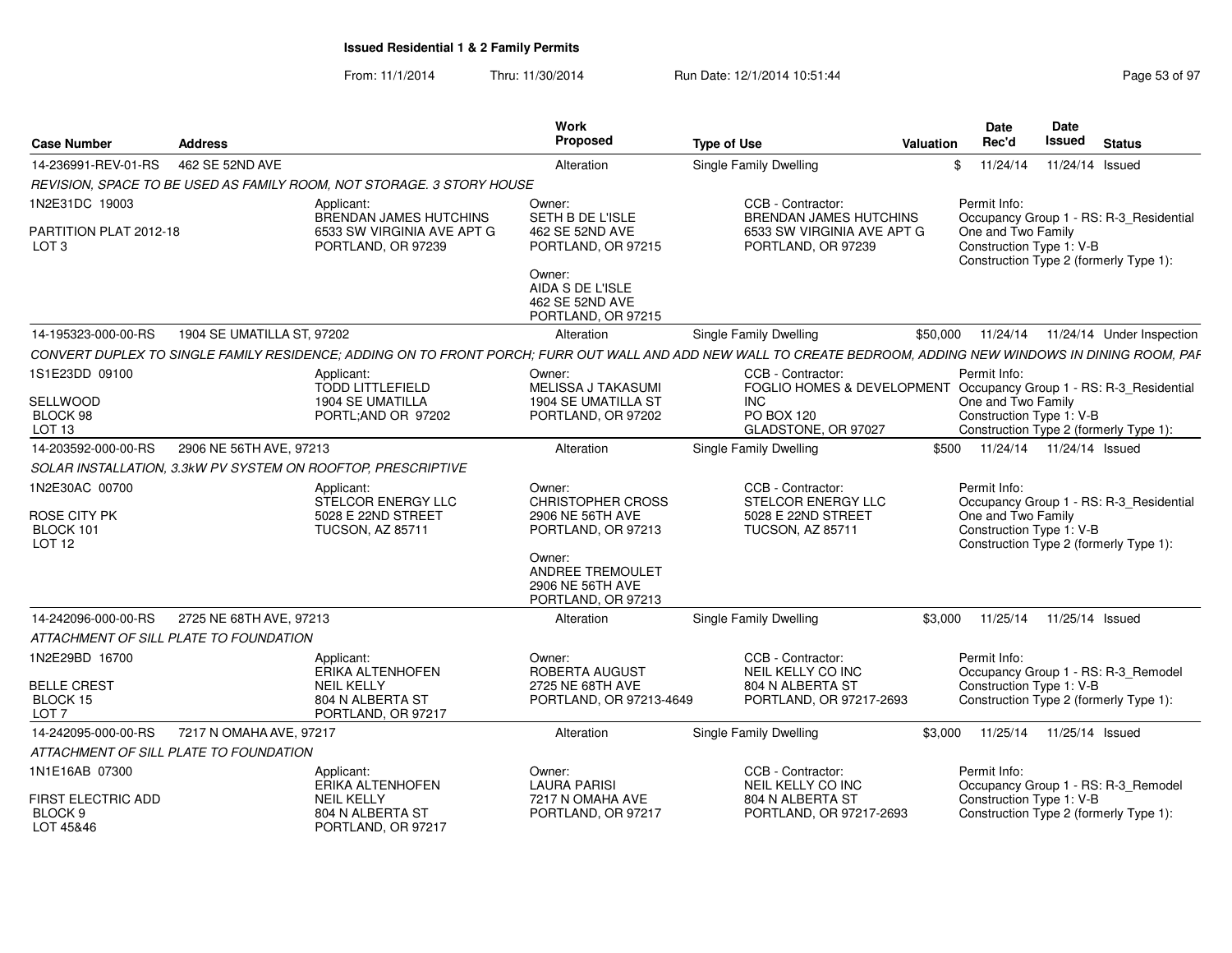From: 11/1/2014

| <b>Case Number</b>                                                   | <b>Address</b>                                             |                                                                                                      | Work<br>Proposed                                                                       | <b>Type of Use</b>                                                                                          | <b>Valuation</b> | <b>Date</b><br>Rec'd                                                                                                                                | Date<br>Issued  | <b>Status</b>                                                                     |
|----------------------------------------------------------------------|------------------------------------------------------------|------------------------------------------------------------------------------------------------------|----------------------------------------------------------------------------------------|-------------------------------------------------------------------------------------------------------------|------------------|-----------------------------------------------------------------------------------------------------------------------------------------------------|-----------------|-----------------------------------------------------------------------------------|
| 14-242093-000-00-RS                                                  | 8034 SE 60TH AVE, 97206                                    |                                                                                                      | Alteration                                                                             | Single Family Dwelling                                                                                      | \$6,750          | 11/25/14                                                                                                                                            | 11/25/14 Issued |                                                                                   |
|                                                                      |                                                            | SOLAR INSTALLATION, 3.25kw PV SYSTEM ON ROOFTOP, NON-PRESCRIPTIVE                                    |                                                                                        |                                                                                                             |                  |                                                                                                                                                     |                 |                                                                                   |
| 1S2E19DA 09200                                                       |                                                            | Applicant:<br><b>KATIE MARTIN</b>                                                                    | Owner:<br><b>RUTH E LUCK</b>                                                           | CCB - Contractor:<br>NEIL KELLY CO INC                                                                      |                  | Permit Info:                                                                                                                                        |                 | Occupancy Group 1 - RS: R-3 Remodel                                               |
| <b>DARLINGTON</b><br>BLOCK 20<br>S 90' OF LOT 1 EXC PT IN ST         |                                                            | <b>NEIL KELLY COMPANY</b><br>804 N ALBERTA ST<br>PORTLAND, OR 97217                                  | 8034 SE 60TH AVE<br>PORTLAND, OR 97206-8908                                            | 804 N ALBERTA ST<br>PORTLAND, OR 97217-2693                                                                 |                  | Construction Type 1: V-B<br>Construction Type 2 (formerly Type 1):                                                                                  |                 |                                                                                   |
| 14-198373-000-00-RS                                                  | 800 NW SKYLINE CREST RD, 97229                             |                                                                                                      | Alteration                                                                             | Single Family Dwelling                                                                                      | \$4,200          | 11/25/14                                                                                                                                            | 11/25/14 Issued |                                                                                   |
|                                                                      |                                                            | REPLACE EXISTING DECK AT WEST SIDE OF HOUSE, RELOCATE KITCHEN DOOR AND INFILL EXISTING OPENING       |                                                                                        |                                                                                                             |                  |                                                                                                                                                     |                 |                                                                                   |
| 1N1W36BD 00600<br>SECTION 36 1N 1W<br>TL 600 0.33 ACRES              |                                                            | Applicant:<br><b>ED LEBRUN</b><br>LEBRUN CONSTRUCTION INC<br>1005 S GINGER ST<br>CORNELIUS, OR 97113 | Owner:<br><b>MARK E INGALLS</b><br>800 NW SKYLINE CREST RD<br>PORTLAND, OR 97229-6835  | CCB - Contractor:<br>ED LEBRUN<br>LEBRUN CONSTRUCTION INC<br>1005 S GINGER ST<br>CORNELIUS, OR 97113        |                  | Permit Info:<br>Occupancy Group 1 - RS: U_Decks,<br>Patios, Porches, Carports<br>Construction Type 1: V-B<br>Construction Type 2 (formerly Type 1): |                 |                                                                                   |
|                                                                      |                                                            |                                                                                                      | Owner:<br><b>KAREN S INGALLS</b><br>800 NW SKYLINE CREST RD<br>PORTLAND, OR 97229-6835 |                                                                                                             |                  |                                                                                                                                                     |                 |                                                                                   |
| 14-242343-000-00-RS                                                  | 2324 NE 8TH AVE, 97212                                     |                                                                                                      | Alteration                                                                             | Single Family Dwelling                                                                                      | \$2,000          | 11/25/14                                                                                                                                            | 11/25/14 Issued |                                                                                   |
|                                                                      | <b>VOLUNTARY SEISMIC STRENGTHENING - NO EXTERIOR WORK</b>  |                                                                                                      |                                                                                        |                                                                                                             |                  |                                                                                                                                                     |                 |                                                                                   |
| 1N1E26CB 11000<br><b>IRVINGTON</b><br>BLOCK 107<br>LOT <sub>13</sub> |                                                            | Applicant:<br>ANDREW OSBORN<br><b>NW SEISMIC</b><br>2649 SE STEPHENS<br>PORTLAND OR 97214            | Owner:<br><b>GEORGE V GVAKHARIA</b><br>2324 NE 8TH AVE<br>PORTLAND, OR 97212-3858      | CCB - Contractor:<br>MICHAEL WIEBER<br>ELYSIUM CONSTRUCTION LLC<br>PO BOX 12010<br>PORTLAND OR 97212        |                  | Permit Info:<br>One and Two Family<br>Construction Type 1: V-B                                                                                      |                 | Occupancy Group 1 - RS: R-3_Residential<br>Construction Type 2 (formerly Type 1): |
| 14-242344-000-00-RS                                                  | 7515 SW 34TH AVE, 97219                                    |                                                                                                      | Alteration                                                                             | Single Family Dwelling                                                                                      | \$2,000          |                                                                                                                                                     |                 | 11/25/14  11/25/14  Under Inspection                                              |
|                                                                      | <b>VOLUNTARY FOUNDATION ANCHORING - NO EXTERIOR WORK</b>   |                                                                                                      |                                                                                        |                                                                                                             |                  |                                                                                                                                                     |                 |                                                                                   |
| 1S1E20AC 08400<br>SECTION 20 1S 1E<br>TL 8400 0.27 ACRES             |                                                            | Applicant:<br>ANDREW OSBORN<br><b>NW SEISMIC</b><br>2649 SE STEPHENS<br>PORTLAND OR 97214            | Owner:<br><b>JAMES H WITHGOTT</b><br>7515 SW 34TH AVE<br>PORTLAND, OR 97219-1721       | CCB - Contractor:<br><b>MICHAEL WIEBER</b><br>ELYSIUM CONSTRUCTION LLC<br>PO BOX 12010<br>PORTLAND OR 97212 |                  | Permit Info:<br>One and Two Family<br>Construction Type 1: V-B                                                                                      |                 | Occupancy Group 1 - RS: R-3 Residential<br>Construction Type 2 (formerly Type 1): |
|                                                                      |                                                            |                                                                                                      | Owner:<br><b>SUSAN E MASTA</b><br>7515 SW 34TH AVE<br>PORTLAND, OR 97219-1721          |                                                                                                             |                  |                                                                                                                                                     |                 |                                                                                   |
| 14-228389-REV-01-RS                                                  | 3556 SE STARK ST, 97214                                    |                                                                                                      | Alteration                                                                             | Single Family Dwelling                                                                                      |                  | \$<br>11/25/14                                                                                                                                      | 11/25/14 Issued |                                                                                   |
|                                                                      | REVISION TO REPLACE 3 HEADERS AT DINING AREA               |                                                                                                      |                                                                                        |                                                                                                             |                  |                                                                                                                                                     |                 |                                                                                   |
| 1S1E01AB 14100                                                       |                                                            | Applicant:<br>Jeffrey Dennis                                                                         | Owner:<br>PRESCOTT MORRIS LLC                                                          | CCB - Contractor:<br>HIGH CREST CONSTRUCTION INC Occupancy Group 1 - RS: R-3_Remodel                        |                  | Permit Info:                                                                                                                                        |                 |                                                                                   |
| <b>CROSIERS ADD</b><br>BLOCK 1<br>N 1/2 OF LOT 6                     | Prescott Morris, LLC<br>PO Box 18056<br>Portland, OR 97218 |                                                                                                      | PO BOX 18056<br>PORTLAND, OR 97218-0056                                                | 23955 SW LADD HILL RD<br>SHERWOOD, OR 97140                                                                 |                  | Construction Type 1: V-B<br>Construction Type 2 (formerly Type 1):                                                                                  |                 | Total Square Footage - Display Only: 1436                                         |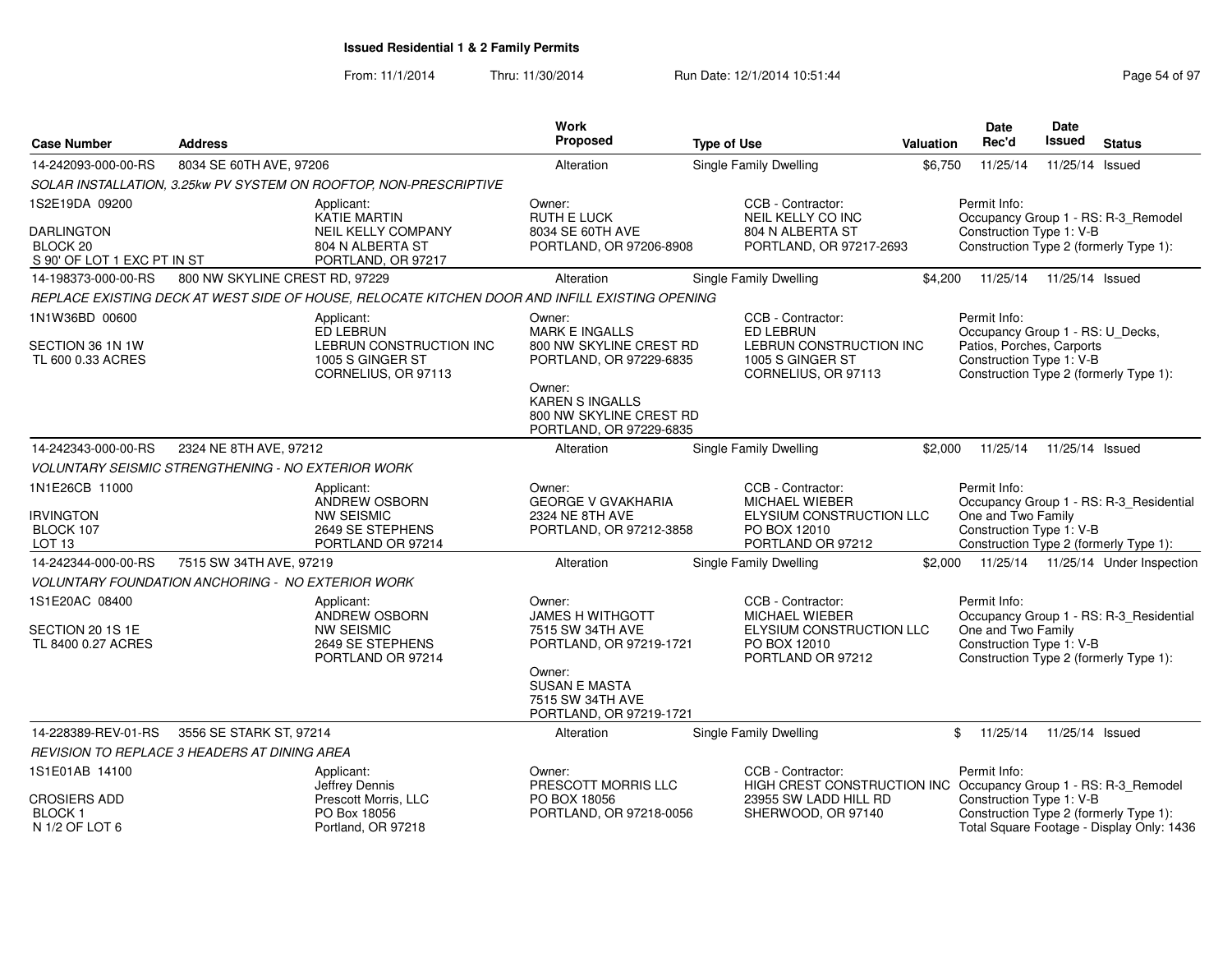| <b>Case Number</b>                                               | <b>Address</b>                                                                                                                                                | Work<br>Proposed                                                                                                                                                                       | <b>Type of Use</b>                                                                                               | Valuation | Date<br>Rec'd                                                  | Date<br><b>Issued</b> | <b>Status</b>                                                                                                            |
|------------------------------------------------------------------|---------------------------------------------------------------------------------------------------------------------------------------------------------------|----------------------------------------------------------------------------------------------------------------------------------------------------------------------------------------|------------------------------------------------------------------------------------------------------------------|-----------|----------------------------------------------------------------|-----------------------|--------------------------------------------------------------------------------------------------------------------------|
| 14-242262-000-00-RS                                              | 6106 SE CESAR E CHAVEZ BLVD, 97202                                                                                                                            | Alteration                                                                                                                                                                             | <b>Single Family Dwelling</b>                                                                                    | \$1,000   | 11/25/14                                                       |                       | 11/25/14 Issued                                                                                                          |
|                                                                  | REMOVE EXISTING BEAM AND POST IN BASEMENT AND REINFORCE EXISTING JOISTS WITH STEEL CHANNEL                                                                    |                                                                                                                                                                                        |                                                                                                                  |           |                                                                |                       |                                                                                                                          |
| 1S1E13DD 05300<br><b>WOODSTOCK</b><br>BLOCK 74<br>N 1/2 OF LOT 4 | Applicant:<br><b>MANUEL J LEON</b><br>M LEON CONSTRUCTION<br>315 NW 107TH AVE<br>PORTLAND, OR 97229-0000                                                      | Owner:<br>WHITNEY R MENZEL<br>6106 SE CESAR E CHAVEZ BLVD<br>PORTLAND, OR 97202-7610<br>Owner:<br><b>JESSICA SIENKIEWICZ</b><br>6106 SE CESAR E CHAVEZ BLVD<br>PORTLAND, OR 97202-7610 | CCB - Contractor:<br><b>MANUEL J LEON</b><br>M LEON CONSTRUCTION<br>315 NW 107TH AVE<br>PORTLAND, OR 97229-0000  |           | Permit Info:<br>One and Two Family<br>Construction Type 1: V-B |                       | Occupancy Group 1 - RS: R-3 Residential<br>Construction Type 2 (formerly Type 1):                                        |
| 14-241234-000-00-RS                                              | 1100 SW SKYLINE BLVD, 97221                                                                                                                                   | Alteration                                                                                                                                                                             | <b>Single Family Dwelling</b>                                                                                    | \$128,000 | 11/25/14  11/25/14  Issued                                     |                       |                                                                                                                          |
|                                                                  | INTERIOR REMODEL OF KITCHEN AND BATHROOM, ADD NEW WALL TO CREATE STUDY, MODIFY OPENING BETWEEN KITCHEN AND DINING ROOM; MEP trade permits separate            |                                                                                                                                                                                        |                                                                                                                  |           |                                                                |                       |                                                                                                                          |
| 1S1E06 00200<br>SECTION 06 1S 1E<br>TL 200 3.77 ACRES            | Applicant:<br>PATRICK KIRKHUFF DESIGN<br>2626 SE CARUTHERS ST<br>PORTLAND, OR 97214                                                                           | Owner:<br>ARIC A WOOD<br>1100 SW SKYLINE BLVD<br>PORTLAND, OR 97221-2657                                                                                                               | CCB - Contractor:<br>PATRICK KIRKHUFF DESIGN<br>2626 SE CARUTHERS ST<br>PORTLAND, OR 97214                       |           | Permit Info:<br>One and Two Family<br>Construction Type 1: V-B |                       | Occupancy Group 1 - RS: R-3 Residential<br>Construction Type 2 (formerly Type 1):                                        |
| 14-242431-000-00-RS                                              | 5932 NE 32ND AVE, 97211                                                                                                                                       | Alteration                                                                                                                                                                             | Single Family Dwelling                                                                                           | \$2.389   | 11/25/14  11/25/14  Issued                                     |                       |                                                                                                                          |
|                                                                  | REMOVE MASTER CLOSET AND EXTEND EXISTING SECOND FLOOR BATHROOM TO ADD A SHOWER                                                                                |                                                                                                                                                                                        |                                                                                                                  |           |                                                                |                       |                                                                                                                          |
| 1N1E13CD 04400<br><b>IRVINGTON PK</b><br>BLOCK 48<br>LOT 9&11    | Applicant:<br><b>JOSEPH R LOOMIS</b><br>5932 NE 32ND AVE<br>PORTLAND, OR 97211                                                                                | Owner:<br><b>JENI L WOODS</b><br>5932 NE 32ND AVE<br>PORTLAND, OR 97211<br>Owner:<br>JOSEPH R LOOMIS<br>5932 NE 32ND AVE<br>PORTLAND, OR 97211                                         |                                                                                                                  |           | Permit Info:<br>Construction Type 1: V-B                       |                       | Occupancy Group 1 - RS: R-3 Remodel<br>Construction Type 2 (formerly Type 1):<br>Total Square Footage - Display Only: 65 |
| 14-240908-000-00-RS                                              | 4210 SW TORR LN, 97221                                                                                                                                        | Alteration                                                                                                                                                                             | Single Family Dwelling                                                                                           | \$150,000 | 11/25/14  11/25/14  Issued                                     |                       |                                                                                                                          |
|                                                                  | GENERAL REMODEL, RECONFIGURE WALLS IN KITCHEN AND BATHROOMS, CONVERT OPEN AREA ABOVE STAIRS TO FLOOR TO CREATE LIVING SPACE, ADD WINDOW IN DINING ROOM, ADD E |                                                                                                                                                                                        |                                                                                                                  |           |                                                                |                       |                                                                                                                          |
| 1S1E05CB 00900<br>PARTITION PLAT 1991-8<br>LOT <sub>2</sub>      | Applicant:<br><b>BRIAN STEVENSON</b><br><b>CONSTRUCTION LLC</b><br>3123 NE KNOTT ST<br>PORTLAND, OR 97212                                                     | Owner:<br><b>TERRY D MURPHY</b><br>3447 SW BRENTWOOD DR<br>PORTLAND, OR 97201<br>Owner:<br><b>CAROLYN P MURPHY</b><br>3447 SW BRENTWOOD DR<br>PORTLAND, OR 97201                       | CCB - Contractor:<br><b>BRIAN STEVENSON</b><br><b>CONSTRUCTION LLC</b><br>3123 NE KNOTT ST<br>PORTLAND, OR 97212 |           | Permit Info:<br>One and Two Family<br>Construction Type 1: V-B |                       | Occupancy Group 1 - RS: R-3_Residential<br>Construction Type 2 (formerly Type 1):                                        |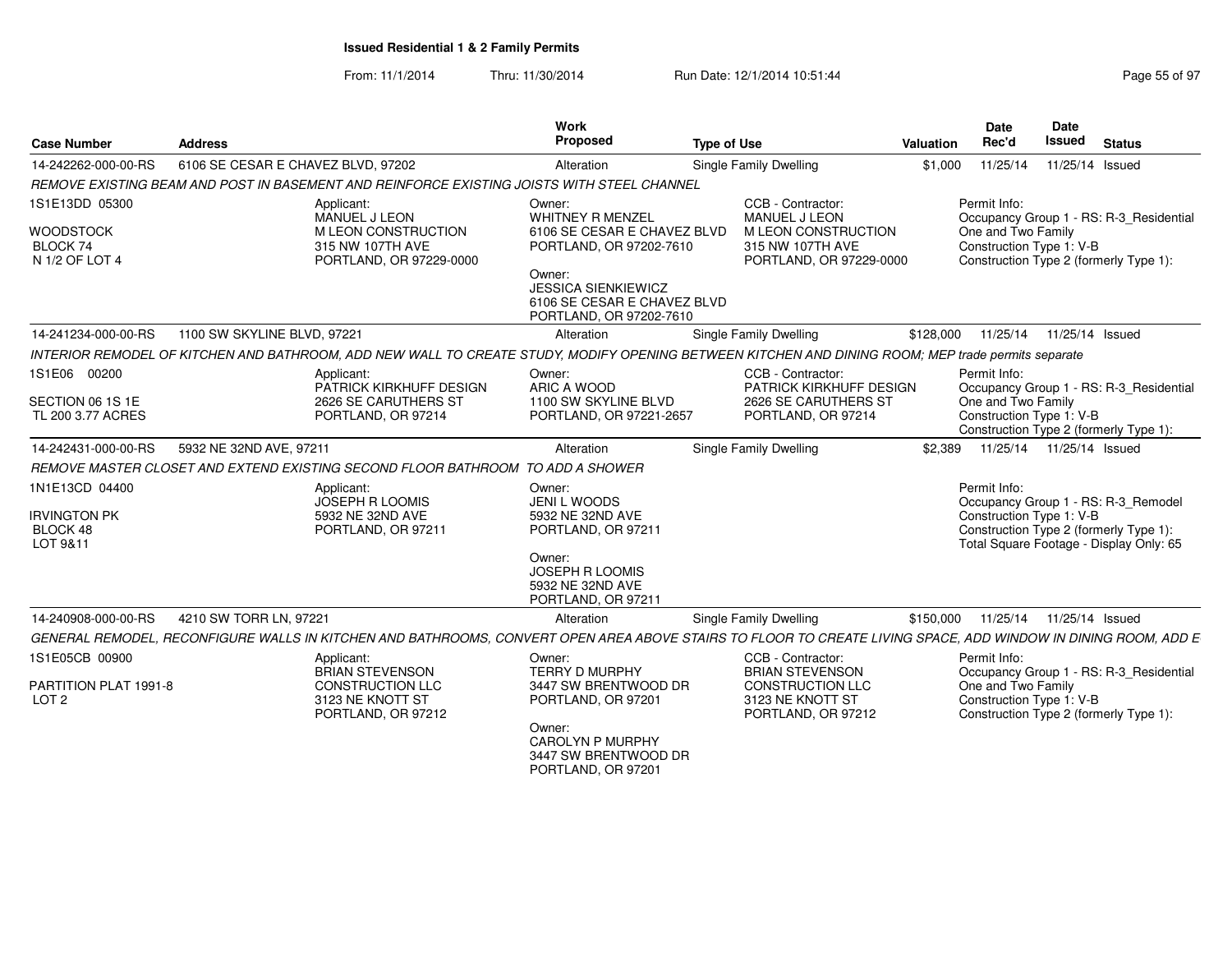| <b>Case Number</b>                                                                    | <b>Address</b>             |                                                                                                               | <b>Work</b><br>Proposed                                                                                                                                                  | <b>Type of Use</b>                                                                                                                                           | <b>Valuation</b> | <b>Date</b><br>Rec'd                                           | Date<br>Issued             | <b>Status</b>                                                                                                              |
|---------------------------------------------------------------------------------------|----------------------------|---------------------------------------------------------------------------------------------------------------|--------------------------------------------------------------------------------------------------------------------------------------------------------------------------|--------------------------------------------------------------------------------------------------------------------------------------------------------------|------------------|----------------------------------------------------------------|----------------------------|----------------------------------------------------------------------------------------------------------------------------|
| 14-242522-000-00-RS                                                                   | 11060 SE MADISON DR, 97216 |                                                                                                               | Alteration                                                                                                                                                               | Single Family Dwelling                                                                                                                                       | \$4,200          | 11/25/14                                                       | 11/25/14 Issued            |                                                                                                                            |
|                                                                                       |                            |                                                                                                               |                                                                                                                                                                          | ADD TWO LARGER EGRESS WINDOWS AND NEW WINDOW WELL TO REPLACE EXISTING WINDOW WELLS AT BASEMENT ON WEST ELEVATION                                             |                  |                                                                |                            |                                                                                                                            |
| 1S2E03BD 04500<br>VERMADA PK<br><b>BLOCK 4</b><br>N 3.5' OF LOT 3<br>LOT <sub>4</sub> |                            | Applicant:<br><b>BRYAN BROSIUS</b><br><b>CHAMPION WINDOW CO</b><br>13009 NE DAVID CIRCLE<br>PORTLAND OR 97230 | Owner:<br><b>JOHN S ELLIS</b><br>11060 SE MADISON DR<br>PORTLAND, OR 97216-3572<br>Owner:<br><b>CHRISTINE E WEAVER</b><br>11060 SE MADISON DR<br>PORTLAND, OR 97216-3572 | CCB - Contractor:<br><b>BRYAN BROSIUS</b><br><b>CHAMPION WINDOW CO</b><br>13009 NE DAVID CIRCLE<br>PORTLAND OR 97230                                         |                  | Permit Info:<br>One and Two Family<br>Construction Type 1: V-B |                            | Occupancy Group 1 - RS: R-3_Residential<br>Construction Type 2 (formerly Type 1):                                          |
| 14-241148-000-00-RS                                                                   | 1616 NW NORTHRUP ST, 97209 |                                                                                                               | Alteration                                                                                                                                                               | Single Family Dwelling                                                                                                                                       | \$14,336         | 11/25/14                                                       | 11/25/14 Issued            |                                                                                                                            |
|                                                                                       |                            |                                                                                                               |                                                                                                                                                                          | REMODEL EXISTING FINISHED BASEMENT AREA, ADD BATHROOM, ADD TWO WALLS , EGRESS WINDOW, NEW WINDOWS IN DEN, EXPAND DOOR THAT EXITS TO EGRESS WELL AREA, CHANGE |                  |                                                                |                            |                                                                                                                            |
| 1N1E33AB 00800<br><b>COUCHS ADD</b><br>BLOPCK 206<br>W 36.2' OF LOT 8                 |                            | Applicant:<br>MARIA A CLOWARD<br>PO BOX 96085<br>PORTLAND, OR 97296-6002                                      | Owner:<br><b>MARIA A CLOWARD</b><br>PO BOX 96085<br>PORTLAND, OR 97296-6002<br>Owner:<br>DEAN M CLOWARD<br>PO BOX 96085<br>PORTLAND, OR 97296-6002                       |                                                                                                                                                              |                  | Permit Info:<br>Construction Type 1: V-B                       |                            | Occupancy Group 1 - RS: R-3_Remodel<br>Construction Type 2 (formerly Type 1):<br>Total Square Footage - Display Only: 390  |
| 14-242372-000-00-RS                                                                   | 3315 NE 43RD AVE, 97213    |                                                                                                               | Alteration                                                                                                                                                               | Single Family Dwelling                                                                                                                                       | \$500            | 11/25/14                                                       | 11/25/14 Issued            |                                                                                                                            |
|                                                                                       |                            | ADD EGRESS WINDOW INTO UNFINISHED BASEMENT AND ADD DECK WITH RAILINGS.                                        |                                                                                                                                                                          |                                                                                                                                                              |                  |                                                                |                            |                                                                                                                            |
| 1N2E30BB 07100<br><b>BEAUMONT</b><br>BLOCK <sub>3</sub><br>LOT 7                      |                            | Applicant:<br><b>JOSH PATRICK</b><br>211 NE WEILDER<br>PORTLAND, OR 97236                                     | Owner:<br>211 NE WEIDLER ST<br>PORTLAND, OR 97232-1155                                                                                                                   | CCB - Contractor:<br>METRO HOMES NORTHWEST LLC AFFORDABLE NEW HOMES LLC<br>211 NE WEIDER<br>PORTLAND, OR 97232                                               |                  | Permit Info:<br>One and Two Family<br>Construction Type 1: V-B |                            | Occupancy Group 1 - RS: R-3 Residential<br>Construction Type 2 (formerly Type 1):                                          |
| 14-242790-000-00-RS                                                                   | 2428 NE ALAMEDA ST, 97212  |                                                                                                               | Alteration                                                                                                                                                               | Single Family Dwelling                                                                                                                                       | \$3.145          |                                                                | 11/26/14  11/26/14  Issued |                                                                                                                            |
| <b>VOLUNTARY SEISMIC RETROFIT</b>                                                     |                            |                                                                                                               |                                                                                                                                                                          |                                                                                                                                                              |                  |                                                                |                            |                                                                                                                            |
| 1N1E23DD 00300<br>ALAMEDA PARK<br>BLOCK 65<br>LOT 10                                  |                            | Applicant:<br><b>STEVE GEMMELL</b><br><b>GEMMELL CONSTRUCTION LLC</b><br>3817 N WILLIAMS<br>PORTLAND OR 97227 | Owner:<br><b>LAURIE M VISCHER</b><br>2428 NE ALAMEDA ST<br>PORTLAND, OR 97212-1554                                                                                       | CCB - Contractor:<br><b>STEVE GEMMELL</b><br>GEMMELL CONSTRUCTION LLC<br>3817 N WILLIAMS<br>PORTLAND OR 97227                                                |                  | Permit Info:<br>One and Two Family<br>Construction Type 1: V-B |                            | Occupancy Group 1 - RS: R-3 Residential<br>Construction Type 2 (formerly Type 1):                                          |
| 14-242820-000-00-RS                                                                   | 2440 NE 25TH AVE, 97212    |                                                                                                               | Alteration                                                                                                                                                               | Single Family Dwelling                                                                                                                                       | \$8,200          |                                                                | 11/26/14  11/26/14  Issued |                                                                                                                            |
|                                                                                       |                            | CONVERT BASEMENT TO LIVING SPACE WITH NEW FMAILY ROOM. BATHROOM. AND STUDIO SPACE                             |                                                                                                                                                                          |                                                                                                                                                              |                  |                                                                |                            |                                                                                                                            |
| 1N1E25CB 06000<br><b>BRAZEE ST ADD</b><br>BLOCK <sub>3</sub><br>$LOT 1-3$             |                            | Applicant:<br><b>MIKE ANDREYUK</b><br><b>RECRAFT</b><br>5506 NE 32ND PL<br>PORTLAND, OR 97211                 | Owner:<br><b>CHERYL STRAYED</b><br>2440 NE 25TH AVE<br>PORTLAND, OR 97212-4836<br>Owner:<br><b>BRIAN LINDSTROM</b><br>2440 NE 25TH AVE<br>PORTLAND, OR 97212-4836        | CCB - Contractor:<br><b>MIKE ANDREYUK</b><br><b>RECRAFT</b><br>5506 NE 32ND PL<br>PORTLAND, OR 97211                                                         |                  | Permit Info:<br>Construction Type 1: V-B                       |                            | Occupancy Group 1 - RS: R-3_Remodel<br>Construction Type 2 (formerly Type 1):<br>Total Square Footage - Display Only: 1600 |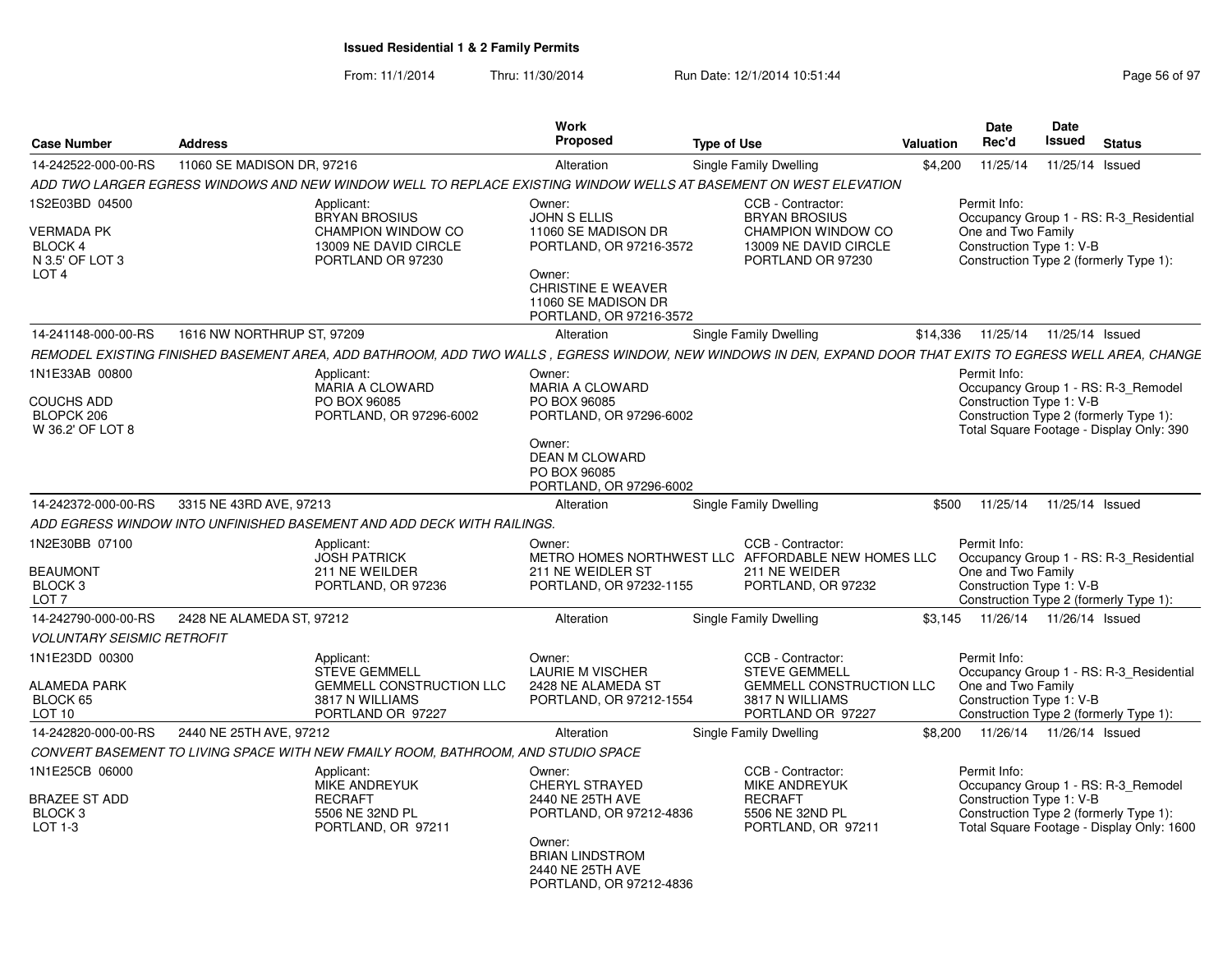| <b>Case Number</b>                                                                                       | <b>Address</b>                  |                                                                                          | <b>Work</b><br>Proposed                                                                                                                                 | <b>Type of Use</b>                                                                                                                                         | Date<br>Rec'd<br>Valuation         | Date<br>Issued<br><b>Status</b>                                                                               |
|----------------------------------------------------------------------------------------------------------|---------------------------------|------------------------------------------------------------------------------------------|---------------------------------------------------------------------------------------------------------------------------------------------------------|------------------------------------------------------------------------------------------------------------------------------------------------------------|------------------------------------|---------------------------------------------------------------------------------------------------------------|
| 14-242887-000-00-RS                                                                                      | 1842 SE 45TH AVE, 97215         |                                                                                          | Alteration                                                                                                                                              | Single Family Dwelling                                                                                                                                     | \$15,000                           | 11/26/14  11/26/14  Issued                                                                                    |
|                                                                                                          |                                 |                                                                                          |                                                                                                                                                         | CONVERTING BASEMENT TO LIVING SPACE WITH NEW BATHROOM AND FAMILY ROOM; NEW BATHROOM ON SECOND LEVEL; NEW BASEMENT EGRESS WINDOW ON NORTH SIDE              |                                    |                                                                                                               |
| 1S2E06CB 03700<br><b>FAILING ADD</b><br>BLOCK <sub>2</sub><br>S 35' OF LOT 13                            |                                 | Applicant:<br>THOMAS W SCOTT<br>1842 SE 45TH AVE<br>PORTLAND, OR 97215-3137              | Owner:<br>THOMAS W SCOTT<br>1842 SE 45TH AVE<br>PORTLAND, OR 97215-3137<br>Owner:<br>SHELLIE F HOLK<br>1842 SE 45TH AVE<br>PORTLAND, OR 97215-3137      |                                                                                                                                                            | Permit Info:<br>One and Two Family | Occupancy Group 1 - RS: R-3_Residential<br>Construction Type 1: V-B<br>Construction Type 2 (formerly Type 1): |
| 14-237417-000-00-RS                                                                                      | 1217 NW 25TH AVE, 97210         |                                                                                          | Alteration                                                                                                                                              | Single Family Dwelling                                                                                                                                     | \$150,000                          | 11/26/14  11/26/14  Issued                                                                                    |
|                                                                                                          |                                 |                                                                                          |                                                                                                                                                         | WHOLE HOUSE REMODEL. BASEMENT TO INCLUDE NEW PARTITION WALLS FOR MUDROOM AND MECHANICAL ROOM. FURR OUT WALLS AND CONVERT BASEMENT TO LIVING SPACE: 1ST FLC |                                    |                                                                                                               |
| 1N1E32AA 08600<br><b>GOLDSMITHS ADD</b><br>BLOCK 17<br>N 38 1/3' OF LOT 2<br>N 38 1/3' OF E 20' OF LOT 6 |                                 | Applicant:<br>DAVE DIMOFF<br><b>DIMOFF DESIGNS</b><br>2032 NE 53RD<br>PORTLAND, OR 97213 | Owner:<br><b>ERIC H SAMUELS</b><br>1217 NW 25TH AVE<br>PORTLAND, OR 97210<br>Owner:<br><b>CHRISTINE CHANG</b><br>1217 NW 25TH AVE<br>PORTLAND, OR 97210 | CCB - Contractor:<br><b>WALKER HOME IMPROVEMENT</b><br><b>INC</b><br>3014 NE 16TH AV<br>PORTLAND, OR 97212                                                 | Permit Info:<br>One and Two Family | Occupancy Group 1 - RS: R-3_Residential<br>Construction Type 1: V-B<br>Construction Type 2 (formerly Type 1): |
| 14-243058-000-00-RS                                                                                      | 1924 SE 46TH AVE, 97215         |                                                                                          | Alteration                                                                                                                                              | Single Family Dwelling                                                                                                                                     |                                    | \$500 11/26/14 11/26/14 Issued                                                                                |
| SOLAR-ROOF MOUNTED PRESCRIPTIVE SOLAR-3.06                                                               |                                 |                                                                                          |                                                                                                                                                         |                                                                                                                                                            |                                    |                                                                                                               |
| 1S2E06CA 25500<br><b>FAILING ADD</b><br>BLOCK 1<br>N 40' OF LOT 9                                        |                                 | Applicant:<br>SOLARCITY CORPORATION<br>6132 NE 112th AVE<br>PORTLAND, OR 97220           | Owner:<br><b>CAMERON YOURKOWSKI</b><br>1924 SE 46TH AVE<br>PORTLAND, OR 97215                                                                           | CCB - Contractor:<br>SOLARCITY CORPORATION<br>6132 NE 112th AVE<br>PORTLAND, OR 97220                                                                      | Permit Info:<br>One and Two Family | Occupancy Group 1 - RS: R-3_Residential<br>Construction Type 1: V-B<br>Construction Type 2 (formerly Type 1): |
| 14-243050-000-00-RS 3219 SE 22ND AVE, 97202<br><b>SOLAR-ROOF MOUNTED PV SYSTEM 5kW</b>                   |                                 |                                                                                          | Alteration                                                                                                                                              | Single Family Dwelling                                                                                                                                     |                                    | \$6,750  11/26/14  11/26/14  Issued                                                                           |
| 1S1E11AD 12900<br>AMSTERDAM<br>BLOCK 1<br>LOT <sub>13</sub>                                              |                                 | Applicant:<br>SOLARCITY CORPORATION<br>6132 NE 112th AVE<br>PORTLAND, OR 97220           | Owner:<br><b>LOGAN M SMITH</b><br>3219 SE 22ND AVE<br>PORTLAND, OR 97202<br>Owner:<br>MARET T SMITH<br>3219 SE 22ND AVE<br>PORTLAND, OR 97202           | CCB - Contractor:<br>SOLARCITY CORPORATION<br>6132 NE 112th AVE<br>PORTLAND, OR 97220                                                                      | Permit Info:<br>One and Two Family | Occupancy Group 1 - RS: R-3_Residential<br>Construction Type 1: V-B<br>Construction Type 2 (formerly Type 1): |
| 14-243018-000-00-RS                                                                                      | 4205 N MASSACHUSETTS AVE, 97217 |                                                                                          | Alteration                                                                                                                                              | Single Family Dwelling                                                                                                                                     |                                    | \$4,000  11/26/14  11/26/14  Issued                                                                           |
|                                                                                                          |                                 |                                                                                          |                                                                                                                                                         | ADD WALLS IN FINISHED BASEMENT TO CREATE TWO NEW BEDROOMS, NEW EGRESS WINDOWS, AND LEGALIZE THE INSTALLATION OF A BATHROOM IN BASEMENT (3RD IN HOUSE)      |                                    |                                                                                                               |
|                                                                                                          |                                 |                                                                                          |                                                                                                                                                         |                                                                                                                                                            | Permit Info:                       |                                                                                                               |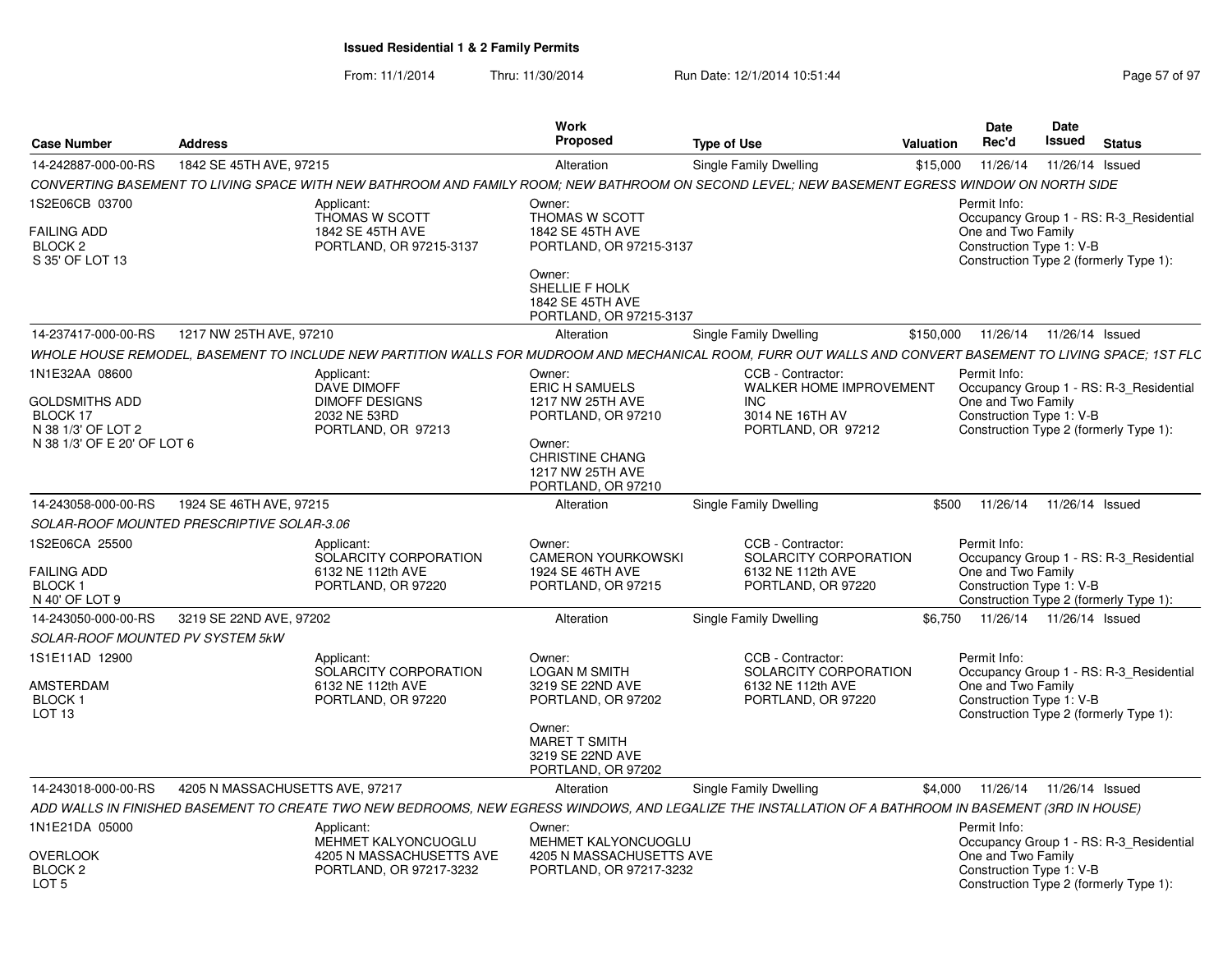From: 11/1/2014Thru: 11/30/2014 **Run Date: 12/1/2014 10:51:44 Page 58 of 97 of 97 of 97 of 97 of 97 of 97 of 97 of 97 of 97 of 97 of 97 of 97 of 97 of 97 of 97 of 97 of 97 of 97 of 97 of 97 of 97 of 97 of 97 of 97 of 97 of 97 of 97 of** 

|                                                                                         |                             |                                                                                       | <b>Work</b>                                                                                                                                                       |                                                                                                                                                                                                                                                                                                                                                                         |           | Date                                                           | <b>Date</b>     |                                                                                    |
|-----------------------------------------------------------------------------------------|-----------------------------|---------------------------------------------------------------------------------------|-------------------------------------------------------------------------------------------------------------------------------------------------------------------|-------------------------------------------------------------------------------------------------------------------------------------------------------------------------------------------------------------------------------------------------------------------------------------------------------------------------------------------------------------------------|-----------|----------------------------------------------------------------|-----------------|------------------------------------------------------------------------------------|
| <b>Case Number</b>                                                                      | <b>Address</b>              |                                                                                       | <b>Proposed</b>                                                                                                                                                   | <b>Type of Use</b>                                                                                                                                                                                                                                                                                                                                                      | Valuation | Rec'd                                                          | <b>Issued</b>   | <b>Status</b>                                                                      |
| 14-241982-000-00-RS                                                                     | 5159 NE AINSWORTH ST, 97218 |                                                                                       | Alteration                                                                                                                                                        | Single Family Dwelling                                                                                                                                                                                                                                                                                                                                                  | \$8,900   | 11/26/14                                                       | 11/26/14 Issued |                                                                                    |
|                                                                                         |                             | KITCHEN REMODEL; RAISE WINDOW; ADD NEW WINDOW AND REMOVE CLOSET WALLS AND INFILL DOOR |                                                                                                                                                                   |                                                                                                                                                                                                                                                                                                                                                                         |           |                                                                |                 |                                                                                    |
| 1N2E18CA 03800<br>ZWAHLEN HOME SITES<br>BLOCK <sub>3</sub><br>S 100' OF LOT 6 EXC W 55' |                             | Applicant:<br>OCONNELL W DICKSON<br>28525 SE LUSTED RD<br>GRESHAM, OR 97080           | Owner:<br>ANNE-MARIE LAGASSE<br>5159 NE AINSWORTH ST<br>PORTLAND, OR 97218-1826<br>Owner:<br>KIMBERLY L STREET<br>5159 NE AINSWORTH ST<br>PORTLAND, OR 97218-1826 | CCB - Contractor:<br>OCONNELL W DICKSON<br>28525 SE LUSTED RD<br>GRESHAM, OR 97080<br>CCB - Contractor:<br><b>RANDY ROGERS PLBG</b><br>44265 SE KLEINSMITH RD<br>P O BOX 358<br>SANDY OR 970558638<br>CCB - Contractor:<br><b>ROBERT MCQUAID</b><br>ROBERTS ELECTRIC INC<br>5759 SW 48TH AVE<br>PORTLAND, OR 97221-2904<br>CCB - Contractor:<br><b>JAMES LEE GLUECK</b> |           | Permit Info:<br>One and Two Family<br>Construction Type 1: V-B |                 | Occupancy Group 1 - RS: R-3_Residential<br>Construction Type 2 (formerly Type 1):  |
|                                                                                         |                             |                                                                                       |                                                                                                                                                                   | PO BOX 469<br>CORBETT, OR 97019                                                                                                                                                                                                                                                                                                                                         |           |                                                                |                 |                                                                                    |
| 14-243200-000-00-RS                                                                     | 2312 NE WASCO ST, 97232     |                                                                                       | Alteration                                                                                                                                                        | Single Family Dwelling                                                                                                                                                                                                                                                                                                                                                  | \$25.500  | 11/26/14                                                       | 11/26/14 Issued |                                                                                    |
|                                                                                         |                             | REMOVE EXISTING PORCH IN BACKYARD, BUILD NEW PORCH WITH NEW FOUNDATION.               |                                                                                                                                                                   |                                                                                                                                                                                                                                                                                                                                                                         |           |                                                                |                 |                                                                                    |
| 1N1E35AA 06600<br><b>HOLLADAY PK &amp; 1ST ADD</b><br>BLOCK 16<br><b>LOT 14</b>         |                             | Applicant:<br><b>HAYES BROTHERS LLC</b><br>5423 NE 36TH AVE<br>PORTLAND OR 97211      | Owner:<br><b>KENNETH D FINK</b><br>2312 NE WASCO ST<br>PORTLAND, OR 97232-1644<br>Owner:<br>KATHLEEN G FINK<br>2312 NE WASCO ST                                   | CCB - Contractor:<br><b>HAYES BROTHERS LLC</b><br>5423 NE 36TH AVE<br>PORTLAND OR 97211                                                                                                                                                                                                                                                                                 |           | Permit Info:<br>One and Two Family<br>Construction Type 1: V-B |                 | Occupancy Group 1 - RS: R-3_Residential<br>Construction Type 2 (formerly Type 1):  |
|                                                                                         |                             |                                                                                       | PORTLAND, OR 97232-1644                                                                                                                                           |                                                                                                                                                                                                                                                                                                                                                                         |           |                                                                |                 |                                                                                    |
| 14-243067-000-00-RS                                                                     | 2535 NE 38TH AVE, 97212     |                                                                                       | Alteration                                                                                                                                                        | <b>Single Family Dwelling</b>                                                                                                                                                                                                                                                                                                                                           | \$8,565   | 11/26/14                                                       | 11/26/14 Issued |                                                                                    |
|                                                                                         |                             | CONVERT PORTION OF BASEMENT TO LIVING SPACE TO INCLUDE NEW BATHROOM, AND BEDROOM      |                                                                                                                                                                   |                                                                                                                                                                                                                                                                                                                                                                         |           |                                                                |                 |                                                                                    |
| 1N1E25AD 20500                                                                          |                             | Applicant:<br><b>SHARI WHITE</b>                                                      | Owner:<br><b>SHARI WHITE</b>                                                                                                                                      |                                                                                                                                                                                                                                                                                                                                                                         |           | Permit Info:                                                   |                 | Occupancy Group 1 - RS: R-3_Remodel                                                |
| <b>BEAUMONT</b><br>BLOCK 41<br>LOT <sub>7</sub>                                         |                             | 2535 NE 38TH AVE<br>PORTLAND, OR 97212-2920                                           | 2535 NE 38TH AVE<br>PORTLAND, OR 97212-2920                                                                                                                       |                                                                                                                                                                                                                                                                                                                                                                         |           | Construction Type 1: V-B                                       |                 | Construction Type 2 (formerly Type 1):<br>Total Square Footage - Display Only: 233 |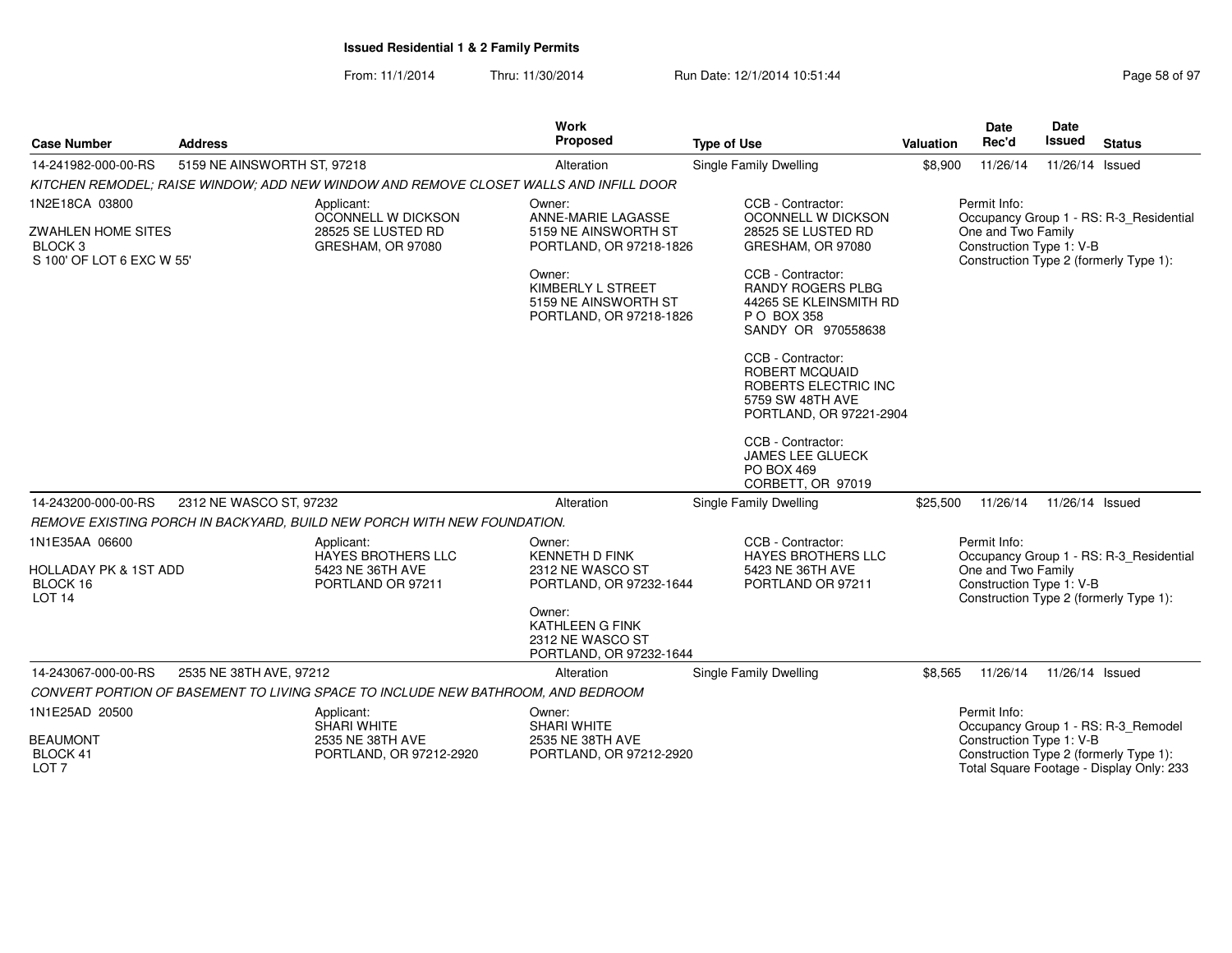| <b>Case Number</b>                                            | <b>Address</b>                                         |                                                                                                     | Work<br><b>Proposed</b>                                                                                                                                        | <b>Type of Use</b>                                                                                                                                           | <b>Valuation</b> | Date<br>Rec'd                                                         | <b>Date</b><br>Issued      | <b>Status</b>                                                                     |
|---------------------------------------------------------------|--------------------------------------------------------|-----------------------------------------------------------------------------------------------------|----------------------------------------------------------------------------------------------------------------------------------------------------------------|--------------------------------------------------------------------------------------------------------------------------------------------------------------|------------------|-----------------------------------------------------------------------|----------------------------|-----------------------------------------------------------------------------------|
| 14-243139-000-00-RS                                           | 7603 SW 34TH AVE, 97219                                |                                                                                                     | Alteration                                                                                                                                                     | Single Family Dwelling                                                                                                                                       | \$15,000         | 11/26/14                                                              | 11/26/14 Issued            |                                                                                   |
|                                                               |                                                        |                                                                                                     |                                                                                                                                                                | INTERIOR ONLY-REMODEL ONE BATHROOM. FIXTURE REPLACEMENT ON UPSTAIRS BATH. BUILD NEW WALL IN EXISTING BASEMENT BATHROOM. CHANGE OUT FIXTURES IN BOTH BASEMENT |                  |                                                                       |                            |                                                                                   |
| 1S1E20AC 09100<br>SECTION 20 1S 1E<br>TL 9100 0.22 ACRES      |                                                        | Applicant:<br>ANDREW CHARLES JOHNSON<br>2724 SE 70TH AVE<br>PORTLAND, OR 97206                      | Owner:<br><b>AVITAL Y O'GLASSER</b><br>7603 SW 34TH AVE<br>PORTLAND, OR 97219<br>Owner:<br><b>BENJAMIN P O'GLASSER</b>                                         | CCB - Contractor:<br>ANDREW CHARLES JOHNSON<br>2724 SE 70TH AVE<br>PORTLAND, OR 97206                                                                        |                  | Permit Info:<br>One and Two Family<br>Construction Type 1: V-B        |                            | Occupancy Group 1 - RS: R-3_Residential<br>Construction Type 2 (formerly Type 1): |
|                                                               |                                                        |                                                                                                     | 7603 SW 34TH AVE<br>PORTLAND, OR 97219                                                                                                                         |                                                                                                                                                              |                  |                                                                       |                            |                                                                                   |
| 14-243184-000-00-RS                                           | 7228 SE SCHILLER ST                                    |                                                                                                     | Alteration                                                                                                                                                     | Single Family Dwelling                                                                                                                                       | \$500            | 11/26/14                                                              | 11/26/14 Issued            |                                                                                   |
|                                                               | SOLAR-INSTALLATION OF A 3.12 SOLAR SYSTEM PRESCRIPTIVE |                                                                                                     |                                                                                                                                                                |                                                                                                                                                              |                  |                                                                       |                            |                                                                                   |
| 1S2E17AB 11701<br>PARTITION PLAT 2001-139<br>LOT <sub>1</sub> |                                                        | Applicant:<br><b>EVAN FESSLER</b><br><b>SUNRUN</b><br>3380 SE 20TH AVE<br>PORTLAND, OR 97202        | Owner:<br><b>TIMOTHY OWENS</b><br>7228 SE SCHILLER ST<br>PORTLAND, OR 97206-4442<br>Owner:<br>ANNA M T OWENS<br>7228 SE SCHILLER ST<br>PORTLAND, OR 97206-4442 | CCB - Contractor:<br><b>REC SOLAR INC</b><br>3380 SE 20TH AVE<br>PORTLAND, OR 97202                                                                          |                  | Permit Info:<br>One and Two Family<br>Construction Type 1: V-B        |                            | Occupancy Group 1 - RS: R-3 Residential<br>Construction Type 2 (formerly Type 1): |
| Total # of RS Alteration permits issued: 195                  |                                                        |                                                                                                     |                                                                                                                                                                |                                                                                                                                                              |                  |                                                                       |                            | Total valuation of RS Alteration permits issued: \$4,285,707                      |
| 14-138887-000-00-RS                                           | 7450 SE 152ND AVE, 97236                               |                                                                                                     | <b>Demolition</b>                                                                                                                                              | <b>Accessory Structure</b>                                                                                                                                   | \$500            | 4/16/14                                                               |                            | 11/5/14 Issued                                                                    |
| <b>DEMO SHED</b>                                              |                                                        |                                                                                                     |                                                                                                                                                                |                                                                                                                                                              |                  |                                                                       |                            |                                                                                   |
| IS2E24AC 04200<br>SECTION 24 1S 2E<br>TL 4200 2.08 ACRES      |                                                        | Applicant:<br><b>CONRAD BELL</b><br>16655 S CLIFFVIEW RD<br>OREGON CITY, OREGON 97045               | Owner:<br><b>ERZSEBET B EPPLEY</b><br>PO BOX 11132<br>PORTLAND, OR 97211-0132                                                                                  | CCB - Contractor:<br>UKA CONSTRUCTION LLC<br>11016 SE HAPPY VALLEY DR<br>PORTLAND, OR 97086                                                                  |                  | Permit Info:<br>Construction Type 1: V-B                              |                            | Construction Type 2 (formerly Type 1):                                            |
| 14-238505-000-00-RS                                           | 5006 SE OGDEN ST, 97206                                |                                                                                                     | Demolition                                                                                                                                                     | <b>Accessory Structure</b>                                                                                                                                   | \$1.000          |                                                                       | 11/17/14  11/17/14  Issued |                                                                                   |
|                                                               |                                                        | DEMOLISH SHED OVER 200SF - WITH SFR DEMOLITION 14-238465RS***REMOVE ALL DEBRIS***                   |                                                                                                                                                                |                                                                                                                                                              |                  |                                                                       |                            |                                                                                   |
| IS2E19BD 02600<br>ERROL HTS<br><b>BLOCK7</b><br>LOT 17&18     |                                                        | Applicant:<br><b>KEVIN PARTAIN</b><br><b>URBAN VISIONS</b><br>223 NE 56TH AVE<br>PORTLAND, OR 97213 | Owner:<br><b>MAXIMILLIAN RODMAN</b><br>4844 LOWER DR #B<br>LAKE OSWEGO, OR 97034                                                                               | CCB - Contractor:<br><b>DAVID RODMAN</b><br>MDR CONSTRUCTION<br>PO BOX 1246<br>LAKE OSWEGO, OR 97035                                                         |                  | Permit Info:<br>Garage\Utility Misc.<br>Construction Type 1: V-B      |                            | Occupancy Group 1 - RS: U Private<br>Construction Type 2 (formerly Type 1):       |
| 14-239948-000-00-RS                                           | 3710 SW SCHOLLS FERRY RD, 97221                        |                                                                                                     | Demolition                                                                                                                                                     | <b>Accessory Structure</b>                                                                                                                                   | \$7.000          |                                                                       | 11/20/14  11/20/14  Issued |                                                                                   |
|                                                               | DEMO POOL / REMOVE ALL DEBRIS / CAP UTILITIES          |                                                                                                     |                                                                                                                                                                |                                                                                                                                                              |                  |                                                                       |                            |                                                                                   |
| 1S1E07CB 02000<br>SECTION 07 1S 1E<br>TL 2000 1.16 ACRES      |                                                        | Applicant:<br>M & M CONCRETE CONSTRUCTIOI SEAN CUSICK<br>4036 NE Grand Ave<br>Portland, OR 97212    | Owner:<br>3710 SW SCHOLLS FERRY RD<br>PORTLAND, OR 97221-1248<br>Owner:                                                                                        | CCB - Contractor:<br><b>MELIPONE MAUKOLOA</b><br>4036 NE GRAND AV<br>PORTLAND, OR 97212                                                                      |                  | Permit Info:<br>Patios, Porches, Carports<br>Construction Type 1: V-B |                            | Occupancy Group 1 - RS: U Decks,<br>Construction Type 2 (formerly Type 1):        |
|                                                               |                                                        |                                                                                                     | SARAH CUSICK<br>3710 SW SCHOLLS FERRY RD<br>PORTLAND, OR 97221-1248                                                                                            |                                                                                                                                                              |                  |                                                                       |                            |                                                                                   |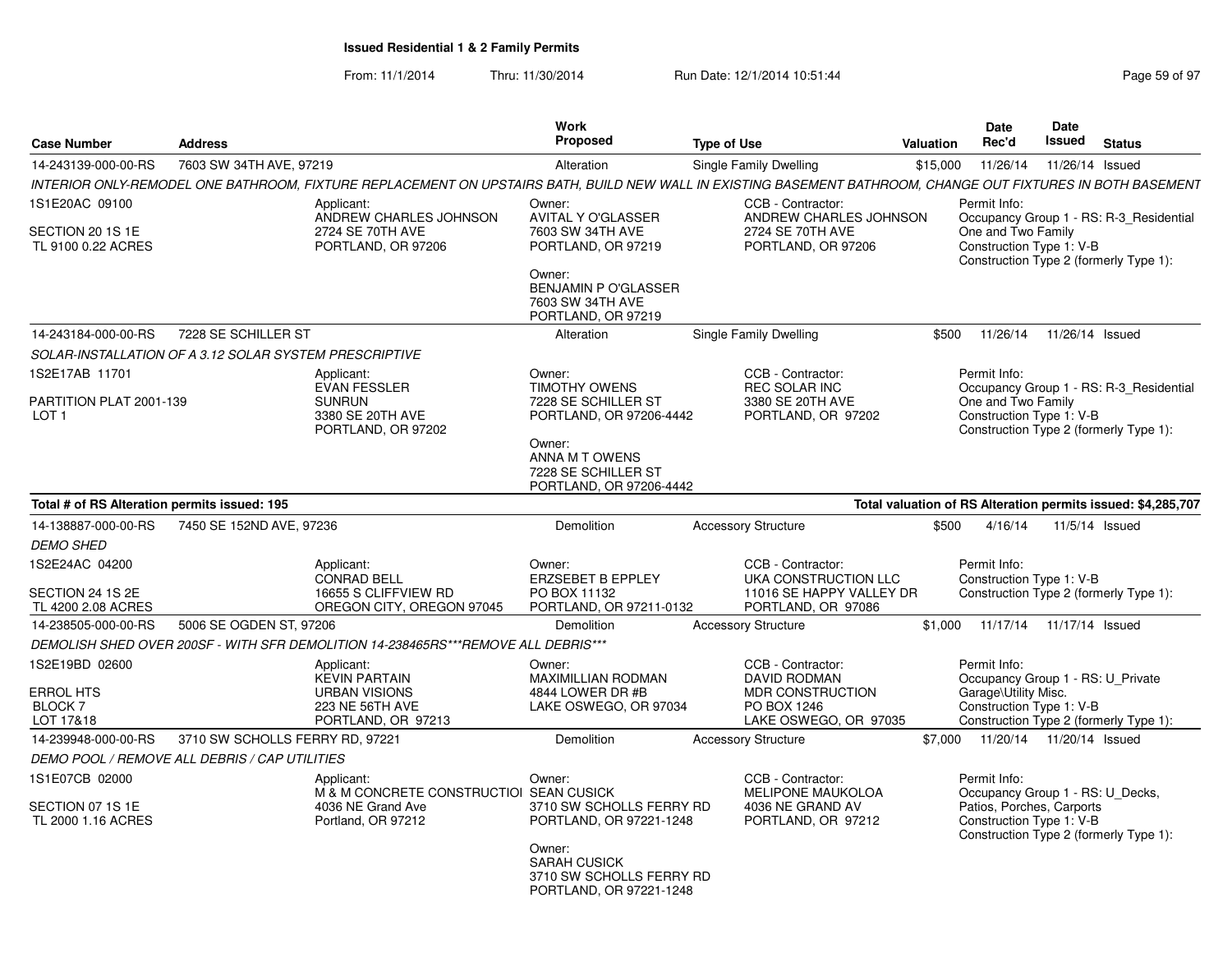| <b>Case Number</b>                                      | <b>Address</b>                                                                                                                                                                             | Work<br><b>Proposed</b>                                                                                                                    | <b>Type of Use</b>                                             | Valuation | <b>Date</b><br>Rec'd                                             | Date<br><b>Issued</b> | <b>Status</b>                                                               |
|---------------------------------------------------------|--------------------------------------------------------------------------------------------------------------------------------------------------------------------------------------------|--------------------------------------------------------------------------------------------------------------------------------------------|----------------------------------------------------------------|-----------|------------------------------------------------------------------|-----------------------|-----------------------------------------------------------------------------|
| 14-242249-000-00-RS                                     | 8211 SE 162ND AVE, 97236                                                                                                                                                                   | Demolition                                                                                                                                 | Garage/Carport                                                 | \$500     | 11/25/14                                                         |                       | 11/25/14 Issued                                                             |
| <b>DEMOLITION OF EXISTING GARAGE</b>                    |                                                                                                                                                                                            |                                                                                                                                            |                                                                |           |                                                                  |                       |                                                                             |
| 1S2E24DD 00600<br>SECTION 24 1S 2E<br>TL 600 0.50 ACRES | Applicant:<br><b>MASON C SMITH</b><br>8211 SE 162ND AVE<br>PORTLAND, OR 97236                                                                                                              | Owner:<br><b>MASON C SMITH</b><br>8211 SE 162ND AVE<br>PORTLAND, OR 97236                                                                  |                                                                |           | Permit Info:<br>Garage\Utility Misc.<br>Construction Type 1: V-B |                       | Occupancy Group 1 - RS: U Private<br>Construction Type 2 (formerly Type 1): |
|                                                         |                                                                                                                                                                                            | Owner:<br><b>LINDA P SMITH</b><br>8211 SE 162ND AVE<br>PORTLAND, OR 97236                                                                  |                                                                |           |                                                                  |                       |                                                                             |
| 14-238173-000-00-RS                                     | 2023 SW MONTGOMERY DR, 97201                                                                                                                                                               | Demolition                                                                                                                                 | Garage/Carport                                                 | \$500     | 11/14/14                                                         | 11/14/14 Issued       |                                                                             |
| <b>DEMO OF DETACHED GARAGE</b>                          |                                                                                                                                                                                            |                                                                                                                                            |                                                                |           |                                                                  |                       |                                                                             |
| 1S1E04BC 01100                                          | Applicant:<br>ARAM IRWIN                                                                                                                                                                   | Owner:<br><b>JASON R GUPPY</b>                                                                                                             | CCB - Contractor:<br><b>RANDY CHANDLER</b>                     |           | Permit Info:                                                     |                       | Occupancy Group 1 - RS: U_Private                                           |
| CARTERS ADD TO P<br>BLOCK 65<br>LOT 4&5 TL 1100         | 8 NE ROSA PARKS WAY<br>PORTLAND OR 97211                                                                                                                                                   | 0301 SW NEBRASKA ST<br>PORTLAND, OR 97239                                                                                                  | RANDALL RAY CHANDLER<br>3523 NE MULTNOMAH<br>PORTLAND OR 97232 |           | Garage\Utility Misc.<br>Construction Type 1: V-B                 |                       | Construction Type 2 (formerly Type 1):                                      |
|                                                         |                                                                                                                                                                                            | Owner:<br><b>DINA S GUPPY</b><br>0301 SW NEBRASKA ST<br>PORTLAND, OR 97239                                                                 |                                                                |           |                                                                  |                       |                                                                             |
| 14-239978-000-00-RS                                     | 4824 SE 63RD AVE, 97206                                                                                                                                                                    | Demolition                                                                                                                                 | Garage/Carport                                                 | \$1,000   | 11/19/14                                                         | 11/19/14 Issued       |                                                                             |
|                                                         | DEMOLISH ONE STORY GARAGE, DEMO MAIN HOUSE ON PERMIT 14-239973-Replacement house under permit 14-239949-RS-No fill greater than 24" -Remove all foundations and debris -Cap utilities-Scop |                                                                                                                                            |                                                                |           |                                                                  |                       |                                                                             |
| 1S2E17BB 13800<br>ARLETA PK3                            | Applicant:<br>NIZAR SLIM<br>PO BOX 6602                                                                                                                                                    | Owner:<br>MATE SKORO<br>PO BOX 3219                                                                                                        | CCB - Contractor:<br>MATE SKORO<br>SKORO CONSTRUCTION LLC      |           | Permit Info:<br>Garage\Utility Misc.                             |                       | Occupancy Group 1 - RS: U_Private                                           |
| BLOCK <sub>3</sub><br>LOT 18&19                         | PORTLAND OR 97228                                                                                                                                                                          | CLACKAMAS, OR 97015-3219                                                                                                                   | 11390 SE 222ND DR<br>DAMASCUS, OR 97089                        |           | Construction Type 1: V-B                                         |                       | Construction Type 2 (formerly Type 1):                                      |
| 14-235039-000-00-RS                                     | 6416 N CAMPBELL AVE - Unit B, 97217                                                                                                                                                        | Demolition                                                                                                                                 | Garage/Carport                                                 | \$500     | 11/6/14                                                          |                       | 11/6/14 Under Inspection                                                    |
|                                                         | DEMO DETACHED GARAGE Septic Decommissioning Required. Call for Inspection 842.                                                                                                             |                                                                                                                                            |                                                                |           |                                                                  |                       |                                                                             |
| 1N1E16DA 03900                                          | Applicant:<br>BRETT NANCE<br>6416 N CAMPBELL AVE<br>PORTLAND, OR 97217                                                                                                                     | Owner:<br><b>JESSICA ARENDT</b><br>6416 N CAMPBELL AVE<br>PORTLAND, OR 97217-4917<br>Owner:<br><b>BRETT A NANCE</b><br>6416 N CAMPBELL AVE |                                                                |           | Permit Info:<br>Garage\Utility Misc.<br>Construction Type 1: V-B |                       | Occupancy Group 1 - RS: U_Private<br>Construction Type 2 (formerly Type 1): |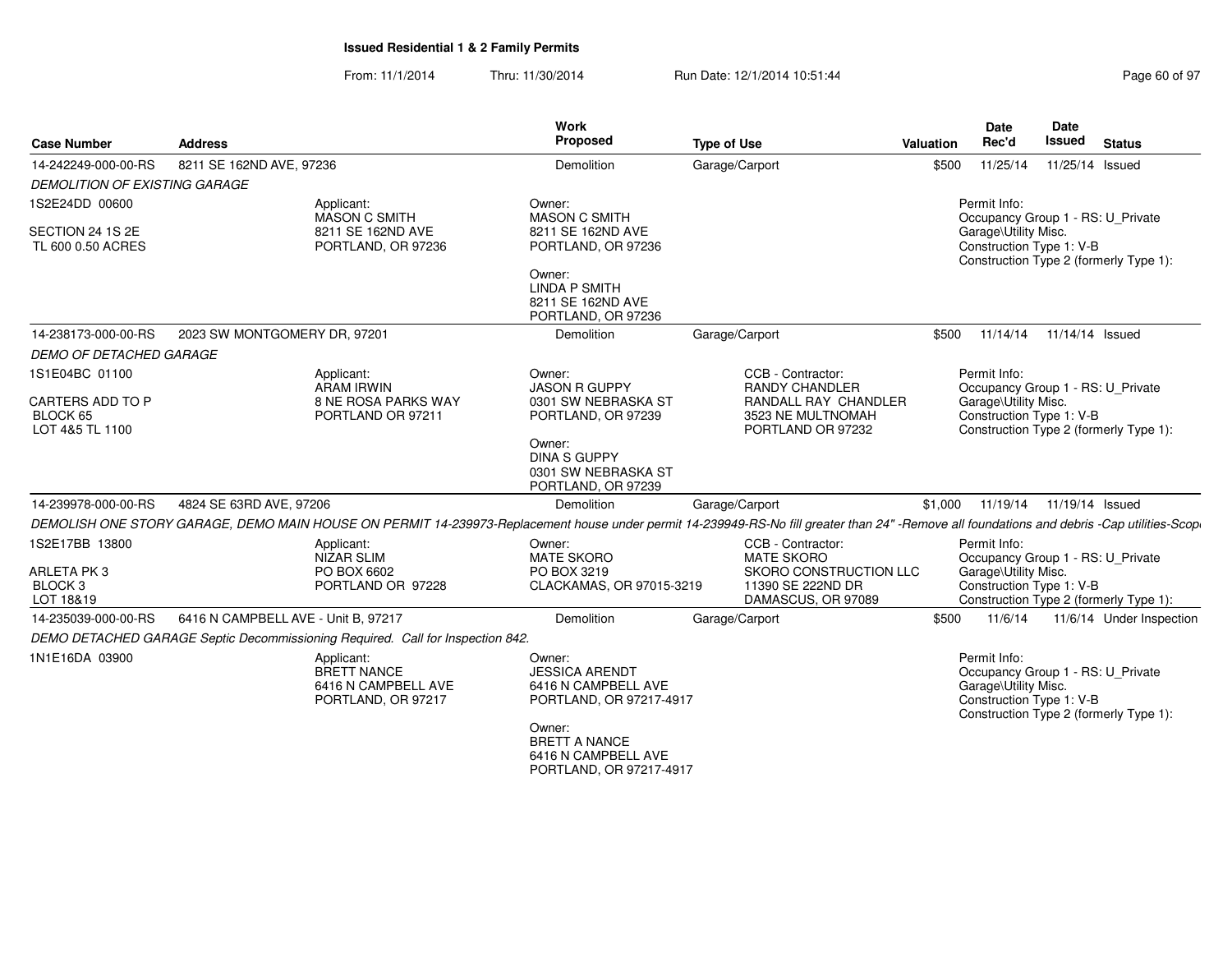| <b>Case Number</b>                                       | <b>Address</b>                                     |                                                                  | <b>Work</b><br>Proposed                                                                                  | <b>Type of Use</b> |                                                                                  | <b>Valuation</b> | <b>Date</b><br>Rec'd                                  | <b>Date</b><br>Issued    | <b>Status</b>                          |
|----------------------------------------------------------|----------------------------------------------------|------------------------------------------------------------------|----------------------------------------------------------------------------------------------------------|--------------------|----------------------------------------------------------------------------------|------------------|-------------------------------------------------------|--------------------------|----------------------------------------|
|                                                          | 139 NE 30TH AVE, 97232                             |                                                                  | Demolition                                                                                               |                    | Garage/Carport                                                                   | \$1,000          | 11/26/14                                              |                          | 11/26/14 Issued                        |
| 14-242584-000-00-RS                                      |                                                    |                                                                  |                                                                                                          |                    |                                                                                  |                  |                                                       |                          |                                        |
| <b>DEMO DETACHED GARAGE</b><br>1N1E36CA 15500            |                                                    | Applicant:<br><b>Brint Riggs</b>                                 | Owner:<br>SIMON J COOPER                                                                                 |                    | CCB - Contractor:<br><b>TIM LABUNSKY</b>                                         |                  | Permit Info:<br>Occupancy Group 1 - RS: U_Private     |                          |                                        |
|                                                          |                                                    | 5835 N Omaha<br>Portland, OR 97217                               | 1245 CHANDLER RD 2946 NE<br><b>DAVIS ST</b><br>PORTLAND, OR 97232-3237                                   |                    | TL REMODEL AND<br><b>CONSTRUCTION INC</b><br>PO BOX 1996<br>LAKE OSWEGO OR 97035 |                  | Garage\Utility Misc.<br>Construction Type 1: V-B      |                          | Construction Type 2 (formerly Type 1): |
|                                                          |                                                    |                                                                  | Owner:<br><b>MARY A COOPER</b><br>1245 CHANDLER RD 2946 NE<br><b>DAVIS ST</b><br>PORTLAND, OR 97232-3237 |                    |                                                                                  |                  |                                                       |                          |                                        |
| 14-235048-000-00-RS                                      | 4237 SE 76TH AVE                                   |                                                                  | Demolition                                                                                               |                    | Garage/Carport                                                                   | \$100            | 11/6/14                                               |                          | 11/6/14 Issued                         |
|                                                          |                                                    | DEMO CARPORT THAT WAS BUILT WITHOUT PERMIT***see 14-199879-HS*** |                                                                                                          |                    |                                                                                  |                  |                                                       |                          |                                        |
| 1S2E08DC 04702                                           |                                                    | Applicant:<br><b>TIM STABIO</b>                                  | Owner:<br><b>TIM STABIO</b>                                                                              |                    |                                                                                  |                  | Permit Info:<br>Occupancy Group 1 - RS: U_Decks,      |                          |                                        |
| PARTITION PLAT 2001-67<br>LOT 2 EXC PT IN ST             |                                                    | 4237 SE 76TH AVE<br>PORTLAND, OR 97206                           | 4237 SE 76TH AVE<br>PORTLAND, OR 97206                                                                   |                    |                                                                                  |                  | Patios, Porches, Carports<br>Construction Type 1: V-B |                          | Construction Type 2 (formerly Type 1): |
|                                                          |                                                    |                                                                  | Owner:<br><b>ANNA STABIO</b><br>4237 SE 76TH AVE<br>PORTLAND, OR 97206                                   |                    |                                                                                  |                  |                                                       |                          |                                        |
| 14-232982-000-00-RS                                      | 5238 N AMHERST ST, 97203                           |                                                                  | Demolition                                                                                               |                    | Garage/Carport                                                                   | \$500            | 11/4/14                                               |                          | 11/4/14 Issued                         |
| <b>DEMO DETACHED GARAGE</b>                              |                                                    |                                                                  |                                                                                                          |                    |                                                                                  |                  |                                                       |                          |                                        |
| 1N1E07DD 03200                                           |                                                    | Applicant:<br><b>KYM NGUYEN</b>                                  | Owner:<br>DK HOMES LLC                                                                                   |                    | CCB - Contractor:<br><b>DAMIR KARIN</b>                                          |                  | Permit Info:<br>Occupancy Group 1 - RS: U_Private     |                          |                                        |
| <b>UNIVERSITY PK</b>                                     |                                                    | CONCEPT DESIGN AND                                               | PO BOX 90277                                                                                             |                    | DK HOMES LLC                                                                     |                  | Garage\Utility Misc.                                  |                          |                                        |
| BLOCK 50<br>LOT 1-3                                      |                                                    | <b>ASSOCIATES</b><br>PO BOX 8464<br>PORTLAND, OR 97207           | PORTLAND, OR 97290-0277                                                                                  |                    | PO BOX 90277<br>PORTLAND, OR 97290                                               |                  | Construction Type 1: V-B                              |                          | Construction Type 2 (formerly Type 1): |
| 14-232883-000-00-RS                                      | 10330 SE PARDEE ST, 97266                          |                                                                  | Demolition                                                                                               |                    | Garage/Carport                                                                   |                  | \$1,000  11/14/14  11/14/14  Issued                   |                          |                                        |
|                                                          | DEMOLISH EXISTING DETACHED SHOP, REMOVE ALL DEBRIS |                                                                  |                                                                                                          |                    |                                                                                  |                  |                                                       |                          |                                        |
| 1S2E15BB 13700                                           |                                                    | Applicant:<br>Kym Nguyen                                         | Owner:<br>DK HOMES LLC                                                                                   |                    | CCB - Contractor:<br><b>DAMIR KARIN</b>                                          |                  | Permit Info:<br>Occupancy Group 1 - RS: U_Private     |                          |                                        |
| <b>HAYMAN</b><br>LOT <sub>3</sub>                        |                                                    | Concept Design and Associates<br>P.O. BOX 8464<br>PORTLAND OR    | 12259 SE GREINER LN<br>HAPPY VALLEY, OR 97086-6260                                                       |                    | DK HOMES LLC<br>PO BOX 90277<br>PORTLAND, OR 97290                               |                  | Garage\Utility Misc.<br>Construction Type 1: V-B      |                          | Construction Type 2 (formerly Type 1): |
| 14-183494-000-00-RS                                      | 8989 N CLARENDON AVE, 97203                        |                                                                  | Demolition                                                                                               |                    | Garage/Carport                                                                   | \$1,000          |                                                       | 7/15/14  11/12/14  Final |                                        |
| <b>DEMO GARAGE</b>                                       |                                                    |                                                                  |                                                                                                          |                    |                                                                                  |                  |                                                       |                          |                                        |
| 1N1E07AD 01800                                           |                                                    | Applicant:<br><b>KEVIN PARTAIN</b>                               | Owner:<br><b>RENEE' M MC GANN</b>                                                                        |                    | CCB - Contractor:<br><b>EDUARD SHTOGRIN</b>                                      |                  | Permit Info:<br>Occupancy Group 1 - RS: U_Private     |                          |                                        |
| <b>COLLEGE PL</b><br><b>BLOCK D</b><br>E 100' OF LOT 1-3 |                                                    | <b>URBAN VISIONS</b><br>223 ne 56th ave<br>PORTLAND, OR 97015    | 8989 N CLARENDON AVE<br>PORTLAND, OR 97203                                                               |                    | ROYAL CUSTOM HOMES INC.<br>13543 SE WILLINGHAM COURT<br>CLACKAMAS, OR 97015      |                  | Garage\Utility Misc.<br>Construction Type 1: V-B      |                          | Construction Type 2 (formerly Type 1): |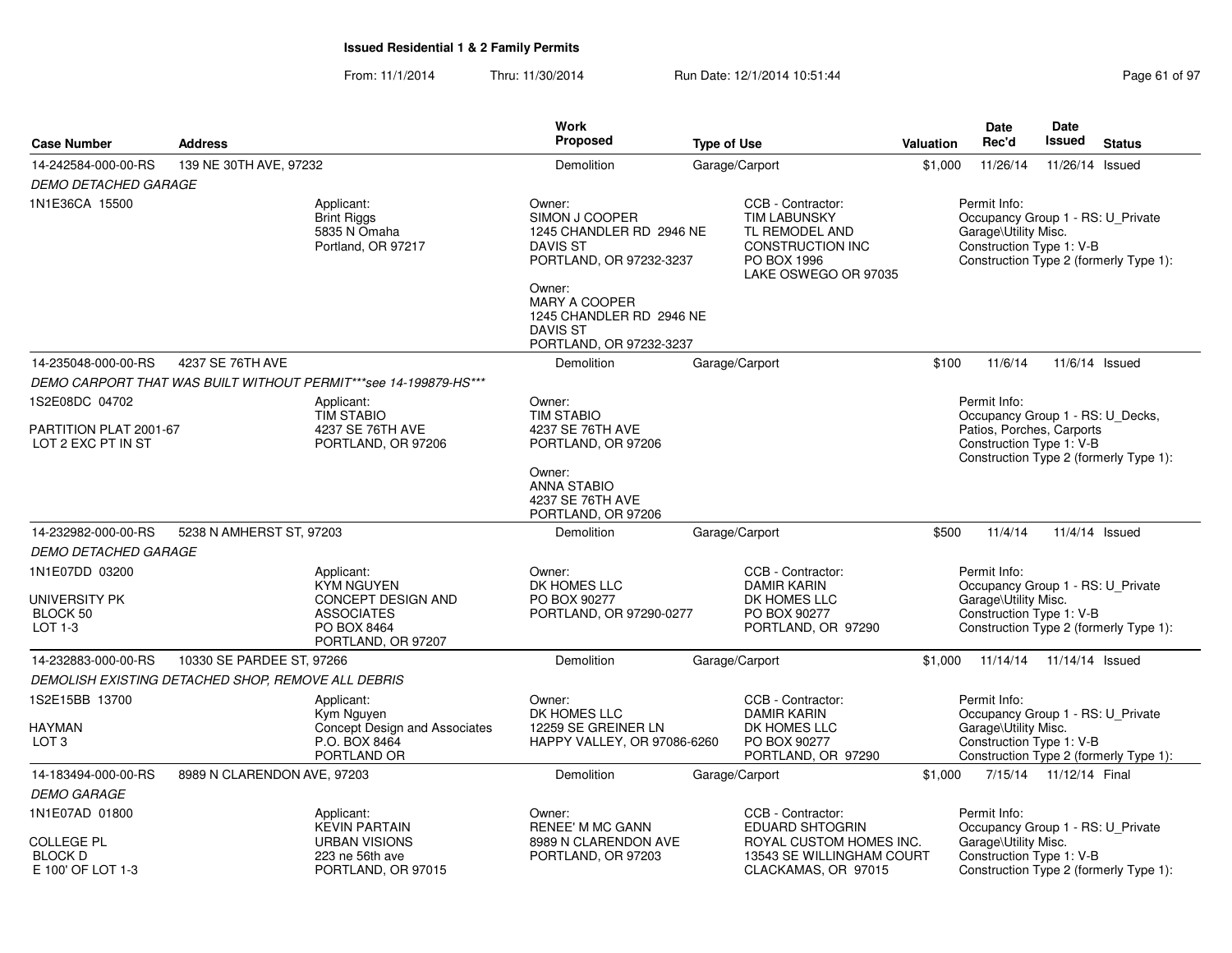|                                                                    |                                                          |                                                                                                                                                     | Work<br><b>Proposed</b>                                                                                                                                          |                    |                                                                                                                       |           | <b>Date</b><br>Rec'd                                                                                                                                | <b>Date</b><br><b>Issued</b> |                                        |  |
|--------------------------------------------------------------------|----------------------------------------------------------|-----------------------------------------------------------------------------------------------------------------------------------------------------|------------------------------------------------------------------------------------------------------------------------------------------------------------------|--------------------|-----------------------------------------------------------------------------------------------------------------------|-----------|-----------------------------------------------------------------------------------------------------------------------------------------------------|------------------------------|----------------------------------------|--|
| <b>Case Number</b>                                                 | <b>Address</b>                                           |                                                                                                                                                     |                                                                                                                                                                  | <b>Type of Use</b> |                                                                                                                       | Valuation |                                                                                                                                                     |                              | <b>Status</b>                          |  |
| 14-233224-000-00-RS                                                | 4530 SE 72ND AVE - Unit A, 97206                         |                                                                                                                                                     | Demolition                                                                                                                                                       |                    | Garage/Carport                                                                                                        | \$500     | 11/3/14                                                                                                                                             |                              | 11/3/14 Issued                         |  |
|                                                                    | DEMOLISH FREESTANDING CARPORT, 368 SF, REMOVE ALL DEBRIS |                                                                                                                                                     |                                                                                                                                                                  |                    |                                                                                                                       |           |                                                                                                                                                     |                              |                                        |  |
| 1S2E17AB 08800<br><b>FIRLAND</b><br><b>BLOCK 5</b><br>LOT 21       |                                                          | Applicant:<br>JEFFREY R PAYSON<br>4530 SE 72ND AVE<br>PORTLAND, OR 97206                                                                            | Owner:<br><b>JEFFREY R PAYSON</b><br>4530 SE 72ND AVE<br>PORTLAND, OR 97206                                                                                      |                    |                                                                                                                       |           | Permit Info:<br>Occupancy Group 1 - RS: U_Decks,<br>Patios, Porches, Carports<br>Construction Type 1: V-B<br>Construction Type 2 (formerly Type 1): |                              |                                        |  |
| 14-238799-000-00-RS                                                | 3823 NE COUCH ST, 97232                                  |                                                                                                                                                     | Demolition                                                                                                                                                       | Garage/Carport     |                                                                                                                       | \$500     | 11/18/14  11/18/14  Issued                                                                                                                          |                              |                                        |  |
|                                                                    |                                                          | DEMO DETACHED GARAGE AND REMOVE DRIVEWAY APPROACH, SEE PERMIT 14-238793 FOR MAIN HOUSE DEMO PERMIT                                                  |                                                                                                                                                                  |                    |                                                                                                                       |           |                                                                                                                                                     |                              |                                        |  |
| 1N1E36DA 14200                                                     |                                                          | Applicant:<br>Dan Williams<br><b>FASTER PERMITS</b><br>14334 NW EAGLERIDGE LANE<br>PORTLAND OR 97229                                                | Owner:<br>SHERMAN W HOLMES<br>1545 SE 223RD AVE #341<br>GRESHAM, OR 97030-2571<br>Owner:<br>E LAURENE HOLMES<br>1545 SE 223RD AVE #341<br>GRESHAM, OR 97030-2571 |                    | CCB - Contractor:<br><b>VIC REMMERS</b><br>EVERETT CUSTOM HOMES INC<br>735 SW 158TH AVE STE 180<br>BEAVERTON OR 97008 |           | Permit Info:<br>Occupancy Group 1 - RS: U Private<br>Garage\Utility Misc.<br>Construction Type 1: V-B                                               |                              | Construction Type 2 (formerly Type 1): |  |
| 14-171871-000-00-RS                                                | 6732 N KNOWLES AVE                                       |                                                                                                                                                     | Demolition                                                                                                                                                       |                    | Garage/Carport                                                                                                        | \$1,000   | 11/12/14                                                                                                                                            | 11/12/14 Issued              |                                        |  |
| <b>DEMO DETACHED GARAGE</b>                                        |                                                          |                                                                                                                                                     |                                                                                                                                                                  |                    |                                                                                                                       |           |                                                                                                                                                     |                              |                                        |  |
| 1N1E16BC 08602                                                     |                                                          | Applicant:<br><b>KEVIN PARTAIN</b><br><b>URBAN VISIONS</b><br><b>223 NE 56TH AVE</b><br>PORTLAND, OR 97213                                          | Owner:<br><b>KIMCO PROPERTIES LTD</b><br>PO BOX 1540<br>SANDY, OR 97055-1540                                                                                     |                    | CCB - Contractor:<br>KIMCO PROPERTIES LTD<br>22060 SE 442ND<br><b>SANDY OR 97055</b>                                  |           | Permit Info:<br>Occupancy Group 1 - RS: U Private<br>Garage\Utility Misc.<br>Construction Type 1: V-B                                               |                              | Construction Type 2 (formerly Type 1): |  |
| 14-233235-000-00-RS                                                | 3429 NE CESAR E CHAVEZ BLVD, 97212                       |                                                                                                                                                     | Demolition                                                                                                                                                       | Garage/Carport     |                                                                                                                       | \$500     | 11/3/14                                                                                                                                             | 11/3/14 Final                |                                        |  |
|                                                                    | DEMOLISH 260 SF SINGLE CAR GARAGE, REMOVE ALL DEBRIS     |                                                                                                                                                     |                                                                                                                                                                  |                    |                                                                                                                       |           |                                                                                                                                                     |                              |                                        |  |
| 1N1E25AA 04400<br><b>BEAUMONT</b><br>BLOCK 43<br>LOT <sub>15</sub> |                                                          | Applicant:<br><b>KEVIN FISCHER</b><br><b>ALICE DESIGN</b><br>4803 NE 32ND AVENUE<br>PORTLAND OR 97211                                               | Owner:<br>ELIZABETH A ANDERSON<br>3429 NE CESAR E CHAVEZ BLVD<br>PORTLAND, OR 97212-1907                                                                         |                    | CCB - Contractor:<br>YORCK MICHAEL FRANKEN<br>602 SE 47TH AVE<br>PORTLAND OR 972151713                                |           | Permit Info:<br>Occupancy Group 1 - RS: U_Private<br>Garage\Utility Misc.<br>Construction Type 1: V-B                                               |                              | Construction Type 2 (formerly Type 1): |  |
| 14-222442-000-00-RS                                                | 5055 SE REEDWAY ST, 97206                                |                                                                                                                                                     | Demolition                                                                                                                                                       |                    | Garage/Carport                                                                                                        | \$1,000   |                                                                                                                                                     | 10/7/14  11/17/14  Final     |                                        |  |
| <b>DEMO DETACHED GARAGE</b>                                        |                                                          |                                                                                                                                                     |                                                                                                                                                                  |                    |                                                                                                                       |           |                                                                                                                                                     |                              |                                        |  |
| 1S2E18CA 02800<br><b>GERMANIA</b><br>BLOCK <sub>8</sub><br>LOT 7&8 |                                                          | Applicant:<br><b>KEVIN PARTAIN</b><br><b>URBAN VISIONS</b><br><b>223 NE 56TH AVE</b><br>PORTLAND, OR 97213                                          | Owner:<br><b>JAMES A HISER</b><br>5055 SE REEDWAY ST<br>PORTLAND, OR 97206-6154                                                                                  |                    | CCB - Contractor:<br><b>RENAISSANCE CUSTOM HOMES</b><br><b>LLC</b><br>16771 Boones Ferry Rd<br>Lake Oswego, OR 97035  |           | Permit Info:<br>Occupancy Group 1 - RS: U_Private<br>Garage\Utility Misc.<br>Construction Type 1: V-B                                               |                              | Construction Type 2 (formerly Type 1): |  |
| 14-234006-000-00-RS                                                | 1405 NE 52ND AVE, 97213                                  |                                                                                                                                                     | Demolition                                                                                                                                                       |                    | Garage/Carport                                                                                                        | \$3,000   | 11/4/14                                                                                                                                             |                              | 11/4/14 Issued                         |  |
|                                                                    |                                                          | DEMO GARAGE & DRIVEWAY, REMOVE FOUNDATION AND ALL DEBRIS*** DECOMMISSIONING REQUIRED **** Septic Decommissioning Required. Call for Inspection 842. |                                                                                                                                                                  |                    |                                                                                                                       |           |                                                                                                                                                     |                              |                                        |  |
| 1N2E31BA 00900<br><b>ELECTRIC HTS</b><br><b>BLOCK1</b>             |                                                          | Applicant:<br>Dave Spitzer<br>DMS Architects Inc.<br>2325 NE 19TH AVE                                                                               | Owner:<br>CATHERINE E HENNEKE-BUTLER TO BID<br>716 KATIES LN<br>HOOD RIVER, OR 97031                                                                             |                    | Primary Contractor:                                                                                                   |           | Permit Info:<br>Occupancy Group 1 - RS: U_Private<br>Garage\Utility Misc.<br>Construction Type 1: V-B                                               |                              |                                        |  |
| S 1/2 OF LOT 9&10                                                  |                                                          | PORTLAND, OR 97212                                                                                                                                  |                                                                                                                                                                  |                    |                                                                                                                       |           |                                                                                                                                                     |                              | Construction Type 2 (formerly Type 1): |  |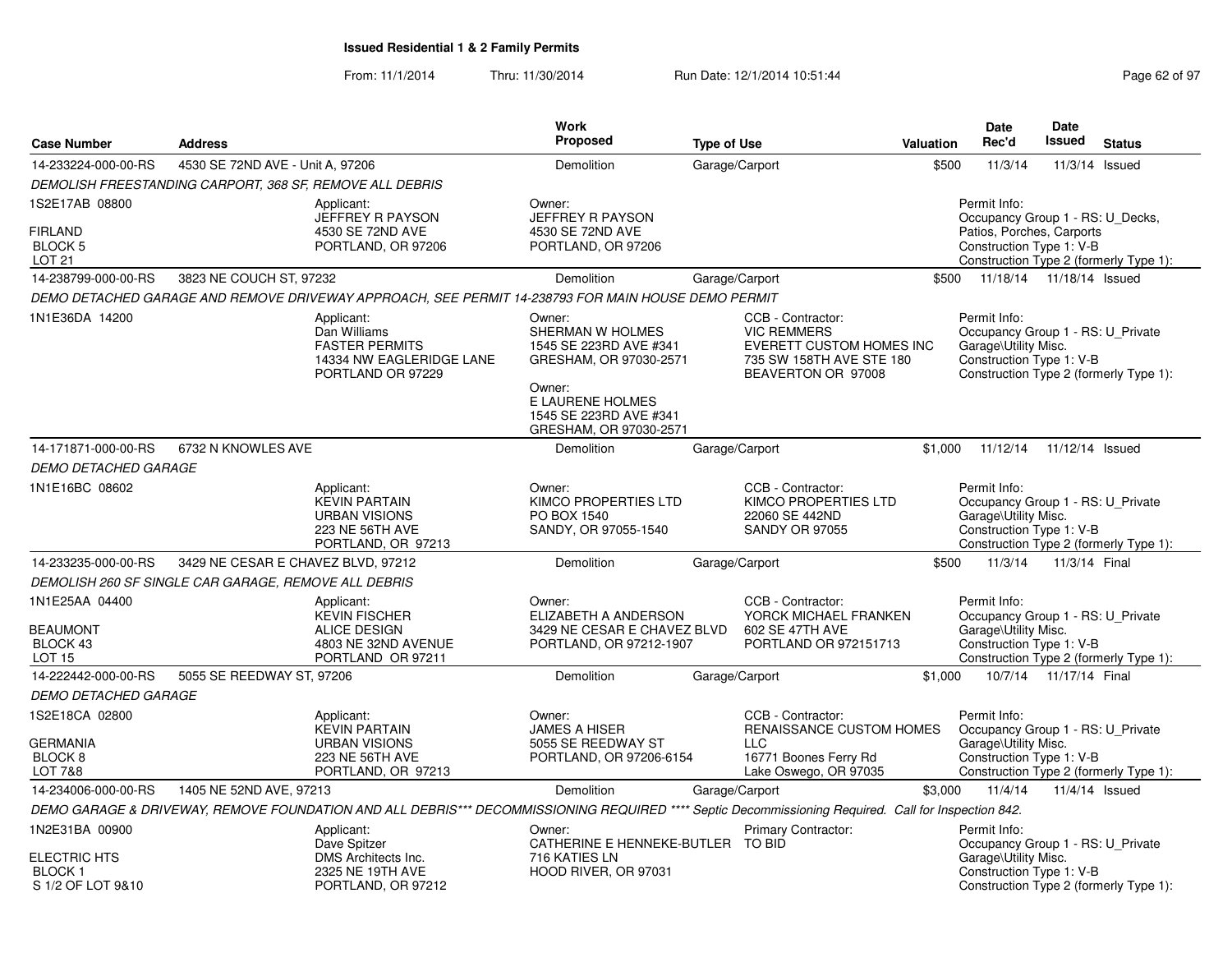| <b>Case Number</b>                                      | <b>Address</b>                  |                                                                                                                                                                                                        | <b>Work</b><br><b>Proposed</b>                                                 | <b>Type of Use</b> |                                                                                           | Valuation | <b>Date</b><br>Rec'd                              | Date<br>Issued            | <b>Status</b>                                                                     |
|---------------------------------------------------------|---------------------------------|--------------------------------------------------------------------------------------------------------------------------------------------------------------------------------------------------------|--------------------------------------------------------------------------------|--------------------|-------------------------------------------------------------------------------------------|-----------|---------------------------------------------------|---------------------------|-----------------------------------------------------------------------------------|
| 14-243041-000-00-RS                                     | 5518 SE 56TH AVE, 97206         |                                                                                                                                                                                                        | Demolition                                                                     | Garage/Carport     |                                                                                           | \$500     | 11/26/14                                          | 11/26/14 Issued           |                                                                                   |
|                                                         |                                 | DEMOLISH ONE DETACHED GARAGE - REMOVE ALL DEBRIS**WITH SFR DEMO 14-243030-RS**RESIDENTIAL COMPREHENSIVE PLAN DESIGNATION. ONE NEW SINGLE FAMILY RESIDENCE PERM                                         |                                                                                |                    |                                                                                           |           |                                                   |                           |                                                                                   |
| IS2E18DB 01300                                          |                                 | Applicant:<br><b>JOSH PATRICK</b>                                                                                                                                                                      | Owner:<br>RICHARD L ELLINGSON                                                  |                    | CCB - Contractor:<br>AFFORDABLE NEW HOMES LLC                                             |           | Permit Info:<br>Occupancy Group 1 - RS: U Private |                           |                                                                                   |
| TREMONT PK<br>BLOCK <sub>9</sub><br>W 71.43' OF LOT 3   |                                 | METRO HOMES NW LLC<br>211 NE WEIDLER<br>PORTLAND, OR 97232                                                                                                                                             | 5518 SE 56TH AVE<br>PORTLAND, OR 97206                                         |                    | 211 NE WEIDER<br>PORTLAND, OR 97232                                                       |           | Garage\Utility Misc.<br>Construction Type 1: V-B  |                           | Construction Type 2 (formerly Type 1):                                            |
| N 30' OF W 71.43' OF LOT 4                              |                                 |                                                                                                                                                                                                        | Owner:<br>LILLIAN M ELLINGSON<br>5518 SE 56TH AVE<br>PORTLAND, OR 97206        |                    |                                                                                           |           |                                                   |                           |                                                                                   |
| 14-223203-000-00-RS                                     | 4454 NE SKIDMORE ST, 97218      |                                                                                                                                                                                                        | Demolition                                                                     |                    | Single Family Dwelling                                                                    | \$1,000   | 10/8/14                                           |                           | 11/18/14 Under Inspection                                                         |
|                                                         |                                 | DEMO OF SINGLE FAMILY RESIDENCE- DEMO DELAY APPLIESDemo Delay as per Title 24. Do not issue this permit prior to 11.12.14 (the date that is 35 days after intake fees are paid); Remove all foundation |                                                                                |                    |                                                                                           |           |                                                   |                           |                                                                                   |
| 1N2E19CB 10200                                          |                                 | Applicant:                                                                                                                                                                                             | Owner:                                                                         |                    | CCB - Contractor:                                                                         |           | Permit Info:                                      |                           |                                                                                   |
| <b>FOREST GLEN</b><br>LOT 13                            |                                 | <b>JEFF OVINGTON</b><br>METRO HOMES NW, LLC<br>211 NE WEIDLER ST<br>PORTLAND, OR 97232                                                                                                                 | 211 NE WEIDLER ST<br>PORTLAND, OR 97232-1155                                   |                    | METRO HOMES NORTHWEST LLC AFFORDABLE NEW HOMES LLC<br>211 NE WEIDER<br>PORTLAND, OR 97232 |           | One and Two Family<br>Construction Type 1: V-B    |                           | Occupancy Group 1 - RS: R-3_Residential<br>Construction Type 2 (formerly Type 1): |
| 14-217140-000-00-RS                                     | 7001 SE BARBARA WELCH RD. 97236 |                                                                                                                                                                                                        | Demolition                                                                     |                    | Single Family Dwelling                                                                    | \$1,500   |                                                   | 9/24/14  11/19/14  Issued |                                                                                   |
|                                                         |                                 | DEMO SINGLE FAMILY RESIDENCE WITH BASEMENT***DEMO DELAY DO NOT ISSUE PERMIT UNTIL 10/30/14******CAP SEWER******NO FILL GREATER THAN 24"******REMOVE ALL FOUNDATION ANI                                 |                                                                                |                    |                                                                                           |           |                                                   |                           |                                                                                   |
| 1S2E24B 01300                                           |                                 | Applicant:<br><b>LAURIE WULF</b>                                                                                                                                                                       | Owner:<br><b>METRO</b>                                                         |                    | CCB - Contractor:<br><b>DENNIS V SNYDER</b>                                               |           | Permit Info:                                      |                           | Occupancy Group 1 - RS: R-3 Residential                                           |
| JOHNSON CREEK PK<br><b>LOT 15</b>                       |                                 | <b>METRO REGIONAL PARKS</b><br>600 NE GRAND AVE<br>PORTLAND OR 97232                                                                                                                                   | 600 NE GRAND AVE<br>PORTLAND, OR 97232                                         |                    | PO BOX 36<br>CLACKAMAS, OR 970150036                                                      |           | One and Two Family<br>Construction Type 1: V-B    |                           | Construction Type 2 (formerly Type 1):                                            |
| 14-223687-000-00-RS                                     | 2920 SE 109TH AVE, 97266        |                                                                                                                                                                                                        | Demolition                                                                     |                    | Single Family Dwelling                                                                    | \$500     | 10/10/14  11/19/14  Issued                        |                           |                                                                                   |
|                                                         |                                 | DEMO SINGLE FAMILY RESIDENCE. SUBJECT TO 35 DAY DEMO DELAY CESSPOOL DECOMMISSIONING REQUIRED ON SE PERMIT.                                                                                             |                                                                                |                    |                                                                                           |           |                                                   |                           |                                                                                   |
| 1S2E10BA 06000                                          |                                 | Applicant:                                                                                                                                                                                             | Owner:                                                                         |                    | CCB - Contractor:                                                                         |           | Permit Info:                                      |                           |                                                                                   |
| PITTOCK GROVE                                           |                                 | CHRISTINE D HUTZELL<br>5420 NW SEWELL RD                                                                                                                                                               | WALTER R HORDICHOK<br>5420 NW SEWELL RD                                        |                    | <b>G ROE CONSTRUCTION INC</b><br>4200 NW LEISY RD                                         |           | One and Two Family                                |                           | Occupancy Group 1 - RS: R-3 Residential                                           |
| BLOCK <sub>6</sub><br>LOT <sub>6</sub>                  |                                 | HILLSBORO, OR 97124-5766                                                                                                                                                                               | HILLSBORO, OR 97124-5766                                                       |                    | HILLSBORO, OR 97124                                                                       |           | Construction Type 1: V-B                          |                           | Construction Type 2 (formerly Type 1):                                            |
|                                                         |                                 |                                                                                                                                                                                                        | Owner:<br>CHRISTINE D HUTZELL<br>5420 NW SEWELL RD<br>HILLSBORO, OR 97124-5766 |                    |                                                                                           |           |                                                   |                           |                                                                                   |
| 14-223690-000-00-RS                                     | 2920 SE 109TH AVE, 97266        |                                                                                                                                                                                                        | Demolition                                                                     |                    | Single Family Dwelling                                                                    | \$500     | 10/10/14                                          | 11/19/14 Issued           |                                                                                   |
|                                                         |                                 | DEMO MANUFACTURED HOME - SUBJECT TO 35 DAY DEMOLITION DELAY***SEE HOUSING CASE 14-169075-HS**** CESSPOOL DECOMMISSIONING REQUIRED ON SE PERMIT.                                                        |                                                                                |                    |                                                                                           |           |                                                   |                           |                                                                                   |
| 1S2E10BA 06000                                          |                                 | Applicant:<br>CHRISTINE D HUTZELL                                                                                                                                                                      | Owner:<br><b>WALTER R HORDICHOK</b>                                            |                    | CCB - Contractor:<br><b>G ROE CONSTRUCTION INC</b>                                        |           | Permit Info:                                      |                           | Occupancy Group 1 - RS: R-3_Residential                                           |
| PITTOCK GROVE<br>BLOCK <sub>6</sub><br>LOT <sub>6</sub> |                                 | 5420 NW SEWELL RD<br>HILLSBORO, OR 97124-5766                                                                                                                                                          | 5420 NW SEWELL RD<br>HILLSBORO, OR 97124-5766                                  |                    | 4200 NW LEISY RD<br>HILLSBORO, OR 97124                                                   |           | One and Two Family<br>Construction Type 1: V-B    |                           | Construction Type 2 (formerly Type 1):                                            |
|                                                         |                                 |                                                                                                                                                                                                        | Owner:<br>CHRISTINE D HUTZELL<br>5420 NW SEWELL RD<br>HILLSBORO, OR 97124-5766 |                    |                                                                                           |           |                                                   |                           |                                                                                   |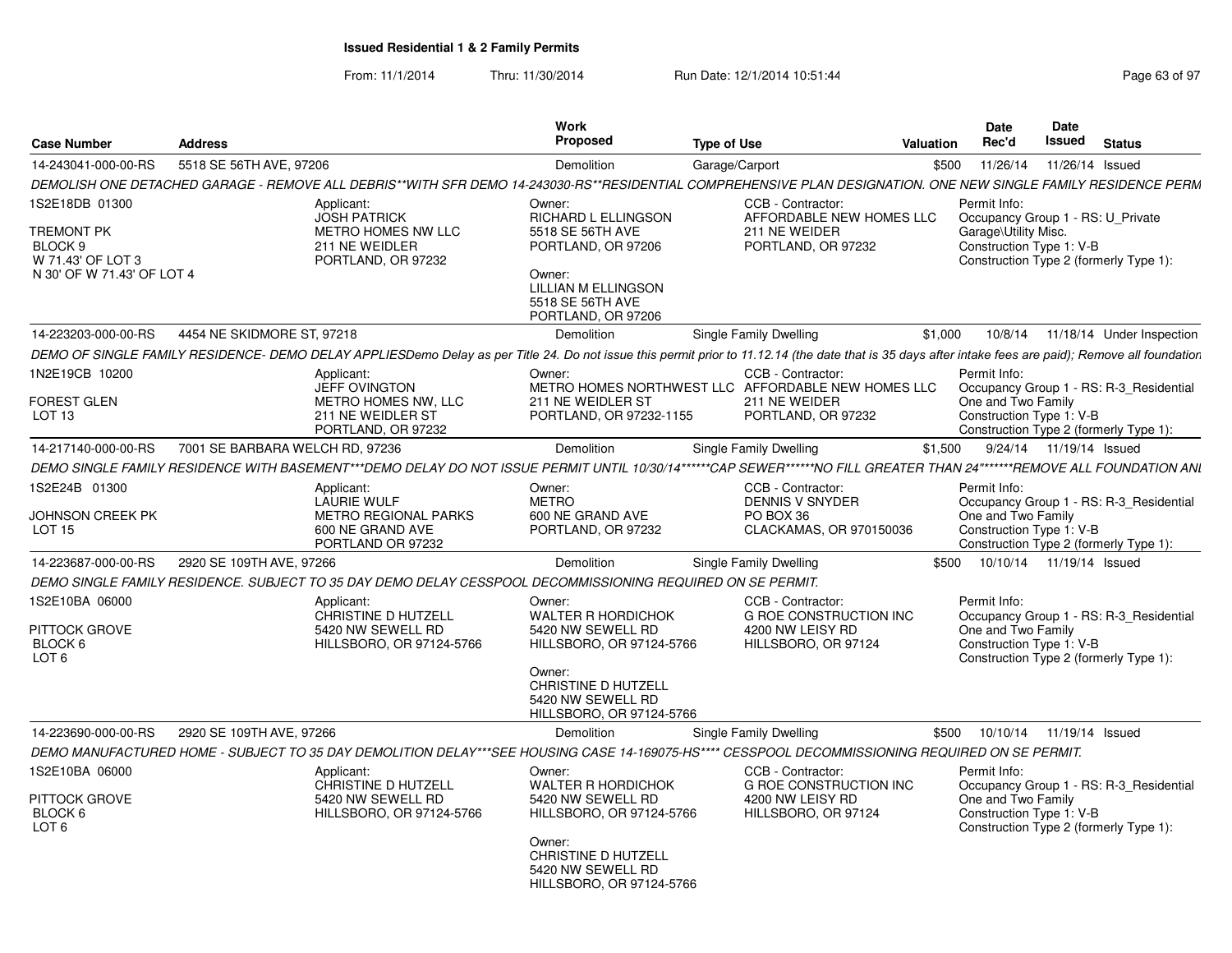| <b>Case Number</b>                                | <b>Address</b>                                                                                                                                                                             |                                                               | Work<br><b>Proposed</b>                                                               | <b>Type of Use</b> |                                                                   | Valuation | <b>Date</b><br>Rec'd                           | Date<br><b>Issued</b> | <b>Status</b>                           |
|---------------------------------------------------|--------------------------------------------------------------------------------------------------------------------------------------------------------------------------------------------|---------------------------------------------------------------|---------------------------------------------------------------------------------------|--------------------|-------------------------------------------------------------------|-----------|------------------------------------------------|-----------------------|-----------------------------------------|
| 14-223686-000-00-RS                               | 2920 SE 109TH AVE, 97266                                                                                                                                                                   |                                                               | Demolition                                                                            |                    | Single Family Dwelling                                            | \$500     | 10/10/14                                       | 11/19/14 Issued       |                                         |
|                                                   | DEMO SINGLE FAMILY RESIDENCE. SUBJECT TO 35 DAY DEMO DELAY CESSPOOL DECOMMISSIONING REQUIRED ON SE PERMIT.                                                                                 |                                                               |                                                                                       |                    |                                                                   |           |                                                |                       |                                         |
| 1S2E10BA 06000                                    | Applicant:                                                                                                                                                                                 | CHRISTINE D HUTZELL                                           | Owner:<br><b>WALTER R HORDICHOK</b>                                                   |                    | CCB - Contractor:<br><b>G ROE CONSTRUCTION INC</b>                |           | Permit Info:                                   |                       | Occupancy Group 1 - RS: R-3_Residential |
| <b>PITTOCK GROVE</b><br>BLOCK 6<br>LOT 6          |                                                                                                                                                                                            | 5420 NW SEWELL RD<br>HILLSBORO, OR 97124-5766                 | 5420 NW SEWELL RD<br>HILLSBORO, OR 97124-5766                                         |                    | 4200 NW LEISY RD<br>HILLSBORO, OR 97124                           |           | One and Two Family<br>Construction Type 1: V-B |                       | Construction Type 2 (formerly Type 1):  |
|                                                   |                                                                                                                                                                                            |                                                               | Owner:<br><b>CHRISTINE D HUTZELL</b><br>5420 NW SEWELL RD<br>HILLSBORO, OR 97124-5766 |                    |                                                                   |           |                                                |                       |                                         |
| 14-239954-000-00-RS                               | 3654 NE 44TH AVE, 97213                                                                                                                                                                    |                                                               | Demolition                                                                            |                    | Single Family Dwelling                                            | \$13,500  | 11/19/14  11/19/14  Issued                     |                       |                                         |
|                                                   | DEMO SINGLE FAMILY RESIDENCE WITH BASEMENT, DECOMMISSION CESSPOOLS Replacement house under permit 14-239826-RS; Compacted fill per Title 24 standards, Soils special inspection required   |                                                               |                                                                                       |                    |                                                                   |           |                                                |                       |                                         |
| 1N2E19CC 18000<br><b>ROSLYN</b>                   | Applicant:<br>mike mele                                                                                                                                                                    | 21903ne lake court                                            | Owner:<br><b>STEVEN GEURTS</b><br>3654 NE 44TH AVE                                    |                    | CCB - Contractor:<br>MICHAEL LOUIS MELE<br><b>PO BOX 907</b>      |           | Permit Info:<br>One and Two Family             |                       | Occupancy Group 1 - RS: R-3_Residential |
| BLOCK <sub>3</sub><br>LOT 1&2                     |                                                                                                                                                                                            | fairview, OR 97024                                            | PORTLAND, OR 97213-1020<br>Owner:                                                     |                    | GRESHAM, OR 97030                                                 |           | Construction Type 1: V-B                       |                       | Construction Type 2 (formerly Type 1):  |
|                                                   |                                                                                                                                                                                            |                                                               | JENNIFER MELE-GEURTS<br>3654 NE 44TH AVE<br>PORTLAND, OR 97213-1020                   |                    |                                                                   |           |                                                |                       |                                         |
| 14-239973-000-00-RS                               | 4824 SE 63RD AVE, 97206                                                                                                                                                                    |                                                               | Demolition                                                                            |                    | Single Family Dwelling                                            | \$4.000   | 11/19/14  11/19/14  Issued                     |                       |                                         |
|                                                   | DEMOLISH EXISTING SFR NO BASEMENT, GARAGE DEMO ON PERMIT 14-239973-Replacement house under permit 14-239949-RS -No fill greater than 24" -Remove all foundations and debris -Cap utilities |                                                               |                                                                                       |                    |                                                                   |           |                                                |                       |                                         |
| 1S2E17BB 13800                                    | Applicant:<br>NIZAR SLIM                                                                                                                                                                   |                                                               | Owner:<br><b>MATE SKORO</b>                                                           |                    | CCB - Contractor:<br><b>MATE SKORO</b>                            |           | Permit Info:                                   |                       | Occupancy Group 1 - RS: R-3_Residential |
| ARLETA PK 3<br>BLOCK <sub>3</sub><br>LOT 18&19    | PO BOX 6602                                                                                                                                                                                | PORTLAND OR 97228                                             | PO BOX 3219<br>CLACKAMAS, OR 97015-3219                                               |                    | SKORO CONSTRUCTION LLC<br>11390 SE 222ND DR<br>DAMASCUS, OR 97089 |           | One and Two Family<br>Construction Type 1: V-B |                       | Construction Type 2 (formerly Type 1):  |
| 14-240939-000-00-RS                               | 5910 SE STEELE ST, 97206                                                                                                                                                                   |                                                               | Demolition                                                                            |                    | Single Family Dwelling                                            | \$2.000   | 11/24/14  11/24/14  Issued                     |                       |                                         |
|                                                   | DEMOLITION OF PORTION OF FOUNDATION FOR HOUSE MOVE ON EXISTING LOT                                                                                                                         |                                                               |                                                                                       |                    |                                                                   |           |                                                |                       |                                         |
| 1S2E18AD 13300                                    | Applicant:                                                                                                                                                                                 | <b>KEVIN PARTAIN</b>                                          | Owner:<br>SUN CREST CONSTRUCTION INC                                                  |                    | CCB - Contractor:<br>SUN CREST CONSTRUCTION INC                   |           | Permit Info:                                   |                       | Occupancy Group 1 - RS: R-3_Residential |
| <b>TREMONT PK</b><br><b>BLOCK 17</b><br>LOT 18&19 |                                                                                                                                                                                            | <b>URBAN VISIONS</b><br>223 NE 56TH AVE<br>PORTLAND, OR 97213 | 5910 SE STEELE ST<br>PORTLAND, OR 97206-5567                                          |                    | PO BOX 66902<br>PORTLAND OR 97290                                 |           | One and Two Family<br>Construction Type 1: V-B |                       | Construction Type 2 (formerly Type 1):  |
| 14-242671-000-00-RS                               | 3624 SE 130TH AVE, 97236                                                                                                                                                                   |                                                               | Demolition                                                                            |                    | Single Family Dwelling                                            | \$4,000   | 11/26/14  11/26/14  Issued                     |                       |                                         |
|                                                   | DEMOLISH SFR NO BASEMENT - NOT SUBJECT TO 35 DAY DEMO DELAY SEE 14-237362-RS                                                                                                               |                                                               |                                                                                       |                    |                                                                   |           |                                                |                       |                                         |
| 1S2E11CA 01000                                    | Applicant:                                                                                                                                                                                 |                                                               | Owner:                                                                                |                    | CCB - Contractor:                                                 |           | Permit Info:                                   |                       |                                         |
| LINN PK                                           | <b>VIC SEMCHUK</b>                                                                                                                                                                         | 1919 SE 162ND AVE                                             | <b>ANATOLIY BALTAG</b><br>3624 SE 130TH AVE                                           |                    | <b>WESTSIDE BUILDING &amp;</b><br><b>REMODELING LLC</b>           |           | One and Two Family                             |                       | Occupancy Group 1 - RS: R-3 Residential |
| LOT 8 TL 1000                                     |                                                                                                                                                                                            | Portland, OR 97233                                            | PORTLAND, OR 97236-3310                                                               |                    | 1919 SE 162ND AVE<br>PORTLAND OR 97233                            |           | Construction Type 1: V-B                       |                       | Construction Type 2 (formerly Type 1):  |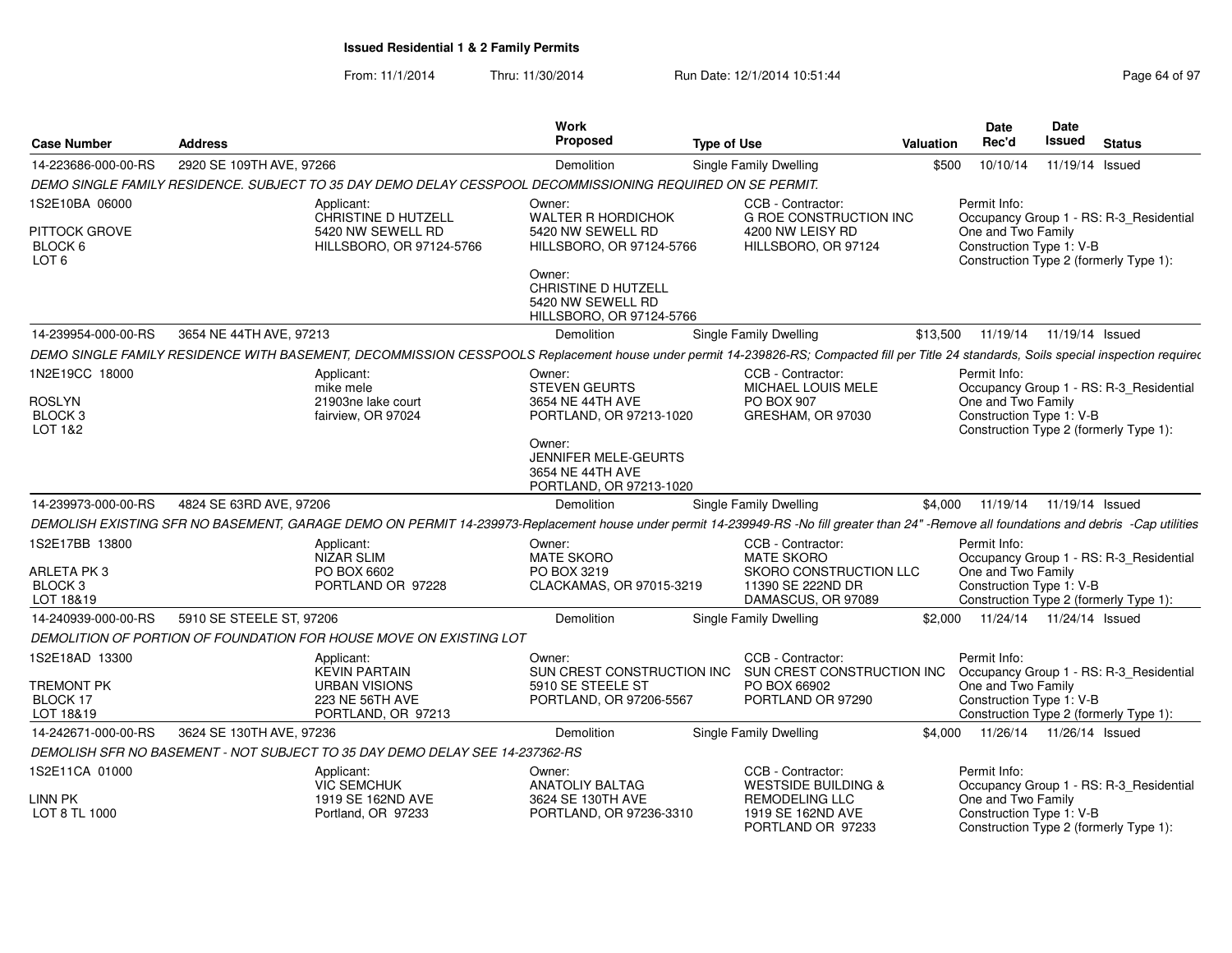| <b>Case Number</b>                                           | <b>Address</b>                                     |                                                                                                                                                                                                     | <b>Work</b><br>Proposed                                                            | <b>Type of Use</b> |                                                                                                                              | Valuation | Date<br>Rec'd                                                  | Date<br>Issued         | <b>Status</b>                                                                     |  |
|--------------------------------------------------------------|----------------------------------------------------|-----------------------------------------------------------------------------------------------------------------------------------------------------------------------------------------------------|------------------------------------------------------------------------------------|--------------------|------------------------------------------------------------------------------------------------------------------------------|-----------|----------------------------------------------------------------|------------------------|-----------------------------------------------------------------------------------|--|
| 14-243030-000-00-RS                                          | 5518 SE 56TH AVE, 97206                            |                                                                                                                                                                                                     | Demolition                                                                         |                    | Single Family Dwelling                                                                                                       | \$1,500   | 11/26/14                                                       |                        | 11/26/14 Issued                                                                   |  |
|                                                              |                                                    | DEMOLISH ONE SINGLE FAMILY RESIDENCE - CAP SEWER - REMOVE ALL DEBRIS**WITH GARAGE DEMO 14-243041-RS**RESIDENTIAL COMPREHENSIVE PLAN DESIGNATION. ONE NEW SINGLE                                     |                                                                                    |                    |                                                                                                                              |           |                                                                |                        |                                                                                   |  |
| 1S2E18DB 01300<br>TREMONT PK<br>BLOCK 9<br>W 71.43' OF LOT 3 |                                                    | Applicant:<br><b>JOSH PATRICK</b><br>METRO HOMES NW LLC<br>211 NE WEIDLER<br>PORTLAND, OR 97232                                                                                                     |                                                                                    |                    | CCB - Contractor:<br>AFFORDABLE NEW HOMES LLC<br>211 NE WEIDER<br>PORTLAND, OR 97232                                         |           | Permit Info:<br>One and Two Family<br>Construction Type 1: V-B |                        | Occupancy Group 1 - RS: R-3_Residential<br>Construction Type 2 (formerly Type 1): |  |
| N 30' OF W 71.43' OF LOT 4                                   |                                                    |                                                                                                                                                                                                     |                                                                                    |                    |                                                                                                                              |           |                                                                |                        |                                                                                   |  |
| 14-238793-000-00-RS                                          | 3823 NE COUCH ST, 97232                            |                                                                                                                                                                                                     | Demolition                                                                         |                    | Single Family Dwelling                                                                                                       | \$1,000   | 11/18/14  11/18/14  Issued                                     |                        |                                                                                   |  |
|                                                              |                                                    | DEMO SFR; RETAIN BASEMENT FOR THE FUTURE RESIDENCE-Replacement house under permit 14-228903-RS-Remove all foundations and debris -Cap utilities-Includes Future Compaction Agreement. Sit           |                                                                                    |                    |                                                                                                                              |           |                                                                |                        |                                                                                   |  |
| 1N1E36DA 14200                                               |                                                    | Applicant:<br>Dan Williams<br><b>FASTER PERMITS</b><br>14334 NW EAGLERIDGE LANE<br>PORTLAND OR 97229                                                                                                | Owner:<br>EVERETT CUSTOM HOMES INC<br>735 SW 158TH AVE #180<br>BEAVERTON, OR 97006 |                    | CCB - Contractor:<br><b>VIC REMMERS</b><br><b>EVERETT CUSTOM HOMES INC</b><br>735 SW 158TH AVE STE 180<br>BEAVERTON OR 97008 |           | Permit Info:<br>One and Two Family<br>Construction Type 1: V-B |                        | Occupancy Group 1 - RS: R-3 Residential<br>Construction Type 2 (formerly Type 1): |  |
| 14-238465-000-00-RS                                          | 5006 SE OGDEN ST, 97206                            |                                                                                                                                                                                                     | Demolition                                                                         |                    | Single Family Dwelling                                                                                                       |           | \$4,000 11/17/14 11/17/14 Issued                               |                        |                                                                                   |  |
|                                                              |                                                    | DEMOLISH ONE SINGLE FAMILY RESIDENCE - REMOVE ALL DEBRIS - CAP SEWER - ASSOCIATED WITH NSFR 14-238428RS ***RESIDENTIAL COMPREHENSIVE PLAN DESIGNATION. ONE NEW SIN                                  |                                                                                    |                    |                                                                                                                              |           |                                                                |                        |                                                                                   |  |
| 1S2E19BD 02600                                               |                                                    | Applicant:<br><b>KEVIN PARTAIN</b>                                                                                                                                                                  | Owner:<br><b>MAXIMILLIAN RODMAN</b>                                                |                    | CCB - Contractor:<br><b>DAVID RODMAN</b>                                                                                     |           | Permit Info:                                                   |                        | Occupancy Group 1 - RS: R-3 Residential                                           |  |
| <b>ERROL HTS</b><br><b>BLOCK7</b><br>LOT 17&18               |                                                    | <b>URBAN VISIONS</b><br><b>223 NE 56TH AVE</b><br>PORTLAND, OR 97213                                                                                                                                | 4844 LOWER DR #B<br>LAKE OSWEGO, OR 97034                                          |                    | <b>MDR CONSTRUCTION</b><br>PO BOX 1246<br>LAKE OSWEGO, OR 97035                                                              |           | One and Two Family<br>Construction Type 1: V-B                 |                        | Construction Type 2 (formerly Type 1):                                            |  |
| 14-222436-000-00-RS                                          | 5055 SE REEDWAY ST, 97206                          |                                                                                                                                                                                                     | <b>Demolition</b>                                                                  |                    | Single Family Dwelling                                                                                                       | \$4.000   |                                                                | 10/7/14 11/17/14 Final |                                                                                   |  |
|                                                              |                                                    | DEMOLISH SINGLE FAMILY RESIDENCE NO BASEMENTDemo Delay as per Title 24. Do not issue this permit prior to 11/11/14Remove all foundations and debris Cap utilitiesScope of work does not include ren |                                                                                    |                    |                                                                                                                              |           |                                                                |                        |                                                                                   |  |
| 1S2E18CA 02800<br><b>GERMANIA</b><br>BLOCK 8                 |                                                    | Applicant:<br><b>KEVIN PARTAIN</b><br><b>URBAN VISIONS</b><br>223 NE 56TH AVE                                                                                                                       | Owner:<br><b>JAMES A HISER</b><br>5055 SE REEDWAY ST<br>PORTLAND, OR 97206-6154    |                    | CCB - Contractor:<br>RENAISSANCE CUSTOM HOMES<br><b>LLC</b><br>16771 Boones Ferry Rd                                         |           | Permit Info:<br>One and Two Family<br>Construction Type 1: V-B |                        | Occupancy Group 1 - RS: R-3 Residential                                           |  |
| <b>LOT 7&amp;8</b>                                           |                                                    | PORTLAND, OR 97213                                                                                                                                                                                  |                                                                                    |                    | Lake Oswego, OR 97035                                                                                                        |           |                                                                |                        | Construction Type 2 (formerly Type 1):                                            |  |
| 14-238168-000-00-RS                                          | 2023 SW MONTGOMERY DR. 97201                       |                                                                                                                                                                                                     | <b>Demolition</b>                                                                  |                    | Single Family Dwelling                                                                                                       |           | \$1,000 11/14/14 11/14/14 Issued                               |                        |                                                                                   |  |
| 1S1E04BC 01100<br>CARTERS ADD TO P<br>BLOCK 65               | DEMO OF FOUNDATION FOR HOUSE MOVE ON SAME PROPERTY | Applicant:<br><b>ARAM IRWIN</b><br><b>8 NE ROSA PARKS WAY</b><br>PORTLAND OR 97211                                                                                                                  | Owner:<br><b>JASON R GUPPY</b><br>0301 SW NEBRASKA ST<br>PORTLAND, OR 97239        |                    | CCB - Contractor:<br><b>RANDY CHANDLER</b><br>RANDALL RAY CHANDLER<br>3523 NE MULTNOMAH                                      |           | Permit Info:<br>One and Two Family<br>Construction Type 1: V-B |                        | Occupancy Group 1 - RS: R-3 Residential                                           |  |
| LOT 4&5 TL 1100                                              |                                                    |                                                                                                                                                                                                     | Owner:<br><b>DINA S GUPPY</b><br>0301 SW NEBRASKA ST<br>PORTLAND, OR 97239         |                    | PORTLAND OR 97232                                                                                                            |           |                                                                |                        | Construction Type 2 (formerly Type 1):                                            |  |
| 14-237229-000-00-RS                                          | 1604 N DEKUM ST, 97217                             |                                                                                                                                                                                                     | Demolition                                                                         |                    | Single Family Dwelling                                                                                                       |           | \$7,000 11/14/14 11/14/14 Issued                               |                        |                                                                                   |  |
|                                                              |                                                    | DEMOLISH ONE ONE STORY SINGLE FAMILY RESIDENCE - CAP SEWER - REMOVE ALL DEBRIS**ASSOCIATED WITH NSFR 14-237220-RS*****COMPACTED FILL PER TITLE 24 STANDARDS, SOILS S                                |                                                                                    |                    |                                                                                                                              |           |                                                                |                        |                                                                                   |  |
| 1N1E16AD 20200                                               |                                                    | Applicant:<br><b>TODD LASHER</b>                                                                                                                                                                    | Owner:<br><b>CREO PROEPRTIES LLC</b>                                               |                    | CCB - Contractor:<br>DREAM MAKERS CONSTRUCTION                                                                               |           | Permit Info:                                                   |                        | Occupancy Group 1 - RS: R-3 Residential                                           |  |
| WILBURTON<br>BLOCK <sub>2</sub><br>E 1/2 OF LOT 1            |                                                    | <b>LASHER DESIGN</b><br>5632 N ATLANTIC AVE<br>PORTLAND, OR 97217                                                                                                                                   | PO BOX 20275<br>PORTLAND, OR 97294-0275                                            |                    | 8707 NE FREMONT<br>PORTLAND, OR 97220                                                                                        |           | One and Two Family<br>Construction Type 1: V-B                 |                        | Construction Type 2 (formerly Type 1):                                            |  |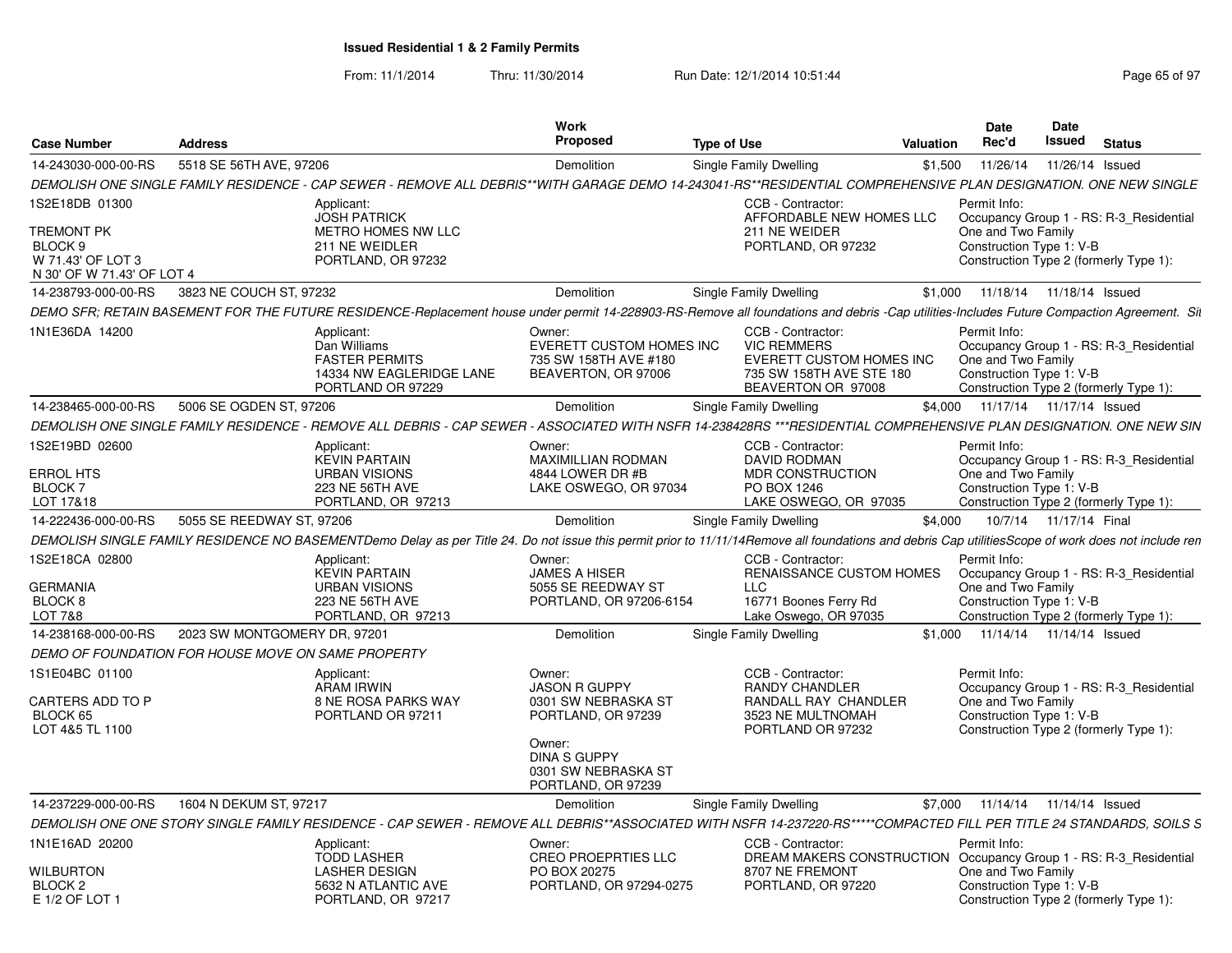| <b>Case Number</b>         | <b>Address</b>                                                                                                                                                                            |                               | Work<br>Proposed                                             | <b>Type of Use</b>            |                                                   | Valuation | <b>Date</b><br>Rec'd                                               | Date<br>Issued            | <b>Status</b> |  |
|----------------------------|-------------------------------------------------------------------------------------------------------------------------------------------------------------------------------------------|-------------------------------|--------------------------------------------------------------|-------------------------------|---------------------------------------------------|-----------|--------------------------------------------------------------------|---------------------------|---------------|--|
| 14-232878-000-00-RS        | 10330 SE PARDEE ST, 97266                                                                                                                                                                 |                               | Demolition                                                   | Single Family Dwelling        |                                                   | \$2,000   | 11/14/14                                                           | 11/14/14 Issued           |               |  |
|                            | DEMOLISH SINGLE FAMILY RESIDENCE, NO BASEMENT, CAP SEWER, REMOVE ALL DEBRIS Septic Decommissioning Required. Call for Inspection 842.                                                     |                               |                                                              |                               |                                                   |           |                                                                    |                           |               |  |
| 1S2E15BB 13700             | Applicant:<br>Kym Nguyen                                                                                                                                                                  |                               | Owner:<br>DK HOMES LLC                                       |                               | CCB - Contractor:<br><b>DAMIR KARIN</b>           |           | Permit Info:<br>Occupancy Group 1 - RS: R-3_Residential            |                           |               |  |
| HAYMAN                     |                                                                                                                                                                                           | Concept Design and Associates | 12259 SE GREINER LN                                          |                               | DK HOMES LLC                                      |           | One and Two Family                                                 |                           |               |  |
| LOT <sub>3</sub>           | P.O. BOX 8464                                                                                                                                                                             | PORTLAND OR                   | HAPPY VALLEY, OR 97086-6260                                  |                               | PO BOX 90277<br>PORTLAND, OR 97290                |           | Construction Type 1: V-B<br>Construction Type 2 (formerly Type 1): |                           |               |  |
| 14-235726-000-00-RS        | 10035 SE CLINTON ST, 97266                                                                                                                                                                |                               | <b>Demolition</b>                                            | <b>Single Family Dwelling</b> |                                                   | \$2.000   | 11/14/14  11/14/14  Issued                                         |                           |               |  |
|                            | DEMOLISH SINGLE FAMILY ONE STORY RESIDENCE - NO BASEMENT - CAP SEWER - REMOVE ALL DEBRIS ***ASSOCIATED WITH NSFR 14-235719-RS*** Septic Decommissioning Required. Call for Ir             |                               |                                                              |                               |                                                   |           |                                                                    |                           |               |  |
| 1S2E09AA 06005             | Applicant:<br>Kym Nguyen                                                                                                                                                                  |                               | Owner:<br>DK HOMES LLC                                       |                               | CCB - Contractor:<br><b>DAMIR KARIN</b>           |           | Permit Info:<br>Occupancy Group 1 - RS: R-3_Residential            |                           |               |  |
| <b>CHAN'S PROP</b>         |                                                                                                                                                                                           | Concept Design and Associates | PO BOX 90277                                                 |                               | DK HOMES LLC                                      |           | One and Two Family                                                 |                           |               |  |
| LOT <sub>5</sub>           | P.O. BOX 8464                                                                                                                                                                             | PORTLAND OR                   | PORTLAND, OR 97290-0277                                      |                               | PO BOX 90277<br>PORTLAND, OR 97290                |           | Construction Type 1: V-B<br>Construction Type 2 (formerly Type 1): |                           |               |  |
| 14-183490-000-00-RS        | 8989 N CLARENDON AVE, 97203                                                                                                                                                               |                               | Demolition                                                   | Single Family Dwelling        |                                                   | \$4.000   |                                                                    | 7/15/14  11/12/14  Issued |               |  |
|                            | DEMO SINGLE FAMILY RESIDENCE NO BASEMENT*SUBJECT TO 35 DAY DEMO DELAY*                                                                                                                    |                               |                                                              |                               |                                                   |           |                                                                    |                           |               |  |
| 1N1E07AD 01800             | Applicant:                                                                                                                                                                                | <b>KEVIN PARTAIN</b>          | Owner:<br><b>RENEE' M MC GANN</b>                            |                               | CCB - Contractor:<br><b>EDUARD SHTOGRIN</b>       |           | Permit Info:<br>Occupancy Group 1 - RS: R-3_Residential            |                           |               |  |
| <b>COLLEGE PL</b>          |                                                                                                                                                                                           | <b>URBAN VISIONS</b>          | 8989 N CLARENDON AVE                                         |                               | ROYAL CUSTOM HOMES INC.                           |           | One and Two Family                                                 |                           |               |  |
| <b>BLOCK D</b>             |                                                                                                                                                                                           | 223 ne 56th ave               | PORTLAND, OR 97203                                           |                               | 13543 SE WILLINGHAM COURT                         |           | Construction Type 1: V-B                                           |                           |               |  |
| E 100' OF LOT 1-3          |                                                                                                                                                                                           | PORTLAND, OR 97015            |                                                              |                               | CLACKAMAS, OR 97015                               |           | Construction Type 2 (formerly Type 1):                             |                           |               |  |
| 14-236219-000-00-RS        | 6615 SW VIRGINIA AVE, 97201                                                                                                                                                               |                               | <b>Demolition</b>                                            | Single Family Dwelling        |                                                   |           | \$4,000 11/10/14 11/10/14 Issued                                   |                           |               |  |
|                            | DEMOLISH SFR WITH BASEMENT;Includes Future Compaction Agreement. Site to have 8' perimeter fence while excavation is open. Replacement house under permit 14-233538-RS. CESSPOOL DECOMMIS |                               |                                                              |                               |                                                   |           |                                                                    |                           |               |  |
| 1S1E15CD 11800             | Applicant:                                                                                                                                                                                | <b>KEVIN PARTAIN</b>          | Owner:<br>RENAISSANCE CUSTOM HOMES                           |                               | CCB - Contractor:<br>RENAISSANCE CUSTOM HOMES     |           | Permit Info:<br>Occupancy Group 1 - RS: R-3 Residential            |                           |               |  |
| SOUTHERN PORTLAND          |                                                                                                                                                                                           | <b>URBAN VISIONS</b>          | LLC.                                                         | <b>LLC</b>                    |                                                   |           | One and Two Family                                                 |                           |               |  |
| BLOCK <sub>21</sub>        |                                                                                                                                                                                           | <b>223 NE 56TH AVE</b>        | 16771 BOONES FERRY RD                                        |                               | 16771 Boones Ferry Rd                             |           | Construction Type 1: V-B                                           |                           |               |  |
| LOT <sub>26</sub>          |                                                                                                                                                                                           | PORTLAND, OR 97213            | LAKE OSWEGO, OR 97035-4213                                   |                               | Lake Oswego, OR 97035                             |           | Construction Type 2 (formerly Type 1):                             |                           |               |  |
| 14-156601-000-00-RS        | 9130 N MOHAWK AVE, 97203                                                                                                                                                                  |                               | Demolition                                                   | Single Family Dwelling        |                                                   | \$10,000  |                                                                    | 5/14/14  11/10/14  Issued |               |  |
|                            | DEMO SINGLE FAMILY RESIDENCE WITH BASEMENT, DECOMMISSION CESSPOOL(S), REMOVE ALL DEBRIS, CAP UTILITIES, DOES NOT INCLUDE TREE REMOVAL, SPECIAL INSPECTION REQUIF.                         |                               |                                                              |                               |                                                   |           |                                                                    |                           |               |  |
| 1N1W01DD 15200             | Applicant:                                                                                                                                                                                | LU ANN M KASTNER              | Owner:<br>LU ANN M KASTNER                                   | <b>JEFF</b>                   | CCB - Contractor:                                 |           | Permit Info:<br>Occupancy Group 1 - RS: R-3 Residential            |                           |               |  |
| POINT VIEW                 | PO BOX 5758                                                                                                                                                                               |                               | PO BOX 5758                                                  |                               | ELDER DEMOLITION INC                              |           | One and Two Family                                                 |                           |               |  |
| BLOCK 14<br>LOT 3&4        |                                                                                                                                                                                           | ALOHA, OR 97006               | ALOHA, OR 97006                                              |                               | 6400 SE 101TH AVE, SUITE 201<br>PORTLAND OR 97266 |           | Construction Type 1: V-B                                           |                           |               |  |
|                            | 4524 N MICHIGAN AVE, 97217                                                                                                                                                                |                               |                                                              |                               |                                                   |           | Construction Type 2 (formerly Type 1):<br>11/6/14                  |                           |               |  |
| 14-102492-REV-01-RS        |                                                                                                                                                                                           |                               | Demolition                                                   | Single Family Dwelling        |                                                   | \$        |                                                                    | 11/6/14 Issued            |               |  |
|                            | REVISION TO LEAVE BASEMENT FOR FUTURE HOUSE - Includes Future Compaction Agreement. Site to have 8' perimeter fence while excavation is open.                                             |                               |                                                              |                               |                                                   |           |                                                                    |                           |               |  |
| 1N1E22BD 16400             | Applicant:                                                                                                                                                                                | <b>JOSH PATRICK</b>           | Owner:<br>METRO HOMES NORTHWEST LLC AFFORDABLE NEW HOMES LLC |                               | CCB - Contractor:                                 |           | Permit Info:<br>Occupancy Group 1 - RS: R-3 Residential            |                           |               |  |
| <b>CLIFFORD ADD</b>        |                                                                                                                                                                                           | METRO HOMES NW LLC            | 211 NE WEIDLER ST                                            |                               | 211 NE WEIDER                                     |           | One and Two Family                                                 |                           |               |  |
| <b>BLOCK1</b>              |                                                                                                                                                                                           | 211 NE WEIDLER                | PORTLAND, OR 97232-1155                                      |                               | PORTLAND, OR 97232                                |           | Construction Type 1: V-B                                           |                           |               |  |
| INC STRIP W OF & ADJ LOT 3 |                                                                                                                                                                                           | PORTLAND, OR 97232            |                                                              |                               |                                                   |           | Construction Type 2 (formerly Type 1):                             |                           |               |  |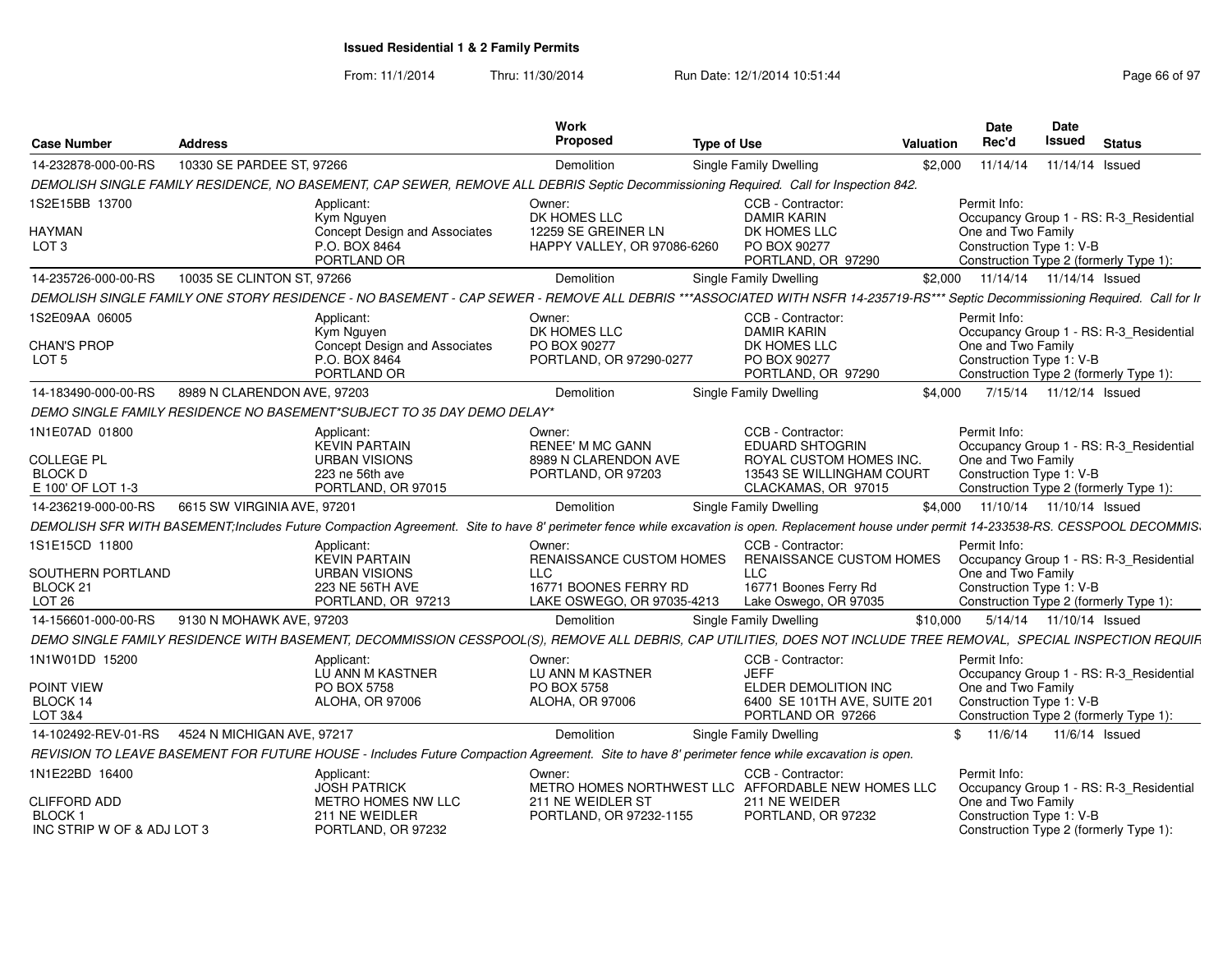| <b>Case Number</b>                                                                              | <b>Address</b>             |                                                                                                                                                                                                           | Work<br>Proposed                                                                           | <b>Type of Use</b>                                                                                                   | Valuation | <b>Date</b><br>Rec'd                                           | <b>Date</b><br>Issued | <b>Status</b>                                                                     |
|-------------------------------------------------------------------------------------------------|----------------------------|-----------------------------------------------------------------------------------------------------------------------------------------------------------------------------------------------------------|--------------------------------------------------------------------------------------------|----------------------------------------------------------------------------------------------------------------------|-----------|----------------------------------------------------------------|-----------------------|-----------------------------------------------------------------------------------|
| 14-102492-000-00-RS                                                                             | 4524 N MICHIGAN AVE, 97217 |                                                                                                                                                                                                           | Demolition                                                                                 | Single Family Dwelling                                                                                               | \$500     | 1/9/14                                                         |                       | 11/6/14 Issued                                                                    |
|                                                                                                 |                            | DEMOLISH SFR WITH BASEMENT ***35 DAY DEMO DELAY as per Title 33. Do not issue permit prior to Feb 11, 2014*** Compacted fill per Title 33 standards. Soils inspection required.                           |                                                                                            |                                                                                                                      |           |                                                                |                       |                                                                                   |
| 1N1E22BD 16400                                                                                  |                            | Applicant:                                                                                                                                                                                                | Owner:                                                                                     | CCB - Contractor:                                                                                                    |           | Permit Info:                                                   |                       |                                                                                   |
| <b>CLIFFORD ADD</b><br>BLOCK 1<br>INC STRIP W OF & ADJ LOT 3                                    |                            | <b>JOSH PATRICK</b><br>METRO HOMES NW LLC<br>211 NE WEIDLER<br>PORTLAND, OR 97232                                                                                                                         | 211 NE WEIDLER ST<br>PORTLAND, OR 97232-1155                                               | METRO HOMES NORTHWEST LLC AFFORDABLE NEW HOMES LLC<br>211 NE WEIDER<br>PORTLAND, OR 97232                            |           | One and Two Family<br>Construction Type 1: V-B                 |                       | Occupancy Group 1 - RS: R-3_Residential<br>Construction Type 2 (formerly Type 1): |
| 14-234782-000-00-RS                                                                             | 2902 N HALLECK ST, 97217   |                                                                                                                                                                                                           | <b>Demolition</b>                                                                          | Single Family Dwelling                                                                                               | \$3.000   | 11/5/14                                                        | 11/5/14 Issued        |                                                                                   |
|                                                                                                 |                            | Demolish SFR with basement. Basement excavation (and/or foundations) to be re-used for new house to be built on lot. See Dangerous Building folder for monitoring information. - CAP SEWER - REMOVE ALL L |                                                                                            |                                                                                                                      |           |                                                                |                       |                                                                                   |
| 1N1E09CA 10300<br>PENINSULAR ADD<br>BLOCK 8<br>LOT 39&40                                        |                            | Applicant:<br>DOZER CONSTRUCTION LLC<br>5324 NE 28TH AVE<br>PORTLAND, OR 97211                                                                                                                            | Owner:<br><b>GEZA DEVELOPMENT LLC</b><br>126 NE ALBERTA ST #206<br>PORTLAND, OR 97211-2665 | CCB - Contractor:<br>DOZER CONSTRUCTION LLC<br>5324 NE 28TH AVE<br>PORTLAND, OR 97211                                |           | Permit Info:<br>One and Two Family<br>Construction Type 1: V-B |                       | Occupancy Group 1 - RS: R-3 Residential<br>Construction Type 2 (formerly Type 1): |
| 14-138867-000-00-RS                                                                             | 7450 SE 152ND AVE, 97236   |                                                                                                                                                                                                           | Demolition                                                                                 | <b>Single Family Dwelling</b>                                                                                        | \$15,000  | 4/16/14                                                        | 11/5/14 Issued        |                                                                                   |
|                                                                                                 |                            | DEMOLITION OF SINGLE FAMILY RESIDENCE, WELL ON PROPERTY, Septic Decommissioning Required. REMOVE ALL DEBRIS. 35 DAY DEMO DELAY***MAY 9, 2014*** Septic Decommissioning Require                            |                                                                                            |                                                                                                                      |           |                                                                |                       |                                                                                   |
| 1S2E24AC 04200                                                                                  |                            | Applicant:<br><b>CONRAD BELL</b>                                                                                                                                                                          | Owner:<br>ERZSEBET B EPPLEY                                                                | CCB - Contractor:<br>UKA CONSTRUCTION LLC                                                                            |           | Permit Info:                                                   |                       | Occupancy Group 1 - RS: R-3_Residential                                           |
| SECTION 24 1S 2E<br>TL 4200 2.08 ACRES                                                          |                            | 16655 S CLIFFVIEW RD<br>OREGON CITY, OREGON 97045                                                                                                                                                         | PO BOX 11132<br>PORTLAND, OR 97211-0132                                                    | 11016 SE HAPPY VALLEY DR<br>PORTLAND, OR 97086                                                                       |           | One and Two Family<br>Construction Type 1: V-B                 |                       | Construction Type 2 (formerly Type 1):                                            |
| 14-234413-000-00-RS                                                                             | 4612 NE RODNEY AVE, 97211  |                                                                                                                                                                                                           | Demolition                                                                                 | <b>Single Family Dwelling</b>                                                                                        | \$4.000   | 11/5/14                                                        | 11/5/14 Issued        |                                                                                   |
|                                                                                                 |                            | DEMO OF SINGLE FAMILY DWELLING WITH BASEMENT **RESIDENTIAL COMPREHENSIVE PLAN DESIGNATION. ONE NEW SINGLE FAMILY RESIDENCE PERMIT #14-234169. NOT SUBJECT TO 35-D                                         |                                                                                            |                                                                                                                      |           |                                                                |                       |                                                                                   |
| 1N1E22AD 12300<br>MAEGLY HIGHLAND<br>BLOCK <sub>8</sub><br>LOT <sub>10</sub><br>S 1/2 OF LOT 11 |                            | Applicant:<br><b>KEVIN PARTAIN</b><br><b>URBAN VISIONS</b><br>223 NE 56TH AVE<br>PORTLAND OR 97213                                                                                                        | Owner:<br><b>MADDIE M RICHMOND</b><br>4612 NE RODNEY AVE<br>PORTLAND, OR 97211-2736        | CCB - Contractor:<br><b>RENAISSANCE CUSTOM HOMES</b><br><b>LLC</b><br>16771 Boones Ferry Rd<br>Lake Oswego, OR 97035 |           | Permit Info:<br>One and Two Family<br>Construction Type 1: V-B |                       | Occupancy Group 1 - RS: R-3_Residential<br>Construction Type 2 (formerly Type 1): |
| 14-234140-000-00-RS                                                                             | 7461 SW 52ND AVE, 97219    |                                                                                                                                                                                                           | Demolition                                                                                 | <b>Single Family Dwelling</b>                                                                                        | \$1,000   | 11/4/14                                                        |                       | 11/4/14 Issued                                                                    |
|                                                                                                 |                            | DEMO SINGLE FAMILY RESIDENCE, NO BASEMENT. REPLACEMENT HOUSE UNDER PERMIT 14-228850-RS Remove all foundations and debris. Cap utilities                                                                   |                                                                                            |                                                                                                                      |           |                                                                |                       |                                                                                   |
| 1S1E19AC 03200                                                                                  |                            | Applicant:<br>Mike Coyle                                                                                                                                                                                  | Owner:<br><b>EVERETT CUSTOM HOMES</b>                                                      | CCB - Contractor:<br><b>VIC REMMERS</b>                                                                              |           | Permit Info:                                                   |                       | Occupancy Group 1 - RS: R-3_Residential                                           |
| KIRCANNO<br>BLOCK <sub>3</sub><br>N 45' OF LOT 25<br>LOT 26 EXC PT IN ST                        |                            | <b>Faster Permits</b><br>14334 NW Eagleridge<br>Portland, OR 97229                                                                                                                                        | 735 SW 158TH AVE #180<br>BEAVERTON, OR 97006-4952                                          | EVERETT CUSTOM HOMES INC<br>735 SW 158TH AVE STE 180<br>BEAVERTON OR 97008                                           |           | One and Two Family<br>Construction Type 1: V-B                 |                       | Construction Type 2 (formerly Type 1):                                            |
| 14-234154-000-00-RS                                                                             | 4421 SE TIBBETTS ST, 97206 |                                                                                                                                                                                                           | Demolition                                                                                 | Single Family Dwelling                                                                                               | \$1.000   | 11/4/14                                                        |                       | 11/4/14 Issued                                                                    |
|                                                                                                 |                            | DEMO SINGLE FAMILY RESIDENCE, INCLUDE FUTURE BASEMENT COMPACTION AGREEMENT. REPLACEMENT HOUSE PERMIT UNDER 14-228598-RSSite to have 8' perimeter fence while excavation i                                 |                                                                                            |                                                                                                                      |           |                                                                |                       |                                                                                   |
| 1S2E07BC 06800                                                                                  |                            | Applicant:<br><b>MIKE COYLE</b>                                                                                                                                                                           | Owner:<br><b>EVERETT CUSTOM HOMES</b>                                                      | CCB - Contractor:<br><b>VIC REMMERS</b>                                                                              |           | Permit Info:                                                   |                       | Occupancy Group 1 - RS: R-3 Residential                                           |
| <b>PLAINFIELD</b><br>BLOCK 3<br>E 25.35' OF LOT 18<br>LOT 19                                    |                            | <b>FASTER PERMITS</b><br>14334 NW EAGLERIDGE LANE<br>PORTLAND, OR 97229                                                                                                                                   | 735 SW 158TH AVE #180<br>BEAVERTON, OR 97006-4952                                          | EVERETT CUSTOM HOMES INC<br>735 SW 158TH AVE STE 180<br>BEAVERTON OR 97008                                           |           | One and Two Family<br>Construction Type 1: V-B                 |                       | Construction Type 2 (formerly Type 1):                                            |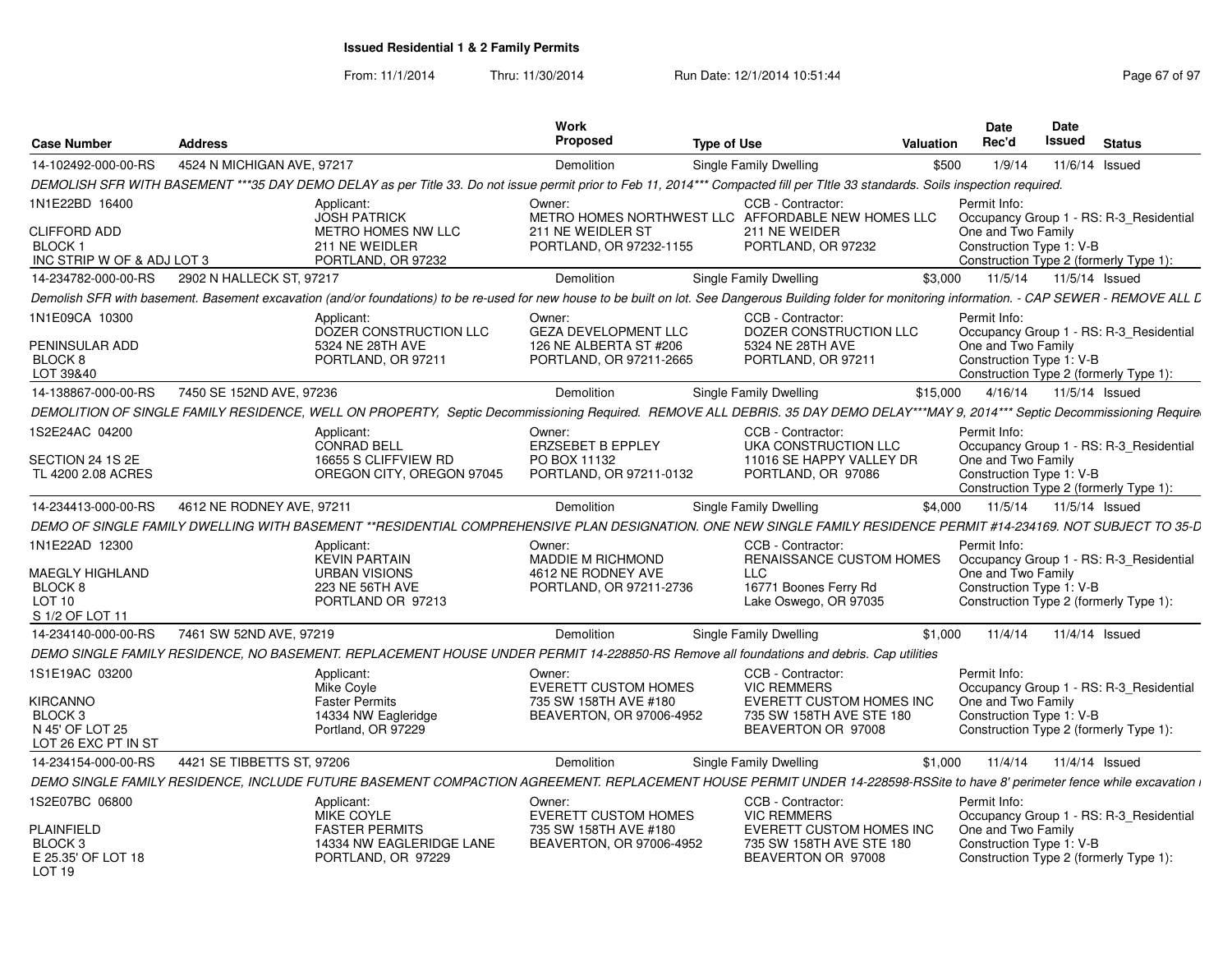| <b>Case Number</b>                                                     | <b>Address</b>             |                                                                                                                                                                                                     | Work<br>Proposed                                                           | <b>Type of Use</b>                                                    | <b>Valuation</b> | <b>Date</b><br>Rec'd                                                                     | Date<br>Issued             | <b>Status</b>  |                                                            |
|------------------------------------------------------------------------|----------------------------|-----------------------------------------------------------------------------------------------------------------------------------------------------------------------------------------------------|----------------------------------------------------------------------------|-----------------------------------------------------------------------|------------------|------------------------------------------------------------------------------------------|----------------------------|----------------|------------------------------------------------------------|
| 14-210294-000-00-RS                                                    | 4815 SE RURAL ST. 97206    |                                                                                                                                                                                                     | Demolition                                                                 | Single Family Dwelling                                                | \$4,000          | 9/10/14                                                                                  |                            | 11/4/14 Final  |                                                            |
|                                                                        |                            | DEMO SINGLE FAMILY RESIDENCE - NO BASEMENT Residential Comprehensive PlanDemo Delay as per Title 24. Do not issue this permit prior to 10/16/14. No fill greater than 24". Remove all foundations a |                                                                            |                                                                       |                  |                                                                                          |                            |                |                                                            |
| 1S2E19BD 16600                                                         |                            | Applicant:<br><b>KEVIN PARTAIN</b>                                                                                                                                                                  | Owner:<br><b>GEOFF SCHUMACHER</b>                                          | CCB - Contractor:<br>SCHUMACHER CUSTOM HOMES                          |                  | Permit Info:                                                                             |                            |                | Occupancy Group 1 - RS: R-3_Residential                    |
| <b>ERROL HTS</b><br>BLOCK <sub>2</sub><br>LOT 14&15<br>LOT 16 EXC W 5' |                            | <b>URBAN VISIONS</b><br>223 NE 56TH AVE<br>PORTLAND, OR 97213                                                                                                                                       | PO BOX 66207<br>PORTLAND, OR 97290-6207                                    | INC.<br>PO BOX 66207<br>PORTLAND, OR 97290                            |                  | One and Two Family<br>Construction Type 1: V-B<br>Construction Type 2 (formerly Type 1): |                            |                |                                                            |
| 14-232975-000-00-RS                                                    | 5238 N AMHERST ST. 97203   |                                                                                                                                                                                                     | Demolition                                                                 | Single Family Dwelling                                                | \$3,000          | 11/4/14                                                                                  |                            | 11/4/14 Issued |                                                            |
|                                                                        |                            | DEMO SINGLE FAMILY RESIDENCE - NO BASEMENT - DECOMMISSION CESSPOOL Septic Decommissioning Required. Call for Inspection 842.                                                                        |                                                                            |                                                                       |                  |                                                                                          |                            |                |                                                            |
| 1N1E07DD 03200                                                         |                            | Applicant:<br><b>KYM NGUYEN</b>                                                                                                                                                                     | Owner:<br>DK HOMES LLC                                                     | CCB - Contractor:<br><b>DAMIR KARIN</b>                               |                  | Permit Info:                                                                             |                            |                | Occupancy Group 1 - RS: R-3_Residential                    |
| UNIVERSITY PK<br>BLOCK 50                                              |                            | <b>CONCEPT DESIGN AND</b><br><b>ASSOCIATES</b>                                                                                                                                                      | PO BOX 90277<br>PORTLAND, OR 97290-0277                                    | DK HOMES LLC<br>PO BOX 90277                                          |                  | One and Two Family<br>Construction Type 1: V-B                                           |                            |                |                                                            |
| LOT 1-3                                                                |                            | PO BOX 8464<br>PORTLAND, OR 97207                                                                                                                                                                   |                                                                            | PORTLAND, OR 97290                                                    |                  | Construction Type 2 (formerly Type 1):                                                   |                            |                |                                                            |
| 14-222167-000-00-RS                                                    | 3032 SW NEBRASKA ST, 97201 |                                                                                                                                                                                                     | Demolition                                                                 | Single Family Dwelling                                                | \$1,000          |                                                                                          | 10/7/14  11/14/14  Issued  |                |                                                            |
|                                                                        |                            | DEMO SINGLE FAMILY RESIDENCE; NO BASEMENT; REMOVE ALL DEBRIS                                                                                                                                        |                                                                            |                                                                       |                  |                                                                                          |                            |                |                                                            |
| 1S1E17DC 04300                                                         |                            | Applicant:<br>Dan Williams                                                                                                                                                                          | Owner:<br><b>JAYNE BOON</b>                                                | CCB - Contractor:<br><b>CLASSIC INNOVATIONS LLC</b>                   |                  | Permit Info:                                                                             |                            |                | Occupancy Group 1 - RS: R-3 Residential                    |
| <b>GLENELYN</b><br>BLOCK <sub>8</sub><br>LOT 4&5                       |                            | <b>FASTER PERMITS</b><br>14334 NW EAGLERIDGE LANE<br>PORTLAND OR 97229                                                                                                                              | 3032 SW NEBRASKA ST<br>PORTLAND, OR 97239                                  | PO BOX 14514<br>PORTLAND, OR 97214                                    |                  | One and Two Family<br>Construction Type 1: V-B<br>Construction Type 2 (formerly Type 1): |                            |                |                                                            |
| Total # of RS Demolition permits issued: 49                            |                            |                                                                                                                                                                                                     |                                                                            |                                                                       |                  |                                                                                          |                            |                | Total valuation of RS Demolition permits issued: \$122,100 |
| 14-233614-000-00-RS                                                    | 6225 N AMHERST ST, 97203   |                                                                                                                                                                                                     |                                                                            | Interior Alteration Only Single Family Dwelling                       | \$22.987         | 11/3/14                                                                                  |                            | 11/3/14 Issued |                                                            |
| <b>REMODEL KITCHEN.</b>                                                |                            |                                                                                                                                                                                                     |                                                                            |                                                                       |                  |                                                                                          |                            |                |                                                            |
| 1N1E07DB 07802                                                         |                            | Applicant:<br>ADAM                                                                                                                                                                                  | Owner:<br><b>SUSAN STILLWELL</b>                                           | CCB - Contractor:<br>ADAM                                             |                  | Permit Info:                                                                             |                            |                | Occupancy Group 1 - RS: R-3 Residential                    |
| PARTITION PLAT 1996-25<br>LOT <sub>2</sub>                             |                            | <b>ARCIFORM LLC</b><br>2303 N RANDOLPH AVE<br>PORTLAND, OR 97227                                                                                                                                    | 6225 N AMHERST ST<br>PORTLAND, OR 97203-5107                               | <b>ARCIFORM LLC</b><br>2303 N RANDOLPH AVE<br>PORTLAND, OR 97227      |                  | One and Two Family<br>Construction Type 1: V-B<br>Construction Type 2 (formerly Type 1): |                            |                |                                                            |
| 14-242089-000-00-RS                                                    | 2207 NE 9TH AVE, 97212     |                                                                                                                                                                                                     |                                                                            | Interior Alteration Only Single Family Dwelling                       | \$10,000         |                                                                                          | 11/25/14  11/25/14  Issued |                |                                                            |
|                                                                        |                            | RECONFIGURE SOME WALLS ON MAIN AND 2ND FLOOR TO ACCOMODATE MAIN AND 2ND FLOOR BATHROMM REMODEL SOME ELECTRICAL AND MECHANICAL UPGRADES                                                              |                                                                            |                                                                       |                  |                                                                                          |                            |                |                                                            |
| 1N1E26CB 13200                                                         |                            | Applicant:<br><b>MATT GREER</b>                                                                                                                                                                     | Owner:<br>NICHOLAS CHOPE                                                   | CCB - Contractor:<br><b>MATT GREER</b>                                |                  | Permit Info:                                                                             |                            |                | Occupancy Group 1 - RS: R-3 Residential                    |
| <b>WEST IRVINGTON</b><br>BLOCK 106<br>LOT <sub>5</sub>                 |                            | WINDWARD CONSTRUCTION LLC<br>P.O. BOX 10463<br>PORTLAND, OREGON 97296                                                                                                                               | 2207 NE 9TH AVE<br>PORTLAND, OR 97212                                      | WINDWARD CONSTRUCTION LLC<br>P.O. BOX 10463<br>PORTLAND, OREGON 97296 |                  | One and Two Family<br>Construction Type 1: V-B<br>Construction Type 2 (formerly Type 1): |                            |                |                                                            |
|                                                                        |                            |                                                                                                                                                                                                     | Owner:<br><b>CHAVIENNE GRUBER</b><br>2207 NE 9TH AVE<br>PORTLAND, OR 97212 |                                                                       |                  |                                                                                          |                            |                |                                                            |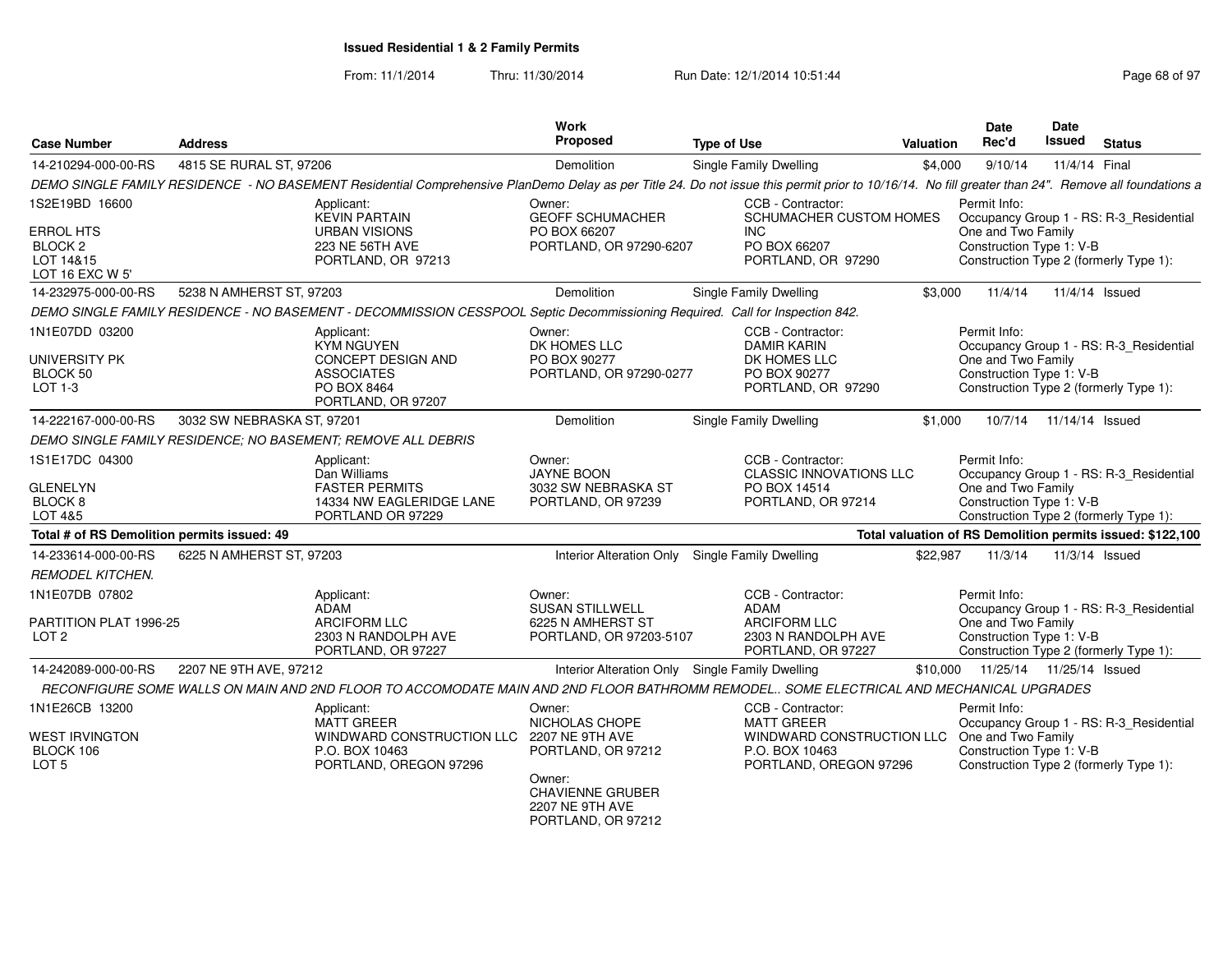From: 11/1/2014Thru: 11/30/2014 **Run Date: 12/1/2014 10:51:44 Page 69 of 97 of 97 of 97 of 97 of 97 of 97 of 97 of 97 of 97 of 97 of 97 of 97 of 97 of 97 of 97 of 97 of 97 of 97 of 97 of 97 of 97 of 97 of 97 of 97 of 97 of 97 of 97 of** 

| <b>Case Number</b>                                                              | <b>Address</b>                                        |                                                                                                       | <b>Work</b><br>Proposed                                                                   | <b>Type of Use</b>                                                                                           | <b>Valuation</b> | <b>Date</b><br>Rec'd                                           | <b>Date</b><br>Issued | <b>Status</b>                                                                     |
|---------------------------------------------------------------------------------|-------------------------------------------------------|-------------------------------------------------------------------------------------------------------|-------------------------------------------------------------------------------------------|--------------------------------------------------------------------------------------------------------------|------------------|----------------------------------------------------------------|-----------------------|-----------------------------------------------------------------------------------|
| 14-235395-000-00-RS                                                             | 3026 NE 32ND PL, 97212                                |                                                                                                       | <b>Interior Alteration Only</b>                                                           | Single Family Dwelling                                                                                       | \$15,000         | 11/6/14                                                        | 11/6/14 Issued        |                                                                                   |
| REMODEL BATHROOM.                                                               |                                                       |                                                                                                       |                                                                                           |                                                                                                              |                  |                                                                |                       |                                                                                   |
| 1N1E25BA 19900                                                                  |                                                       | Applicant:<br>NATHALIE PILLSBURY                                                                      | Owner:<br>NATHALIE C PILLSBURY                                                            | CCB - Contractor:<br><b>NATHALIE PILLSBURY</b>                                                               |                  | Permit Info:                                                   |                       | Occupancy Group 1 - RS: R-3_Residential                                           |
| WAYNEWOOD<br>BLOCK 1<br>LOT 30                                                  |                                                       | ROLOFF CONSTRUCTION INC<br>PO BOX 12142<br>PORTLAND, OR 97212                                         | 3026 NE 32ND PL<br>PORTLAND, OR 97212-3632                                                | ROLOFF CONSTRUCTION INC<br>PO BOX 12142<br>PORTLAND, OR 97212                                                |                  | One and Two Family<br>Construction Type 1: V-B                 |                       | Construction Type 2 (formerly Type 1):                                            |
| 14-235488-000-00-RS                                                             | 7216 SE 20TH AVE, 97202                               |                                                                                                       | Interior Alteration Only Single Family Dwelling                                           |                                                                                                              | \$2,000          | 11/7/14                                                        |                       | 11/7/14 Under Inspection                                                          |
|                                                                                 | <b>VOLUNTARY UNDERPINNING USING (2) HELICAL PIERS</b> |                                                                                                       |                                                                                           |                                                                                                              |                  |                                                                |                       |                                                                                   |
| 1S1E23AA 09200<br><b>WESTMORELAND</b><br>BLOCK 28<br>LOT <sub>10</sub>          |                                                       | Applicant:<br><b>TERRAFIRMA FOUNDATION</b><br><b>SYSTEMS</b><br>1308 NW PARK ST<br>ROSEBURG, OR 97470 | Owner:<br><b>LYNN S WALSH</b><br>7216 SE 20TH AVE<br>PORTLAND, OR 97202-5844              | CCB - Contractor:<br><b>TERRAFIRMA FOUNDATION</b><br><b>SYSTEMS</b><br>1308 NW PARK ST<br>ROSEBURG, OR 97470 |                  | Permit Info:<br>One and Two Family<br>Construction Type 1: V-B |                       | Occupancy Group 1 - RS: R-3_Residential<br>Construction Type 2 (formerly Type 1): |
| 14-235711-000-00-RS                                                             | 1023 SE 14TH AVE, 97214                               |                                                                                                       | Interior Alteration Only Single Family Dwelling                                           |                                                                                                              | \$2,000          | 11/7/14                                                        | 11/7/14 Final         |                                                                                   |
|                                                                                 |                                                       | VOLUNTARY SEISMIC UPGRADE/STRENGHTENING AT INTERIOR PERIMETER OF FOUNDATION                           |                                                                                           |                                                                                                              |                  |                                                                |                       |                                                                                   |
| 1S1E02BD 00300<br><b>HAWTHORNE PK</b><br>BLOCK 287<br>N 45.5' OF E 1/2 OF LOT 6 |                                                       | Applicant:<br><b>MICHAEL WIEBER</b><br>ELYSIUM CONSTRUCTION LLC<br>PO BOX 12010<br>PORTLAND OR 97212  | Owner:<br><b>ELIZABETH S AMES</b><br>1023 SE 14TH AVE<br>PORTLAND, OR 97214               | CCB - Contractor:<br>MICHAEL WIEBER<br>ELYSIUM CONSTRUCTION LLC<br>PO BOX 12010<br>PORTLAND OR 97212         |                  | Permit Info:<br>One and Two Family<br>Construction Type 1: V-B |                       | Occupancy Group 1 - RS: R-3_Residential<br>Construction Type 2 (formerly Type 1): |
| 14-236310-000-00-RS                                                             | 6027 SW TAYLORS FERRY RD, 97219                       |                                                                                                       | Interior Alteration Only Single Family Dwelling                                           |                                                                                                              | \$25.000         | 11/10/14  11/10/14  Issued                                     |                       |                                                                                   |
|                                                                                 |                                                       | RELOCATE KITCHEN. RELOCATE FREESTANDING GAS STOVE. NEW GAS FIREPLACE.                                 |                                                                                           |                                                                                                              |                  |                                                                |                       |                                                                                   |
| 1S1E30BC 07200<br><b>TUALATIN AC</b><br><b>BLOCK1</b><br>LOT <sub>5</sub>       |                                                       | Applicant:<br>NEIL KELLY CO INC<br>804 N ALBERTA ST<br>PORTLAND, OR 97217-2693                        | Owner:<br><b>JAMES B FOGLESONG</b><br>6027 SW TAYLORS FERRY RD<br>PORTLAND, OR 97219-5627 | CCB - Contractor:<br>NEIL KELLY CO INC<br>804 N ALBERTA ST<br>PORTLAND, OR 97217-2693                        |                  | Permit Info:<br>One and Two Family<br>Construction Type 1: V-B |                       | Occupancy Group 1 - RS: R-3_Residential<br>Construction Type 2 (formerly Type 1): |
|                                                                                 |                                                       |                                                                                                       | Owner:<br>MARJORIE A B FOGLESONG<br>6027 SW TAYLORS FERRY RD<br>PORTLAND, OR 97219-5627   |                                                                                                              |                  |                                                                |                       |                                                                                   |
| 14-236762-000-00-RS                                                             | 1401 SW SPRING GARDEN ST, 97219                       |                                                                                                       | Interior Alteration Only Single Family Dwelling                                           |                                                                                                              | \$2,000          | 11/12/14                                                       | 11/12/14 Final        |                                                                                   |
| <b>VOLUNTARY FOUNDATION ANCHORING</b>                                           |                                                       |                                                                                                       |                                                                                           |                                                                                                              |                  |                                                                |                       |                                                                                   |
| 1S1E21CD 05300                                                                  |                                                       | Applicant:<br><b>MICHAEL WIEBER</b>                                                                   | Owner:<br><b>SUSAN J HARRIS</b>                                                           | CCB - Contractor:<br>MICHAEL WIEBER                                                                          |                  | Permit Info:                                                   |                       | Occupancy Group 1 - RS: R-3_Residential                                           |
| <b>CAPITOL HILL</b><br><b>BLOCK 37</b><br>LOT <sub>20</sub>                     |                                                       | ELYSIUM CONSTRUCTION LLC<br>PO BOX 12010<br>PORTLAND OR 97212                                         | 1401 SW SPRING GARDEN ST<br>PORTLAND, OR 97219-4280                                       | ELYSIUM CONSTRUCTION LLC<br>PO BOX 12010<br>PORTLAND OR 97212                                                |                  | One and Two Family<br>Construction Type 1: V-B                 |                       | Construction Type 2 (formerly Type 1):                                            |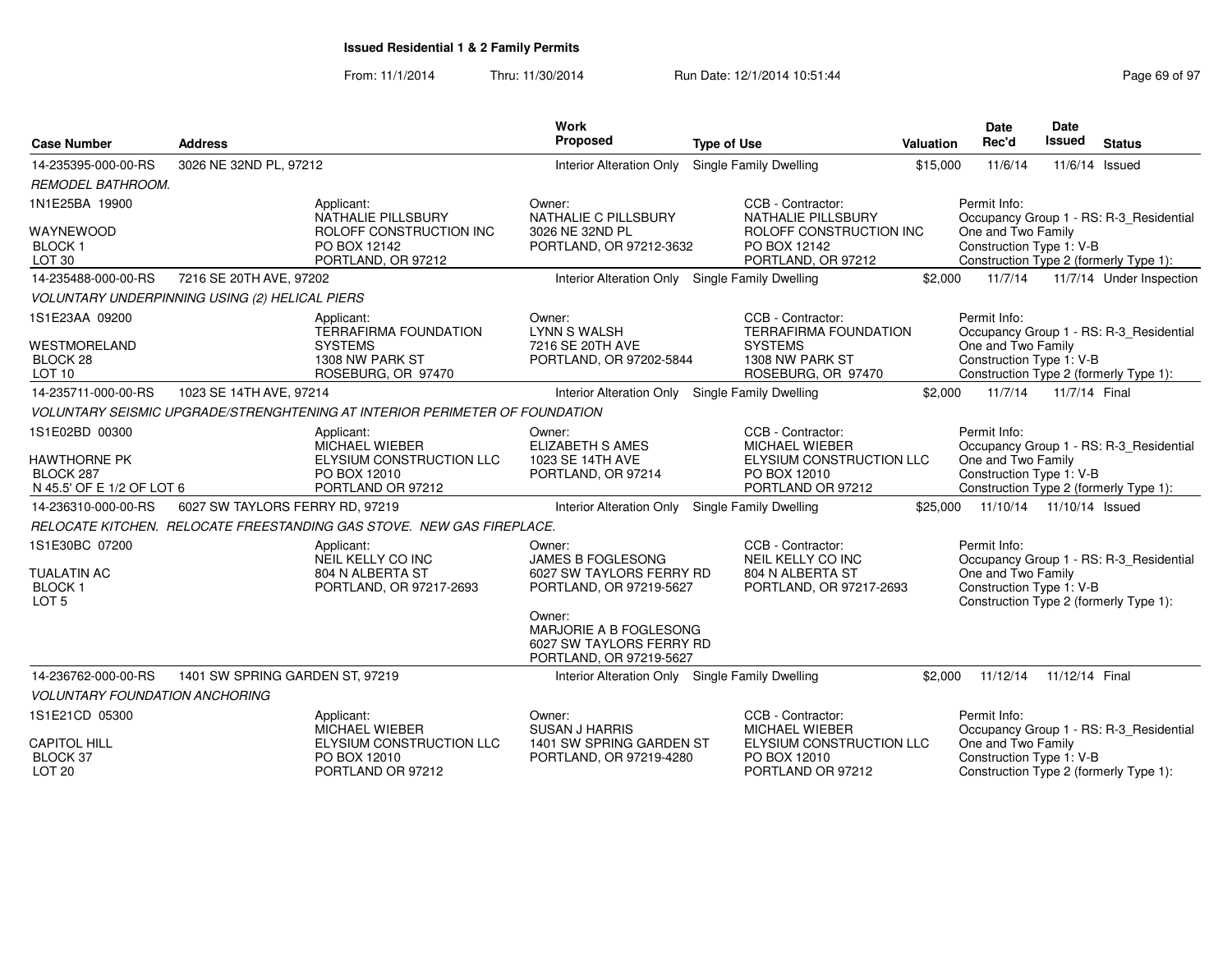From: 11/1/2014Thru: 11/30/2014 Run Date: 12/1/2014 10:51:44

| <b>Case Number</b>                                             | <b>Address</b><br>5924 SW NEBRASKA ST, 97221 |                                                                   | Work<br><b>Proposed</b>                                                           | <b>Type of Use</b>                                            | Valuation                                                                                | <b>Date</b><br>Rec'd                           | Date<br>Issued | <b>Status</b>                           |  |
|----------------------------------------------------------------|----------------------------------------------|-------------------------------------------------------------------|-----------------------------------------------------------------------------------|---------------------------------------------------------------|------------------------------------------------------------------------------------------|------------------------------------------------|----------------|-----------------------------------------|--|
| 14-236759-000-00-RS                                            |                                              |                                                                   | <b>Interior Alteration Only</b>                                                   | Single Family Dwelling                                        | \$2,000                                                                                  | 11/12/14                                       | 11/12/14 Final |                                         |  |
| <b>VOLUNTARY FOUNDATION ANCHORING</b>                          |                                              |                                                                   |                                                                                   |                                                               |                                                                                          |                                                |                |                                         |  |
| 1S1E18CD 06000                                                 |                                              | Applicant:<br><b>MICHAEL WIEBER</b>                               | Owner:<br><b>SEAN N GORDON</b>                                                    | CCB - Contractor:<br><b>MICHAEL WIEBER</b>                    |                                                                                          | Permit Info:                                   |                | Occupancy Group 1 - RS: R-3_Residential |  |
| <b>VERMONT HILLS</b><br>BLOCK <sub>3</sub><br>LOT <sub>2</sub> |                                              | ELYSIUM CONSTRUCTION LLC<br>PO BOX 12010<br>PORTLAND OR 97212     | 5924 SW NEBRASKA ST<br>PORTLAND, OR 97221                                         | ELYSIUM CONSTRUCTION LLC<br>PO BOX 12010<br>PORTLAND OR 97212 |                                                                                          | One and Two Family<br>Construction Type 1: V-B |                | Construction Type 2 (formerly Type 1):  |  |
|                                                                |                                              |                                                                   | Owner:<br><b>KELLY L GORDON</b><br>5924 SW NEBRASKA ST<br>PORTLAND, OR 97221      |                                                               |                                                                                          |                                                |                |                                         |  |
| 14-235409-000-00-RS                                            | 7420 SE 34TH AVE, 97202                      |                                                                   | Interior Alteration Only                                                          | Single Family Dwelling                                        | \$15,000                                                                                 | 11/6/14                                        |                | 11/12/14 Under Inspection               |  |
| <b>REMODEL KITCHEN.</b>                                        |                                              |                                                                   |                                                                                   |                                                               |                                                                                          |                                                |                |                                         |  |
| 1S1E24AC 12800                                                 |                                              | Applicant:<br><b>JASON PECK</b>                                   | Owner:<br><b>DARCY DEERING</b>                                                    | CCB - Contractor:<br><b>JASON PECK</b>                        |                                                                                          | Permit Info:                                   |                | Occupancy Group 1 - RS: R-3 Residential |  |
| EASTMORELAND<br>BLOCK 64                                       |                                              | <b>ARTS &amp; CRAFTSMEN</b><br>4207 SE WOODSTOCK BLVD #1          | 7420 SE 34TH AVE<br>PORTLAND, OR 97202-8310                                       | <b>ARTS &amp; CRAFTSMEN</b><br>4207 SE WOODSTOCK BLVD #1      |                                                                                          | One and Two Family<br>Construction Type 1: V-B |                |                                         |  |
| LOT <sub>6</sub><br>N 1/2 OF LOT 7                             |                                              | PORTLAND OR 97206                                                 | Owner:<br><b>RICHARD L JAMISON</b><br>7420 SE 34TH AVE<br>PORTLAND, OR 97202-8310 | PORTLAND OR 97206                                             |                                                                                          | Construction Type 2 (formerly Type 1):         |                |                                         |  |
| 14-236863-000-00-RS                                            | 2044 SE HARRISON ST, 97214                   |                                                                   |                                                                                   | Interior Alteration Only Single Family Dwelling               |                                                                                          | \$1,500 11/12/14                               | 11/12/14 Final |                                         |  |
| <b>VOLUNTARY SEISMIC STRENGTHENING</b>                         |                                              |                                                                   |                                                                                   |                                                               |                                                                                          |                                                |                |                                         |  |
| 1S1E02DD 16000                                                 |                                              | Applicant:<br>MIKE ROSE CONTRACTING LLC                           | Owner:<br><b>MARY B MONGA</b>                                                     | CCB - Contractor:<br>MIKE ROSE CONTRACTING LLC                |                                                                                          | Permit Info:                                   |                | Occupancy Group 1 - RS: R-3_Residential |  |
| SECTION 02 1S 1E<br>TL 16000 0.11 ACRES                        |                                              | 3543 SE FRANKLIN ST<br>PORTLAND, OR 97202                         | 2044 SE HARRISON ST<br>PORTLAND, OR 97214-4832                                    | 3543 SE FRANKLIN ST<br>PORTLAND, OR 97202                     | One and Two Family<br>Construction Type 1: V-B<br>Construction Type 2 (formerly Type 1): |                                                |                |                                         |  |
| 14-237664-000-00-RS                                            | 746 SE 45TH AVE, 97215                       |                                                                   |                                                                                   | Interior Alteration Only Single Family Dwelling               |                                                                                          | \$40,000 11/14/14 11/14/14 Issued              |                |                                         |  |
| <b>REMODEL TWO EXISTING BATHROOMS.</b>                         |                                              |                                                                   |                                                                                   |                                                               |                                                                                          |                                                |                |                                         |  |
| 1S2E06BB 08400                                                 |                                              | Applicant:<br>MICHAEL BRUNO                                       | Owner:<br><b>THOMAS A HAMM</b>                                                    | CCB - Contractor:<br><b>MICHAEL BRUNO</b>                     |                                                                                          | Permit Info:                                   |                | Occupancy Group 1 - RS: R-3_Residential |  |
| <b>PARADISE SPR TR</b><br><b>BLOCK 5</b><br>LOT <sub>7</sub>   |                                              | <b>CONSTRUCTION INC</b><br>2547 NE 50TH AVE<br>PORTLAND, OR 97213 | 746 SE 45TH AVE<br>PORTLAND, OR 97215-1620                                        | CONSTRUCTION INC<br>2547 NE 50TH AVE<br>PORTLAND, OR 97213    |                                                                                          | One and Two Family<br>Construction Type 1: V-B |                | Construction Type 2 (formerly Type 1):  |  |
|                                                                |                                              |                                                                   | Owner:<br>PATRICIA A POLEN<br>746 SE 45TH AVE<br>PORTLAND, OR 97215-1620          |                                                               |                                                                                          |                                                |                |                                         |  |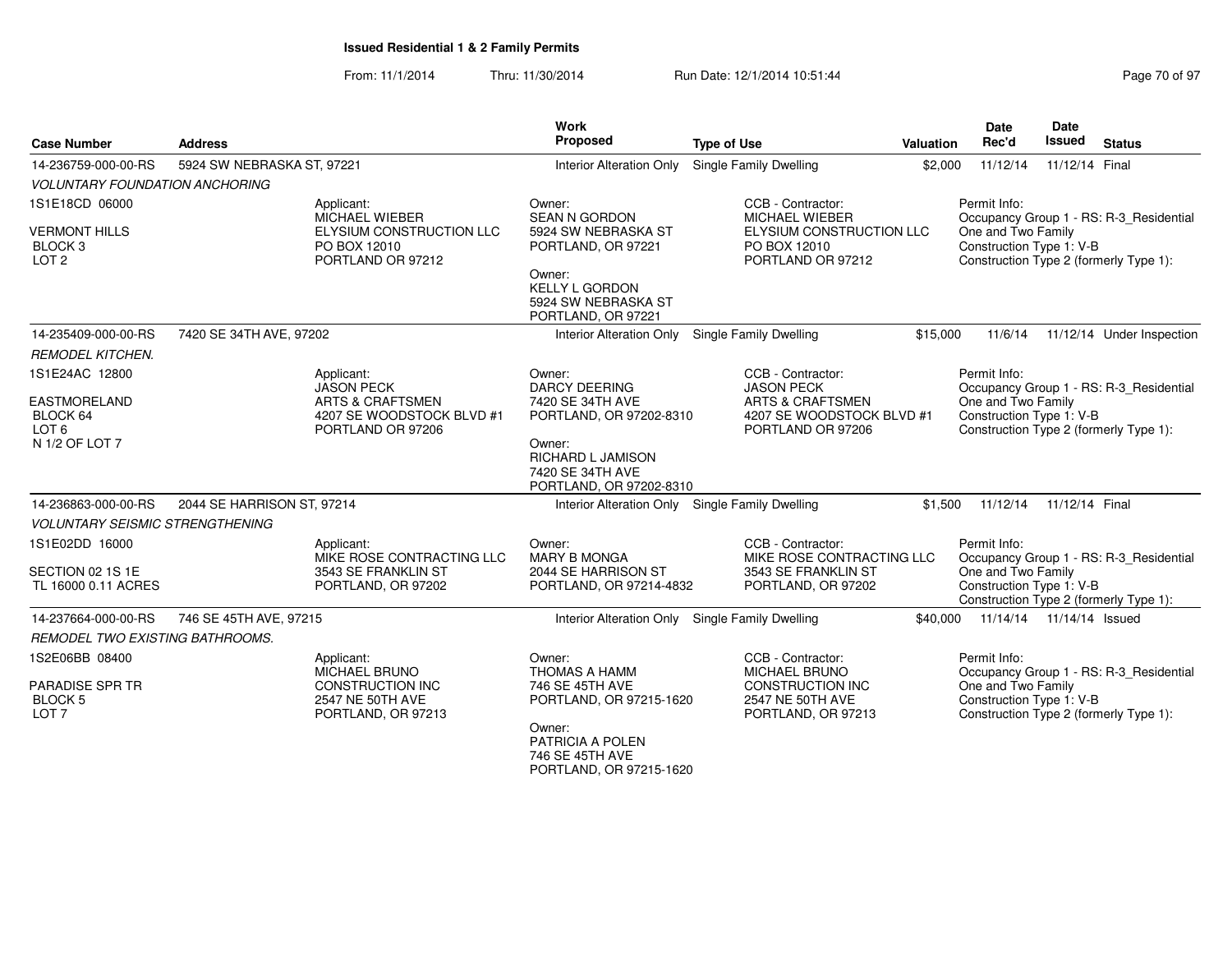| <b>Case Number</b>                                              | <b>Address</b>                                                               |                                                                                                       | Work<br><b>Proposed</b>                                                                                                                           | <b>Type of Use</b>                                                                                                              | Valuation | Date<br>Rec'd                                                                                                                                                         | <b>Date</b><br>Issued | <b>Status</b>                                                                     |
|-----------------------------------------------------------------|------------------------------------------------------------------------------|-------------------------------------------------------------------------------------------------------|---------------------------------------------------------------------------------------------------------------------------------------------------|---------------------------------------------------------------------------------------------------------------------------------|-----------|-----------------------------------------------------------------------------------------------------------------------------------------------------------------------|-----------------------|-----------------------------------------------------------------------------------|
| 14-238182-000-00-RS                                             | 1615 NE DEKUM ST, 97211                                                      |                                                                                                       | Interior Alteration Only Single Family Dwelling                                                                                                   |                                                                                                                                 | \$25,000  | 11/14/14                                                                                                                                                              | 11/14/14 Issued       |                                                                                   |
|                                                                 |                                                                              | ADD NEW BATHROOM TO SINGLE FAMILY HOUSE: REMOVE PORTION OF WALL IN KITCHEN: TRADES TO BE PULLED LATER |                                                                                                                                                   |                                                                                                                                 |           |                                                                                                                                                                       |                       |                                                                                   |
| 1N1E14AC 13800                                                  |                                                                              | Applicant:                                                                                            | Owner:                                                                                                                                            | CCB - Contractor:                                                                                                               |           | Permit Info:                                                                                                                                                          |                       |                                                                                   |
| <b>COLUMBIA HTS</b><br>BLOCK 14<br>LOT 14 EXC PT IN ST          |                                                                              | EXCEPTIONAL L/D INC<br>8165 SW ELLMAN LN<br>DURHAM, OR 97224                                          | <b>WILLIE L HART</b><br>1615 NE DEKUM ST<br>PORTLAND, OR 97211-4839<br>Owner:<br><b>ROANN HART</b><br>1615 NE DEKUM ST<br>PORTLAND, OR 97211-4839 | EXCEPTIONAL L/D INC<br>8165 SW ELLMAN LN<br>DURHAM, OR 97224                                                                    |           | One and Two Family<br>Construction Type 1: V-B                                                                                                                        |                       | Occupancy Group 1 - RS: R-3_Residential<br>Construction Type 2 (formerly Type 1): |
| 14-241421-000-00-RS                                             | 9036 N IDA AVE, 97203                                                        |                                                                                                       | Interior Alteration Only Single Family Dwelling                                                                                                   |                                                                                                                                 | \$13,000  | 11/22/14                                                                                                                                                              | 11/22/14 Issued       |                                                                                   |
| REMODEL EXISTING BATHROOM.                                      |                                                                              |                                                                                                       |                                                                                                                                                   |                                                                                                                                 |           |                                                                                                                                                                       |                       |                                                                                   |
| 1N1E07BA 06000                                                  |                                                                              | Applicant:<br><b>BRYAN SCHMITZ</b>                                                                    | Owner:<br><b>VICKI L HARTMANN</b>                                                                                                                 | CCB - Contractor:<br><b>RHINO PLUMBING INC</b>                                                                                  |           | Permit Info:                                                                                                                                                          |                       | Occupancy Group 1 - RS: R-3 Residential                                           |
| ROOSEVELT PK ADD<br><b>BLOCK1</b>                               |                                                                              | BSC GENERAL CONTRACTORS IN 9036 N IDA AVE<br>3836 NE SKIDMORE ST                                      | PORTLAND, OR 97203-6235                                                                                                                           | 18761 SE EL CAMINO TER<br>DAMASCUS OR 97089                                                                                     |           | One and Two Family<br>Construction Type 1: V-B                                                                                                                        |                       |                                                                                   |
| LOT <sub>4</sub>                                                |                                                                              | PORTLAND, OR 972118252                                                                                |                                                                                                                                                   | CCB - Contractor:<br>STEVEN SANDERSON dba COST<br>PLUS HEAT & AIR<br>7132 N FESSENDEN ST<br>PORTLAND, OR 972031865              |           |                                                                                                                                                                       |                       | Construction Type 2 (formerly Type 1):                                            |
|                                                                 |                                                                              |                                                                                                       |                                                                                                                                                   | CCB - Contractor:<br><b>SAM HARDING INC</b><br>23833 NE GLISAN<br>WOOD VILLAGE, OR 97060-2942                                   |           |                                                                                                                                                                       |                       |                                                                                   |
|                                                                 |                                                                              |                                                                                                       |                                                                                                                                                   | CCB - Contractor:<br><b>BRIAN SCHMITZ</b><br><b>BSC GENERAL CONTRACTORS IN</b><br>3836 NE SKIDMORE ST<br>PORTLAND, OR 972118252 |           |                                                                                                                                                                       |                       |                                                                                   |
| 14-241618-000-00-RS                                             | 206 NE 41ST AVE, 97232                                                       |                                                                                                       | Interior Alteration Only Single Family Dwelling                                                                                                   |                                                                                                                                 | \$5,000   |                                                                                                                                                                       |                       | 11/24/14  11/24/14  Under Inspection                                              |
|                                                                 |                                                                              | MOVE WALL AND DOOR LOCATION IN BEDROOM TO EXPAND KITCHEN                                              |                                                                                                                                                   |                                                                                                                                 |           |                                                                                                                                                                       |                       |                                                                                   |
| 1N1E36DA 04300<br>LAURELHURST<br>BLOCK 113<br>LOT <sub>20</sub> | Applicant:<br>MICHAEL DI BLASI<br>206 NE 41ST AVE<br>PORTLAND, OR 97232-3417 |                                                                                                       | Owner:<br>MICHAEL DI BLASI<br>206 NE 41ST AVE<br>PORTLAND, OR 97232-3417<br>Owner:<br><b>SCOTT TIAZKUN</b>                                        | CCB - Contractor:<br><b>TERRY MASSEY PLUMBING</b><br>PO BOX 2407<br>CLACKAMAS OR 97015-2407                                     |           | Permit Info:<br>Occupancy Group 1 - RS: R-3_Remodel<br>Construction Type 1: V-B<br>Construction Type 2 (formerly Type 1):<br>Total Square Footage - Display Only: 100 |                       |                                                                                   |
|                                                                 |                                                                              |                                                                                                       | <b>206 NE 41ST AVE</b><br>PORTLAND, OR 97232-3417                                                                                                 |                                                                                                                                 |           |                                                                                                                                                                       |                       |                                                                                   |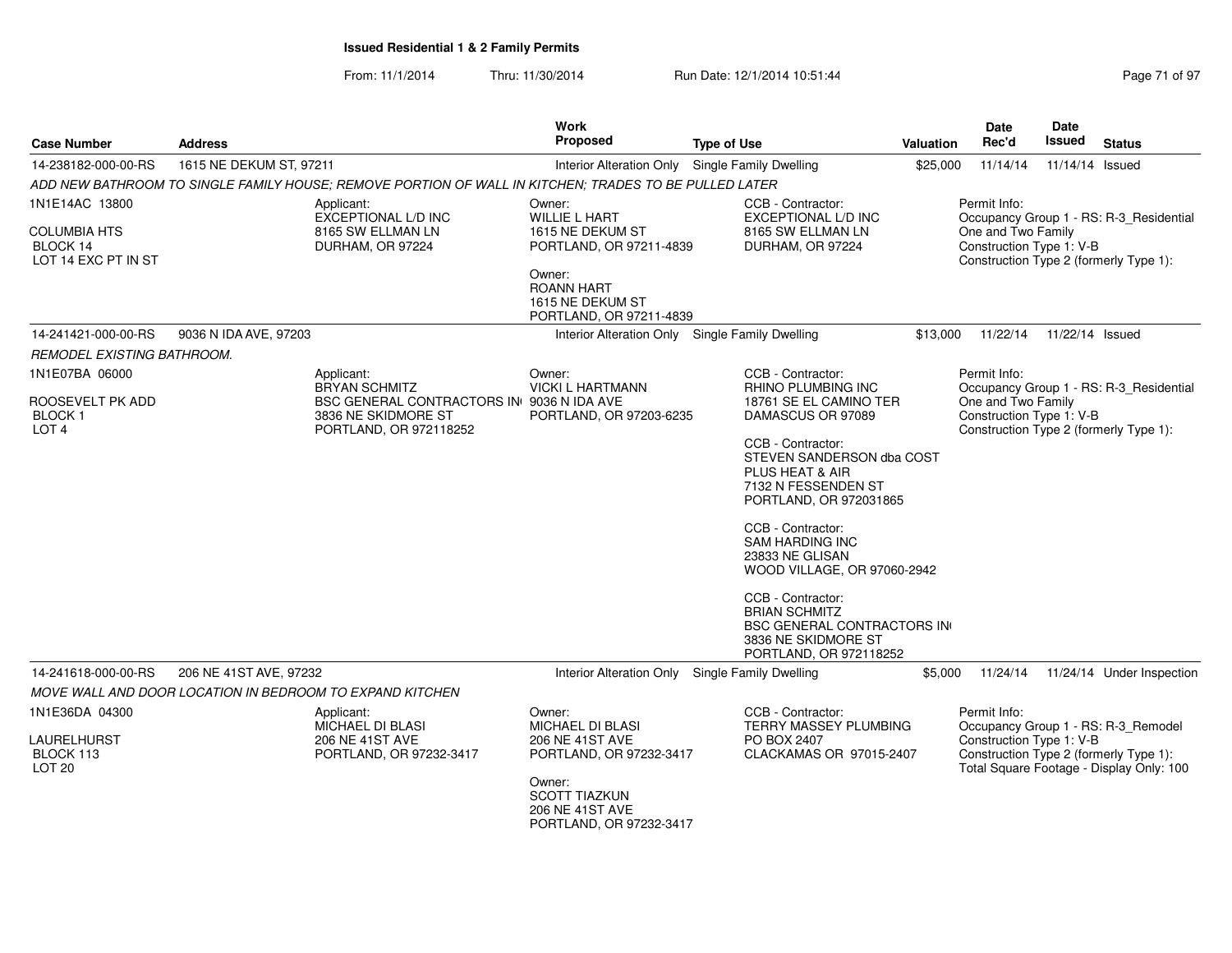From: 11/1/2014Thru: 11/30/2014 Run Date: 12/1/2014 10:51:44

| Page 72 of 97 |  |  |
|---------------|--|--|
|---------------|--|--|

| <b>Case Number</b>                                              | <b>Address</b>                                                                                                                                                   | Work<br>Proposed                                                                                                                                          | <b>Type of Use</b>                                                                                                                                                      | Valuation | Date<br>Rec'd                                                                                     | Date<br>Issued             | <b>Status</b>                                                                     |
|-----------------------------------------------------------------|------------------------------------------------------------------------------------------------------------------------------------------------------------------|-----------------------------------------------------------------------------------------------------------------------------------------------------------|-------------------------------------------------------------------------------------------------------------------------------------------------------------------------|-----------|---------------------------------------------------------------------------------------------------|----------------------------|-----------------------------------------------------------------------------------|
| 14-241863-000-00-RS                                             | 1007 NE KNOTT ST, 97212                                                                                                                                          | <b>Interior Alteration Only</b>                                                                                                                           | <b>Single Family Dwelling</b>                                                                                                                                           | \$1,500   | 11/24/14                                                                                          | 11/24/14 Issued            |                                                                                   |
|                                                                 | <b>VOLUNTARY FOUNDATION ANCHORING RETROFIT OF SINGLE FAMILY RESIDENCE</b>                                                                                        |                                                                                                                                                           |                                                                                                                                                                         |           |                                                                                                   |                            |                                                                                   |
| 1N1E26BD 09000<br><b>IRVINGTON</b><br>BLOCK 95<br><b>LOT 11</b> | Applicant:<br><b>MIKE ROSE</b><br>MIKE ROSE CONTRACTING LLC<br>3543 SE FRANKLIN<br>PORTLAND OR 97202                                                             | Owner:<br><b>DENNIS G BAHEN</b><br>1007 NE KNOTT ST<br>PORTLAND, OR 97212<br>Owner:<br><b>CHRISTINE M BAHEN</b><br>1007 NE KNOTT ST<br>PORTLAND, OR 97212 | CCB - Contractor:<br>MIKE ROSE CONTRACTING LLC<br>3543 SE FRANKLIN ST<br>PORTLAND, OR 97202                                                                             |           | Permit Info:<br>One and Two Family<br>Construction Type 1: V-B                                    |                            | Occupancy Group 1 - RS: R-3 Residential<br>Construction Type 2 (formerly Type 1): |
| 14-233693-000-00-RS                                             | 4410 SW FREEMAN ST, 97219                                                                                                                                        | <b>Interior Alteration Only</b>                                                                                                                           | <b>Single Family Dwelling</b>                                                                                                                                           | \$21,000  | 11/4/14                                                                                           | 11/4/14 Final              |                                                                                   |
|                                                                 | NEW RANGE HOOD. RELOCATE RECEPTACLE FOR RANGE.                                                                                                                   |                                                                                                                                                           |                                                                                                                                                                         |           |                                                                                                   |                            |                                                                                   |
| 1S1E20CC 06200<br>PORTLAND PK ADD<br>E 60' OF LOT 1-5 BLOCK 24  | Applicant:<br>NEIL KELLY CO INC<br>804 N ALBERTA ST<br>PORTLAND, OR 97217-2693                                                                                   | Owner:<br><b>DEBORAH K SHANNON</b><br>4410 SW FREEMAN ST<br>PORTLAND, OR 97219                                                                            | CCB - Contractor:<br>NEIL KELLY CO INC<br>804 N ALBERTA ST<br>PORTLAND, OR 97217-2693<br>CCB - Contractor:<br><b>COHO ELECTRIC</b><br>PO BOX 40<br>WILSONVILLE OR 97070 |           | Permit Info:<br>One and Two Family<br>Construction Type 1: V-B                                    |                            | Occupancy Group 1 - RS: R-3 Residential<br>Construction Type 2 (formerly Type 1): |
|                                                                 | Total # of RS Interior Alteration Only permits issued: 16                                                                                                        |                                                                                                                                                           | Total valuation of RS Interior Alteration Only permits issued: \$202,987                                                                                                |           |                                                                                                   |                            |                                                                                   |
| 14-240931-000-00-RS                                             | 5910 SE STEELE ST. 97206                                                                                                                                         | Move                                                                                                                                                      | <b>Single Family Dwelling</b>                                                                                                                                           | \$15,000  |                                                                                                   | 11/24/14  11/24/14  Issued |                                                                                   |
|                                                                 | MOVE/ALTERATION-SHIFT LOCATION OF HOUSE ON CURRENT SITE APPROX 7 FEET WEST. NEW FOUNDATION. NEW BASEMENT TO LIVING SPACE TO INCLUDE: BEDROOM, LAUNDRY, LIVING SI |                                                                                                                                                           |                                                                                                                                                                         |           |                                                                                                   |                            |                                                                                   |
| 1S2E18AD 13300<br><b>TREMONT PK</b><br>BLOCK 17<br>LOT 18&19    | Applicant:<br><b>KEVIN PARTAIN</b><br><b>URBAN VISIONS</b><br>223 NE 56TH AVE<br>PORTLAND, OR 97213                                                              | Owner:<br>SUN CREST CONSTRUCTION INC<br>5910 SE STEELE ST<br>PORTLAND, OR 97206-5567                                                                      | CCB - Contractor:<br>SUN CREST CONSTRUCTION INC<br>PO BOX 66902<br>PORTLAND OR 97290                                                                                    |           | Permit Info:<br>One and Two Family<br>Construction Type 1: V-B                                    |                            | Occupancy Group 1 - RS: R-3_Residential<br>Construction Type 2 (formerly Type 1): |
| 14-210016-000-00-RS                                             | 4839 SE HAIG ST, 97206                                                                                                                                           | Move                                                                                                                                                      | Single Family Dwelling                                                                                                                                                  | \$28,000  | 9/11/14                                                                                           | 11/3/14 Issued             |                                                                                   |
|                                                                 | MOVING SFR FROM (EMMERT MOVING STORAGE YARD) SENDING TO (3319 SE 49TH AVE) EXCAVATING SITE FOR NEW FOUNDATION; NO CHANGES TO FLOOR PLAN; NO CHANGES TO ELEVATI(  |                                                                                                                                                           |                                                                                                                                                                         |           |                                                                                                   |                            |                                                                                   |
| 1S2E07BD 12100                                                  | Applicant:<br>MCTAGGART PROPERTIES 2348<br><b>LLC</b><br>3021 SE 56TH AVE<br>PORTLAND, OR 97206                                                                  | Owner:<br>MCTAGGART PROPERTIES 2348<br><b>LLC</b><br>3021 SE 56TH AVE<br>PORTLAND, OR 97206                                                               | CCB - Contractor:<br><b>EMMERT INTERNATIONAL</b><br>11811 SE HWY 212<br>CLACKAMAS, OR 97015                                                                             |           | Permit Info:<br>One and Two Family<br>Construction Type 1: V-B<br>Number of New Dwelling Units: 1 |                            | Occupancy Group 1 - RS: R-3_Residential<br>Construction Type 2 (formerly Type 1): |

**Total # of RS Move permits issued: 2**

**Total valuation of RS Move permits issued: \$43,000**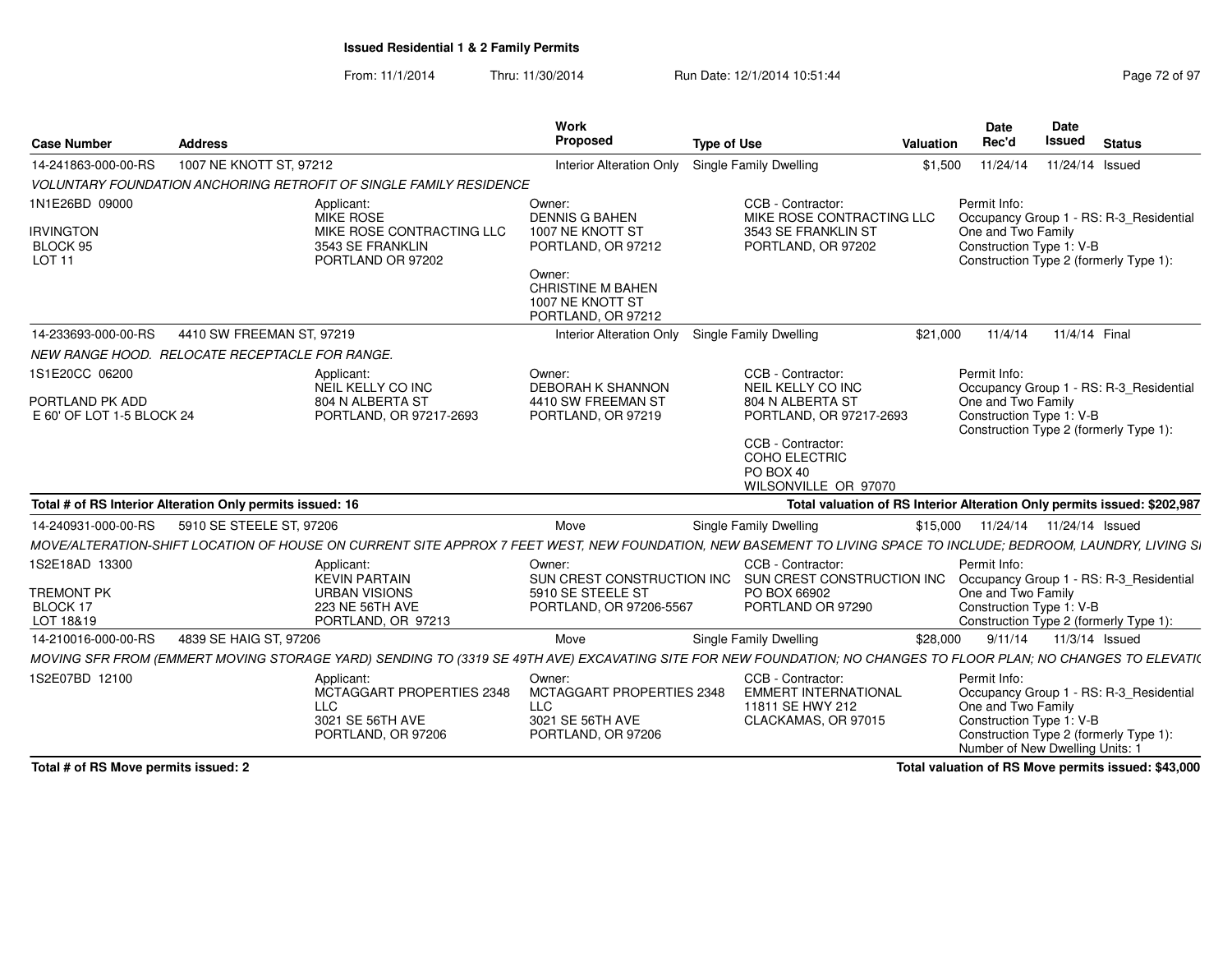| <b>Case Number</b>  | <b>Address</b>                                                                                                                      | Work<br>Proposed                                                                                                                                                 | <b>Type of Use</b>                                                                                                                                                                                                 | Valuation | <b>Date</b><br>Rec'd                                                                              | <b>Date</b><br>Issued | <b>Status</b>                                                                                                                     |
|---------------------|-------------------------------------------------------------------------------------------------------------------------------------|------------------------------------------------------------------------------------------------------------------------------------------------------------------|--------------------------------------------------------------------------------------------------------------------------------------------------------------------------------------------------------------------|-----------|---------------------------------------------------------------------------------------------------|-----------------------|-----------------------------------------------------------------------------------------------------------------------------------|
| 14-211420-000-00-RS | 4530 SE 72ND AVE - Unit B, 97206                                                                                                    | New Construction                                                                                                                                                 | <b>Accessory Dwelling Unit</b>                                                                                                                                                                                     | \$76,431  | 9/11/14                                                                                           |                       | 11/12/14 Under Inspection                                                                                                         |
|                     | NEW DETACHED ADU IN REAR YARD/TWO STORY/FLAT LOT/PRESCRIPTIVE                                                                       |                                                                                                                                                                  |                                                                                                                                                                                                                    |           |                                                                                                   |                       |                                                                                                                                   |
| 1S2E17AB 08800      | Applicant:<br><b>STEPHEN SMITH</b><br><b>DESIGN BUILD PORTLAND</b><br>3525 NE 26TH AVE<br>PORTLAND, OR 97213                        | Owner:<br>JEFFREY R PAYSON<br>4530 SE 72ND AVE<br>PORTLAND, OR 97206                                                                                             | CCB - Contractor:<br>ROCKY MOUNTAIN PLUMBING LLC Occupancy Group 1 - RS: R-3_Residential<br>PO BOX 459<br><b>SANDY OR 97055</b><br>CCB - Contractor:<br>STEPHEN RANDALL SMITH<br>1333 NE 47TH<br>PORTLAND OR 97213 |           | Permit Info:<br>One and Two Family<br>Construction Type 1: V-B<br>Number of New Dwelling Units: 1 |                       | Construction Type 2 (formerly Type 1):<br>Total Square Footage - Display Only: 693                                                |
| 14-177193-000-00-RS | 4727 NE 30TH AVE - Unit B, 97211                                                                                                    | <b>New Construction</b>                                                                                                                                          | <b>Accessory Dwelling Unit</b>                                                                                                                                                                                     | \$102,275 | 7/14/14                                                                                           |                       | 11/6/14 Issued                                                                                                                    |
|                     | NEW ACCESSORY DWELLING UNIT / 2 STORY / NO GARAGE / FLAT LOT / SIMPLE Septic Decommissioning Required. Call for Inspection 842.     |                                                                                                                                                                  |                                                                                                                                                                                                                    |           |                                                                                                   |                       |                                                                                                                                   |
| 1N1E24BD 12400      | Applicant:<br><b>BRIAN LARAMEE</b><br>1410 SW 11TH AVE #202<br>PORTLAND OR 97201                                                    | Owner:<br>K & C CUSTOM HOMES LLC<br>300 W 15TH ST #300-4<br>VANCOUVER, WA 98660-2927                                                                             | CCB - Contractor:<br>K & C CUSTOM HOMES LLC<br>3720 SW BOND AVE #308<br>PORTLAND, OR 97239<br><b>Primary Contractor:</b><br>TO BID                                                                                 |           | Permit Info:<br>One and Two Family<br>Construction Type 1: V-B<br>Number of New Dwelling Units: 1 |                       | Occupancy Group 1 - RS: R-3_Residential<br>Construction Type 2 (formerly Type 1): V-B<br>Total Square Footage - Display Only: 979 |
| 14-221098-000-00-RS | 5105 NE 21ST AVE - Unit B, 97211                                                                                                    | New Construction                                                                                                                                                 | <b>Accessory Dwelling Unit</b>                                                                                                                                                                                     | \$58,664  |                                                                                                   |                       | 10/13/14  11/20/14  Under Inspection                                                                                              |
|                     | NEW DETACHED ACCESSORY DWELLING UNIT / 2 STORY WITH GARAGE BELOW / FLAT LOT/ COMPLEX ***REPLACE AND EXPAND DRIVEWAY AND CURB CUT*** |                                                                                                                                                                  |                                                                                                                                                                                                                    |           |                                                                                                   |                       |                                                                                                                                   |
| 1N1E23AA 17000      | Applicant:<br>MITCHELL SNYDER<br><b>MITCHELL SNYDER</b><br>ARCHITECTURE, LLC<br>1722 NE ALBERTA ST<br>PORTLAND, OR 97211            | Owner:<br>KARLA E JOHNSTON<br>14593 WALNUT GROVE WAY<br>OREGON CITY, OR 97045-7664                                                                               |                                                                                                                                                                                                                    |           | Permit Info:<br>One and Two Family<br>Construction Type 1: V-B<br>Number of New Dwelling Units: 1 |                       | Occupancy Group 1 - RS: R-3_Residential<br>Construction Type 2 (formerly Type 1): V-B<br>Total Square Footage - Display Only: 768 |
| 13-236565-000-00-RS | 2733 NE 29TH AVE - Unit B, 97212                                                                                                    | New Construction                                                                                                                                                 | <b>Accessory Dwelling Unit</b>                                                                                                                                                                                     | \$56,538  |                                                                                                   |                       | 12/11/13  11/10/14  Under Inspection                                                                                              |
|                     | NEW ACCESSORY DWELLING UNIT/1-STORY/FLAT LOT/SIMPLE                                                                                 |                                                                                                                                                                  |                                                                                                                                                                                                                    |           |                                                                                                   |                       |                                                                                                                                   |
| 1N1E25BC 15700      | Applicant:<br>CHARLIE METCALF<br><b>QUIMBY PROPERTIES</b><br>3409 NW RALEIGH<br>PORTLAND OR 97210                                   | Owner:<br><b>CHARLES L METCALF</b><br>3409 NW RALEIGH ST<br>PORTLAND, OR 97210-1939<br>Owner:<br>LUCY H METCALF<br>3409 NW RALEIGH ST<br>PORTLAND, OR 97210-1939 | CCB - Contractor:<br>METCALF CONTRACTING LLC<br>3409 NW RALEIGH<br>PORTLAND OR 97210<br>CCB - Contractor:<br>PACIFIC MECHANICAL LLC<br>PO BOX 30657<br>PORTLAND, OR 97294                                          |           | Permit Info:<br>One and Two Family<br>Construction Type 1: V-B<br>Number of New Dwelling Units: 1 |                       | Occupancy Group 1 - RS: R-3_Residential<br>Construction Type 2 (formerly Type 1):<br>Total Square Footage - Display Only: 528     |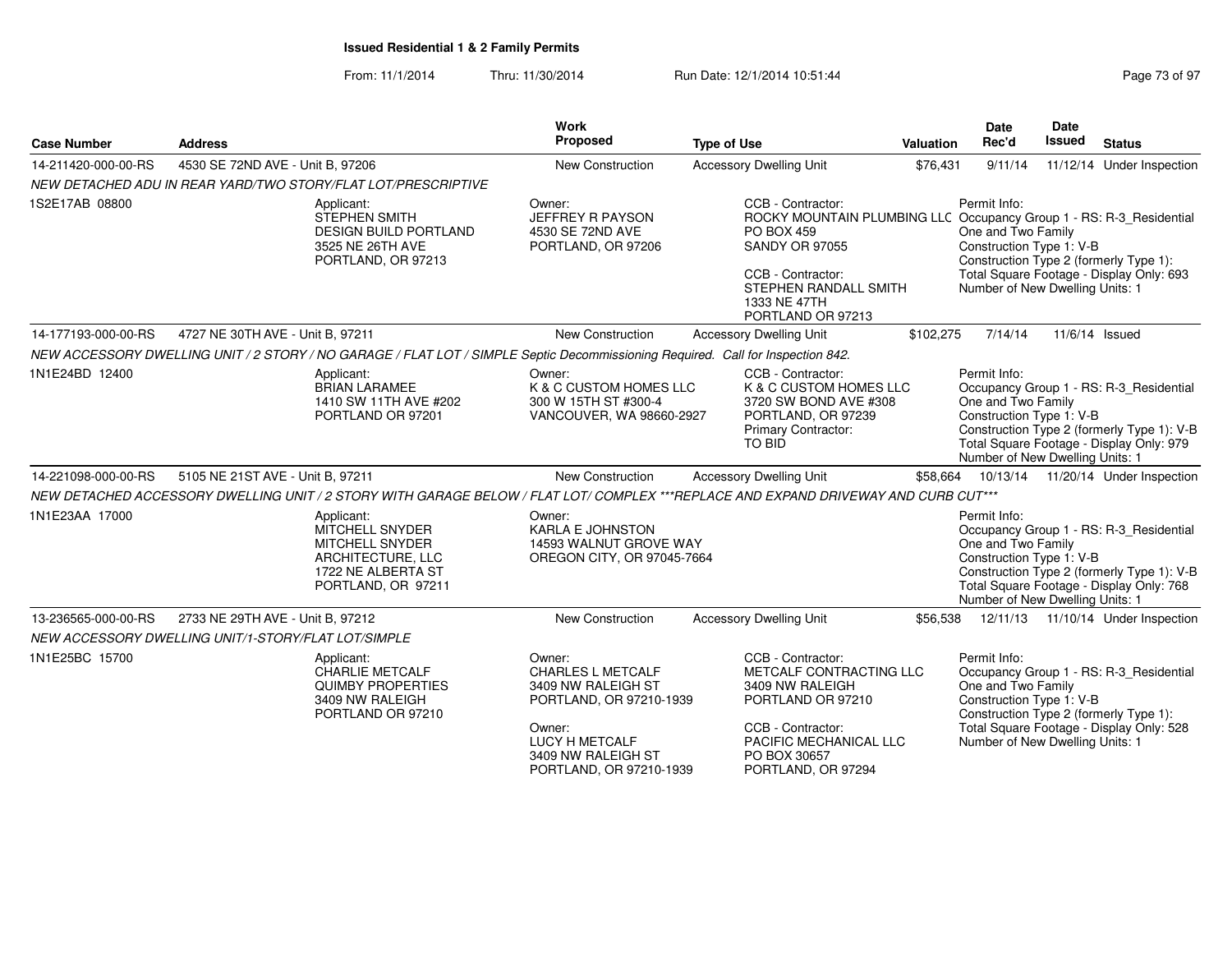| <b>Case Number</b>                                                                                                               | <b>Address</b>                                           |                                                                                                             | Work<br>Proposed                                                                                                                                                                             | <b>Type of Use</b>                                                                                                                            | <b>Valuation</b>                                                                                                                                                                                     | Date<br>Rec'd                                                                                             | <b>Date</b><br><b>Issued</b> | <b>Status</b>                                                                       |
|----------------------------------------------------------------------------------------------------------------------------------|----------------------------------------------------------|-------------------------------------------------------------------------------------------------------------|----------------------------------------------------------------------------------------------------------------------------------------------------------------------------------------------|-----------------------------------------------------------------------------------------------------------------------------------------------|------------------------------------------------------------------------------------------------------------------------------------------------------------------------------------------------------|-----------------------------------------------------------------------------------------------------------|------------------------------|-------------------------------------------------------------------------------------|
| 14-208807-000-00-RS                                                                                                              | 1984 SW 16TH AVE, 97201                                  |                                                                                                             | New Construction                                                                                                                                                                             | <b>Accessory Structure</b>                                                                                                                    | \$125,000                                                                                                                                                                                            | 9/5/14                                                                                                    |                              | 11/12/14 Under Inspection                                                           |
|                                                                                                                                  |                                                          |                                                                                                             |                                                                                                                                                                                              | NEW ACCESSORY STRUCTURE WITH LIVING SPACE AND BATHROOM. STORAGE-ONLY ATTIC AND BASEMENT. NOT AN ADU. NO KITCHEN. NO SINK OUTSIDE OF BATHROOM. |                                                                                                                                                                                                      |                                                                                                           |                              |                                                                                     |
| 1S1E04CA 00300<br>PORTLAND<br>BLOCK 301<br>INC STRIP S & W OF & ADJ W 50' OF LOT 5<br>INC 10' W OF & ADJ W 50' OF S 20' OF LOT 6 |                                                          | Applicant:<br>LAURA MIGLIORI<br><b>LAURA MIGLIORI ARCHITECT</b><br>812 NW 17TH AVENUE<br>PORTLAND, OR 97209 | Primary Contractor:<br>Owner:<br>RICHARD A ROMAN<br>TO BID<br>1984 SW 16TH AVE<br>PORTLAND, OR 97201-2520<br>Owner:<br><b>CARRIE L TAYLOR</b><br>1984 SW 16TH AVE<br>PORTLAND, OR 97201-2520 |                                                                                                                                               | Permit Info:<br>Occupancy Group 1 - RS: R-3_Residential<br>One and Two Family<br>Construction Type 1: V-B<br>Construction Type 2 (formerly Type 1): V-B<br>Total Square Footage - Display Only: 1053 |                                                                                                           |                              |                                                                                     |
| 14-225270-000-00-RS                                                                                                              | 3244 NE HOLLAND CT, 97211                                |                                                                                                             | New Construction                                                                                                                                                                             | <b>Accessory Structure</b>                                                                                                                    | \$23,000                                                                                                                                                                                             | 10/14/14                                                                                                  | 11/6/14 Issued               |                                                                                     |
|                                                                                                                                  |                                                          |                                                                                                             |                                                                                                                                                                                              | CONSTRUCT NEW 1,440 SF NON-HEATED POLE BUILDING TO BE USED FOR STORAGE, SOAKAGE TRENCH, GRAVEL DRIVEWAY EXISTING. PAVING NEW DRIVEWAY AREA.   |                                                                                                                                                                                                      |                                                                                                           |                              |                                                                                     |
| 1N1E13BA 02200<br>PARTITION PLAT 1992-64<br>LOT <sub>2</sub>                                                                     |                                                          | Applicant:<br>RICHARD T POTTS<br>3244 NE HOLLAND CT<br>PORTLAND, OR 97211                                   | Owner:<br><b>RICHARD T POTTS</b><br>3244 NE HOLLAND CT<br>PORTLAND, OR 97211<br>Owner:<br><b>JUDY M POTTS</b><br>3244 NE HOLLAND CT<br>PORTLAND, OR 97211                                    | CCB - Contractor:<br><b>HEATH ETZEL</b><br>PARKER BUILDINGS INC<br>PO BOX 407<br>HUBBARD, OR 97032                                            |                                                                                                                                                                                                      | Permit Info:<br>Occupancy Group 1 - RS: U_Private<br>Garage\Utility Misc.<br>Construction Type 1: V-B     |                              | Construction Type 2 (formerly Type 1):<br>Total Square Footage - Display Only: 1440 |
| 14-233670-000-00-RS                                                                                                              | 4626 NE 28TH AVE, 97211                                  |                                                                                                             | New Construction                                                                                                                                                                             | Decks, Fences, Retaining Walls                                                                                                                | \$5.140                                                                                                                                                                                              | 11/4/14                                                                                                   | 11/29/14 Issued              |                                                                                     |
|                                                                                                                                  | CONSTRUCT NEW 11 X 22 DECK AT EAST SIDE (REAR) OF HOUSE. |                                                                                                             |                                                                                                                                                                                              |                                                                                                                                               |                                                                                                                                                                                                      |                                                                                                           |                              |                                                                                     |
| 1N1E24BC 17700<br><b>ELBERTA</b><br>BLOCK 14<br>S 37 1/2' OF LOT 8                                                               |                                                          | Applicant:<br><b>CLARKBUILT INC</b><br>5024 N MONTANA AVE<br>PORTLAND, OR 97217                             | Owner:<br><b>REGHINA WACS</b><br>48 ANDOVER DR<br>KENDALL PARK, NJ 08824                                                                                                                     | CCB - Contractor:<br><b>CLARKBUILT INC</b><br>5024 N MONTANA AVE<br>PORTLAND, OR 97217                                                        |                                                                                                                                                                                                      | Permit Info:<br>Occupancy Group 1 - RS: U_Decks,<br>Patios, Porches, Carports<br>Construction Type 1: V-B |                              | Construction Type 2 (formerly Type 1):<br>Total Square Footage - Display Only: 242  |
| 14-195096-000-00-RS                                                                                                              | 2925 SW FAIRVIEW BLVD, 97201                             |                                                                                                             | <b>New Construction</b>                                                                                                                                                                      | Decks, Fences, Retaining Walls                                                                                                                | \$15,000                                                                                                                                                                                             | 8/20/14                                                                                                   | 11/26/14 Issued              |                                                                                     |
|                                                                                                                                  |                                                          | NEW CONCRETE RETAINING WALLS TO CREATE PLANTER BEDS AT REAR OF HOUSE, 6' AT MAX HEIGHT, NEW STAIRS          |                                                                                                                                                                                              |                                                                                                                                               |                                                                                                                                                                                                      |                                                                                                           |                              |                                                                                     |
| 1N1E32DC 05900<br><b>ARLINGTON HTS &amp; RPLT</b><br>BLOCK 13&20 TL 5900                                                         |                                                          | Applicant:<br><b>BRIAN BAINNSON</b><br><b>QUATREFOIL INC</b><br>415 NE 65TH AVE<br>PORTLAND OR 97213        | Owner:<br><b>GLEN I LEVY</b><br>2925 SW FAIRVIEW BLVD<br>PORTLAND, OR 97205-5828<br>Owner:<br><b>LISA M LEVY</b><br>2925 SW FAIRVIEW BLVD<br>PORTLAND, OR 97205-5828                         | CCB - Contractor:<br>MIRANDA INDUSTRIES INC<br>17223 SE ROYER RD<br>DAMASCUS, OR 97015                                                        |                                                                                                                                                                                                      | Permit Info:<br>One and Two Family<br>Construction Type 1: V-B                                            |                              | Occupancy Group 1 - RS: R-3_Residential<br>Construction Type 2 (formerly Type 1):   |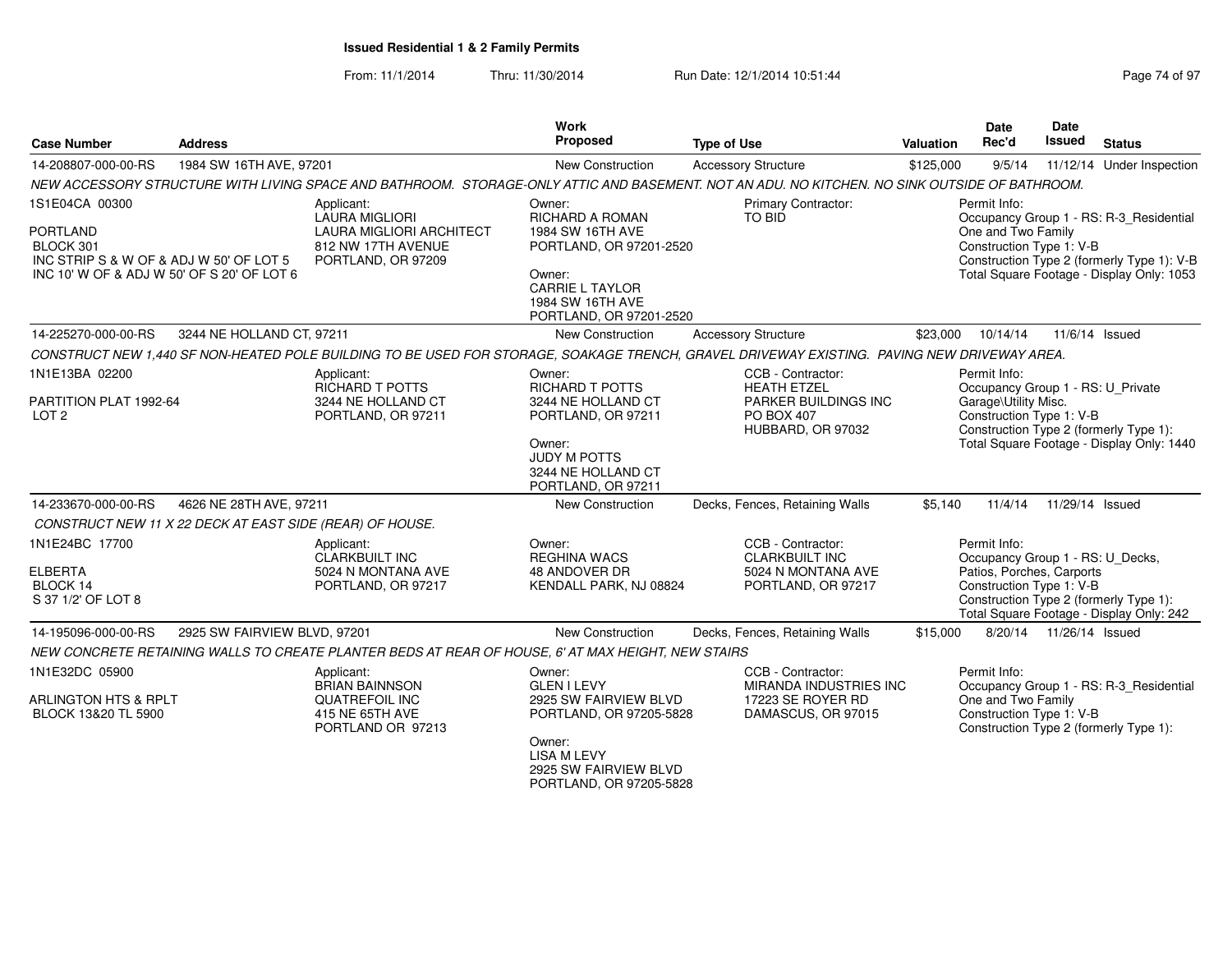| <b>Case Number</b>                                                                                | <b>Address</b>           |                                                                                                                                                           | <b>Work</b><br><b>Proposed</b>                                                                                                                                         | <b>Type of Use</b>                                                                                                                                                                                                                    | <b>Valuation</b> | <b>Date</b><br>Rec'd                                                                                                                                                                        | Date<br><b>Issued</b>      | <b>Status</b>                                                                                                                 |
|---------------------------------------------------------------------------------------------------|--------------------------|-----------------------------------------------------------------------------------------------------------------------------------------------------------|------------------------------------------------------------------------------------------------------------------------------------------------------------------------|---------------------------------------------------------------------------------------------------------------------------------------------------------------------------------------------------------------------------------------|------------------|---------------------------------------------------------------------------------------------------------------------------------------------------------------------------------------------|----------------------------|-------------------------------------------------------------------------------------------------------------------------------|
| 14-176412-000-00-RS                                                                               | 1944 SE 51ST AVE, 97215  |                                                                                                                                                           | <b>New Construction</b>                                                                                                                                                | Garage/Carport                                                                                                                                                                                                                        | \$14,018         | 11/21/14                                                                                                                                                                                    | 11/21/14 Issued            |                                                                                                                               |
|                                                                                                   |                          | NEW DETACHED GARAGE, SINGLE STORY, COMPLEX, NEW APPROACH AND DRIVEWAY                                                                                     |                                                                                                                                                                        |                                                                                                                                                                                                                                       |                  |                                                                                                                                                                                             |                            |                                                                                                                               |
| 1S2E06DB 21600<br>SECOND ELECTRIC ADD<br><b>BLOCK1</b><br>LOT 22-24 TL 21600                      |                          | Applicant:<br><b>KEVIN PARTAIN</b><br><b>URBAN VISIONS</b><br>223 NE 56TH AVE<br>PORTLAND, OR 97213                                                       | Owner:<br><b>JOHN W WALKER</b><br>1944 SE 51ST AVE<br>PORTLAND, OR 97215-3312<br>Owner:<br>SANDRA J WALKER<br>1944 SE 51ST AVE<br>PORTLAND, OR 97215-3312              | CCB - Contractor:<br>DBA WRIGHT 1 ELECTRIC and<br>THREE PHASE ELECTRIC<br>5618 SE 135TH<br>PORTLAND OR 97236<br>CCB - Contractor:<br><b>VIC REMMERS</b><br>EVERETT CUSTOM HOMES INC<br>735 SW 158TH AVE STE 180<br>BEAVERTON OR 97008 |                  | Permit Info:<br>Occupancy Group 1 - RS: U Private<br>Garage\Utility Misc.<br>Construction Type 1: V-B                                                                                       |                            | Construction Type 2 (formerly Type 1):<br>Total Square Footage - Display Only: 330                                            |
| 14-238045-000-00-RS                                                                               | 3122 NE OREGON ST, 97232 |                                                                                                                                                           | <b>New Construction</b>                                                                                                                                                | Garage/Carport                                                                                                                                                                                                                        | \$16,000         | 11/14/14                                                                                                                                                                                    |                            | 11/14/14 Under Inspection                                                                                                     |
| <b>NEW DETACHED 1 CAR GARAGE</b>                                                                  |                          |                                                                                                                                                           |                                                                                                                                                                        |                                                                                                                                                                                                                                       |                  |                                                                                                                                                                                             |                            |                                                                                                                               |
| 1N1E36BD 02600<br>LAURELHURST<br>BLOCK 18<br>INC STRIP N OF & ADJ LOT 3                           |                          | Applicant:<br>TASOS CONSTRUCTION LLC<br>112 SE 57TH AVE<br>PORTLAND, OR 97215                                                                             | Owner:<br><b>PAUL T GRIBBON</b><br>3122 NE OREGON ST<br>PORTLAND, OR 97232-2511<br>Owner:<br><b>VIRGINIA D GRIBBON</b><br>3122 NE OREGON ST<br>PORTLAND, OR 97232-2511 | CCB - Contractor:<br>TASOS CONSTRUCTION LLC<br>112 SE 57TH AVE<br>PORTLAND, OR 97215                                                                                                                                                  |                  | Permit Info:<br>Occupancy Group 1 - RS: U_Private<br>Garage\Utility Misc.<br>Construction Type 1: V-B<br>Construction Type 2 (formerly Type 1):<br>Total Square Footage - Display Only: 216 |                            |                                                                                                                               |
| 14-239103-000-00-RS                                                                               | 3736 SE HENRY ST, 97202  |                                                                                                                                                           | New Construction                                                                                                                                                       | Garage/Carport                                                                                                                                                                                                                        | \$50,182         | 11/24/14                                                                                                                                                                                    | 11/24/14 Issued            |                                                                                                                               |
| 1S1E13DD 15500<br><b>COLLEGE VIEW</b><br>BLOCK <sub>2</sub><br>LOT <sub>4</sub><br>W 16' OF LOT 5 |                          | CONSTRUCT NEW 2 STORY DETACHED GARAGE: SECOND FL TO BE USED AS A STORAGE<br>Applicant:<br>SNOW CONSTRUCTION LLC<br>3736 SE HENRY ST<br>PORTLAND, OR 97202 | Owner:<br><b>KAREN J SNOW</b><br>3736 SE HENRY ST<br>PORTLAND, OR 97202-7667                                                                                           | CCB - Contractor:<br>SNOW CONSTRUCTION LLC<br>3736 SE HENRY ST<br>PORTLAND, OR 97202                                                                                                                                                  |                  | Permit Info:<br>One and Two Family<br>Construction Type 1: V-B                                                                                                                              |                            | Occupancy Group 1 - RS: R-3_Residential<br>Construction Type 2 (formerly Type 1):<br>Total Square Footage - Display Only: 455 |
| 14-242366-000-00-RS                                                                               | 3315 NE 43RD AVE, 97213  |                                                                                                                                                           | <b>New Construction</b>                                                                                                                                                | Garage/Carport                                                                                                                                                                                                                        | \$10,195         |                                                                                                                                                                                             | 11/25/14  11/25/14  Issued |                                                                                                                               |
|                                                                                                   |                          | NEW GARAGE, DRIVEWAY AND APPROACH OVER 200SF - SEE PARENT PERMIT FOR DEMOLITION PERMIT                                                                    |                                                                                                                                                                        |                                                                                                                                                                                                                                       |                  |                                                                                                                                                                                             |                            |                                                                                                                               |
| 1N2E30BB 07100<br><b>BEAUMONT</b><br>BLOCK <sub>3</sub><br>LOT <sub>7</sub>                       |                          | Applicant:<br><b>JOSH PATRICK</b><br>211 NE WEILDER<br>PORTLAND, OR 97236                                                                                 | Owner:<br>211 NE WEIDLER ST<br>PORTLAND, OR 97232-1155                                                                                                                 | CCB - Contractor:<br>METRO HOMES NORTHWEST LLC AFFORDABLE NEW HOMES LLC<br>211 NE WEIDER<br>PORTLAND, OR 97232                                                                                                                        |                  | Permit Info:<br>Occupancy Group 1 - RS: U_Private<br>Garage\Utility Misc.<br>Construction Type 1: V-B                                                                                       |                            | Construction Type 2 (formerly Type 1):<br>Total Square Footage - Display Only: 240                                            |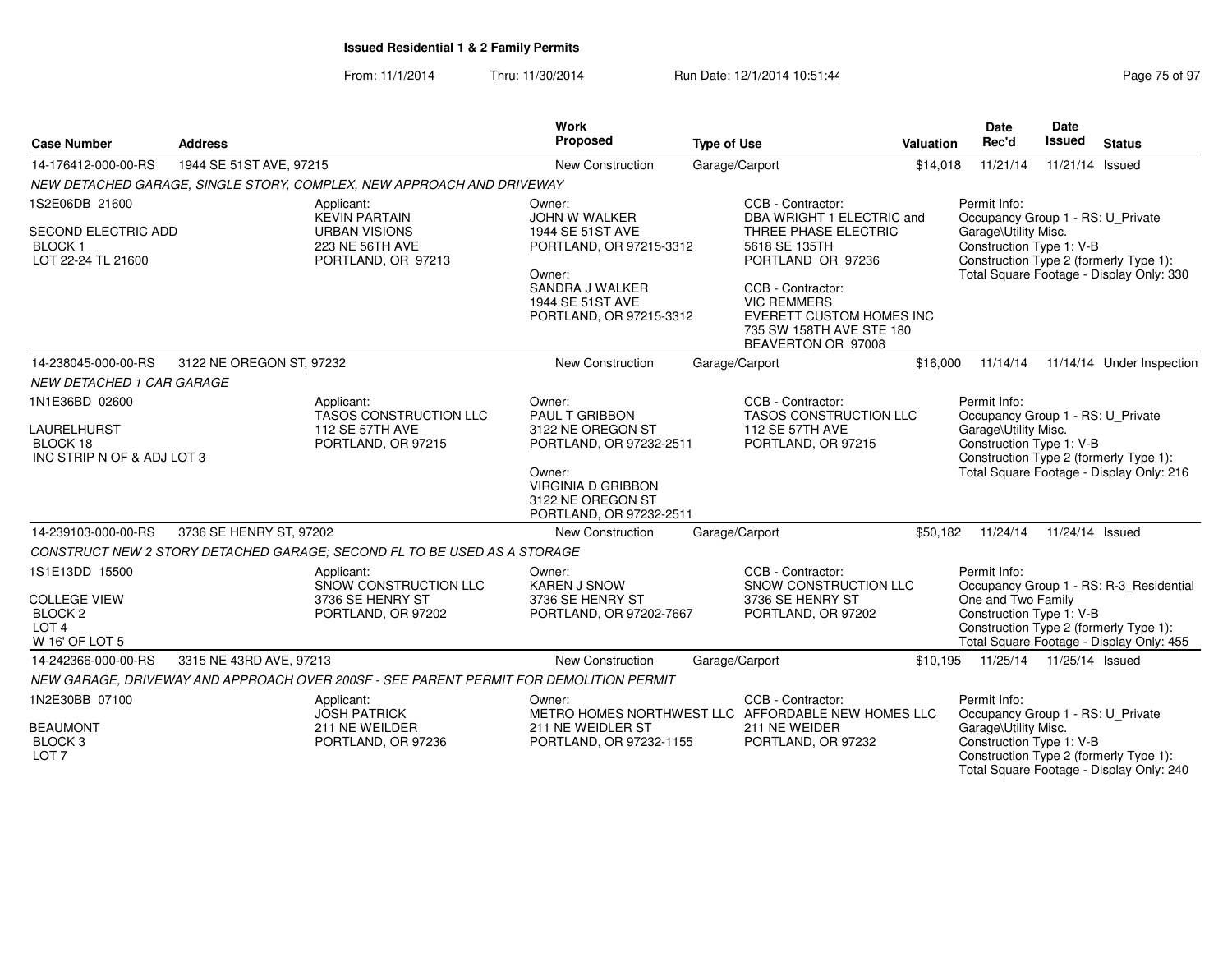| <b>Case Number</b>                                                 | <b>Address</b>                                     |                                                                                                       | <b>Work</b><br><b>Proposed</b>                                                                                                         | <b>Type of Use</b> |                                                                                                             | <b>Valuation</b> | <b>Date</b><br>Rec'd                                                                                                                   | <b>Date</b><br><b>Issued</b> | <b>Status</b>                                                                       |  |
|--------------------------------------------------------------------|----------------------------------------------------|-------------------------------------------------------------------------------------------------------|----------------------------------------------------------------------------------------------------------------------------------------|--------------------|-------------------------------------------------------------------------------------------------------------|------------------|----------------------------------------------------------------------------------------------------------------------------------------|------------------------------|-------------------------------------------------------------------------------------|--|
| 14-243195-000-00-RS                                                | 1534 N JARRETT ST, 97217                           |                                                                                                       | New Construction                                                                                                                       |                    | Garage/Carport                                                                                              | \$14,868         | 11/26/14                                                                                                                               | 11/26/14                     | Issued                                                                              |  |
|                                                                    | NEW CONSTRUCTION OF DETACHED GARAGE                |                                                                                                       |                                                                                                                                        |                    |                                                                                                             |                  |                                                                                                                                        |                              |                                                                                     |  |
| 1N1E16DD 09900                                                     |                                                    | Applicant:<br>AMANDA CAMRETA                                                                          | Owner:<br>MATTHEW GEORGE                                                                                                               |                    | CCB - Contractor:<br>RIGBY CONTRACTING LLC                                                                  |                  | Permit Info:<br>Occupancy Group 1 - RS: U_Private                                                                                      |                              |                                                                                     |  |
| <b>HAVELOCK</b><br>BLOCK <sub>3</sub><br>LOT <sub>4</sub>          |                                                    | 1534 N JARRETT ST<br>PORTLAND, OR 97217-4618                                                          | 1534 N JARRETT ST<br>PORTLAND, OR 97217-4618<br>Owner:<br>AMANDA CAMRETA<br>1534 N JARRETT ST<br>PORTLAND, OR 97217-4618               |                    | 520 15TH AVE<br>SEASIDE, OR 97138                                                                           |                  | Garage\Utility Misc.<br>Construction Type 1: V-B<br>Construction Type 2 (formerly Type 1):<br>Total Square Footage - Display Only: 350 |                              |                                                                                     |  |
| 14-230001-000-00-RS                                                | 7335 N IVANHOE ST, 97203                           |                                                                                                       | <b>New Construction</b>                                                                                                                |                    | Garage/Carport                                                                                              | \$10.195         | 10/24/14                                                                                                                               |                              | 11/1/14 Issued                                                                      |  |
|                                                                    |                                                    | NEW SINGLE CAR ONE STORY DETACHED GARAGE *** WITH 14-229988RS ***                                     |                                                                                                                                        |                    |                                                                                                             |                  |                                                                                                                                        |                              |                                                                                     |  |
| 1N1E07BC 10200                                                     |                                                    | Applicant:<br><b>MIKE MONTGOMERY</b><br>5531 SW BUDDINGTON ST<br>PORTLAND, OR 97219                   | Owner:<br>2SI SMYTH LLC<br>4804 NW BETHANY BLVD #12-232<br>PORTLAND, OR 97229-9195                                                     |                    | CCB - Contractor:<br>C G LARNER GENERAL<br>CONTRACTING INC<br><b>1527 SW 57TH AVE</b><br>PORTLAND, OR 97221 |                  | Permit Info:<br>Occupancy Group 1 - RS: U_Private<br>Garage\Utility Misc.<br>Construction Type 1: V-B                                  |                              | Construction Type 2 (formerly Type 1):<br>Total Square Footage - Display Only: 240  |  |
| 14-233234-000-00-RS                                                | 3429 NE CESAR E CHAVEZ BLVD, 97212                 |                                                                                                       | New Construction                                                                                                                       |                    | Garage/Carport                                                                                              | \$12,000         | 11/3/14                                                                                                                                |                              | 11/3/14 Under Inspection                                                            |  |
|                                                                    | CONSTRUCT NEW 260 SF, FLAT ROOF, SINGLE CAR GARAGE |                                                                                                       |                                                                                                                                        |                    |                                                                                                             |                  |                                                                                                                                        |                              |                                                                                     |  |
| 1N1E25AA 04400<br><b>BEAUMONT</b><br>BLOCK 43<br><b>LOT 15</b>     |                                                    | Applicant:<br><b>KEVIN FISCHER</b><br><b>ALICE DESIGN</b><br>4803 NE 32ND AVENUE<br>PORTLAND OR 97211 | Owner:<br>ELIZABETH A ANDERSON<br>3429 NE CESAR E CHAVEZ BLVD<br>PORTLAND, OR 97212-1907                                               |                    | CCB - Contractor:<br>YORCK MICHAEL FRANKEN<br>602 SE 47TH AVE<br>PORTLAND OR 972151713                      |                  | Permit Info:<br>Occupancy Group 1 - RS: U_Private<br>Garage\Utility Misc.<br>Construction Type 1: V-B                                  |                              | Construction Type 2 (formerly Type 1):<br>Total Square Footage - Display Only: 265  |  |
| 14-225995-000-00-RS                                                | 11930 SE FOSTER RD, 97266                          |                                                                                                       | New Construction                                                                                                                       |                    | Garage/Carport                                                                                              | \$47,578         | 11/3/14                                                                                                                                |                              | 11/3/14 Under Inspection                                                            |  |
|                                                                    | CONSTRUCT NEW 28' X 40' DETACHED GARAGE            |                                                                                                       |                                                                                                                                        |                    |                                                                                                             |                  |                                                                                                                                        |                              |                                                                                     |  |
| 1S2E15DD 03600<br><b>FOSTER VILLAGE</b><br>LOT 30 EXC PT IN ST     |                                                    | Applicant:<br><b>JUSTIN NGUYEN</b><br>4230 SE 80TH AVE<br>PORTLAND OR 97206                           | Owner:<br>ANH L VAN<br>13824 SE CORA ST<br>PORTLAND, OR 97236<br>Owner:<br>ROY PHONG CLINTON<br>13824 SE CORA ST<br>PORTLAND, OR 97236 |                    |                                                                                                             |                  | Permit Info:<br>Occupancy Group 1 - RS: U_Private<br>Garage\Utility Misc.<br>Construction Type 1: V-B                                  |                              | Construction Type 2 (formerly Type 1):<br>Total Square Footage - Display Only: 1120 |  |
| 14-233319-000-00-RS                                                | 9044 NE WYGANT ST, 97220                           |                                                                                                       | New Construction                                                                                                                       |                    | Garage/Carport                                                                                              | \$24,468         | 11/3/14                                                                                                                                |                              | 11/3/14 Issued                                                                      |  |
|                                                                    |                                                    | NEW DETACHED TUFF SHED GARAGE-WITH NEW DRIVEWAY WITH ENTRY ON 91ST                                    |                                                                                                                                        |                    |                                                                                                             |                  |                                                                                                                                        |                              |                                                                                     |  |
| 1N2E21BD 11300<br>ROSEWAY & PLAT 2<br>BLOCK 31<br>LOT <sub>5</sub> |                                                    | Applicant:<br>RICHARD ALBERDING<br>PO BOX 17521<br>PORTLAND OREGON 97217                              | Owner:<br><b>LISA A GEORGE</b><br>PO BOX 873<br>VANCOUVER, WA 98666                                                                    |                    | CCB - Contractor:<br>TUFF SHED INC<br>6500 NE HALSEY ST<br>PORTLAND, OR 97213                               |                  | Permit Info:<br>Occupancy Group 1 - RS: U_Private<br>Garage\Utility Misc.<br>Construction Type 1: V-B                                  |                              | Construction Type 2 (formerly Type 1):<br>Total Square Footage - Display Only: 576  |  |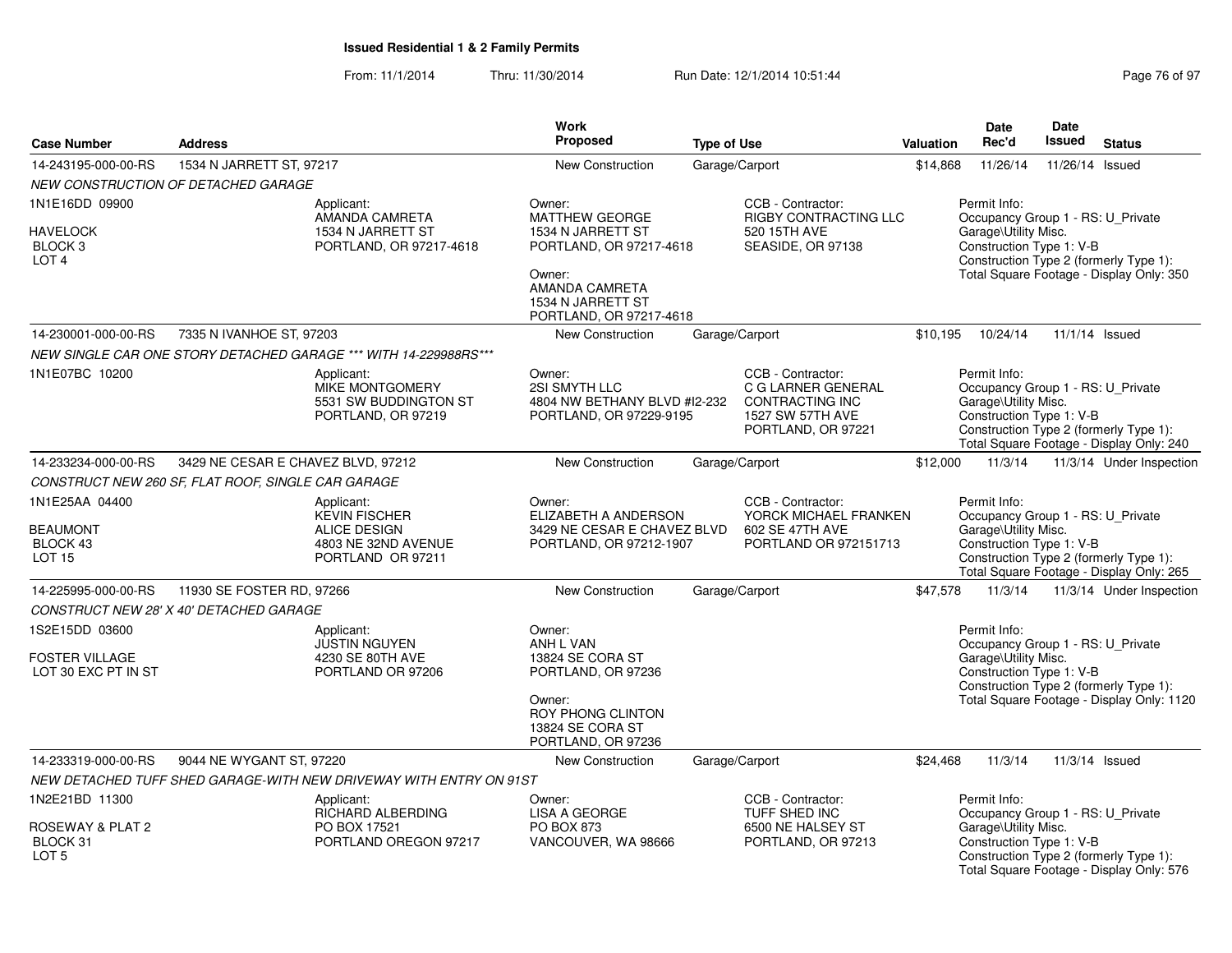| <b>Case Number</b>                                                                                | <b>Address</b>                                 |                                                                                                                                                          | Work<br><b>Proposed</b>                                                                                                                                            | <b>Type of Use</b> |                                                                                                                                                                                   | <b>Valuation</b> | <b>Date</b><br>Rec'd                                                                                                                                                                        | <b>Date</b><br>Issued | <b>Status</b>                                                                      |
|---------------------------------------------------------------------------------------------------|------------------------------------------------|----------------------------------------------------------------------------------------------------------------------------------------------------------|--------------------------------------------------------------------------------------------------------------------------------------------------------------------|--------------------|-----------------------------------------------------------------------------------------------------------------------------------------------------------------------------------|------------------|---------------------------------------------------------------------------------------------------------------------------------------------------------------------------------------------|-----------------------|------------------------------------------------------------------------------------|
| 14-208474-REV-01-RS                                                                               | 5000 SE 59TH AVE, 97206                        |                                                                                                                                                          | New Construction                                                                                                                                                   |                    | Garage/Carport                                                                                                                                                                    |                  | \$<br>11/4/14                                                                                                                                                                               |                       | 11/4/14 Issued                                                                     |
|                                                                                                   |                                                | REVISION TO FOUNDATION PROVIDE SPREAD FOOTING AND SEMM WALL IN LIEU OF MONOLITIHIC FOUNDATION                                                            |                                                                                                                                                                    |                    |                                                                                                                                                                                   |                  |                                                                                                                                                                                             |                       |                                                                                    |
| 1S2E18AD 16300<br>SECTION 18 1S 2E<br>TL 16300 0.16 ACRES                                         |                                                | Applicant:<br><b>ADAM M POND</b><br>5000 SE 59TH AVE<br>PORTLAND, OR 97206-4712                                                                          | Owner:<br><b>ADAM M POND</b><br>5000 SE 59TH AVE<br>PORTLAND, OR 97206-4712                                                                                        |                    |                                                                                                                                                                                   |                  | Permit Info:<br>Occupancy Group 1 - RS: U_Private<br>Garage\Utility Misc.<br>Construction Type 1: V-B                                                                                       |                       | Construction Type 2 (formerly Type 1):<br>Total Square Footage - Display Only: 300 |
| 14-206026-000-00-RS                                                                               | 3917 NE 19TH AVE, 97212                        |                                                                                                                                                          | <b>New Construction</b>                                                                                                                                            |                    | Garage/Carport                                                                                                                                                                    | \$9,685          | 8/29/14                                                                                                                                                                                     |                       | 11/5/14 Under Inspection                                                           |
| <b>NEW DETACHED 1 CAR GARAGE</b>                                                                  |                                                |                                                                                                                                                          |                                                                                                                                                                    |                    |                                                                                                                                                                                   |                  |                                                                                                                                                                                             |                       |                                                                                    |
| 1N1E23DC 00600                                                                                    |                                                | Applicant:<br>CLASSIC IMAGE HOMES LLC                                                                                                                    | Owner:<br><b>CLASSIC IMAGE HOMES LLC</b>                                                                                                                           |                    | CCB - Contractor:<br><b>CLASSIC IMAGE HOMES LLC</b>                                                                                                                               |                  | Permit Info:<br>Occupancy Group 1 - RS: U Private                                                                                                                                           |                       |                                                                                    |
| <b>DIXON PL</b><br><b>BLOCK1</b><br>LOT <sub>6</sub>                                              |                                                | PO BOX 302<br>MARYLHURST, OR 97036                                                                                                                       | PO BOX 302<br>MARYLHURST, OR 97036-0302                                                                                                                            |                    | PO BOX 302<br>MARYLHURST, OR 97036                                                                                                                                                |                  | Garage\Utility Misc.<br>Construction Type 1: V-B                                                                                                                                            |                       | Construction Type 2 (formerly Type 1):<br>Total Square Footage - Display Only: 228 |
| 14-166330-000-00-RS                                                                               | 2632 N WATTS ST                                |                                                                                                                                                          | <b>New Construction</b>                                                                                                                                            |                    | Garage/Carport                                                                                                                                                                    | \$10,195         | 6/6/14                                                                                                                                                                                      |                       | 11/7/14 Issued                                                                     |
|                                                                                                   |                                                | NEW DETACHED GARAGE/1-STORY/FLAT LOT/COMPLEX***WITH NSFR 14-166323-RS***                                                                                 |                                                                                                                                                                    |                    |                                                                                                                                                                                   |                  |                                                                                                                                                                                             |                       |                                                                                    |
| 1N1E09CA 19001                                                                                    |                                                | Applicant:<br><b>KEVIN PARTAIN</b><br><b>URBAN VISIONS</b><br><b>223 NE 56TH AVE</b><br>PORTLAND, OR 97213                                               |                                                                                                                                                                    |                    | CCB - Contractor:<br>KIMCO PROPERTIES LTD<br>22060 SE 442ND<br><b>SANDY OR 97055</b><br>CCB - Contractor:<br><b>BARNEYS ELECTRIC INC</b><br>17057 SW 123RD AVE<br>TIGARD OR 97224 |                  | Permit Info:<br>Occupancy Group 1 - RS: U Private<br>Garage\Utility Misc.<br>Construction Type 1: V-B<br>Construction Type 2 (formerly Type 1):<br>Total Square Footage - Display Only: 240 |                       |                                                                                    |
| 14-229026-000-00-RS                                                                               | 7044 NE EVERETT ST, 97213                      |                                                                                                                                                          | <b>New Construction</b>                                                                                                                                            |                    | Garage/Carport                                                                                                                                                                    | \$24.468         | 11/10/14                                                                                                                                                                                    | 11/10/14 Issued       |                                                                                    |
|                                                                                                   |                                                | NEW 576 SF DETACHED GARAGE W/464 SF ATTIC AT THE REAR OF THE OF SINGLE FAMILY HOME; Only electrical Trade permit added. M and P to be pulled separately. |                                                                                                                                                                    |                    |                                                                                                                                                                                   |                  |                                                                                                                                                                                             |                       |                                                                                    |
| 1N2E32CA 14000<br><b>JONESMORE</b><br>BLOCK <sub>26</sub><br>LOT <sub>3</sub>                     |                                                | Applicant:<br>Scott Earl<br>Permit-It.com<br>PO Box 998<br>Washougal, WA 98671                                                                           | Owner:<br><b>ROBERT M VOSS</b><br>7044 NE EVERETT ST<br>PORTLAND, OR 97213-5632<br>Owner:<br><b>TONYA DRAYDEN</b><br>7044 NE EVERETT ST<br>PORTLAND, OR 97213-5632 |                    | CCB - Contractor:<br>TUFF SHED INC<br>6500 NE HALSEY ST<br>PORTLAND, OR 97213                                                                                                     |                  | Permit Info:<br>Occupancy Group 1 - RS: U_Private<br>Garage\Utility Misc.<br>Construction Type 1: V-B                                                                                       |                       | Construction Type 2 (formerly Type 1):<br>Total Square Footage - Display Only: 576 |
| 14-218469-000-00-RS                                                                               | 1908 SE 54TH AVE, 97215                        |                                                                                                                                                          | <b>New Construction</b>                                                                                                                                            |                    | Garage/Carport                                                                                                                                                                    | \$13,594         | 11/12/14                                                                                                                                                                                    | 11/12/14 Issued       |                                                                                    |
|                                                                                                   | NEW 16' X 20' TUFF SHED GARAGE ON EXISTING PAD |                                                                                                                                                          |                                                                                                                                                                    |                    |                                                                                                                                                                                   |                  |                                                                                                                                                                                             |                       |                                                                                    |
| 1S2E06DB 11400<br>CRYSTAL SPR PK & PLAT 2<br>N 1/2 OF LOT 8 BLOCK 2<br>S 37 1/2' OF LOT 9 BLOCK 2 |                                                | Applicant:<br>LUVERN V MEYER<br>1908 SE 54TH AVE<br>PORTLAND, OR 97215-3336                                                                              | Owner:<br>LUVERN V MEYER<br>1908 SE 54TH AVE<br>PORTLAND, OR 97215-3336<br>Owner:<br><b>GLORIA D MEYER</b><br>1908 SE 54TH AVE<br>PORTLAND, OR 97215-3336          |                    |                                                                                                                                                                                   |                  | Permit Info:<br>Occupancy Group 1 - RS: U Private<br>Garage\Utility Misc.<br>Construction Type 1: V-B                                                                                       |                       | Construction Type 2 (formerly Type 1):<br>Total Square Footage - Display Only: 320 |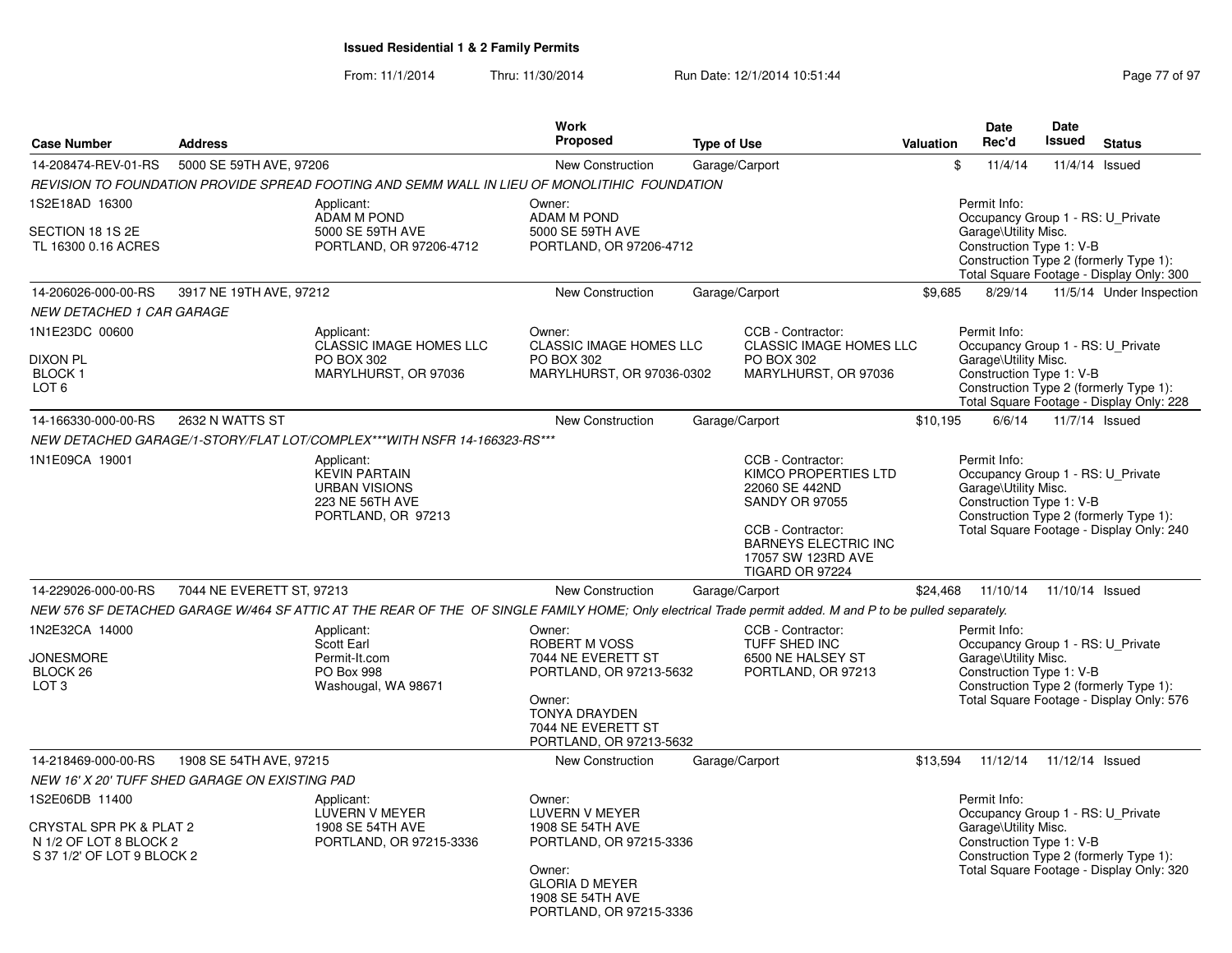| <b>Case Number</b>                                     | <b>Address</b>                |                                                                                                                                    | <b>Work</b><br>Proposed                                                                                                                                                | <b>Type of Use</b> |                                                                                                                                                                                                 | <b>Valuation</b>                                                                                                                                                            | Date<br>Rec'd                                                                                                  | Date<br>Issued  | <b>Status</b>                                                                                                                      |
|--------------------------------------------------------|-------------------------------|------------------------------------------------------------------------------------------------------------------------------------|------------------------------------------------------------------------------------------------------------------------------------------------------------------------|--------------------|-------------------------------------------------------------------------------------------------------------------------------------------------------------------------------------------------|-----------------------------------------------------------------------------------------------------------------------------------------------------------------------------|----------------------------------------------------------------------------------------------------------------|-----------------|------------------------------------------------------------------------------------------------------------------------------------|
| 14-219805-000-00-RS                                    | 2801 N RUSSET ST, 97217       |                                                                                                                                    | New Construction                                                                                                                                                       |                    | Garage/Carport                                                                                                                                                                                  | \$16,992                                                                                                                                                                    | 10/1/14                                                                                                        |                 | 11/13/14 Under Inspection                                                                                                          |
| <b>NEW DETACHED GARAGE</b>                             |                               |                                                                                                                                    |                                                                                                                                                                        |                    |                                                                                                                                                                                                 |                                                                                                                                                                             |                                                                                                                |                 |                                                                                                                                    |
| 1N1E09CD 15600                                         |                               | Applicant:<br><b>RYAN OLSEN</b>                                                                                                    | Owner:<br><b>RUSSEL STOWELL</b>                                                                                                                                        |                    | CCB - Contractor:<br><b>RYAN OLSEN</b>                                                                                                                                                          |                                                                                                                                                                             | Permit Info:<br>Occupancy Group 1 - RS: U_Private                                                              |                 |                                                                                                                                    |
| FAIRFIELD<br>BLOCK <sub>2</sub><br>LOT 15&16           |                               | RYAN OLSEN CUSTOM HOMES LLI 9430 N IVANHOE ST<br>3850 N MISSISSIPPI SUITE 302<br>PORTLAND OR 97227                                 | PORTLAND, OR 97203-2928<br>Owner:<br><b>GAIL STOWELL</b><br>9430 N IVANHOE ST<br>PORTLAND, OR 97203-2928                                                               |                    | RYAN OLSEN CUSTOM HOMES LLI Garage\Utility Misc.<br>3850 N MISSISSIPPI SUITE 302<br>PORTLAND OR 97227                                                                                           |                                                                                                                                                                             | Construction Type 1: V-B<br>Construction Type 2 (formerly Type 1):<br>Total Square Footage - Display Only: 400 |                 |                                                                                                                                    |
| 14-213914-000-00-RS                                    | 1924 SE LEXINGTON ST, 97202   |                                                                                                                                    | New Construction                                                                                                                                                       |                    | Garage/Carport                                                                                                                                                                                  | \$10,195                                                                                                                                                                    | 9/17/14                                                                                                        | 11/14/14 Issued |                                                                                                                                    |
|                                                        |                               | NEW ONE STORY ONE CAR DETACHED GARAGE***WITH NSFR 14-213903-RS***                                                                  |                                                                                                                                                                        |                    |                                                                                                                                                                                                 |                                                                                                                                                                             |                                                                                                                |                 |                                                                                                                                    |
| 1S1E23DA 07800                                         |                               | Applicant:<br><b>MAJID HABIBI</b>                                                                                                  | Owner:<br>PORTLAND DEVELOPMENT                                                                                                                                         |                    | CCB - Contractor:<br><b>GENE</b>                                                                                                                                                                |                                                                                                                                                                             | Permit Info:                                                                                                   |                 |                                                                                                                                    |
| MOSELEY ADD<br><b>BLOCK 5</b><br><b>LOT 11</b>         |                               | PORTLAND DEVELOPMENT<br>GROUP, LLC<br>11124 NE HALSEY ST PMB 643<br>PORTLAND, OR 97220                                             | PORTLAND DEVELOPMENT<br><b>GROUP</b><br>11124 NE HALSEY ST PMB 643<br><b>GROUP LLC</b><br>11124 NE HALSEY ST. PMB 643<br>PORTLAND, OR 97220-2021<br>PORTLAND, OR 97220 |                    |                                                                                                                                                                                                 | Occupancy Group 1 - RS: U Private<br>Garage\Utility Misc.<br>Construction Type 1: V-B<br>Construction Type 2 (formerly Type 1):<br>Total Square Footage - Display Only: 240 |                                                                                                                |                 |                                                                                                                                    |
|                                                        |                               |                                                                                                                                    | Owner:<br><b>INVESTMENTS LLC</b><br>11124 NE HALSEY ST PMB 643<br>PORTLAND, OR 97220-2021                                                                              |                    |                                                                                                                                                                                                 |                                                                                                                                                                             |                                                                                                                |                 |                                                                                                                                    |
| 14-184704-000-00-RS                                    | 3832 SE WOODSTOCK BLVD, 97202 |                                                                                                                                    | New Construction                                                                                                                                                       |                    | Garage/Carport                                                                                                                                                                                  | \$11,215                                                                                                                                                                    | 7/16/14                                                                                                        | 11/24/14 Issued |                                                                                                                                    |
|                                                        |                               | NEW DETACHED GARAGE/1-STORY/FLAT LOT/COMPLEX***WITH NSFR 14-184686-RS***                                                           |                                                                                                                                                                        |                    |                                                                                                                                                                                                 |                                                                                                                                                                             |                                                                                                                |                 |                                                                                                                                    |
| 1S1E13DD 01200                                         |                               | Applicant:<br><b>OLEG PILIPENKO</b>                                                                                                | Owner:<br>CRESCENT CUSTOM HOMES LLC CRESCENT CUSTOM HOMES LLC                                                                                                          |                    | CCB - Contractor:                                                                                                                                                                               |                                                                                                                                                                             | Permit Info:<br>Occupancy Group 1 - RS: U_Private                                                              |                 |                                                                                                                                    |
| WOODSTOCK<br>BLOCK <sub>63</sub><br>LOT 1 EXC PT IN ST |                               | 230 NW SEBLAR DR<br>PORTLAND, OR 97210                                                                                             | 8575 SE NORTHERN HEIGHTS CT<br>HAPPY VALLEY, OR 97086-5743                                                                                                             |                    | 69166 WALKER RD<br>RAINIER, OR 97048                                                                                                                                                            |                                                                                                                                                                             | Garage\Utility Misc.<br>Construction Type 1: V-B<br>Construction Type 2 (formerly Type 1):                     |                 | Total Square Footage - Display Only: 264                                                                                           |
| 14-202470-000-00-RS                                    | 5032 N BOWDOIN ST, 97203      |                                                                                                                                    | New Construction                                                                                                                                                       |                    | Single Family Dwelling                                                                                                                                                                          | \$223,083                                                                                                                                                                   |                                                                                                                |                 | 8/22/14  11/17/14  Under Inspection                                                                                                |
|                                                        |                               | NEW SINGLE FAMILY RESIDENCE, 2 STORY, ATTACHED GARAGE, FLAT LOT, COMPLEX. CESSPOOL DECOMMISSIONING REQUIRED ON GARAGE DEMO PERMIT. |                                                                                                                                                                        |                    |                                                                                                                                                                                                 |                                                                                                                                                                             |                                                                                                                |                 |                                                                                                                                    |
| 1N1E08CC 06000                                         |                               | Applicant:<br><b>KEVIN PARTAIN</b><br><b>URBAN VISIONS</b><br>223 NE 56TH AVE<br>PORTLAND, OR 97213                                | Owner:<br>BAYLOR DEFINED BENEFIT PLAN RENAISSANCE CUSTOM HOMES<br>AND TRUST<br>5106 N BOWDOIN ST<br>PORTLAND, OR 97203                                                 |                    | CCB - Contractor:<br><b>LLC</b><br>16771 Boones Ferry Rd<br>Lake Oswego, OR 97035<br>CCB - Contractor:<br><b>RUSSELL &amp; SONS PLUMBING INC</b><br><b>PO BOX 192</b><br>BATTLE GROUND WA 98604 |                                                                                                                                                                             | Permit Info:<br>One and Two Family<br>Construction Type 1: V-B<br>Number of New Dwelling Units: 1              |                 | Occupancy Group 1 - RS: R-3_Residential<br>Construction Type 2 (formerly Type 1): V-B<br>Total Square Footage - Display Only: 2333 |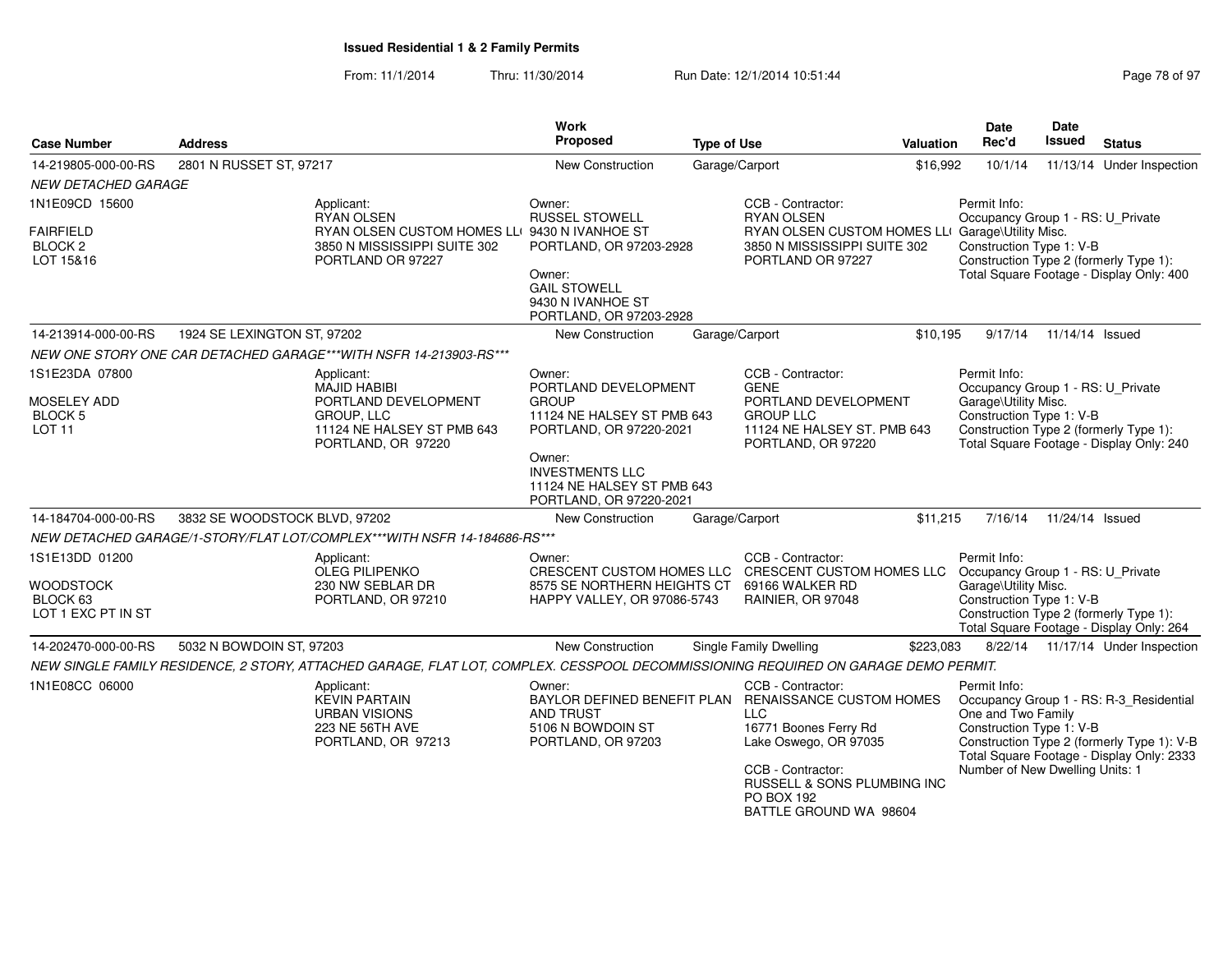| <b>Case Number</b>                                                         | <b>Address</b>                    |                                                                                                    | Work<br>Proposed                                                                                                                                  | <b>Type of Use</b>                                                                                                                                                                                       | <b>Valuation</b> | Date<br>Rec'd                                                                                     | Date<br><b>Issued</b> | <b>Status</b>                                                                                                                      |
|----------------------------------------------------------------------------|-----------------------------------|----------------------------------------------------------------------------------------------------|---------------------------------------------------------------------------------------------------------------------------------------------------|----------------------------------------------------------------------------------------------------------------------------------------------------------------------------------------------------------|------------------|---------------------------------------------------------------------------------------------------|-----------------------|------------------------------------------------------------------------------------------------------------------------------------|
| 14-147326-REV-01-RS                                                        | 4117 SE LIEBE ST                  |                                                                                                    | New Construction                                                                                                                                  | <b>Single Family Dwelling</b>                                                                                                                                                                            | \$338,674        | 10/29/14                                                                                          | 11/17/14 Issued       |                                                                                                                                    |
|                                                                            |                                   | REVISION TO CHANGE SHED DORMER FROM STICK FRAME TO TRUSS, NEW LOCATION FOR FIRE PLACE              |                                                                                                                                                   |                                                                                                                                                                                                          |                  |                                                                                                   |                       |                                                                                                                                    |
| 1S2E18BB 13502<br><b>HENRYS 5TH ADD</b><br><b>BLOCK1</b><br>LOT 5 TL 13502 |                                   | Applicant:<br><b>TONY SANSERI</b><br>NEIGHBORHOOD HOMES<br>P O BOX 820181<br>PORTLAND, OR 97282    | Owner:<br>NEIGHBORHOOD HOMES INC<br>PO BOX 820181<br>PORTLAND, OR 97282-1181                                                                      | CCB - Contractor:<br><b>GRIZZLY ELECTRIC</b><br>8002 NE HWY 99 SUITE 248<br>VANCOUVER, WA 98665<br>CCB - Contractor:<br>NEIGHBORHOOD HOMES INC<br>PO BOX 820181<br>PORTLAND, OR 97282                    |                  | Permit Info:<br>One and Two Family<br>Construction Type 1: V-B                                    |                       | Occupancy Group 1 - RS: R-3_Residential<br>Construction Type 2 (formerly Type 1): V-B<br>Total Square Footage - Display Only: 3321 |
| 14-184008-000-00-RS                                                        | 6552 NE GRAND AVE - Unit A, 97211 |                                                                                                    | New Construction                                                                                                                                  | Single Family Dwelling                                                                                                                                                                                   | \$312,858        | 7/15/14                                                                                           |                       | 11/18/14 Under Inspection                                                                                                          |
|                                                                            |                                   | NEW SINGLE FAMILY RESIDENCE/3-STORY/ATTACHED GARAGE/FLAT LOT/COMPLEX/WITH ADU ON FIRST FLOOR       |                                                                                                                                                   |                                                                                                                                                                                                          |                  |                                                                                                   |                       |                                                                                                                                    |
| 1N1E14BC 15001                                                             |                                   | Applicant:<br>SCOTT CLAYTON<br>DA GREY LIMITED<br>1905 SW 257TH AVE<br>TROUTDALE, OR 97060         | Owner:<br>D A GREY LTD<br>1905 SW 257TH AVE<br>TROUTDALE, OR 97060-1964                                                                           | CCB - Contractor:<br>DA GREY LIMITED<br>1905 SW 257TH AVE<br>TROUTDALE, OR 97060                                                                                                                         |                  | Permit Info:<br>One and Two Family<br>Construction Type 1: V-B<br>Number of New Dwelling Units: 2 |                       | Occupancy Group 1 - RS: R-3_Residential<br>Construction Type 2 (formerly Type 1): V-B<br>Total Square Footage - Display Only: 2999 |
| 14-184027-000-00-RS                                                        | 6562 NE GRAND AVE, 97211          |                                                                                                    | New Construction                                                                                                                                  | Single Family Dwelling                                                                                                                                                                                   | \$312,858        |                                                                                                   |                       | 7/15/14  11/18/14  Under Inspection                                                                                                |
|                                                                            |                                   | NEW SINGLE FAMILY RESIDENCE/3-STORY/ATTACHED GARAGE/FLAT LOT/COMPLEX/ADU ON FIRST FLOOR            |                                                                                                                                                   |                                                                                                                                                                                                          |                  |                                                                                                   |                       |                                                                                                                                    |
| 1N1E14BC 15000<br><b>MAXWELL</b><br>BLOCK 4<br>LOT 6&7 TL 15000            |                                   | Applicant:<br><b>SCOTT CLAYTON</b><br>D A GREY LTD<br>1905 SE 257TH AVE<br>TROUTDALE, OR 97060     | Owner:<br>D A GREY LTD<br>1905 SW 257TH AVE<br>TROUTDALE, OR 97060-1964                                                                           | CCB - Contractor:<br>DA GREY LIMITED<br>1905 SW 257TH AVE<br>TROUTDALE, OR 97060                                                                                                                         |                  | Permit Info:<br>One and Two Family<br>Construction Type 1: V-B<br>Number of New Dwelling Units: 2 |                       | Occupancy Group 1 - RS: R-3_Residential<br>Construction Type 2 (formerly Type 1): V-B<br>Total Square Footage - Display Only: 2999 |
| 14-220424-000-00-RS                                                        | 2233 SW CANBY CT, 97219           |                                                                                                    | New Construction                                                                                                                                  | Single Family Dwelling                                                                                                                                                                                   | \$325,903        |                                                                                                   |                       | 10/2/14  11/18/14  Under Inspection                                                                                                |
|                                                                            |                                   | NEW SINGLE FAMILY RESIDENCE/TWO STORY/ATTACHED GARAGE/FLAT LOT/COMPLEX**ON LOT 45**                |                                                                                                                                                   |                                                                                                                                                                                                          |                  |                                                                                                   |                       |                                                                                                                                    |
| 1S1E21BC 08400                                                             |                                   | Applicant:<br><b>KEVIN PARTAIN</b><br><b>URBAN VISIONS</b><br>223 NE 56TH AVE<br>PORTLAND OR 97213 | Owner:<br>PAUL G RAZ<br>2313 SW CANBY CT<br>PORTLAND, OR 97219-2623<br>Owner:<br><b>BERTHA RAZ</b><br>2313 SW CANBY CT<br>PORTLAND, OR 97219-2623 | CCB - Contractor:<br>CRAFTWORK PLUMBING INC<br>7737 SW CIRRUS DR<br>BEAVERTON, OR 97008<br>CCB - Contractor:<br>RENAISSANCE CUSTOM HOMES<br><b>LLC</b><br>16771 Boones Ferry Rd<br>Lake Oswego, OR 97035 |                  | Permit Info:<br>One and Two Family<br>Construction Type 1: V-B<br>Number of New Dwelling Units: 1 |                       | Occupancy Group 1 - RS: R-3_Residential<br>Construction Type 2 (formerly Type 1): V-B<br>Total Square Footage - Display Only: 3255 |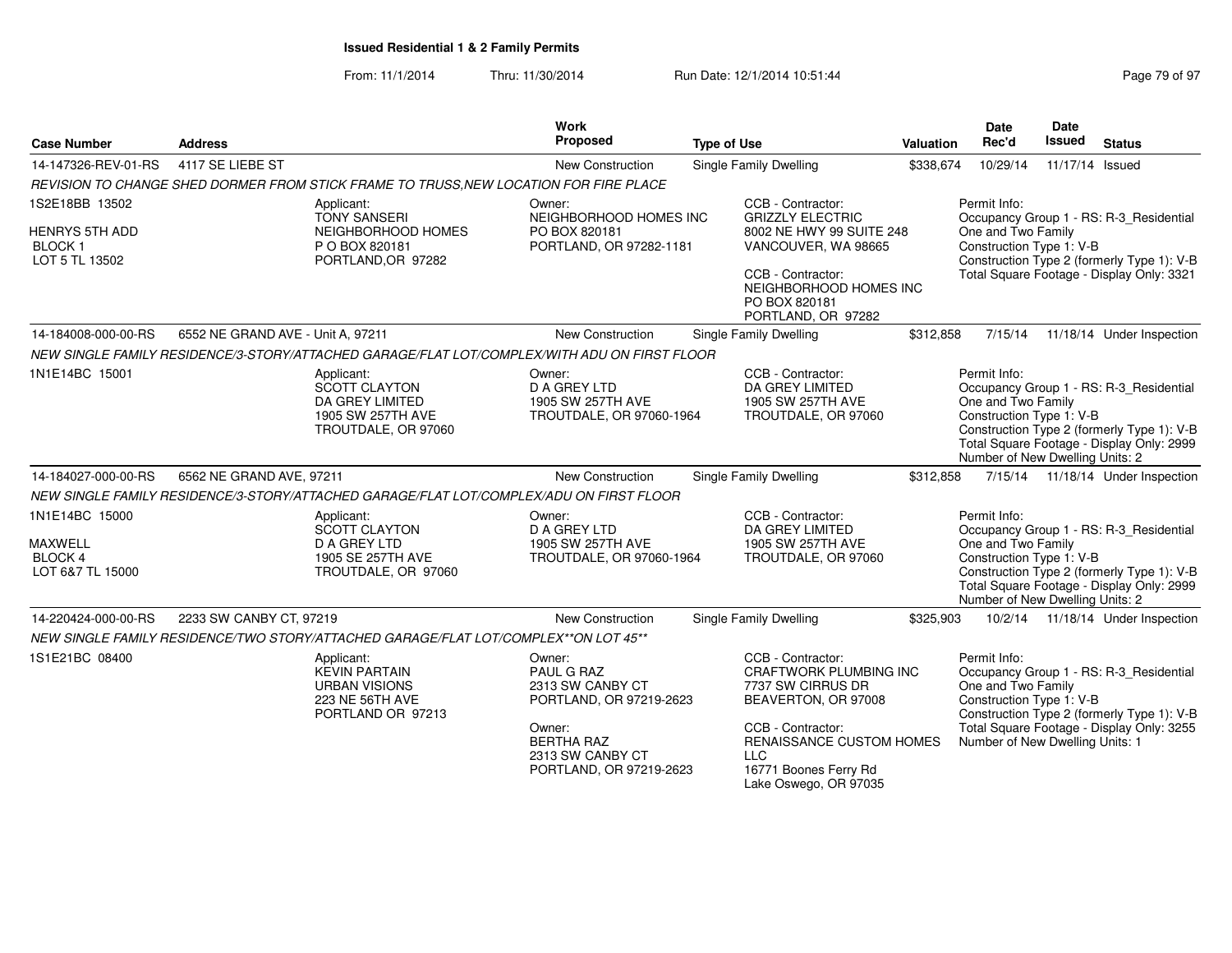|                     |                        |                                                                                                                             | Work                                                                                                                                                                                                 |                                                                                                                                                                                                                                                                                                                                  |           | Date                                                                                              | Date                       |                                                                                                                                    |
|---------------------|------------------------|-----------------------------------------------------------------------------------------------------------------------------|------------------------------------------------------------------------------------------------------------------------------------------------------------------------------------------------------|----------------------------------------------------------------------------------------------------------------------------------------------------------------------------------------------------------------------------------------------------------------------------------------------------------------------------------|-----------|---------------------------------------------------------------------------------------------------|----------------------------|------------------------------------------------------------------------------------------------------------------------------------|
| <b>Case Number</b>  | <b>Address</b>         |                                                                                                                             | Proposed                                                                                                                                                                                             | <b>Type of Use</b>                                                                                                                                                                                                                                                                                                               | Valuation | Rec'd                                                                                             | Issued                     | <b>Status</b>                                                                                                                      |
| 14-203740-000-00-RS | 6958 SE 117TH PL       |                                                                                                                             | <b>New Construction</b>                                                                                                                                                                              | Single Family Dwelling                                                                                                                                                                                                                                                                                                           | \$404,989 | 8/25/14                                                                                           | 11/19/14                   | Issued                                                                                                                             |
|                     |                        | NEW SINGLE FAMILY RESIDENCE/2-STORY/ATTACHED GARAGE/SLOPED LOT/COMPLEX                                                      |                                                                                                                                                                                                      |                                                                                                                                                                                                                                                                                                                                  |           |                                                                                                   |                            |                                                                                                                                    |
| 1S2E22AA 06802      |                        | Applicant:<br>PAVEL POP<br>2211 SE 130TH AVE<br>PORTLAND, OR 97233                                                          | Owner:<br>PAVEL POP<br>2211 SE 130TH AVE<br>PORTLAND, OR 97233<br>Owner:<br><b>LIANA M POP</b><br>2211 SE 130TH AVE<br>PORTLAND, OR 97233                                                            |                                                                                                                                                                                                                                                                                                                                  |           | Permit Info:<br>One and Two Family<br>Construction Type 1: V-B<br>Number of New Dwelling Units: 1 |                            | Occupancy Group 1 - RS: R-3_Residential<br>Construction Type 2 (formerly Type 1): V-B<br>Total Square Footage - Display Only: 4224 |
| 14-168679-REV-01-RS | 327 NE 57TH AVE, 97213 |                                                                                                                             | <b>New Construction</b>                                                                                                                                                                              | Single Family Dwelling                                                                                                                                                                                                                                                                                                           | \$1       |                                                                                                   | 11/19/14  11/19/14  Issued |                                                                                                                                    |
|                     |                        | REVISION TO TRUSSES, CHANGING FROM RAISED HEEL TO STANDARD HEEL AND MANFACTURER.                                            |                                                                                                                                                                                                      |                                                                                                                                                                                                                                                                                                                                  |           |                                                                                                   |                            |                                                                                                                                    |
| 1N2E31DB 09000      |                        | Applicant:<br><b>MAJID HABIBI</b><br>PORTLAND DEVELOPMENT<br>GROUP, LLC<br>11124 NE HALSEY ST PMB 643<br>PORTLAND, OR 97220 | Owner:<br>PORTLAND DEVELOPMENT<br><b>GROUP</b><br>11124 NE HALSEY ST PMB 643<br>PORTLAND, OR 97220-2021<br>Owner:<br><b>INVESTMENTS LLC</b><br>11124 NE HALSEY ST PMB 643<br>PORTLAND, OR 97220-2021 | CCB - Contractor:<br>SUNLIGHT ELECTRIC INC<br>2804 NE 65TH AVE SUITE D<br>VANCOUVER WA 98661<br>CCB - Contractor:<br>A1 AMERICAN CONTRACTORS INC<br>9715 SE RAMONA ST<br>PORTLAND, OR 97266<br>CCB - Contractor:<br><b>GENE</b><br>PORTLAND DEVELOPMENT<br><b>GROUP LLC</b><br>11124 NE HALSEY ST. PMB 643<br>PORTLAND, OR 97220 |           | Permit Info:<br>One and Two Family<br>Construction Type 1: V-B                                    |                            | Occupancy Group 1 - RS: R-3_Residential<br>Construction Type 2 (formerly Type 1): V-B<br>Total Square Footage - Display Only: 1793 |
| 14-168660-REV-01-RS | 321 NE 57TH AVE, 97213 |                                                                                                                             | <b>New Construction</b>                                                                                                                                                                              | Single Family Dwelling                                                                                                                                                                                                                                                                                                           |           | \$                                                                                                | 11/19/14  11/19/14  Issued |                                                                                                                                    |
|                     |                        | REVISION TO TRUSSES, CHANGING FROM RAISED HEEL TO STANDARD HEEL AND MANUFACTURER                                            |                                                                                                                                                                                                      |                                                                                                                                                                                                                                                                                                                                  |           |                                                                                                   |                            |                                                                                                                                    |
| 1N2E31DB 09000      |                        | Applicant:<br><b>MAJID HABIBI</b><br>PORTLAND DEVELOPMENT<br>GROUP, LLC<br>11124 NE HALSEY ST PMB 643<br>PORTLAND, OR 97220 | Owner:<br>PORTLAND DEVELOPMENT<br><b>GROUP</b><br>11124 NE HALSEY ST PMB 643<br>PORTLAND, OR 97220-2021<br>Owner:<br><b>INVESTMENTS LLC</b><br>11124 NE HALSEY ST PMB 643<br>PORTLAND, OR 97220-2021 | CCB - Contractor:<br>SUNLIGHT ELECTRIC INC<br>2804 NE 65TH AVE SUITE D<br>VANCOUVER WA 98661<br>CCB - Contractor:<br>A1 AMERICAN CONTRACTORS INC<br>9715 SE RAMONA ST<br>PORTLAND, OR 97266<br>CCB - Contractor:<br><b>GENE</b><br>PORTLAND DEVELOPMENT<br><b>GROUP LLC</b><br>11124 NE HALSEY ST. PMB 643<br>PORTLAND, OR 97220 |           | Permit Info:<br>One and Two Family<br>Construction Type 1: V-B                                    |                            | Occupancy Group 1 - RS: R-3_Residential<br>Construction Type 2 (formerly Type 1): V-B<br>Total Square Footage - Display Only: 1793 |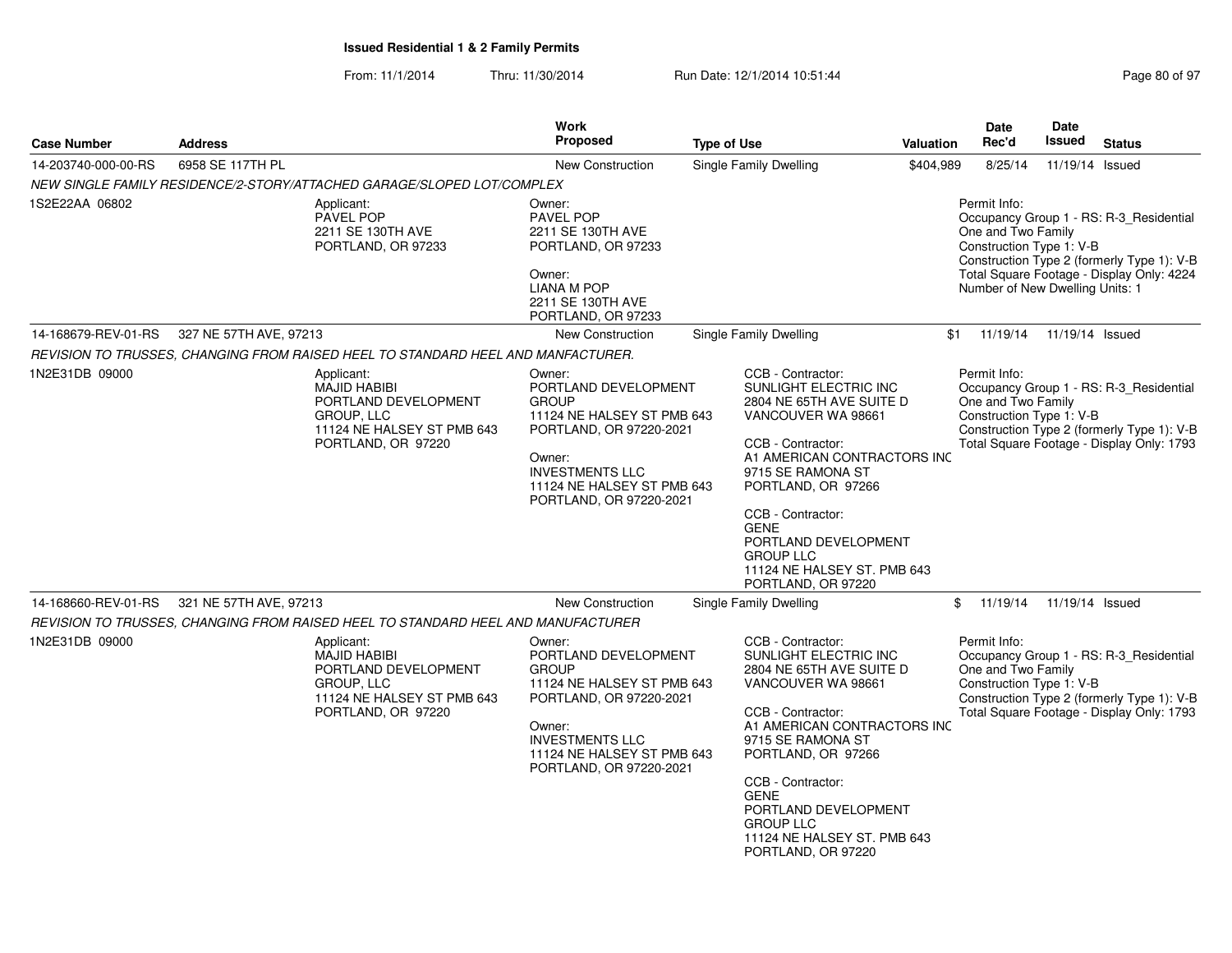| <b>Case Number</b>                                                                                               | <b>Address</b>          |                                                                                                     | Work<br><b>Proposed</b>                                                                                                                              | <b>Type of Use</b> |                                                                                                                                                                                                                                                                                                                                                                                                                                                                         | Valuation | Date<br>Rec'd                                                                                                                                                                                                                           | Date<br><b>Issued</b>      | <b>Status</b>                                                                                                                      |
|------------------------------------------------------------------------------------------------------------------|-------------------------|-----------------------------------------------------------------------------------------------------|------------------------------------------------------------------------------------------------------------------------------------------------------|--------------------|-------------------------------------------------------------------------------------------------------------------------------------------------------------------------------------------------------------------------------------------------------------------------------------------------------------------------------------------------------------------------------------------------------------------------------------------------------------------------|-----------|-----------------------------------------------------------------------------------------------------------------------------------------------------------------------------------------------------------------------------------------|----------------------------|------------------------------------------------------------------------------------------------------------------------------------|
| 14-159007-DFS-01-RS<br><b>DFS - FIRE SPRINKLERS</b>                                                              | 3163 SE 71ST AVE, 97206 |                                                                                                     | <b>New Construction</b>                                                                                                                              |                    | <b>Single Family Dwelling</b>                                                                                                                                                                                                                                                                                                                                                                                                                                           | \$3,500   | 11/5/14                                                                                                                                                                                                                                 | 11/19/14 Issued            |                                                                                                                                    |
| 1S2E08BD 09000                                                                                                   |                         | Applicant:<br>MIKE COYLE<br><b>FASTER PERMITS</b><br>14334 NW EAGLERIDGE LANE<br>PORTLAND, OR 97229 | Owner:<br>DANIEL K BETENBENDER<br>3129 SE 71ST AVE<br>PORTLAND, OR 97206-1805                                                                        |                    | CCB - Contractor:<br><b>BRIAN MCMILLEN LLC</b><br>15151 SE FRYE<br>HAPPY VALLEY, OR 97086                                                                                                                                                                                                                                                                                                                                                                               |           | Permit Info:<br>One and Two Family<br>Construction Type 1: V-B                                                                                                                                                                          |                            | Occupancy Group 1 - RS: R-3_Residential<br>Construction Type 2 (formerly Type 1):<br>Total Square Footage - Display Only: 2495     |
| 13-212730-REV-01-RS                                                                                              | 5492 NW RUBICON LN      |                                                                                                     | New Construction                                                                                                                                     |                    | Single Family Dwelling                                                                                                                                                                                                                                                                                                                                                                                                                                                  |           | \$                                                                                                                                                                                                                                      | 10/27/14  11/19/14  Issued |                                                                                                                                    |
| <b>REVISION TO REVISE STORMWATER PLANTER</b>                                                                     |                         |                                                                                                     |                                                                                                                                                      |                    |                                                                                                                                                                                                                                                                                                                                                                                                                                                                         |           |                                                                                                                                                                                                                                         |                            |                                                                                                                                    |
| 1N1W22AA 00618<br>PARTITION PLAT 2011-35<br>LOT <sub>1</sub><br>INC UND INT TRACT A OF PARTITION PLAT<br>2002-60 |                         | Applicant:<br><b>HUBERT CHMIEL</b>                                                                  | Owner:<br><b>SCOTT PAJOR</b><br>5492 NW RUBICON LN<br>PORTLAND, OR 97229<br>Owner:<br><b>DEBRA PAJOR</b><br>5492 NW RUBICON LN<br>PORTLAND, OR 97229 |                    | CCB - Contractor:<br>EAST WEST PLUMBING INC<br>11406 SE NORWOOD LOOP<br>HAPPY VALLEY OR 97086<br>CCB - Contractor:<br>PETRINA CONSTRUCTION INC<br>4505 NE TILLAMOOK ST<br>PORTLAND, OR 97213-1319<br>CCB - Contractor:<br><b>GARYS VACUFLO INC</b><br>9015 SE FLAVEL ST<br>PORTLAND, OR 97266-5583<br>CCB - Contractor:<br>WHISKEY HILL ELECTRIC INC<br><b>HUBBARD OR</b><br>P O BOX 206<br>HUBBARD OR 97032<br>CCB - Contractor:<br><b>B &amp; S HEATING &amp; AIR</b> |           | Permit Info:<br>One and Two Family<br>Construction Type 1: V-B                                                                                                                                                                          |                            | Occupancy Group 1 - RS: R-3 Residential<br>Construction Type 2 (formerly Type 1): V-B<br>Total Square Footage - Display Only: 7540 |
|                                                                                                                  |                         |                                                                                                     |                                                                                                                                                      |                    | <b>CONDITIONING LLC</b><br>PO BOX 1623<br>OREGON CITY, OR 97045                                                                                                                                                                                                                                                                                                                                                                                                         |           |                                                                                                                                                                                                                                         |                            |                                                                                                                                    |
| 14-209931-000-00-RS                                                                                              | 4748 N HUNT ST, 97203   | NEW SINGLE FAMILY RESIDENCE/2 STORY/ATTACHED GARAGE/FLAT LOT/COMPLEX                                | New Construction                                                                                                                                     |                    | Single Family Dwelling                                                                                                                                                                                                                                                                                                                                                                                                                                                  | \$187,358 | 9/9/14                                                                                                                                                                                                                                  | 11/20/14 Issued            |                                                                                                                                    |
|                                                                                                                  |                         |                                                                                                     |                                                                                                                                                      |                    |                                                                                                                                                                                                                                                                                                                                                                                                                                                                         |           |                                                                                                                                                                                                                                         |                            |                                                                                                                                    |
| 1N1E08BD 10400                                                                                                   |                         | Applicant:<br><b>KEVIN PARTAIN</b><br><b>URBAN VISIONS</b><br>223 NE 56TH AVE<br>PORTLAND, OR 97213 | Owner:<br>RENAISSANCE CUSTOM HOMES<br>LLC.<br>16771 BOONES FERRY RD<br>LAKE OSWEGO, OR 97035-4383                                                    |                    | CCB - Contractor:<br>RENAISSANCE CUSTOM HOMES<br><b>LLC</b><br>16771 Boones Ferry Rd<br>Lake Oswego, OR 97035<br>CCB - Contractor:<br>RUSSELL & SONS PLUMBING INC<br><b>PO BOX 192</b><br>BATTLE GROUND WA 98604                                                                                                                                                                                                                                                        |           | Permit Info:<br>Occupancy Group 1 - RS: R-3_Residential<br>One and Two Family<br>Construction Type 1: V-B<br>Construction Type 2 (formerly Type 1): V-B<br>Total Square Footage - Display Only: 1898<br>Number of New Dwelling Units: 1 |                            |                                                                                                                                    |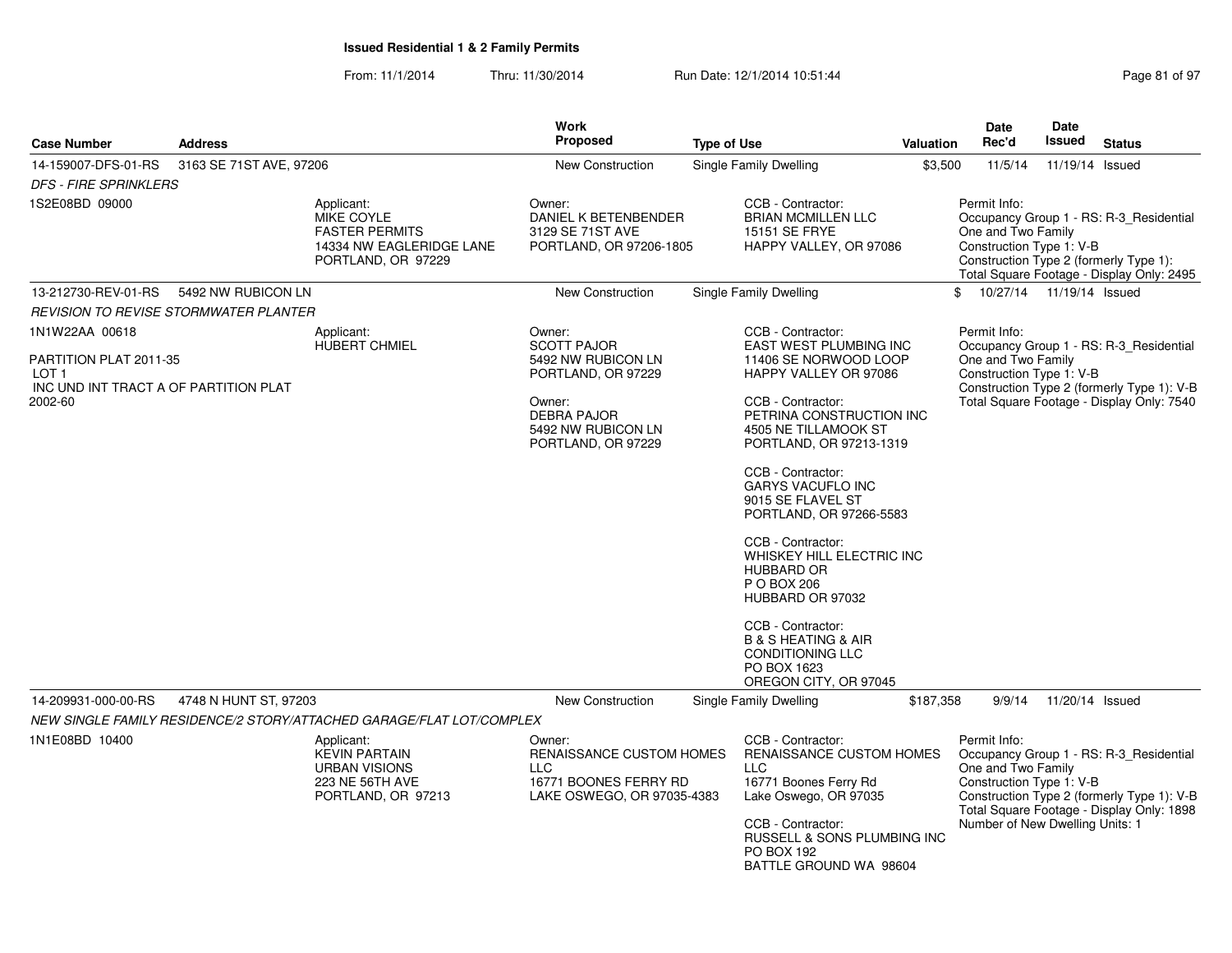From: 11/1/2014Thru: 11/30/2014 Run Date: 12/1/2014 10:51:44 Run Date: 12/1/2014 10:51:44

BATTLE GROUND WA 98604

| <b>Case Number</b>                                        | <b>Address</b>                                                                                                     | Work<br><b>Proposed</b>                                                                                 | <b>Type of Use</b>                                                                                                                                                              | Valuation                                                                                    | <b>Date</b><br>Rec'd                                                                              | <b>Date</b><br><b>Issued</b> | <b>Status</b>                                                                                                                      |
|-----------------------------------------------------------|--------------------------------------------------------------------------------------------------------------------|---------------------------------------------------------------------------------------------------------|---------------------------------------------------------------------------------------------------------------------------------------------------------------------------------|----------------------------------------------------------------------------------------------|---------------------------------------------------------------------------------------------------|------------------------------|------------------------------------------------------------------------------------------------------------------------------------|
| 14-208944-000-00-RS                                       | 10215 SE RAMONA ST, 97266                                                                                          | New Construction                                                                                        | <b>Single Family Dwelling</b>                                                                                                                                                   | \$157,935                                                                                    | 9/5/14                                                                                            |                              | 11/21/14 Under Inspection                                                                                                          |
|                                                           | NEW SINGLE FAMILY RESIDENCE/ONE STORY/ATTACHED GARAGE/FLAT LOT/COMPLEX / MENTONE, BLOCK 22, LOT 10 OF 14-208861-PR |                                                                                                         |                                                                                                                                                                                 |                                                                                              |                                                                                                   |                              |                                                                                                                                    |
| 1S2E15CB 13700                                            | Applicant:<br><b>LARRY TODD</b>                                                                                    | Owner:<br>DAVID M BOOZER                                                                                | CCB - Contractor:<br>MAYWOOD HOMES INC                                                                                                                                          |                                                                                              | Permit Info:                                                                                      |                              | Occupancy Group 1 - RS: R-3_Residential                                                                                            |
| <b>MENTONE</b><br>BLOCK <sub>22</sub><br>LOT <sub>9</sub> | MAYWOOD HOMES INC<br>PO BOX 210<br>LAKE OSWEGO, OR 97034                                                           | 10215 SE RAMONA ST<br>PORTLAND, OR 97266-4425                                                           | PO BOX 210<br>LAKE OSWEGO, OR 97034                                                                                                                                             |                                                                                              | One and Two Family<br>Construction Type 1: V-B<br>Number of New Dwelling Units: 1                 |                              | Construction Type 2 (formerly Type 1): V-B<br>Total Square Footage - Display Only: 1689                                            |
| 14-102278-REV-01-RS                                       | 3545 SE BROOKLYN ST                                                                                                | <b>New Construction</b>                                                                                 | <b>Single Family Dwelling</b>                                                                                                                                                   | $\mathbf{f}$                                                                                 | 11/21/14  11/21/14  Issued                                                                        |                              |                                                                                                                                    |
|                                                           | REVISION TO VARIOUS STUCTURAL DETAILS. CLARIFY FLOOR JOISTS. NO EXTERIOR CHANGES.                                  |                                                                                                         |                                                                                                                                                                                 |                                                                                              |                                                                                                   |                              |                                                                                                                                    |
| 1S1E12AB 22417                                            | Applicant:<br><b>ETHAN BECK</b>                                                                                    | Owner:<br><b>LIANE BRAKKE-POUND</b>                                                                     | CCB - Contractor:<br><b>ACE PLUMBING</b>                                                                                                                                        |                                                                                              | Permit Info:                                                                                      |                              | Occupancy Group 1 - RS: R-3_Residential                                                                                            |
| <b>WAVERLY COMMONS</b><br>LOT <sub>13</sub>               | <b>ETHAN BECK HOMES</b><br>728 SE 71ST<br>PORTLAND, OR 97215                                                       | 1315 SE MADISON ST<br>PORTLAND, OR 97214                                                                | PO BOX 1055<br><b>BORING, OR</b>                                                                                                                                                | One and Two Family<br>Construction Type 1: V-B<br>Construction Type 2 (formerly Type 1): V-B |                                                                                                   |                              |                                                                                                                                    |
|                                                           |                                                                                                                    | Owner:<br>RUTHERFORD BRAKKE-POUND<br>1315 SE MADISON ST<br>PORTLAND, OR 97214                           | CCB - Contractor:<br><b>BFP ELECTRIC LLC</b><br>28075 S BEAVERCREEK RD<br>MULINO OR 97042                                                                                       |                                                                                              |                                                                                                   |                              | Total Square Footage - Display Only: 4209                                                                                          |
|                                                           |                                                                                                                    |                                                                                                         | CCB - Contractor:<br>ETHAN BECK HOMES INC<br>728 SE 71ST<br>PORTLAND, OR 97215                                                                                                  |                                                                                              |                                                                                                   |                              |                                                                                                                                    |
| 14-209882-000-00-RS                                       | 4720 N HUNT ST, 97203                                                                                              | <b>New Construction</b>                                                                                 | Single Family Dwelling                                                                                                                                                          | \$190,214                                                                                    | 9/9/14                                                                                            | 11/21/14 Issued              |                                                                                                                                    |
|                                                           | NEW SINGLE FAMILY RESIDENCE/2-STORY/ATTACHED GARAGE/FLAT LOT/COMPLEX                                               |                                                                                                         |                                                                                                                                                                                 |                                                                                              |                                                                                                   |                              |                                                                                                                                    |
| 1N1E08BD 10400                                            | Applicant:<br><b>KEVIN PARTAIN</b><br>223 NE 56TH AVE<br>PORTLAND, OR 97213-3705                                   | Owner:<br>RENAISSANCE CUSTOM HOMES<br><b>LLC</b><br>16771 BOONES FERRY RD<br>LAKE OSWEGO, OR 97035-4383 | CCB - Contractor:<br>RENAISSANCE CUSTOM HOMES<br><b>LLC</b><br>16771 Boones Ferry Rd<br>Lake Oswego, OR 97035<br>CCB - Contractor:<br>RUSSELL & SONS PLUMBING INC<br>PO BOX 192 |                                                                                              | Permit Info:<br>One and Two Family<br>Construction Type 1: V-B<br>Number of New Dwelling Units: 1 |                              | Occupancy Group 1 - RS: R-3 Residential<br>Construction Type 2 (formerly Type 1): V-B<br>Total Square Footage - Display Only: 1937 |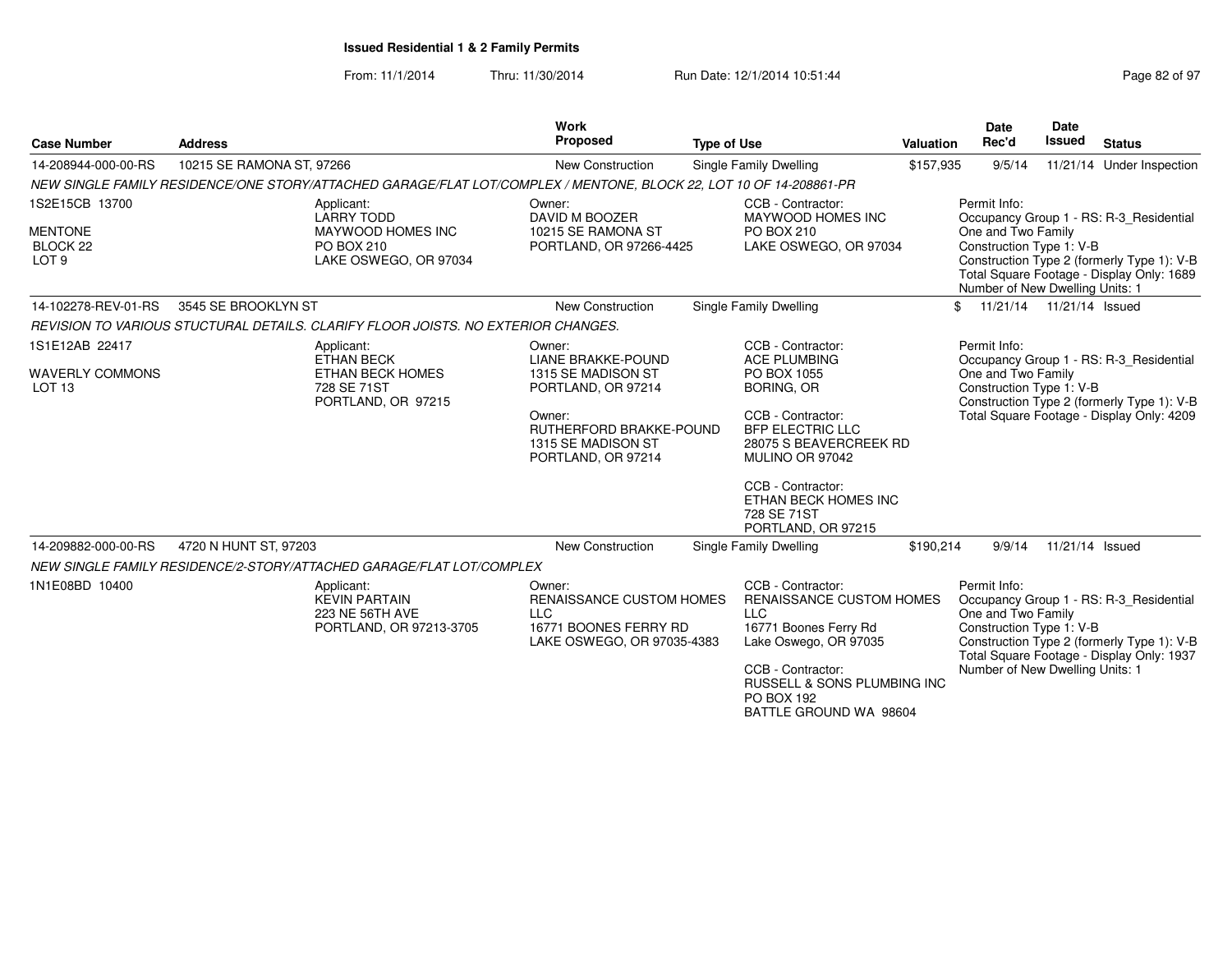| <b>Case Number</b>                                                                               | <b>Address</b>                                                                                                             |                                                                                               | <b>Work</b><br>Proposed                                                                                                                           | <b>Type of Use</b> |                                                                                                                                                                                                                                                            | Valuation | <b>Date</b><br>Rec'd                                                                              | <b>Date</b><br><b>Issued</b> | <b>Status</b>                                                                                                                      |
|--------------------------------------------------------------------------------------------------|----------------------------------------------------------------------------------------------------------------------------|-----------------------------------------------------------------------------------------------|---------------------------------------------------------------------------------------------------------------------------------------------------|--------------------|------------------------------------------------------------------------------------------------------------------------------------------------------------------------------------------------------------------------------------------------------------|-----------|---------------------------------------------------------------------------------------------------|------------------------------|------------------------------------------------------------------------------------------------------------------------------------|
| 14-131558-REV-02-RS                                                                              | 3646 NE 44TH AVE, 97213                                                                                                    |                                                                                               | New Construction                                                                                                                                  |                    | Single Family Dwelling                                                                                                                                                                                                                                     | \$3,412   | 11/21/14                                                                                          | 11/21/14 Issued              |                                                                                                                                    |
|                                                                                                  | VALUE ADDED REVISION-ADD BASEMENT DOORS AND ADDITIONAL DECK AREA                                                           |                                                                                               |                                                                                                                                                   |                    |                                                                                                                                                                                                                                                            |           |                                                                                                   |                              |                                                                                                                                    |
| 1N2E19CC 17900                                                                                   | Applicant:                                                                                                                 |                                                                                               | Owner:                                                                                                                                            |                    | CCB - Contractor:                                                                                                                                                                                                                                          |           | Permit Info:                                                                                      |                              |                                                                                                                                    |
| <b>ROSLYN</b><br><b>BLOCK3</b><br>LOT 3&4                                                        |                                                                                                                            | 211 NE WEIDLER ST<br>PORTLAND, OR 97232-1155                                                  |                                                                                                                                                   |                    | METRO HOMES NORTHWEST LLC METRO HOMES NORTHWEST LLC DBA WRIGHT 1 ELECTRIC and<br>THREE PHASE ELECTRIC<br>5618 SE 135TH<br>PORTLAND OR 97236                                                                                                                |           | Occupancy Group 1 - RS: U_Decks,<br>Patios, Porches, Carports<br>Construction Type 1: V-B         |                              | Construction Type 2 (formerly Type 1): V-B<br>Total Square Footage - Display Only: 157                                             |
|                                                                                                  |                                                                                                                            |                                                                                               |                                                                                                                                                   |                    | CCB - Contractor:<br>DEVELOPMENT NORTHWEST<br><b>INC/dba Wolcott Plumbing</b><br>1075 W HISTORIC COLUMBIA<br><b>RIVER HWY</b><br>TROUTDALE OR 97060                                                                                                        |           |                                                                                                   |                              |                                                                                                                                    |
|                                                                                                  |                                                                                                                            |                                                                                               |                                                                                                                                                   |                    | CCB - Contractor:<br>METRO HOMES NORTHWEST LLC<br>211 NE WEIDLER ST<br>PORTLAND, OR 97232                                                                                                                                                                  |           |                                                                                                   |                              |                                                                                                                                    |
| 14-150991-REV-01-RS                                                                              | 8333 SW 7TH AVE, 97219                                                                                                     |                                                                                               | New Construction                                                                                                                                  |                    | Single Family Dwelling                                                                                                                                                                                                                                     |           | \$<br>11/24/14                                                                                    | 11/24/14 Issued              |                                                                                                                                    |
|                                                                                                  | REVISION TO ADD ADDITIONAL STRUCTURAL MEMBERS AT ROOF EAVES; REDUCTION OF WINDOW 20 HEADER SIZE                            |                                                                                               |                                                                                                                                                   |                    |                                                                                                                                                                                                                                                            |           |                                                                                                   |                              |                                                                                                                                    |
| 1S1E21DD 03000<br><b>CARSON HTS</b><br>BLOCK <sub>22</sub><br>S 1/2 OF LOT 7<br>LOT <sub>8</sub> | Applicant:                                                                                                                 | <b>STUART EMMONS</b><br><b>EMMONS DESIGN</b><br>2211 SW PARK PLACE,#403<br>PORTLAND, OR 97205 | Owner:<br><b>JAMES A KRUEGER</b><br>8333 SW 7TH AVE<br>PORTLAND, OR 97219<br>Owner:<br>THERESE E KRUEGER<br>8333 SW 7TH AVE<br>PORTLAND, OR 97219 |                    | CCB - Contractor:<br><b>ERICKSON &amp; SON</b><br><b>CONSTRUCTION INC</b><br>11578 NW PARSON ROAD<br>FOREST GROVE, OR 97116<br>CCB - Contractor:<br>PORTLAND MECH CONSTRUCTN<br>INC DBA PTLD MECH CONTR.<br>2000 HANNA HARVESTER DR<br>MILWAUKIE, OR 97222 |           | Permit Info:<br>One and Two Family<br>Construction Type 1: V-B                                    |                              | Occupancy Group 1 - RS: R-3 Residential<br>Construction Type 2 (formerly Type 1): V-B<br>Total Square Footage - Display Only: 3581 |
| 14-184686-000-00-RS                                                                              | 6023 SE CESAR E CHAVEZ BLVD, 97202                                                                                         |                                                                                               | <b>New Construction</b>                                                                                                                           |                    | Single Family Dwelling                                                                                                                                                                                                                                     | \$340.024 | 7/16/14                                                                                           | 11/24/14 Issued              |                                                                                                                                    |
|                                                                                                  | NEW SINGLE FAMILY RESIDENCE/2-STORY WITH FINISHED ATTIC/DETACHED GARAGE/FLAT LOT/COMPLEX***DETACHED GARAGE 14-184704-RS*** |                                                                                               |                                                                                                                                                   |                    |                                                                                                                                                                                                                                                            |           |                                                                                                   |                              |                                                                                                                                    |
| 1S1E13DD 01200                                                                                   | Applicant:                                                                                                                 | OLEG PILIPENKO<br>230 NW SEBLAR DR<br>PORTLAND, OR 97210                                      | Owner:<br><b>OLEG PILIPENKO</b><br>230 NW SEBLAR DR<br>PORTLAND, OR 97210                                                                         |                    | CCB - Contractor:<br>CRESCENT CUSTOM HOMES LLC<br>69166 WALKER RD<br>RAINIER, OR 97048                                                                                                                                                                     |           | Permit Info:<br>One and Two Family<br>Construction Type 1: V-B<br>Number of New Dwelling Units: 1 |                              | Occupancy Group 1 - RS: R-3_Residential<br>Construction Type 2 (formerly Type 1):<br>Total Square Footage - Display Only: 3083     |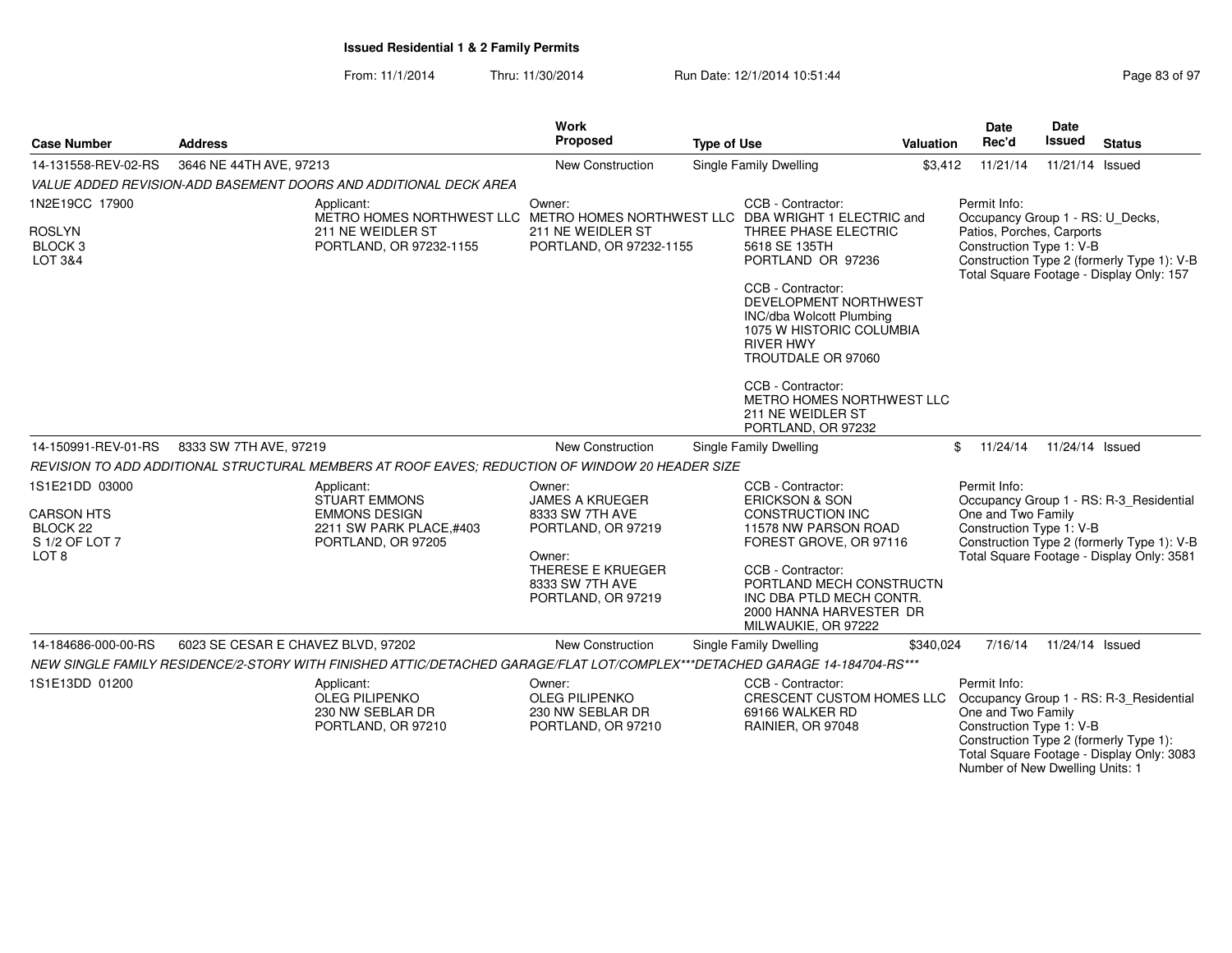| <b>Case Number</b>                                 | <b>Address</b>                                                                                                | <b>Work</b><br>Proposed                                                                           | <b>Type of Use</b>                                                                                                                                                                     | <b>Valuation</b> | Date<br>Rec'd                                                                                             | <b>Date</b><br>Issued | <b>Status</b>                                                                                                                      |
|----------------------------------------------------|---------------------------------------------------------------------------------------------------------------|---------------------------------------------------------------------------------------------------|----------------------------------------------------------------------------------------------------------------------------------------------------------------------------------------|------------------|-----------------------------------------------------------------------------------------------------------|-----------------------|------------------------------------------------------------------------------------------------------------------------------------|
| 14-147699-REV-02-RS                                | 4529 NE 34TH AVE, 97211                                                                                       | New Construction                                                                                  | Single Family Dwelling                                                                                                                                                                 |                  | 11/24/14<br>\$                                                                                            | 11/24/14 Final        |                                                                                                                                    |
|                                                    | REVISION TO CLEARLY SHOW EXISTING VS NEW FOUNDATION TO ELIMINATE NEED FOR SPECIAL INSPECTIONS                 |                                                                                                   |                                                                                                                                                                                        |                  |                                                                                                           |                       |                                                                                                                                    |
| 1N1E24AC 20400<br><b>WILLAMETTE ADD</b><br>BLOCK 6 | Applicant:<br>EUGENE SOBOL<br>SKYLINE CONSTRUCTION INC.<br>5227 SE MALDEN STREET                              | Owner:<br><b>JOEL ANDERSEN</b><br>2134 NE 19TH AVE                                                | CCB - Contractor:<br><b>GARYS VACUFLO INC</b><br>9015 SE FLAVEL ST<br>PORTLAND, OR 97212-4613<br>PORTLAND, OR 97266-5583                                                               |                  | Permit Info:<br>Occupancy Group 1 - RS: R-3 Residential<br>One and Two Family<br>Construction Type 1: V-B |                       |                                                                                                                                    |
| LOT 25&26                                          | PORTLAND, OR 97206                                                                                            | Owner:<br><b>MISTI ANDERSEN</b><br>2134 NE 19TH AVE<br>PORTLAND, OR 97212-4613                    | CCB - Contractor:<br>SKYLINE CONSTRUCTION INC<br>1481 NE EVENING STAR DR<br>HILLSBORO OR 97124<br>CCB - Contractor:<br>MAX PLUMBING SERVICE LLC<br>2900 SW CORNELIUS PASS ROAD<br>#445 |                  | Construction Type 2 (formerly Type 1):<br>Total Square Footage - Display Only: 2853                       |                       |                                                                                                                                    |
|                                                    |                                                                                                               |                                                                                                   | HILSBORO OR 97123<br>CCB - Contractor:<br><b>NEC ELECTRIC INC</b><br>1508 NE 194TH ST<br>RIDGEFIELD, WA 98642                                                                          |                  |                                                                                                           |                       |                                                                                                                                    |
| 14-139447-000-00-RS                                | 8006 SE 144TH DR, 97236                                                                                       | New Construction                                                                                  | Single Family Dwelling                                                                                                                                                                 | \$419,492        | 4/11/14                                                                                                   |                       | 11/3/14 Under Inspection                                                                                                           |
|                                                    | NEW SINGLE FAMILY RESIDENCE/2-STORY/ATTACHED GARAGE/SLOPED LOT/COMPLEX                                        |                                                                                                   |                                                                                                                                                                                        |                  |                                                                                                           |                       |                                                                                                                                    |
| 1S2E24CB 01100                                     | Applicant:<br>SHANNON MCDONALD<br>PAHLISCH HOMES INC<br>12725 SW 66TH AVE, SUITE 101<br>TIGARD OR 97223       | Owner:<br>FOOTHILLS PORTLAND LIMITED<br>6060 BLINK BONNIE RD<br>W VANCOUVER, BC V7W 1V8<br>CANADA | CCB - Contractor:<br>PAHLISCH HOMES INC<br>63088 NE 18TH ST STE 100<br>BEND, OR 97701-7102                                                                                             |                  | Permit Info:<br>One and Two Family<br>Construction Type 1: V-B                                            |                       | Occupancy Group 1 - RS: R-3_Residential<br>Construction Type 2 (formerly Type 1): V-B<br>Total Square Footage - Display Only: 4569 |
|                                                    |                                                                                                               | Owner:<br>PARTNERSHIP<br>6060 BLINK BONNIE RD<br>W VANCOUVER, BC V7W 1V8<br>CANADA                |                                                                                                                                                                                        |                  | Number of New Dwelling Units: 1                                                                           |                       |                                                                                                                                    |
| 14-171280-000-00-RS                                | 2635 SW GRENWOLDE PL, 97201                                                                                   | New Construction                                                                                  | Single Family Dwelling                                                                                                                                                                 | \$507,914        | 6/18/14                                                                                                   |                       | 11/3/14 Under Inspection                                                                                                           |
|                                                    | NEW SINGLE FAMILY RESIDENCE/2-STORY/ATTACHED GARAGE/SLOPED LOT/COMPLEX**FIRE SPRINKLERS DEFERRED SUBMITTAL*** |                                                                                                   |                                                                                                                                                                                        |                  |                                                                                                           |                       |                                                                                                                                    |
| 1S1E05DD 07500                                     | Applicant:<br>MIKE COYLE<br><b>FASTER PERMITS</b><br>14334 NW EAGLERIDGE LANE<br>PORTLAND, OR 97229           | Owner:<br>TREECE & LAMBERT LLC<br>2950 SW 1ST AVE<br>PORTLAND, OR 97201                           | CCB - Contractor:<br><b>MORRISON BUILT LLC</b><br>4614 SW Kelly Avenue, Ste 17<br>Portland, OR 97239                                                                                   |                  | Permit Info:<br>One and Two Family<br>Construction Type 1: V-B<br>Number of New Dwelling Units: 1         |                       | Occupancy Group 1 - RS: R-3_Residential<br>Construction Type 2 (formerly Type 1): V-B<br>Total Square Footage - Display Only: 4984 |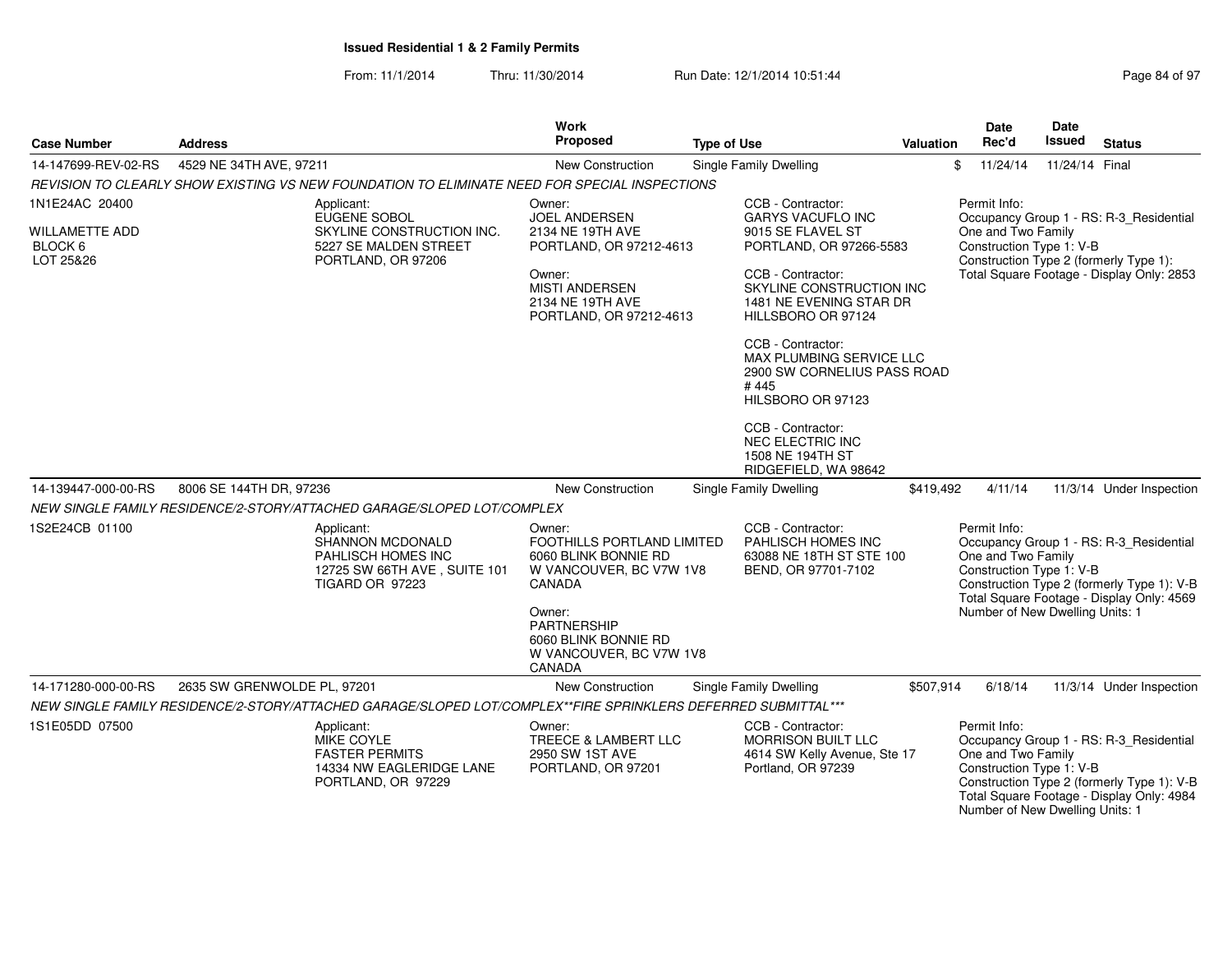| <b>Case Number</b>                                                  | <b>Address</b>            |                                                                                                                                                   | Work<br><b>Proposed</b>                                                                     | <b>Type of Use</b> |                                                                                                                                                                                                           | Valuation | <b>Date</b><br>Rec'd                                                                              | Date<br><b>Issued</b> | <b>Status</b>                                                                                                                      |
|---------------------------------------------------------------------|---------------------------|---------------------------------------------------------------------------------------------------------------------------------------------------|---------------------------------------------------------------------------------------------|--------------------|-----------------------------------------------------------------------------------------------------------------------------------------------------------------------------------------------------------|-----------|---------------------------------------------------------------------------------------------------|-----------------------|------------------------------------------------------------------------------------------------------------------------------------|
| 14-174843-000-00-RS                                                 | 14217 SE INSLEY CT        |                                                                                                                                                   | New Construction                                                                            |                    | Single Family Dwelling                                                                                                                                                                                    | \$236,918 | 6/26/14                                                                                           |                       | 11/3/14 Issued                                                                                                                     |
|                                                                     |                           | NEW SINGLE FAMILY RESIDENCE/THREE STORY/ATTACHED GARAGE/SLOPED LOT WITH SOME AREAS 20% OR GREATER /COMPLEX **LOT 26**                             |                                                                                             |                    |                                                                                                                                                                                                           |           |                                                                                                   |                       |                                                                                                                                    |
| 1S2E13BC 00808                                                      |                           | Applicant:<br><b>DARWIN GREEN</b><br>GRAYHAWK DEVELOPMENT LLC<br>14523 WESTLAKE DR<br>LAKE OSWEGO OR 97035                                        | Owner:<br><b>ZB PROPERTIES LLC</b><br>12000 SW GARDEN PL<br>PORTLAND, OR 97223-8263         |                    | CCB - Contractor:<br><b>GIBSON HOMES INC</b><br>PO BOX 1684<br>CLACKAMAS, OR 97015                                                                                                                        |           | Permit Info:<br>One and Two Family<br>Construction Type 1: V-B<br>Number of New Dwelling Units: 1 |                       | Occupancy Group 1 - RS: R-3_Residential<br>Construction Type 2 (formerly Type 1): V-B<br>Total Square Footage - Display Only: 2300 |
| 14-174438-000-00-RS                                                 | 14108 SE INSLEY ST        |                                                                                                                                                   | New Construction                                                                            |                    | Single Family Dwelling                                                                                                                                                                                    | \$271,665 | 6/26/14                                                                                           |                       | 11/3/14 Under Inspection                                                                                                           |
|                                                                     |                           | NEW SINGLE FAMILY RESIDENCE/THREE STORY/ATTACHED GARAGE/SLIGHTLY SLOPED LOT/PRESCRIPTIVE ** LOT 10**                                              |                                                                                             |                    |                                                                                                                                                                                                           |           |                                                                                                   |                       |                                                                                                                                    |
| 1S2E14AD 03611                                                      |                           | Applicant:<br><b>DARWIN GREEN</b><br><b>GRAYHAWK DEVELOPMENT LLC</b><br>14523 WESTLAKE DR<br>LAKE OSWEGO OR 97035                                 | Owner:<br><b>ZB PROPERTIES LLC</b><br>12006 SW GARDEN PL<br>PORTLAND, OR 97223-8263         |                    | CCB - Contractor:<br><b>GIBSON HOMES INC</b><br>PO BOX 1684<br>CLACKAMAS, OR 97015                                                                                                                        |           | Permit Info:<br>One and Two Family<br>Construction Type 1: V-B<br>Number of New Dwelling Units: 1 |                       | Occupancy Group 1 - RS: R-3_Residential<br>Construction Type 2 (formerly Type 1): V-B<br>Total Square Footage - Display Only: 2762 |
| 14-233612-000-00-RS                                                 | 5120 NE JARRETT ST, 97218 |                                                                                                                                                   | New Construction                                                                            |                    | Single Family Dwelling                                                                                                                                                                                    | \$1       | 11/3/14                                                                                           | 11/3/14 Final         |                                                                                                                                    |
|                                                                     |                           | PERMIT SET UP FOR FINAL INSPECTIONS TO PERMIT 00-144559 RS FOR STRUCTURAL, MECHANICAL, PLUMBING, ELECTRICAL. SEE 00-144559 RS FOR APPROVED PLANS. |                                                                                             |                    |                                                                                                                                                                                                           |           |                                                                                                   |                       |                                                                                                                                    |
| 1N2E18CD 03500<br><b>JORBADE</b><br><b>BLOCK1</b><br>LOT 18 TL 3500 |                           |                                                                                                                                                   | Owner:<br><b>BENJAMIN CLAPA</b><br>PO BOX 460<br>ESTACADA, OR 97023-0460                    |                    |                                                                                                                                                                                                           |           | Permit Info:<br>One and Two Family<br>Construction Type 1: V-B                                    |                       | Occupancy Group 1 - RS: R-3_Residential<br>Construction Type 2 (formerly Type 1):                                                  |
|                                                                     |                           |                                                                                                                                                   | Owner:<br><b>IUDITA CLAPA</b><br>PO BOX 460<br>ESTACADA, OR 97023-0460                      |                    |                                                                                                                                                                                                           |           |                                                                                                   |                       |                                                                                                                                    |
| 14-216654-000-00-RS                                                 | 6216 NE 32ND AVE, 97211   |                                                                                                                                                   | New Construction                                                                            |                    | Single Family Dwelling                                                                                                                                                                                    | \$271,291 | 9/23/14                                                                                           |                       | 11/4/14 Under Inspection                                                                                                           |
|                                                                     |                           | NEW SINGLE FAMILY RESIDENCE / 2 STORY / ATTACHED GARAGE / FLAT LOT / COMPLEX                                                                      |                                                                                             |                    |                                                                                                                                                                                                           |           |                                                                                                   |                       |                                                                                                                                    |
| 1N1E13CA 15900                                                      |                           | Applicant:<br><b>KEVIN PARTAIN</b><br>223 NE 56TH AVE<br>PORTLAND, OR 97213-3705                                                                  | Owner:<br><b>RENAISSANCE CUSTOM HOMES</b><br>16671 BOONES FERRY RD<br>LAKE OSWEGO, OR 97035 |                    | CCB - Contractor:<br>RENAISSANCE CUSTOM HOMES<br><b>LLC</b><br>16771 Boones Ferry Rd<br>Lake Oswego, OR 97035<br>CCB - Contractor:<br>RUSSELL & SONS PLUMBING INC<br>PO BOX 192<br>BATTLE GROUND WA 98604 |           | Permit Info:<br>One and Two Family<br>Construction Type 1: V-B<br>Number of New Dwelling Units: 1 |                       | Occupancy Group 1 - RS: R-3_Residential<br>Construction Type 2 (formerly Type 1): V-B<br>Total Square Footage - Display Only: 2659 |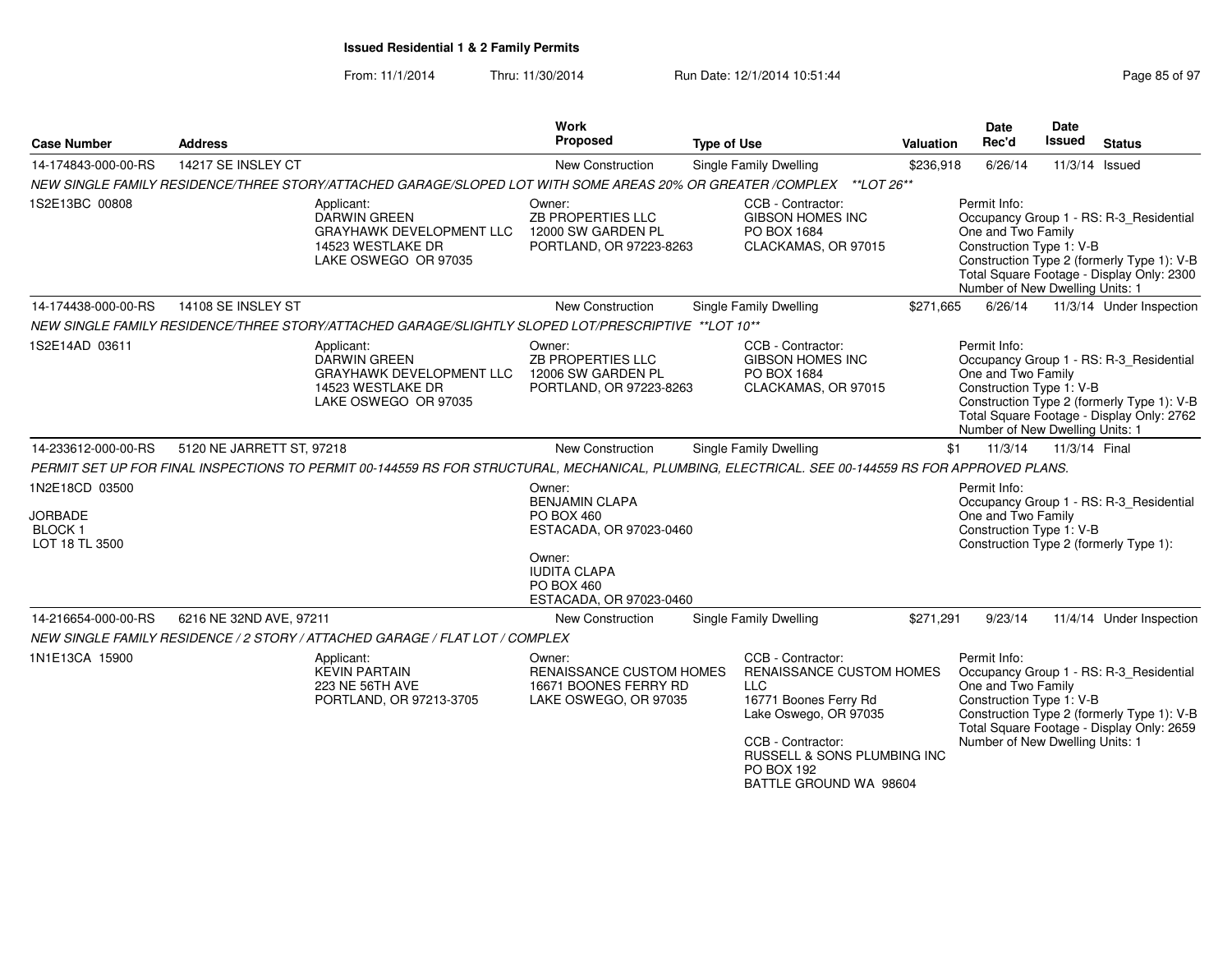From: 11/1/2014Thru: 11/30/2014 Run Date: 12/1/2014 10:51:44 Rage 86 of Page

| Page 86 of 97 |  |  |  |  |
|---------------|--|--|--|--|
|---------------|--|--|--|--|

| <b>Case Number</b>                                          | <b>Address</b>                                                                                                                                       | <b>Work</b><br>Proposed                                                                                                         | <b>Type of Use</b>                                                                                                                                                 | Valuation | <b>Date</b><br>Rec'd                                                                              | Date<br>Issued | <b>Status</b>                                                                                                                      |
|-------------------------------------------------------------|------------------------------------------------------------------------------------------------------------------------------------------------------|---------------------------------------------------------------------------------------------------------------------------------|--------------------------------------------------------------------------------------------------------------------------------------------------------------------|-----------|---------------------------------------------------------------------------------------------------|----------------|------------------------------------------------------------------------------------------------------------------------------------|
| 14-201209-000-00-RS                                         | 4628 NE WYGANT ST, 97218                                                                                                                             | New Construction                                                                                                                | Single Family Dwelling                                                                                                                                             | \$310,273 | 8/20/14                                                                                           |                | 11/4/14 Under Inspection                                                                                                           |
|                                                             | NEW SINGLE FAMILY RESIDENCE/2-STORY/ATTACHED GARAGE/FLAT LOT/COMPLEX                                                                                 |                                                                                                                                 |                                                                                                                                                                    |           |                                                                                                   |                |                                                                                                                                    |
| 1N2E19BC 08400                                              | Applicant:<br>MIKE COYLE                                                                                                                             | Owner:<br><b>BRISTOL CREEK HOMES &amp;</b>                                                                                      | CCB - Contractor:<br>MALMEDAL ENTERPRISES INC                                                                                                                      |           | Permit Info:                                                                                      |                | Occupancy Group 1 - RS: R-3_Residential                                                                                            |
| <b>LEICH ADD</b><br>BLOCK <sub>2</sub><br>LOT <sub>12</sub> | <b>FASTER PERMITS</b><br>14334 NW EAGLERIDGE LANE<br>PORTLAND, OR 97229                                                                              | DEVELOPMENT CO LLC<br>520 SW YAMHILL ST SUITE 600<br>PORTLAND, OR 97204                                                         | <b>PO BOX 207</b><br><b>BANKS, OR 97106</b>                                                                                                                        |           | One and Two Family<br>Construction Type 1: V-B                                                    |                | Construction Type 2 (formerly Type 1): V-B                                                                                         |
|                                                             |                                                                                                                                                      |                                                                                                                                 | CCB - Contractor:<br><b>BRISTOL CREEK HOMES &amp;</b><br>DEVELOPMENT CO LLC<br>520 SW YAMHILL ST SUITE 600<br>PORTLAND, OR 97204                                   |           | Number of New Dwelling Units: 1                                                                   |                | Total Square Footage - Display Only: 3085                                                                                          |
| 14-158531-000-00-RS                                         | 9990 SW RIVERSIDE DR, 97219                                                                                                                          | New Construction                                                                                                                | Single Family Dwelling                                                                                                                                             | \$342,699 | 5/19/14                                                                                           |                | 11/5/14 Under Inspection                                                                                                           |
|                                                             | NEW SINGLE FAMILY RESIDENCE ON EXISTING FOUNDATION/3-STORY/ATTACHED GARAGE/SLOPED LOT/COMPLEX**FIRE SPRINKLERS REQUIRED PER FIRE CODE APPEAL 11020** |                                                                                                                                 |                                                                                                                                                                    |           |                                                                                                   |                |                                                                                                                                    |
| 1S1E26CB 00500                                              | Applicant:<br>RONNIE K WILSON<br>PO BOX 1489<br>CLACKAMAS, OR 97015                                                                                  | Owner:<br>RONNIE K WILSON<br>PO BOX 1489<br>CLACKAMAS, OR 97015                                                                 | CCB - Contractor:<br><b>WILSON COMPANY</b><br>CONTRACTORS LLC<br>PO BOX 1489<br>CLACKAMAS OR 97015                                                                 |           | Permit Info:<br>One and Two Family<br>Construction Type 1: V-B<br>Number of New Dwelling Units: 1 |                | Occupancy Group 1 - RS: R-3_Residential<br>Construction Type 2 (formerly Type 1): V-B<br>Total Square Footage - Display Only: 3478 |
| 14-187694-000-00-RS                                         | 8552 N DELAWARE AVE                                                                                                                                  | New Construction                                                                                                                | <b>Single Family Dwelling</b>                                                                                                                                      | \$171,200 | 7/22/14                                                                                           |                | 11/5/14 Under Inspection                                                                                                           |
|                                                             | NEW SINGLE FAMILY RESIDENCE/2-STORY/ATTACHED GARAGE/FLAT LOT/COMPLEX                                                                                 |                                                                                                                                 |                                                                                                                                                                    |           |                                                                                                   |                |                                                                                                                                    |
| 1N1E09AC 02201                                              | Applicant:<br><b>KEVIN PARTAIN</b><br><b>URBAN VISIONS</b><br>223 NE 56TH AVE<br>PORTLAND, OR 97213                                                  | Owner:<br>PATRICK POSTON<br>8508 N DELAWARE AV<br>PORTLAND, OR 97217<br>Owner:<br><b>SANDRA D POSTON</b><br>8508 N DELAWARE AVE | CCB - Contractor:<br>FISH CONSTRUCTION NW INC<br>1834 SW 58TH AVE STE #102<br>PORTLAND OR 97221<br>CCB - Contractor:<br>A L L PLUMBING LLC<br>9312 NW SKYLINE BLVD |           | Permit Info:<br>One and Two Family<br>Construction Type 1: V-B<br>Number of New Dwelling Units: 1 |                | Occupancy Group 1 - RS: R-3_Residential<br>Construction Type 2 (formerly Type 1): V-B<br>Total Square Footage - Display Only: 1752 |
|                                                             |                                                                                                                                                      | PORTLAND, OR 97217                                                                                                              | PORTLAND, OR 97231                                                                                                                                                 |           |                                                                                                   |                |                                                                                                                                    |
| 14-187718-000-00-RS                                         | 8544 N DELAWARE AVE                                                                                                                                  | New Construction                                                                                                                | Single Family Dwelling                                                                                                                                             | \$169,989 | 7/22/14                                                                                           |                | 11/5/14 Under Inspection                                                                                                           |
|                                                             | NEW SINGLE FAMILY RESIDENCE/2-STORY/ATTACHED GARAGE/FLAT LOT/COMPLEX                                                                                 |                                                                                                                                 |                                                                                                                                                                    |           |                                                                                                   |                |                                                                                                                                    |
| 1N1E09AC 02202                                              | Applicant:<br><b>KEVIN PARTAIN</b><br><b>URBAN VISIONS</b><br>223 NE 56TH AVE<br>PORTLAND, OR 97213                                                  | Owner:<br>SANDRA D POSTON<br>8508 N DELAWARE AVE<br>PORTLAND, OR 97217                                                          | CCB - Contractor:<br>FISH CONSTRUCTION NW INC<br>1834 SW 58TH AVE STE #102<br>PORTLAND OR 97221                                                                    |           | Permit Info:<br>One and Two Family<br>Construction Type 1: V-B                                    |                | Occupancy Group 1 - RS: R-3_Residential<br>Construction Type 2 (formerly Type 1): V-B                                              |
|                                                             |                                                                                                                                                      | Owner:<br>PATRICK D POSTON<br>8508 N DELAWARE AVE<br>PORTLAND, OR 97217                                                         | CCB - Contractor:<br>A L L PLUMBING LLC<br>9312 NW SKYLINE BLVD<br>PORTLAND, OR 97231                                                                              |           | Number of New Dwelling Units: 1                                                                   |                | Total Square Footage - Display Only: 1695                                                                                          |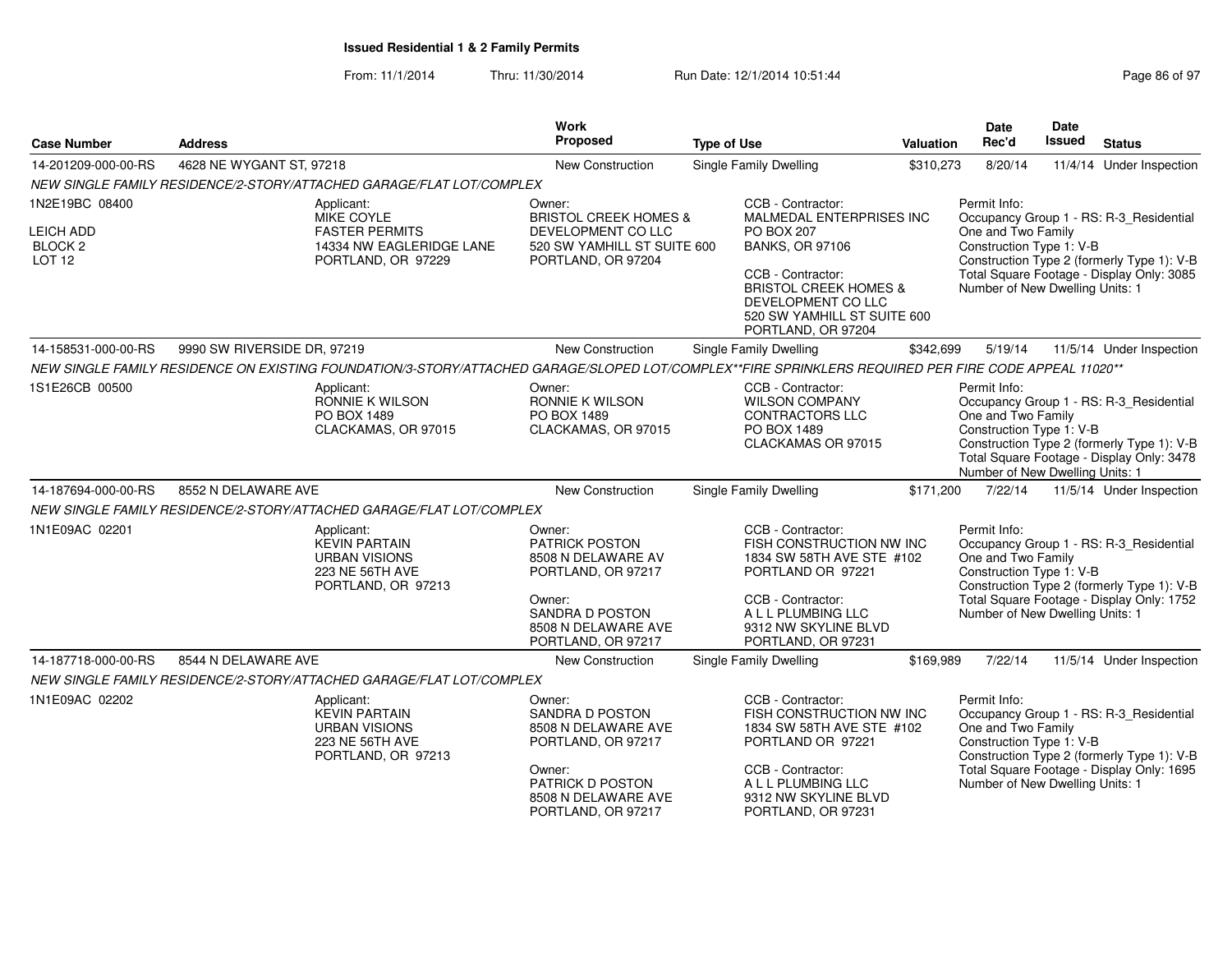| <b>Case Number</b>                                                                    | <b>Address</b>             |                                                                                                     | <b>Work</b><br>Proposed                                                                                           |                    |                                                                                                                                                                                                                                                                                                                                                                                       | Valuation | <b>Date</b><br>Rec'd                                                                              | <b>Date</b><br><b>Issued</b> | <b>Status</b>                                                                                                                      |
|---------------------------------------------------------------------------------------|----------------------------|-----------------------------------------------------------------------------------------------------|-------------------------------------------------------------------------------------------------------------------|--------------------|---------------------------------------------------------------------------------------------------------------------------------------------------------------------------------------------------------------------------------------------------------------------------------------------------------------------------------------------------------------------------------------|-----------|---------------------------------------------------------------------------------------------------|------------------------------|------------------------------------------------------------------------------------------------------------------------------------|
|                                                                                       |                            |                                                                                                     |                                                                                                                   | <b>Type of Use</b> |                                                                                                                                                                                                                                                                                                                                                                                       |           |                                                                                                   |                              |                                                                                                                                    |
| 14-172952-000-00-RS                                                                   | 3536 SE 80TH AVE, 97206    |                                                                                                     | <b>New Construction</b>                                                                                           |                    | Single Family Dwelling                                                                                                                                                                                                                                                                                                                                                                | \$221,070 | 6/20/14                                                                                           |                              | 11/5/14 Under Inspection                                                                                                           |
|                                                                                       |                            | NEW SINGLE FAMILY RESIDENCE/2-STORY/ATTACHED GARAGE/FLAT LOT/COMPLEX                                |                                                                                                                   |                    |                                                                                                                                                                                                                                                                                                                                                                                       |           |                                                                                                   |                              |                                                                                                                                    |
| 1S2E08DA 07300                                                                        |                            | Applicant:<br><b>JOSH PATRICK</b><br>METRO HOMES NW LLC<br>211 NE WEIDLER<br>PORTLAND, OR 97232     | Owner:<br>METRO HOMES NORTHWEST LLC AFFORDABLE NEW HOMES LLC<br>211 NE WEIDLER ST<br>PORTLAND, OR 97232-1155      |                    | CCB - Contractor:<br>211 NE WEIDER<br>PORTLAND, OR 97232                                                                                                                                                                                                                                                                                                                              |           | Permit Info:<br>One and Two Family<br>Construction Type 1: V-B<br>Number of New Dwelling Units: 1 |                              | Occupancy Group 1 - RS: R-3 Residential<br>Construction Type 2 (formerly Type 1): V-B<br>Total Square Footage - Display Only: 2152 |
| 14-169547-000-00-RS                                                                   | 9310 N MACRUM AVE          |                                                                                                     | <b>New Construction</b>                                                                                           |                    | Single Family Dwelling                                                                                                                                                                                                                                                                                                                                                                | \$182,586 | 6/13/14                                                                                           |                              | 11/6/14 Under Inspection                                                                                                           |
|                                                                                       |                            | NEW SINGLE FAMILY RESIDENCE/2-STORY/ATTACHED GARAGE/FLAT LOT/COMPLEX                                |                                                                                                                   |                    |                                                                                                                                                                                                                                                                                                                                                                                       |           |                                                                                                   |                              |                                                                                                                                    |
| 1N1E07AB 08718                                                                        |                            | Applicant:<br><b>KEVIN PARTAIN</b><br><b>URBAN VISIONS</b><br>223 NE 56TH AVE<br>PORTLAND, OR 97213 | Owner:<br><b>KRISTY RAASCH</b><br>RAASCH CONSTRUCTION LTD<br>3880 SE DEER CREEK WAY<br>GRESHAM, OR 97080          |                    | CCB - Contractor:<br><b>KRISTY RAASCH</b><br>RAASCH CONSTRUCTION LTD<br>3880 SE DEER CREEK WAY<br>GRESHAM, OR 97080<br>CCB - Contractor:<br>ATI PLUMBING INC<br>15630 S BRADLEY RD<br>OREGON CITY OR 97045                                                                                                                                                                            |           | Permit Info:<br>One and Two Family<br>Construction Type 1: V-B<br>Number of New Dwelling Units: 1 |                              | Occupancy Group 1 - RS: R-3 Residential<br>Construction Type 2 (formerly Type 1): V-B<br>Total Square Footage - Display Only: 1792 |
| 14-224167-000-00-RS                                                                   | 4018 SE SCHILLER ST, 97202 |                                                                                                     | <b>New Construction</b>                                                                                           |                    | Single Family Dwelling                                                                                                                                                                                                                                                                                                                                                                | \$324,424 | 10/10/14                                                                                          |                              | 11/6/14 Issued                                                                                                                     |
|                                                                                       |                            | NEW SINGLE FAMILY RESIDENCE/2-STORY WITH BASEMENT/ATTACHED GARAGE/FLAT LOT/COMPLEX                  |                                                                                                                   |                    |                                                                                                                                                                                                                                                                                                                                                                                       |           |                                                                                                   |                              |                                                                                                                                    |
| 1S1E13AA 06900                                                                        |                            | Applicant:<br>MIKE COYLE<br><b>FASTER PERMITS</b><br>14334 NW EAGLERIDGE LANE<br>PORTLAND, OR 97229 | Owner:<br><b>VIC REMMERS</b><br><b>EVERETT CUSTOM HOMES INC</b><br>735 SW 158TH AVE STE 180<br>BEAVERTON OR 97008 |                    | CCB - Contractor:<br>DBA WRIGHT 1 ELECTRIC and<br>THREE PHASE ELECTRIC<br>5618 SE 135TH<br>PORTLAND OR 97236<br>CCB - Contractor:<br>DEVELOPMENT NORTHWEST<br>INC/dba Wolcott Plumbing<br>1075 W HISTORIC COLUMBIA<br><b>RIVER HWY</b><br>TROUTDALE OR 97060<br>CCB - Contractor:<br><b>VIC REMMERS</b><br>EVERETT CUSTOM HOMES INC<br>735 SW 158TH AVE STE 180<br>BEAVERTON OR 97008 |           | Permit Info:<br>One and Two Family<br>Construction Type 1: V-B<br>Number of New Dwelling Units: 1 |                              | Occupancy Group 1 - RS: R-3 Residential<br>Construction Type 2 (formerly Type 1): V-B<br>Total Square Footage - Display Only: 3300 |
| 14-168903-REV-01-RS                                                                   | 8840 NW MAPLEVIEW TER      |                                                                                                     | New Construction                                                                                                  |                    | Single Family Dwelling                                                                                                                                                                                                                                                                                                                                                                |           | \$<br>11/7/14                                                                                     |                              | 11/7/14 Issued                                                                                                                     |
|                                                                                       |                            | REVISION - MODIFICATION TO FOUNDATION WALL - NO CHANGE TO HEIGHT                                    |                                                                                                                   |                    |                                                                                                                                                                                                                                                                                                                                                                                       |           |                                                                                                   |                              |                                                                                                                                    |
| 1N1W26AA 04906<br><b>MAPLEVIEW</b><br>LOT <sub>6</sub><br>INC UND INT TRACTS A THRU E |                            | Applicant:<br><b>JOHN GERRITZ</b><br>3343 NW TULLAMORE COURT<br>PORTLAND, OR 97229                  | Owner:<br>MAPLE VIEW LLC<br>3343 NW TULLAMORE CT<br>PORTLAND, OR 97229-8021                                       |                    | CCB - Contractor:<br>MAPLE VIEW HOMES LLC<br>3343 NW TULLAMORE CT<br>PORTLAND, OR 97229                                                                                                                                                                                                                                                                                               |           | Permit Info:<br>One and Two Family<br>Construction Type 1: V-B                                    |                              | Occupancy Group 1 - RS: R-3_Residential<br>Construction Type 2 (formerly Type 1): V-B<br>Total Square Footage - Display Only: 5851 |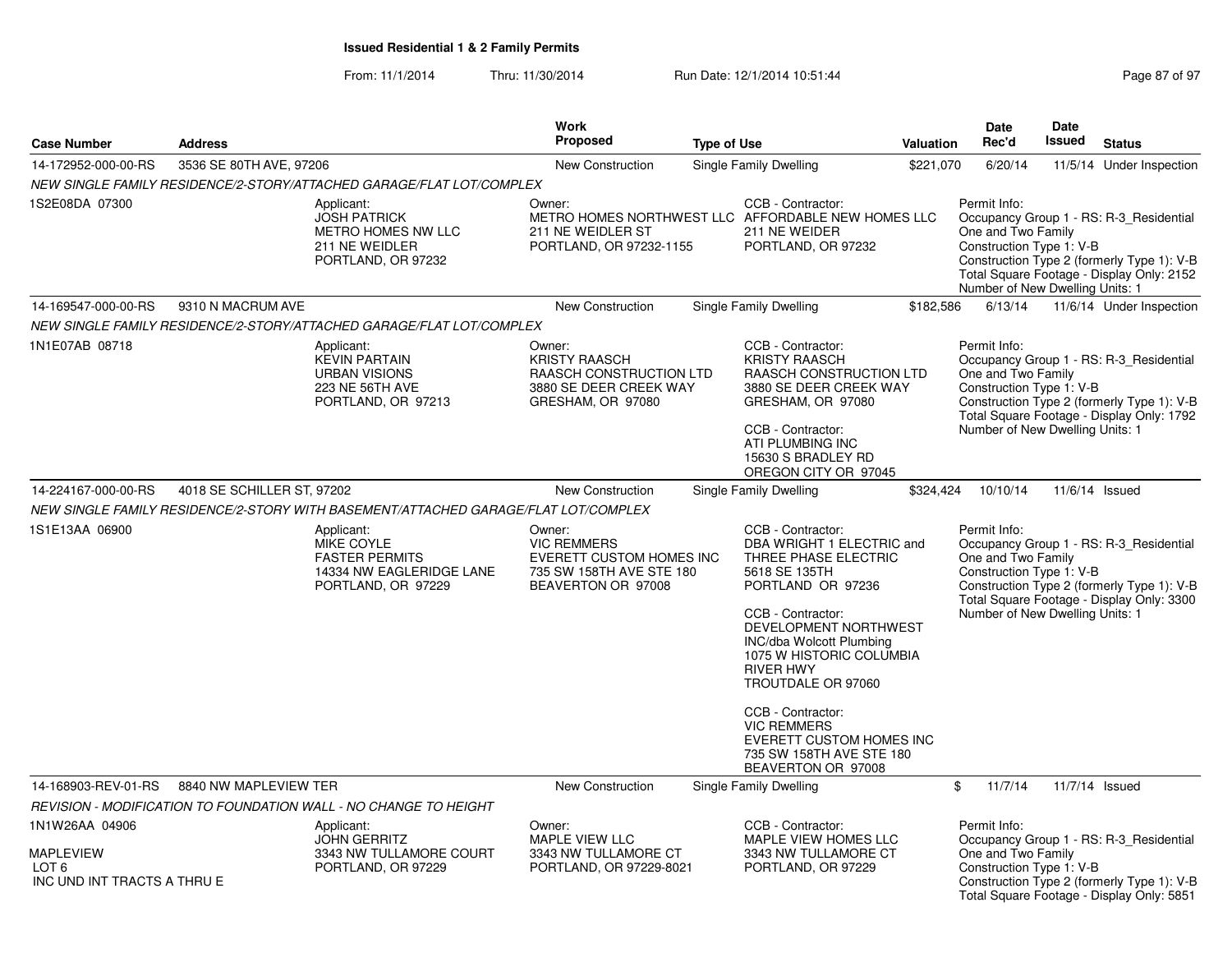From: 11/1/2014Thru: 11/30/2014 Run Date: 12/1/2014 10:51:44 Run Date: 12/1/2014 10:51:44

Number of New Dwelling Units: 1

| <b>Case Number</b>                                                     | <b>Address</b>              |                                                                                                                                | <b>Work</b><br><b>Proposed</b>                                        | <b>Type of Use</b>                                                                                                                                                                              | <b>Valuation</b> | <b>Date</b><br>Rec'd                                                                              | <b>Date</b><br><b>Issued</b> | <b>Status</b>                                                                                                                       |
|------------------------------------------------------------------------|-----------------------------|--------------------------------------------------------------------------------------------------------------------------------|-----------------------------------------------------------------------|-------------------------------------------------------------------------------------------------------------------------------------------------------------------------------------------------|------------------|---------------------------------------------------------------------------------------------------|------------------------------|-------------------------------------------------------------------------------------------------------------------------------------|
| 14-166301-000-00-RS                                                    | 6732 N KNOWLES AVE - Unit A |                                                                                                                                | <b>New Construction</b>                                               | Single Family Dwelling                                                                                                                                                                          | \$295,043        | 6/6/14                                                                                            |                              | 11/7/14 Under Inspection                                                                                                            |
|                                                                        |                             | NEW SINGLE FAMILY RESIDENCE/ 2 STORY WITH BASEMENT ADU/ TUCK UNDER GARAGE/ FLAT LOT/ COMPLEX                                   |                                                                       |                                                                                                                                                                                                 |                  |                                                                                                   |                              |                                                                                                                                     |
| 1N1E16BC 08602                                                         |                             | Applicant:<br><b>KEVIN PARTAIN</b><br><b>URBAN VISIONS</b><br>223 NE 56TH AVE<br>PORTLAND OR 97213                             | Owner:<br>KIMCO PROPERTIES LTD<br>PO BOX 1540<br>SANDY, OR 97055-1540 | CCB - Contractor:<br><b>KIMCO PROPERTIES LTD</b><br>22060 SE 442ND<br><b>SANDY OR 97055</b><br>CCB - Contractor:<br><b>BARNEYS ELECTRIC INC</b><br>17057 SW 123RD AVE<br><b>TIGARD OR 97224</b> |                  | Permit Info:<br>One and Two Family<br>Construction Type 1: V-B<br>Number of New Dwelling Units: 2 |                              | Occupancy Group 1 - RS: R-3_Residential<br>Construction Type 2 (formerly Type 1): V-B<br>Total Square Footage - Display Only: 2809. |
| 14-166323-000-00-RS                                                    | 2632 N WATTS ST             |                                                                                                                                | <b>New Construction</b>                                               | Single Family Dwelling                                                                                                                                                                          | \$179.883        | 6/6/14                                                                                            |                              | 11/7/14 Issued                                                                                                                      |
|                                                                        |                             | NEW SINGLE FAMILY RESIDENCE/2-STORY/DETACHED GARAGE/FLAT LOT/COMPLEX***DETACHED GARAGE 14-166330-RS***                         |                                                                       |                                                                                                                                                                                                 |                  |                                                                                                   |                              |                                                                                                                                     |
| 1N1E09CA 19001                                                         |                             | Applicant:<br><b>KEVIN PARTAIN</b><br><b>URBAN VISIONS</b><br>223 NE 56TH AVE<br>PORTLAND, OR 97213                            | Owner:<br>KIMCO PROPERTIES LTD<br>PO BOX 1540<br>SANDY, OR 97055-1540 | CCB - Contractor:<br>KIMCO PROPERTIES LTD<br>22060 SE 442ND<br><b>SANDY OR 97055</b><br>CCB - Contractor:<br><b>BARNEYS ELECTRIC INC</b><br>17057 SW 123RD AVE<br>TIGARD OR 97224               |                  | Permit Info:<br>One and Two Family<br>Construction Type 1: V-B<br>Number of New Dwelling Units: 1 |                              | Occupancy Group 1 - RS: R-3 Residential<br>Construction Type 2 (formerly Type 1):<br>Total Square Footage - Display Only: 1631      |
| 14-215909-000-00-RS                                                    | 3325 NE 46TH AVE, 97213     |                                                                                                                                | New Construction                                                      | Single Family Dwelling                                                                                                                                                                          | \$330,581        | 9/22/14                                                                                           | 11/7/14 Issued               |                                                                                                                                     |
|                                                                        |                             |                                                                                                                                |                                                                       | NEW SINGLE FAMILY RESIDENCE / 2 STORY WITH EXISTING BASEMENT (floor framing to be removed and portions of the existing foundation to be removed) / NO GARAGE / FLAT LOT / COMPLEX ***DFS        |                  |                                                                                                   |                              |                                                                                                                                     |
| 1N2E30BB 02200<br><b>ROSE CITY PK</b><br>BLOCK 158<br>LOT <sub>6</sub> |                             | Applicant:<br><b>STEVE EWOLDT</b><br>ARTIFEKT ARCHITECTURE +<br><b>INTERIORS</b><br>519 SW PARK AVE #410<br>PORTLAND, OR 97205 | Owner:<br>2904 NE HANCOCK ST<br>PORTLAND, OR 97212                    | CCB - Contractor:<br>HAHN CASCADE PROPERTIES LLC RICHARD CROOKS<br><b>RELIABLE RENOVATIONS</b><br>4621 SE GLEN ECHO AV<br>MILWAUKIE, OR 97217                                                   |                  | Permit Info:<br>One and Two Family<br>Construction Type 1: V-B                                    |                              | Occupancy Group 1 - RS: R-3 Residential<br>Construction Type 2 (formerly Type 1): V-B<br>Total Square Footage - Display Only: 3544  |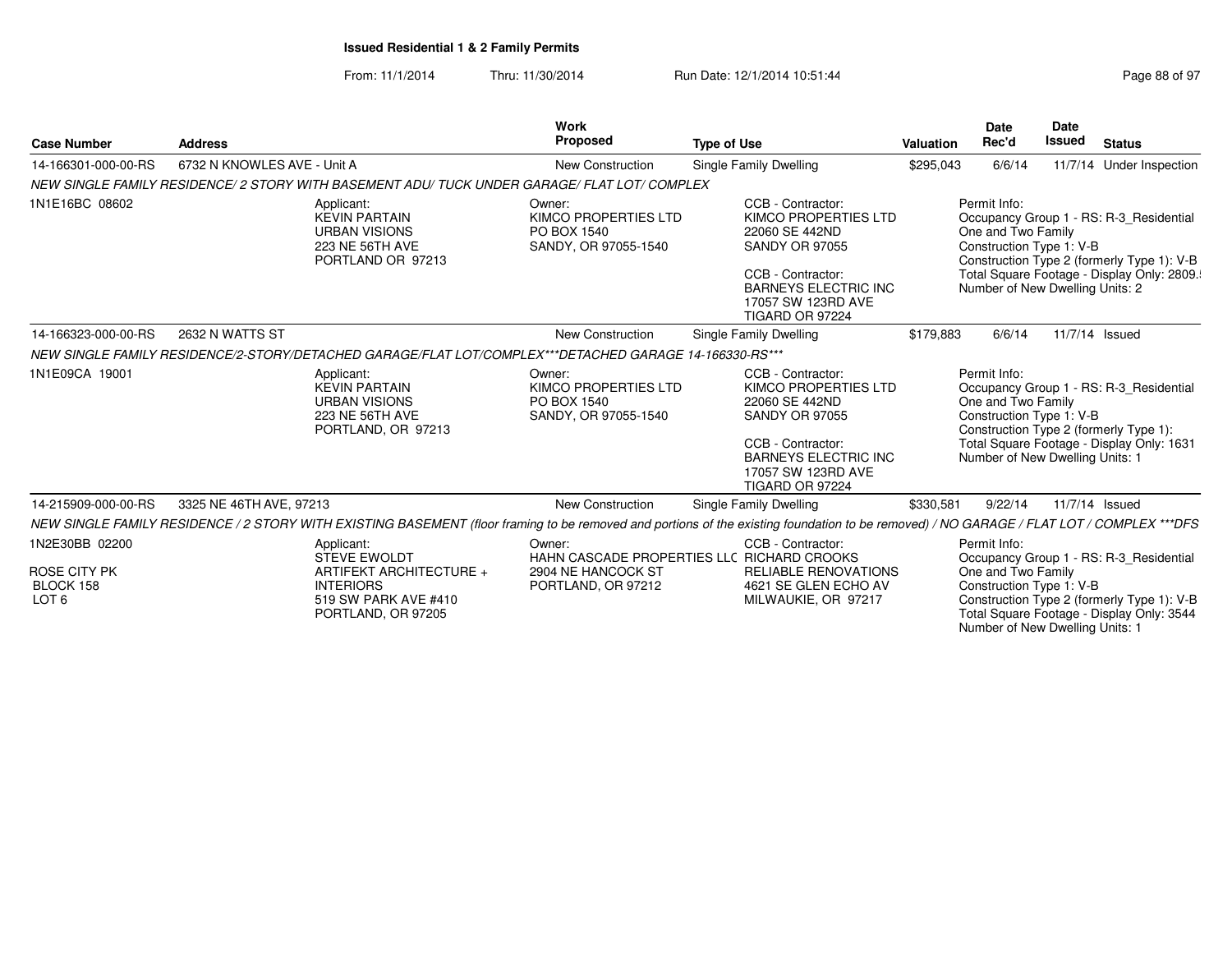| <b>Case Number</b>  | <b>Address</b>                                                                                             | Work<br>Proposed                                                                           | <b>Type of Use</b>                                                                                                                                                                                                                                                                                                                                                                    | Valuation | Date<br>Rec'd                                                                                     | <b>Date</b><br><b>Issued</b> | <b>Status</b>                                                                                                                      |
|---------------------|------------------------------------------------------------------------------------------------------------|--------------------------------------------------------------------------------------------|---------------------------------------------------------------------------------------------------------------------------------------------------------------------------------------------------------------------------------------------------------------------------------------------------------------------------------------------------------------------------------------|-----------|---------------------------------------------------------------------------------------------------|------------------------------|------------------------------------------------------------------------------------------------------------------------------------|
| 14-186399-000-00-RS | 6216 NE 22ND AVE, 97211                                                                                    | <b>New Construction</b>                                                                    | Single Family Dwelling                                                                                                                                                                                                                                                                                                                                                                | \$183,523 | 7/18/14                                                                                           |                              | 11/10/14 Under Inspection                                                                                                          |
|                     | NEW SINGLE FAMILY RESIDENCE/2-STORY/NO GARAGE/FLAT LOT/COMPLEX                                             |                                                                                            |                                                                                                                                                                                                                                                                                                                                                                                       |           |                                                                                                   |                              |                                                                                                                                    |
| 1N1E14DA 15000      | Applicant:<br><b>MIKE COYLE</b><br><b>FASTER PERMITS</b><br>14334 NW EAGLERIDGE LANE<br>PORTLAND, OR 97229 | Owner:<br><b>EVERETT CUSTOM HOMES</b><br>735 SW 158TH AVE #180<br>BEAVERTON, OR 97006-4952 | CCB - Contractor:<br>DBA WRIGHT 1 ELECTRIC and<br>THREE PHASE ELECTRIC<br>5618 SE 135TH<br>PORTLAND OR 97236<br>CCB - Contractor:<br>DEVELOPMENT NORTHWEST<br>INC/dba Wolcott Plumbing<br>1075 W HISTORIC COLUMBIA<br><b>RIVER HWY</b><br>TROUTDALE OR 97060<br>CCB - Contractor:<br><b>VIC REMMERS</b><br>EVERETT CUSTOM HOMES INC<br>735 SW 158TH AVE STE 180<br>BEAVERTON OR 97008 |           | Permit Info:<br>One and Two Family<br>Construction Type 1: V-B<br>Number of New Dwelling Units: 1 |                              | Occupancy Group 1 - RS: R-3_Residential<br>Construction Type 2 (formerly Type 1):<br>Total Square Footage - Display Only: 1664     |
| 14-202424-000-00-RS | 17266 SE HARRISON ST                                                                                       | <b>New Construction</b>                                                                    | <b>Single Family Dwelling</b>                                                                                                                                                                                                                                                                                                                                                         | \$351,153 | 8/22/14                                                                                           | 11/12/14 Issued              |                                                                                                                                    |
|                     | NEW SINGLE FAMILY RESIDENCE/TWO STORY/ATTACHED GARAGE/FLAT LOT/COMPLEX**LOT 2**                            |                                                                                            |                                                                                                                                                                                                                                                                                                                                                                                       |           |                                                                                                   |                              |                                                                                                                                    |
| 1S3E06DC 08402      | Applicant:<br>ALEKSANDR PLESHAKOV<br>17258 SE HARRISON ST<br>PORTLAND, OR 97233-4477                       | Owner:<br>ALEKSANDR PLESHAKOV<br>17258 SE HARRISON ST<br>PORTLAND, OR 97233-4477           | CCB - Contractor:<br>AAA PROPERTIES INC<br>16501 NE 65 CIR<br>VANCOUVER, WA 98682                                                                                                                                                                                                                                                                                                     |           | Permit Info:<br>One and Two Family<br>Construction Type 1: V-B<br>Number of New Dwelling Units: 1 |                              | Occupancy Group 1 - RS: R-3_Residential<br>Construction Type 2 (formerly Type 1): V-B<br>Total Square Footage - Display Only: 3829 |
| 14-172952-REV-01-RS | 3536 SE 80TH AVE, 97206                                                                                    | <b>New Construction</b>                                                                    | <b>Single Family Dwelling</b>                                                                                                                                                                                                                                                                                                                                                         | \$        | 11/12/14  11/12/14  Issued                                                                        |                              |                                                                                                                                    |
|                     | REVISION TO CHANGE GROUND FLOOR SYSTEM FROM I JOIST TO POST AND BEAM                                       |                                                                                            |                                                                                                                                                                                                                                                                                                                                                                                       |           |                                                                                                   |                              |                                                                                                                                    |
| 1S2E08DA 07300      | Applicant:<br><b>JOSH PATRICK</b><br>METRO HOMES NW LLC<br>211 NE WEIDLER<br>PORTLAND, OR 97232            | Owner:<br>211 NE WEIDLER ST<br>PORTLAND, OR 97232-1155                                     | CCB - Contractor:<br>METRO HOMES NORTHWEST LLC AFFORDABLE NEW HOMES LLC<br>211 NE WEIDER<br>PORTLAND, OR 97232                                                                                                                                                                                                                                                                        |           | Permit Info:<br>One and Two Family<br>Construction Type 1: V-B                                    |                              | Occupancy Group 1 - RS: R-3_Residential<br>Construction Type 2 (formerly Type 1): V-B<br>Total Square Footage - Display Only: 2152 |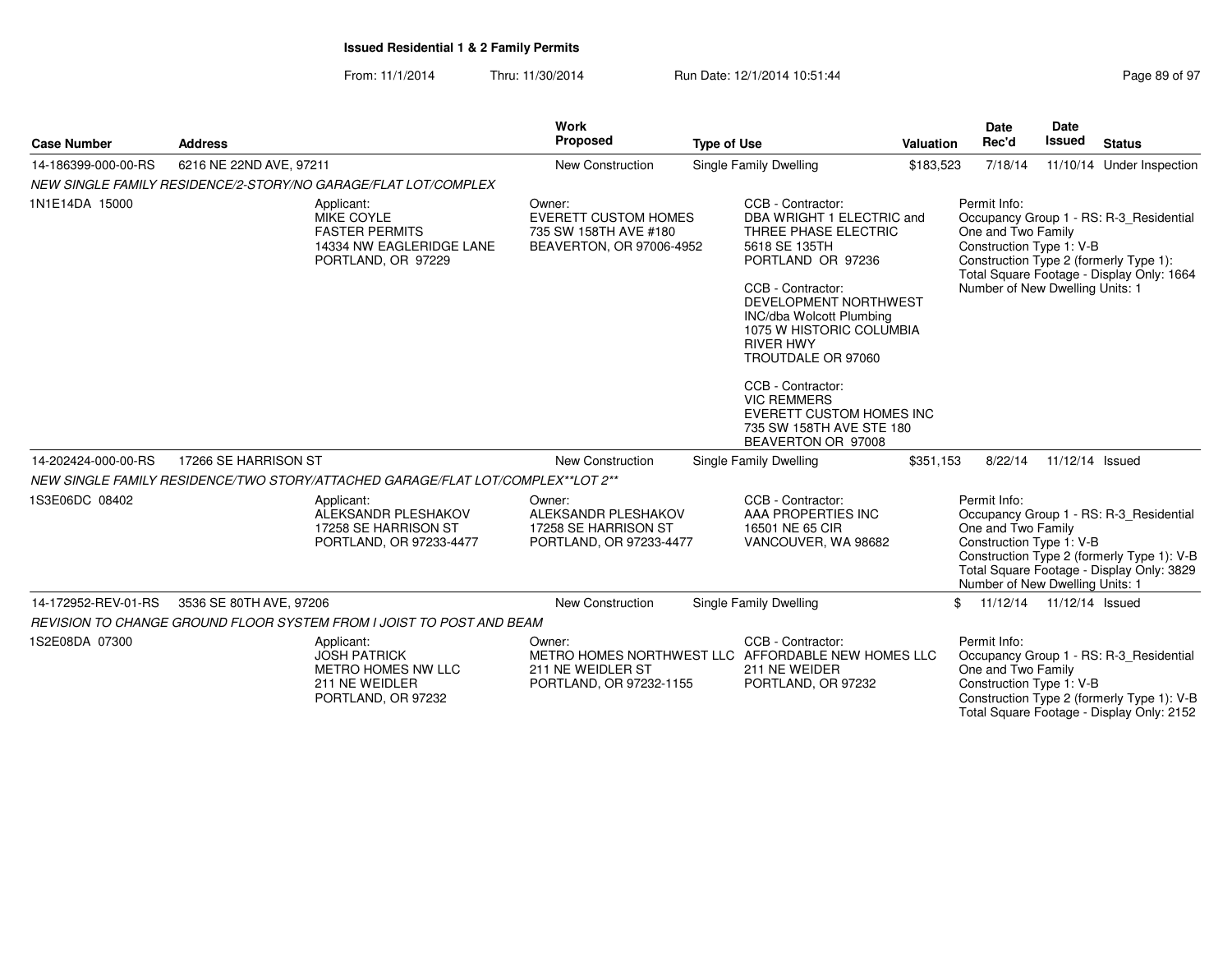From: 11/1/2014Thru: 11/30/2014 Run Date: 12/1/2014 10:51:44

| <b>Case Number</b>                                                    | <b>Address</b>                                                                                                                                     |                                                                   | <b>Work</b><br>Proposed                                                        | <b>Type of Use</b> |                                                                                                                                                                                                                                                                                                                                                                                              | <b>Valuation</b> | <b>Date</b><br>Rec'd                                                                                                  | Date<br>Issued            | <b>Status</b>                                                                                                                      |
|-----------------------------------------------------------------------|----------------------------------------------------------------------------------------------------------------------------------------------------|-------------------------------------------------------------------|--------------------------------------------------------------------------------|--------------------|----------------------------------------------------------------------------------------------------------------------------------------------------------------------------------------------------------------------------------------------------------------------------------------------------------------------------------------------------------------------------------------------|------------------|-----------------------------------------------------------------------------------------------------------------------|---------------------------|------------------------------------------------------------------------------------------------------------------------------------|
| 13-213143-000-00-RS                                                   | 2057 NW RAMSEY DR, 97229                                                                                                                           |                                                                   | New Construction                                                               |                    | Single Family Dwelling                                                                                                                                                                                                                                                                                                                                                                       | \$339,247        | 10/4/13                                                                                                               | 11/13/14 Issued           |                                                                                                                                    |
|                                                                       | NEW SINGLE FAMILY RESIDENCE/2 STORY/ SLIGHTLY SLOPED LOT/ ATTACHED GARAGE/ COMPLEX / TRACT 1 OF 13-208884-PR                                       |                                                                   |                                                                                |                    |                                                                                                                                                                                                                                                                                                                                                                                              |                  |                                                                                                                       |                           |                                                                                                                                    |
| 1N1W25CD 01500                                                        | Applicant:<br><b>MIKE COYLE</b><br><b>FASTER PERMITS</b><br>14334 NW EAGLERIDGE LANE<br>PORTLAND, OR 97229                                         | Owner:                                                            | EVERETT CUSTOM HOMES INC<br>735 SW 158TH AVE #180<br>BEAVERTON, OR 97006-4952  |                    | CCB - Contractor:<br>DBA WRIGHT 1 ELECTRIC and<br>THREE PHASE ELECTRIC<br>5618 SE 135TH<br>PORTLAND OR 97236<br>CCB - Contractor:<br>DEVELOPMENT NORTHWEST<br><b>INC/dba Wolcott Plumbing</b><br>1075 W HISTORIC COLUMBIA<br><b>RIVER HWY</b><br>TROUTDALE OR 97060<br>CCB - Contractor:<br><b>VIC REMMERS</b><br>EVERETT CUSTOM HOMES INC<br>735 SW 158TH AVE STE 180<br>BEAVERTON OR 97008 |                  | Permit Info:<br>One and Two Family<br>Construction Type 1: V-B<br>Number of New Dwelling Units: 1                     |                           | Occupancy Group 1 - RS: R-3_Residential<br>Construction Type 2 (formerly Type 1): V-B<br>Total Square Footage - Display Only: 3368 |
| 14-190696-000-00-RS                                                   | 4453 SE UMATILLA ST, 97206                                                                                                                         |                                                                   | <b>New Construction</b>                                                        |                    | Single Family Dwelling                                                                                                                                                                                                                                                                                                                                                                       | \$163,365        | 7/29/14                                                                                                               |                           | 11/13/14 Under Inspection                                                                                                          |
|                                                                       | NEW SINGLE FAMILY RESIDENCE/2-STORY/ATTACHED GARAGE/FLAT LOT/COMPLEX                                                                               |                                                                   |                                                                                |                    |                                                                                                                                                                                                                                                                                                                                                                                              |                  |                                                                                                                       |                           |                                                                                                                                    |
| 1S2E19CC 01900                                                        | Applicant:<br><b>JOSH PATRICK</b><br>METRO HOMES NW LLC<br>211 NE WEIDLER<br>PORTLAND, OR 97232                                                    | Owner:                                                            | 211 NE WEIDLER ST<br>PORTLAND, OR 97232-1155                                   |                    | CCB - Contractor:<br>METRO HOMES NORTHWEST LLC AFFORDABLE NEW HOMES LLC<br>211 NE WEIDER<br>PORTLAND, OR 97232                                                                                                                                                                                                                                                                               |                  | Permit Info:<br>One and Two Family<br>Construction Type 1: V-B<br>Number of New Dwelling Units: 1                     |                           | Occupancy Group 1 - RS: R-3 Residential<br>Construction Type 2 (formerly Type 1): V-B<br>Total Square Footage - Display Only: 1699 |
| 13-146049-REV-01-RS                                                   | 5942 NE 33RD AVE - Unit A, 97211                                                                                                                   |                                                                   | <b>New Construction</b>                                                        |                    | <b>Single Family Dwelling</b>                                                                                                                                                                                                                                                                                                                                                                |                  | \$                                                                                                                    | 9/22/14  11/13/14  Issued |                                                                                                                                    |
|                                                                       | REVISION TO CHANGE STRUCTURE FROM CAST IN PLACE CONCRETE WALLS TO WOOD FRAME, FOOTPRINT TO BE SMALLER, REMOVE SKYLIGHT AND INSET DECK ON 2ND FLOOR |                                                                   |                                                                                |                    |                                                                                                                                                                                                                                                                                                                                                                                              |                  |                                                                                                                       |                           |                                                                                                                                    |
| 1N1E13DC 03000<br>SECTION 13 1N 1E<br>TL 3000 0.17 ACRES              | Applicant:<br><b>ERIK BECKER</b><br><b>PLATFORM</b><br>4668 PHELPS CREEK DR<br>HOOD RIVER, OREGON 97031                                            | Owner:                                                            | <b>CHRISTOPHER STAUB</b><br>1926 W BURNSIDE ST #309<br>PORTLAND, OR 97209-2068 |                    | CCB - Contractor:<br>RMJ CONSTRUCTION AND<br>DEVELOPMENT INC<br>9619 SW 3RD AVE<br>PORTLAND, OR 97219                                                                                                                                                                                                                                                                                        |                  | Permit Info:<br>One and Two Family<br>Construction Type 1: V-B                                                        |                           | Occupancy Group 1 - RS: R-3_Residential<br>Construction Type 2 (formerly Type 1): V-B<br>Total Square Footage - Display Only: 3650 |
| 14-219790-000-00-RS                                                   | 2801 N RUSSET ST, 97217                                                                                                                            |                                                                   | <b>New Construction</b>                                                        |                    | Single Family Dwelling                                                                                                                                                                                                                                                                                                                                                                       | \$246,388        |                                                                                                                       |                           | 10/1/14  11/13/14  Under Inspection                                                                                                |
|                                                                       | NEW SINGLE FAMILY RESIDENCE / 2 STORY / DETACHED GARAGE / FLAT LOT / COMPLEX **LIMITED STRUCTURAL ENGINEERING PLAN REVIEW**                        |                                                                   |                                                                                |                    |                                                                                                                                                                                                                                                                                                                                                                                              |                  |                                                                                                                       |                           |                                                                                                                                    |
| 1N1E09CD 15600<br><b>FAIRFIELD</b><br>BLOCK <sub>2</sub><br>LOT 15&16 | Applicant:<br><b>RYAN OLSEN</b><br>3850 N MISSISSIPPI SUITE 302<br>PORTLAND OR 97227                                                               | Owner:<br>RYAN OLSEN CUSTOM HOMES LLI 3850 N MISSISSIPPI AVE #302 | RYAN OLSEN CUSTOM HOMES LLI RYAN OLSEN<br>PORTLAND, OR 97227-1273              |                    | CCB - Contractor:<br>RYAN OLSEN CUSTOM HOMES LLI One and Two Family<br>3850 N MISSISSIPPI SUITE 302<br>PORTLAND OR 97227                                                                                                                                                                                                                                                                     |                  | Permit Info:<br>Construction Type 1: V-B<br>Construction Type 2 (formerly Type 1):<br>Number of New Dwelling Units: 1 |                           | Occupancy Group 1 - RS: R-3 Residential<br>Total Square Footage - Display Only: 2234                                               |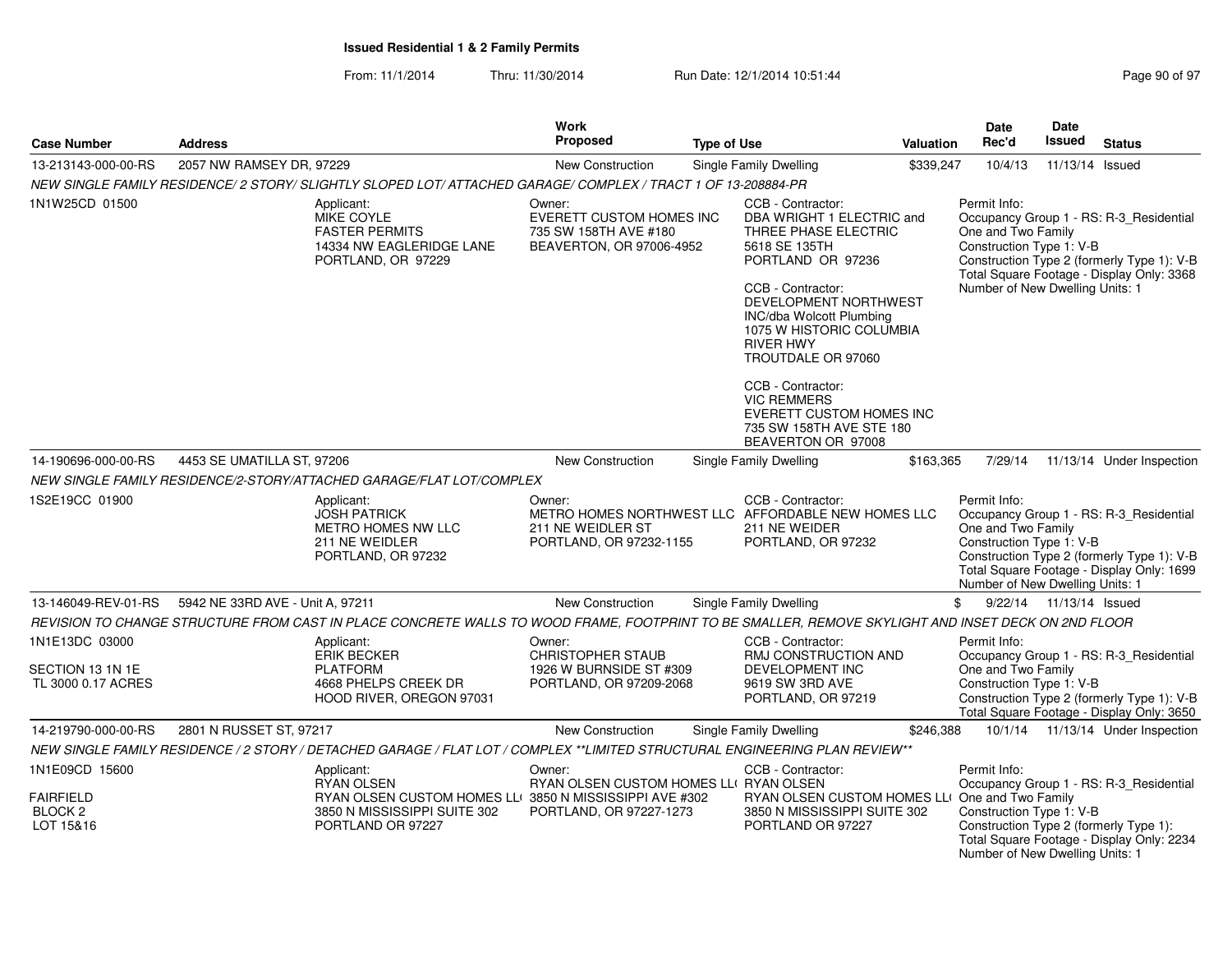| <b>Case Number</b>  | <b>Address</b>    |                                                                                                                             | Work<br><b>Proposed</b>                                                 | <b>Type of Use</b>                                                                             | Valuation | <b>Date</b><br>Rec'd                                                                              | Date<br><b>Issued</b>     | <b>Status</b>                                                                                                                      |
|---------------------|-------------------|-----------------------------------------------------------------------------------------------------------------------------|-------------------------------------------------------------------------|------------------------------------------------------------------------------------------------|-----------|---------------------------------------------------------------------------------------------------|---------------------------|------------------------------------------------------------------------------------------------------------------------------------|
| 14-217202-000-00-RS | 4266 SE 101ST AVE |                                                                                                                             | New Construction                                                        | Single Family Dwelling                                                                         | \$256,239 | 9/26/14                                                                                           | 11/14/14                  | Issued                                                                                                                             |
|                     |                   | NEW SINGLE FAMILY RESIDENCE/2-STORY/ATTACHED GARAGE/FLAT LOT/SIMPLE***NEEDS R NUMBER*** / LOT 2 OF 13-214934-LU             |                                                                         |                                                                                                |           |                                                                                                   |                           |                                                                                                                                    |
| 1S2E09DD 03002      |                   | Applicant:<br><b>KEVIN PARTAIN</b><br><b>URBAN VISIONS</b><br>223 NE 56TH AVE<br>PORTLAND OR 97213                          | Owner:<br>AAV ONE LLC<br>8733 SE DIVISION ST #201<br>PORTLAND, OR 97266 | CCB - Contractor:<br>CHALET HOMES LLC<br>8733 SE DIVISION ST #201<br>PORTLAND, OR 97266        |           | Permit Info:<br>One and Two Family<br>Construction Type 1: V-B<br>Number of New Dwelling Units: 1 |                           | Occupancy Group 1 - RS: R-3_Residential<br>Construction Type 2 (formerly Type 1): V-B<br>Total Square Footage - Display Only: 2509 |
| 14-217235-000-00-RS | 4244 SE 101ST AVE |                                                                                                                             | <b>New Construction</b>                                                 | Single Family Dwelling                                                                         | \$257,450 |                                                                                                   | 9/26/14  11/14/14  Issued |                                                                                                                                    |
|                     |                   | NEW SINGLE FAMILY RESIDENCE/2-STORY/ATTACHED GARAGE/FLAT LOT/SIMPLE/ LOT 4 OF 13-214934-FP                                  |                                                                         |                                                                                                |           |                                                                                                   |                           |                                                                                                                                    |
| 1S2E09DD 03004      |                   | Applicant:<br><b>KEVIN PARTAIN</b><br><b>URBAN VISIONS</b><br>223 NE 56TH AVE<br>PORTLAND OR 97213                          | Owner:<br>AAV ONE LLC<br>8733 SE DIVISION ST #201<br>PORTLAND, OR 97266 | CCB - Contractor:<br><b>CHALET HOMES LLC</b><br>8733 SE DIVISION ST #201<br>PORTLAND, OR 97266 |           | Permit Info:<br>One and Two Family<br>Construction Type 1: V-B<br>Number of New Dwelling Units: 1 |                           | Occupancy Group 1 - RS: R-3_Residential<br>Construction Type 2 (formerly Type 1): V-B<br>Total Square Footage - Display Only: 2566 |
| 14-217288-000-00-RS | 4232 SE 101ST AVE |                                                                                                                             | New Construction                                                        | Single Family Dwelling                                                                         | \$257,450 |                                                                                                   | 9/26/14  11/14/14  Issued |                                                                                                                                    |
|                     |                   | NEW SINGLE FAMILY RESIDENCE / 2 STORY / ATTACHED GARAGE / FLAT LOT / SIMPLE***NEEDS R NUMBER*** / LOT 5 OF 13-214934-LU     |                                                                         |                                                                                                |           |                                                                                                   |                           |                                                                                                                                    |
| 1S2E09DD 03005      |                   | Applicant:<br><b>KEVIN PARTAIN</b><br><b>URBAN VISIONS</b><br>223 NE 56TH AVE<br>PORTLAND OR 97213                          | Owner:<br>AAV ONE LLC<br>8733 SE DIVISION ST #201<br>PORTLAND, OR 97266 | CCB - Contractor:<br><b>CHALET HOMES LLC</b><br>8733 SE DIVISION ST #201<br>PORTLAND, OR 97266 |           | Permit Info:<br>One and Two Family<br>Construction Type 1: V-B<br>Number of New Dwelling Units: 1 |                           | Occupancy Group 1 - RS: R-3 Residential<br>Construction Type 2 (formerly Type 1): V-B<br>Total Square Footage - Display Only: 2566 |
| 14-217258-000-00-RS | 4250 SE 101ST AVE |                                                                                                                             | New Construction                                                        | Single Family Dwelling                                                                         | \$256,239 |                                                                                                   | 9/26/14  11/14/14  Issued |                                                                                                                                    |
|                     |                   | NEW SINGLE FAMILY RESIDENCE / 2 STORY / ATTACHED GARAGE / FLAT LOT / SIMPLE ***NEEDS R NUMBER*** / LOT 3 OF 13-214934-LU    |                                                                         |                                                                                                |           |                                                                                                   |                           |                                                                                                                                    |
| 1S2E09DD 03003      |                   | Applicant:<br><b>KEVIN PARTAIN</b><br><b>URBAN VISIONS</b><br>223 NE 56TH AVE<br>PORTLAND OR 97213                          | Owner:<br>AAV ONE LLC<br>8733 SE DIVISION ST #201<br>PORTLAND, OR 97266 | CCB - Contractor:<br><b>CHALET HOMES LLC</b><br>8733 SE DIVISION ST #201<br>PORTLAND, OR 97266 |           | Permit Info:<br>One and Two Family<br>Construction Type 1: V-B<br>Number of New Dwelling Units: 1 |                           | Occupancy Group 1 - RS: R-3_Residential<br>Construction Type 2 (formerly Type 1): V-B<br>Total Square Footage - Display Only: 2509 |
| 14-206859-000-00-RS | 13203 SE MALL ST  |                                                                                                                             | New Construction                                                        | Single Family Dwelling                                                                         | \$243,472 |                                                                                                   | 9/3/14 11/14/14 Issued    |                                                                                                                                    |
|                     |                   | ATTACHED - NEW SINGLE FAMILY RESIDENCE/2-STORY/ATTACHED GARAGE/FLAT LOT/COMPLEX***ATTACHED TO 14-206877-RS***DFS TRUSSES*** |                                                                         |                                                                                                |           |                                                                                                   |                           |                                                                                                                                    |
| 1S2E11CD 05017      |                   | Applicant:<br><b>KYM NGUYEN</b><br>CONCEPT DESIGN & ASSOCIATES PO BOX 2885<br>PO BOX 8464<br>PORTLAND OR 97207              | Owner:<br>CLEARWATER HOMES LLC<br>CLACKAMAS, OR 97015-2885              | CCB - Contractor:<br><b>CLEARWATER HOMES LLC</b><br>PO BOX 2885<br>CLACKAMAS OR 97015          |           | Permit Info:<br>One and Two Family<br>Construction Type 1: V-B<br>Number of New Dwelling Units: 1 |                           | Occupancy Group 1 - RS: R-3_Residential<br>Construction Type 2 (formerly Type 1): V-B<br>Total Square Footage - Display Only: 2492 |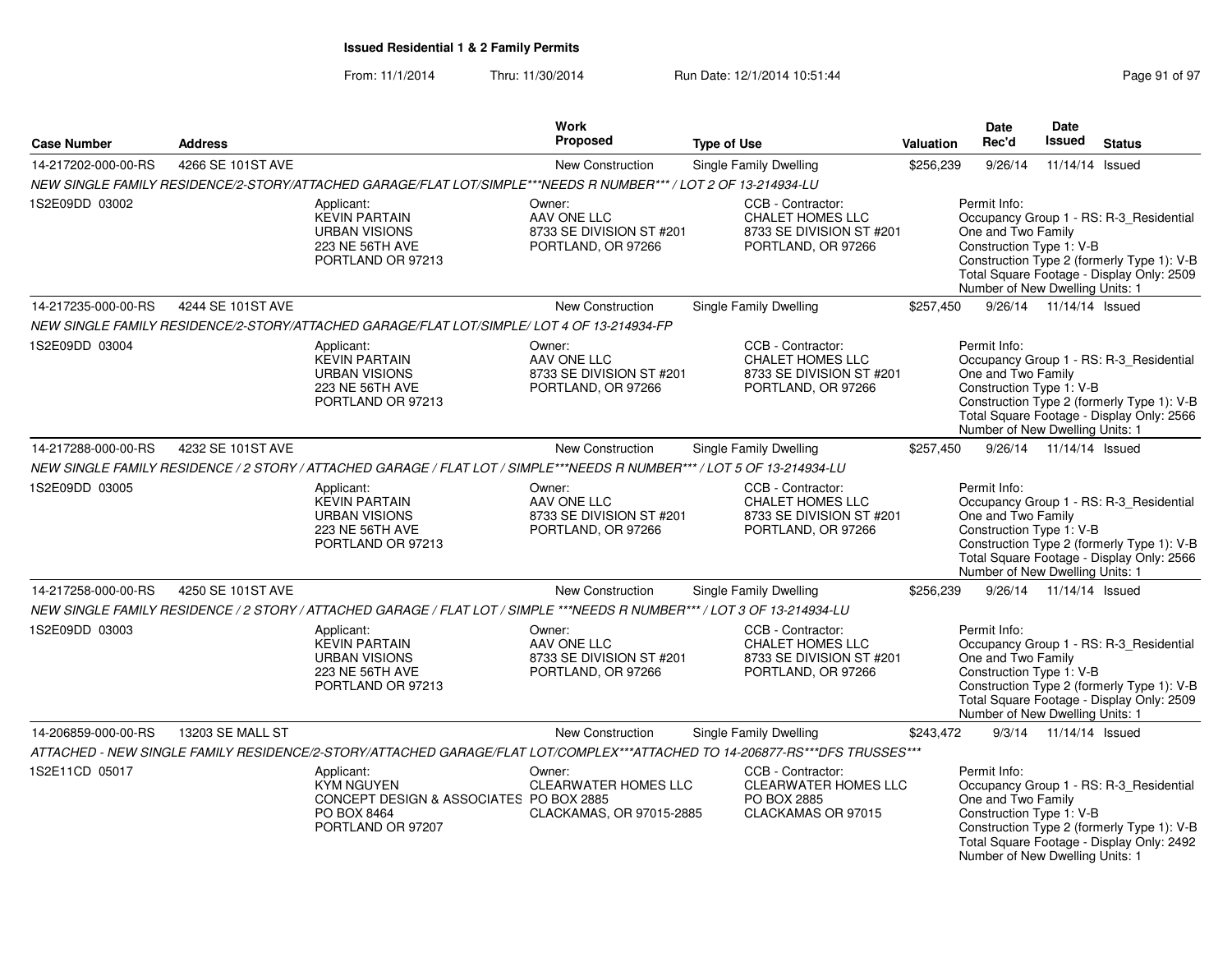| <b>Case Number</b>                                                                        | <b>Address</b>            |                                                                                                                                                                                | <b>Work</b><br>Proposed                                                                                                                                                                                                                                                 | <b>Type of Use</b> |                                                                                                                                                                                                                                                                                                                                                                                                     | Valuation | <b>Date</b><br>Rec'd                                                                              | <b>Date</b><br><b>Issued</b> | <b>Status</b>                                                                                                                      |
|-------------------------------------------------------------------------------------------|---------------------------|--------------------------------------------------------------------------------------------------------------------------------------------------------------------------------|-------------------------------------------------------------------------------------------------------------------------------------------------------------------------------------------------------------------------------------------------------------------------|--------------------|-----------------------------------------------------------------------------------------------------------------------------------------------------------------------------------------------------------------------------------------------------------------------------------------------------------------------------------------------------------------------------------------------------|-----------|---------------------------------------------------------------------------------------------------|------------------------------|------------------------------------------------------------------------------------------------------------------------------------|
| 14-206877-000-00-RS                                                                       | 13201 SE MALL ST          |                                                                                                                                                                                | <b>New Construction</b>                                                                                                                                                                                                                                                 |                    | Single Family Dwelling                                                                                                                                                                                                                                                                                                                                                                              | \$233,944 | 9/3/14                                                                                            | 11/14/14 Issued              |                                                                                                                                    |
|                                                                                           |                           | ATTACHED - NEW SINGLE FAMILY RESIDENCE/2-STORY/ATTACHED GARAGE/FLAT LOT/COMPLEX***ATTACHED TO 14-206859-RS***DFS TRUSSES***                                                    |                                                                                                                                                                                                                                                                         |                    |                                                                                                                                                                                                                                                                                                                                                                                                     |           |                                                                                                   |                              |                                                                                                                                    |
| 1S2E11CD 05018                                                                            |                           | Applicant:<br><b>KYM NGUYEN</b><br>CONCEPT DESIGN & ASSOCIATES PO BOX 2885<br>PO BOX 8464<br>PORTLAND OR 97207                                                                 | Owner:<br>CLEARWATER HOMES LLC<br>CLACKAMAS, OR 97015-2885                                                                                                                                                                                                              |                    | CCB - Contractor:<br>CLEARWATER HOMES LLC<br>PO BOX 2885<br>CLACKAMAS OR 97015                                                                                                                                                                                                                                                                                                                      |           | Permit Info:<br>One and Two Family<br>Construction Type 1: V-B<br>Number of New Dwelling Units: 1 |                              | Occupancy Group 1 - RS: R-3_Residential<br>Construction Type 2 (formerly Type 1): V-B<br>Total Square Footage - Display Only: 2377 |
| 14-210006-000-00-RS                                                                       | 5745 NE RODNEY AVE, 97211 |                                                                                                                                                                                | New Construction                                                                                                                                                                                                                                                        |                    | Single Family Dwelling                                                                                                                                                                                                                                                                                                                                                                              | \$231,499 |                                                                                                   | 9/9/14  11/14/14  Issued     |                                                                                                                                    |
|                                                                                           |                           | NEW SINGLE FAMILY RESIDENCE/2-STORY/NO GARAGE/FLAT LOT/COMPLEX                                                                                                                 |                                                                                                                                                                                                                                                                         |                    |                                                                                                                                                                                                                                                                                                                                                                                                     |           |                                                                                                   |                              |                                                                                                                                    |
| 1N1E15DD 09400                                                                            |                           | Applicant:<br><b>KEVIN PARTAIN</b><br><b>URBAN VISIONS</b><br>223 NE 56TH AVE<br>PORTLAND, OR 97213<br>Applicant:<br><b>MARK WILDE</b><br>3735 SE CLAY ST<br>PORTLAND OR 97214 | Owner:<br>WILDE PROPERTIES INC<br>5757 NE RODNEY AVE<br>PORTLAND, OR 97211                                                                                                                                                                                              |                    | CCB - Contractor:<br>DBA WRIGHT 1 ELECTRIC and<br>THREE PHASE ELECTRIC<br>5618 SE 135TH<br>PORTLAND OR 97236<br>CCB - Contractor:<br>DEVELOPMENT NORTHWEST<br><b>INC/dba Wolcott Plumbing</b><br>1075 W HISTORIC COLUMBIA<br><b>RIVER HWY</b><br>TROUTDALE OR 97060<br>CCB - Contractor:<br><b>VIC REMMERS</b><br><b>EVERETT CUSTOM HOMES INC</b><br>735 SW 158TH AVE STE 180<br>BEAVERTON OR 97008 |           | Permit Info:<br>One and Two Family<br>Construction Type 1: V-B<br>Number of New Dwelling Units: 1 |                              | Occupancy Group 1 - RS: R-3_Residential<br>Construction Type 2 (formerly Type 1):<br>Total Square Footage - Display Only: 2099     |
| 14-169547-REV-01-RS                                                                       | 9310 N MACRUM AVE         |                                                                                                                                                                                | New Construction                                                                                                                                                                                                                                                        |                    | Single Family Dwelling                                                                                                                                                                                                                                                                                                                                                                              |           | \$11/14/14                                                                                        | 11/14/14 Issued              |                                                                                                                                    |
|                                                                                           |                           | REVISION TO CREATE CANTILEVER AREA IN THE REAR OF THE HOUSE                                                                                                                    |                                                                                                                                                                                                                                                                         |                    |                                                                                                                                                                                                                                                                                                                                                                                                     |           |                                                                                                   |                              |                                                                                                                                    |
| 1N1E07AB 08718<br><b>CALVERT FARMS</b><br>LOT <sub>18</sub><br>INC UND INT TRACT A THRU G |                           | Applicant:<br><b>KEVIN PARTAIN</b><br><b>URBAN VISIONS</b><br>223 NE 56TH AVE<br>PORTLAND, OR 97213                                                                            | Owner:<br><b>RAASCH CONSTRUCTION LTD</b><br>3880 SE DEER CREEK WAY<br>GRESHAM, OR 97080-8497<br>Owner:<br><b>BRIAN RAASCH</b><br>3880 SE DEER CREEK WAY<br>GRESHAM, OR 97080-8497<br>Owner:<br><b>KRISTY RAASCH</b><br>3880 SE DEER CREEK WAY<br>GRESHAM, OR 97080-8497 |                    | CCB - Contractor:<br><b>KRISTY RAASCH</b><br>RAASCH CONSTRUCTION LTD<br>3880 SE DEER CREEK WAY<br>GRESHAM, OR 97080                                                                                                                                                                                                                                                                                 |           | Permit Info:<br>One and Two Family<br>Construction Type 1: V-B                                    |                              | Occupancy Group 1 - RS: R-3 Residential<br>Construction Type 2 (formerly Type 1): V-B<br>Total Square Footage - Display Only: 1792 |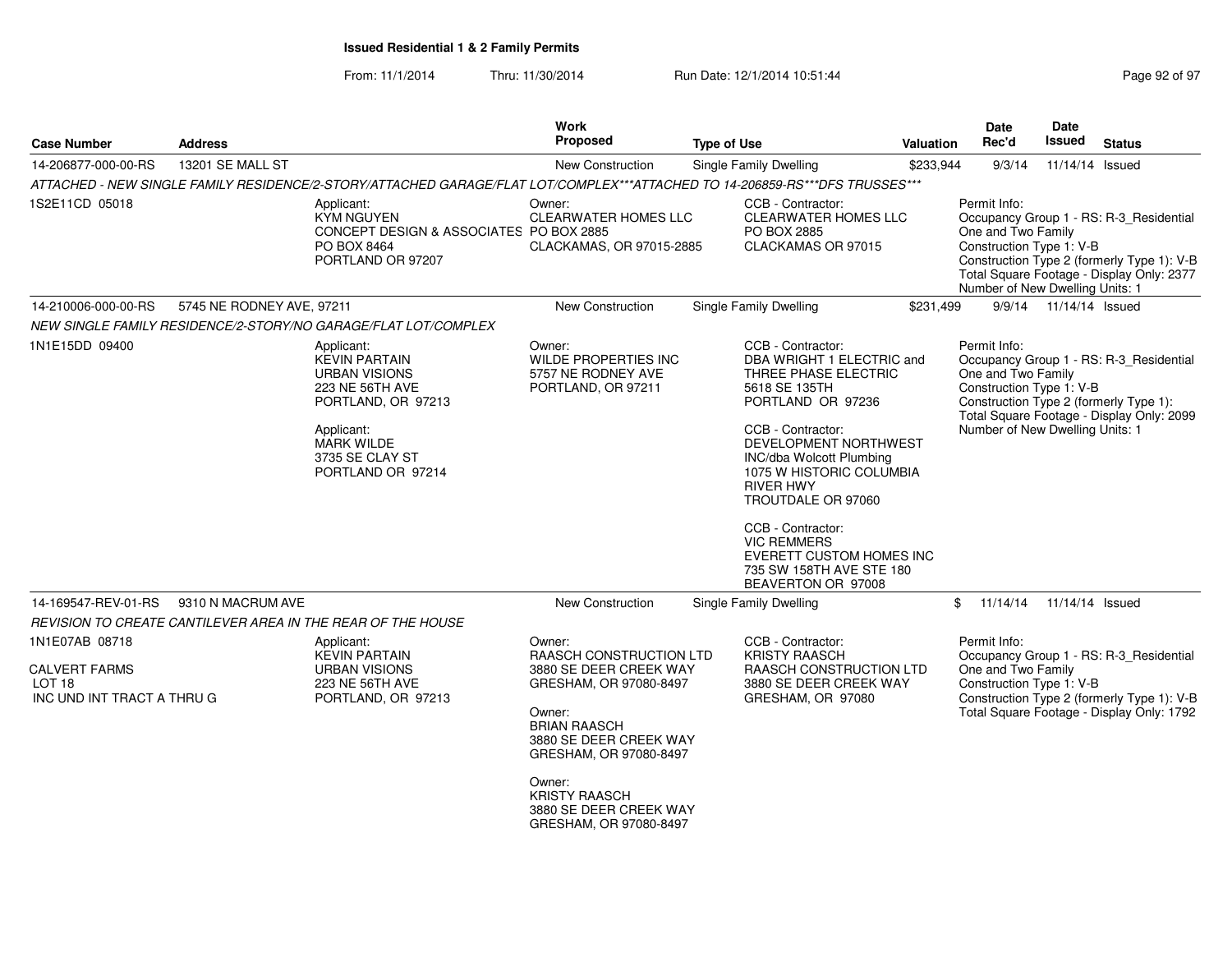| <b>Case Number</b>                                                                              | <b>Address</b>              |                                                                                                                             | <b>Work</b><br>Proposed                                                                                                                                                                              | <b>Type of Use</b>                                                                                                                                                                                                                                                       | Valuation | Date<br>Rec'd                                                                                     | Date<br>Issued          | <b>Status</b>                                                                                                                      |
|-------------------------------------------------------------------------------------------------|-----------------------------|-----------------------------------------------------------------------------------------------------------------------------|------------------------------------------------------------------------------------------------------------------------------------------------------------------------------------------------------|--------------------------------------------------------------------------------------------------------------------------------------------------------------------------------------------------------------------------------------------------------------------------|-----------|---------------------------------------------------------------------------------------------------|-------------------------|------------------------------------------------------------------------------------------------------------------------------------|
| 14-210503-000-00-RS                                                                             | 319 NE 57TH AVE, 97213      |                                                                                                                             | <b>New Construction</b>                                                                                                                                                                              | Single Family Dwelling                                                                                                                                                                                                                                                   | \$182,357 | 9/10/14                                                                                           |                         | 11/14/14 Under Inspection                                                                                                          |
|                                                                                                 |                             | NEW SINGLE FAMILY RESIDENCE/2-STORY/ATTACHED GARAGE/FLAT LOT/COMPLEX+++LIMITED STRUCTURAL ENGINEERING+++                    |                                                                                                                                                                                                      |                                                                                                                                                                                                                                                                          |           |                                                                                                   |                         |                                                                                                                                    |
| 1N2E31DB 08900<br><b>CAPITAN ADD</b><br>BLOCK 16<br>LOT 10&11 EXC PT IN ST                      |                             | Applicant:<br>MAJID HABIBI<br>PORTLAND DEVELOPMENT<br>GROUP, LLC<br>11124 NE HALSEY ST PMB 643<br>PORTLAND, OR 97220        | Owner:<br><b>INVESTMENTS LLC</b><br>11124 NE HALSEY ST PMB 643<br>PORTLAND, OR 97220-2021                                                                                                            | CCB - Contractor:<br>A1 AMERICAN CONTRACTORS INC Occupancy Group 1 - RS: R-3_Residential<br>9715 SE RAMONA ST<br>PORTLAND, OR 97266<br>CCB - Contractor:<br><b>GENE</b><br>PORTLAND DEVELOPMENT<br><b>GROUP LLC</b><br>11124 NE HALSEY ST. PMB 643<br>PORTLAND, OR 97220 |           | Permit Info:<br>One and Two Family<br>Construction Type 1: V-B<br>Number of New Dwelling Units: 1 |                         | Construction Type 2 (formerly Type 1): V-B<br>Total Square Footage - Display Only: 1793                                            |
| 14-190696-REV-01-RS                                                                             | 4453 SE UMATILLA ST. 97206  |                                                                                                                             | <b>New Construction</b>                                                                                                                                                                              | Single Family Dwelling                                                                                                                                                                                                                                                   |           | \$11/14/14                                                                                        | 11/14/14 Issued         |                                                                                                                                    |
|                                                                                                 |                             | REVISION TO CHANGE FLOOR SYSTEM FROM FLOOR JOISTS TO POST AND BEAM                                                          |                                                                                                                                                                                                      |                                                                                                                                                                                                                                                                          |           |                                                                                                   |                         |                                                                                                                                    |
| 1S2E19CC 01900                                                                                  |                             | Applicant:<br><b>JOSH PATRICK</b><br>METRO HOMES NW LLC<br>211 NE WEIDLER<br>PORTLAND, OR 97232                             | Owner:<br>211 NE WEIDLER ST<br>PORTLAND, OR 97232-1155                                                                                                                                               | CCB - Contractor:<br>METRO HOMES NORTHWEST LLC AFFORDABLE NEW HOMES LLC<br>211 NE WEIDER<br>PORTLAND, OR 97232                                                                                                                                                           |           | Permit Info:<br>One and Two Family<br>Construction Type 1: V-B                                    |                         | Occupancy Group 1 - RS: R-3 Residential<br>Construction Type 2 (formerly Type 1): V-B<br>Total Square Footage - Display Only: 1699 |
| 14-194010-000-00-RS                                                                             | 820 SE 37TH AVE, 97214      |                                                                                                                             | New Construction                                                                                                                                                                                     | Single Family Dwelling                                                                                                                                                                                                                                                   | \$242,181 |                                                                                                   |                         | 8/5/14  11/14/14  Under Inspection                                                                                                 |
|                                                                                                 |                             | NEW SINGLE FAMILY RESIDENCE WITH ADU ON LOWER LEVEL/3-STORY/ATTACHED GARAGE/FLAT LOT/COMPLEX                                |                                                                                                                                                                                                      |                                                                                                                                                                                                                                                                          |           |                                                                                                   |                         |                                                                                                                                    |
| 1S1E01AA 18800<br>SUNNYSIDE & PLAT 2 & 3<br>BLOCK 67<br>S 17' OF LOT 1&2<br>LOT 18 EXC S 73.99' |                             | Applicant:<br><b>JENNIFER FARMER</b><br>DOZER CONSTRUCTION LLC<br>126 NE ALBERTA ST. SUITE 206<br>PORTLAND OR 97211         | Owner:<br>DOZER CONSTRUCTION LLC<br>5212 NE 28TH AVE<br>PORTLAND, OR 97211-6234                                                                                                                      | CCB - Contractor:<br>DOZER CONSTRUCTION LLC<br>5324 NE 28TH AVE<br>PORTLAND, OR 97211                                                                                                                                                                                    |           | Permit Info:<br>One and Two Family<br>Construction Type 1: V-B<br>Number of New Dwelling Units: 2 |                         | Occupancy Group 1 - RS: R-3_Residential<br>Construction Type 2 (formerly Type 1): V-B<br>Total Square Footage - Display Only: 2438 |
| 14-213903-000-00-RS                                                                             | 1924 SE LEXINGTON ST, 97202 |                                                                                                                             | New Construction                                                                                                                                                                                     | Single Family Dwelling                                                                                                                                                                                                                                                   | \$386,236 |                                                                                                   | 9/17/14 11/14/14 Issued |                                                                                                                                    |
|                                                                                                 |                             | NEW SINGLE FAMILY RESIDENCE/TWO STORY/DETACHED GARAGE/FLAT LOT/COMPLEX***WITH DEMO 14-213918-RS AND GARAGE 14-213914-RS***  |                                                                                                                                                                                                      |                                                                                                                                                                                                                                                                          |           |                                                                                                   |                         | *** DFS ON TRUSSES*** *NSFR WILL USE P                                                                                             |
| 1S1E23DA 07800<br>MOSELEY ADD<br>BLOCK 5<br><b>LOT 11</b>                                       |                             | Applicant:<br><b>MAJID HABIBI</b><br>PORTLAND DEVELOPMENT<br>GROUP, LLC<br>11124 NE HALSEY ST PMB 643<br>PORTLAND, OR 97220 | Owner:<br>PORTLAND DEVELOPMENT<br><b>GROUP</b><br>11124 NE HALSEY ST PMB 643<br>PORTLAND, OR 97220-2021<br>Owner:<br><b>INVESTMENTS LLC</b><br>11124 NE HALSEY ST PMB 643<br>PORTLAND, OR 97220-2021 | CCB - Contractor:<br><b>GENE</b><br>PORTLAND DEVELOPMENT<br><b>GROUP LLC</b><br>11124 NE HALSEY ST. PMB 643<br>PORTLAND, OR 97220                                                                                                                                        |           | Permit Info:<br>One and Two Family<br>Construction Type 1: V-B<br>Number of New Dwelling Units: 1 |                         | Occupancy Group 1 - RS: R-3_Residential<br>Construction Type 2 (formerly Type 1):<br>Total Square Footage - Display Only: 3502     |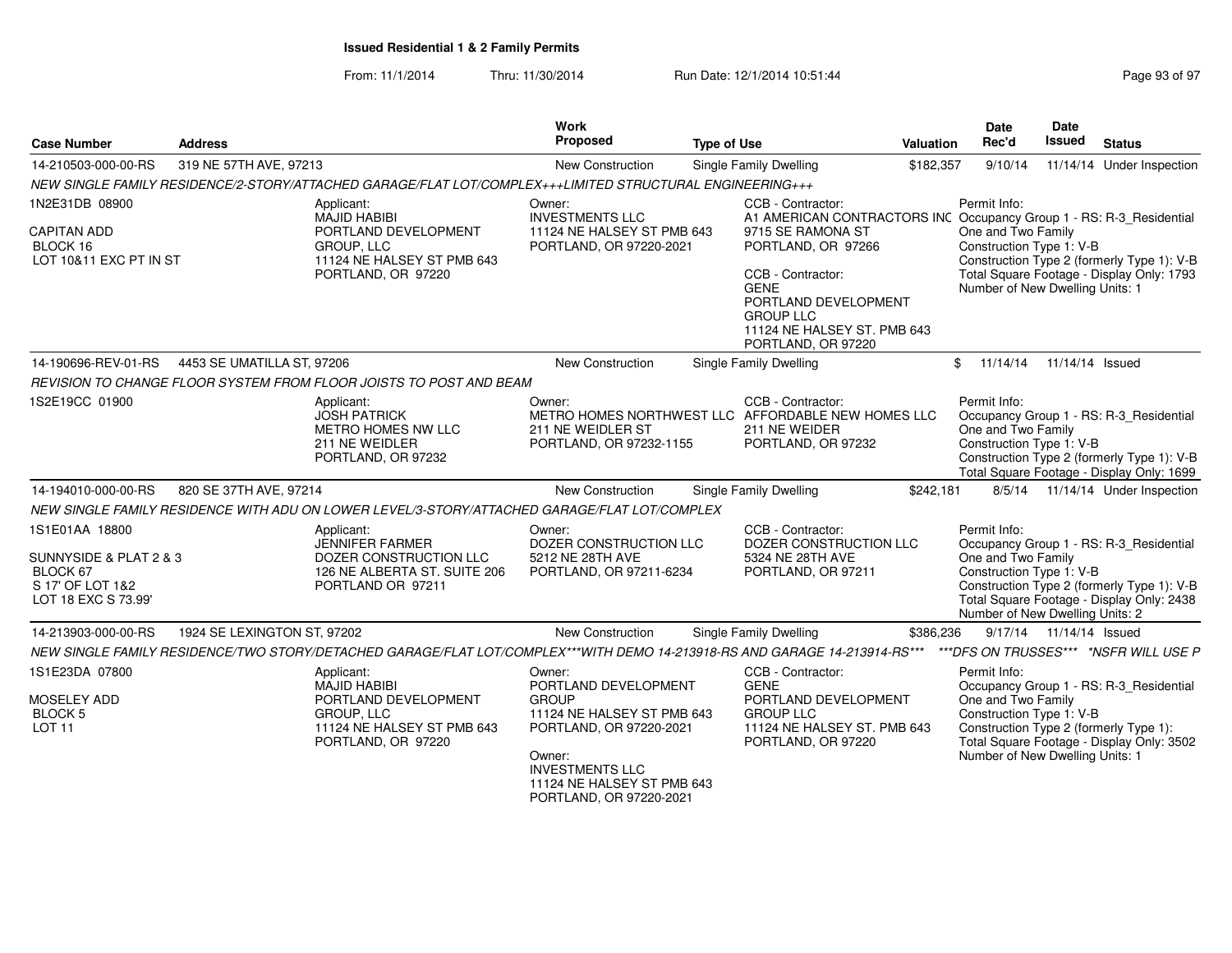| <b>Case Number</b>                                           | <b>Address</b>                                                                                                                                                 | Work<br>Proposed                                                                                                                                                | <b>Type of Use</b>                                                                                                                                                                                                                                                                                                                                              | Valuation | Date<br>Rec'd                      | Date<br><b>Issued</b>                                              | <b>Status</b>                                                                                                                      |
|--------------------------------------------------------------|----------------------------------------------------------------------------------------------------------------------------------------------------------------|-----------------------------------------------------------------------------------------------------------------------------------------------------------------|-----------------------------------------------------------------------------------------------------------------------------------------------------------------------------------------------------------------------------------------------------------------------------------------------------------------------------------------------------------------|-----------|------------------------------------|--------------------------------------------------------------------|------------------------------------------------------------------------------------------------------------------------------------|
| 14-106128-REV-01-RS                                          | 3515 SW CUSTER ST, 97219                                                                                                                                       | <b>New Construction</b>                                                                                                                                         | <b>Single Family Dwelling</b>                                                                                                                                                                                                                                                                                                                                   |           | \$11/14/14                         | 11/14/14 Issued                                                    |                                                                                                                                    |
|                                                              | REVISION TO STORMWATER LINE APPROVED APPEAL ON FILE                                                                                                            |                                                                                                                                                                 |                                                                                                                                                                                                                                                                                                                                                                 |           |                                    |                                                                    |                                                                                                                                    |
| 1S1E20BD 10600                                               | Applicant:<br>MIKE COYLE<br><b>FASTER PERMITS</b><br>14334 NW EAGLERIDGE LANE<br>PORTLAND, OR 97229                                                            | Owner:<br><b>WEST COAST DEVELOPMENT</b><br>1697 19TH ST<br>WEST LINN, OR 97068-4453<br>Owner:<br><b>GROUP INC</b><br>1697 19TH ST<br>WEST LINN, OR 97068-4453   | CCB - Contractor:<br><b>HAPPY'S EXCAVATION &amp;</b><br>PLUMBING REPAIR INC<br>7483 SE JOHNSON CREEK BLVD<br>PORTLAND OR 97206<br>CCB - Contractor:<br>DBA WRIGHT 1 ELECTRIC and<br>THREE PHASE ELECTRIC<br>5618 SE 135TH<br>PORTLAND OR 97236<br>CCB - Contractor:<br><b>WEST COAST DEVELOPMENT</b><br><b>GROUP INC</b><br>1697 19TH ST<br>WEST LINN, OR 97068 |           | Permit Info:<br>One and Two Family | Construction Type 1: V-B<br>Construction Type 2 (formerly Type 1): | Occupancy Group 1 - RS: R-3 Residential<br>Total Square Footage - Display Only: 3265                                               |
| 13-109312-REV-01-RS                                          | 3576 SE WOODWARD ST                                                                                                                                            | <b>New Construction</b>                                                                                                                                         | Single Family Dwelling                                                                                                                                                                                                                                                                                                                                          |           |                                    | \$ 11/17/14 11/17/14 Issued                                        |                                                                                                                                    |
|                                                              | REVISION TO SINGLE FAMILY RESIDENCE, EXTERIOR REAR STAIRS CHANGE FROM CONCRETE TO WOOD FRAME, RELOCATE KITCHEN IN ADU SPACE, RECONFIGURE WALL AT ADU FOR STACH |                                                                                                                                                                 |                                                                                                                                                                                                                                                                                                                                                                 |           |                                    |                                                                    |                                                                                                                                    |
| 1S1E12AB 22411<br><b>WAVERLY COMMONS</b><br>LOT <sub>7</sub> | Applicant:<br>JILL CROPP<br>STUDIO CROPP ARCHITECTURE<br>& DESIGN<br>1525 SE 41ST AVE #8<br>PORTLAND, OR 97214                                                 | Owner:<br><b>MARK DESBROW</b><br>2420 SE 67TH AVE<br>PORTLAND, OR 97206-1215<br>Owner:<br><b>JESSICA DESBROW</b><br>2420 SE 67TH AVE<br>PORTLAND, OR 97206-1215 | CCB - Contractor:<br>ETHAN BECK HOMES INC<br>728 SE 71ST<br>PORTLAND, OR 97215                                                                                                                                                                                                                                                                                  |           | Permit Info:<br>One and Two Family | Construction Type 1: V-B                                           | Occupancy Group 1 - RS: R-3 Residential<br>Construction Type 2 (formerly Type 1): V-B<br>Total Square Footage - Display Only: 3654 |
| 14-201199-000-00-RS                                          | 2354 N WEBSTER ST, 97217                                                                                                                                       | New Construction                                                                                                                                                | Single Family Dwelling                                                                                                                                                                                                                                                                                                                                          | \$310,273 | 8/20/14                            |                                                                    | 11/18/14 Under Inspection                                                                                                          |
|                                                              | NEW SINGLE FAMILY RESIDENCE/2-STORY/ATTACHED GARAGE/FLAT LOT/COMPLEX                                                                                           |                                                                                                                                                                 |                                                                                                                                                                                                                                                                                                                                                                 |           |                                    |                                                                    |                                                                                                                                    |
| 1N1E21AB 20000                                               | Applicant:<br>MIKE COYLE<br><b>FASTER PERMITS</b><br>14334 NW EAGLERIDGE LANE<br>PORTLAND, OR 97229                                                            |                                                                                                                                                                 | CCB - Contractor:<br><b>BRISTOL CREEK HOMES &amp;</b><br>DEVELOPMENT CO LLC<br>520 SW YAMHILL ST SUITE 600<br>PORTLAND, OR 97204                                                                                                                                                                                                                                |           | Permit Info:<br>One and Two Family | Construction Type 1: V-B<br>Number of New Dwelling Units: 1        | Occupancy Group 1 - RS: R-3 Residential<br>Construction Type 2 (formerly Type 1): V-B<br>Total Square Footage - Display Only: 3085 |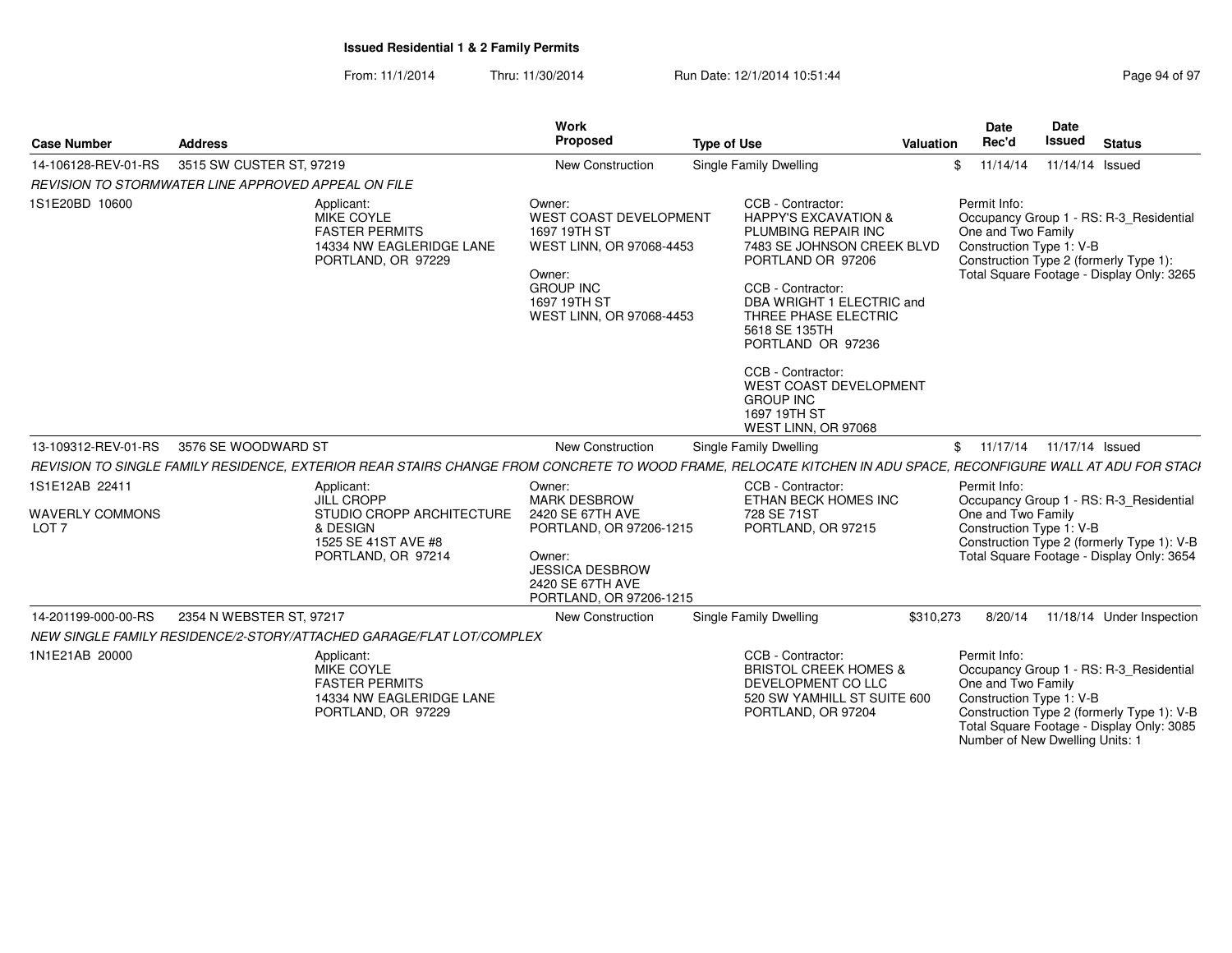### From: 11/1/2014Thru: 11/30/2014 Run Date: 12/1/2014 10:51:44

Number of New Dwelling Units: 1

| <b>Case Number</b>                                               | <b>Address</b>                                                                                                                                | Work<br>Proposed                                                                              | <b>Type of Use</b>                                                                                                                                                                                                                                            | Valuation | Date<br>Rec'd                                                                                     | <b>Date</b><br>Issued      | <b>Status</b>                                                                                                                      |
|------------------------------------------------------------------|-----------------------------------------------------------------------------------------------------------------------------------------------|-----------------------------------------------------------------------------------------------|---------------------------------------------------------------------------------------------------------------------------------------------------------------------------------------------------------------------------------------------------------------|-----------|---------------------------------------------------------------------------------------------------|----------------------------|------------------------------------------------------------------------------------------------------------------------------------|
| 14-196002-000-00-RS                                              | 3609 NE 14TH AVE, 97212                                                                                                                       | New Construction                                                                              | Townhouse (2 Units)                                                                                                                                                                                                                                           | \$310,676 | 8/8/14                                                                                            |                            | 11/17/14 Under Inspection                                                                                                          |
|                                                                  | NEW 2 OF 2 UNIT TOWNHOUSE on individual tax lots/2-STORY WITH BASEMENT/TUCK UNDER GARAGE/FLAT LOT/COMPLEX***WITH 14-195994-RS***              |                                                                                               |                                                                                                                                                                                                                                                               |           |                                                                                                   |                            |                                                                                                                                    |
| 1N1E23CD 19700                                                   | Applicant:<br>DONNA KEOUGH<br>508 NW 44TH ST<br>VANCOUVER, WA 98660                                                                           | Owner:<br>FIRENZE DEVELOPMENT INC<br>3617 NE 14TH AVE<br>PORTLAND, OR 97212                   | CCB - Contractor:<br><b>S&amp;B PLUMBING AND DRAIN</b><br><b>CLEANING</b><br>10601 SE EVERGREEN HWY<br>VANCOUVER, WA 98664<br>CCB - Contractor:<br>PETER A KUSYK<br>FIRENZE DEVELOPMENT INC<br>7110 SW OLD WILSONVILLE<br><b>ROAD</b><br>WILSONVILLE OR 97070 |           | Permit Info:<br>One and Two Family<br>Construction Type 1: V-B<br>Number of New Dwelling Units: 1 |                            | Occupancy Group 1 - RS: R-3 Residential<br>Construction Type 2 (formerly Type 1): V-B<br>Total Square Footage - Display Only: 3053 |
| 14-196002-REV-01-RS                                              | 3609 NE 14TH AVE - Unit B                                                                                                                     | New Construction                                                                              | Townhouse (2 Units)                                                                                                                                                                                                                                           | \$2,500   | 11/17/14                                                                                          | 11/17/14 Issued            |                                                                                                                                    |
|                                                                  | ADDED VALUE REVISION - ADD ACCESSORY DWELLING UNIT TO BASEMENT WITH NEW EXTERIOR ENTRANCE                                                     |                                                                                               |                                                                                                                                                                                                                                                               |           |                                                                                                   |                            |                                                                                                                                    |
| 1N1E23CD 19502                                                   | Applicant:<br><b>DONNA KEOUGH</b><br>508 NW 44TH ST<br>VANCOUVER, WA 98660                                                                    | Owner:<br>FIRENZE DEVELOPMENT INC<br>7110 SW OLD WILSONVILLE RD<br>WILSONVILLE, OR 97070-7857 | CCB - Contractor:<br>PETER A KUSYK<br>FIRENZE DEVELOPMENT INC<br>7110 SW OLD WILSONVILLE<br><b>ROAD</b><br>WILSONVILLE OR 97070                                                                                                                               |           | Permit Info:<br>One and Two Family<br>Construction Type 1: V-B<br>Number of New Dwelling Units: 1 |                            | Occupancy Group 1 - RS: R-3 Residential<br>Construction Type 2 (formerly Type 1): V-B<br>Total Square Footage - Display Only: 3053 |
| 14-195994-REV-01-RS                                              | 3605 NE 14TH AVE - Unit B                                                                                                                     | New Construction                                                                              | Townhouse (2 Units)                                                                                                                                                                                                                                           | \$2.500   |                                                                                                   | 11/17/14  11/17/14  Issued |                                                                                                                                    |
|                                                                  | ADDED VALUE REVISION - ADD ACCESSORY DWELLING UNIT TO BASEMENT WITH NEW EXTERIOR ENTRANCE                                                     |                                                                                               |                                                                                                                                                                                                                                                               |           |                                                                                                   |                            |                                                                                                                                    |
| 1N1E23CD 19501                                                   | Applicant:<br>DONNA KEOUGH<br>508 NW 44TH ST<br>VANCOUVER, WA 98660                                                                           | Owner:<br>FIRENZE DEVELOPMENT INC<br>7110 SW OLD WILSONVILLE RD<br>WILSONVILLE, OR 97070-7857 | CCB - Contractor:<br>PETER A KUSYK<br>FIRENZE DEVELOPMENT INC<br>7110 SW OLD WILSONVILLE<br><b>ROAD</b><br>WILSONVILLE OR 97070                                                                                                                               |           | Permit Info:<br>One and Two Family<br>Construction Type 1: V-B<br>Number of New Dwelling Units: 1 |                            | Occupancy Group 1 - RS: R-3_Residential<br>Construction Type 2 (formerly Type 1): V-B<br>Total Square Footage - Display Only: 3053 |
| 14-209823-000-00-RS                                              | 5404 NE 14TH PL, 97211                                                                                                                        | New Construction                                                                              | Townhouse (2 Units)                                                                                                                                                                                                                                           | \$222,070 |                                                                                                   |                            | 9/9/14 11/19/14 Under Inspection                                                                                                   |
|                                                                  | UNIT 2 OF 2 ATTACHED TOWNHOUSES all on shared tax lot / 3-STORY / ATTACHED GARAGE / FLAT LOT / COMPLEX***UNIT 1 14-209812-RS***DFS TRUSSES*** |                                                                                               |                                                                                                                                                                                                                                                               |           |                                                                                                   |                            |                                                                                                                                    |
| 1N1E23AB 07000<br><b>VERNON</b><br>BLOCK <sub>2</sub><br>LOT 5&6 | Applicant:<br>justin dawson<br>BRIDGE CITY CONSTRUCTION LLC 1824 SE 23RD AVE<br>2250 NW Flanders<br>Portland, OR 97210                        | Owner:<br>PHILLIP E JOSEPH<br>PORTLAND, OR 97214-3956                                         | CCB - Contractor:<br>BRIDGE CITY CONSTRUCTION LLC Occupancy Group 1 - RS: R-3_Residential<br>2250 NW FLANDERS SUITE G 02<br>PORTLAND, OR 97209                                                                                                                |           | Permit Info:<br>One and Two Family<br>Construction Type 1: V-B                                    |                            | Construction Type 2 (formerly Type 1): V-B<br>Total Square Footage - Display Only: 2158                                            |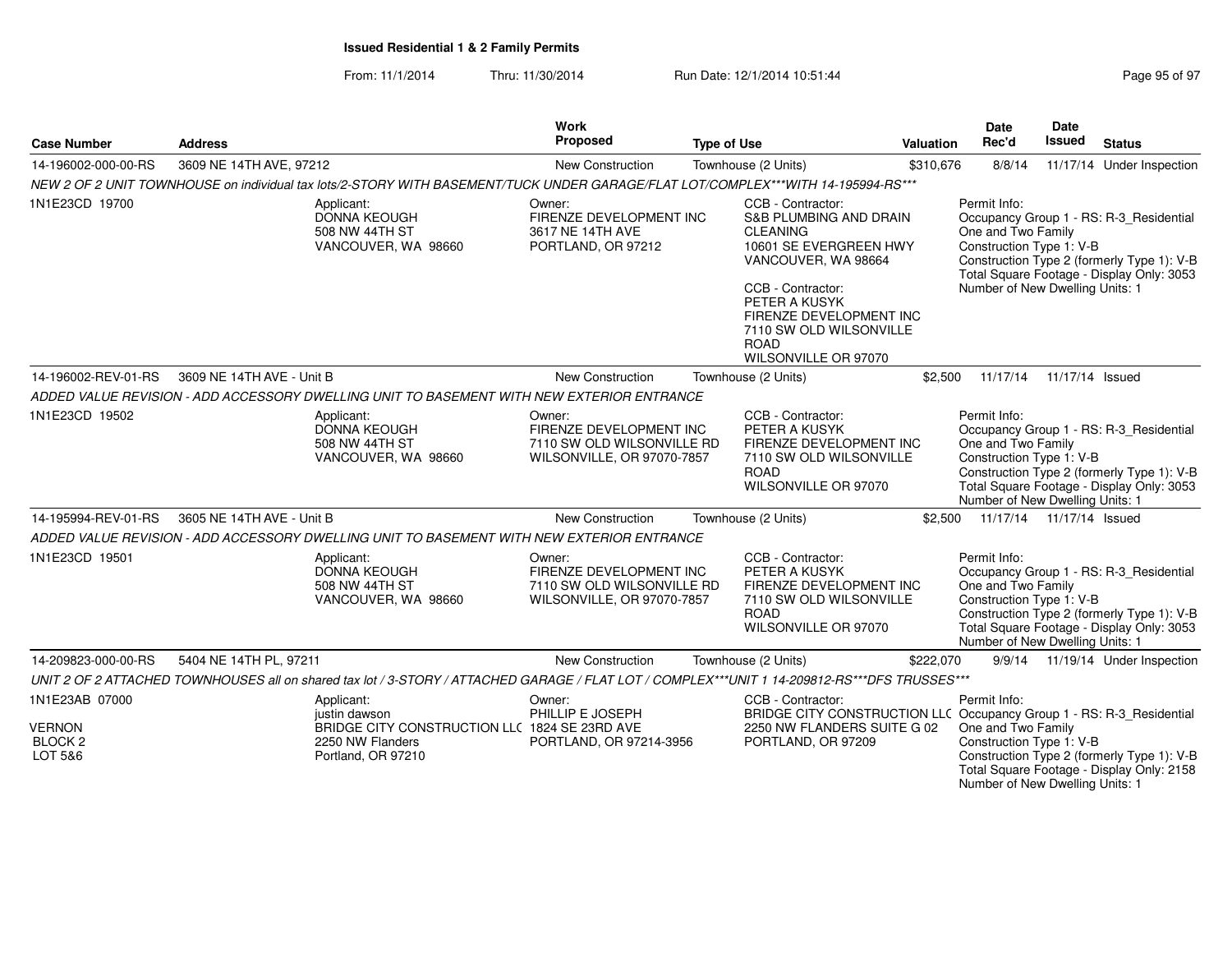| <b>Case Number</b>                                                                           | <b>Address</b>                                                                                                                                                   | Work<br>Proposed                                                            | <b>Type of Use</b>                                                                                                                                                                                                                                                            | <b>Valuation</b> | <b>Date</b><br>Rec'd                                                                                                                                                                                                                    | Date<br><b>Issued</b> | <b>Status</b>                                                                                                                      |  |
|----------------------------------------------------------------------------------------------|------------------------------------------------------------------------------------------------------------------------------------------------------------------|-----------------------------------------------------------------------------|-------------------------------------------------------------------------------------------------------------------------------------------------------------------------------------------------------------------------------------------------------------------------------|------------------|-----------------------------------------------------------------------------------------------------------------------------------------------------------------------------------------------------------------------------------------|-----------------------|------------------------------------------------------------------------------------------------------------------------------------|--|
| 14-196013-000-00-RS                                                                          | 3615 NE 14TH AVE - Unit A, 97212                                                                                                                                 | New Construction                                                            | Townhouse (2 Units)                                                                                                                                                                                                                                                           | \$310,676        | 8/8/14                                                                                                                                                                                                                                  |                       | 11/5/14 Under Inspection                                                                                                           |  |
|                                                                                              | NEW 1 OF 2 UNIT TOWNHOUSE on individual tax lots/2-STORY WITH BASEMENT/TUCK UNDER GARAGE/FLAT LOT/COMPLEX***WITH 14-196017-RS***+++LIMITED ENGINEERING REVIEW+++ |                                                                             |                                                                                                                                                                                                                                                                               |                  |                                                                                                                                                                                                                                         |                       |                                                                                                                                    |  |
| 1N1E23CD 19600<br>Applicant:<br><b>DONNA KEOUGH</b><br>508 NW 44TH ST<br>VANCOUVER, WA 98660 |                                                                                                                                                                  | Owner:<br>3617 NE 14TH AVE<br>PORTLAND, OR 97212                            | CCB - Contractor:<br>FIRENZE DEVELOPMENT INC<br>S&B PLUMBING AND DRAIN<br><b>CLEANING</b><br>10601 SE EVERGREEN HWY<br>VANCOUVER, WA 98664<br>CCB - Contractor:<br>PETER A KUSYK<br>FIRENZE DEVELOPMENT INC<br>7110 SW OLD WILSONVILLE<br><b>ROAD</b><br>WILSONVILLE OR 97070 |                  | Permit Info:<br>Occupancy Group 1 - RS: R-3_Residential<br>One and Two Family<br>Construction Type 1: V-B<br>Construction Type 2 (formerly Type 1): V-B<br>Total Square Footage - Display Only: 3053<br>Number of New Dwelling Units: 1 |                       |                                                                                                                                    |  |
| 14-196017-000-00-RS                                                                          | 3619 NE 14TH AVE - Unit A, 97212                                                                                                                                 | New Construction                                                            | Townhouse (2 Units)                                                                                                                                                                                                                                                           | \$310,676        | 8/8/14                                                                                                                                                                                                                                  |                       | 11/5/14 Under Inspection                                                                                                           |  |
|                                                                                              | NEW 2 OF 2 UNIT TOWNHOUSE on individual tax lots/2-STORY WITH BASEMENT/TUCK UNDER GARAGE/FLAT LOT/COMPLEX***WITH 14-196013-RS***+++LIMITED ENGINEERING REVIEW+++ |                                                                             |                                                                                                                                                                                                                                                                               |                  |                                                                                                                                                                                                                                         |                       |                                                                                                                                    |  |
| 1N1E23CD 19600                                                                               | Applicant:<br><b>DONNA KEOUGH</b><br>508 NW 44TH ST<br>VANCOUVER, WA 98660                                                                                       | Owner:<br>FIRENZE DEVELOPMENT INC<br>3617 NE 14TH AVE<br>PORTLAND, OR 97212 | CCB - Contractor:<br>S&B PLUMBING AND DRAIN<br><b>CLEANING</b><br>10601 SE EVERGREEN HWY<br>VANCOUVER, WA 98664<br>CCB - Contractor:<br>PETER A KUSYK<br>FIRENZE DEVELOPMENT INC<br>7110 SW OLD WILSONVILLE<br><b>ROAD</b><br>WILSONVILLE OR 97070                            |                  | Permit Info:<br>One and Two Family<br>Construction Type 1: V-B<br>Number of New Dwelling Units: 1                                                                                                                                       |                       | Occupancy Group 1 - RS: R-3_Residential<br>Construction Type 2 (formerly Type 1): V-B<br>Total Square Footage - Display Only: 3053 |  |
| 14-180934-REV-02-RS                                                                          | 1522 NE 73RD AVE                                                                                                                                                 | <b>New Construction</b>                                                     | Townhouse (2 Units)                                                                                                                                                                                                                                                           | \$               | 11/5/14                                                                                                                                                                                                                                 |                       | 11/5/14 Issued                                                                                                                     |  |
|                                                                                              | REVISION TO CHANGE CHANGE COMMON WALL BETWEEN UNITS-TO BE CONSTRUCTED WITH 7/16" OSB SUBSTITUTED FOR 3/8" CDX SPECIFIED                                          |                                                                             |                                                                                                                                                                                                                                                                               |                  |                                                                                                                                                                                                                                         |                       |                                                                                                                                    |  |
| 1N2E29DC 07301<br><b>JONESMORE</b><br>BLOCK 34<br>LOT <sub>5</sub>                           | Applicant:<br><b>JEFF OVINGTON</b><br>METRO HOMES NW, LLC<br>211 NE WEIDLER ST<br>PORTLAND, OR 97232                                                             | Owner:<br>2645 SW SCHAEFFER RD<br>WEST LINN, OR 97068-9659                  | CCB - Contractor:<br>METRO HOMES NORTHWEST LLC AFFORDABLE NEW HOMES LLC<br>211 NE WEIDER<br>PORTLAND, OR 97232                                                                                                                                                                |                  | Permit Info:<br>One and Two Family<br>Construction Type 1: V-B                                                                                                                                                                          |                       | Occupancy Group 1 - RS: R-3_Residential<br>Construction Type 2 (formerly Type 1): V-B<br>Total Square Footage - Display Only: 2139 |  |
| 14-180942-REV-02-RS                                                                          | 1526 NE 73RD AVE, 97213                                                                                                                                          | New Construction                                                            | Townhouse (2 Units)                                                                                                                                                                                                                                                           | \$               | 11/5/14                                                                                                                                                                                                                                 |                       | 11/5/14 Issued                                                                                                                     |  |
|                                                                                              | REVISION TO CHANGE CHANGE COMMON WALL BETWEEN UNITS-TO BE CONSTRUCTED WITH 7/16" OSB SUBSTITUTED FOR 3/8" CDX SPECIFIED                                          |                                                                             |                                                                                                                                                                                                                                                                               |                  |                                                                                                                                                                                                                                         |                       |                                                                                                                                    |  |
| 1N2E29DC 07300<br><b>JONESMORE</b><br>BLOCK 34<br>LOT <sub>6</sub>                           | Applicant:<br><b>JEFF OVINGTON</b><br>METRO HOMES NW, LLC<br>211 NE WEIDLER ST<br>PORTLAND, OR 97232                                                             | Owner:<br>2645 SW SCHAEFFER RD<br>WEST LINN, OR 97068-9659                  | CCB - Contractor:<br>METRO HOMES NORTHWEST LLC AFFORDABLE NEW HOMES LLC<br>211 NE WEIDER<br>PORTLAND, OR 97232                                                                                                                                                                |                  | Permit Info:<br>One and Two Family<br>Construction Type 1: V-B                                                                                                                                                                          |                       | Occupancy Group 1 - RS: R-3 Residential<br>Construction Type 2 (formerly Type 1): V-B<br>Total Square Footage - Display Only: 2139 |  |